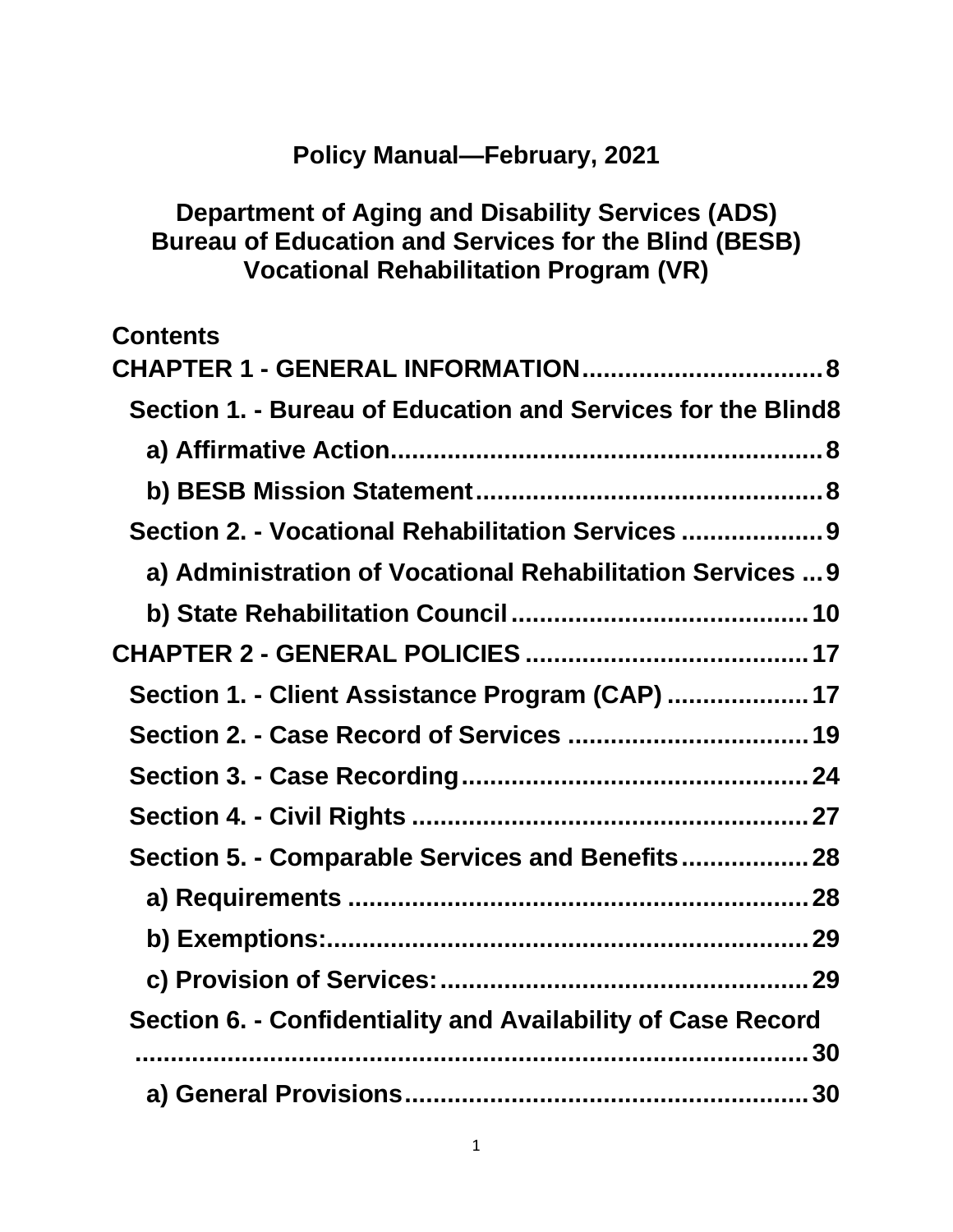| c) Release to Applicants and Recipients of Services32                                                                 |
|-----------------------------------------------------------------------------------------------------------------------|
| d) Release for Audit, Evaluation, and Research  33                                                                    |
| e) Release to Other Programs or Authorities34                                                                         |
|                                                                                                                       |
|                                                                                                                       |
|                                                                                                                       |
| a) Requirements and Implementation 39                                                                                 |
|                                                                                                                       |
|                                                                                                                       |
| Section 10. - Review of Determinations Made by Personnel<br>of the Vocational Rehabilitation Program 50               |
|                                                                                                                       |
|                                                                                                                       |
|                                                                                                                       |
|                                                                                                                       |
| Section 11. - Rights and Responsibilities57                                                                           |
| Section 12. - Scope of Vocational Rehabilitation Services. 60                                                         |
| a) Pre-Employment Transition Services 60                                                                              |
| b) Services Provided to Individuals who have Applied For<br>or Been Determined Eligible for Vocational Rehabilitation |
| c) Services Provided to Groups of Individuals 68                                                                      |
| <b>CHAPTER 3 - CASE PROCESSING POLICIES  73</b>                                                                       |
| Section 1. - Vocational Rehabilitation Status System73                                                                |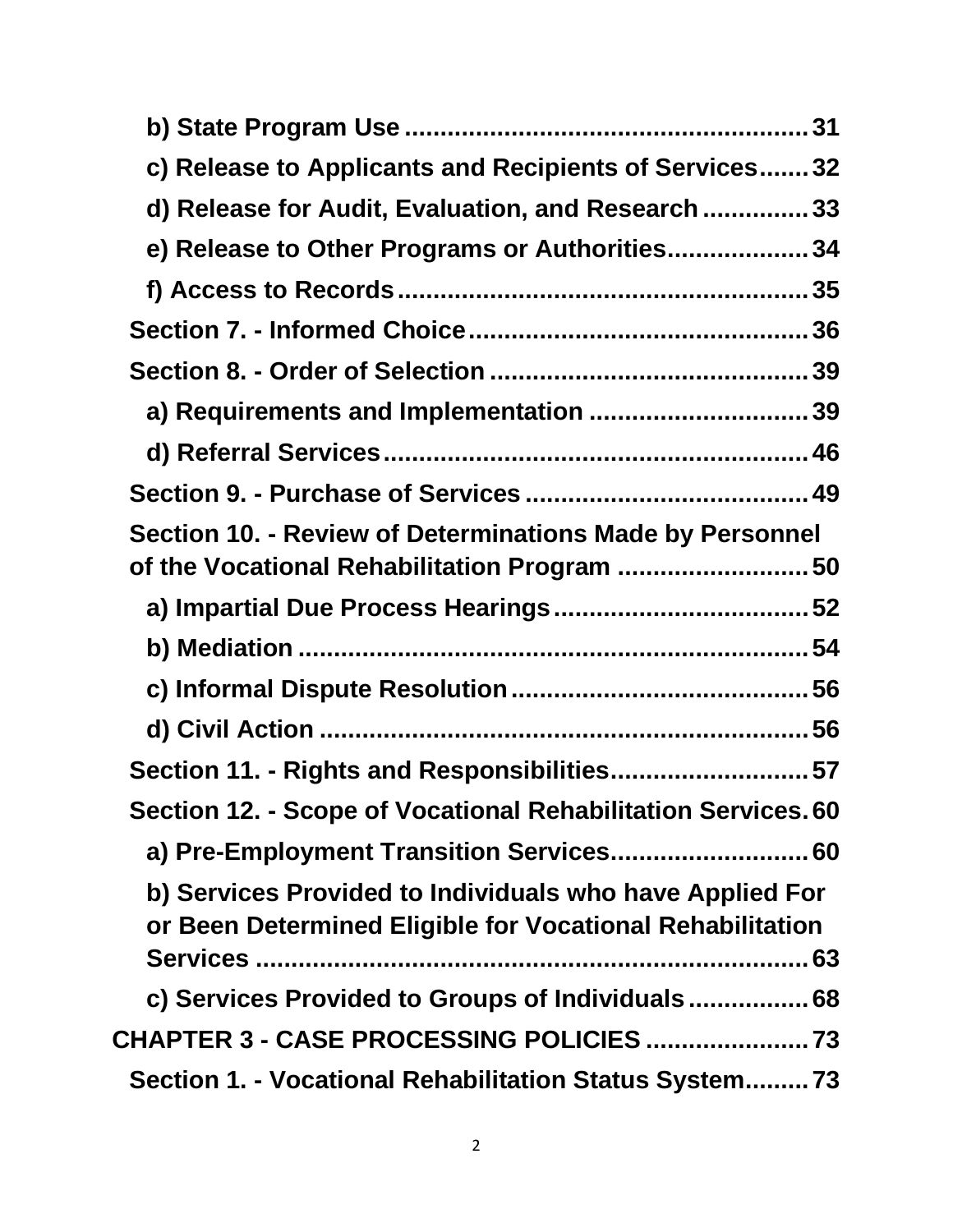| Section 2. - Authorization of and Payment for Services 82   |  |
|-------------------------------------------------------------|--|
|                                                             |  |
| Section 4. - Referral and Application for Services 83       |  |
|                                                             |  |
|                                                             |  |
| Section 5. - Assessment for Determining Eligibility and     |  |
|                                                             |  |
|                                                             |  |
|                                                             |  |
| c) Presumption of Eligibility for Social Security           |  |
|                                                             |  |
| d) Achievement of an Employment Outcome 90                  |  |
| e) Review and Assessment of Data for Eligibility            |  |
|                                                             |  |
| f) Data for Determination of Priority for Services Under an |  |
| Section 6. - Trial Work Experiences for Individuals with    |  |
|                                                             |  |
| <b>Section 7. - Case Closure Without an Eligibility</b>     |  |
|                                                             |  |
| a) Client Unavailable or Declines Participation  94         |  |
|                                                             |  |
|                                                             |  |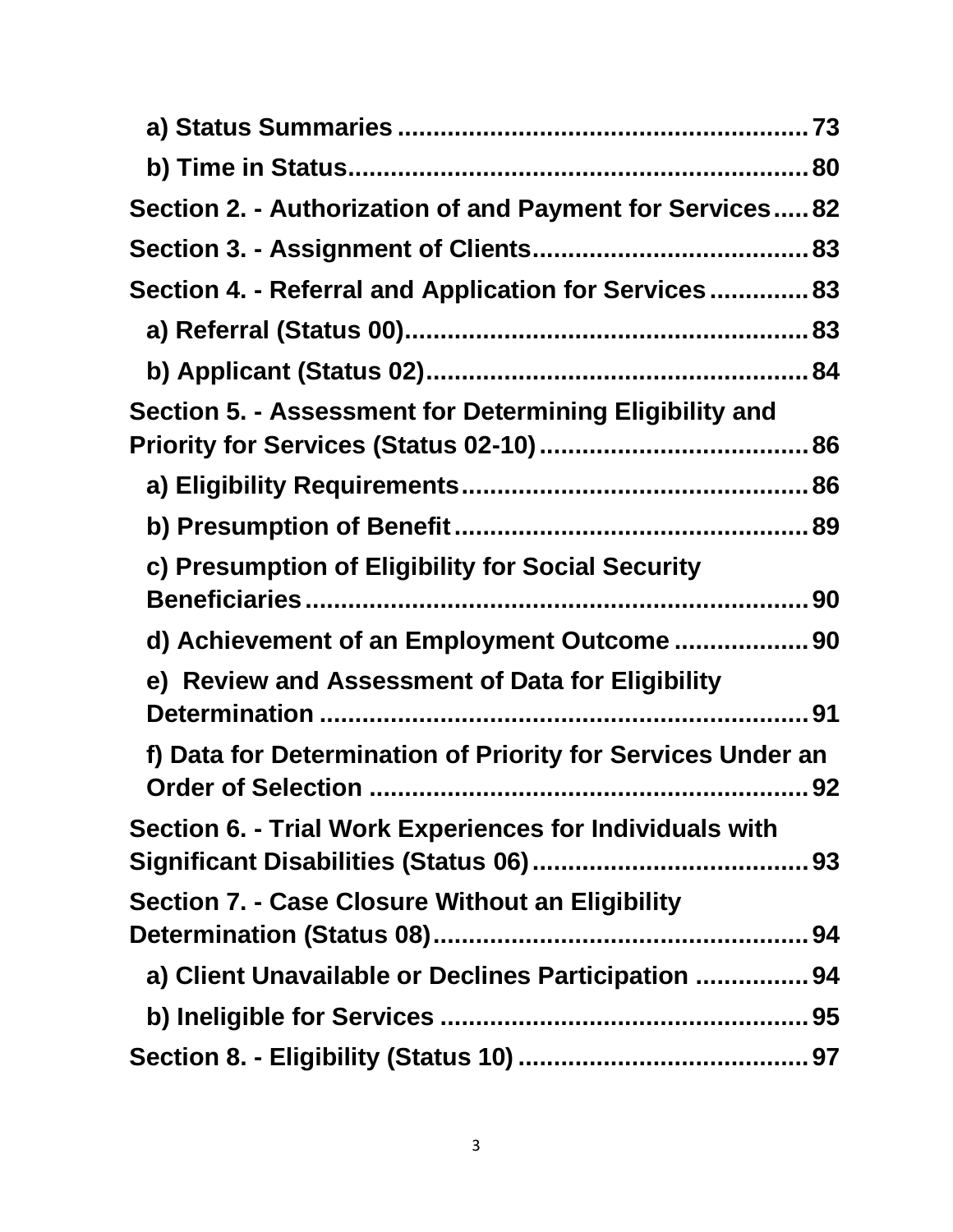| Section 9. - Planning and Individualized Plan for<br>Employment (IPE) Development (Status 10 - 12)  97                        |
|-------------------------------------------------------------------------------------------------------------------------------|
| a) Assessment to Determine the Vocational Rehabilitation                                                                      |
| b) Options for Developing an Individualized Plan for                                                                          |
|                                                                                                                               |
| d) Timeline for Developing the Individualized Plan for                                                                        |
| e) Data for Preparing the Individualized Plan for                                                                             |
| f) Content of the Individualized Plan for Employment 104                                                                      |
| g) Supported Employment Requirements 106                                                                                      |
|                                                                                                                               |
| i) Coordination of Services for Students with Disabilities                                                                    |
|                                                                                                                               |
| j) Scope of Vocational Rehabilitation Services for                                                                            |
| k) Services for Individuals Who have Applied For or Been<br><b>Determined Eligible for Vocational Rehabilitation Services</b> |
| I) Availability of Comparable Services and Benefits  115                                                                      |
|                                                                                                                               |
| n) Periodic Review of the Individualized Plan for                                                                             |
| o) Subsequent Determinations of Ineligibility  118                                                                            |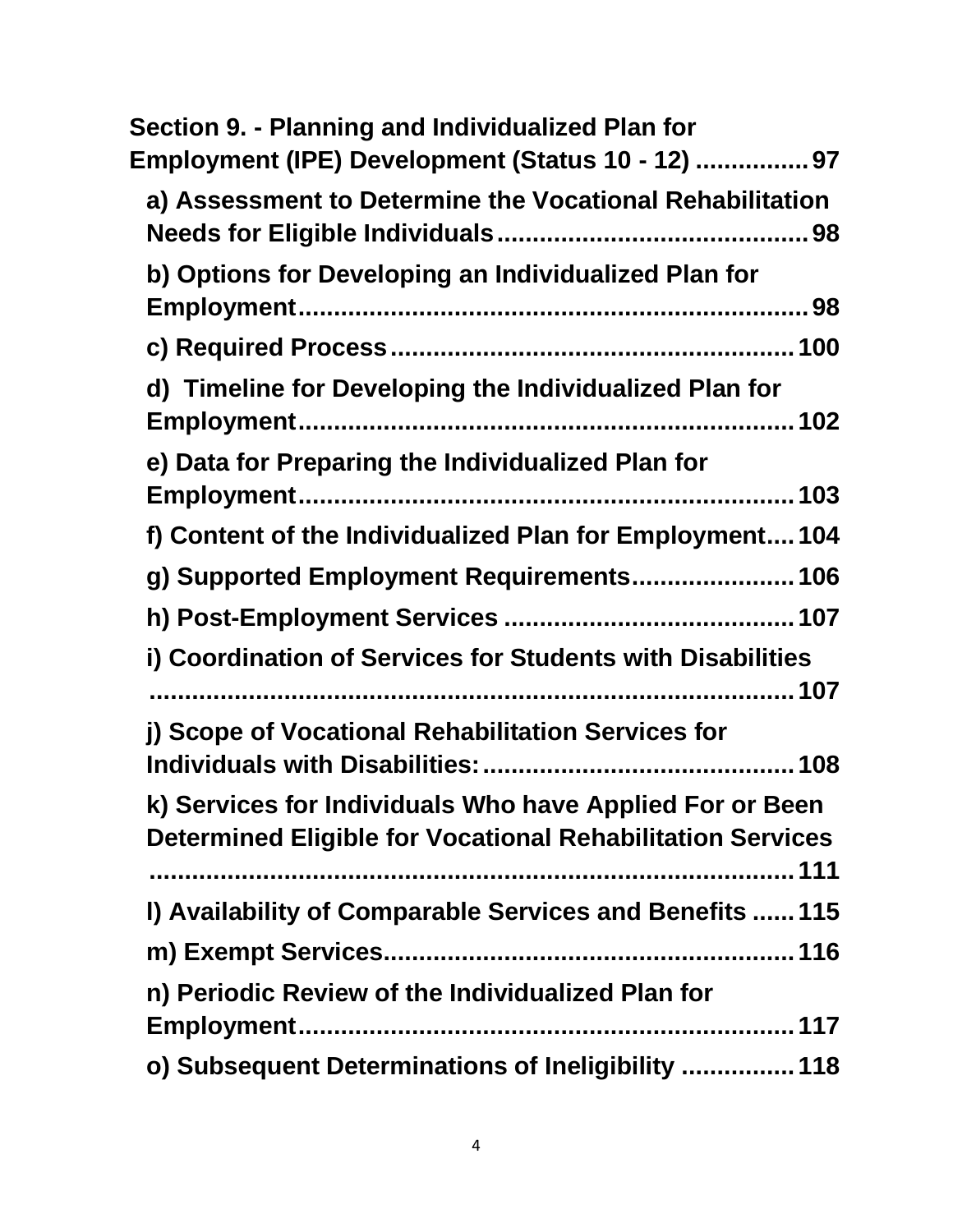| <b>Section 10. - Provision of Vocational Rehabilitation</b>                                                     |
|-----------------------------------------------------------------------------------------------------------------|
|                                                                                                                 |
| a) Vocational Counseling and Guidance 120                                                                       |
|                                                                                                                 |
|                                                                                                                 |
| d) Vocational and Other Training Services 123                                                                   |
|                                                                                                                 |
|                                                                                                                 |
| Section 12. - Vocational Rehabilitation Services Interrupted                                                    |
| Section 13. - Case Inactivation (Status 08, 26, 28, 30, 36 and                                                  |
|                                                                                                                 |
| b) Case Inactivation for Reasons of Ineligibility (Status 08,                                                   |
| c) Other Reasons for Case Inactivation (Status 08, 28, and                                                      |
| d) Case Inactivation After Achieving Employment                                                                 |
| e) Closing Cases from Post-Employment Services (Status                                                          |
| f) Closing Cases for Individuals from Underserved                                                               |
|                                                                                                                 |
| Section 14. - Post-Employment Services (Status 32) 202                                                          |
| Section 15. - Semi-Annual and Annual Review of Individuals<br>in Extended Employment and other Employment Under |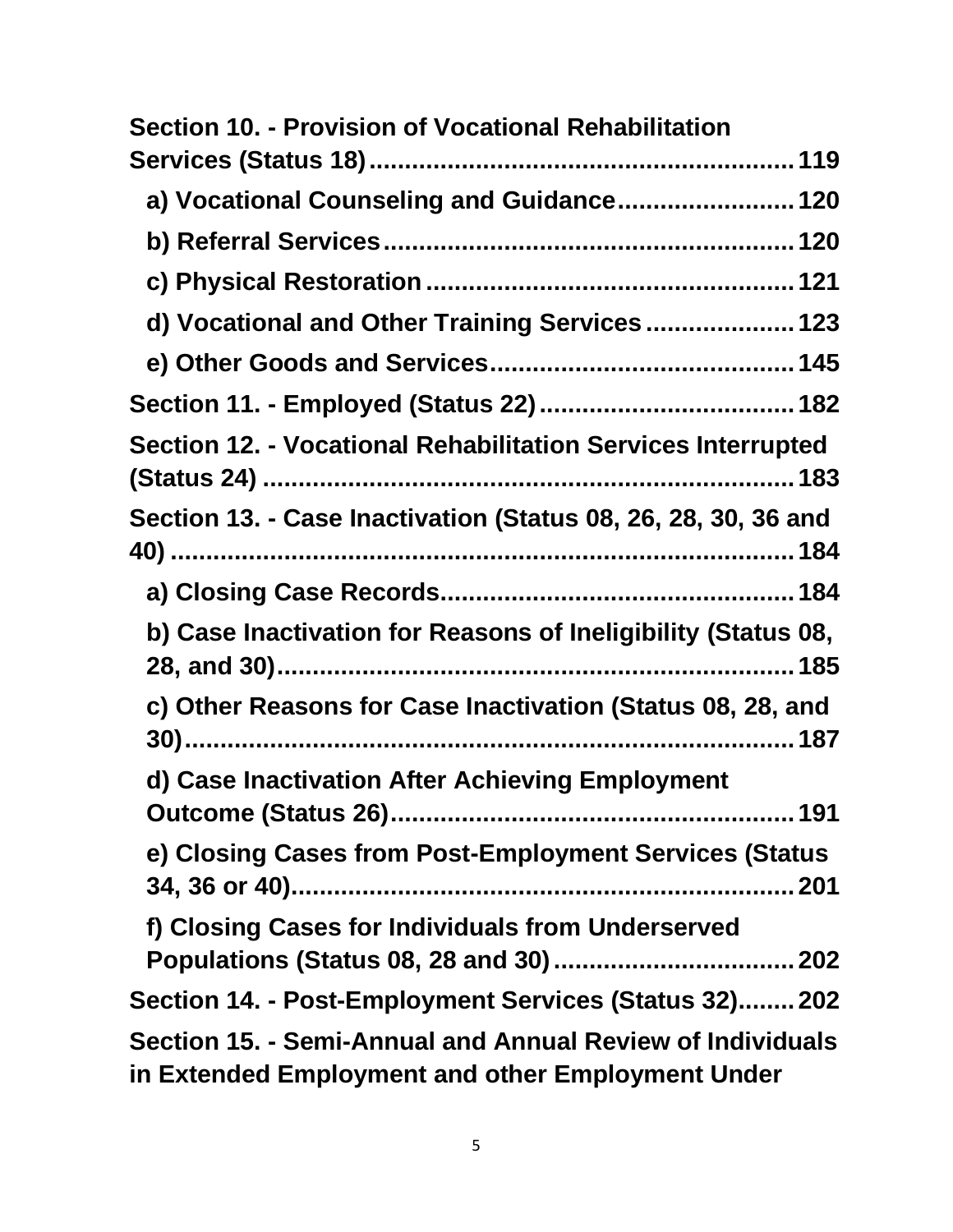| <b>Special Certificate Provisions of the Fair Labor Standards</b>                                                       |
|-------------------------------------------------------------------------------------------------------------------------|
| Section 16. - Subminimum Wage Requirements 205                                                                          |
|                                                                                                                         |
| b) Vocational Rehabilitation Program Responsibilities<br><b>Prior to Youth with Disabilities Starting Subminimum</b>    |
| c) Local Educational Agency Responsibilities Prior to<br>Youth with Disabilities Starting Subminimum Wage               |
| d) Vocational Rehabilitation Program Responsibilities to<br><b>Individuals with Disabilities During Subminimum Wage</b> |
|                                                                                                                         |
| <b>CHAPTER 4 - ADMINISTRATIVE AND EMPLOYEE</b>                                                                          |
|                                                                                                                         |
|                                                                                                                         |
| Section 3. - Debarment, Suspension, and Other Matters 218                                                               |
|                                                                                                                         |
| Section 5. - Cooperative Agreements and Memoranda of                                                                    |
| <b>Section 6. - Comprehensive System of Personnel</b>                                                                   |
|                                                                                                                         |
|                                                                                                                         |
| Section 8. - Services to Individuals from Underserved                                                                   |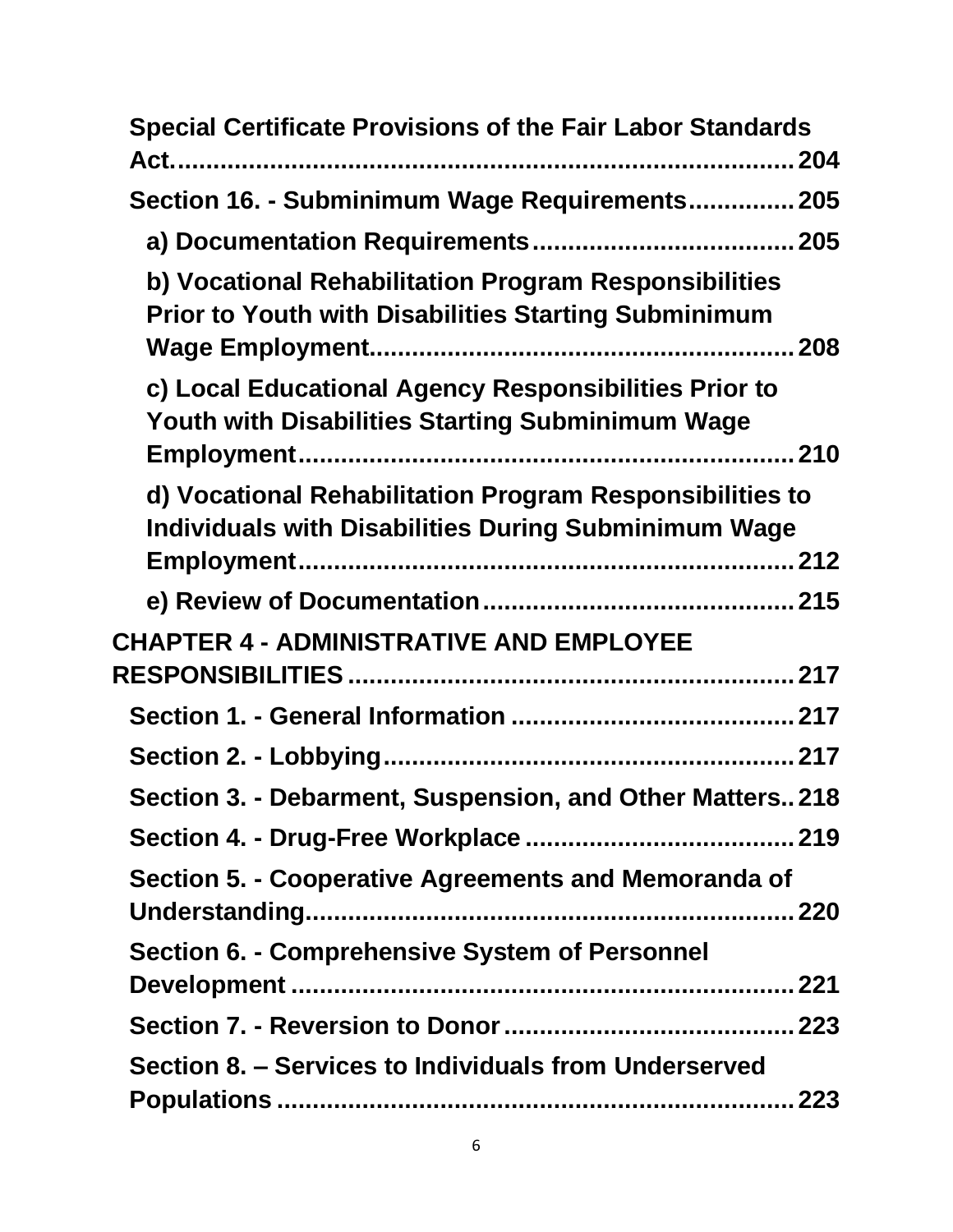| Section 9. – Electronic Communications and Use of Social |  |
|----------------------------------------------------------|--|
|                                                          |  |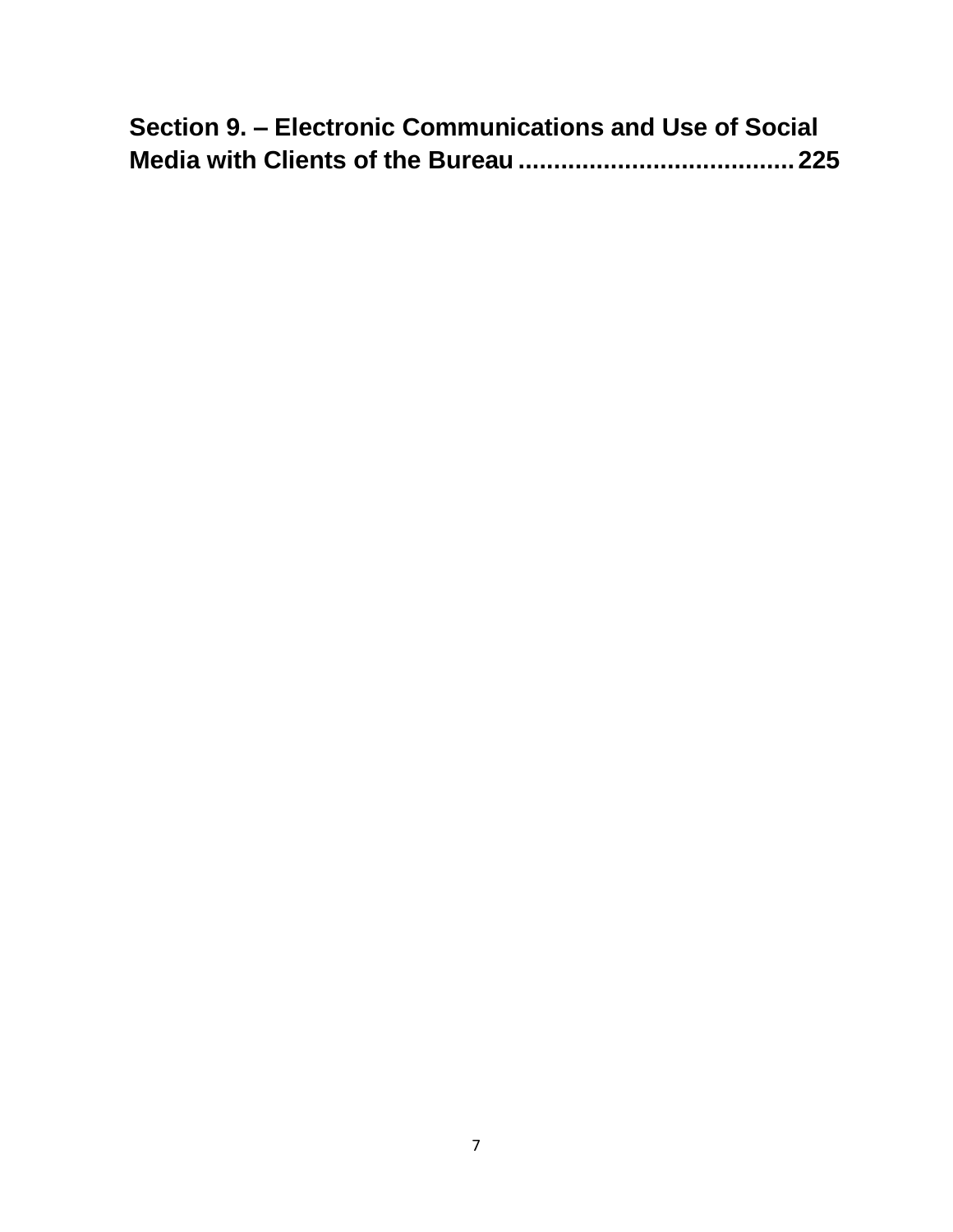# <span id="page-7-0"></span>**CHAPTER 1 - GENERAL INFORMATION**

<span id="page-7-1"></span>**Section 1. - Bureau of Education and Services for the Blind (BESB)**

<span id="page-7-2"></span>**a) Affirmative Action**

**The Connecticut Bureau of Education and Services for the Blind (Bureau), within the Department of Aging and Disability Services (agency) is an affirmative action employer and strongly supports all state, federal and Constitutional mandates and complies with all policies established by the Department of Aging and Disability Services pursuant to these mandates, laws and regulations.** 

<span id="page-7-3"></span>**b) BESB Mission Statement**

**The State of Connecticut Department of Aging and Disability Services (ADS), Bureau of Education and Services for the Blind (BESB) is responsible for initiating, coordinating, and implementing the education and training of Connecticut's children who are blind or visually impaired in order to maintain their academic, physical, emotional, and social progress at age-level, grade level or diagnosed ability level. BESB serves Connecticut's adults who are legally blind through ongoing educational, vocational, and living skills programs in order to empower them to achieve employment success in their chosen profession and to enhance their selfsufficiency.**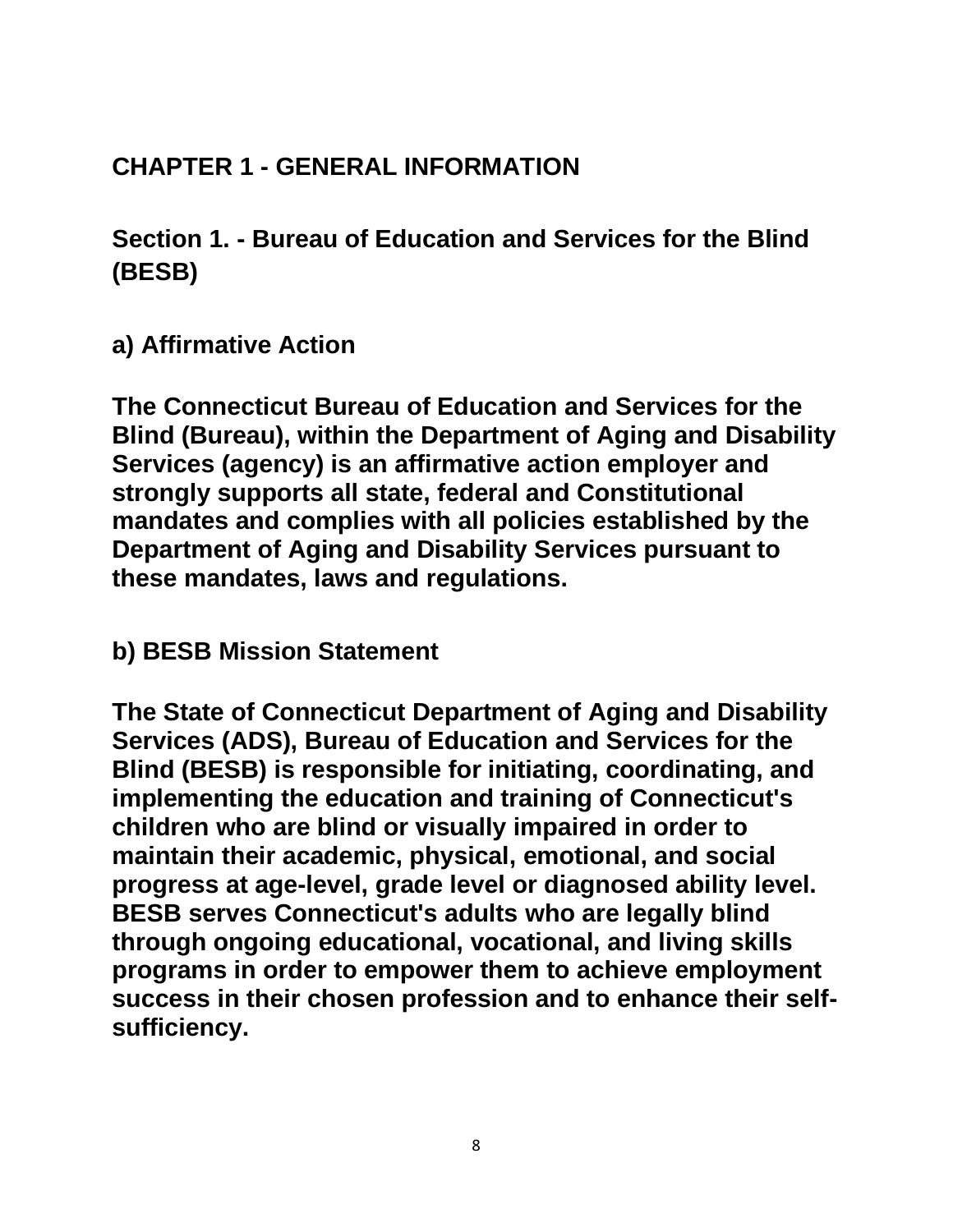## <span id="page-8-0"></span>**Section 2. - Vocational Rehabilitation Services**

<span id="page-8-1"></span>**a) Administration of Vocational Rehabilitation Services**

**The Vocational Rehabilitation Program is one of four major Programs within the Bureau of Education and Services for the Blind and is responsible for administering the vocational rehabilitation program for individuals in the State of Connecticut who are legally blind. All services will be provided in accordance with the appropriate federal and state statutes and the Bureau's State Plan for Vocational Rehabilitation for individuals who are legally blind as described and included in the Unified State Plan for Connecticut's implementation of the Workforce Innovation and Opportunity Act (WIOA). The Bureau is organizationally located within the Department of Aging and Disability Services.**

**The General Statutes of Connecticut, Chapter 174, Sec. 10- 294a defines blindness for the purpose of delineation of responsibilities of the agency as follows: (a) Central visual acuity which does not exceed 20/200 in the better eye with corrective lenses; or, (b) Limitation in the fields of vision such that the widest diameter of the visual fields subtends an angle no greater than 20 degrees.**

**Clients who are not blind at referral but have a progressive condition, which will lead to blindness in a short period of time, may be accepted for services. Additionally, children who are or were served by the Bureau's Children's Services Program on or after January 1, 2010 and who meet the statutory definition of visually impaired (central visual acuity that does not exceed 20/70 in the better eye with correcting**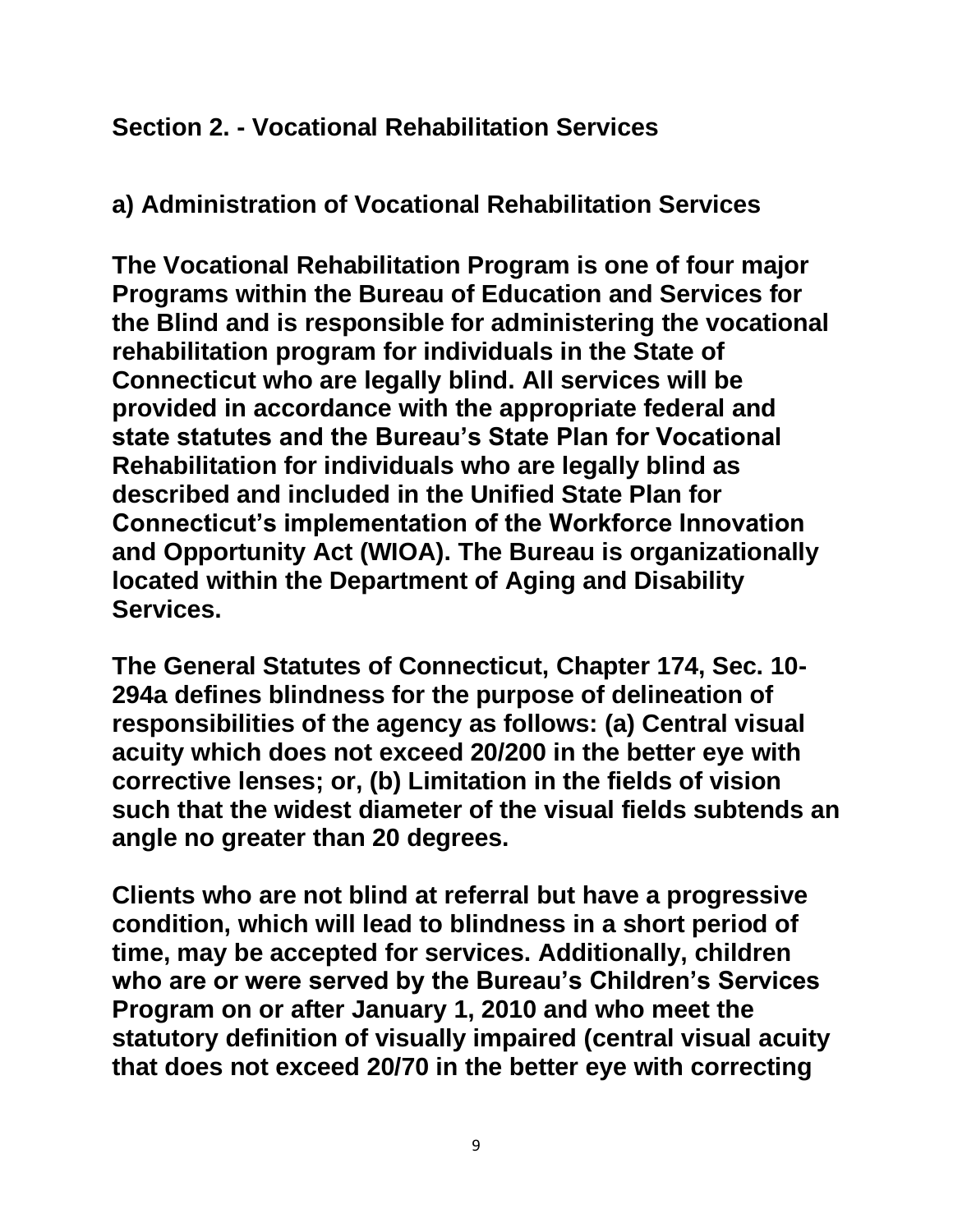**lenses) may be served by the Bureau's Vocational Rehabilitation Program.**

<span id="page-9-0"></span>**b) State Rehabilitation Council**

## **(1) Appointment**

**(A) The members of the Council must be appointed by the Governor.**

**(B) The Governor must select members of the Council after soliciting recommendations from representatives of organizations representing a broad range of individuals with disabilities and organizations interested in individuals with disabilities. In selecting members, the Governor must consider, to the greatest extent practicable, the extent to which minority populations are represented on the Council.**

**(2) Composition**

**(A) The Council must be composed of at least 15 members, including ----**

**(i) At least one representative of the Statewide Independent Living Council, who must be the chairperson or other designee of the Statewide Independent Living Council;**

**(ii) At least one representative of a parent training and information center established pursuant to section 682(a) of the Individuals with Disabilities Education Act;**

**(iii) At least one representative of the Client Assistance Program, who must be the director of, or other individual recommended by the Client Assistance Program;**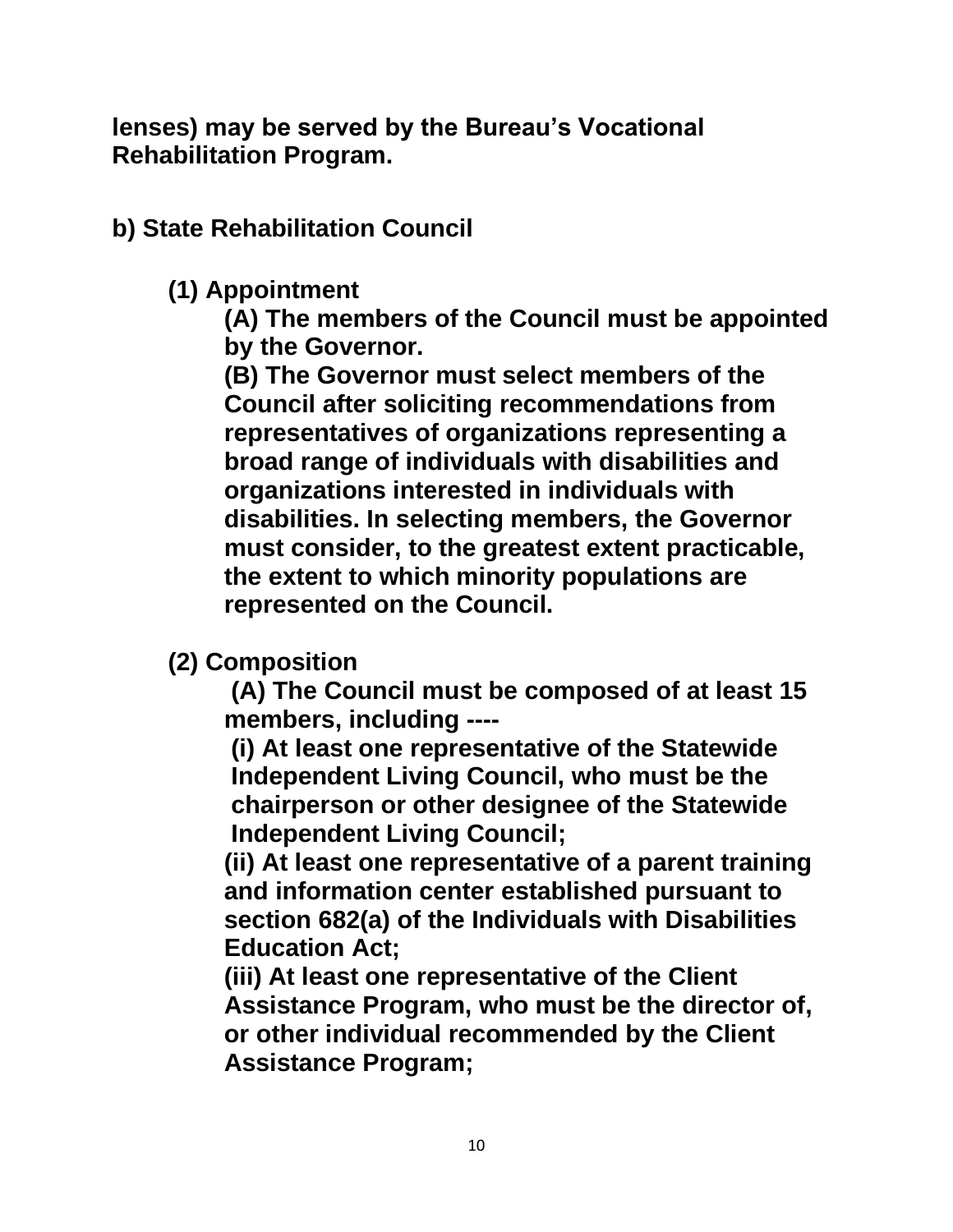**(iv) At least one qualified vocational rehabilitation counselor with knowledge of and experience with vocational rehabilitation programs for individuals who are blind, who serves as an ex officio, nonvoting member of the Council if employed by the Bureau;** 

**(v) At least one representative of community rehabilitation program service providers;**

**(vi) Four representatives of business, industry, and labor;** 

**(vii) Representatives of disability groups of and for individuals who are blind, including at least one representative of an individual who is blind, has multiple disabilities, and has difficulty representing himself or herself or is unable due to disabilities to represent himself or herself.**

**(viii) Current or former applicants for, or recipients of, vocational rehabilitation services;**

**(ix) One representative from the Section 121 - American Indian Vocational Rehabilitation Services Project in the State;** 

**(x) At least one representative of the State educational agency responsible for the public education of students with disabilities who are eligible to receive services from the Bureau and part B of the Individuals with Disabilities Education Act;**

**(xi) At least one representative of the State workforce development board;** 

**(xii) The director of the Bureau as an ex officio, nonvoting member of the Council, and**

**(xiii) At least one representative of a disability advocacy group representing individuals who are blind.**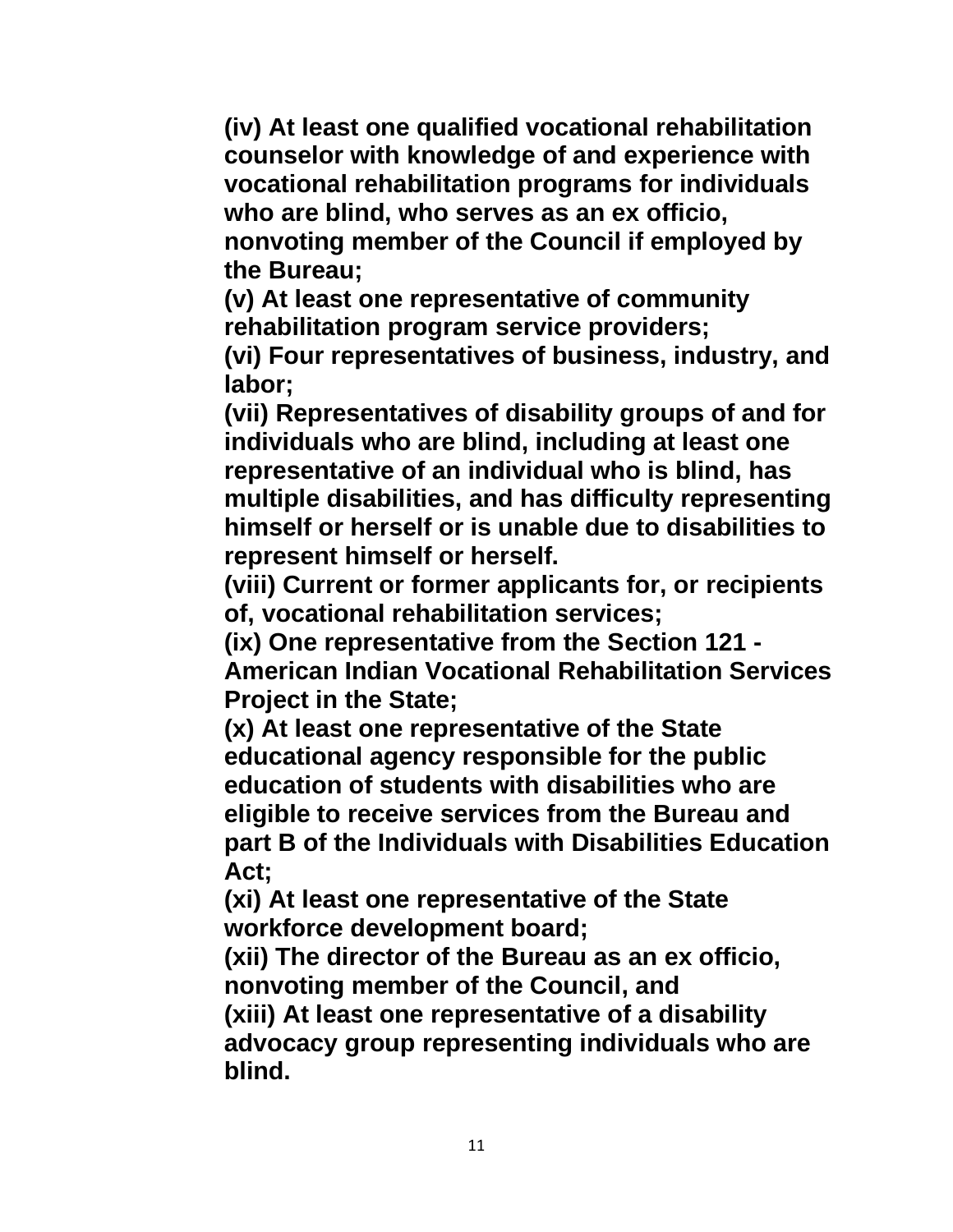**(B) Employees of the Bureau may serve only as nonvoting members of the Council.** 

**(3) Majority**

**(A) A majority of the Council members must be individuals who are blind and are not employed by the Bureau.**

**(4) Chairperson** 

**(A) The chairperson must be selected by the members of the Council from among the voting members of the Council, subject to the veto power of the Governor.** 

**(5) Terms of appointment**

**(A) Each member of the Council must be appointed for a term of no more than three years, and each member of the Council, other than a representative identified in subsection (b)(2)(A)(iii) or (b)(2)(A)(ix) of this section, may serve for no more than two consecutive full terms.**

**(B) A member appointed to fill a vacancy occurring prior to the end of the term for which the predecessor was appointed must be appointed for the remainder of the predecessor's term.**

**(6) Vacancies**

**(A) A vacancy in the membership of the Council must be filled in the same manner as the original appointment, except the Governor may delegate the authority to fill that vacancy to the remaining members of the Council after making the original appointment.**

**(B) No vacancy affects the power of the remaining members to execute the duties of the Council.**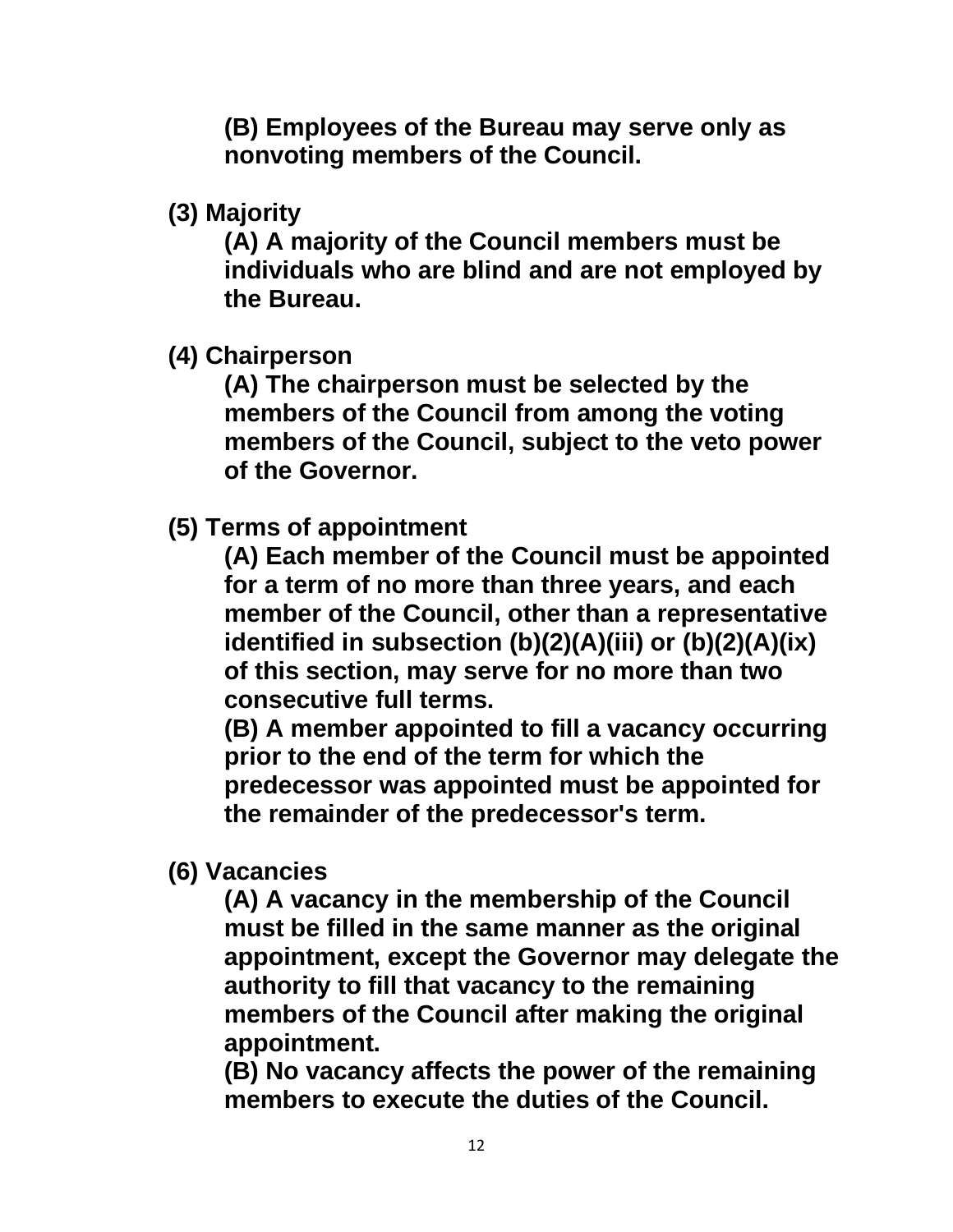**(7) Conflict of Interest**

**(A) No member of the Council may cast a vote on any matter that would provide direct financial benefit to the member or the member's organization or otherwise give the appearance of a conflict of interest under State law.**

**(8) Functions**

**(A) The Council must, after consulting with the State workforce development board—**

**(i) Review, analyze, and advise the Bureau regarding the performance of the Bureau's responsibilities, particularly responsibilities related to—**

**(I) Eligibility, including order of selection;**

**(II) The extent, scope, and effectiveness of services provided; and**

**(III) Functions performed by State agencies that affect or potentially affect the ability of individuals with disabilities in achieving employment outcomes;**

**(B) In partnership with the Bureau—**

**(i) Develop, agree to, and review State goals and priorities; and**

**(ii) Evaluate the effectiveness of the vocational rehabilitation program and submit reports of progress to the Secretary of Education;**

**(C) Advise the Bureau and the Agency regarding activities carried out to assist in the preparation of the vocational rehabilitation services portion of the Unified or Combined State Plan and amendments to the plan, applications, reports, needs assessments, and evaluations;**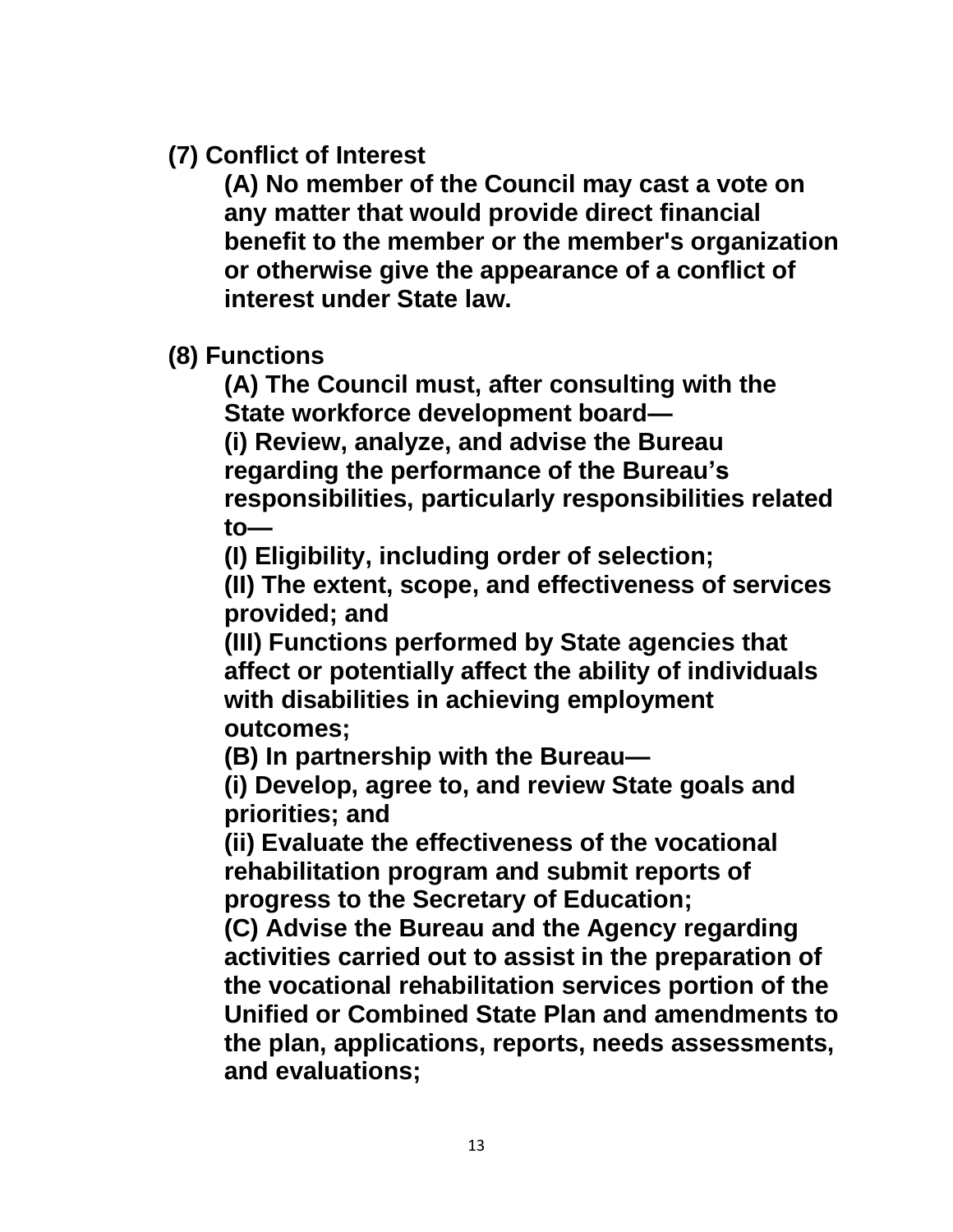**(D) To the extent feasible, conduct a review and analysis of the effectiveness of, and consumer satisfaction with—**

**(i) The functions performed by the Bureau and the agency;**

**(ii) The vocational rehabilitation services provided by State agencies and other public and private entities responsible for providing vocational rehabilitation services to individuals with disabilities under the Rehabilitation Act, as amended; and**

**(iii) The employment outcomes achieved by eligible individuals receiving services through the Bureau, including the availability of health and other employment benefits in connection with those employment outcomes;**

**(E) Prepare and submit to the Governor and to the Secretary of Education no later than 90 days after the end of the Federal fiscal year an annual report on the status of vocational rehabilitation programs operated within the State and make the report available to the public through appropriate modes of communication;**

**(F) To avoid duplication of efforts and enhance the number of individuals served, coordinate activities with the activities of other councils within the State, including the Statewide Independent Living Council, the advisory panel established under section 612(a)(21) of the Individuals with Disabilities Education Act, the State Developmental Disabilities Planning Council described in section 124 of the Developmental Disabilities Assistance and Bill of Rights Act, the State mental health planning council established under section 1914(a) of the Public Health Service Act, and the State**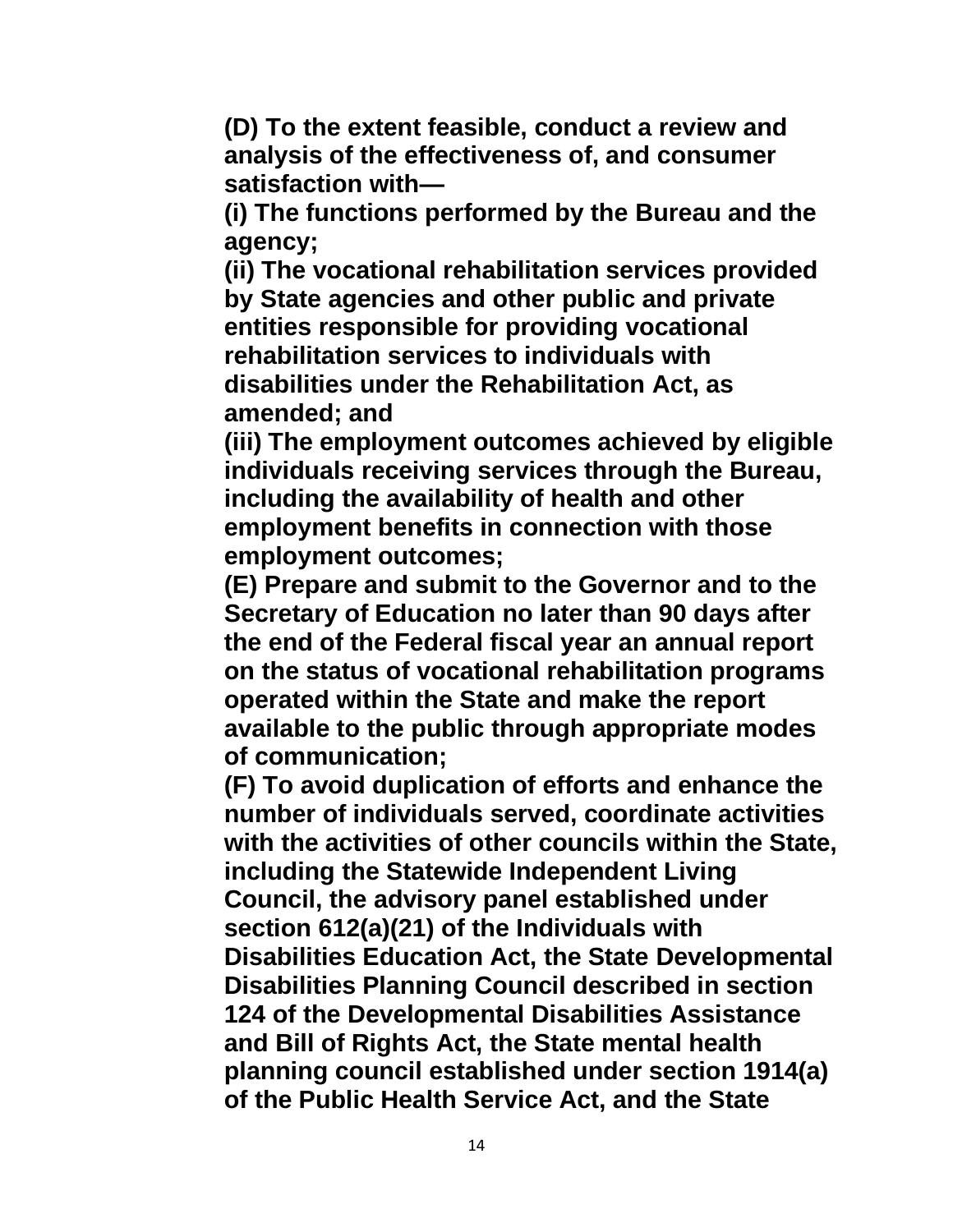**workforce development board, and with the activities of entities carrying out programs under the Assistive Technology Act of 1998;**

**(G) Provide for coordination and the establishment of working relationships between the Bureau and the Agency and the Statewide Independent Living Council and centers for independent living within the State; and**

**(H) Perform other comparable functions, consistent with the purpose of the Rehabilitation Act, as amended, as the Council determines to be appropriate, that are comparable to the other functions performed by the Council.**

**(9) Resources**

**(A) The Council, in conjunction with the Bureau, must prepare a plan for the provision of resources, including staff and other personnel that may be necessary and sufficient for the Council to carry out its functions.**

**(B) The resource plan must, to the maximum extent possible, rely on the use of resources in existence during the period of implementation of the plan. (C) Any disagreements between the Bureau and the Council regarding the amount of resources necessary to carry out the functions of the Council must be resolved by the Governor.**

**(D) The Council must, consistent with State law, supervise and evaluate the staff and personnel that are necessary to carry out its functions.**

**(E) Those staff and personnel that are assisting the Council in carrying out its functions may not be assigned duties by the Bureau or any other agency or office of the State that would create a conflict of interest.**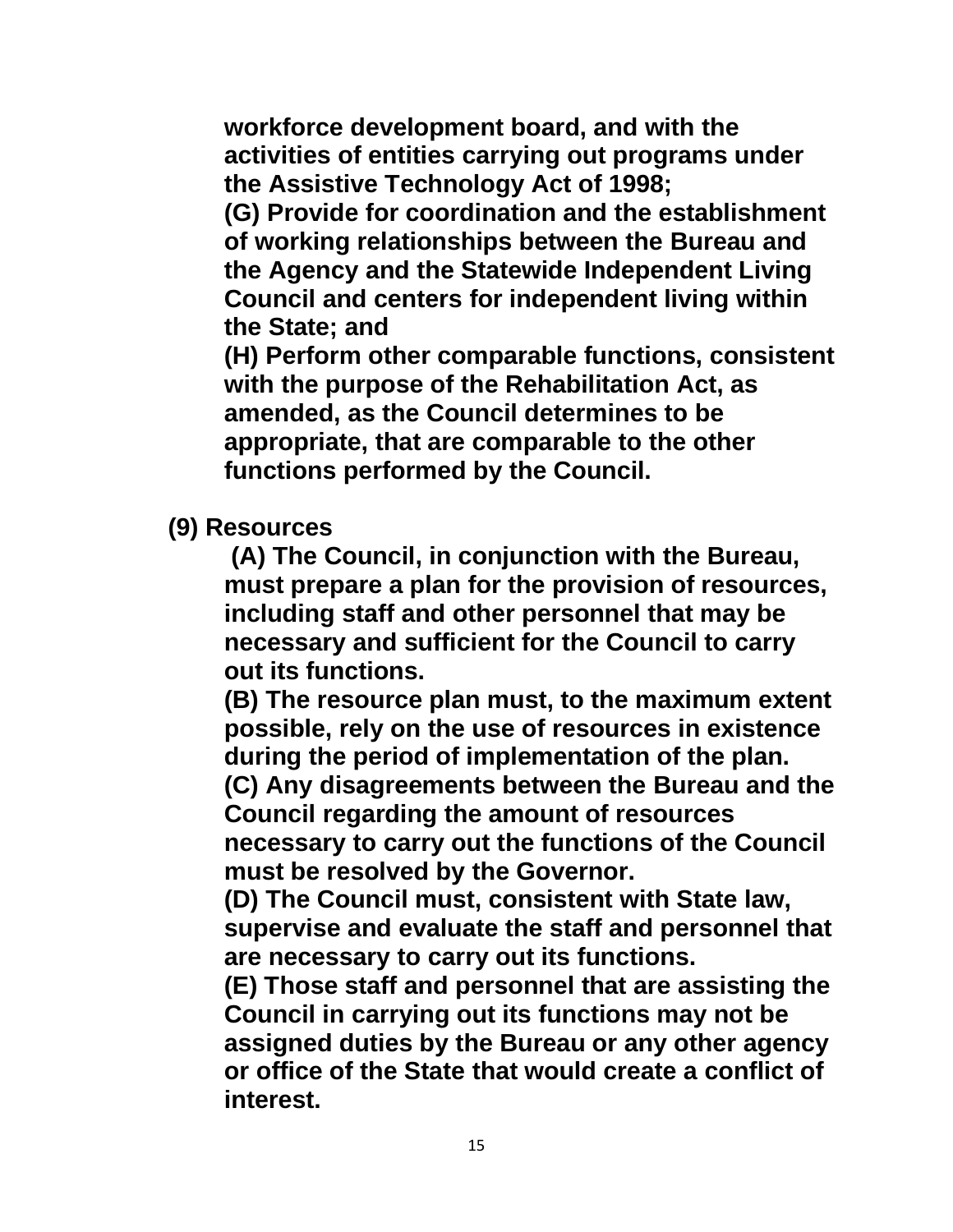**(10) Meetings** 

**(A) The Council must convene at least four meetings a year in locations determined by the Council to be necessary to conduct Council business. The meetings must be publicly announced, open, and accessible to the general public, including individuals with disabilities, unless there is a valid reason for an executive session; and**

**(B) Conduct forums or hearings, as appropriate, that are publicly announced, open, and accessible to the public, including individuals with disabilities.**

**(11) Compensation**

**(A) Funds appropriated under title I of the Rehabilitation Act, as amended, except funds to carry out sections 112 and 121 of the Rehabilitation Act, as amended, may be used to compensate and reimburse the expenses of Council members in accordance with section 105(g) of the Rehabilitation Act, as amended.**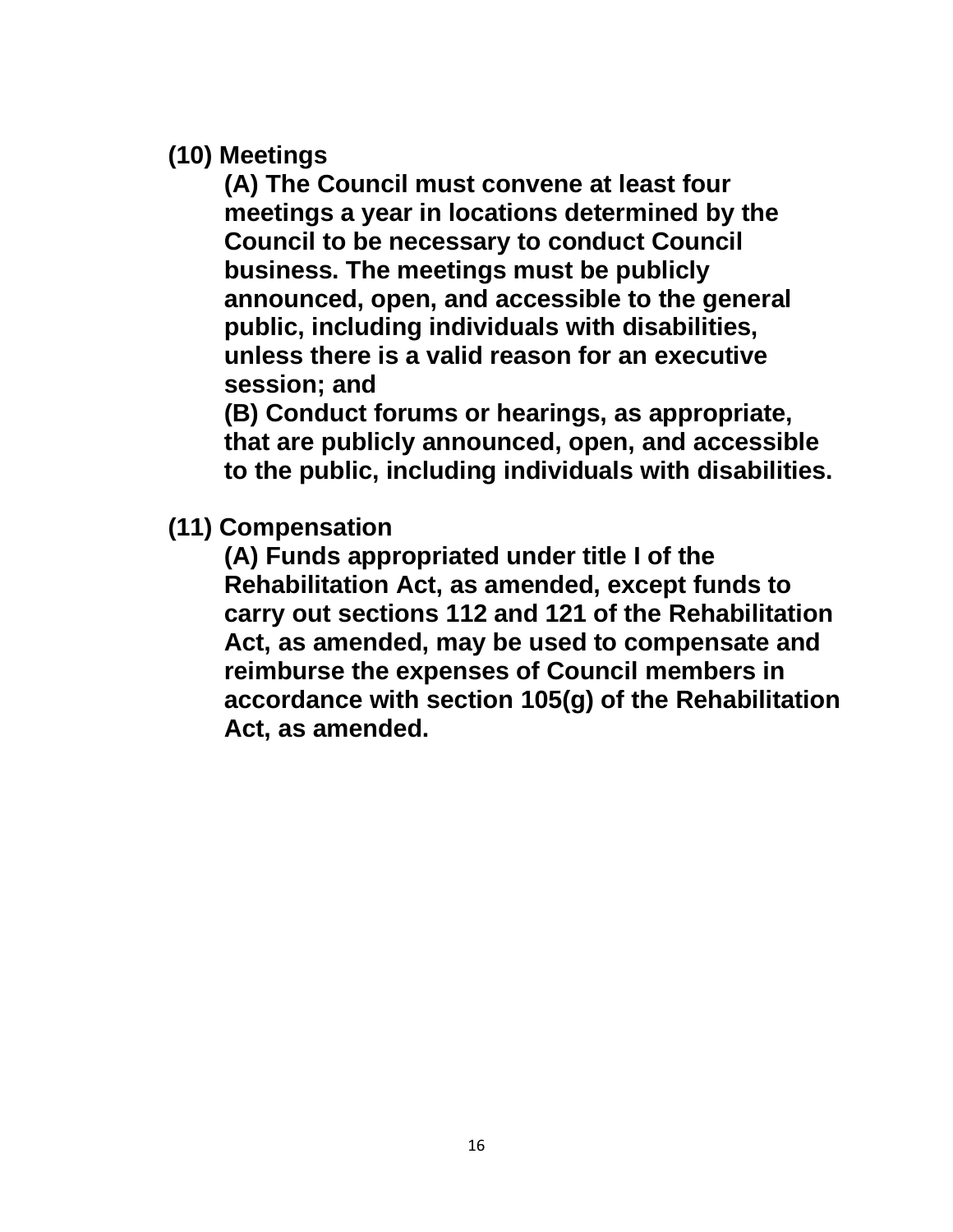# <span id="page-16-0"></span>**CHAPTER 2 - GENERAL POLICIES**

<span id="page-16-1"></span>**Section 1. - Client Assistance Program (CAP)**

**A Client Assistance Program (CAP) was established by the Rehabilitation Act Amendments of 1984. Persons eligible for assistance under this program are those who are receiving or seeking services under the Rehabilitation Act of 1973, as amended, as well as individuals who are seeking or receiving Pre-Employment Transition Services. CAP services are free of charge.**

**CAP provides information and referral, as well as assistance in pursuing legal, administrative, and other available remedies to insure rights under the Rehabilitation Act as amended in Title IV of the Workforce Innovation and Opportunity Act.**

**The Vocational Rehabilitation Counselor shall remind applicants/clients of the Client Assistance Program at any time in the rehabilitation process when it is felt that the person can benefit from the services offered by CAP which are outlined below:**

**a) Help applicants/clients to understand rehabilitation services**

**b) Advise applicants/clients of all benefits available to them through rehabilitation programs, related Federal and State assistance programs, and their respective rights and responsibilities.**

**c) Assist applicants/clients in their relationships with projects, programs, and facilities.**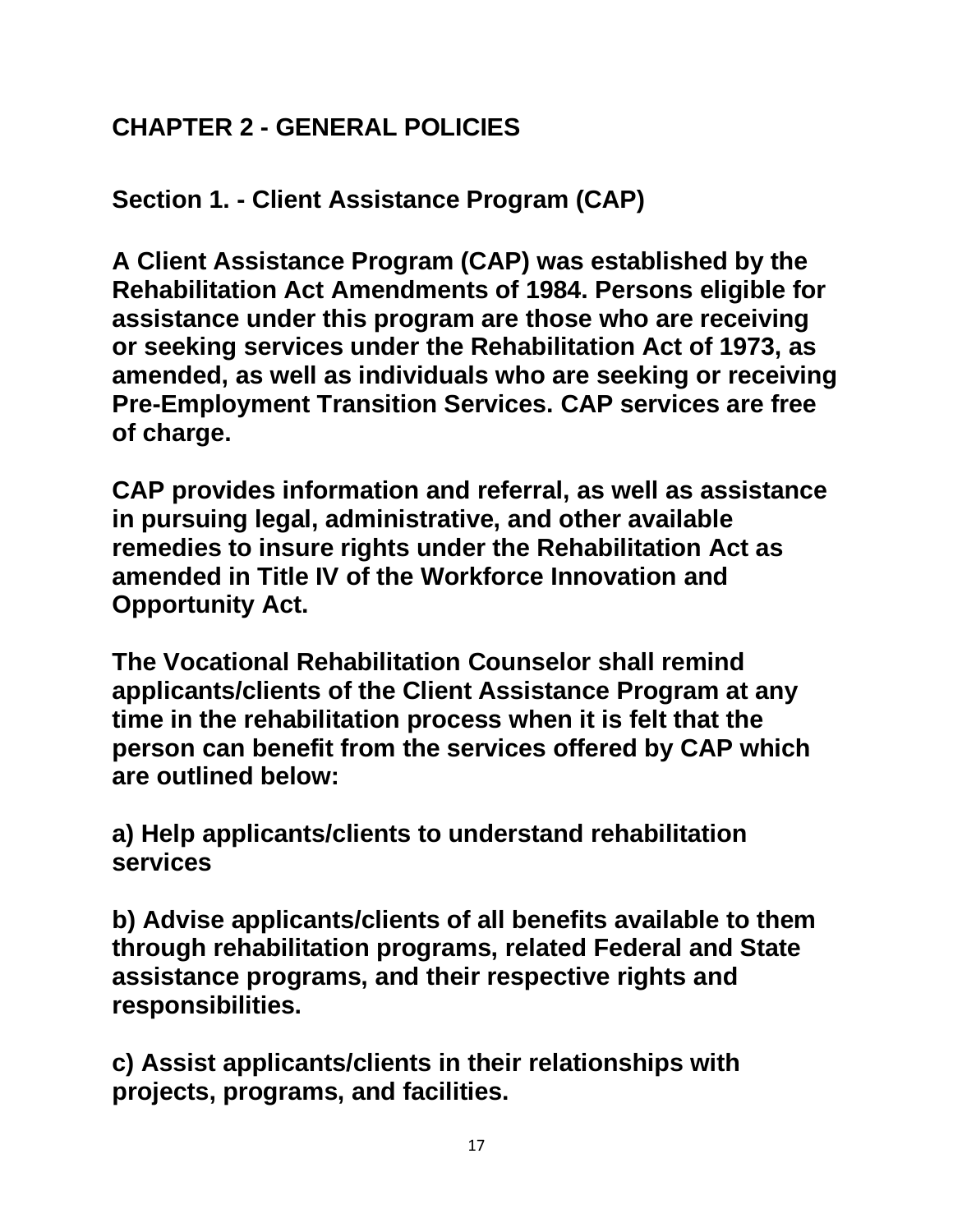**d) Mediate disputes between applicants/clients and the Bureau prior to any other action.**

**e) Help applicants/clients in pursuing legal, administrative, and other available remedies.**

**f) Advise state and other agencies of identified systemic problem areas in the delivery of rehabilitation services to individuals with disabilities and suggest methods and means to improve Bureau performance.**

**g) Assist or advise Vocational Rehabilitation Counselors in providing services to clients.**

**All clients must be informed of services available from CAP at each of the following stages in the Vocational Rehabilitation process:**

**a) Application/Initial Interview**

**b) When assigned to an Order of Selection (OOS) Category if the Vocational Rehabilitation Program is operating under an Order of Selection.**

**c) IPE Development**

**d) Closure**

**e) Whenever vocational rehabilitation services for an individual are reduced, suspended, or terminated.**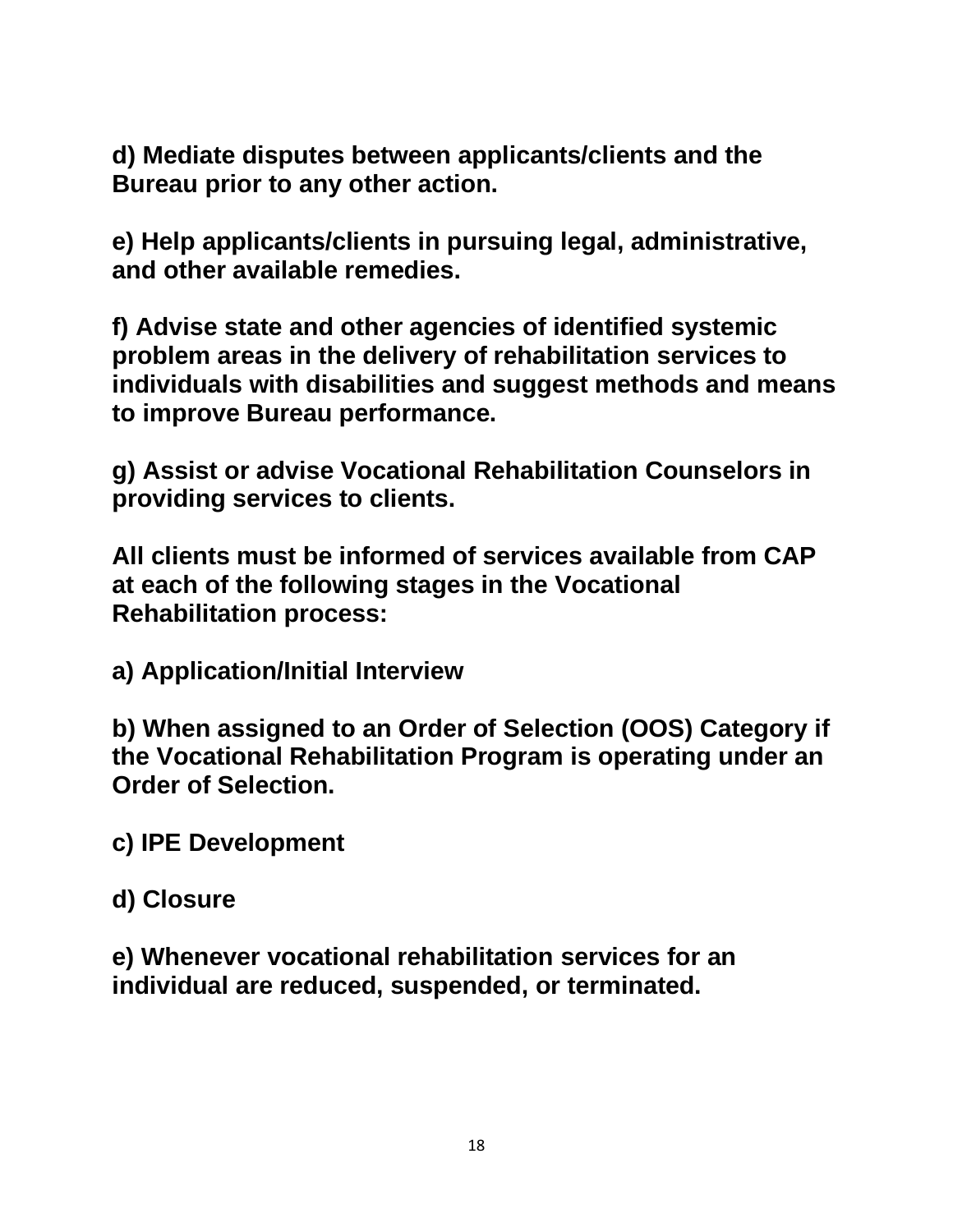# <span id="page-18-0"></span>**Section 2. - Case Record of Services**

**The Vocational Rehabilitation Program is required to maintain for each applicant or eligible individual a record of services that includes, to the extent pertinent, the following documentation:**

**a) If an applicant has been determined to be an eligible individual, documentation supporting that determination.**

**b) If an applicant or eligible individual receiving services under an Individualized Plan for Employment has been determined to be ineligible, documentation supporting that determination.**

**c) Documentation supporting the determination that an individual has a significant disability or a most significant disability.**

**d) Documentation that describes the justification for closing an applicant's or eligible individual's record of services if that closure is based on reasons other than ineligibility, including, as appropriate, documentation indicating that the Bureau has satisfied the requirements of closure without an eligibility decision.**

**e) If an individual with a significant disability requires an exploration of their abilities, capabilities, and capacity to perform in realistic work situations through the use of trial work experiences to determine whether the individual is an eligible individual, documentation supporting the need for, and the plan relating to that exploration, and documentation**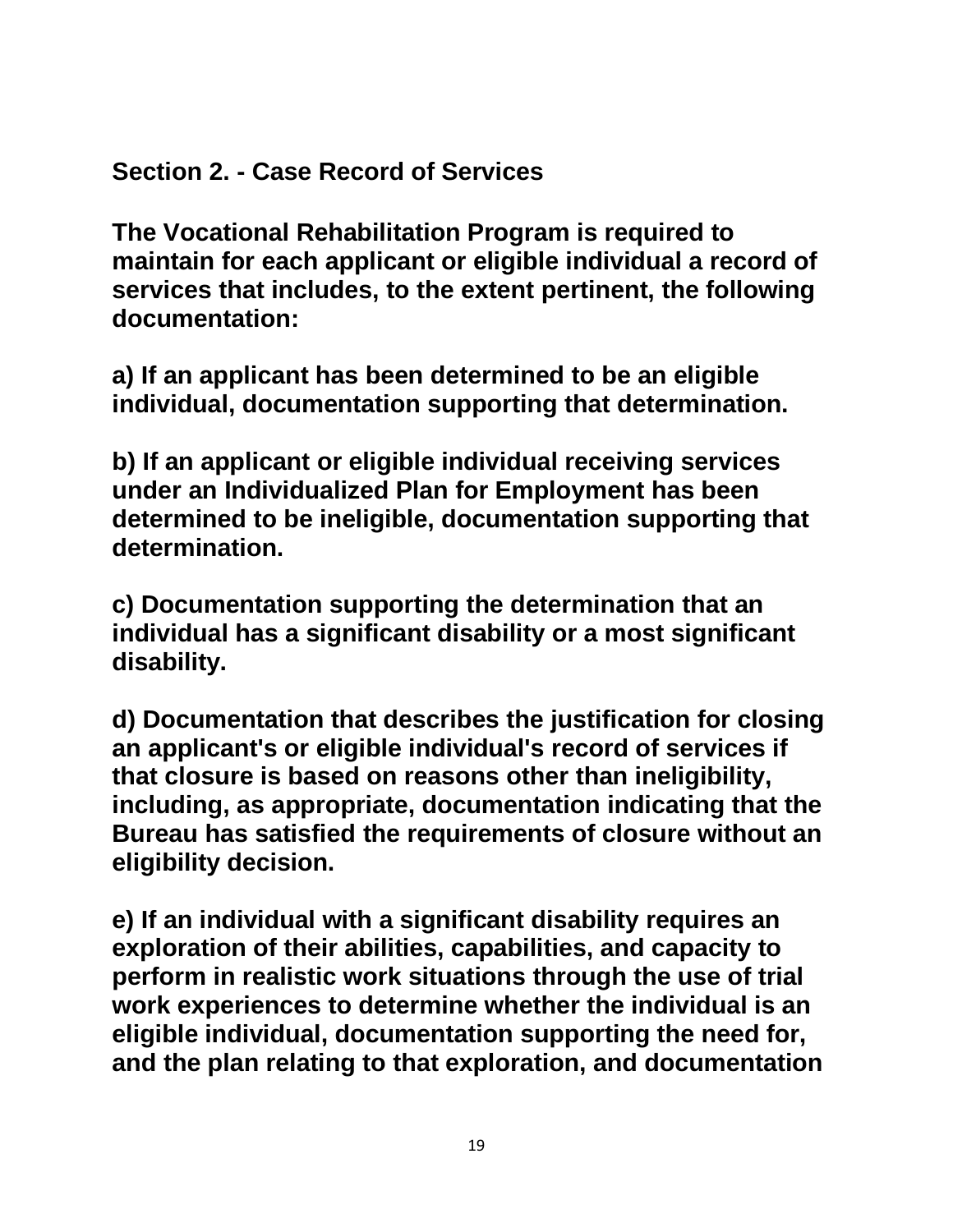**regarding the periodic assessments carried out during the trial work experiences.**

**f) The Individualized Plan for Employment (IPE) and any amendments to the IPE.**

**g) Documentation describing the extent to which the applicant or eligible individual exercised informed choice regarding the provision of assessment services and the extent to which the eligible individual exercised informed choice in the development of the Individualized Plan for Employment with respect to the selection of the specific employment outcome, the specific vocational rehabilitation services needed to achieve the employment outcome, the entity to provide the services, the employment setting, the settings in which the services will be provided, and the methods to procure the services.**

**h) In the event that an individual's IPE provides for vocational rehabilitation services in a non-integrated setting, a justification to support the need for the non-integrated setting.**

**i) In the event that an individual obtains competitive employment, verification that the individual is compensated at or above the minimum wage and that the individual's wages and level of benefits are not less than that customarily paid by the employer for the same or similar work performed by non-disabled individuals.**

**j) In the event an individual achieves an employment outcome in which the individual is compensated in accordance with section 14(c) of the Fair Labor Standards Act or the Bureau closes the record of services of an individual in extended employment on the basis that the**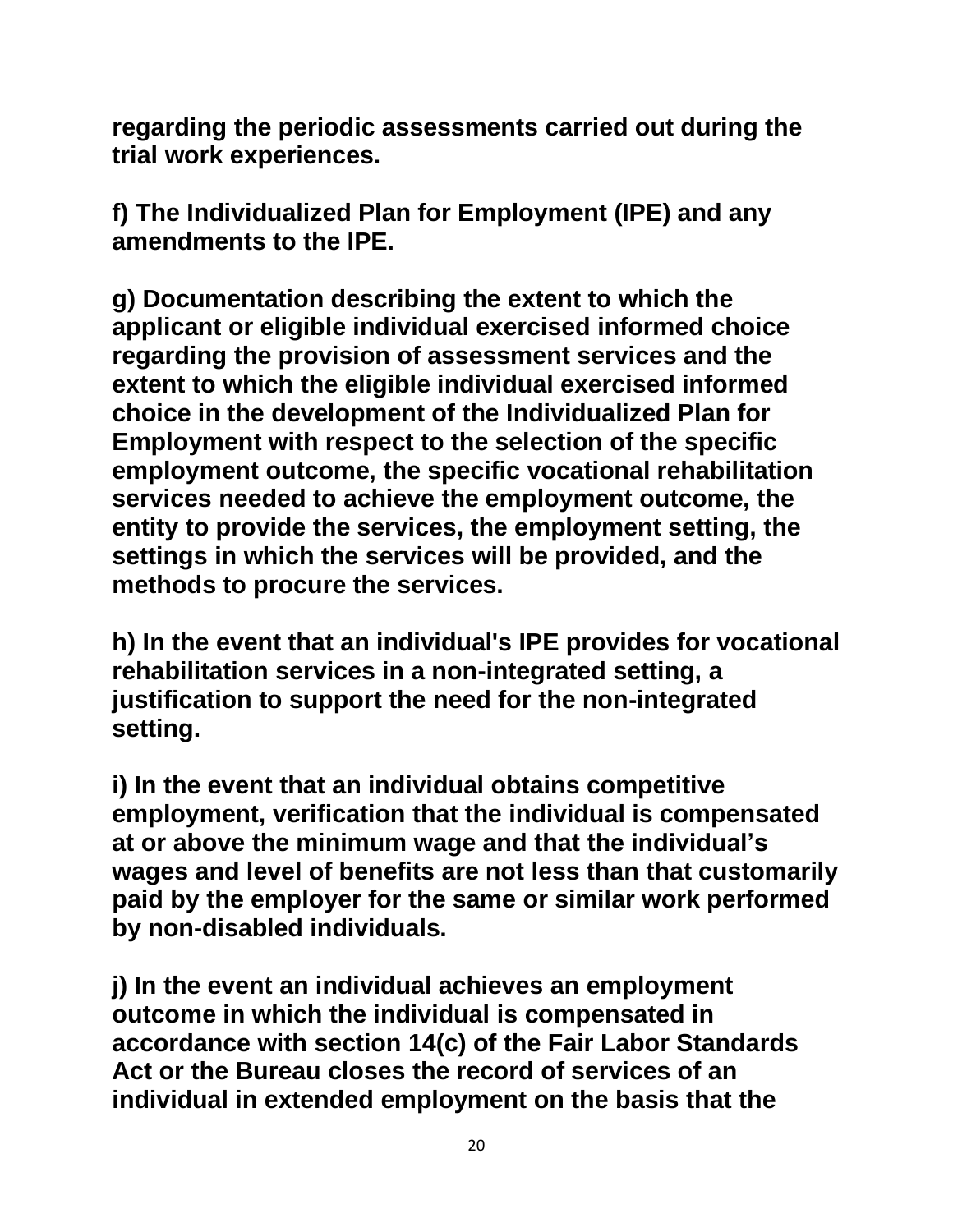**individual is unable to achieve an employment outcome in a competitive and integrated setting, or that an eligible individual through informed choice chooses to remain in extended employment, documentation of the results of semiannual and annual reviews, including the individual's input into those reviews, and of the individual's or, if appropriate, the individual's representative's acknowledgment that those reviews were conducted.**

**k) Documentation concerning any action or decision resulting from a request by an individual for review of a determination made by Bureau personnel.**

**l) In the event that an applicant or eligible individual requests that documentation in the record of services be amended and the documentation is not amended, documentation of the request.** 

**m) In the event an individual is referred to another program through the Bureau's information and referral system, including other components of the statewide workforce development system, documentation on the nature and scope of services provided by the Bureau to the individual and on the referral itself.**

**n) In the event an individual's record of service is closed due to the achievement of an employment outcome, documentation that demonstrates the services provided under the individual's Individualized Plan for Employment contributed to the achievement of the employment outcome.** 

**o) In the event an individual's record of service is closed due to the achievement of an employment outcome, documentation verifying that the requirements for such a closure have been satisfied.**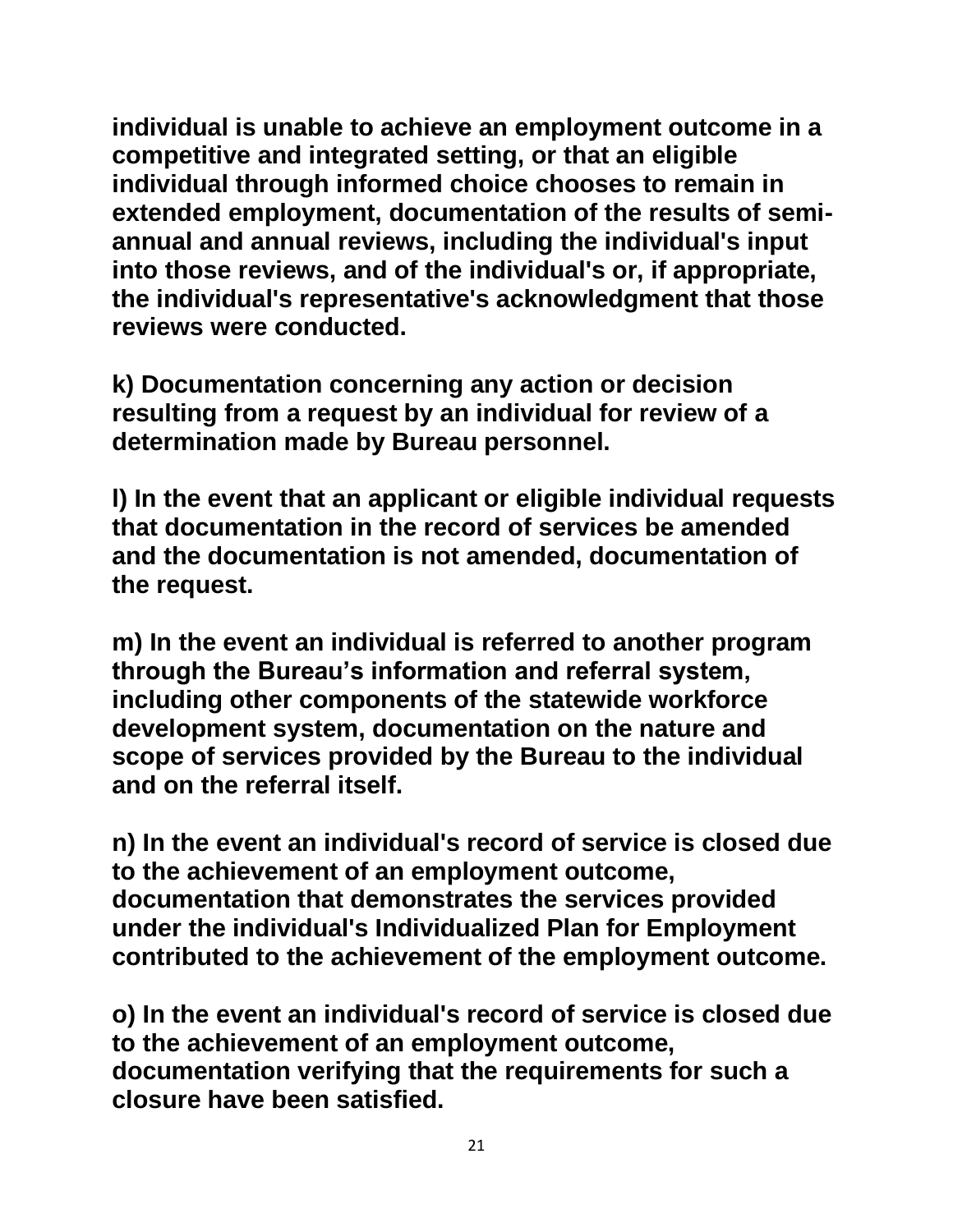**The Bureau, in consultation with the State Rehabilitation Council, determines the type of documentation to maintain for each applicant and eligible individual in order to meet these requirements.**

**The Bureau will maintain an electronic case file which documents a record of services for each client that includes, to the extent pertinent, the above documentation. Additionally, a paper file shall be maintained for each applicant and eligible individual that contains original copies of documents with client or authorized representative signatures, and other forms as prescribed by federal and state requirements.**

**Case Folders**

**All vocational rehabilitation documentation and case recordings will be maintained in the electronic case management system. To the extent that paper documentation is retained for a client, it shall be organized in a four-way folder. The Bureau will maintain all case files in a secure location.**

**Case Record Filing Procedures**

**To the extent that paper documentation existed prior to the implementation of a computerized case management system, and to the extent that Policy requires the retention of original documents with client or authorized representative signatures, such documentation shall be organized as noted below in a four-way folder: Note that specific reports from providers may not be applicable to all situations:**

**Section 1 - Medical Data**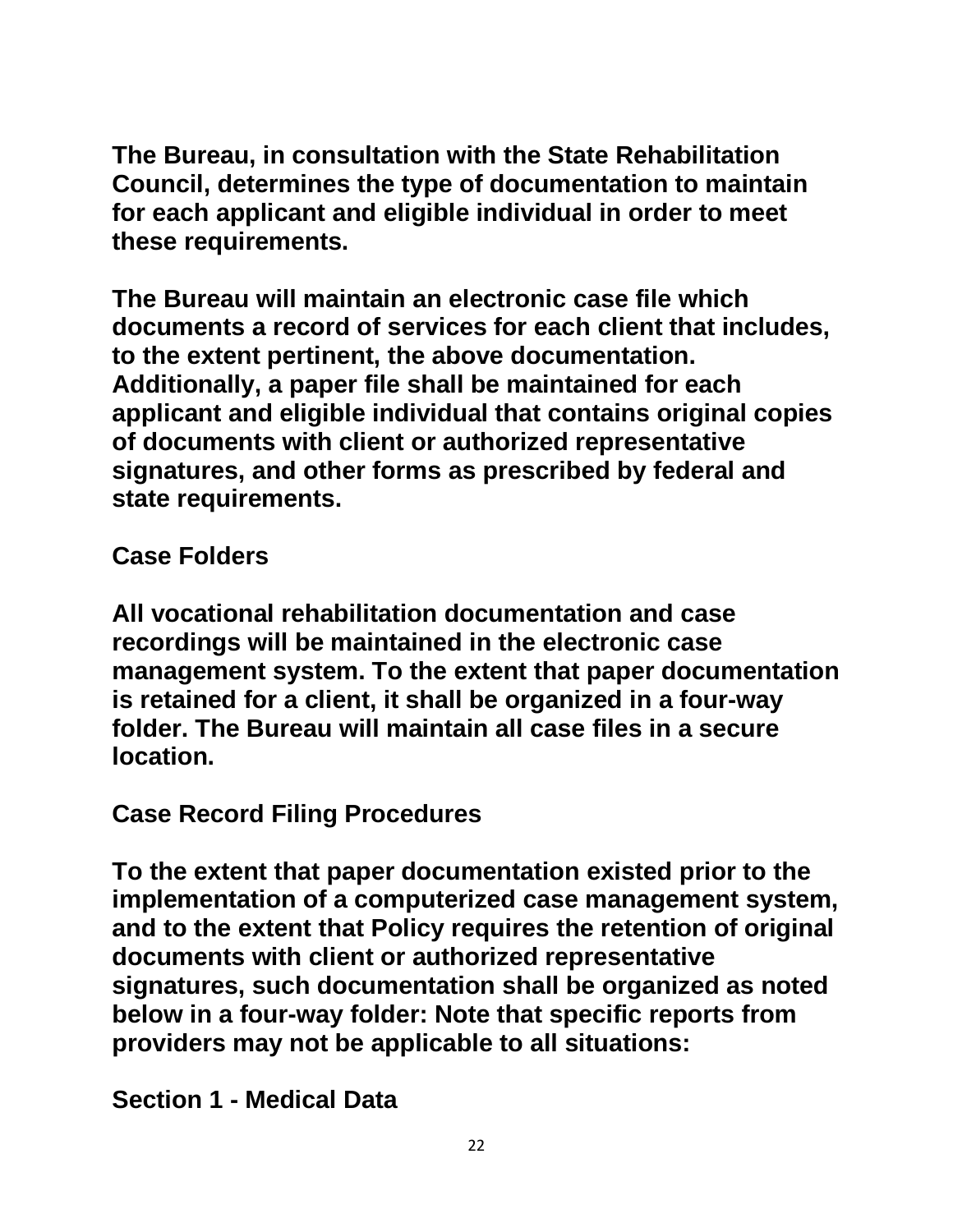- **1. Low Vision Report**
- **2. Ophthalmological Report**
- **3. General Medical Report**
- **4. Hospital Data**
- **5. Audiological Report**
- **6. Psychiatric Reports (NOT psychological)**

**Section 2 - Case History and Rehabilitation Plan**

- **1. Case Narratives (pre-Computerized System)**
- **2. Annual Review (pre-Computerized System)**
- **3. IPE Amendment(s)**
- **4. IPE**
- **5. Certificate of Eligibility**

**Section 3 - Survey Data, Psychological, Educational, etc.**

- **1. Intake Survey (top of Section 3)**
- **2. Comparable Benefits Checklist (immediately below Intake for pre-Computerized System)**
- **3. Resume**
- **4. The following to be filed chronologically:**
- **a. Grades**
- **b. Financial Aid Form**
- **c. All Referrals**
- **d. Psychological**
- **e. All Training Reports**
- **f. Social Service Intake**

**Section 4 - Correspondence and Contracts**

**1. ALL Authorized Expenditure Cost sheets (immediately on top)** 

- **2. Closure Letter (immediately below cost sheets)**
- **3. The following to be filed chronologically:**
- **a. Request for Low Vision Aids**
- **b. Release forms**
- **c. Letters**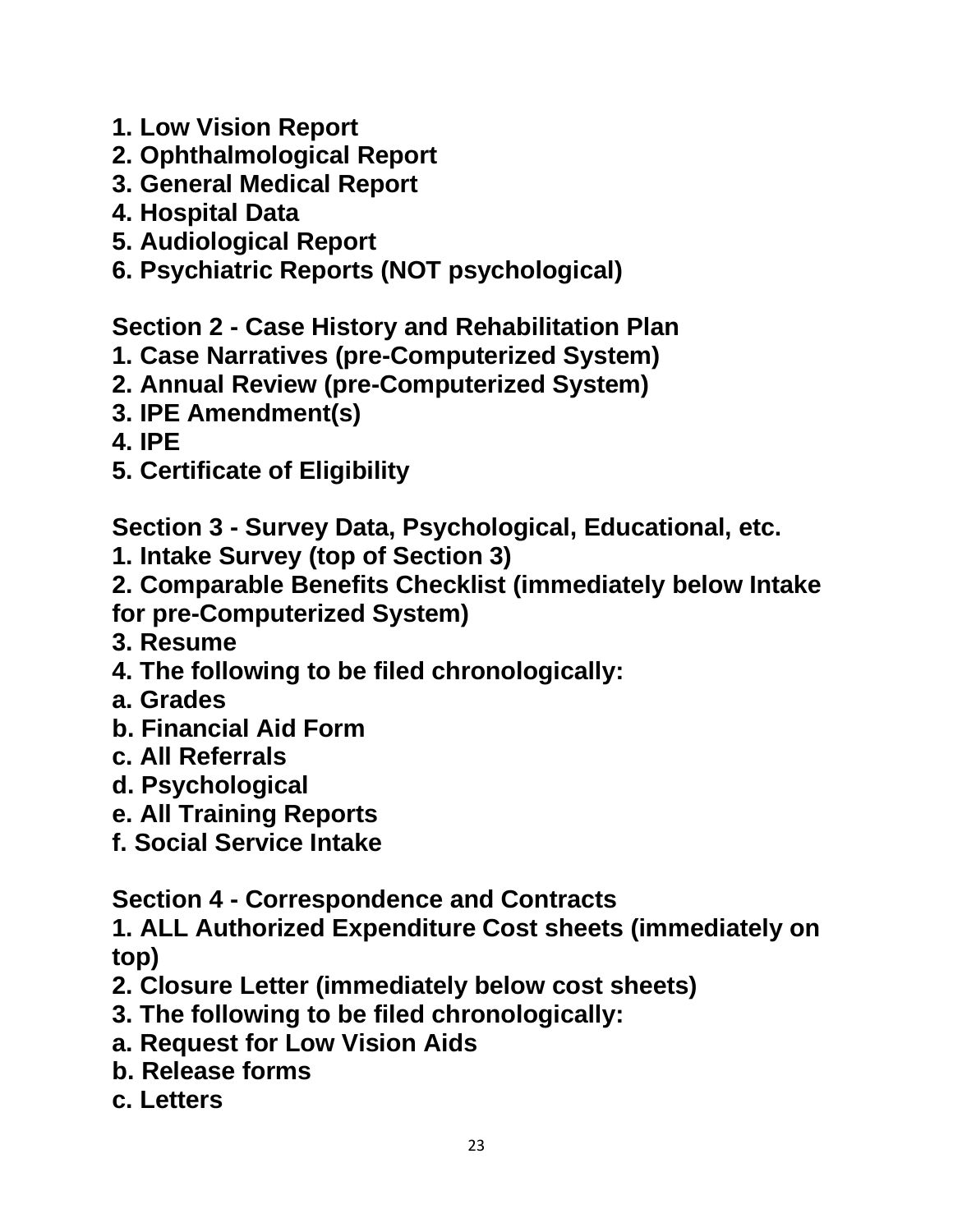- **d. Authorizations**
- **e. Equipment transfers, etc.**
- **4. SSA-1407 (on the bottom)**

**All paper case file documentation shall be maintained for periods of time that are stipulated in federal and state records retention rules and regulations and shall only be destroyed in a manner consistent with these requirements.**

<span id="page-23-0"></span>**Section 3. - Case Recording**

**Case recording is a very important responsibility of Vocational Rehabilitation Counselors. Case recording is written documentation of the professional work a Rehabilitation Counselor is doing and should be the best exhibit of that work. Good case recording should show that the rehabilitation process has been covered completely for each client. The narrative recording should be a running account of the development and progress of a case from referral to closure. This record should include the Counselor's appraisal and analysis of diagnostic materials; client needs; conferences with consultants, former and prospective employers; content, results and plans for future counseling interviews; arrangements made for securing information on, and induction into, treatment, training, etc.; and case status classification changes. These should be in chronological order with the date of each entry recorded. Since case recording serves as a record of activities related to the vocational rehabilitation process, the Counselor should have at least one case narrative entry every six months.**

**As a minimum, the electronic case record should contain:**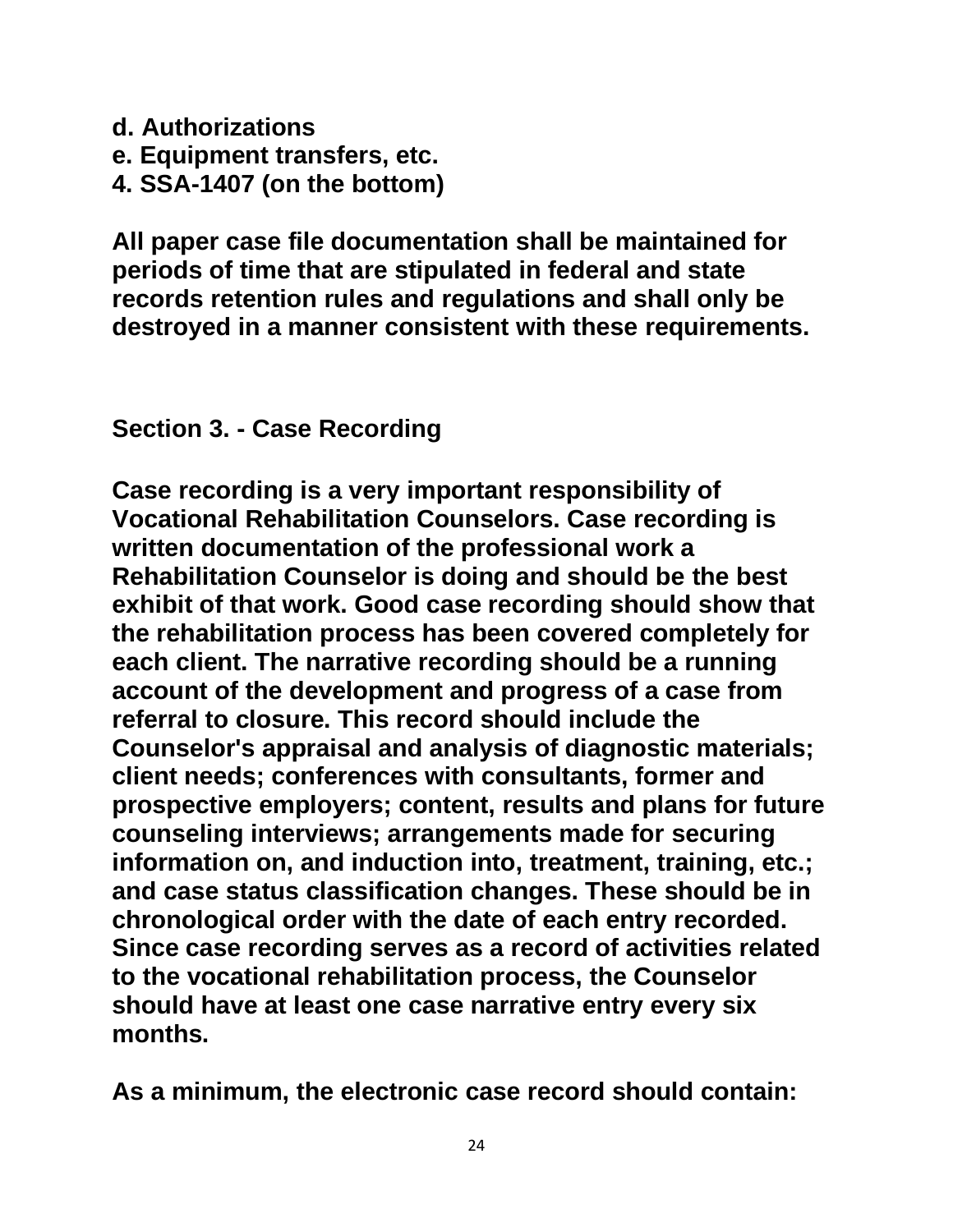**a) Referral information.**

**b) A scanned copy of the signed application or other document requesting Vocational Rehabilitation services with the original signed copy retained in the paper file.**

**c) Documentation that the individual has been advised of the confidentiality of all information pertaining to his or her case and the release of information on the basis of informed, written consent, and the opportunity for a review of determinations made by personnel of the Bureau.**

**d) Documentation supporting the determination that an individual has a significant disability or a most significant disability.**

**e) Documentation supporting eligibility determinations or the need for trial work experiences (with supports if needed), and the nature and scope of services to be provided during the trial work experience.**

**f) Documentation of the periodic assessment of individual's progress during trial work periods.**

**g) Documentation specifying reasons for ineligibility (02-08) and documentation for a review of ineligibility not later than 12 months after this determination.**

**h) A scanned copy of the IPE, and any amendments to the IPE, with documentation supporting the development of the employment goal and the nature and scope of services included in the individual's IPE and, for students with disabilities who are receiving special education services, the student's IEP. A paper copy of the IPE and any amendments**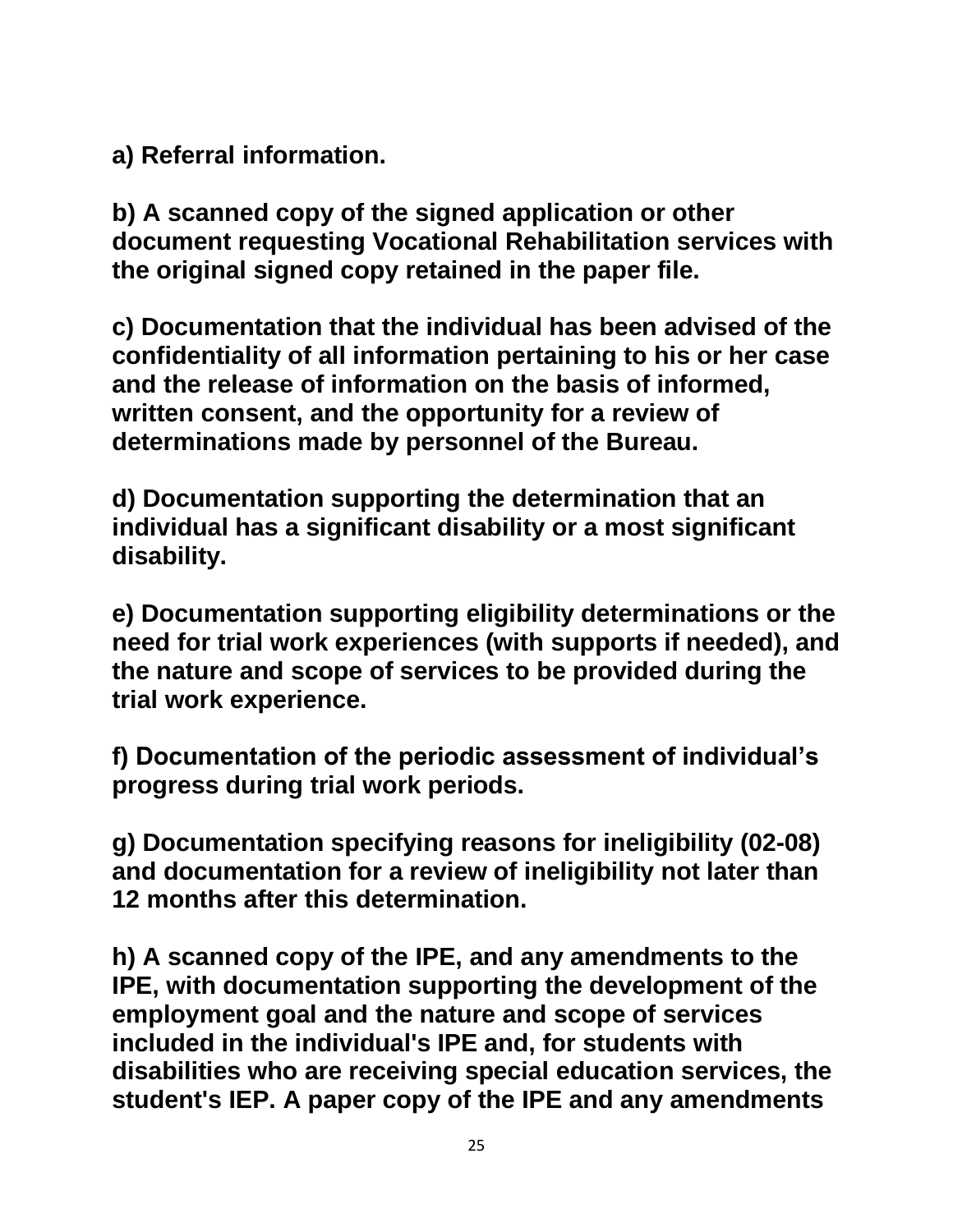**with original client or authorized representative signature will be retained in the paper case folder.** 

**i) Data concerning an individual's eligibility for comparable benefits under any other program.**

**j) When physical or mental restoration services are provided, documentation of the provision of such services.**

**k) Documentation supporting any decision to provide services to family members.**

**l) In the event that an individual's IPE provides for services in a non-integrated setting, a justification for that nonintegrated setting.**

**m) Documentation of the periodic reviews and evaluations of progress toward achieving the employment goal.**

**n) In the event that an individual obtains competitive employment, verification that the individual is compensated at or above the minimum wage of the state or locality where the client is employed and that the individual's wages and level of benefits are not less than that customarily paid by the employer for the same or similar work performed by nondisabled individuals.**

**o) Documentation of any plans for the provision of Post-Employment services, the basis on which the plans were developed, and a description of services provided and outcomes achieved.**

**p) Documentation as to the reason and justification for case closure.**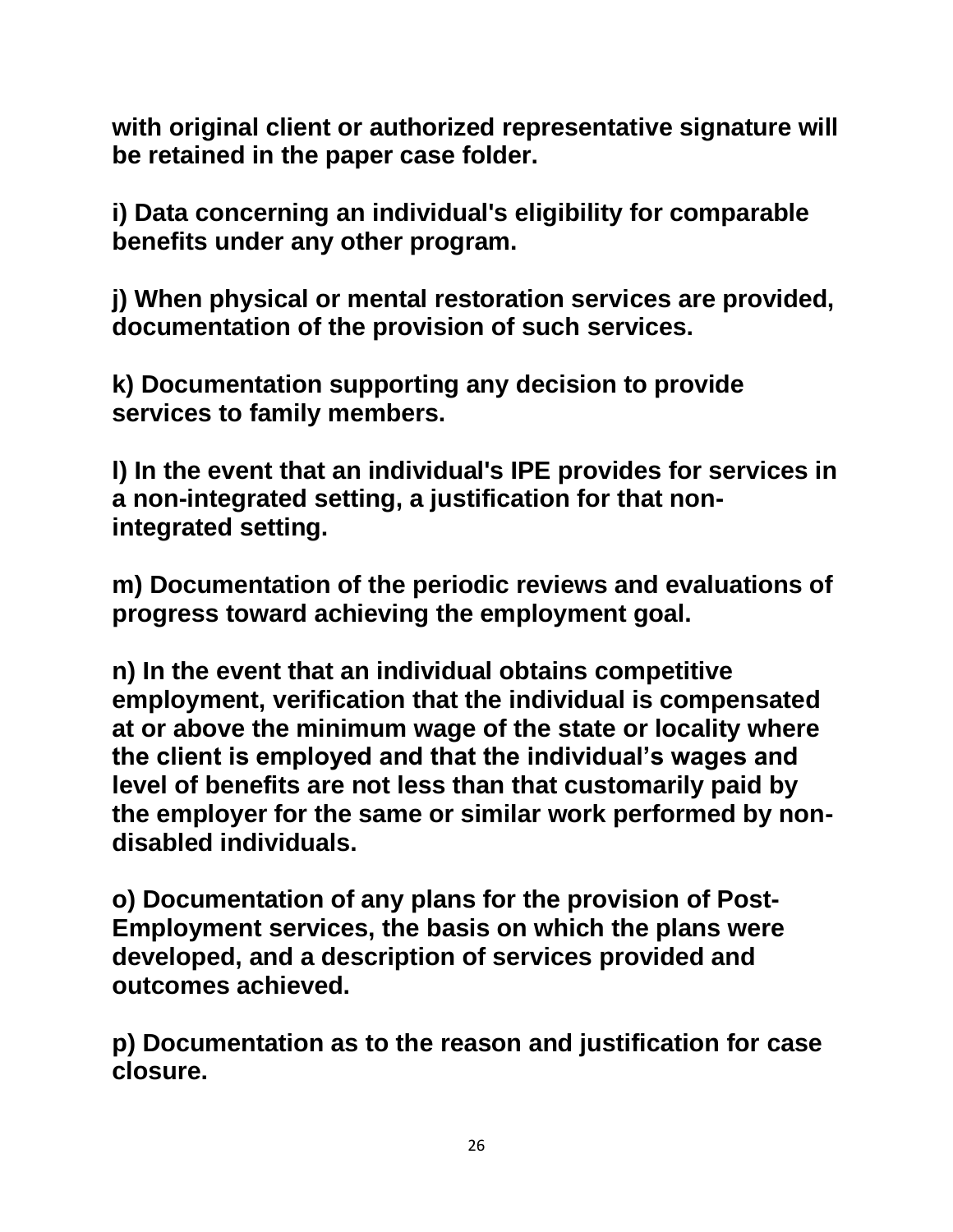**q) Documentation of any reviews of a determination that an individual was no longer capable of achieving an employment outcome.**

**r) Documentation concerning any action and decision resulting from a request by an individual for review of a determination made by personnel of the Bureau.**

<span id="page-26-0"></span>**Section 4. - Civil Rights**

**The provision of Bureau services shall be based solely on eligibility criteria established in law and regulations.** 

**The following factors cannot be used in determining eligibility for services, provision of services, or priority for services under an order of selection of eligible individuals.** 

**a) Any duration of residency requirement, provided the individual is present in the State;**

**b) Race, color, religious creed, age, sex, marital status, national origin, ancestry, intellectual disability, physical disability, past or present history of mental disability, learning disability, sexual orientation, gender identity or expression, civil union status, genetic information, or prior conviction of a crime;**

**c) Source of referral;**

**d) Type of expected employment outcome;**

**e) The need for specific services except for specific**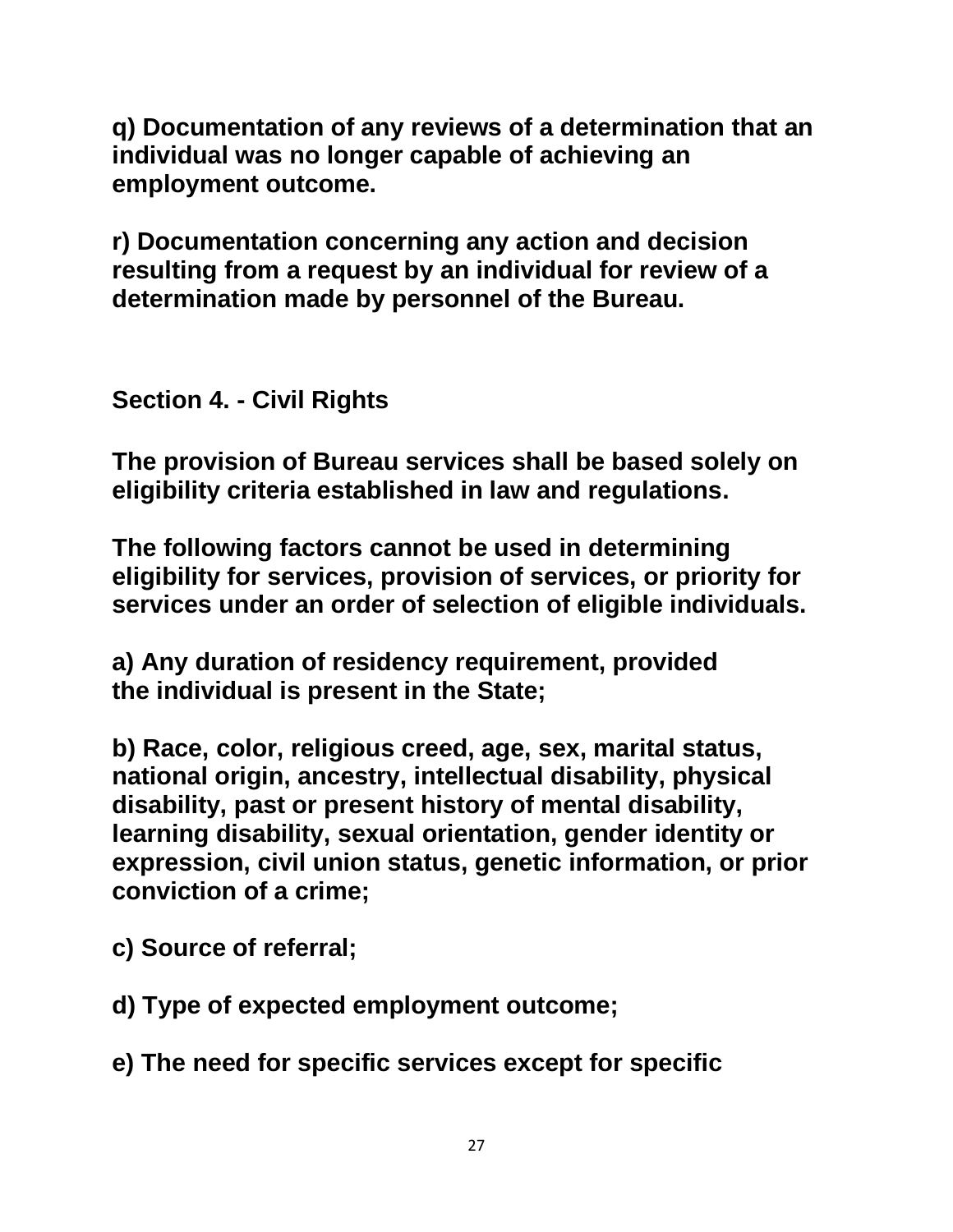**services and equipment to maintain employment for individuals who do not meet the priority for services under an order of selection;** 

**f) Anticipated cost of services required by an individual; or**

**g) The income level of an individual or an individual's family.**

<span id="page-27-0"></span>**Section 5. - Comparable Services and Benefits**

## <span id="page-27-1"></span>**a) Requirements**

**Prior to providing an accommodation or auxiliary aid or service or any vocational rehabilitation services to an eligible individual or to members of the individual's family, the Bureau's assigned Vocational Rehabilitation Counselor must determine whether comparable services and benefits exist under any other program and whether those services and benefits are available to the individual unless such a determination would interrupt or delay:**

**(1) The progress of the individual toward achieving the employment outcome identified in the Individualized Plan for Employment;**

**(2) An immediate job placement; or**

**(3) The provision of vocational rehabilitation services to any individual who is determined to be at extreme medical risk, based on medical evidence provided by an appropriate qualified medical professional.**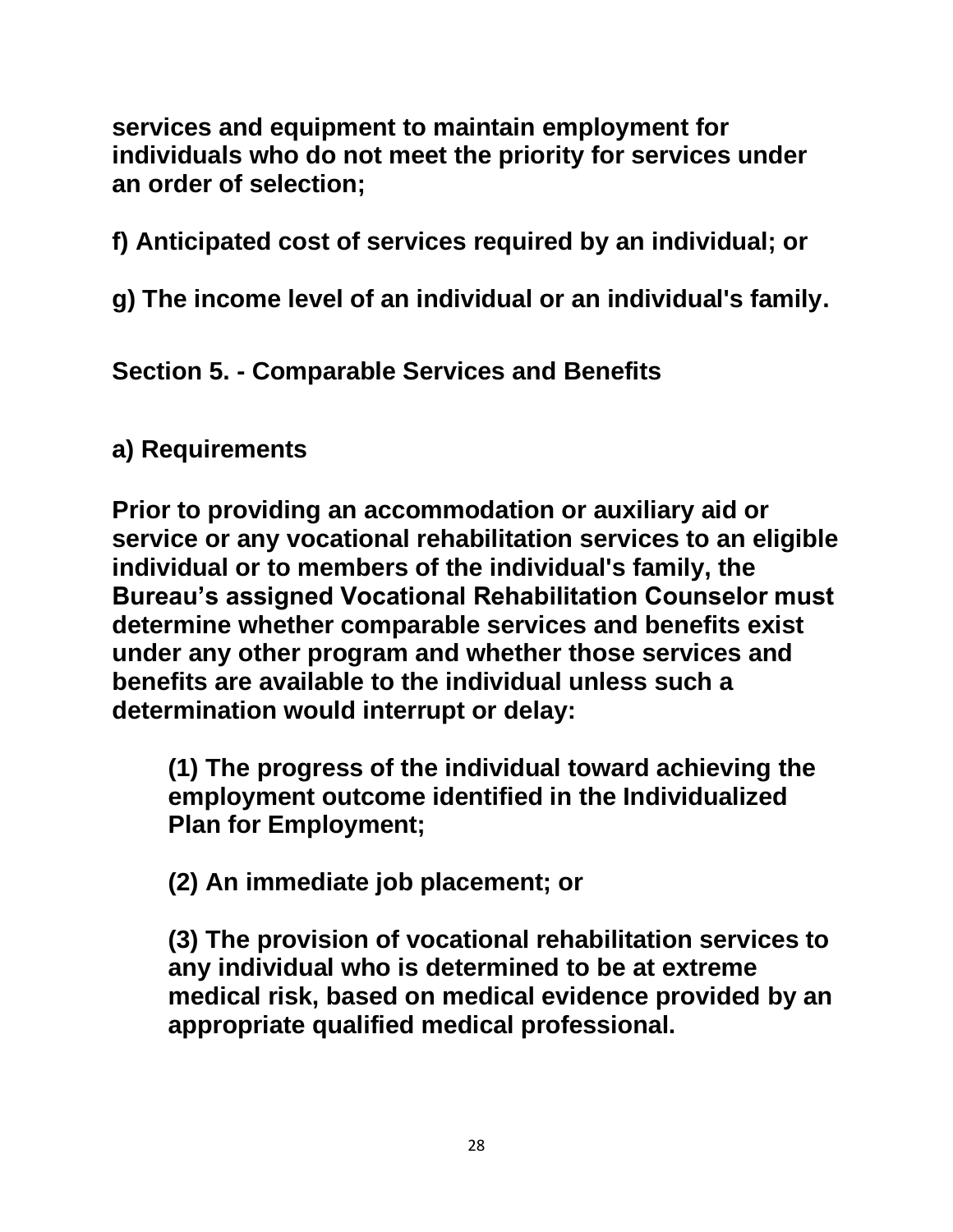<span id="page-28-0"></span>**b) Exemptions:**

**The following vocational rehabilitation services are exempt from a determination of the availability of comparable services and benefits:**

**(1) Assessment for determining eligibility and vocational rehabilitation needs.**

**(2) Counseling and guidance, including information and support services to assist an individual in exercising informed choice.**

**(3) Referral and other services to secure needed services from other agencies, including other components of the statewide workforce development system, if those services are not available.**

**(4) Job-related services, including job search and placement assistance, job retention services, follow-up services, and follow-along services.**

**(5) Rehabilitation technology, including telecommunications, sensory, and other technological aids and devices.**

**(6) Post-Employment services.**

<span id="page-28-1"></span>**c) Provision of Services:**

**If comparable services or benefits exist under any other program and are available to the individual at the time needed to ensure the progress of the individual toward achieving the employment outcome in the individual's**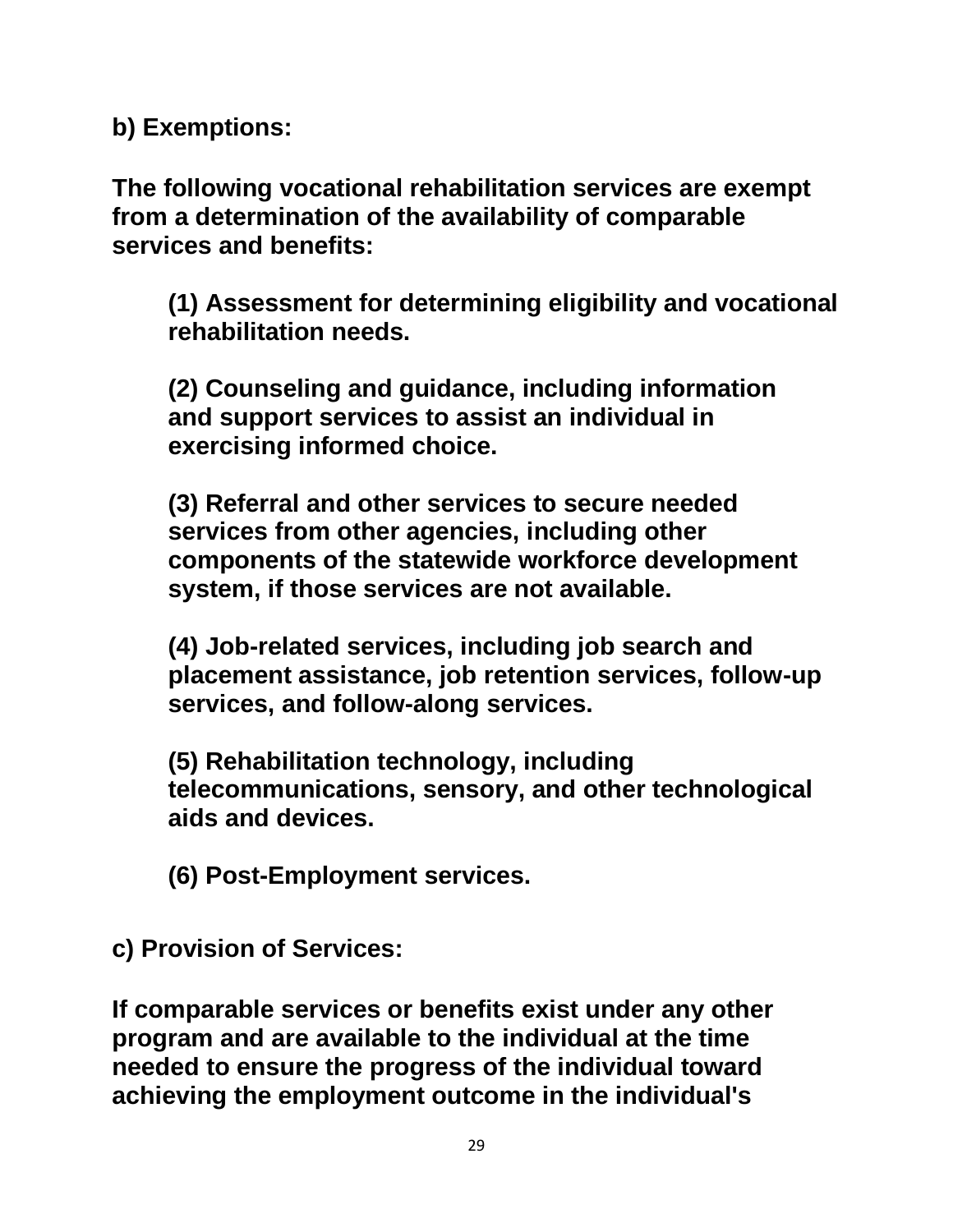**Individualized Plan for Employment, the Bureau must use those comparable services or benefits to meet, in whole or part, the costs of the vocational rehabilitation services.**

**If comparable services or benefits exist under any other program, but are not available to the individual at the time needed to ensure the progress of the individual toward achieving the employment outcome specified in the Individualized Plan for Employment, the Bureau must provide vocational rehabilitation services until those comparable services and benefits become available.**

<span id="page-29-0"></span>**Section 6. - Confidentiality and Availability of Case Record Information**

<span id="page-29-1"></span>**a) General Provisions** 

**(1) The agency and Bureau protects and secures current and stored personal information on clients. Data is only released when governed by a written agreement between the Bureau and receiving entity.**

**(2) All applicants and recipients of services and, as appropriate, those individuals' representatives, service providers, cooperating agencies, and interested persons shall be informed through appropriate modes of communication of the confidentiality of personal information and the conditions for accessing and releasing this information.**

**(3) All applicants and recipients of services or their representatives shall be informed about the Bureau's**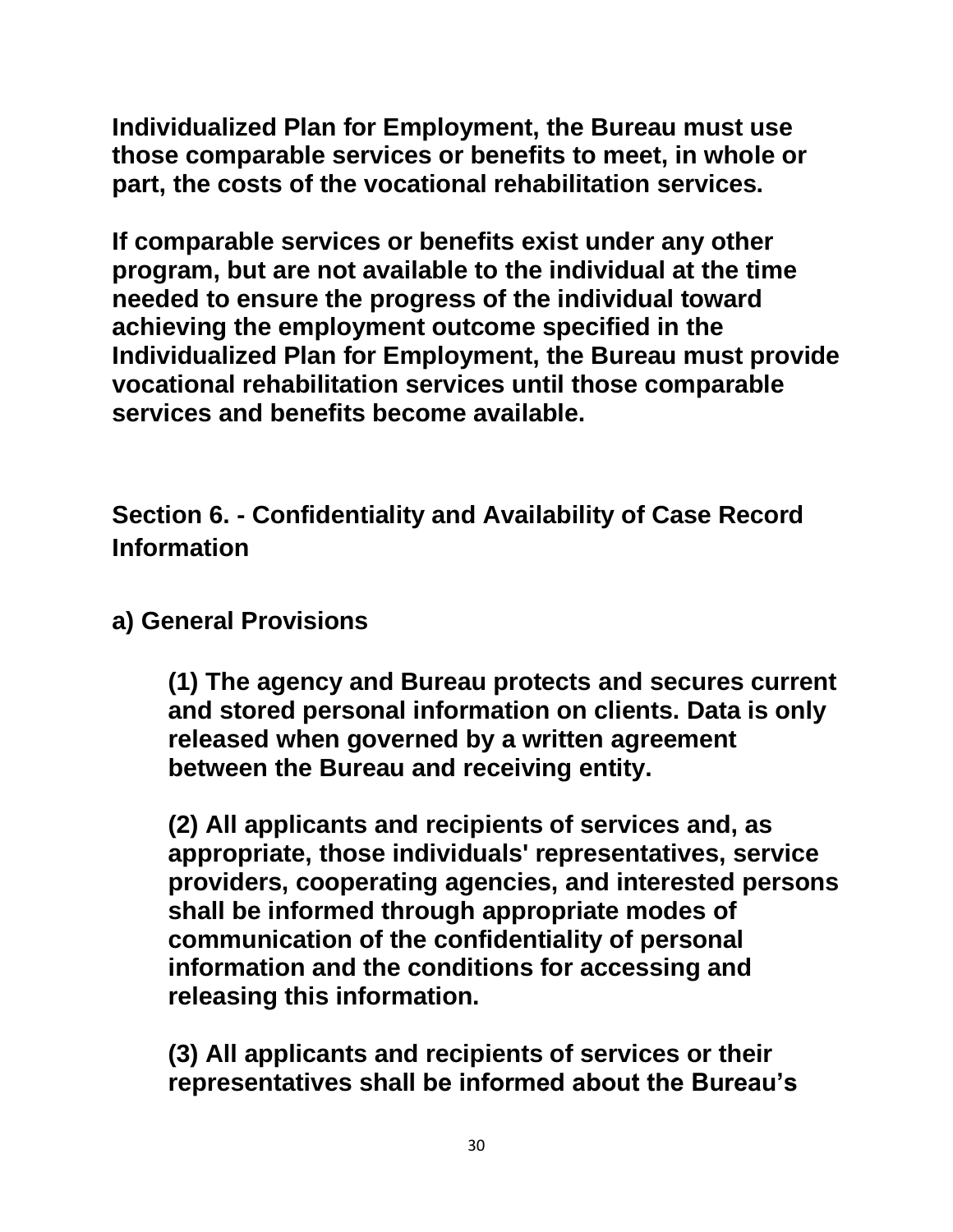**need to collect personal information and the policies governing its use, including—**

**(A) Identification of the authority under which information is collected;**

**(B) Explanation of the principal purposes for which the Bureau intends to use or release the information;**

**(C) Explanation of whether providing requested information to the Bureau is mandatory or voluntary and the effects of not providing requested information;**

**(D) Identification of those situations in which the Bureau requires or does not require informed written consent of the individual before information may be released; and**

**(E) Identification of other agencies to which information is routinely released;**

**(4) An explanation of Bureau's policies and procedures affecting personal information will be provided to each individual in that individual's native language or through the appropriate mode of communication; and**

**(5) These policies and procedures provide no fewer protections for individuals than State laws and regulations provide.**

<span id="page-30-0"></span>**b) State Program Use**

**(1) All personal information in the possession of the agency or the Bureau shall only be used for the purposes directly connected with the administration of the vocational rehabilitation program. Information containing identifiable personal information will not be**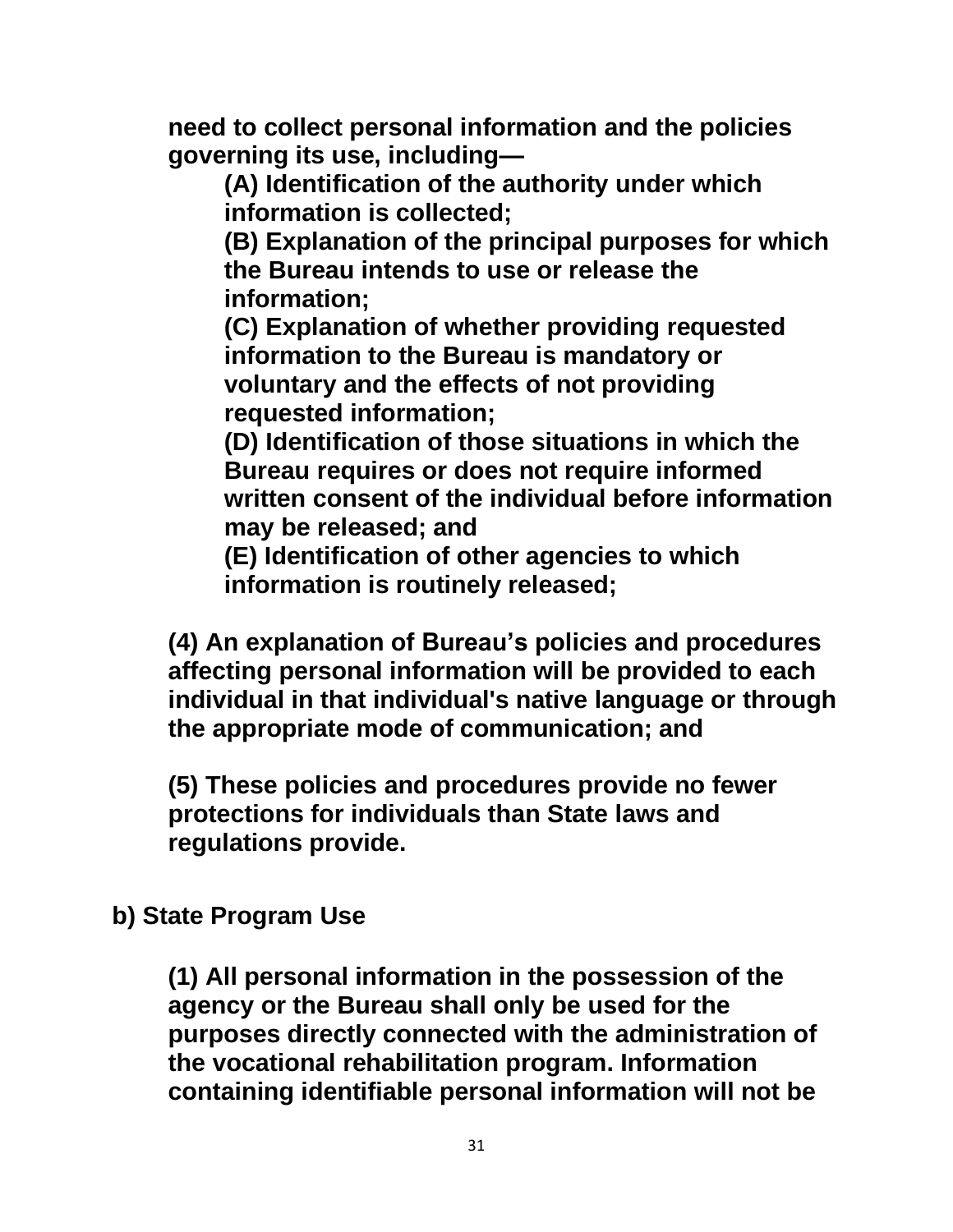**shared with advisory or other bodies that do not have official responsibility for administration of the program. In the administration of the program, the Bureau may obtain personal information from service providers and cooperating agencies under assurances that the information may not be further divulged, except as provided under subsections (c), (d), and (e) of this section.**

<span id="page-31-0"></span>**c) Release to Applicants and Recipients of Services** 

**(1) Except as provided in paragraphs (c)(2) and (c)(3) of this subsection, if requested in writing by an applicant or recipient of services, the Bureau will make all requested information in that individual's record of services accessible to and must release the information to the individual or the individual's representative in a timely manner.**

**(2) Medical, psychological, or other information that the Bureau determines may be harmful to the individual may not be released directly to the individual, but must be provided to the individual through a third party chosen by the individual, which may include, among others, an advocate, a family member, or a qualified medical or mental health professional, unless a representative has been appointed by a court to represent the individual, in which case the information must be released to the court appointed representative.**

**(3) If personal information has been obtained from another agency or organization, it may be released only by, or under the conditions established by, the other agency or organization.**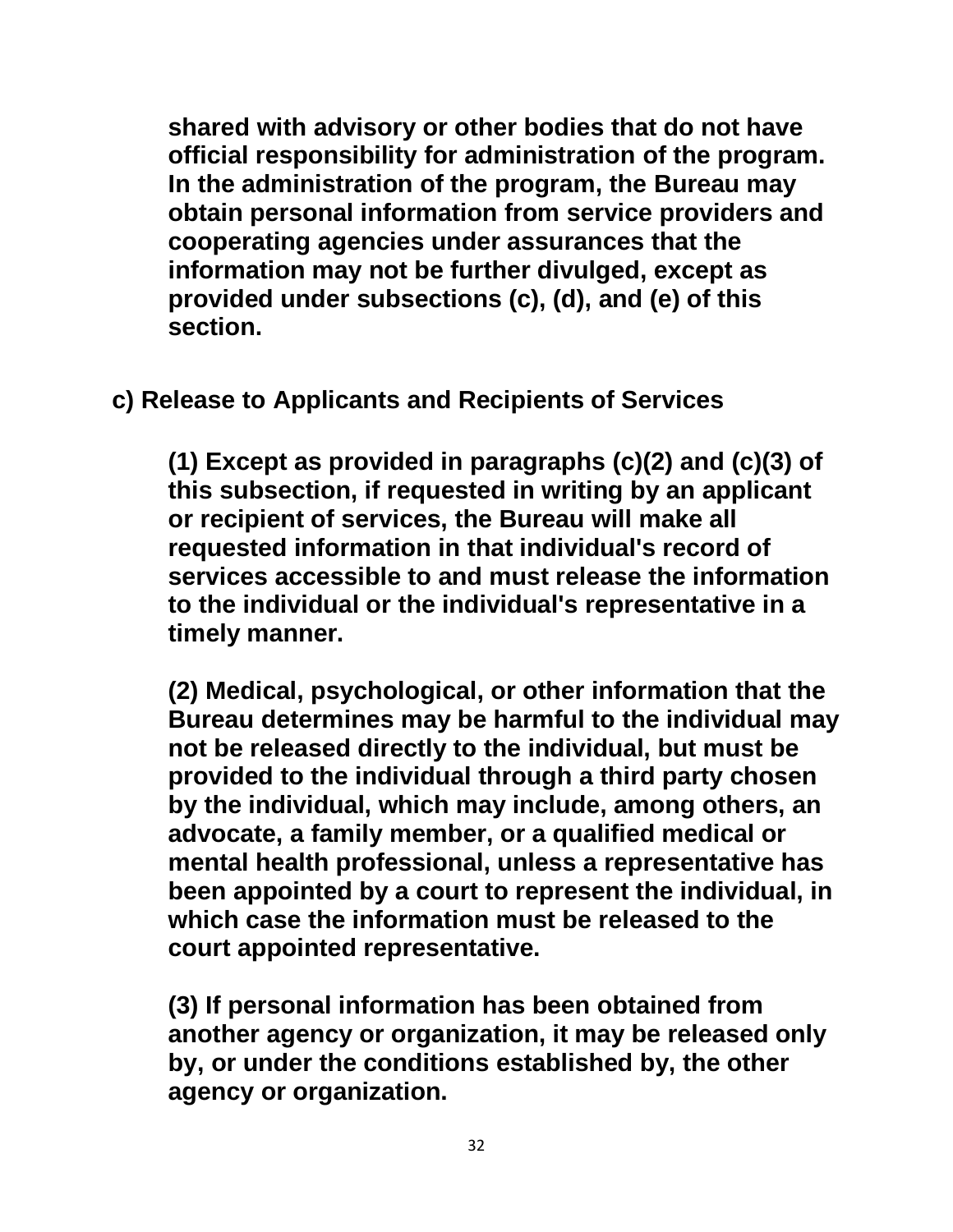**(4) An applicant or recipient of services who believes that information in the individual's record of services is inaccurate or misleading may request that the Bureau amend the information. If the information is not amended, the request for an amendment must be documented in the record of services.**

<span id="page-32-0"></span>**d) Release for Audit, Evaluation, and Research**

**(1) Personal information may be released to an organization, agency, or individual engaged in audit, evaluation, or research only for purposes directly connected with the administration of the vocational rehabilitation program or for purposes that would significantly improve the quality of life for applicants and recipients of services and only if, in accordance with a written agreement, the organization, agency, or individual assures that—**

**(A) The information will be used only for the purposes for which it is being provided;**

**(B) The information will be released only to persons officially connected with the audit, evaluation, or research;**

**(C) The information will not be released to the involved individual;**

**(D) The information will be managed in a manner to safeguard confidentiality; and**

**(E) The final product will not reveal any personal identifying information without the informed written consent of the involved individual or the individual's representative.**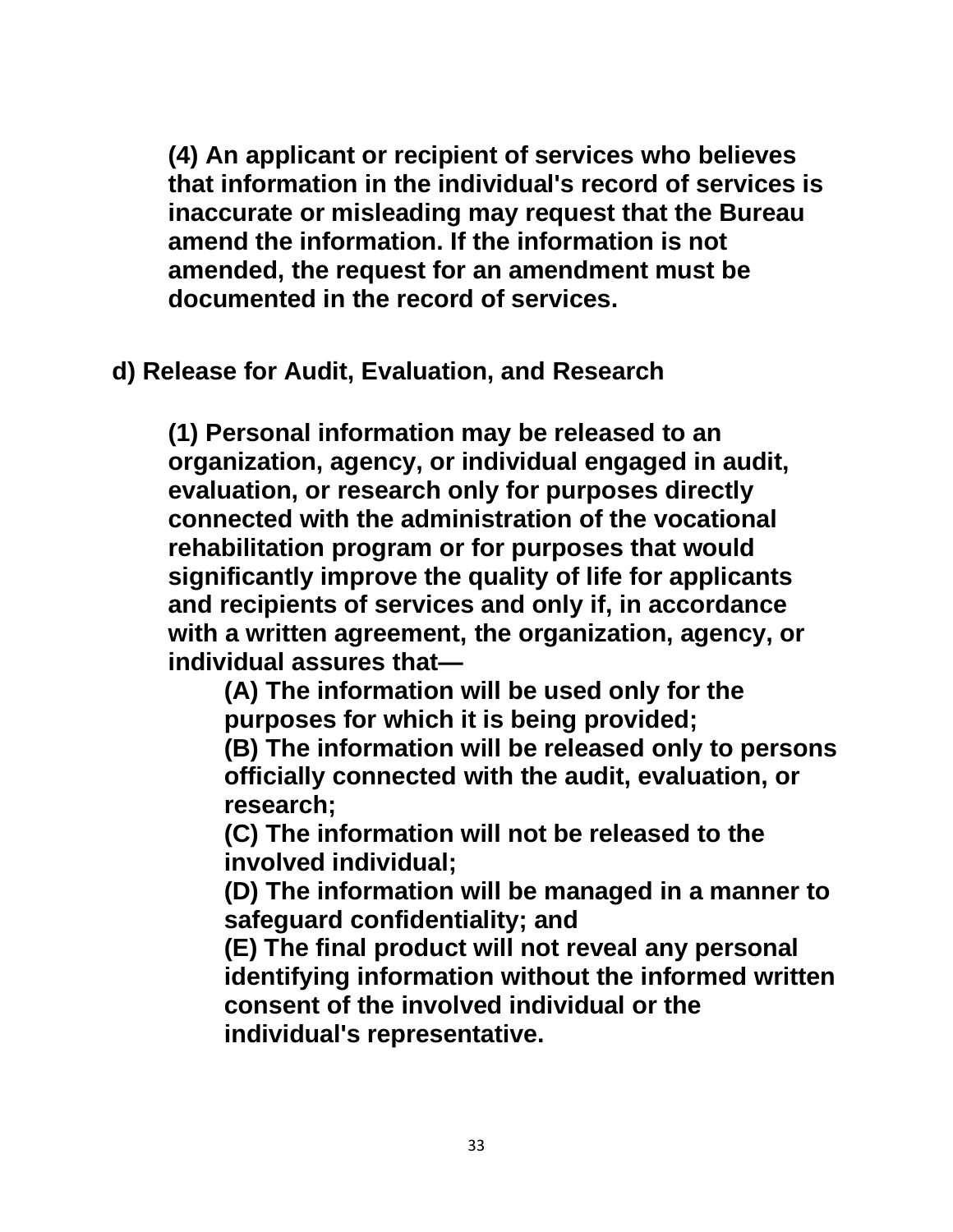### <span id="page-33-0"></span>**e) Release to Other Programs or Authorities**

**(1) Upon receiving the informed written consent of the individual or, if appropriate, the individual's representative, the Bureau may release personal information to another agency or organization, in accordance with a written agreement, for its program purposes only to the extent that the information may be released to the involved individual or the individual's representative and only to the extent that the other agency or organization demonstrates that the information requested is necessary for its program.**

**(2) Medical or psychological information that the Bureau determines may be harmful to the individual may be released if the other agency or organization assures the Bureau that the information will be used only for the purpose for which it is being provided and will not be further released to the individual.**

**(3) The Bureau will release personal information if required by Federal law or regulations.**

**(4) The Bureau will release personal information in response to investigations in connection with law enforcement, fraud, or abuse, unless expressly prohibited by Federal or State laws or regulations, and in response to an order issued by a judge, magistrate, or other authorized judicial officer.**

**(5) The Bureau will release personal information in order to protect the individual or others if the individual poses a threat to his or her safety or to the safety of others.**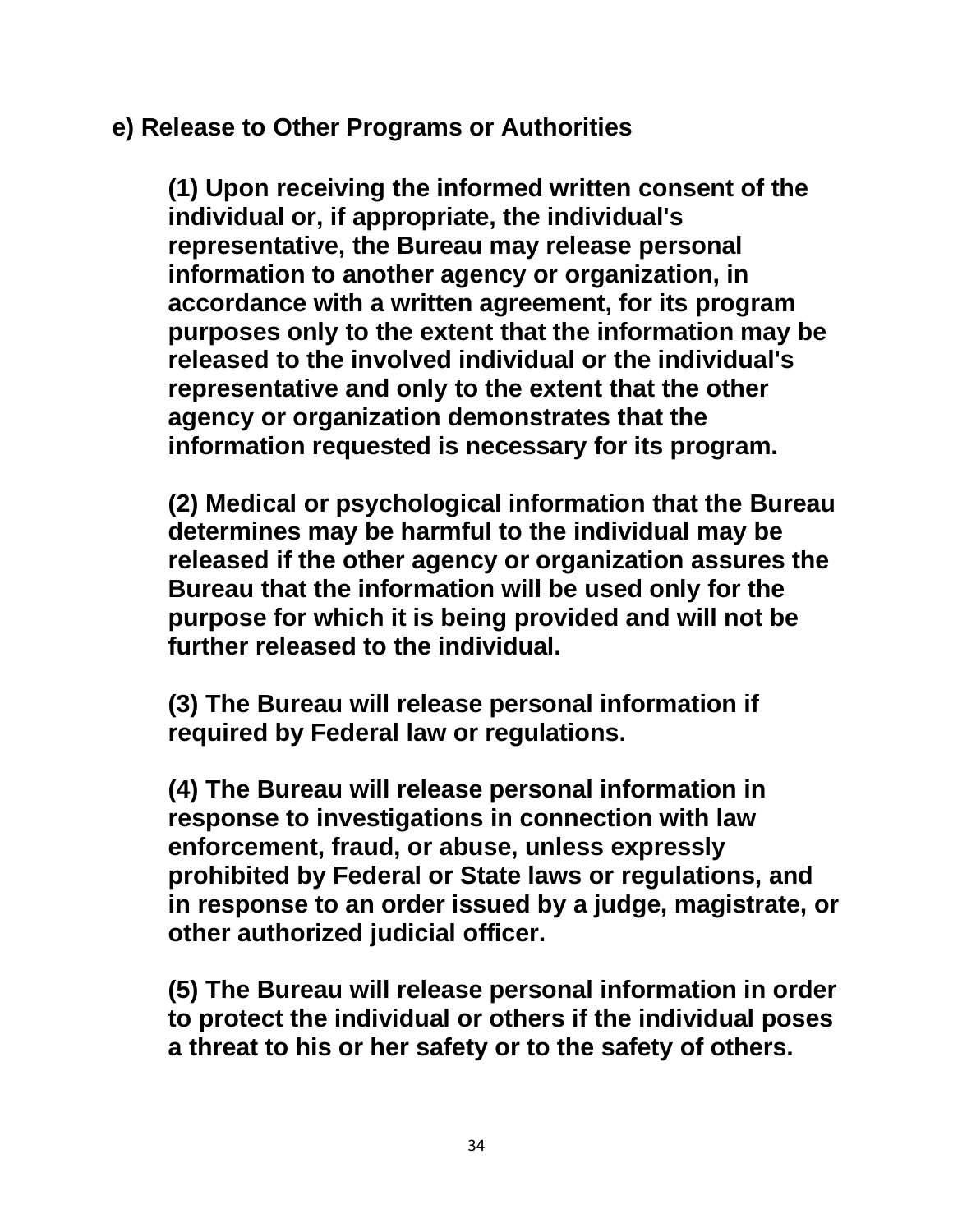### <span id="page-34-0"></span>**f) Access to Records**

**(1) All applicants and recipients of services and, as appropriate, those individuals' representatives, has the right to:** 

**(A) Request in writing an appointment to review the Vocational Rehabilitation case record with such appointment scheduled within ten (10) working days after receipt of a written request;** 

**(B) Have copied (at cost) any part of the record with copies to be furnished within five (5) working days after receipt of a written request;** 

**(C) Challenge the content of the record and request deletion or change with written notice of Vocational Rehabilitation action on such request to be furnished within ten (10) working days.**

**(2) Clients must be advised of their right to appeal any denial of release of records. Furthermore:**

**(A) An official of the Bureau shall be present at all inspections. This person will interpret the record, if appropriate.**

**(B) A record shall be kept of the people who have seen the case record. The client, or the client's representative must sign the review form.**

**(C) Medical, psychological and optometric reports, may be reviewed, however copies will be furnished only with the written permission of the medical or mental health professional, or optometrist. Medical, psychological, or other information that the Bureau determines may be harmful to the individual may not be reviewed by, or released to the individual, but must be provided to the individual through a third party chosen by the individual, which may include, among others, an advocate, a family**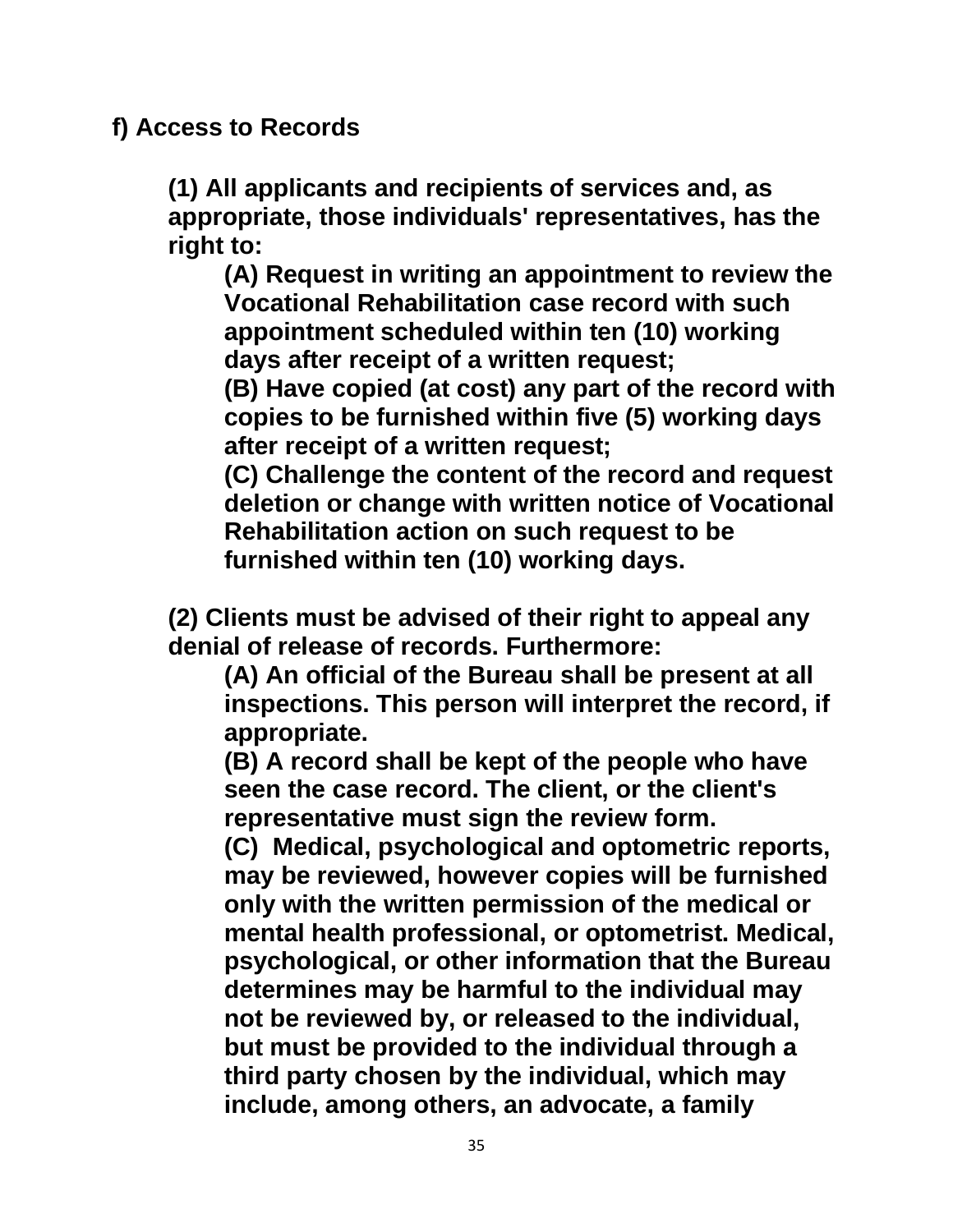**member, or a qualified medical or mental health professional.** 

**(D) The client or the client's representative has the right to request and receive a copy, at cost, of any or all parts of their records. This copy will be furnished within five business days after receipt of a written request (or, as applicable, within five business days after written approval is obtained from the medical or mental health professional, or optometrist to release their report). A charge may be made, based upon the prevailing rate for photocopying services but may be waived in cases of financial hardship or if the number of pages requested is 10 or fewer. Individualized Plans for Employment and any Amendments to the plan shall be provided at no cost to the client or authorized representative.**

<span id="page-35-0"></span>**Section 7. - Informed Choice**

**The Vocational Rehabilitation Program shall inform each applicant, and recipient of services (including students with disabilities who are making the transition from programs under the responsibility of an educational agency to programs under the responsibility of the Bureau and including youth with disabilities), through appropriate modes of communication, about the availability of and opportunities to exercise informed choice, including the availability of support services for individuals with cognitive or other disabilities who require assistance in exercising informed choice throughout the vocational rehabilitation process.**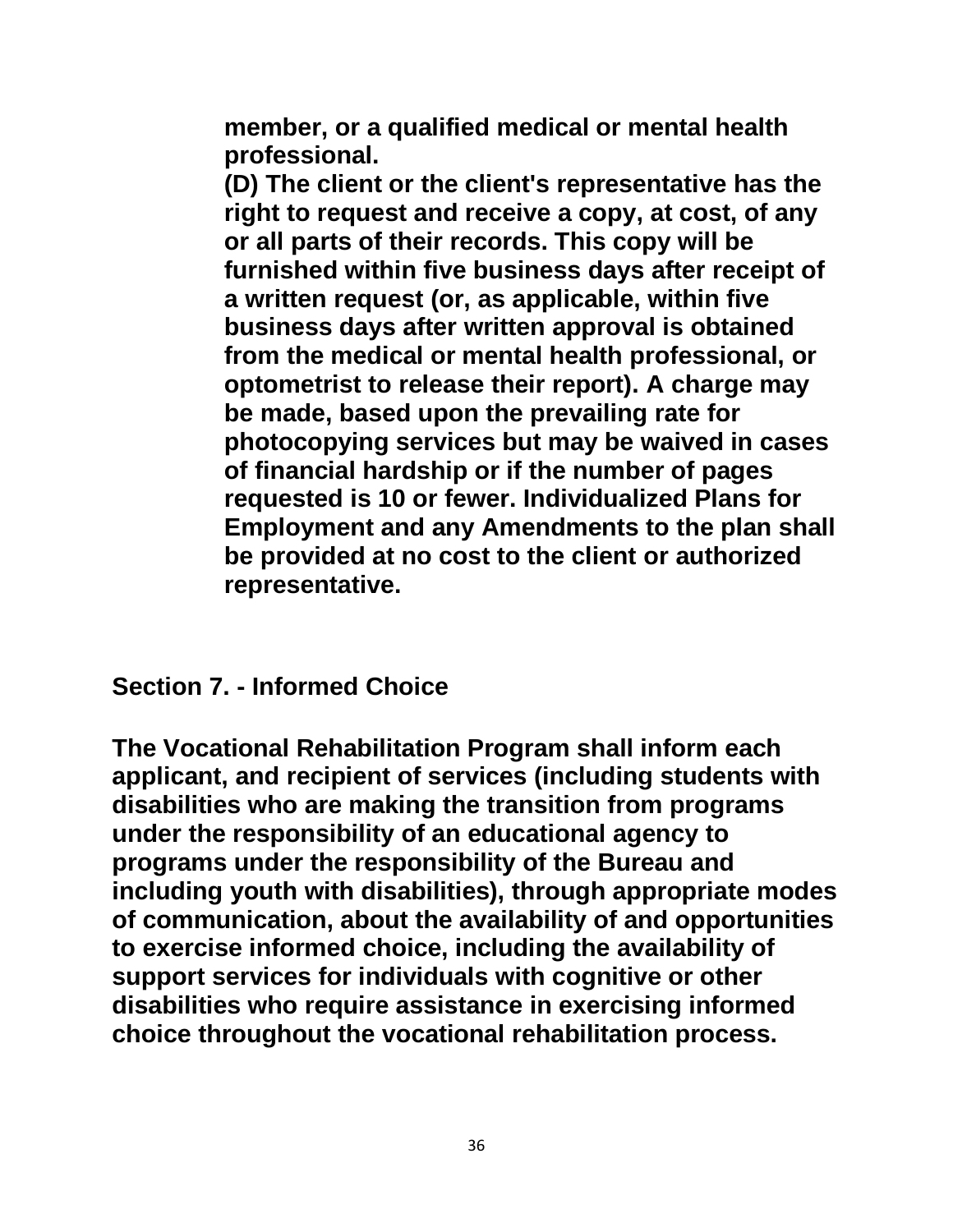**Vocational Rehabilitation Counselors shall assist applicants and recipients of services in exercising informed choice:** 

**(a) In decisions related to the provision of assessment services;**

**(b) For eligible individuals or, as appropriate, the individuals' representatives, in acquiring information that enables them to exercise informed choice in the development of their individualized plans for employment with respect to the selection of the:**

**(1) Employment outcome;**

**(2) Specific vocational rehabilitation services needed to achieve the employment outcome;**

**(3) Entity that will provide the services;** 

**(4) Employment setting and the settings in which the services will be provided; and** 

**(5) Methods available for procuring the services; and** 

**(6) Ensuring that the availability and scope of informed choice is consistent with the obligations of the Bureau.**

**In assisting an applicant and eligible individual in exercising informed choice during the assessment for determining eligibility and vocational rehabilitation needs and during development of the Individualized Plan for Employment, the Vocational Rehabilitation Counselor will provide the individual or the individual's representative, or assist the individual or the individual's representative in acquiring, information necessary to make an informed choice about the specific vocational rehabilitation services, including the**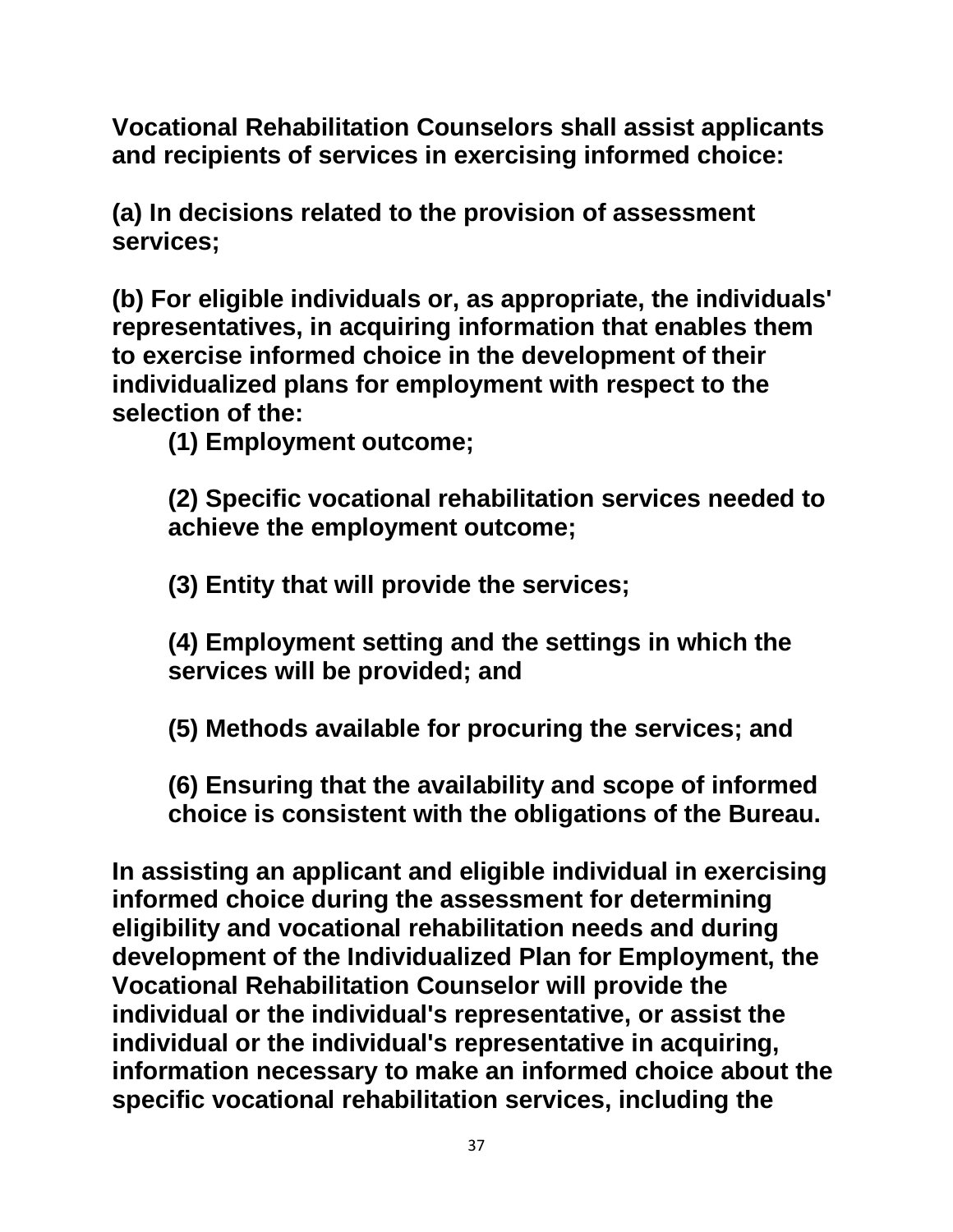**providers of those services, that are needed to achieve the individual's employment outcome. This information will include, at a minimum, information relating to the:**

**a) Cost, accessibility, and duration of potential services;** 

**b) Consumer satisfaction with those services to the extent that information relating to consumer satisfaction is available;** 

**c) Qualifications of potential service providers;**

**d) Types of services offered by the potential providers;**

**e) Degree to which services are provided in integrated settings; and**

**f) Outcomes achieved by individuals working with service providers, to the extent that such information is available.**

**In providing or assisting the individual or the individual's representative in acquiring this information the Vocational Rehabilitation Counselor may use, but is not limited to, the following methods or sources of information:**

**a) Lists of services and service providers.**

**b) Periodic consumer satisfaction surveys and reports.**

**c) Referrals to other consumers, consumer groups, or disability advisory councils qualified to discuss the services or service providers.**

**d) Relevant accreditation, certification, or other information relating to the qualifications of service providers.**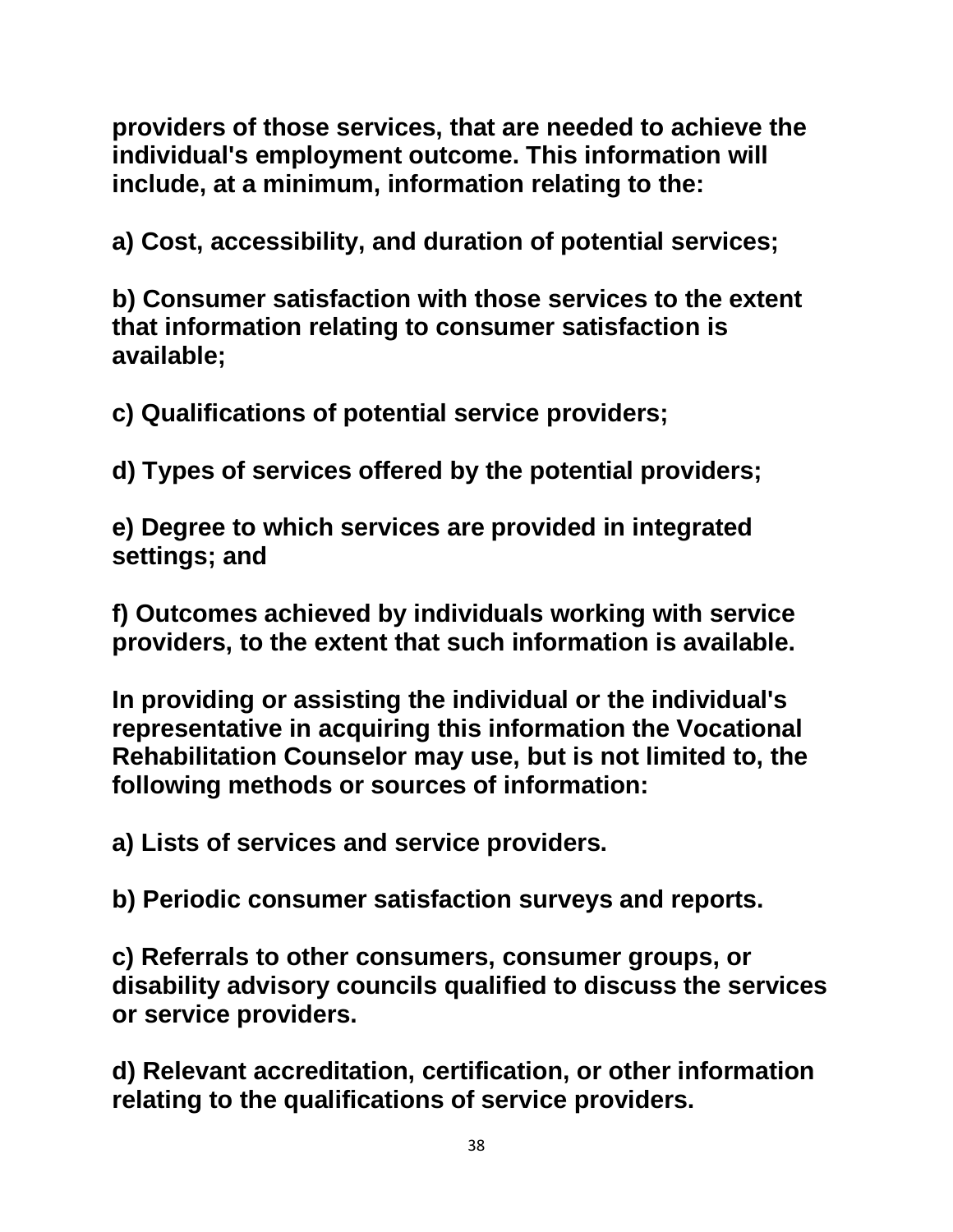**e) Opportunities for individuals to visit or experience various work and service provider settings.**

**The Bureau shall work with the Bureau of Organizational Support of ADS to explore options for developing and implementing flexible procurement policies and methods that facilitate the provision of vocational rehabilitation services and that afford recipients of services meaningful choices among the methods used to procure vocational rehabilitation services.**

**Section 8. - Order of Selection**

**a) Requirements and Implementation**

**When funding projections indicate that the Vocational Rehabilitation Program cannot provide services to all eligible individuals, in addition to all students with disabilities who are receiving Pre-Employment Transition Services prior to being determined eligible for vocational rehabilitation services, Federal Law requires the Program to establish an order to be followed for selecting eligible individuals to whom vocational rehabilitation services shall be provided on the basis of serving first, individuals with the most significant disabilities.** 

**Individuals who were receiving Pre-Employment Transition Services as a student with a disability prior to being determined eligible for vocational rehabilitation services, eligible individuals who require specific services or equipment to maintain employment, or those individuals who**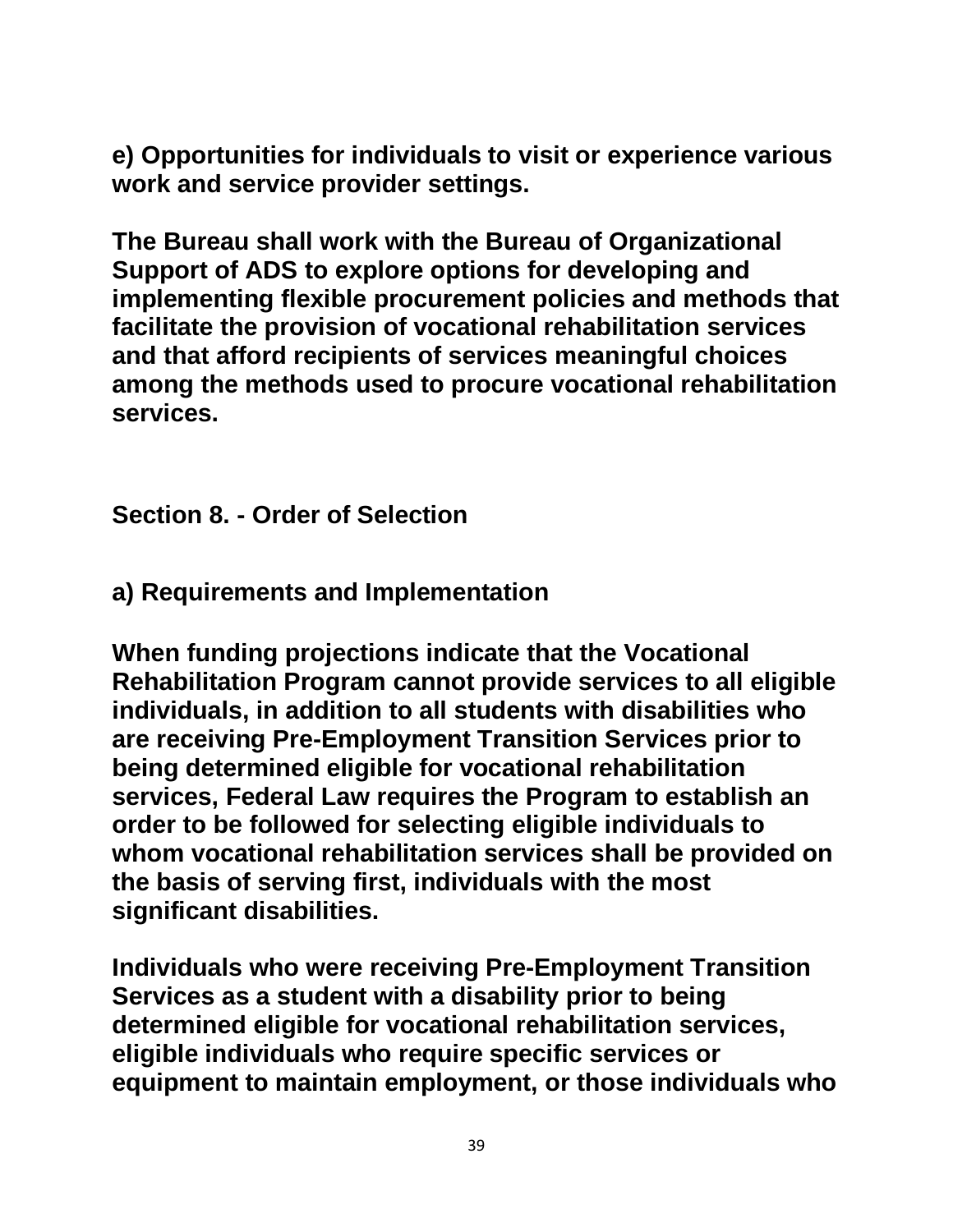**have already begun receiving services under an Individualized Plan for Employment prior to the effective date of the Bureau's order of selection, shall not be impacted by a decision of the Bureau to enter into an order of selection and shall continue to receive services as required for preemployment transition planning or as outlined in the Individualized Plan for Employment or subsequent amendments.**

**Prior to implementing an order of selection, the State Director shall notify the State Rehabilitation Council, the Commissioner of the Department of Aging and Disability Services and the Advisory Board, for their consideration and recommendations. A duly noticed public comment period and public hearing that allows for input on any proposed modification(s) to the applicable section of the Unified State Plan or Bureau policies to address the projected funding shortfall shall be provided. Should no alternatives be identified to ensure adequate funding to remedy the projected shortfall, the order of selection shall be implemented.**

#### **b) Priority for Services Categories**

**An order of selection consists of priority for services categories to which eligible individuals are assigned based on the significance of their disability. Under an order of selection, individuals with the most significant disabilities have the highest priority for the provision of vocational rehabilitation services. Every individual within each specific priority for services category must be served before individuals in the next priority for services category can be provided with services. In the event there is insufficient funding to serve all individuals within the same priority for services category, the date of eligibility for vocational**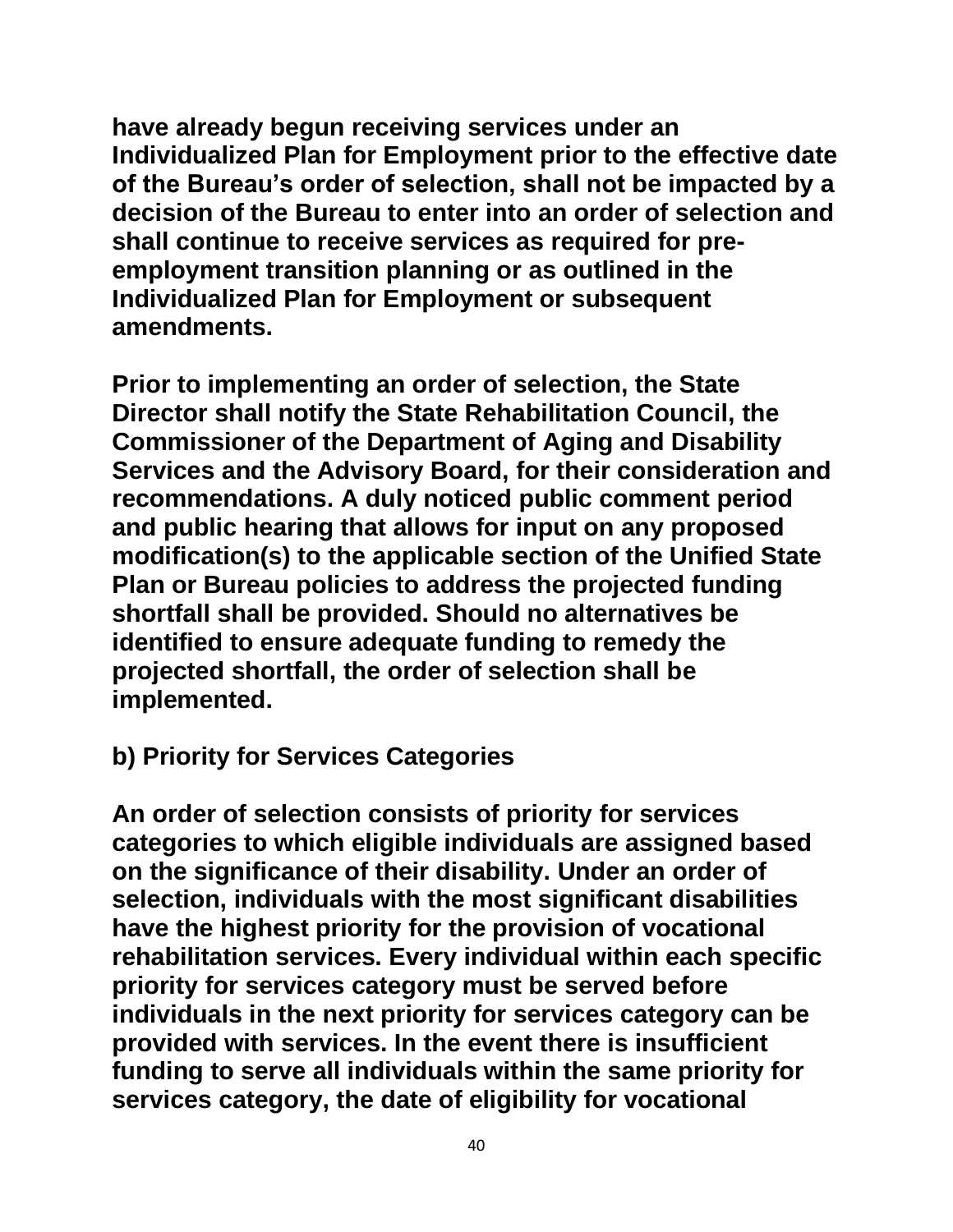**rehabilitation services shall be used as the criteria for offering services in chronological order to individuals within the applicable priority for services category as funding becomes available.** 

**For eligible individuals who are not subject to the order of selection due to the need to receive specific services or equipment to maintain current employment, should that employment end, the eligible individual's case record of services must be inactivated and the individual shall be subject to the order of selection criteria under a new application for vocational rehabilitation services.** 

**Listed below, in the order of highest priority first, are the three categories of priority for services.**

 **(1) Priority for Services Category 1: Individual with a most significant disability**

 **An individual with a most significant disability is defined as an individual—**

- **(A) Who has a significant physical or mental impairment which seriously limits four or more functional capacities (such as mobility, communication, self-care, self-direction, interpersonal skills, work tolerance, or work skills) in terms of an employment outcome;**
- **(B) Whose vocational rehabilitation can be expected to require multiple vocational rehabilitation services over an extended period of time; and**
- **(C) Who has one or more physical or mental disabilities resulting from amputation, arthritis, autism, blindness, burn injury, cancer, cerebral palsy, cystic fibrosis, deafness, head injury, heart disease, hemiplegia, hemophilia, respiratory or pulmonary**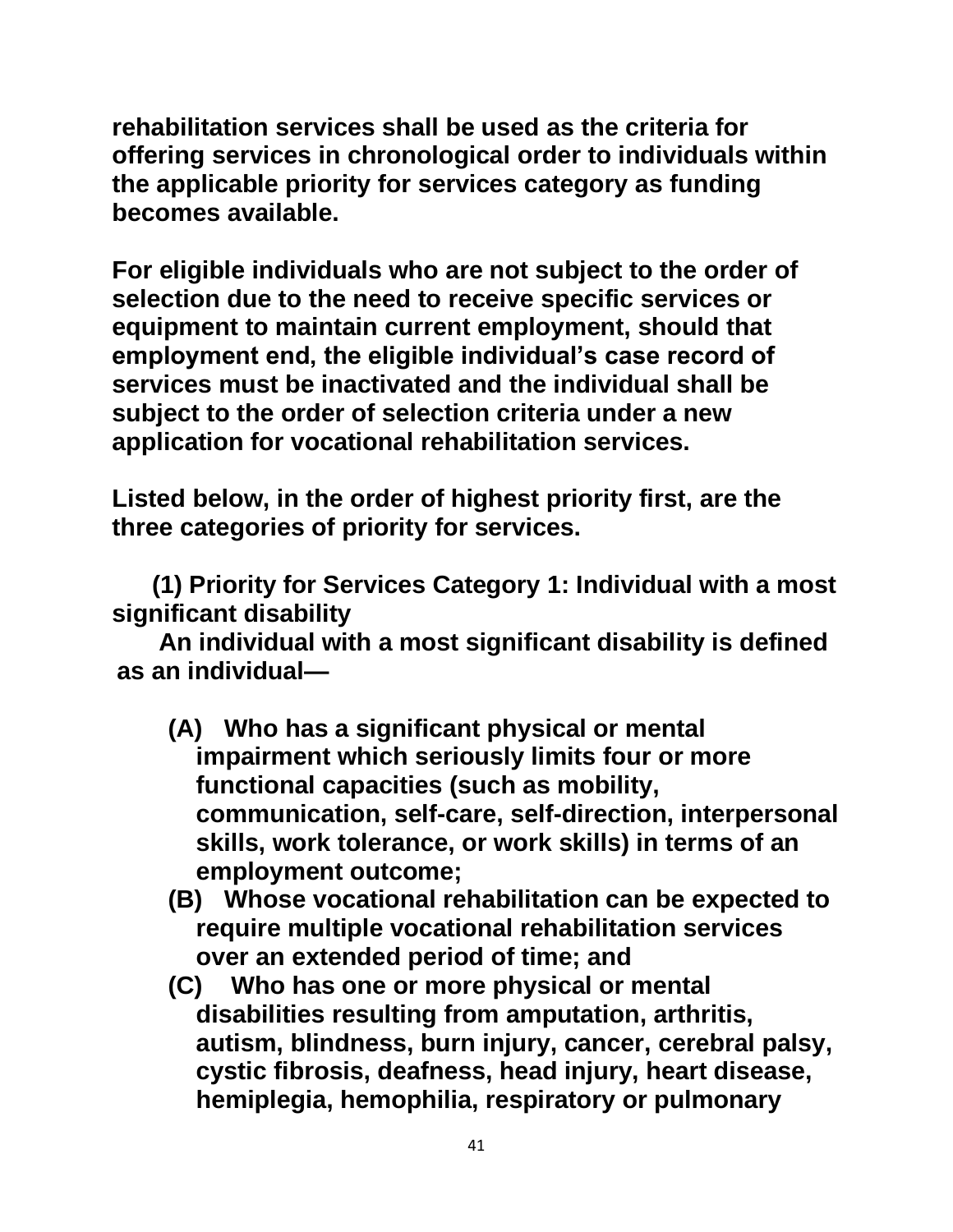**dysfunction, mental illness, multiple sclerosis, muscular dystrophy, musculoskeletal disorders, neurological disorders (including stroke and epilepsy), spinal cord conditions (including paraplegia and quadriplegia), sickle cell anemia, intellectual disability, specific learning disability, end stage renal disease, or another disability or combination of disabilities determined on the basis of an assessment for determining eligibility and vocational rehabilitation needs to cause comparable substantial functional limitation.**

 **(2) Priority for Services Category 2: Individual with a significant disability**

 **An individual with a significant disability is defined as an individual –**

- **(A) Who has a significant physical or mental impairment which seriously limits one or more functional capacities (such as mobility, communication, self-care, self-direction, interpersonal skills, work tolerance, or work skills) in terms of an employment outcome;**
- **(B) Whose vocational rehabilitation can be expected to require multiple vocational rehabilitation services over an extended period of time; and**
- **(C) Who has one or more physical or mental disabilities resulting from amputation, arthritis, autism, blindness, burn injury, cancer, cerebral palsy, cystic fibrosis, deafness, head injury, heart disease, hemiplegia, hemophilia, respiratory or pulmonary dysfunction, mental illness, multiple sclerosis, muscular dystrophy, musculoskeletal disorders, neurological disorders (including stroke and epilepsy), spinal cord conditions (including**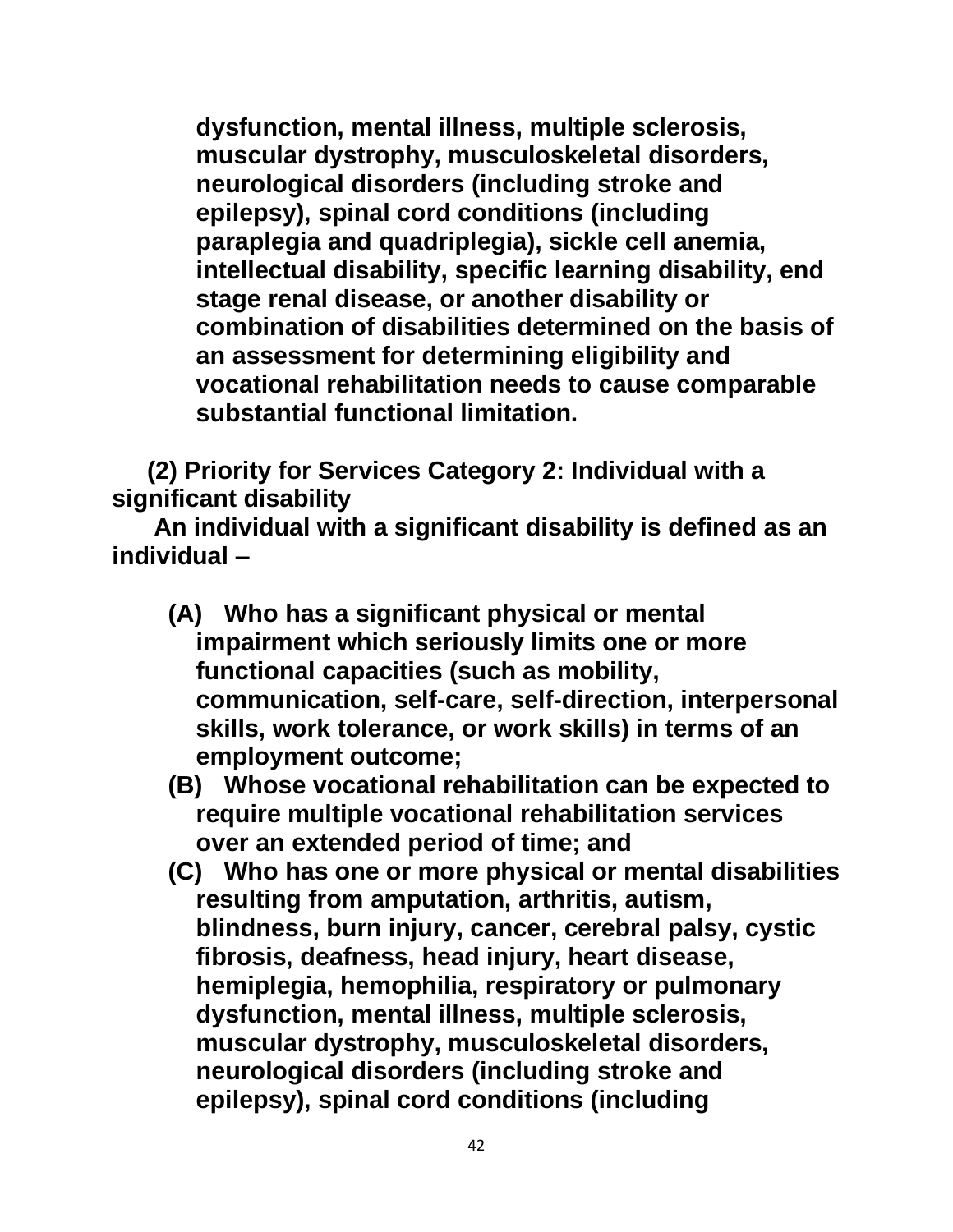**paraplegia and quadriplegia), sickle cell anemia, intellectual disability, specific learning disability, end stage renal disease, or another disability or combination of disabilities determined on the basis of an assessment for determining eligibility and vocational rehabilitation needs to cause comparable substantial functional limitation.**

 **(3) Priority for Services Category 3: Individual with a disability**

 **An individual with a disability is defined as an individual—**

- **(A) Who has a physical or mental impairment which for such individual constitutes or results in a substantial impediment to employment; and**
- **(B) Who can benefit in terms of an employment outcome from the provision of vocational rehabilitation services.**

# **c) Functional Capacity Categories**

**The degree of significance of disability is directly related to the number of functional capacity categories that are seriously limited by the presence of a disability.**

**The functional capacity categories are:**

**(1) Mobility - Physical and psychological ability to move about from place to place inside and outside the home compared to people with unaffected mobility. This includes travel to and from usual destinations in the community for activities of daily living, training, or work.**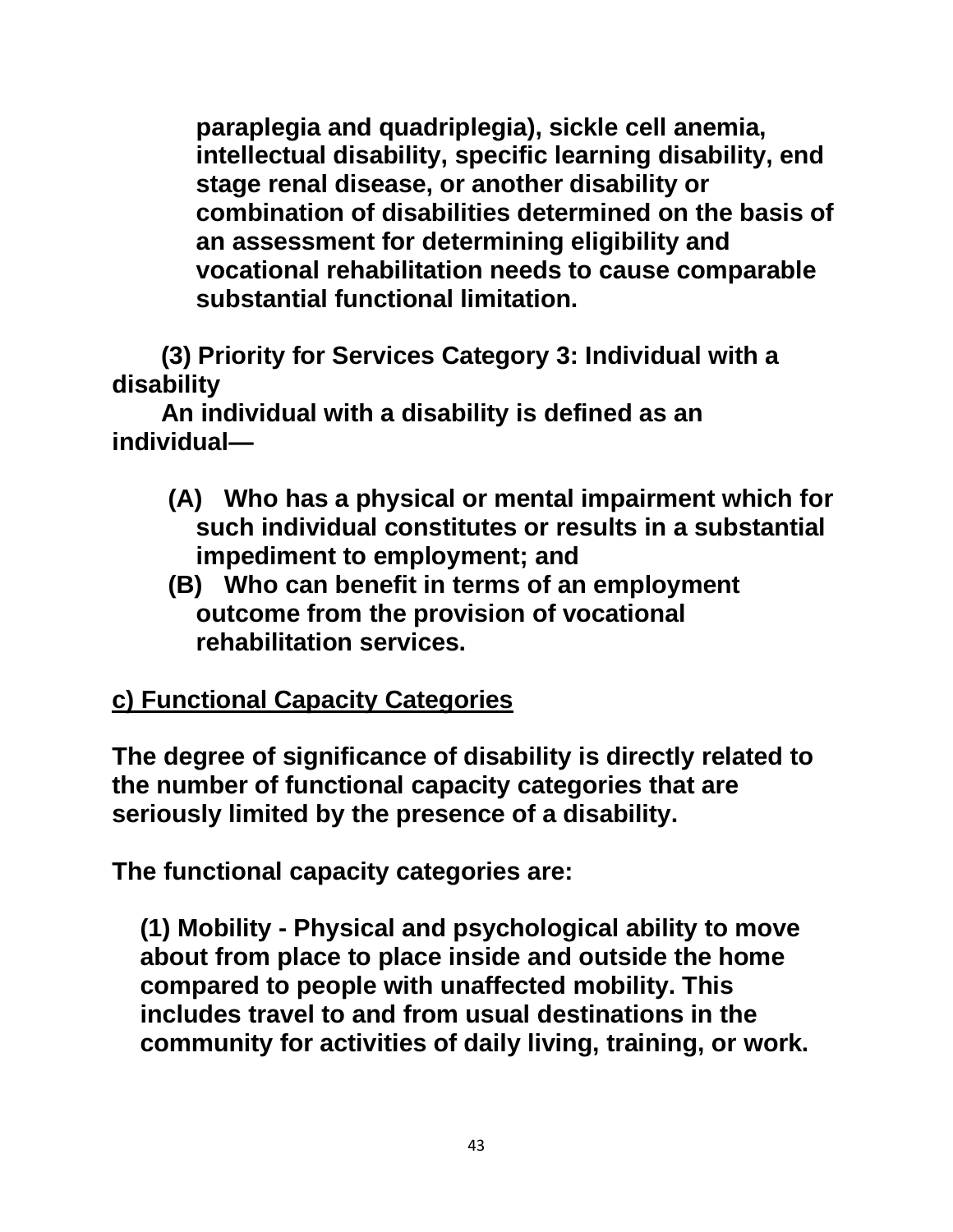**Serious limitations in this category include any of the following:**

**(A) The individual requires physical assistance from others to travel safely;**

**(B) The individual's range of travel is severely limited; (C) The individual requires modifications, mobility aids, adaptive technology, or other accommodations in order to travel independently.**

**(2) Self-Care - Ability to manage self or living environment, as they affect an individual's ability to participate in training or work related activities. This includes an individual's management of any special health and safety needs which exist.**

**Serious limitations in this category include any of the following:**

**(A) The individual is dependent upon devices or the services of others to complete self-care activities; (B) The individual requires assistance on the job or at training locations for personal care needs;**

**(C) The individual requires monitoring to ensure that self-care needs are met.**

**(3) Self-Direction - Ability to independently plan, initiate, problem solve, organize and carry out goal-directed activities related to self-care, socialization, recreation, and work.**

**Serious limitations in this category include any of the following:**

**(A) The individual requires intensive supervision and direction in order to begin or follow through on completing tasks;**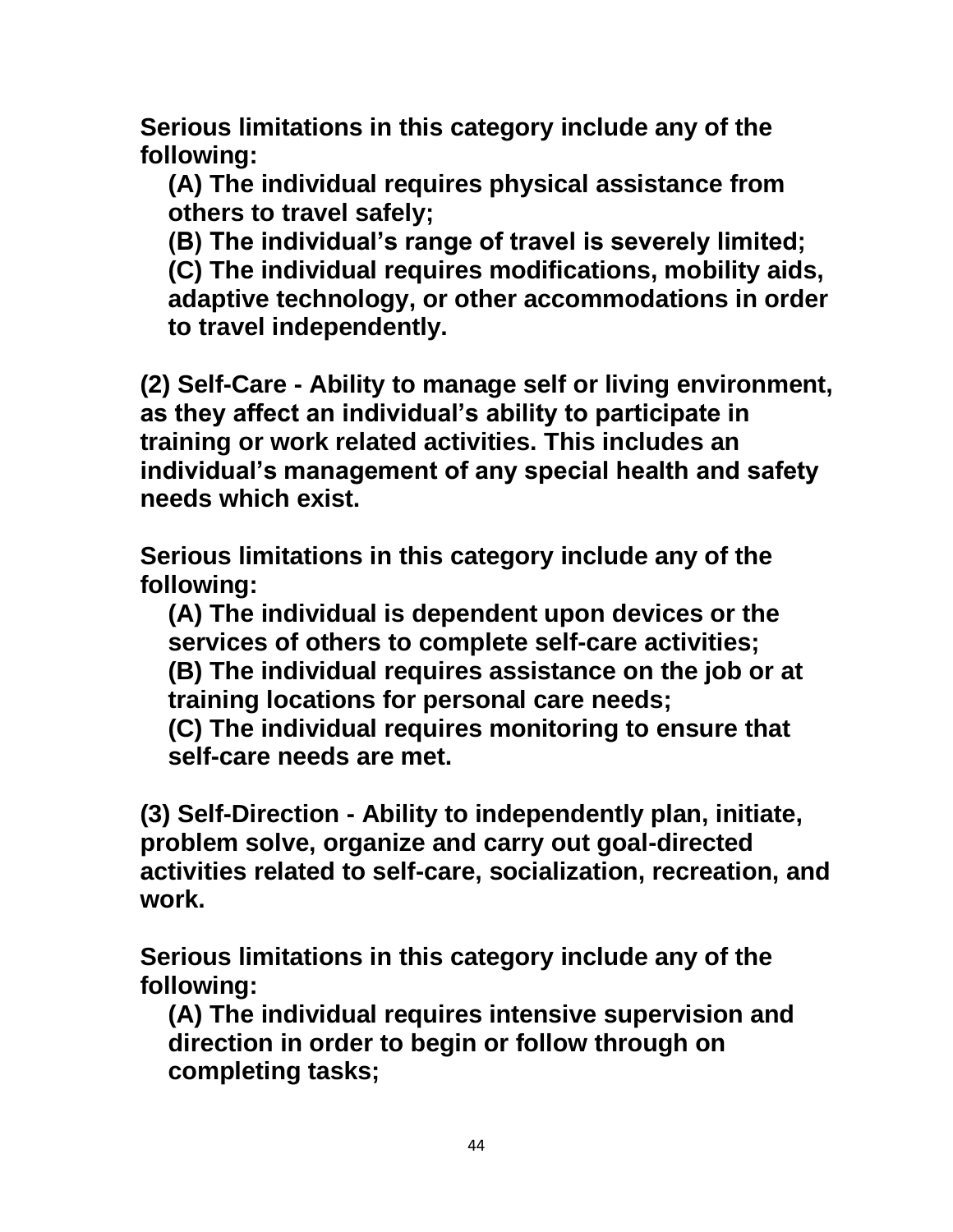**(B) The individual requires monitoring to maintain appropriate behavior and to make safe and logical decisions;**

**(C) The individual exhibits substantial confusion and disorientation to their surroundings.**

**(4) Work Skills - Ability to carry out specific tasks required for job functions and capacity to benefit from training in the necessary skills.**

**Serious limitations in this category include any of the following:**

**(A) The individual is unable to independently identify logical steps necessary to complete multi-step work tasks;**

**(B) The individual requires ongoing training and monitoring to retain instructions for completing routine assignments;**

**(C) The individual's productivity is below the competitive standards required for the work assignments.**

**(5) Interpersonal Skills - Ability to establish and maintain personal, family and community relationships and the actual/potential impact on job performance and security.**

**Serious limitations in this category include any of the following:**

**(A) The individual has difficulty establishing and maintaining relationships with others;**

**(B) The individual exhibits behaviors that are disruptive to others;**

**(C) The individual requires close supervision to maintain appropriate interactions with other individuals.**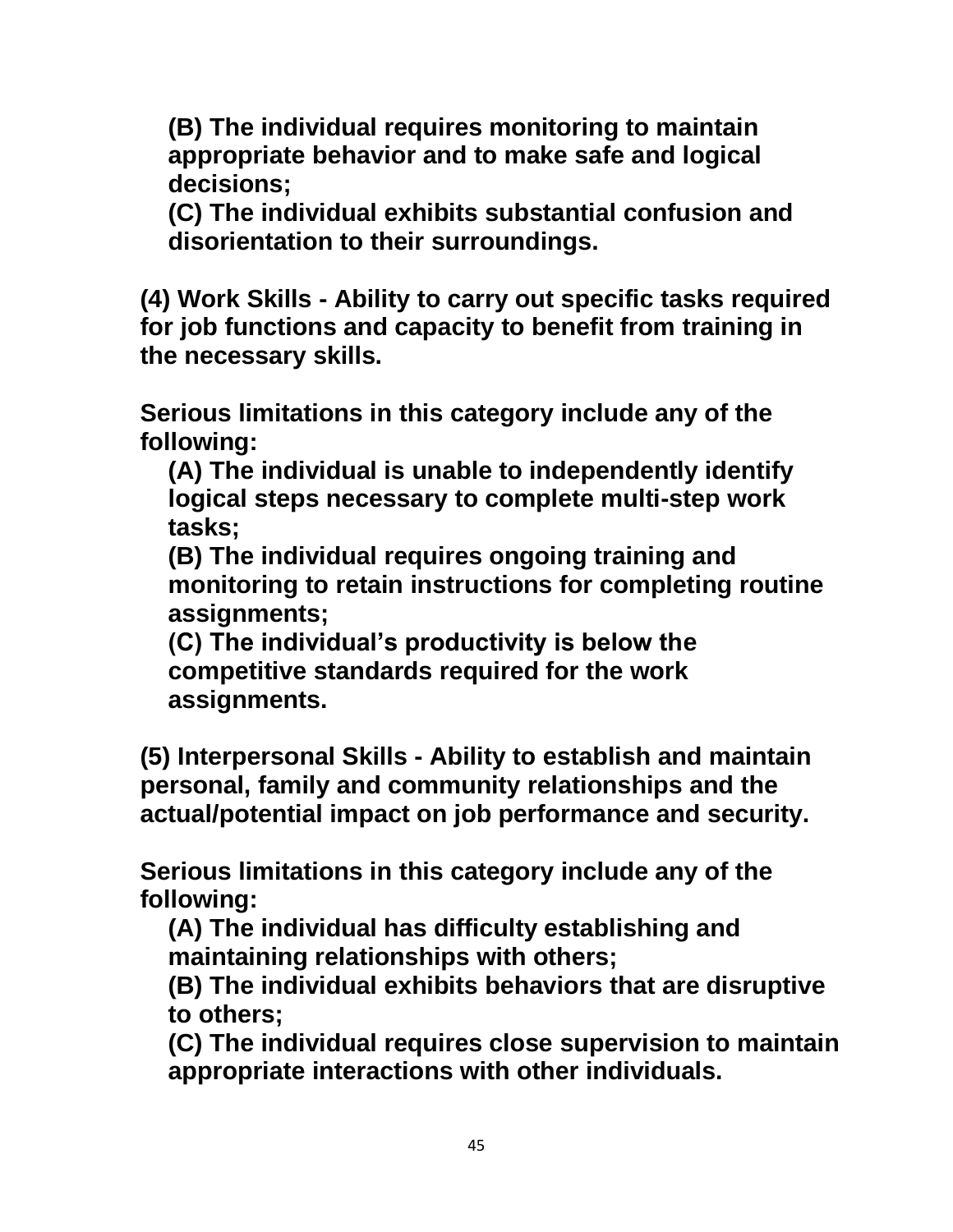**(6) Communication - Ability to effectively exchange information via writing, speaking, listening, sign language or other adaptive methods. Limitations may occur because of physical, emotional or cognitive impairments.**

**Serious limitations in this category include any of the following:**

**(A) The individual is unable to communicate verbally or in writing with others;**

**(B) The individual is dependent upon alternative modes of communication or adaptive devices to be understood by others;**

**(C) The individual cannot independently express or exchange ideas or have a discussion that is coherent to others.**

**(7) Work Tolerance – Capacity to sustain physical, cognitive and/or psychological demands of a job.**

**Serious limitations in this category include any of the following:**

**(A) The individual is unable to perform work activity due to physical, psychological or cognitive limitations; (B) The individual requires modifications to the work environment in order to have endurance to finish the scheduled work shift;**

**(C) The individual requires substantial restructuring of work tasks or assignments that would typically be expected of an incumbent in the job title to routinely perform.**

**d) Referral Services**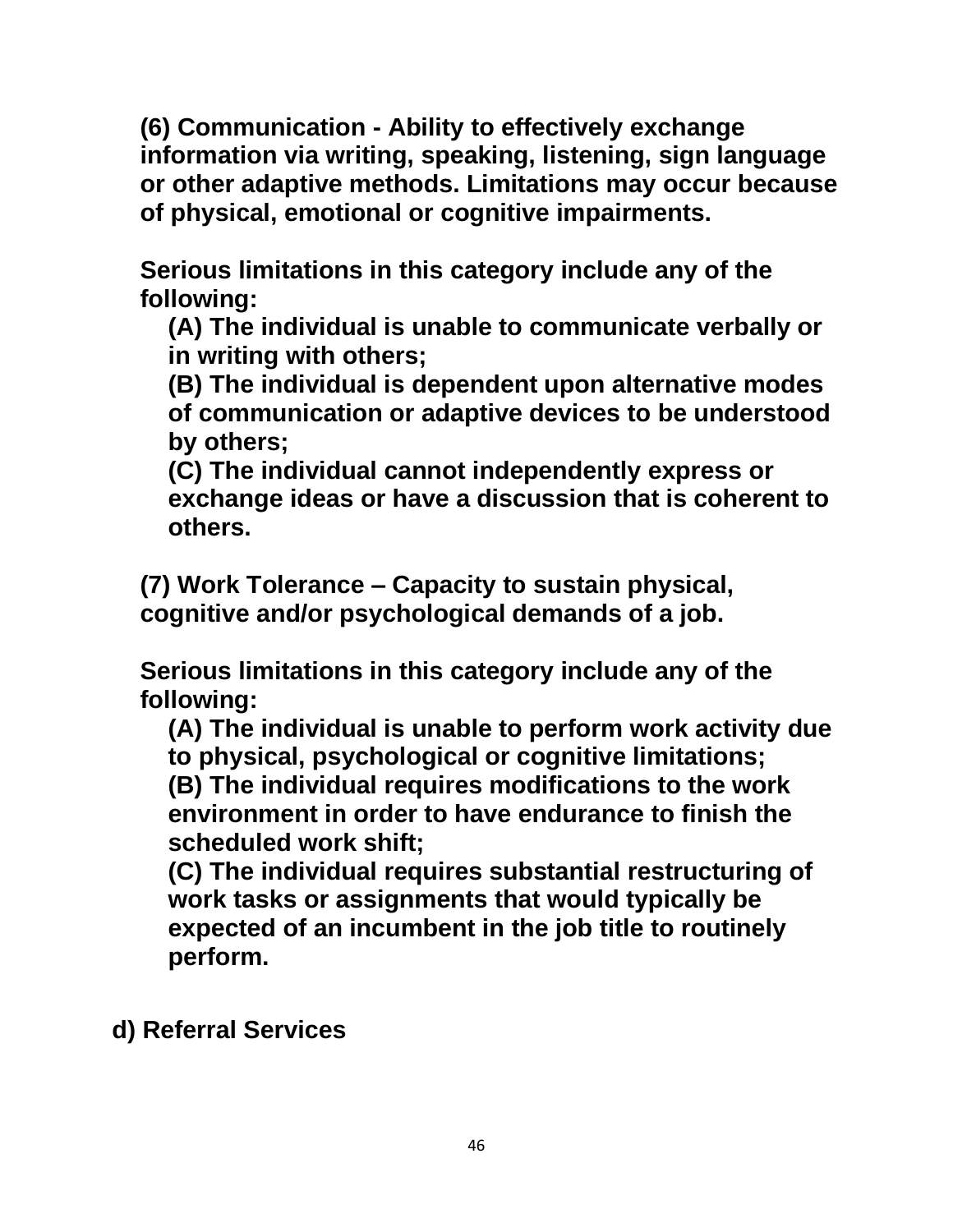**(1) Individuals with disabilities, including eligible individuals who do not meet the Bureau's order of selection criteria for receiving vocational rehabilitation services if the Bureau is operating on an order of selection, will be provided accurate vocational rehabilitation information and guidance (which may include counseling and referral for job placement) using appropriate modes of communication to assist them in preparing for, securing, retaining, advancing in, or regaining employment; and**

**(2) The Bureau will refer individuals with disabilities to other appropriate Federal and State programs, including other components of the statewide workforce development system.**

**(3) The Bureau will refer to appropriate programs and service providers best suited to address the specific rehabilitation, independent living and employment needs of an individual with a disability who makes an informed choice not to pursue an employment outcome under the Bureau's vocational rehabilitation program. Before making the referral, the Bureau will ----**

**(A) Explain to the individual that the purpose of the vocational rehabilitation program is to assist individuals to achieve an employment outcome by entering, advancing in, or retaining full-time or, if appropriate, part-time competitive integrated employment, (including customized employment, self-employment, telecommuting, or business ownership), or supported employment that is consistent with an individual's unique strengths, resources, priorities, concerns, abilities, capabilities, interests, and informed choice; (B) Provide the individual with information concerning the availability of employment options, and of vocational**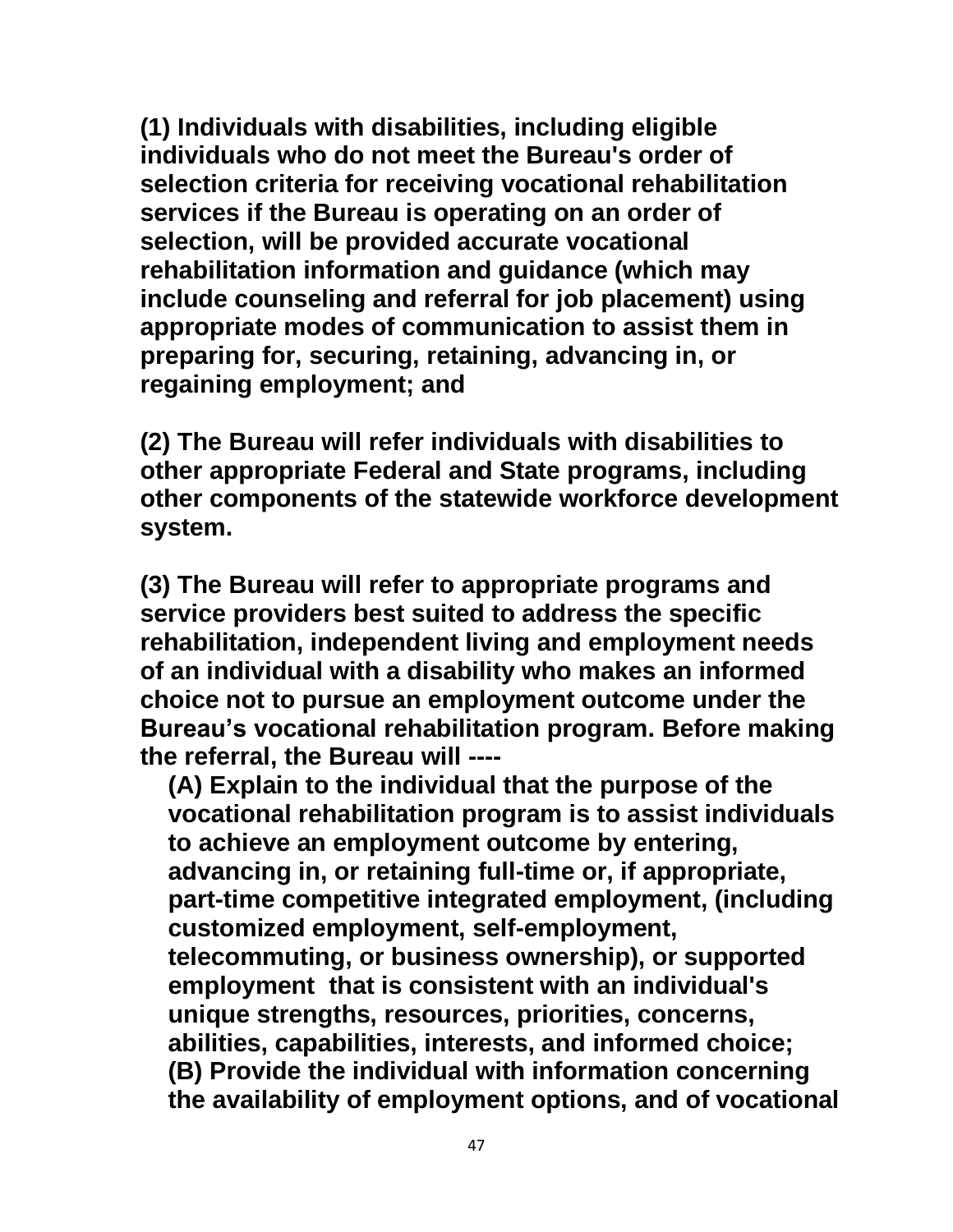**rehabilitation services, to assist the individual to achieve an appropriate employment outcome; (C) Inform the individual that services under the vocational rehabilitation program can be provided to eligible individuals in an extended employment setting if necessary for purposes of training or otherwise preparing for employment in an integrated setting; (D) Inform the individual that, if he or she initially chooses not to pursue an employment outcome, he or she can seek services from the Bureau at a later date if, at that time, he or she chooses to pursue an employment outcome; and**

**(E) Refer the individual, as appropriate, to the Social Security Administration in order to obtain information concerning the ability of individuals with disabilities to work while receiving benefits from the Social Security Administration.**

 **(4) In making the referrals, the Bureau will —**

**(A) Refer the individual to Federal or State programs, including programs carried out by other components of the statewide workforce development system, best suited to address the specific employment needs of an individual with a disability; and**

**(B) Provide the individual who is being referred—**

**(i) A notice of the referral by the Bureau to the agency carrying out the program;**

**(ii) Information identifying a specific point of contact within the agency to which the individual is being referred; and**

**(iii) Information and advice regarding the most suitable services to assist the individual to prepare for, secure, retain, or regain employment.**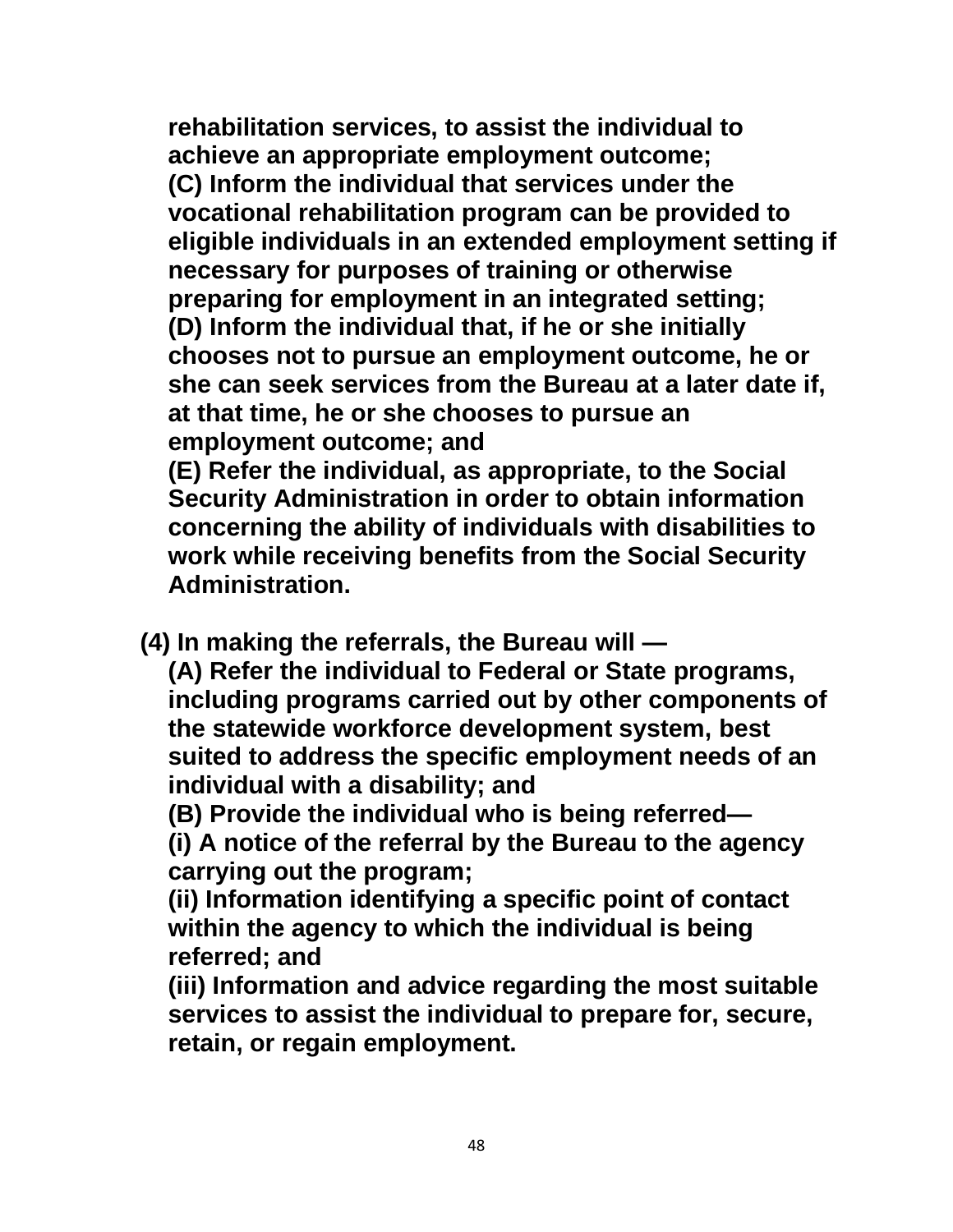**The Bureau will keep a record of those individuals who have received referral services as a result of not meeting order of selection criteria. A copy of all referral letters to other providers will be maintained in the individual's record of services. All information contained in the letter of referral drafted by the Vocational Rehabilitation Counselor shall only be released to third party providers with the expressed written consent of the individual.**

#### **Section 9. - Purchase of Services**

**Services and goods including those necessary for the determination of eligibility and priority for services, vocational rehabilitation services which are part of the individual's IPE, Post-Employment services, and other goods and services required to achieve an employment outcome must be purchased according to State purchasing procedures and requirements. All purchases must be authorized in writing prior to or at the time of purchase, unless unusual or unforeseen circumstance makes this impossible or impractical. The State Director shalI review such situations where preauthorization of services was not possible or practical and make a final determination regarding approval in such instances. Payment for such purchases will be based upon fee schedules established by the State, ADS, or published fees charged to all participants of the program or service**

**Written authorization will be made, either simultaneously with or prior to the purchase of services, and a copy of the authorization will be retained. Where a Vocational Rehabilitation Program employee is permitted to make an oral authorization in an emergency situation, prompt documentation of such oral authorization shall be made in**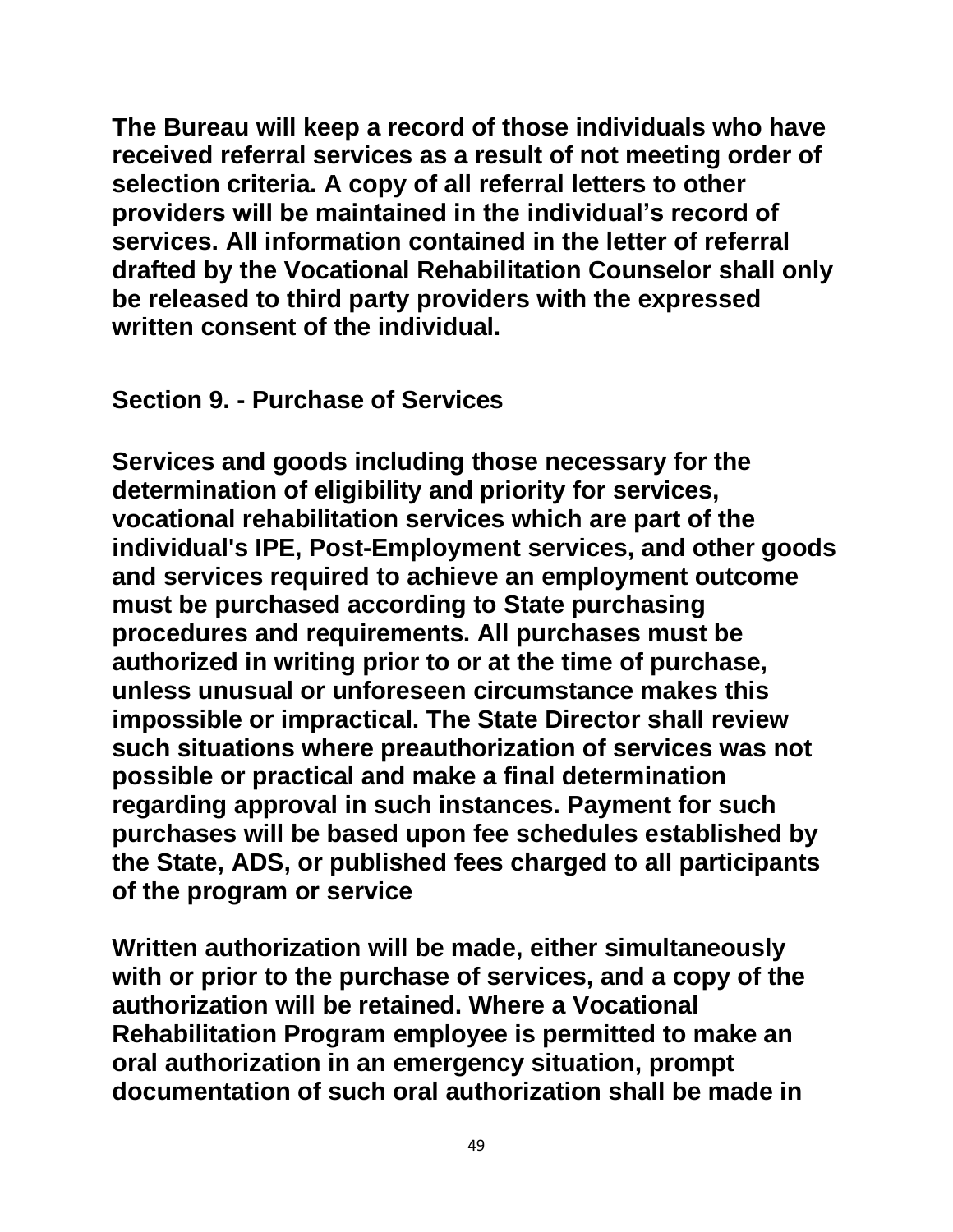**the client's case record and such authorization shall be confirmed in writing and forwarded to the provider of the services within ten (10) business days.**

**All authorizations for case services are initiated by the Counselor to whom the case is assigned. The State Director may establish criteria for direct purchasing approvals by Vocational Rehabilitation Counselors and the Vocational Rehabilitation Supervisor that do not require the review and approval of the Director. The final authority for commitment of funds rests with the State Comptroller.** 

**Section 10. - Review of Determinations Made by Personnel of the Vocational Rehabilitation Program**

**An applicant or eligible individual who is dissatisfied with any determinations made by personnel of the Vocational Rehabilitation Program that affects the provision of vocational rehabilitation services may request, or, if appropriate, may request through the individual's representative a timely review of those determinations. All applicants and eligible individuals shall be informed of this right at the time the individual applies for vocational rehabilitation services, at the time the individual is assigned to a category under an order of selection, at the time the IPE is developed, and whenever vocational rehabilitation services for an individual are reduced, suspended, or terminated. Notification of the availability of the Client Assistance Program, to assist the applicant or eligible individual during mediation sessions or impartial due process hearings shall be provided. The names and addresses of individuals with whom requests for mediation or due process hearings may be filed shall be included in this notification.**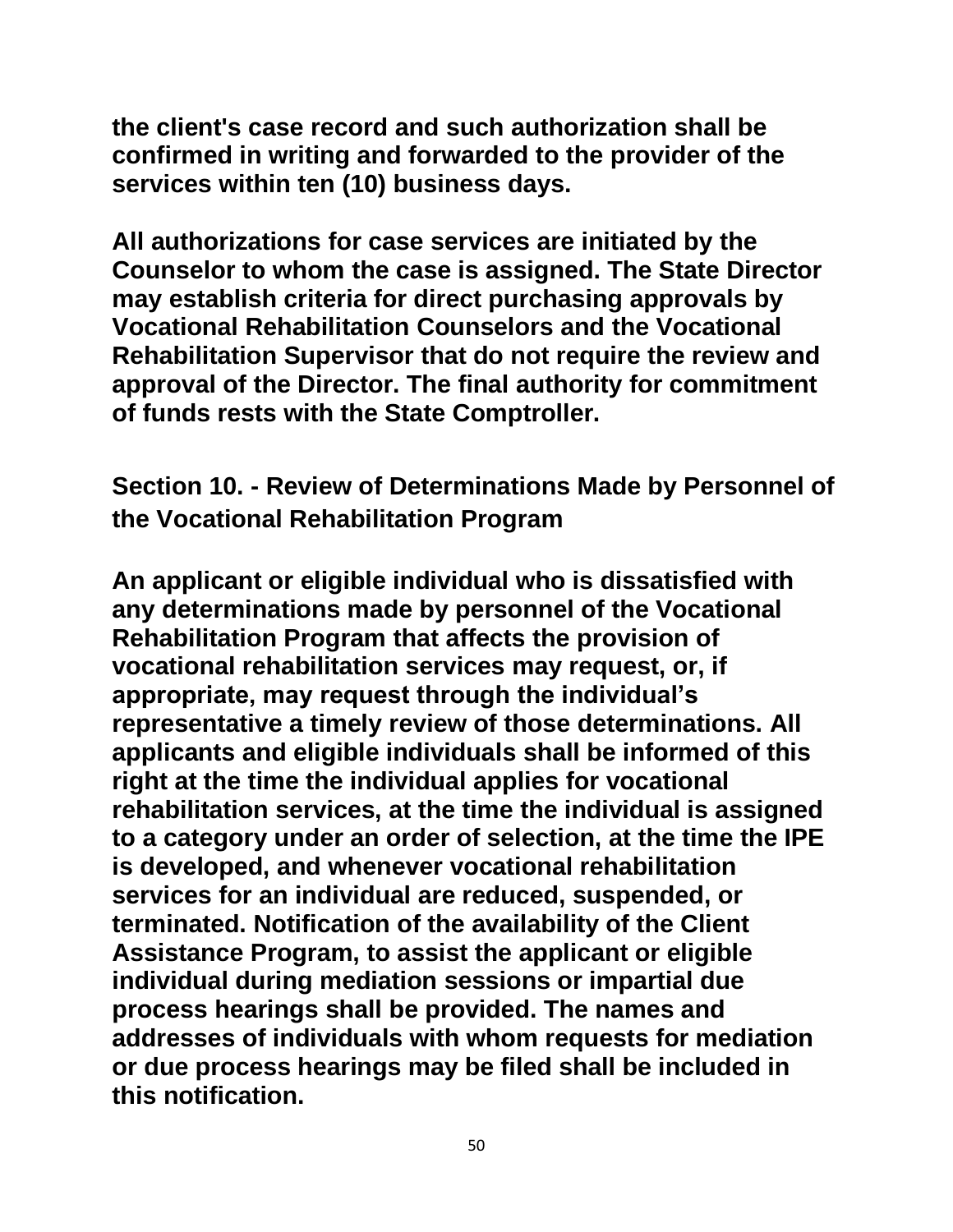**Each applicant or eligible individual shall have the right to obtain a review of determinations that affect the provision of vocational rehabilitation services to an applicant or eligible individual through an impartial due process hearing or to pursue mediation with respect to determinations made by personnel of the Vocational Rehabilitation Program that affect the provision of vocational rehabilitation services to an applicant or eligible individual. The individual may also request informal dispute resolution through a review by the State Director of the determinations made by personnel of the Vocational Rehabilitation Program that affect the provision of vocational rehabilitation services to an applicant or eligible individual.**

**Each applicant or eligible individual or, as appropriate the individual's representative will be provided with an opportunity to submit during mediation sessions, impartial due process hearings or informal dispute reviews, evidence and other information that supports the applicant's or eligible individual's position; and be allowed to be represented by counsel or other advocate selected by the applicant or eligible individual.**

**The Vocational Rehabilitation Program may not institute a suspension, reduction, or termination of vocational rehabilitation services being provided to an applicant or eligible individual, including evaluation and assessment services and IPE development, pending a resolution through mediation, pending a decision by a hearing officer, or pending informal dispute resolution under this Section unless the individual or, in appropriate cases, the individual's representative requests a suspension, reduction,**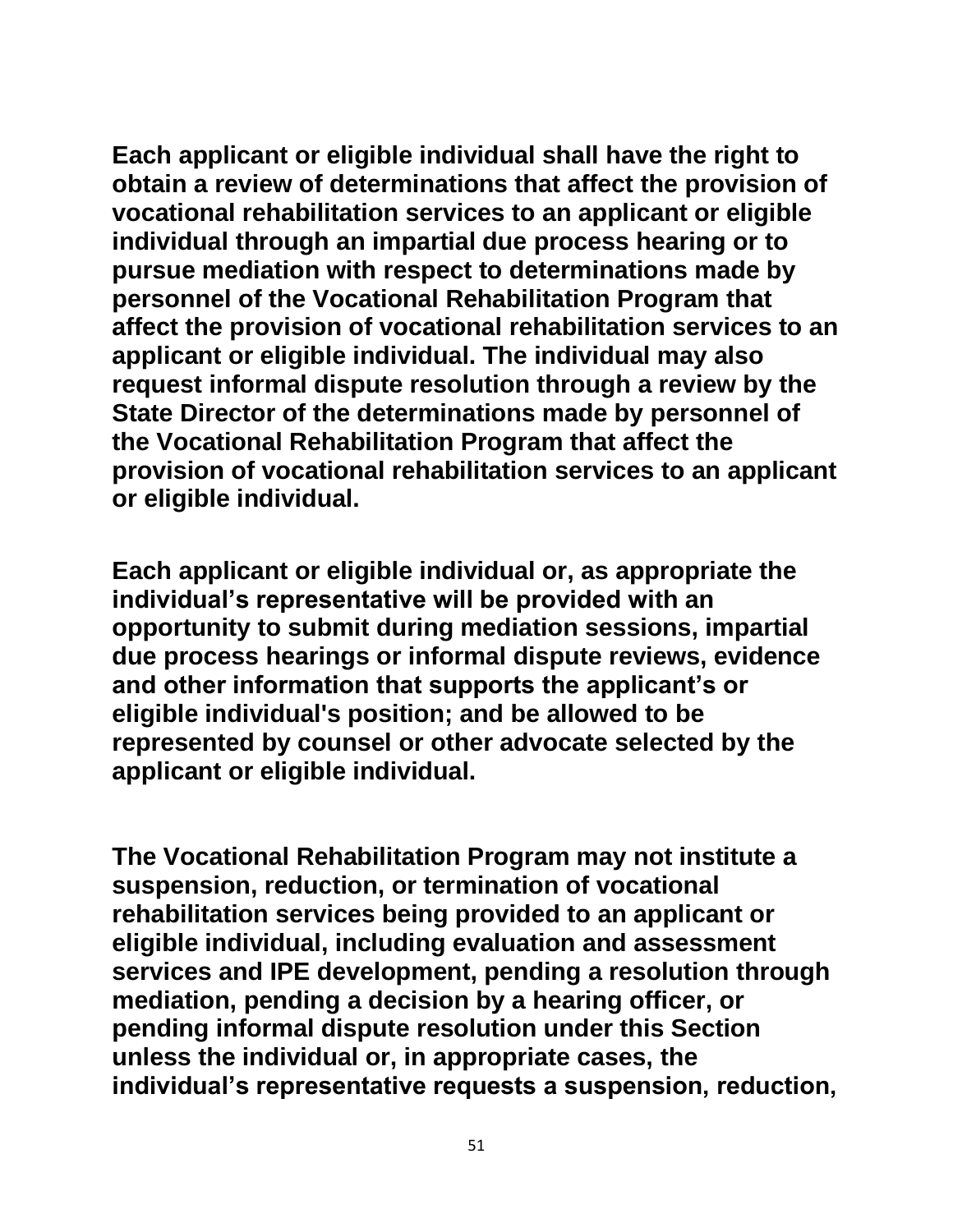**or termination of services, or the Bureau has evidence that the services have been obtained through misrepresentation, fraud, collusion, or criminal conduct on the part of the individual or the individual's representative. Applicants who are found ineligible for vocational rehabilitation services and previously eligible individuals who are determined to be no longer eligible for vocational rehabilitation services are permitted to challenge the determinations of ineligibility.**

## **a) Impartial Due Process Hearings**

**A hearing conducted by an impartial hearing officer, selected in accordance with these policies, must be held within 60 days of an applicant's or eligible individual's request for review of a determination made by personnel of the Bureau that affects the provision of vocational rehabilitation services to the individual, unless informal dispute resolution or a mediation agreement is achieved prior to the 60th day or the parties agree to a specific extension of time. In addition to the rights described in these policies, the applicant or eligible individual or, if appropriate, the individual's representative must be given the opportunity to present witnesses during the hearing and to examine all witnesses and other relevant sources of information and evidence. The costs of the impartial due process hearing will be paid by the Bureau. The Bureau will not pay for any costs related to the representation of an applicant or eligible individual.**

**The impartial hearing officer must make a decision based on the provisions of the approved vocational rehabilitation services section of the Unified State Plan, the Act, Federal vocational rehabilitation regulations, and State regulations and policies that are consistent with Federal requirements, and provide to the individual or, if appropriate, the individual's representative and to the State Director a full**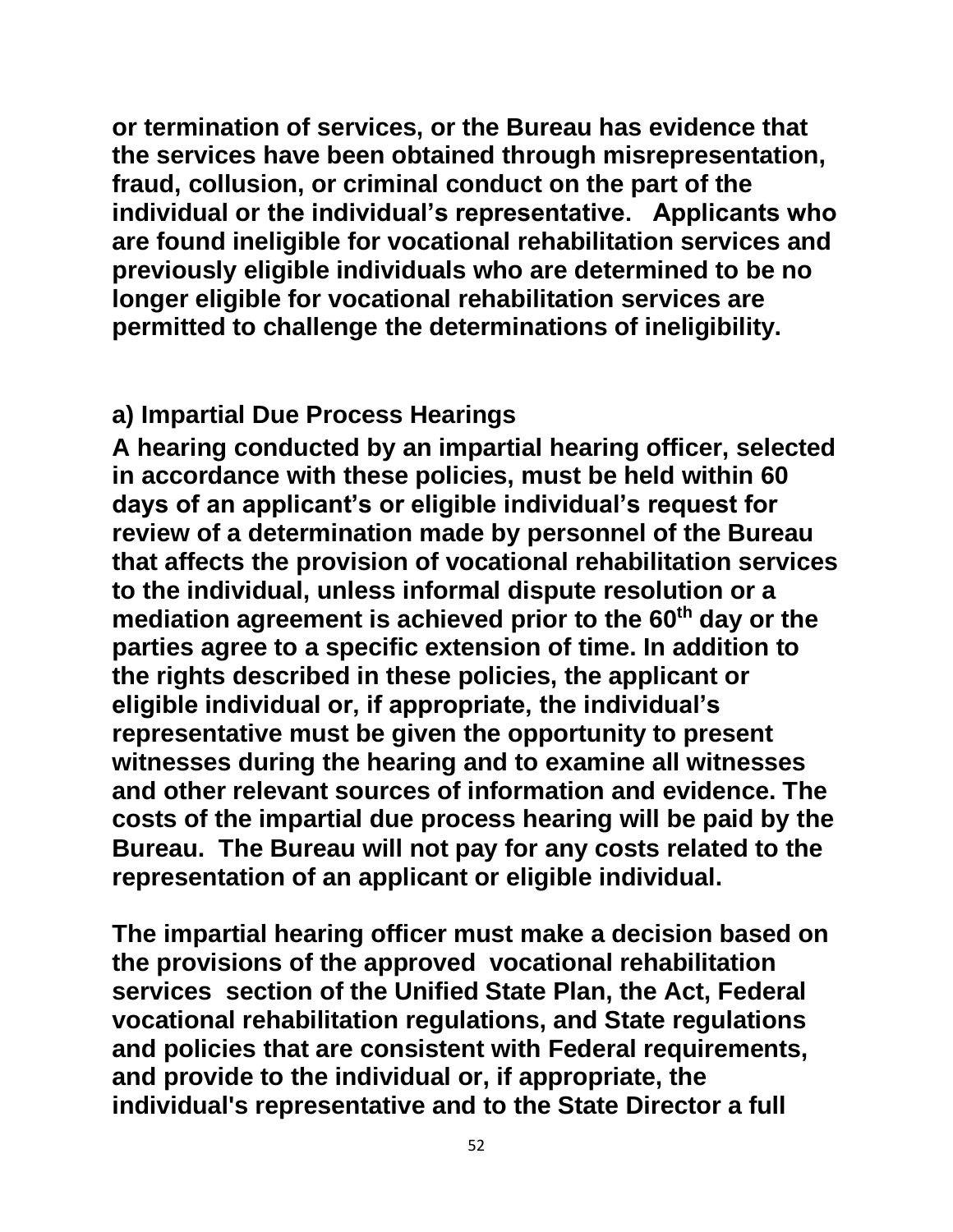**written report of the findings and grounds for the decision within 30 days of the completion of the hearing.** 

**The impartial hearing officer for a particular case must be selected from a list of qualified impartial hearing officers maintained by the Bureau. Impartial hearing officers included on the list must be jointly identified by the Bureau and the State Rehabilitation Council and must be selected on a random basis, or be selected by agreement between the State Director of the Bureau and the applicant or eligible individual or, as appropriate, the individual's representative.** 

**If either of the parties to the impartial due process hearing are dissatisfied with the decision of the impartial hearing officer, the party may seek an impartial administrative review of the decision by the Commissioner of the Department of Aging and Disability Services. A request for this administrative review must be made within 20 days of the mailing of the impartial hearing officer's decision. The Commissioner of the Department of Aging and Disability Services may not delegate this review and will provide both parties with an opportunity to submit additional evidence and information relevant to a final decision concerning the matter under review. The Commissioner may not overturn or modify the hearing officer's decision, or any part of that decision, that supports the position of the applicant or eligible individual unless the Commissioner concludes, based on clear and convincing evidence, that the decision of the impartial hearing officer is clearly erroneous on the basis of being contrary to the approved vocational rehabilitation services portion of the Unified State Plan, the Act, Federal vocational rehabilitation regulations, or State regulations and policies that are consistent with Federal requirements.**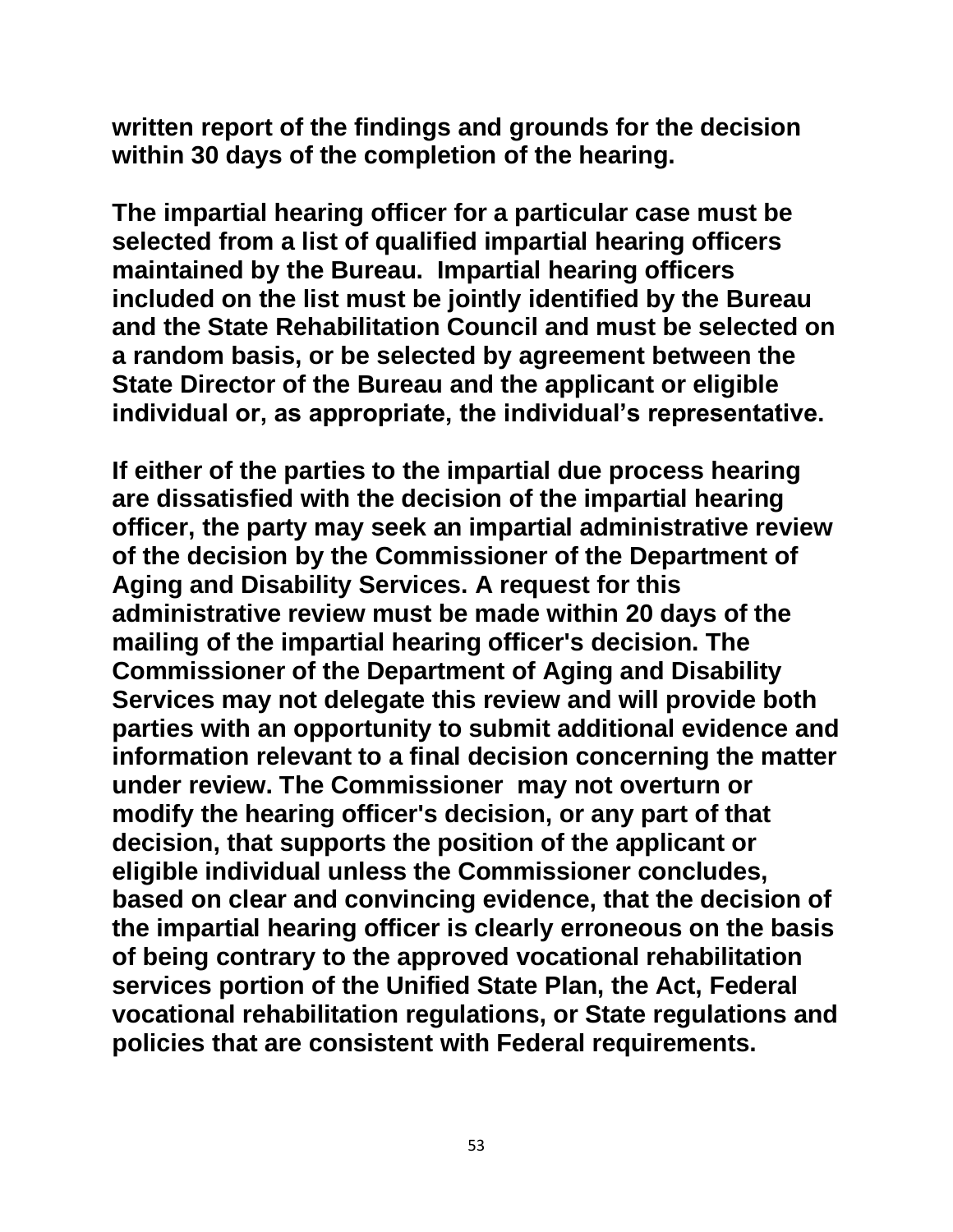**The Commissioner of the agency will make an independent, final decision following a review of the entire hearing record and provide the decision in writing, including a full report of the findings and the statutory, regulatory, or policy grounds for the decision, to the applicant or eligible individual or, as appropriate, the individual's representative and to the Bureau within 30 days of the request for administrative review.**

## **b) Mediation**

**The mediation process is voluntary on the part of the applicant or eligible individual. The mediation process will not be used to deny or delay the applicant's or eligible individual's right to pursue resolution of the dispute through an impartial hearing held within sixty (60) days of the date of the written request from the client, or if appropriate, the individual's representative. At any point during the mediation process, either party or the mediator may elect to terminate the mediation. In the event mediation is terminated, either party may pursue resolution through an impartial hearing.**

**The mediation process is conducted by a qualified and impartial mediator, who must be selected from a list of qualified and impartial mediators maintained by the State. For an individual to be considered as a qualified mediator, he or she must not be an employee of a public agency (other than an administrative law judge, hearing examiner, or employee of an institution of higher education), cannot be a member of the Bureau's State Rehabilitation Council, and has not been involved previously in the vocational rehabilitation of the applicant or eligible individual. Mediators must be selected on a random basis by agreement between the State Director of the Bureau and the applicant or eligible individual or, as appropriate, the individual's representative**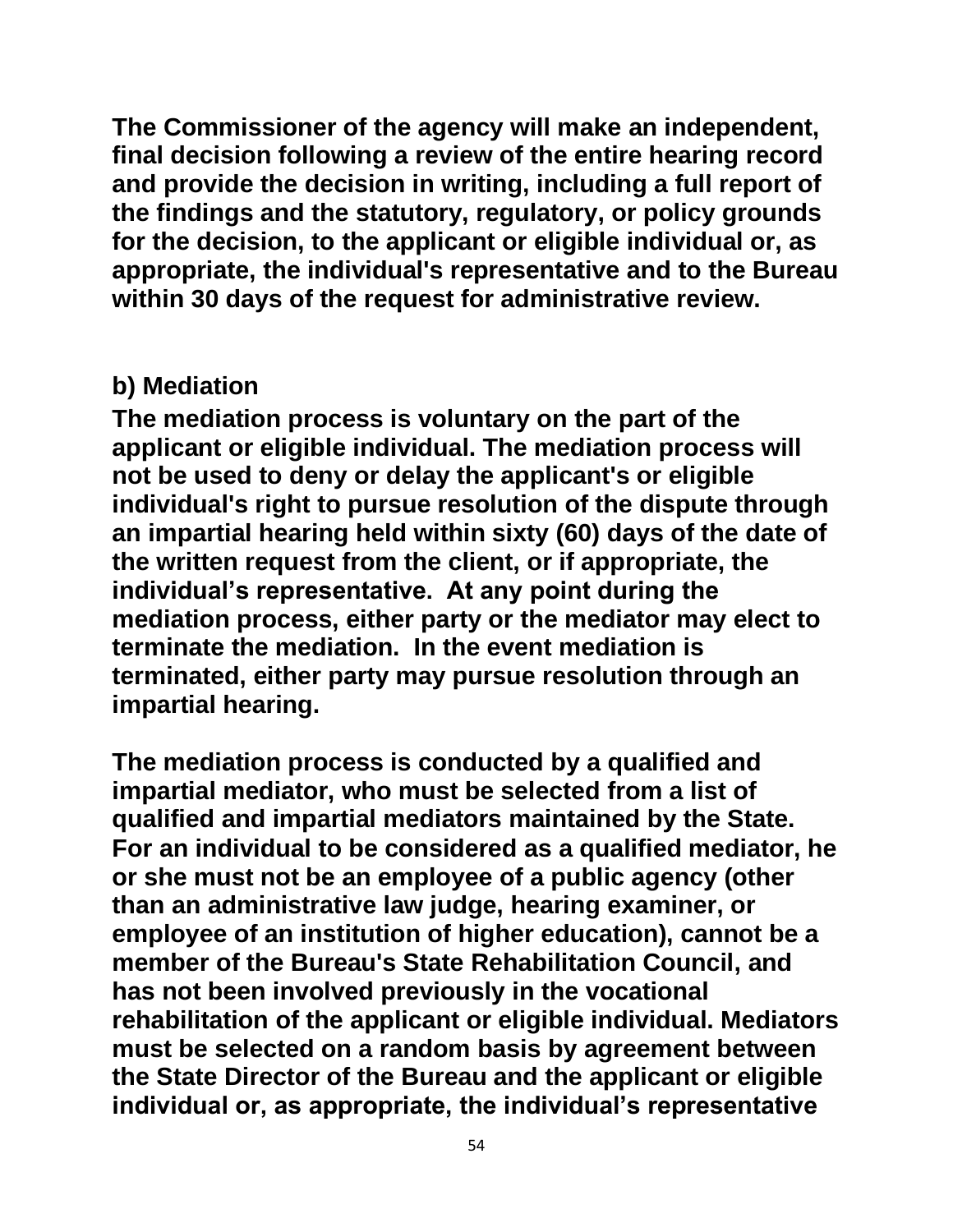**and also in accordance with a procedure established in the State for assigning mediators, provided this procedure ensures the neutrality of the mediator assigned.**

**The mediator must be knowledgeable of the vocational rehabilitation program and the applicable federal and state laws, regulations and policies governing the provision of vocational rehabilitation services, and has been provided with training in effective mediation techniques consistent with any State-approved or recognized certification, licensing, registration, or other requirements. The mediator must have no personal, professional, or financial interest that could affect the individual's objectivity during the mediation proceedings. For purposes of this policy, an individual shall not be considered to be an employee of a public agency solely because the individual is paid by the agency to serve as a mediator.** 

**Mediation sessions are scheduled and conducted in a timely manner and are held in a location and manner that is convenient to the parties to the dispute. Discussions that occur during the mediation process must be kept confidential and may not be used as evidence in any subsequent impartial due process hearings or civil proceedings, and the parties to the mediation process may be required to sign a confidentiality pledge prior to the commencement of the process. An agreement reached by the parties to the dispute in the mediation process must be described in a written mediation agreement that is developed by the parties with the assistance of the qualified and impartial mediator and signed by both parties. Copies of the agreement must be sent to both parties.**

**The costs of the mediation process will be paid by the Bureau. The Bureau will not pay for any costs related to the**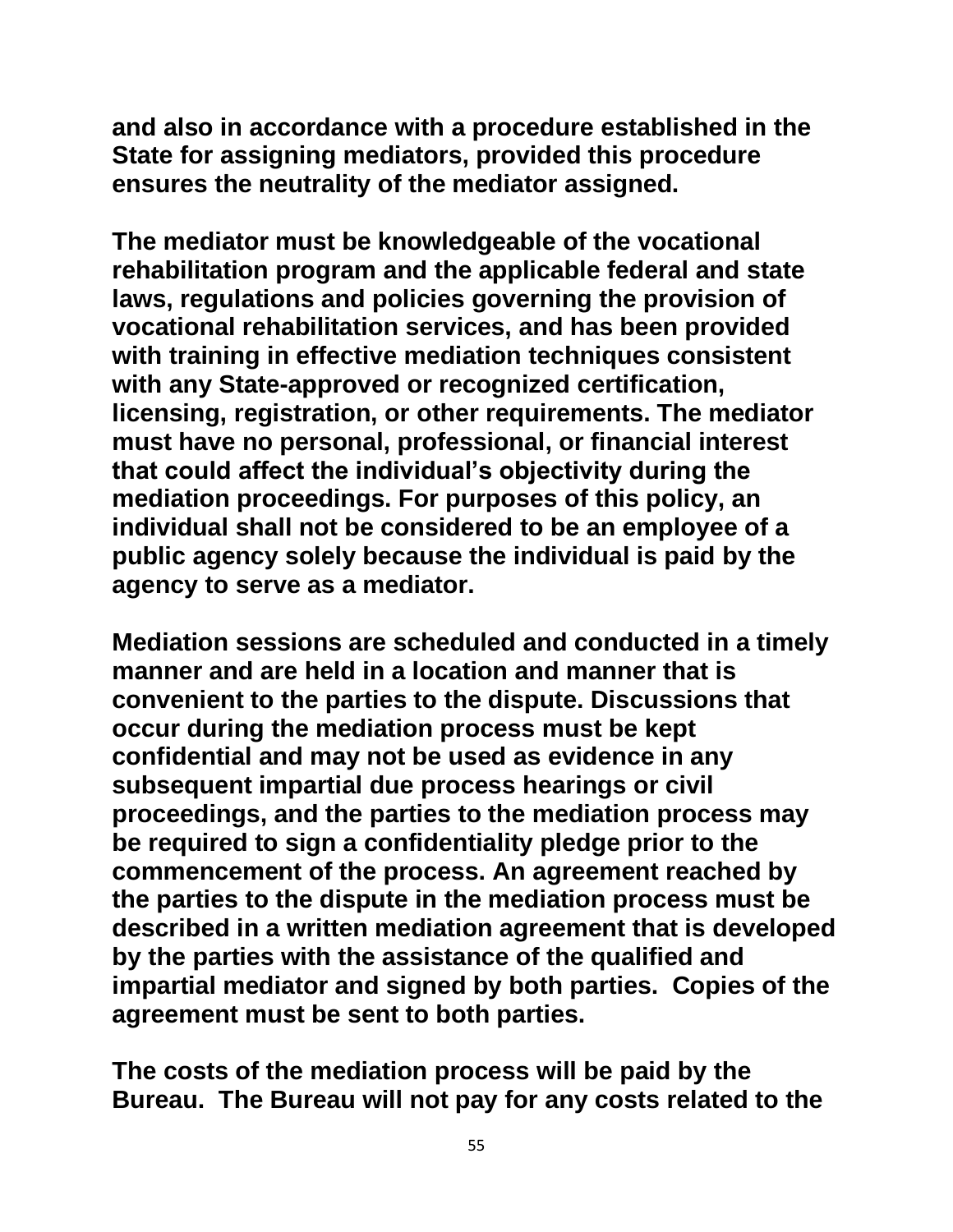**representation of an applicant or eligible individual authorized.**

# **c) Informal Dispute Resolution**

**An applicant, eligible individual or, in appropriate cases, the individual's representative may request of the State Director an informal dispute resolution review for resolving a dispute without conducting mediation or a formal hearing. The applicant or eligible retains the right to an impartial due process hearing or any other right provided under this policy, including the right to pursue mediation. If informal dispute resolution or mediation is not successful in resolving the dispute within sixty (60) days of the date of the written request from the client, or if appropriate, the individual's representative, a formal hearing must be conducted within that same time period, unless the parties agree to a specific extension of time.**

#### **d) Civil Action**

**Any of the parties who disagrees with the findings and decision of an impartial hearing officer or a subsequent determination by the Commissioner of the Department of Aging and Disability Services has a right to bring a civil action with respect to the matter in dispute. The action may be brought in any State court of competent jurisdiction or in a district court of the United States of competent jurisdiction without regard to the amount in controversy. In any action brought under this subsection, the court must receive the records related to the impartial due process hearing and the records related to the administrative review process, if applicable. The court will hear any additional evidence at the request of a party and base its decision on the**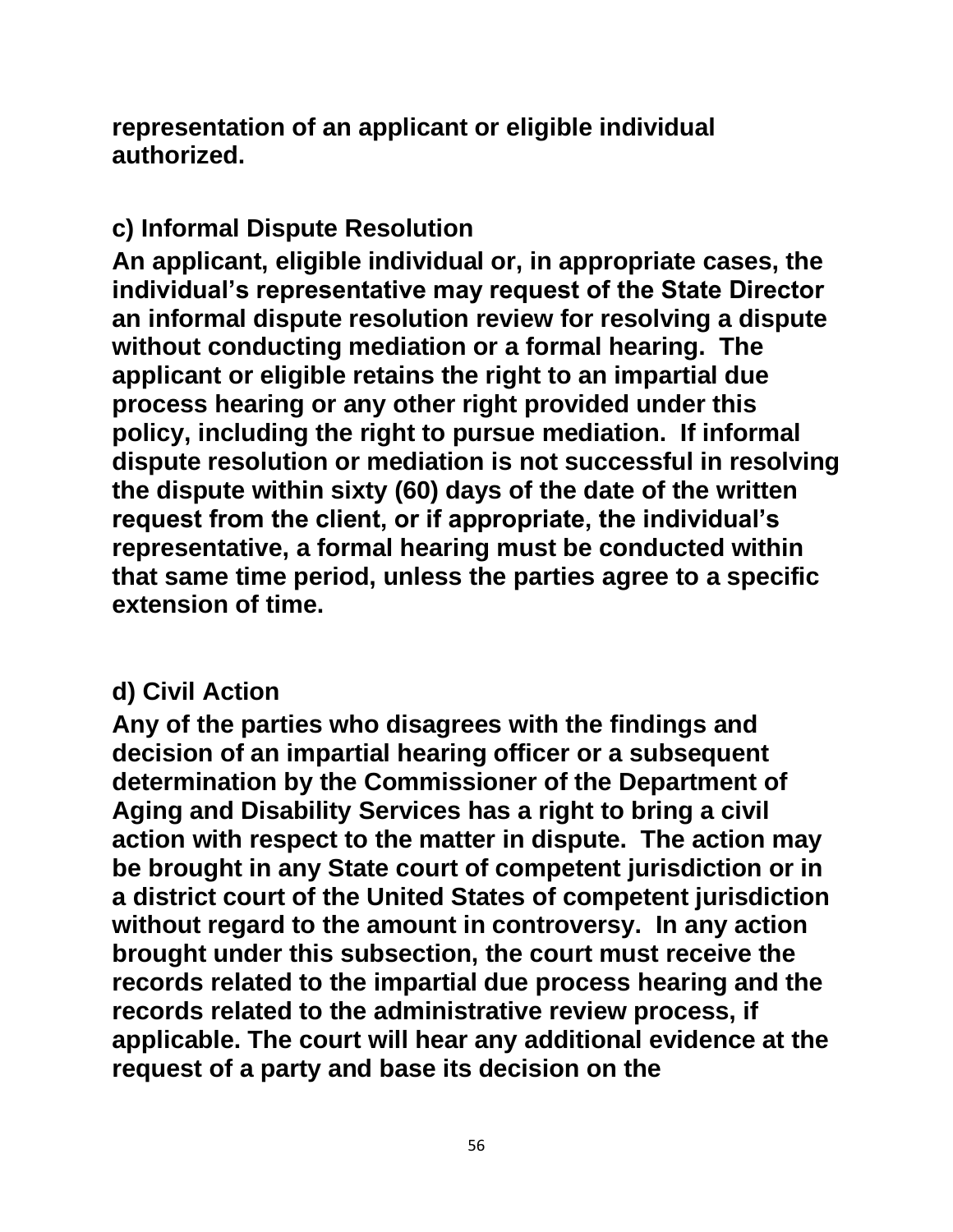**preponderance of the evidence, grants the relief that the court determines to be appropriate.**

**Section 11. - Rights and Responsibilities**

**All applicants for and recipients of Vocational Rehabilitation Services must be informed of their rights and responsibilities.**

**Applicants and clients play an active role in the rehabilitation process. This requires that they be knowledgeable of their legal rights as well as what is expected of them. Clear and prompt notification of rights and responsibilities empowers clients to be full participants in the planning and delivery of rehabilitation services.**

**a) The Vocational Rehabilitation Counselor will provide a written notice of rights and responsibilities and availability of the Client Assistance Program (CAP). The Vocational Rehabilitation Counselor will review these with each applicant/client at the following key points in the vocational rehabilitation process:**

**(1) Application (initial interview);**

**(2) When assigned to a Priority for Services Category if the Vocational Rehabilitation Program is operating under an Order of Selection;**

- **(3) IPE development;**
- **(4) Closure;**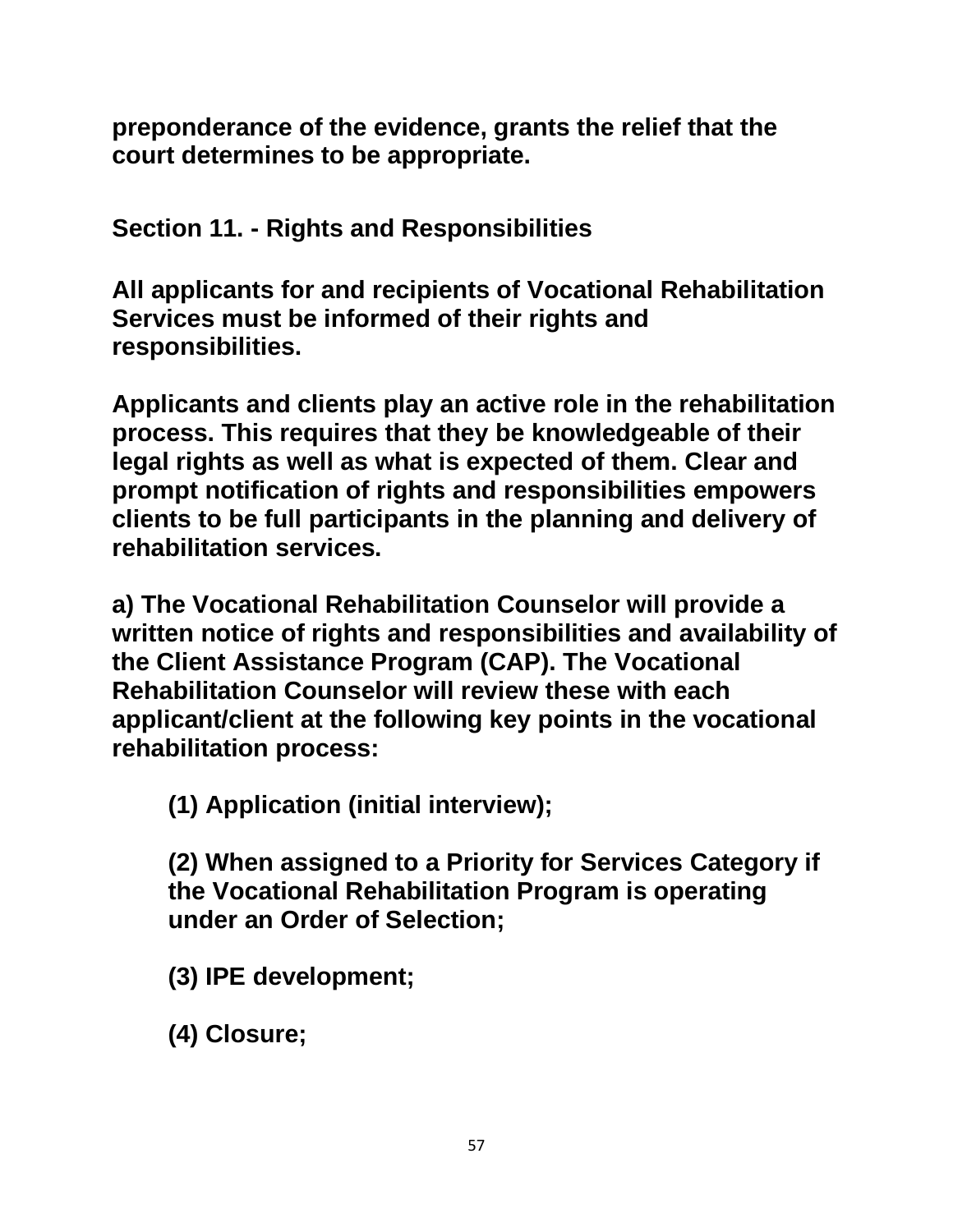**(5) Whenever vocational rehabilitation services for an individual are reduced, suspended, or terminated.**

**b) These rights and responsibilities must be provided to the parent or guardian of any client who has not reached the age of eighteen, or has a court-appointed guardian.**

**c) Client rights include, as appropriate:**

**(1) An evaluation of eligibility;**

**(2) Notification of the eligibility decision;**

**(3) If eligible, participation in the development of the IPE and any amendment or change in their rehabilitation program;**

**(4) Annual review of the IPE;**

**(5) Review of information in the case record of services;**

**(6) Confidentiality;**

**(7) The appeal of Bureau actions concerning provision or denial of services;**

**(8) The right of appeal to the Superior Court under Section 4-183 of the Connecticut General Statutes;**

**(9) The availability of the Client Assistance Program;**

**(10) Non-discrimination;**

**(11) A clear explanation of policies and procedures;**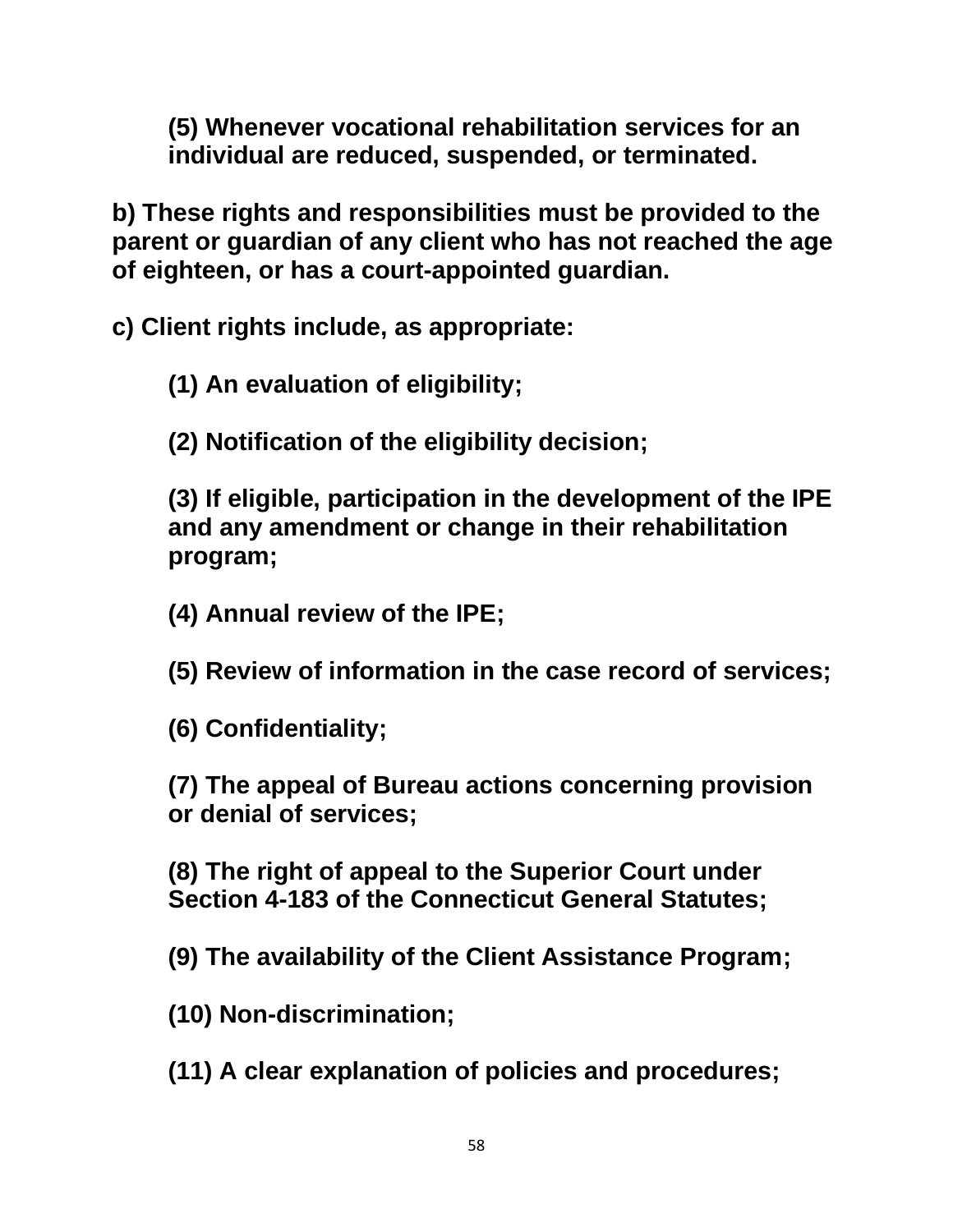**(12) A request for a change of Vocational Rehabilitation Counselor.**

**If a client requests a change of Vocational Rehabilitation Counselor, the client should be instructed to contact the Vocational Rehabilitation Supervisor, who will assess if a change is warranted and so notify the client. The Vocational Rehabilitation Supervisor may require a client to make such a request in writing in order to fully assess and evaluate the situation prior to granting a change of Vocational Rehabilitation Counselor.**

**It is the responsibility of clients to cooperate in carrying out their rehabilitation program and to make reasonable efforts to attain their rehabilitation objectives and goals. Applicants/clients have the following responsibilities, as appropriate:**

**a) Assist in obtaining information needed to determine eligibility and develop the IPE;**

**b) Carry out their role in the development and implementation of the IPE;**

**c) Attend scheduled appointments, training sessions, and other authorized services;**

**d) Not promise payment for services from a third party vendor without prior authorization by the Bureau;**

**e) Attain acceptable grades or ratings at training and other appropriate activities;**

**f) Carry forth medical or other professional instructions as applicable to their rehabilitation program;**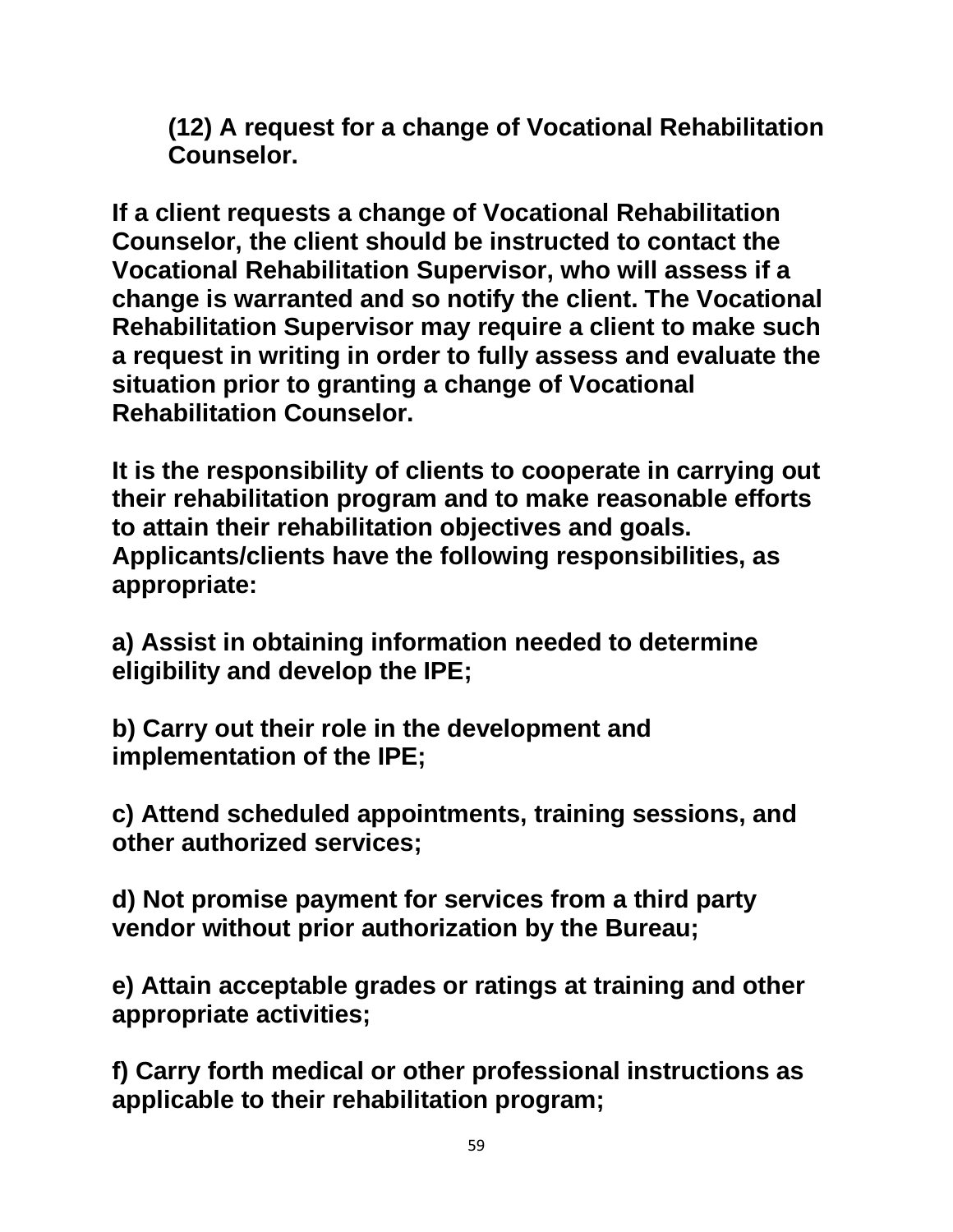**g) Notify the Vocational Rehabilitation Counselor of change of address or telephone numbers;**

**h) Discuss with the Vocational Rehabilitation Counselor any problems or changes that may occur during the IPE.**

**The Client Assistance Program may assist in explaining client rights and responsibilities.**

**Failure to assume these responsibilities may result in delays in the provision of services** 

**Section 12. - Scope of Vocational Rehabilitation Services**

**a) Pre-Employment Transition Services** 

**In collaboration with the local educational agencies involved, the Bureau will provide, or arrange for the provision of Pre-Employment Transition Services (Pre-ETS) for all students with legal blindness or visual impairment, without regard to the presence or type of any secondary disability. Fifteen (15) percent of the federal Title I Vocational Rehabilitation allotment, including any funds received through the reallotment process, must be reserved for the exclusive use of providing Pre-ETS.** 

**A "student with a disability" is an individual not younger than age 16 and not older than age 21, who has legal blindness or visual impairment (with or without a secondary disability) and who is participating in a secondary, postsecondary or other recognized education program, and who is eligible for and receiving special education or related**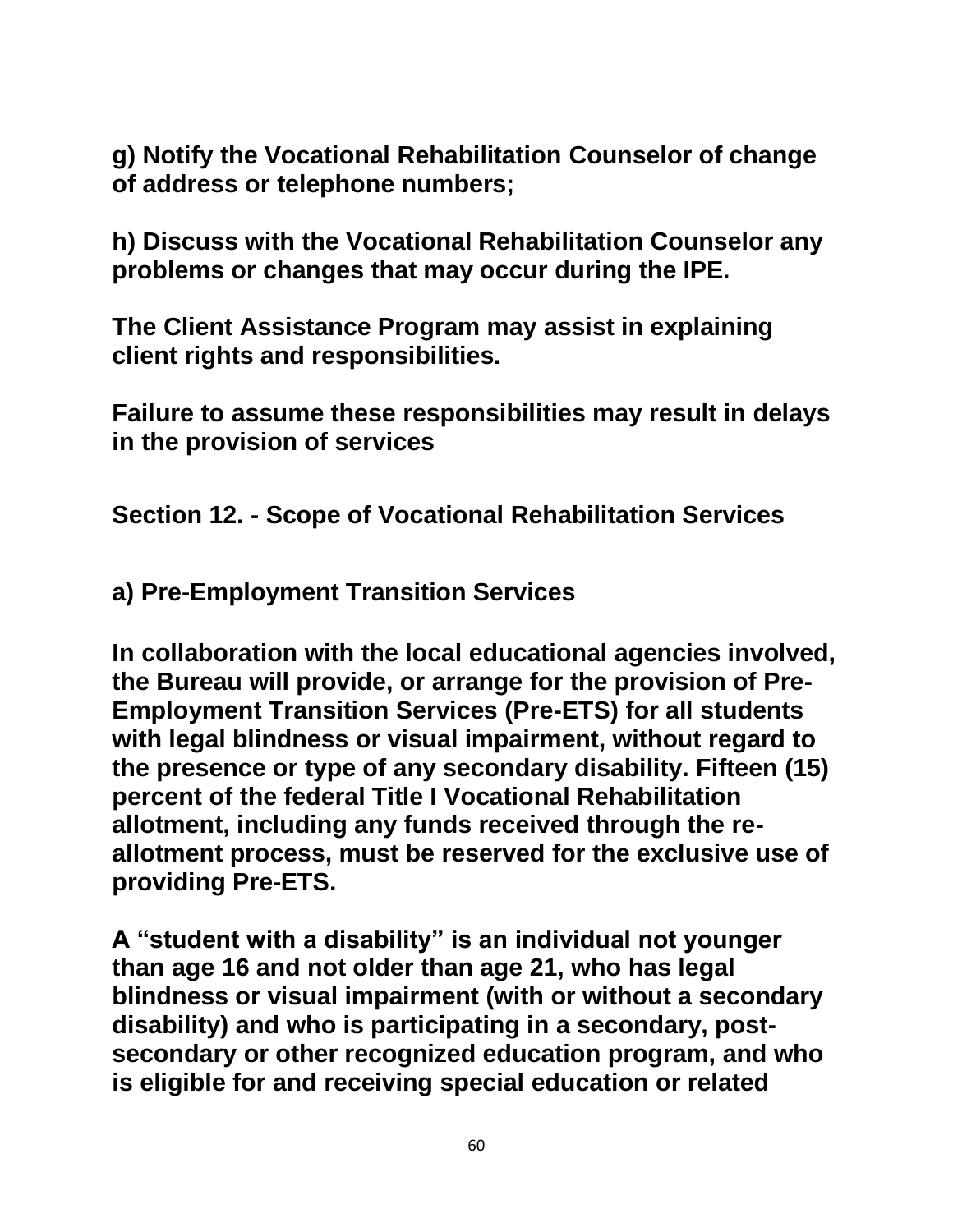**services under Part B of the Individuals with Disabilities Education Act (IDEA).**

**Pre-Employment Transition Services are available on a statewide basis to all students with legal blindness or visual impairment, regardless of whether the student has applied or been determined eligible for vocational rehabilitation services. Pre-Employment Transition Services include:** 

**(1) Job exploration counseling;** 

**(2) Work-based learning experiences, which may include in-school or after school opportunities, or experience outside the traditional school setting (including internships), that is provided in an integrated environment in the community to the maximum extent possible;** 

**(3) Counseling on opportunities for enrollment in comprehensive transition or post-secondary educational programs at institutions of higher education;** 

**(4) Workplace readiness training to develop social skills and independent living; and** 

**(5) Instruction in self-advocacy (including instruction in person-centered planning), which may include peer mentoring (including peer mentoring from individuals with disabilities working in competitive integrated employment).** 

**Upon satisfying the projected need for reserved Pre-ETS funding for all students with legal blindness or visual impairment (including students with secondary disabilities),**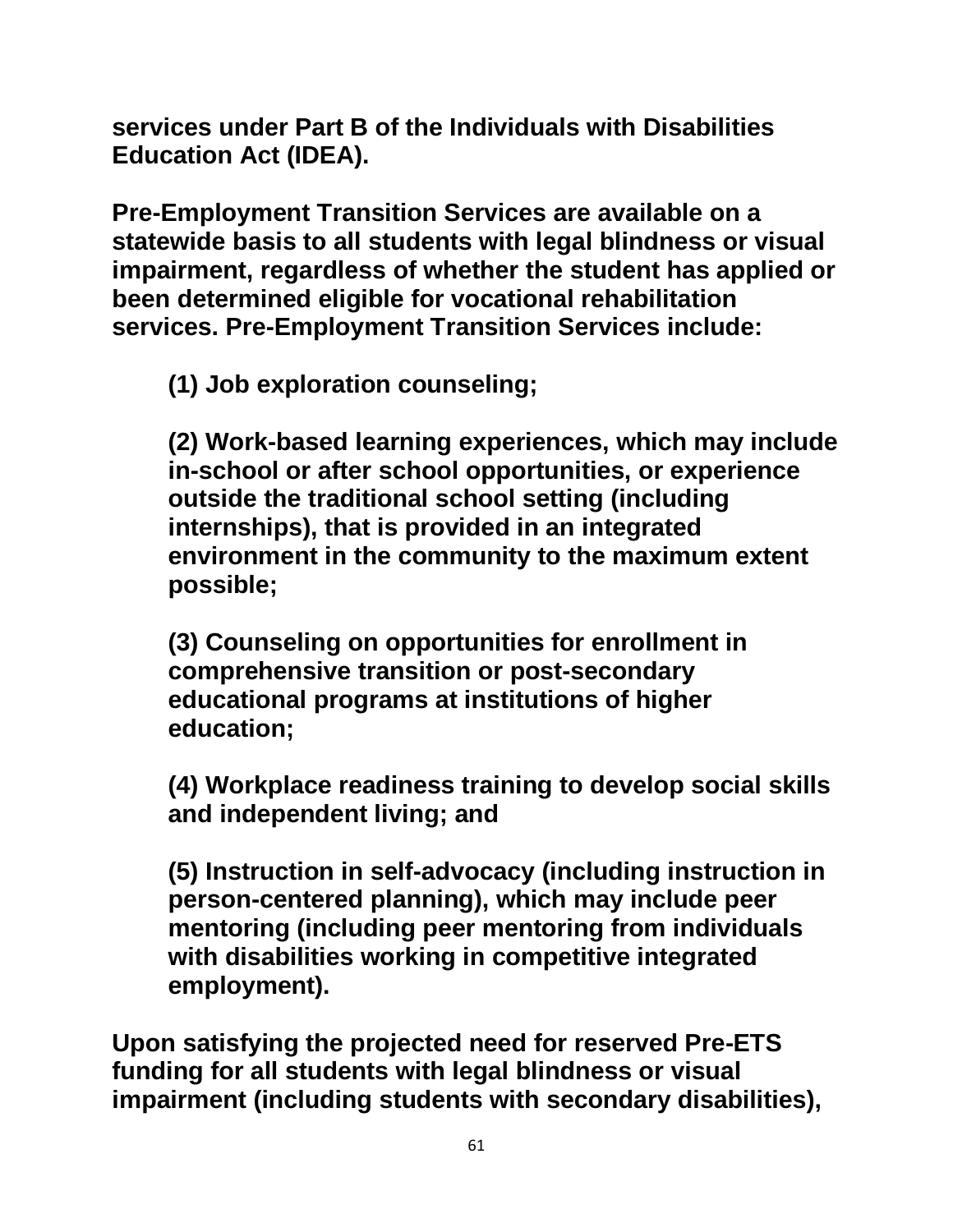**as supported by the results of the Comprehensive Needs Assessment, the Bureau may utilize the remainder of the reserved Pre-ETS funds for the following services:**

**(1) Implementing effective strategies to increase the likelihood of independent living and inclusion in communities and competitive integrated workplaces;** 

**(2) Developing and improving strategies for individuals with legal blindness or visual impairment, in combination with intellectual disabilities and individuals with significant disabilities to live independently; participate in post-secondary education experiences; and obtain, advance in and retain competitive integrated employment;** 

**(3) Providing instruction to Vocational Rehabilitation Counselors, school transition personnel, and other persons supporting students with disabilities;** 

**(4) Disseminating information about innovative, effective, and efficient approaches to achieve the Pre-ETS requirements;** 

**(5) Coordinating activities with transition services provided by local educational agencies under the Individuals with Disabilities Education Act;** 

**(6) Applying evidence-based findings to improve policy, procedure, practice, and the preparation of personnel, in order to better achieve the goals of this section;** 

**(7) Developing model transition demonstration projects;**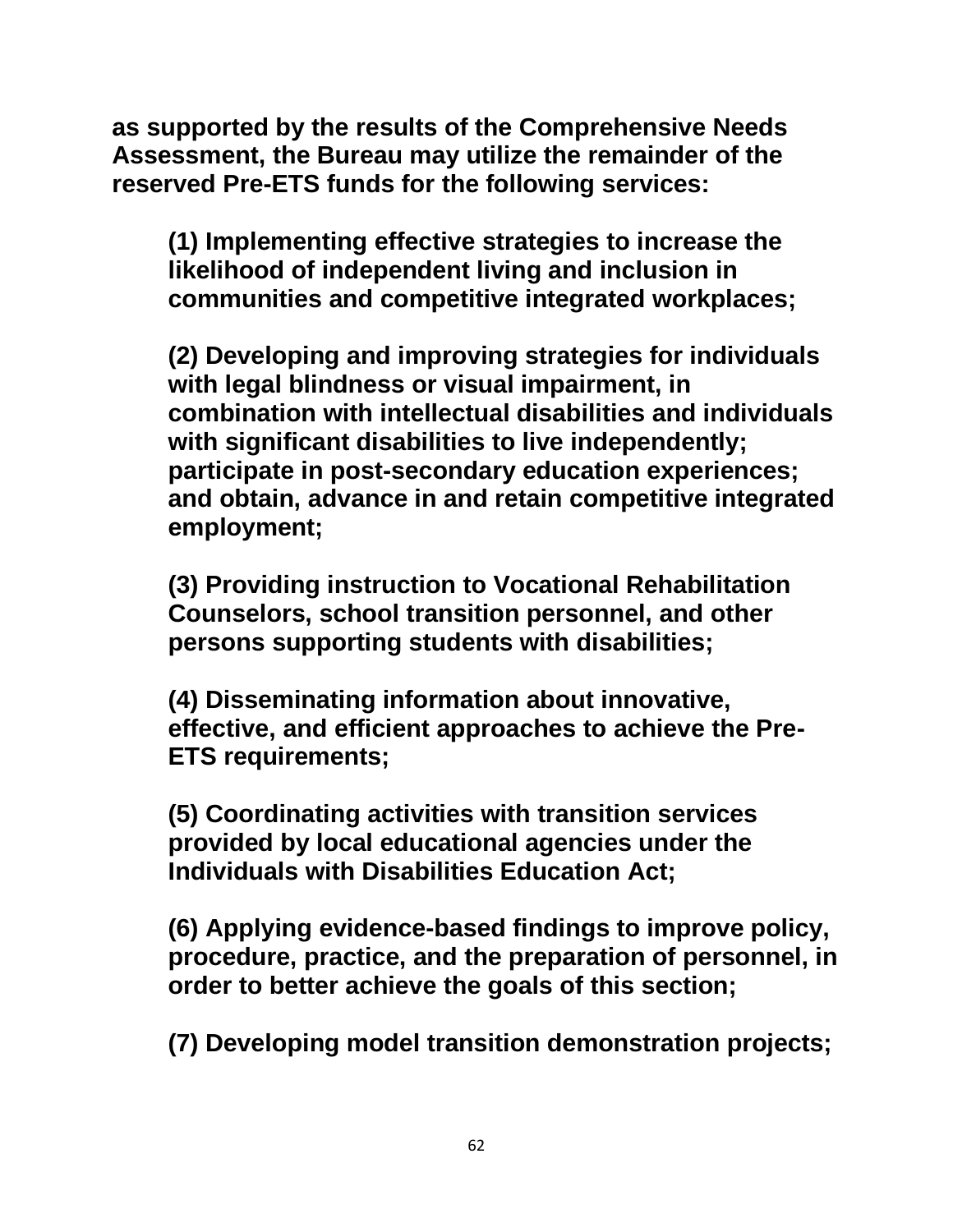**(8) Establishing or supporting multistate or regional partnerships involving States, local educational agencies, the Bureau in collaboration with other designated State units, developmental disability agencies, private businesses, or other participants to achieve Pre-ETS goals; and** 

**(9) Disseminating information and strategies to improve the transition to post-secondary activities of individuals who are members of traditionally unserved and underserved populations.**

**Vocational Rehabilitation staff assigned to serve students with disabilities shall be available to attend individualized education program meetings for these students, to work with the local workforce development boards, one-stop centers, and employers to develop work opportunities for the students, including internships, summer employment and other employment opportunities available throughout the school year, and apprenticeships. Assigned staff will also work with schools, including those carrying out activities under section 614(d) of the IDEA, to coordinate and ensure the provision of Pre-ETS services. When invited, Vocational Rehabilitation staff assigned to work with students with disabilities may also attend person-centered planning meetings for individuals receiving services under title XIX of the Social Security Act.**

**b) Services Provided to Individuals who have Applied For or Been Determined Eligible for Vocational Rehabilitation Services**

**As appropriate to the vocational rehabilitation needs of each individual and consistent with each individual's**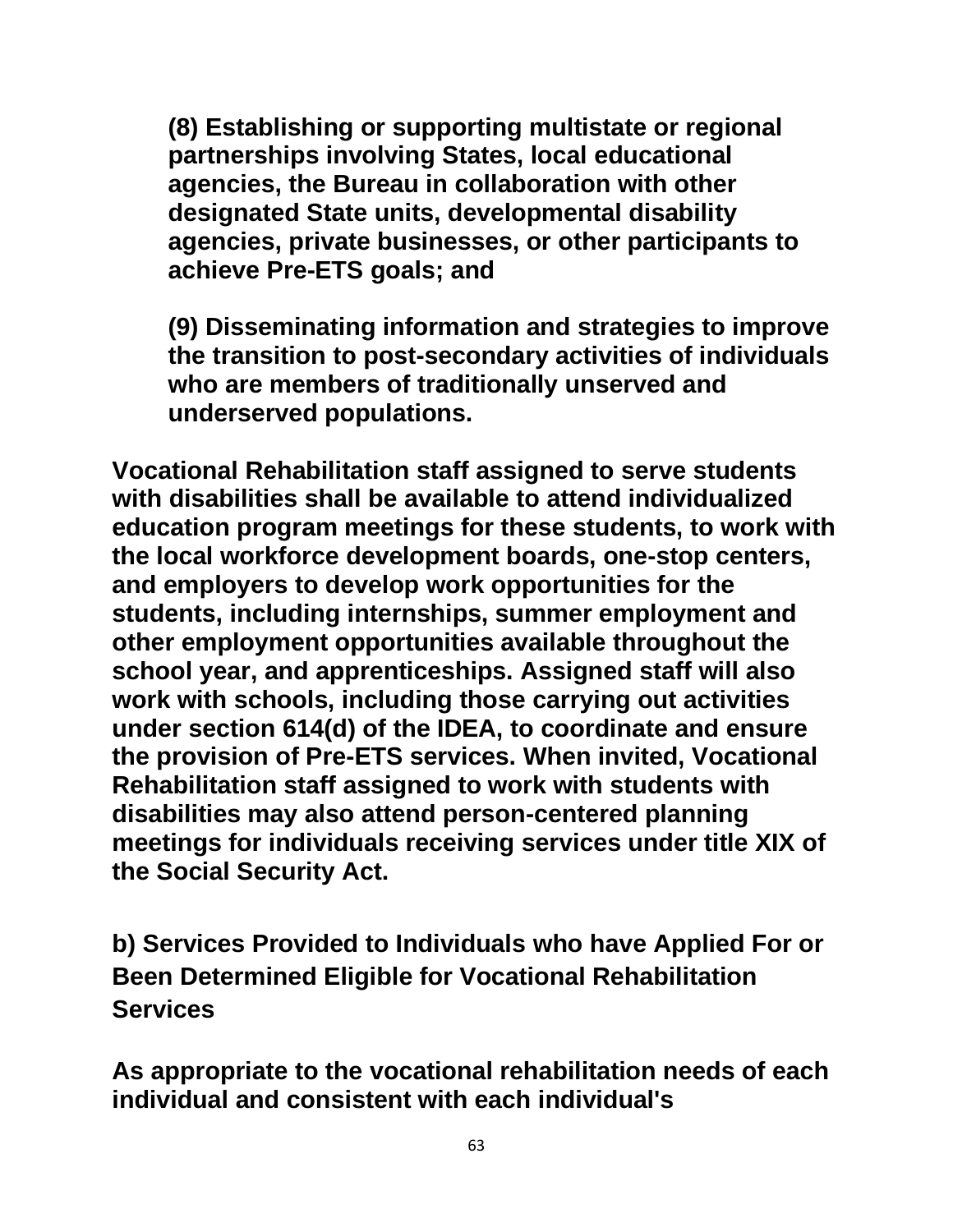**Individualized Plan for Employment, the following vocational rehabilitation services shall be available to assist the eligible individual in preparing for, securing, retaining, advancing in or regaining an employment outcome that is consistent with the individual's unique strengths, resources, priorities, concerns, abilities, capabilities, interests, and informed choice:**

**(1) Assessment for determining eligibility, priority for services, and vocational rehabilitation needs by qualified personnel, including if appropriate, an assessment by personnel skilled in rehabilitation technology.**

**(2) Vocational rehabilitation counseling and guidance, including information and support services to assist an individual in exercising informed choice.**

**(3) Referral and other services to secure needed services from other providers and agencies including other components of the statewide workforce development system, and to advise those individuals about the Client Assistance Program.**

**(4) Job related services including job search and placement assistance, job retention services, follow up services and follow-along services.**

**(5) Physical and Mental restoration services, to the extent that financial support is not readily available from a source other than the Bureau (such as through health insurance or a comparable service or benefit).**

**(6) Vocational and other training services, including personal and vocational adjustment training, advanced**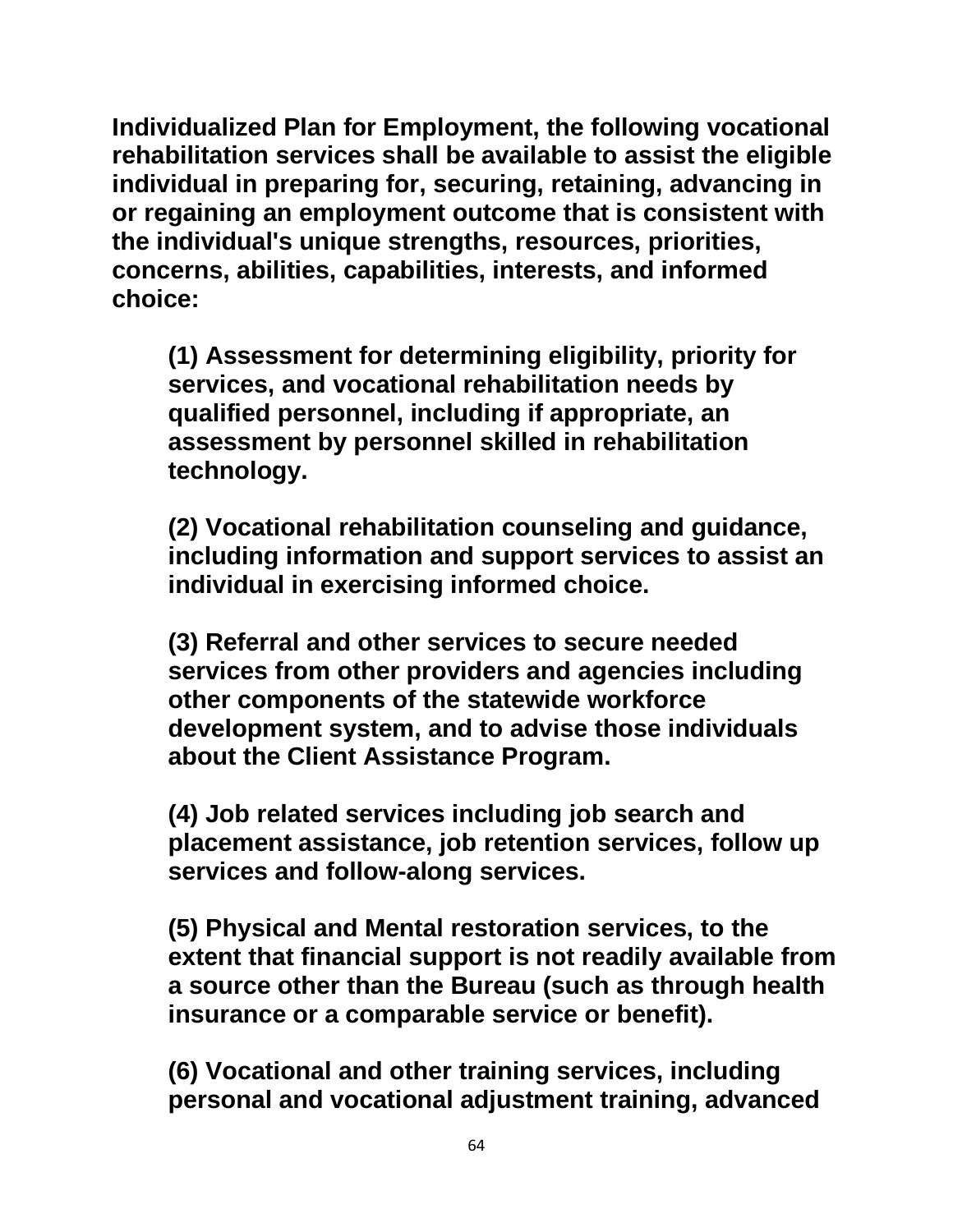**training in, but not limited to, a field of science, technology, engineering, mathematics (including computer science), medicine, law, or business); books, tools, and other training materials, except that no training or training services in an institution of higher education (universities, colleges, community or junior colleges, vocational schools, technical institutes, or hospital schools of nursing or any other post-secondary education institution) may be paid for with Vocational Rehabilitation Program funds unless maximum efforts have been made by the Bureau and the individual to secure grant assistance in whole or in part from other sources to pay for that training.** 

**(7) Maintenance in the form of monetary support provided to an individual for expenses, such as food, shelter and clothing, that are in excess of normal expenses of the individual and that are necessitated by the individual's participation in assessments for determining eligibility and vocational rehabilitation needs or the individual's receipt of vocational rehabilitation services under an IPE.**

**(8) Transportation (travel and related expenses) necessary to enable the applicant or eligible individual to participate in vocational rehabilitation services, including expenses for training in the use of public transportation vehicles and systems.**

**(9) Vocational rehabilitation services to family members of an applicant or eligible individual if necessary to enable the applicant or eligible individual to achieve an employment outcome.**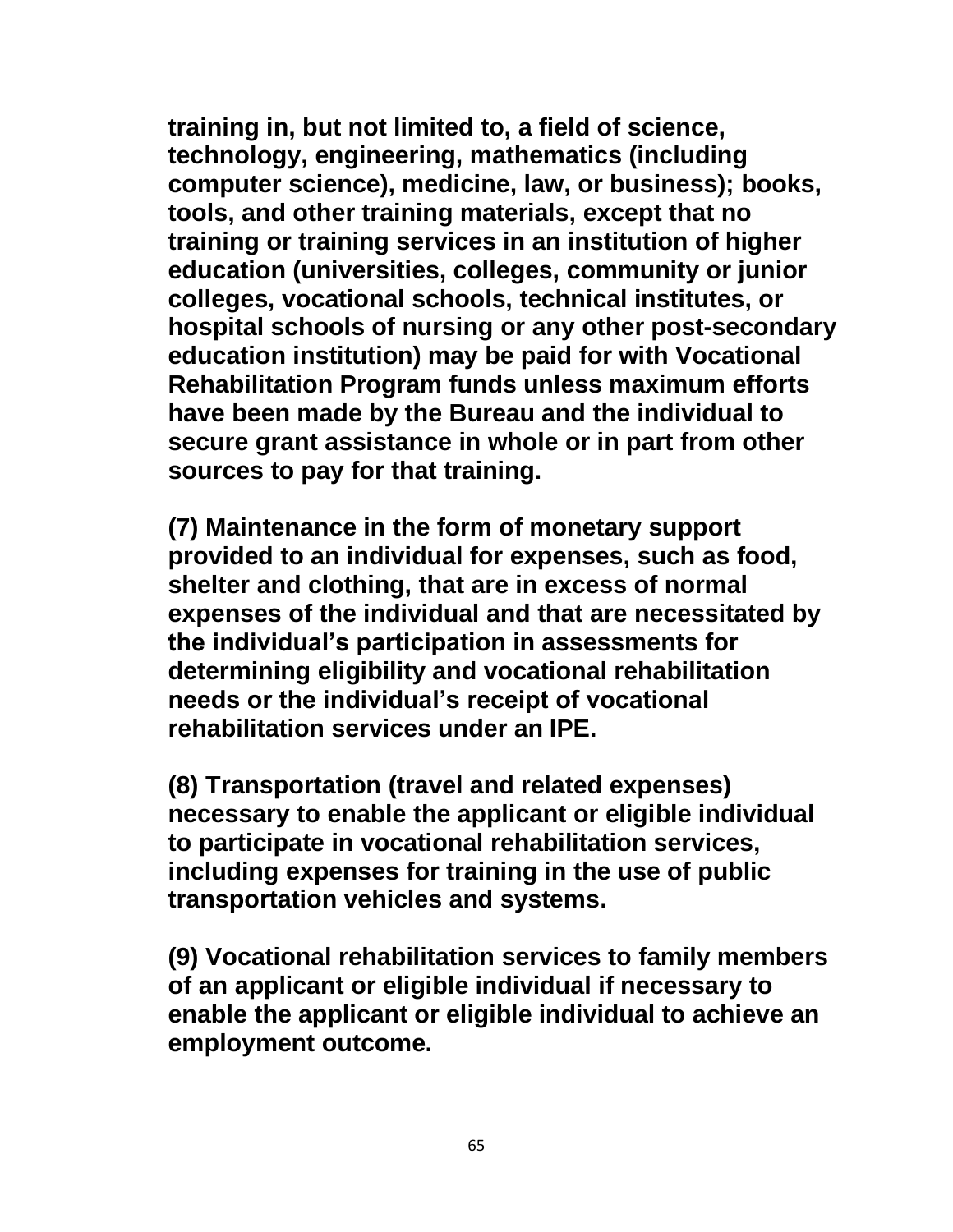**(10) Interpreter services and tactile interpreting services for individuals who are deafblind, provided by qualified personnel.**

**(11) Reader services, rehabilitation teaching services, and orientation and mobility services.**

**(12) Technical assistance and other consultation services to conduct market analyses, develop business plans, and otherwise provide resources, to the extent that such resources are authorized to be provided through the statewide workforce development system to eligible individuals who are pursuing self-employment or telecommuting or establishing a small business operation as an employment outcome.**

**(13) Supported employment services including ongoing supports, customized employment, and other appropriate services needed to support and maintain an individual with a most significant disability, including youth with a most significant disability in supported employment.**

**(14) Personal assistance services including training in managing, supervising and directing personal assistance services, provided by one or more persons, that are designed to assist the client to perform daily living activities on or off the job that the individual would typically perform without assistance if the client did not have a disability, and that are designed to increase the client's control in life and ability to perform everyday activities on or off the job while the individual is receiving other services necessary to achieve an employment outcome.**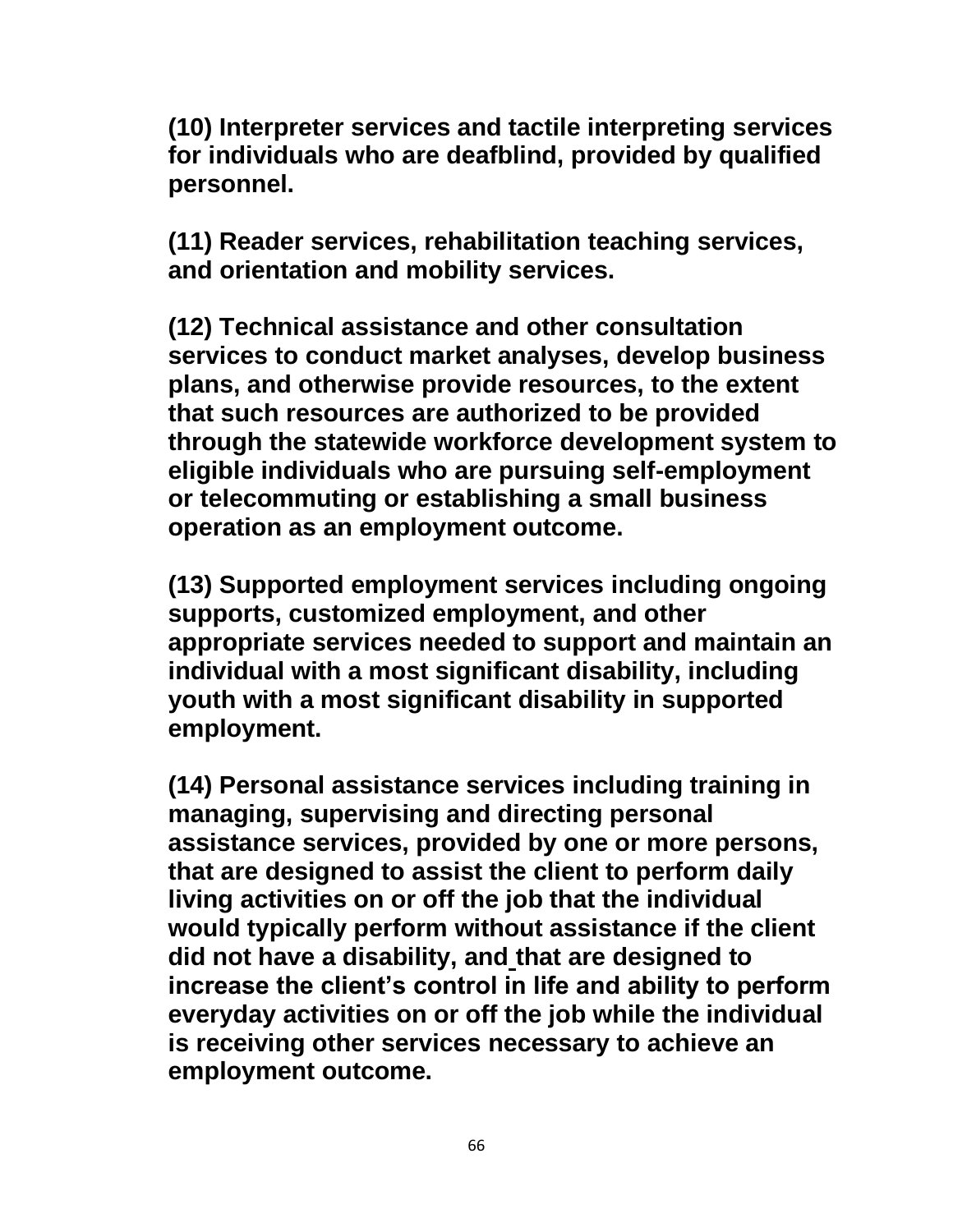**(15) Post-Employment services provided subsequent to the achievement of an employment outcome and that are necessary to assist the individual to maintain, regain or advance in employment consistent with the individual's unique strengths, resources, priorities, concerns, abilities, capabilities, interests, and informed choice.** 

**(16) Occupational licenses, tools, equipment, initial stocks, and supplies consistent with Vocational Rehabilitation Program policy.** 

**(17) Rehabilitation technology, including vehicular modifications, telecommunications, sensory, and other technological aids and devices. The provision of adaptive equipment will be made after consultation with a Rehabilitation Technologist or other provider skilled in the assessment of such products. Reports from vendors who sell specific adaptive products will not be acceptable for evaluation purposes, but may be reviewed along with other data. Technology provided to clients will be chosen based on the most effective, least expensive products available.** 

**(18) Transition services for students and youth with legal blindness or visual impairment, age 14 through 21 that facilitate the transition from school to postsecondary life, such as achievement of an employment outcome in competitive integrated employment, or Pre-Employment Transition Services for students.** 

**(19) Technical assistance and other consultation services to conduct market analyses, develop business plans, and otherwise provide resources, to the extent those resources are authorized to be provided through**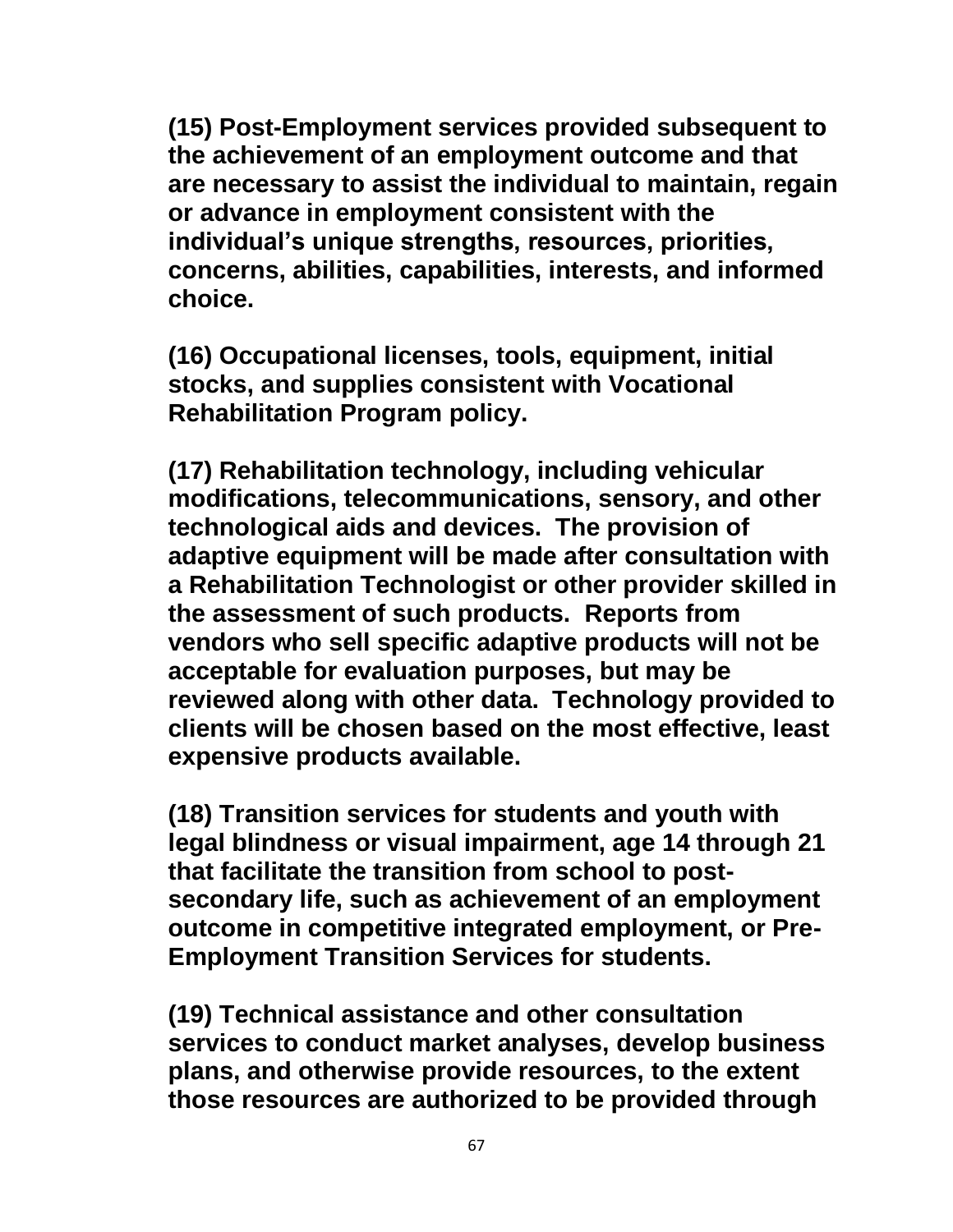**the statewide workforce development system, to eligible individuals who are pursuing self-employment or telecommuting or establishing a small business operation as an employment outcome.** 

**(20) Customized employment in a competitive and integrated setting and that is based on an individualized determination of the unique strengths, needs, and interests of the individual with a significant disability and that is designed to meet the specific abilities of the individual with a significant disability and the business needs of the employer.**

**(21) Other goods and services determined necessary for the individual with a disability to achieve an employment outcome.**

**c) Services Provided to Groups of Individuals**

**The Vocational Rehabilitation Program is authorized to provide services to groups of individuals to promote integration and competitive employment. Such services need not be related to the Individualized Plan for Employment of any one individual, but rather serve to benefit groups of individuals with disabilities. Examples of services to groups include the establishment, development or improvement of public or other nonprofit community rehabilitation programs that are used to provide vocational rehabilitation services that promote integration into the community and prepare individuals with disabilities for competitive integrated employment, including supported employment and customized employment. Under special circumstances, the construction of a facility for a public or nonprofit community rehabilitation program may be considered. Examples of**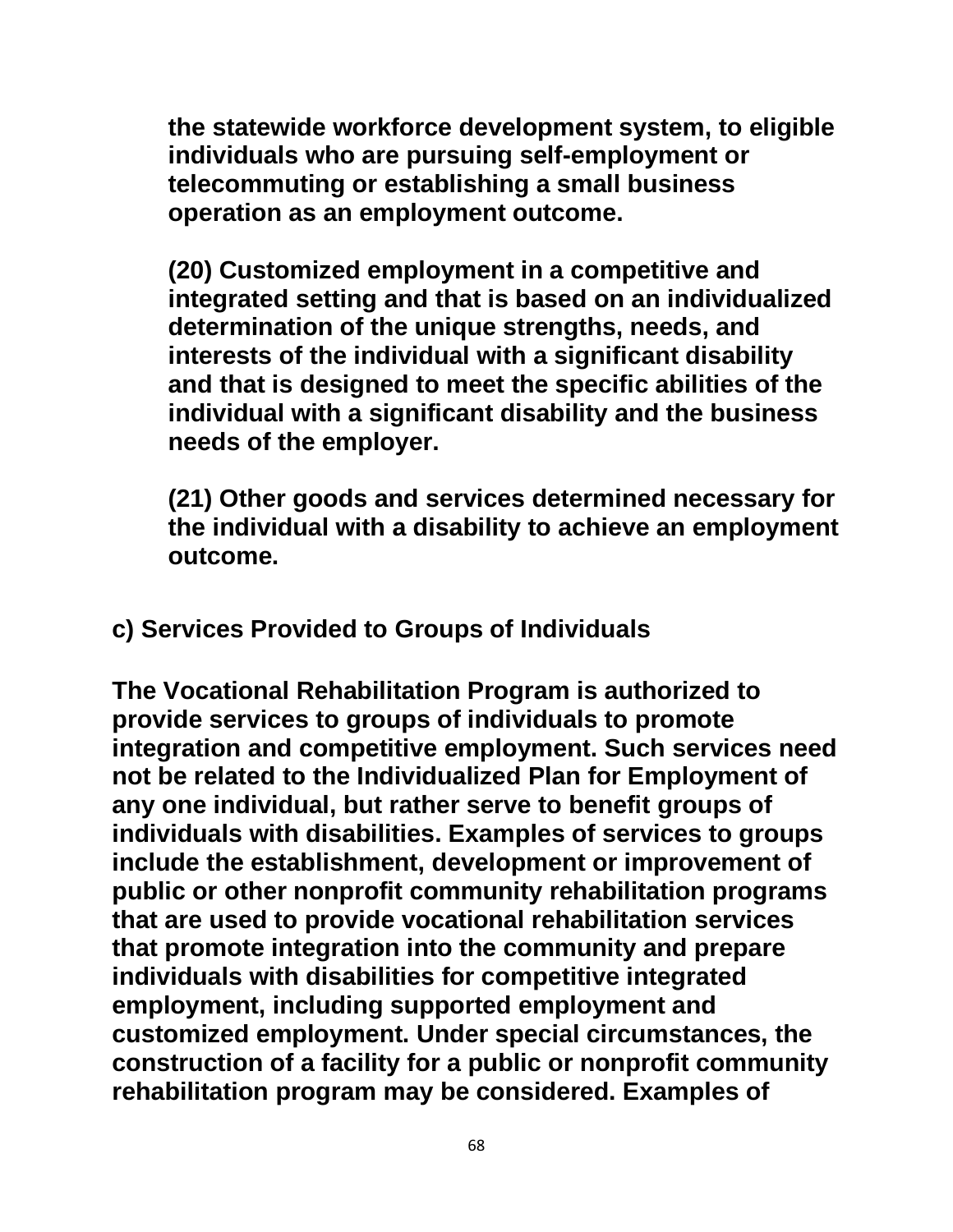**special circumstance include destruction by natural disaster of the only available center serving the area of the state.**

**Services to groups may also include:**

**(1) The provision of telecommunication systems including telephone, television, satellite, tactile-vibratory devices and similar systems that have the potential for substantially improving vocational rehabilitation service delivery methods and developing appropriate programming to meet the particular needs of individuals who are legally blind or visually impaired;**

**(2) Special services to provide nonvisual access to information for individuals who are blind; including the use of telecommunications, Braille, sound recordings, or other appropriate media; captioned television, films, or video cassettes, tactile or vibratory materials and devices for individuals who are deafblind;**

**(3) Technical assistance to businesses that are seeking to employ individuals with disabilities.**

**(4) In the case of any small business enterprises operated by individuals with legal blindness, under the supervision of the Bureau, including enterprises established under the Bureau's Business Enterprise Program, management services and supervision provided by the Bureau along with the acquisition of vending facilities or other equipment, initial stocks and supplies, and initial operating expenses, in accordance with the following requirements:**

**(A) Management services and supervision includes inspection, quality control, consultation,**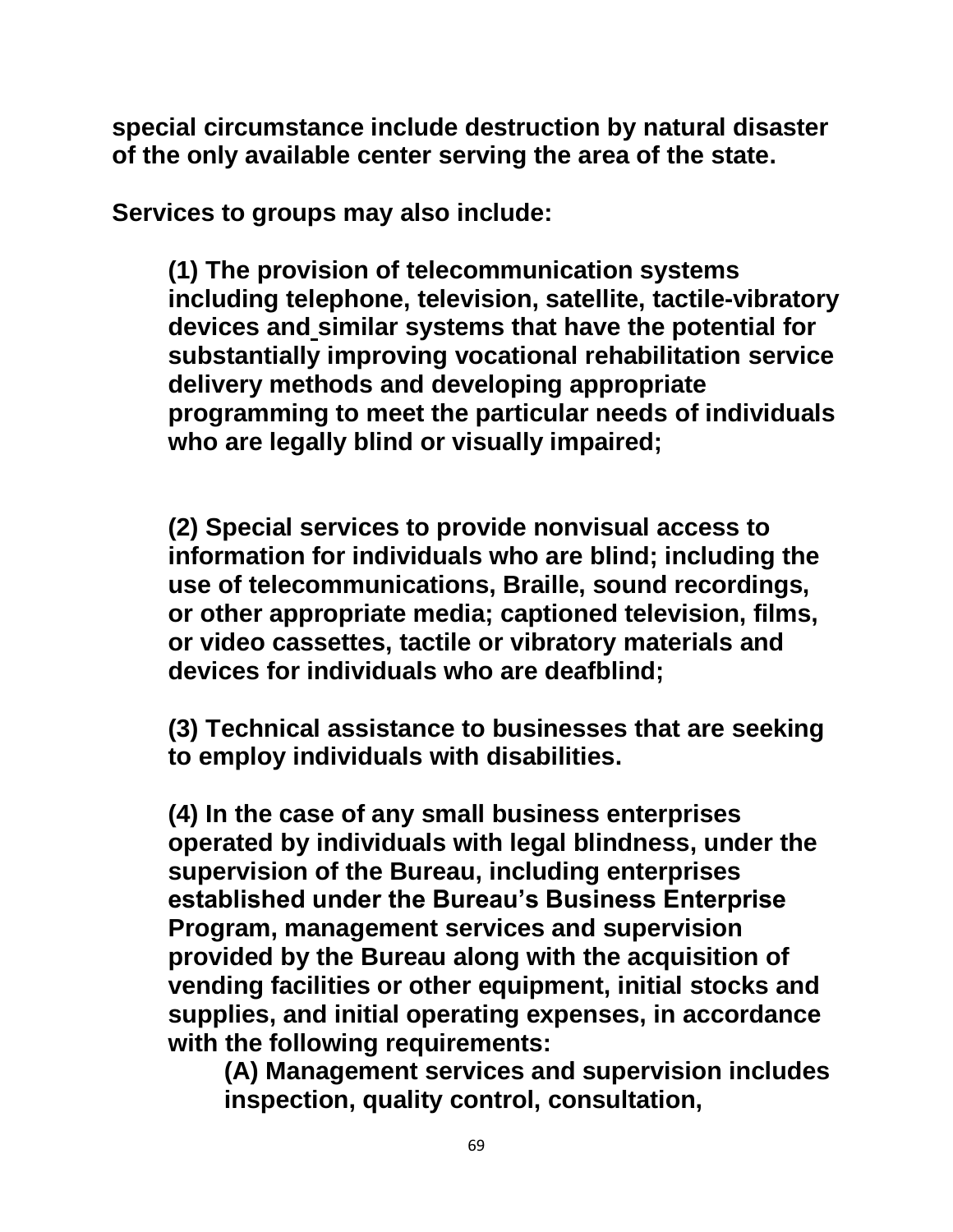**accounting, regulating, in-service training, and related services provided on a systematic basis to support and improve small business enterprises operated by individuals with significant disabilities. Management services and supervision may be provided throughout the operation of the small business enterprise.** 

**(B) Initial stocks and supplies include those items necessary to the establishment of a new business enterprise during the initial establishment period, which may not exceed six months.** 

**(C) Costs of establishing a small business enterprise may include operational costs during the initial establishment period, which may not exceed six months.** 

**(D) If the Bureau provides for these services, it must ensure that only individuals with significant disabilities will be selected to participate in this supervised program.** 

**(5) Consultation and technical assistance services to assist State educational agencies and local educational agencies in planning for the transition of students and youth with disabilities from school to post-secondary life, including employment.** 

**(6) Transition services to youth with disabilities and students with disabilities who may not have yet applied or been determined eligible for vocational rehabilitation services, for which a Vocational Rehabilitation Counselor works in concert with educational agencies, providers of job training programs, providers of services under the Medicaid program under title XIX of the Social Security Act, entities designated by the State to provide services for individuals with developmental**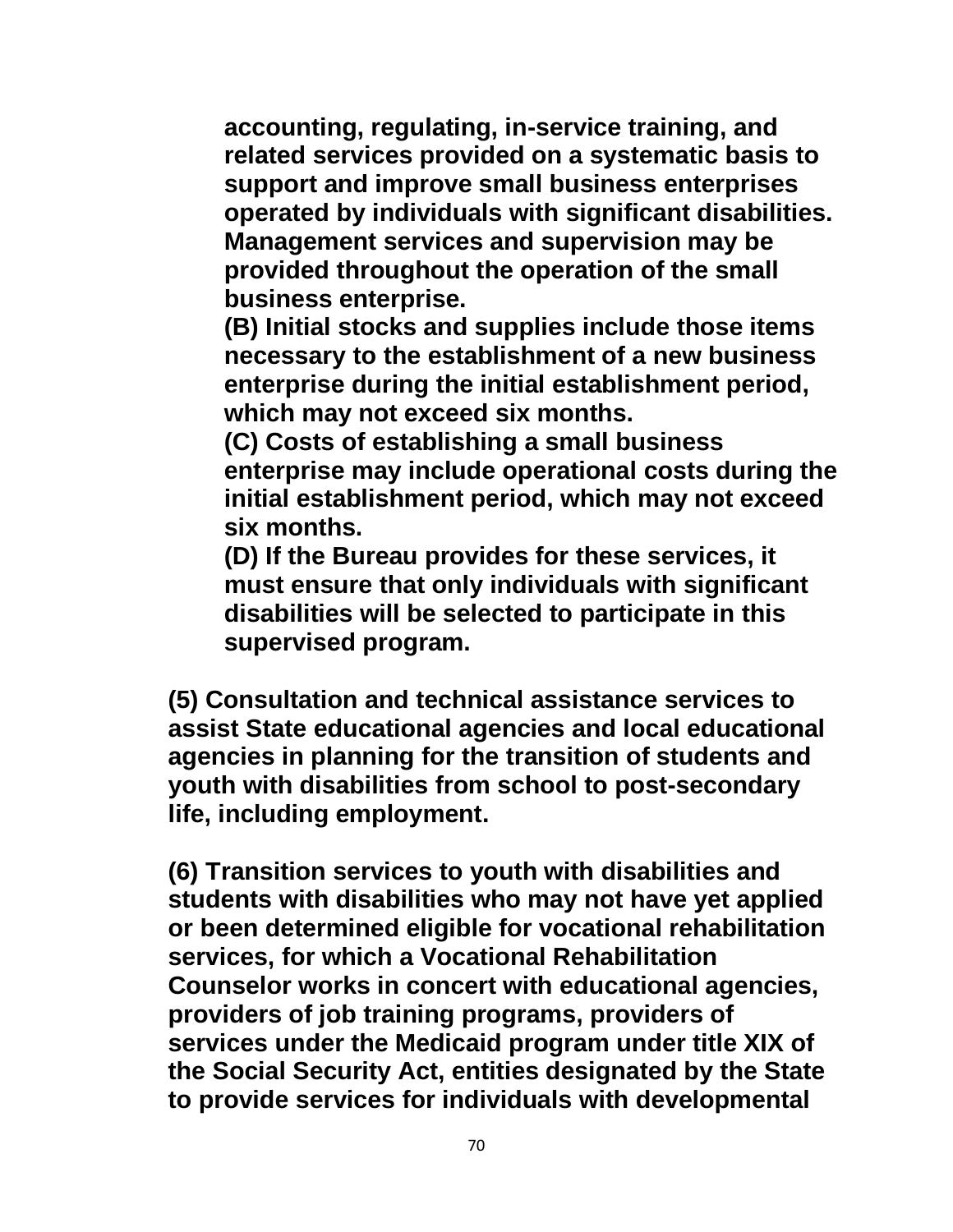**disabilities, centers for independent living (as defined in section 702 of the Rehabilitation Act), housing and transportation authorities, workforce development systems, and businesses and employers. These specific transition services are to benefit a group of students with disabilities or youth with disabilities and are not individualized services directly related to an Individualized Plan for Employment goal. Services may include, but are not limited to, group tours of universities and vocational training programs, employer or business site visits to learn about career opportunities, career fairs coordinated with workforce development and employers to facilitate mock interviews and resume writing, and other general services applicable to groups of students with disabilities and youth with disabilities.** 

**(7) The establishment, development, or improvement of assistive technology demonstration, loan, reutilization, or financing programs in coordination with activities authorized under the Assistive Technology Act of 1998 to promote access to assistive technology for individuals with disabilities and employers.** 

**(8) Support (including, as appropriate, tuition) for advanced training in a field of science, technology, engineering, or mathematics (including computer science), medicine, law, or business, provided after an individual eligible to receive services under this paragraph demonstrates such eligibility, has previously completed a bachelor's degree program at an institution of higher education or scheduled completion of such a degree program prior to matriculating in the program for which the individual proposes to use the support; and who has been accepted by a program at an institution of**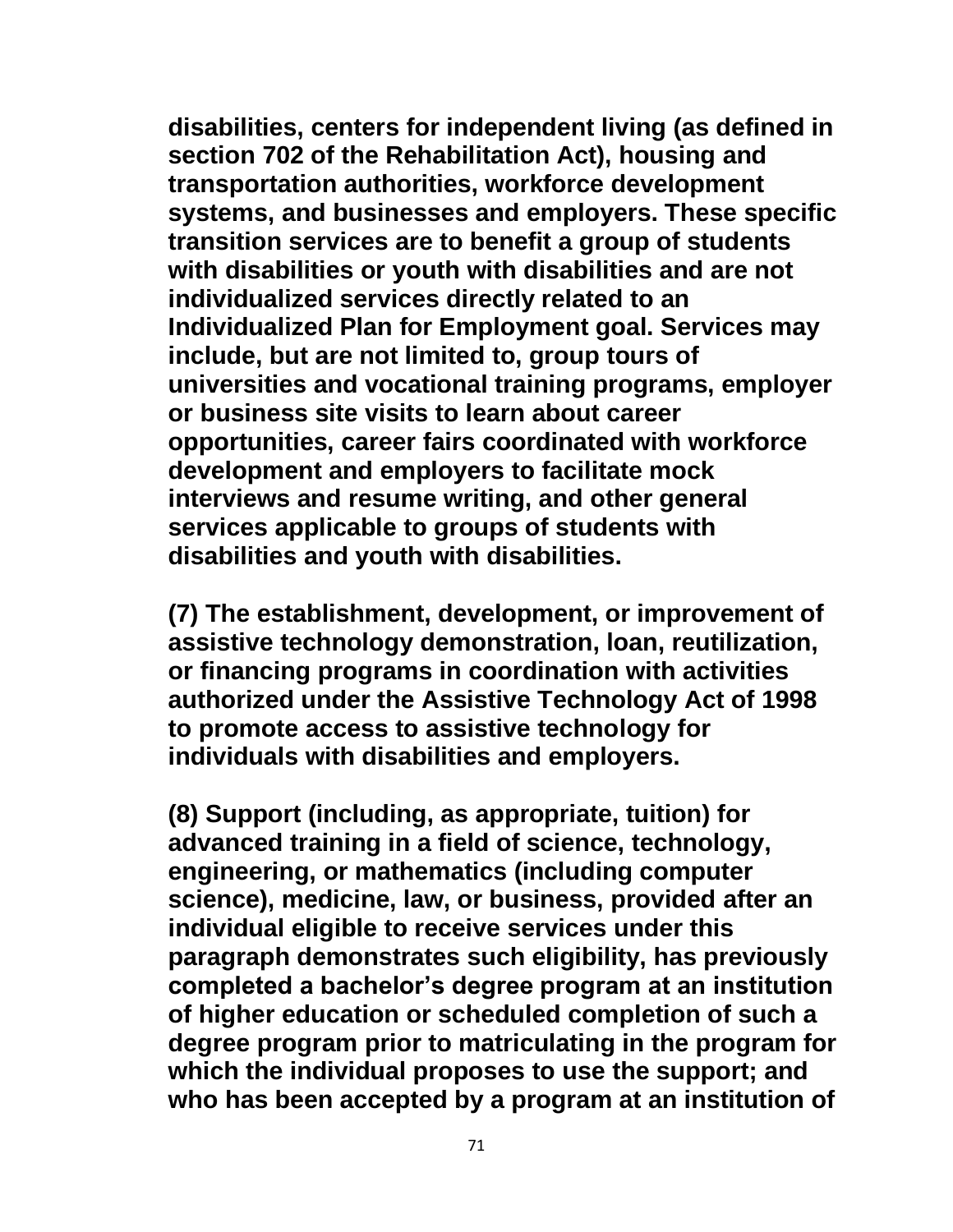**higher education in the United States that confers a master's degree in a field of science, technology, engineering, or mathematics (including computer science), a juris doctor degree, a master of business administration degree, or a doctor of medicine degree. No training provided at an institution of higher education may be paid for with funds under this program unless maximum efforts have been made by the Bureau to secure grant assistance, in whole or in part, from other sources to pay for such training. Nothing in this paragraph prevents the Bureau from providing similar support to individuals with disabilities within the State who are eligible to receive support under the Vocational Rehabilitation Program.** 

**Documentation shall be maintained to ensure the proper and efficient administration of services to groups of individuals, including the types of services provided, the costs of those services, and, to the extent feasible, estimates of the numbers of individuals benefiting from those services. The Bureau shall follow all State contracting and purchasing requirements in securing services from fee for service providers.**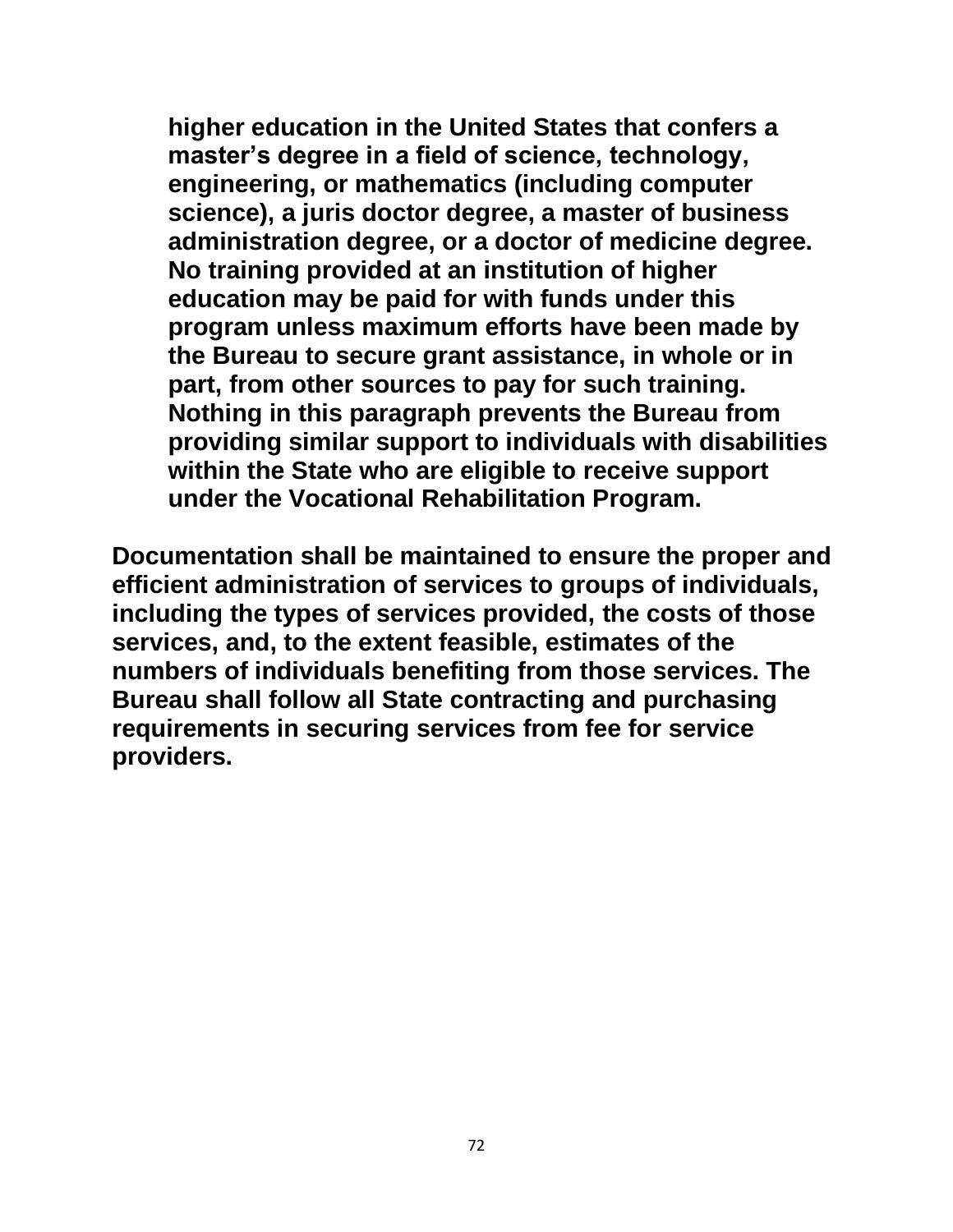# **CHAPTER 3 - CASE PROCESSING POLICIES**

# **Section 1. - Vocational Rehabilitation Status System**

# **a) Status Summaries**

**Vocational Rehabilitation Counselors shall utilize the following status codes within the electronic case management system to note the progression of assigned clients through the Vocational Rehabilitation Program process.**

# **Status 00 - Referral**

**This status represents entrance into the vocational rehabilitation process. A referral is defined as any individual who has applied to or been referred to the vocational rehabilitation agency by letter, by telephone, by direct contact, or by any other means; and for whom the following minimum information has been furnished: name and address, disability, age and sex, date of referral, and source of referral. Upon receiving a referral, the Vocational Rehabilitation Counselor will contact the client either personally, by telephone, or by letter for the purpose of setting up an appointment for an initial interview.**

# **Status 02 - Applicant**

**As soon as the referred individual (Status 00) signs a document requesting vocational rehabilitation services, the individual is placed into Status 02 and is designated as an applicant. Generally, the document will be a Vocational Rehabilitation application form, but a letter signed by an**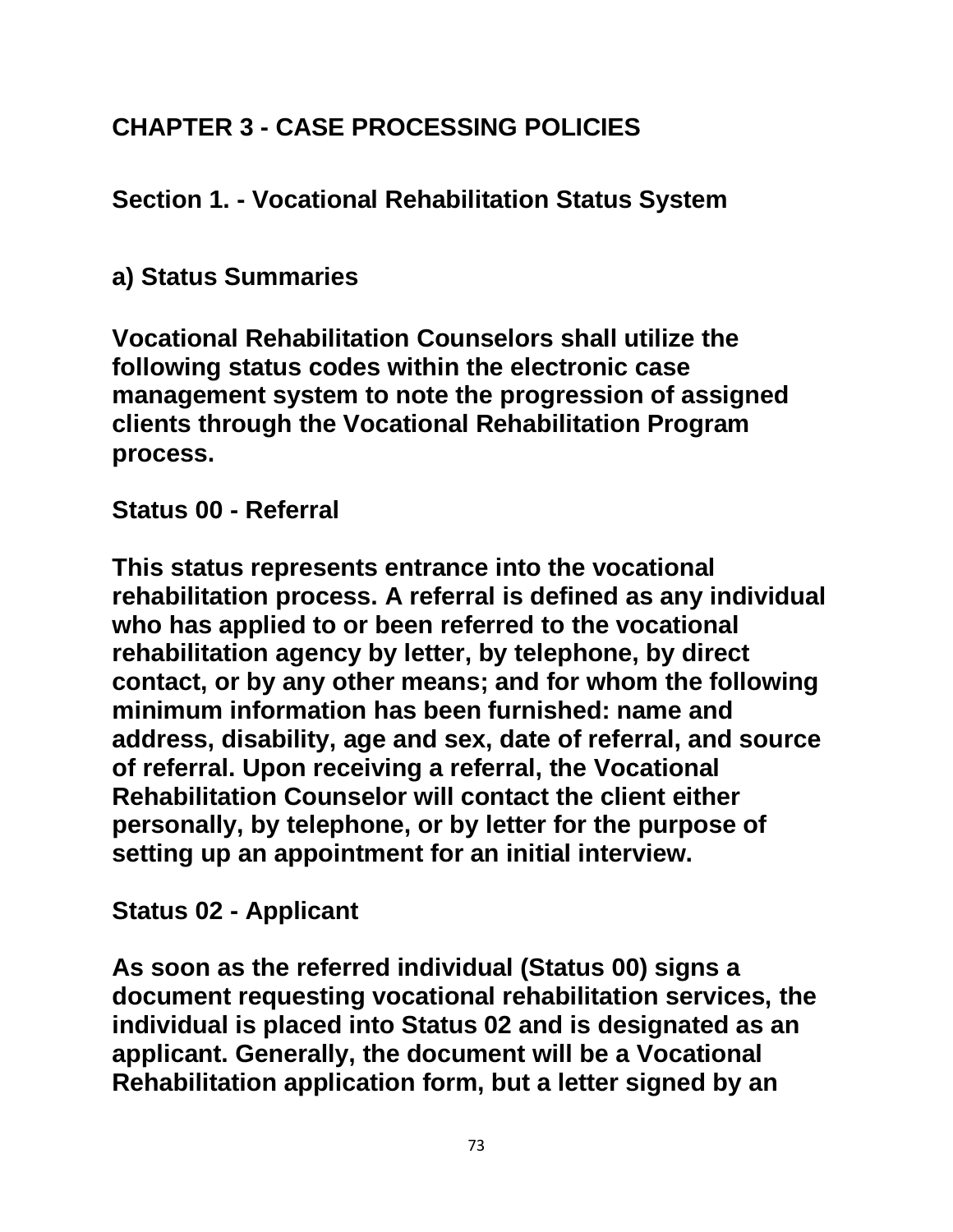**individual, or his or her representative, who provides the minimum basic referral information and requests service should also be considered as a basis for placing the individual in Status 02. The Vocational Rehabilitation Counselor will explain the vocational rehabilitation process to the applicant, and provide information on the Bureau's appeal options and Client Assistance Program in the client's preferred format. The Vocational Rehabilitation Counselor will then commence an assessment, utilizing existing information to the greatest extent possible, to make a determination of eligibility.**

### **Status 06- Trial Work Period**

**Cases are placed in Status 06 when there is insufficient information to reach an eligibility decision. While in Status 06, the client is provided with the opportunity to participate in multiple work experiences, including experiences in which the individual is provided appropriate supports and training, so that the Vocational Rehabilitation Counselor and the client can explore the individual's abilities, capabilities, and capacity to perform in competitive and integrated work situations.**

### **Status 08 - Closed From Referral, Applicant, or Trial Work Period**

**This status is used for all individuals who do not proceed into eligibility status for vocational rehabilitation services, from referral status (00), applicant status (02), or trial work period (06). A certificate of ineligibility is required for a closure in Status 08, when such a determination has been reached subsequent to satisfying all policy requirements pertaining to ineligibility. The client will be provided, in their preferred communication format, ten (10) business days**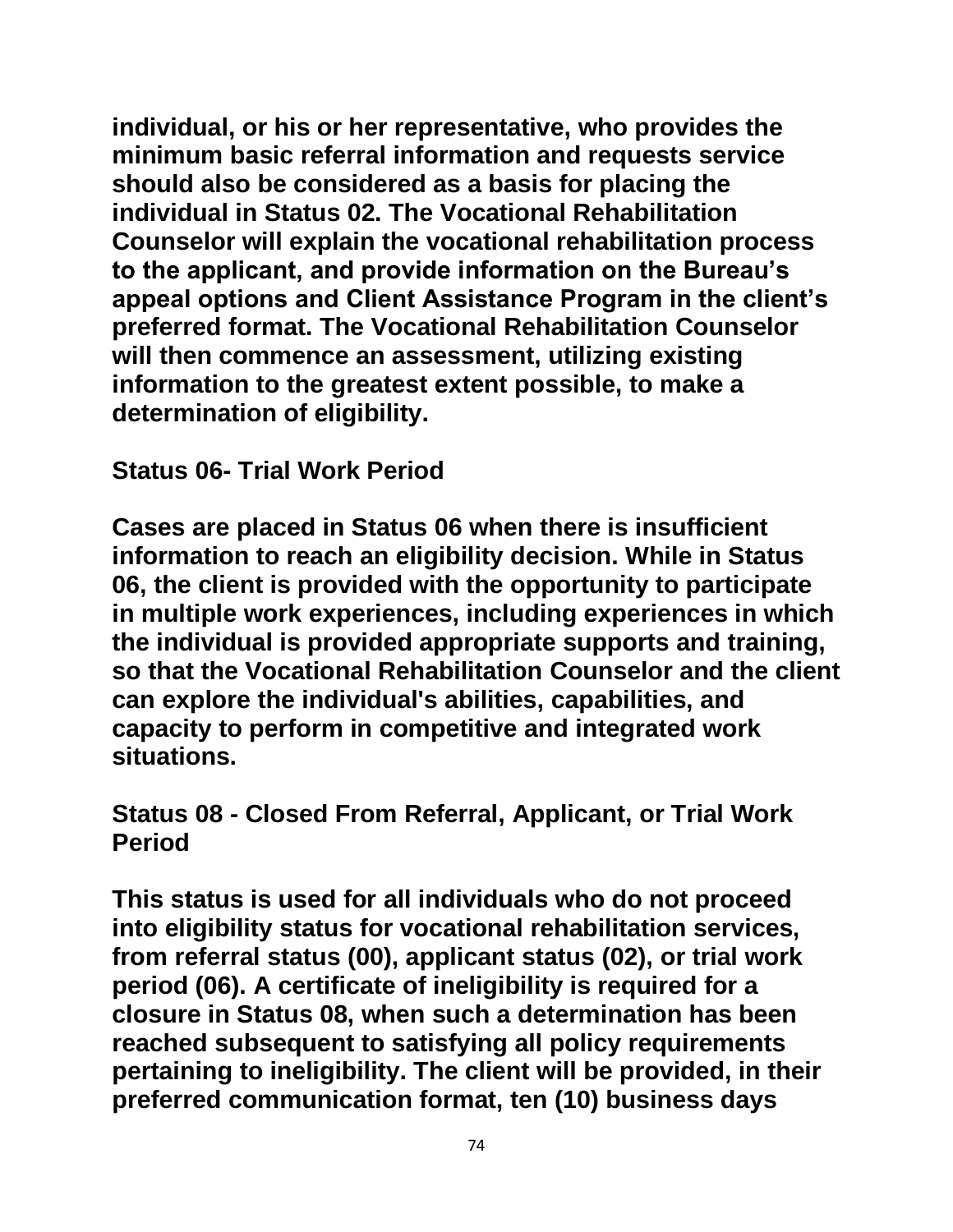**advanced notification of the reason(s) for the proposed action, along with information on the Bureau's appeal options and the Client Assistance Program.**

#### **Status 10 - Eligible for Services**

**A person is eligible for services if they have a physical or mental impairment, which for such individual constitutes or represents a substantial impediment to employment and the individual can benefit in terms of an employment outcome from vocational rehabilitation services. While a client is in this status, the Functional Assessment for Priority for Services form is completed, and the client is informed of the category within the Priority for Services that has been assigned to their case. The client will be provided with information on the Bureau's appeals process and the Client Assistance Program in their preferred mode of communication. If the Bureau is not operating under an Order of Selection when the client is determined eligible for services, or the client meets the Priority for Services category if the Bureau is operating under an Order of Selection, the process of developing the Individualized Plan for Employment (IPE) will commence.**

# **Status 12- Individualized Plan for Employment**

**The Vocational Rehabilitation Counselor and client will develop, or the client may choose an alternative option for developing an Individualized Plan for Employment (IPE) identifying the employment goal, along with the services that will be provided, the vendors that will provide those services, and the timeframes associated with each of these services that will lead to the achievement of an employment outcome. The client will be placed into Status 12 when the IPE has been signed by the client or their authorized representative,**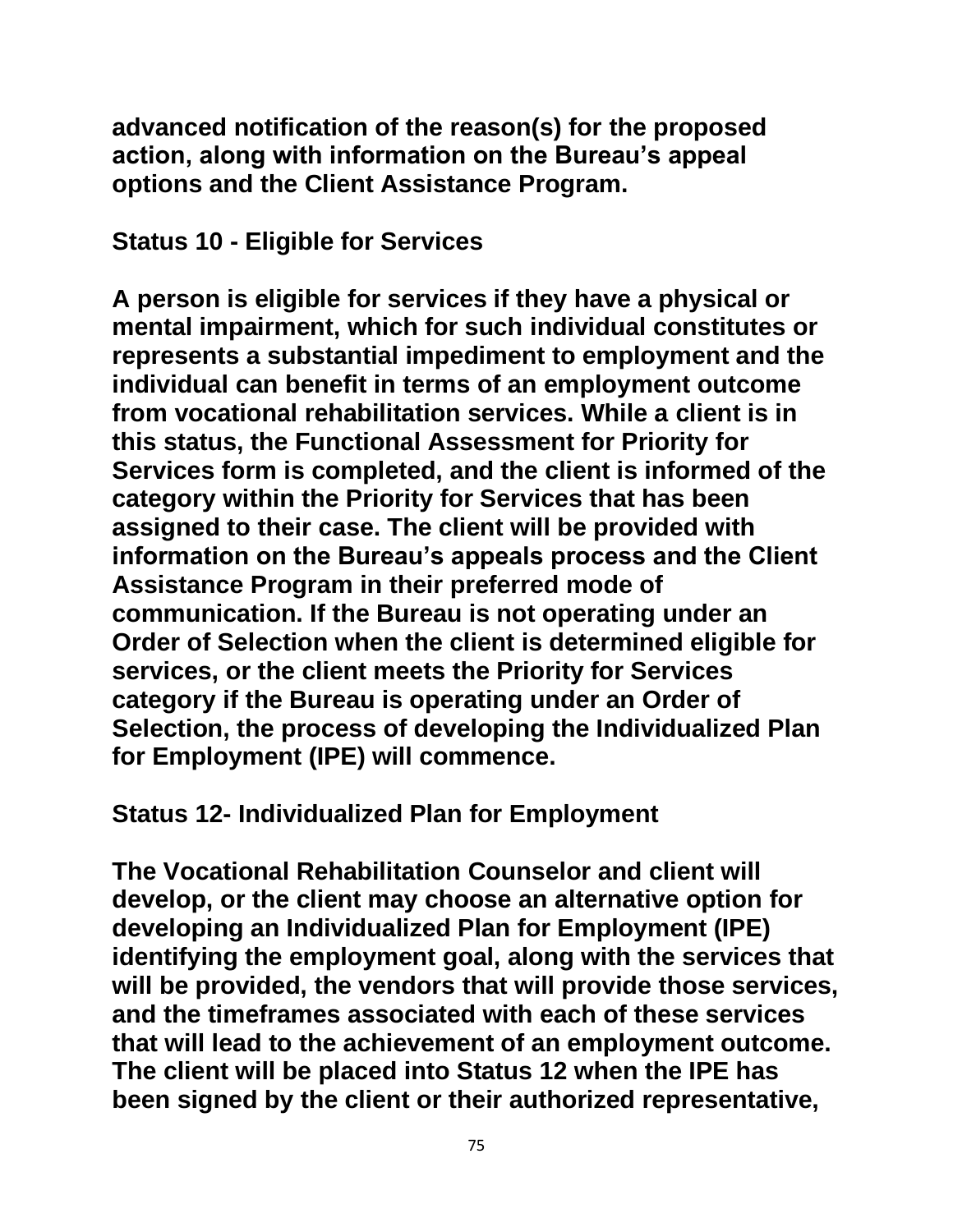**and the Vocational Rehabilitation Counselor (and the Vocational Rehabilitation Supervisor in situations where graduate school is included in the IPE or the IPE was developed with a Vocational Rehabilitation Assistant Counselor. The client will be provided with information on the Bureau's appeals process and the Client Assistance Program in their preferred mode of communication.**

**Status 18 - Vocational Services Implemented**

**This status is used when the client commences any of the services identified in the IPE, or subsequent amendment to the IPE in situations where none of the services from the original IPE were implemented. The Vocational Rehabilitation Counselor will be responsible for maintaining appropriate case recording documenting the type of training, the progress of the service(s), and the final outcome. The Vocational Rehabilitation Counselor will evaluate the progress of the client on an ongoing basis while in the services status.**

**Status 22 - In Employment**

**Once the client has obtained, retained or advanced in employment, and services detailed in the IPE and any subsequent amendments to the IPE are completed, or deemed by the Vocational Rehabilitation Counselor and the client to no longer be necessary, the Vocational Rehabilitation Counselor will place the case in Status 22. The Vocational Rehabilitation Counselor will monitor the case for a minimum of 90 days after the completion of substantial services in order to ensure that there is no further need or request for additional services to achieve the employment outcome.**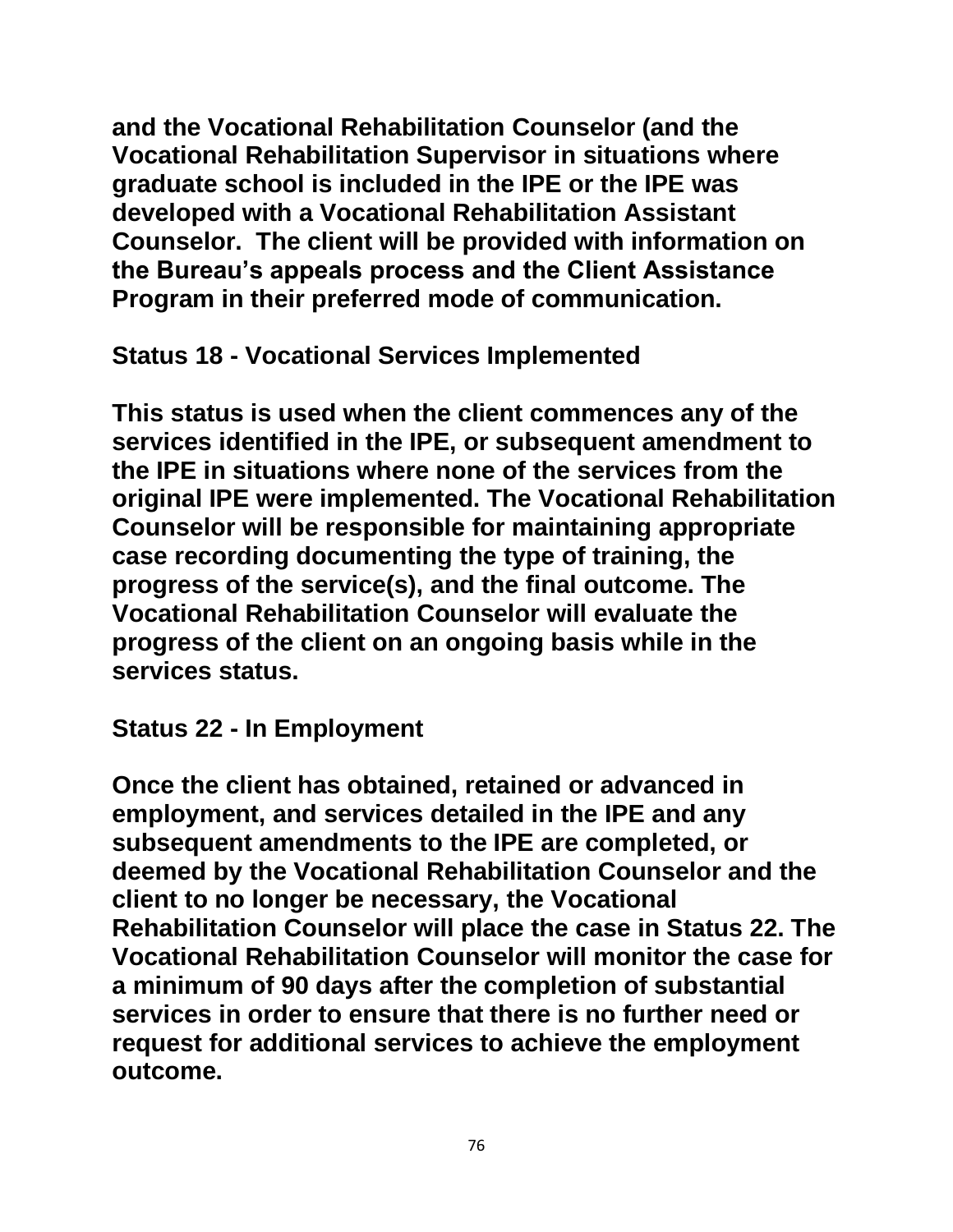# **Status 24 - Services Interrupted**

**When a durational situation develops that prevents the client from participating in the provision of services as outlined in the IPE or subsequent amendments to the IPE, the Vocational Rehabilitation Counselor will place the case in Status 24 signifying that services are temporarily interrupted due to specific circumstances or conditions. The Vocational Rehabilitation Counselor will monitor the case and make appropriate case recordings indicating the client's situation. The client will be provided with information on the Bureau's appeals process and the Client Assistance Program in their preferred mode of communication. Upon resolution of the durational situation that precluded participation in services, the client's services will resume in the applicable status category.** 

# **Status 26 – Employment Outcome Achieved**

**The Vocational Rehabilitation Counselor will place a client in this status after all policy requirements for achievement of an employment outcome in a competitive and integrated setting have been satisfied. The client will be provided advanced notification in their preferred mode of communication of the intent to place the case into this status, with an opportunity to review this decision with the Vocational Rehabilitation Counselor prior to the action occurring. The client will be provided with information on the Bureau's appeals process and Client Assistance Program in their preferred mode of communication simultaneous to the provision of notification of intent to place the case in this status.**

**Status 28 – Closure Without Achievement of an Employment Outcome after IPE Development**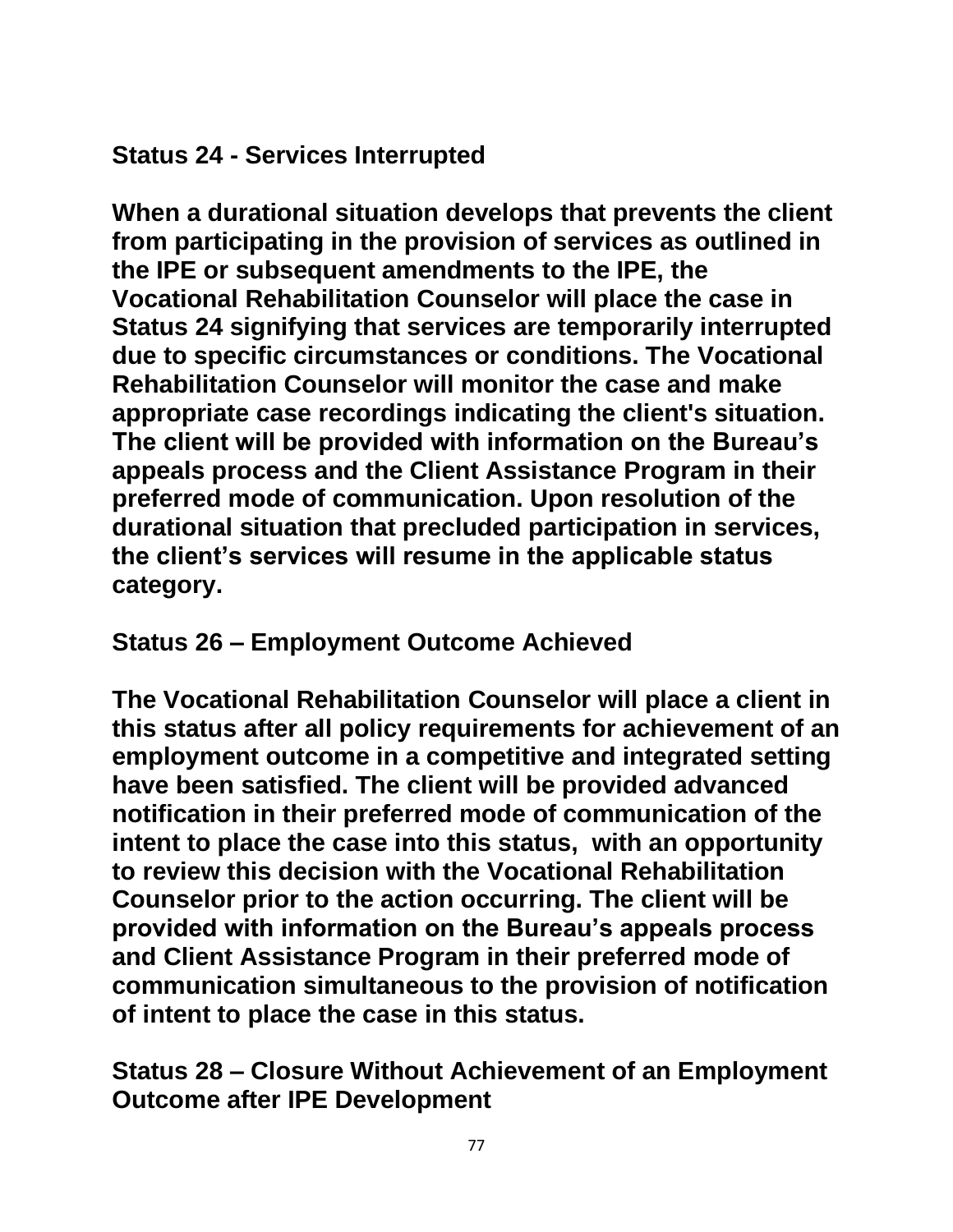**The Vocational Rehabilitation Counselor will place a client in this status after all policy requirements for such a decision have been satisfied. The reason for the decision to inactivate the case prior to the completion of the Individualized Plan for Employment or achievement of an employment outcome will be documented. The client will be provided advanced notification in their preferred mode of communication of the intent to place the case into this status, with an opportunity to review this decision with the Vocational Rehabilitation Counselor prior to the action occurring. The client will be provided with information on the Bureau's appeals process and Client Assistance Program in their preferred mode of communication simultaneous to the provision of notification of intent to place the case in this status.**

**Status 30 – Closure After Eligibility Determination, Prior to IPE Implementation**

**The Vocational Rehabilitation Counselor will place a client in this status after all policy requirements for such a decision have been satisfied. The reason for the decision to inactivate the case prior to initiation of services under an Individualized Plan for Employment will be documented. The client will be provided advanced notification in their preferred mode of communication of the intent to place the case into this status, with an opportunity to review this decision with the Vocational Rehabilitation Counselor prior to the action occurring. The client will be provided with information on the Bureau's appeals process and Client Assistance Program in their preferred mode of communication simultaneous to the provision of notification of intent to place the case in this status.**

**Status 32 - Post-Employment Services**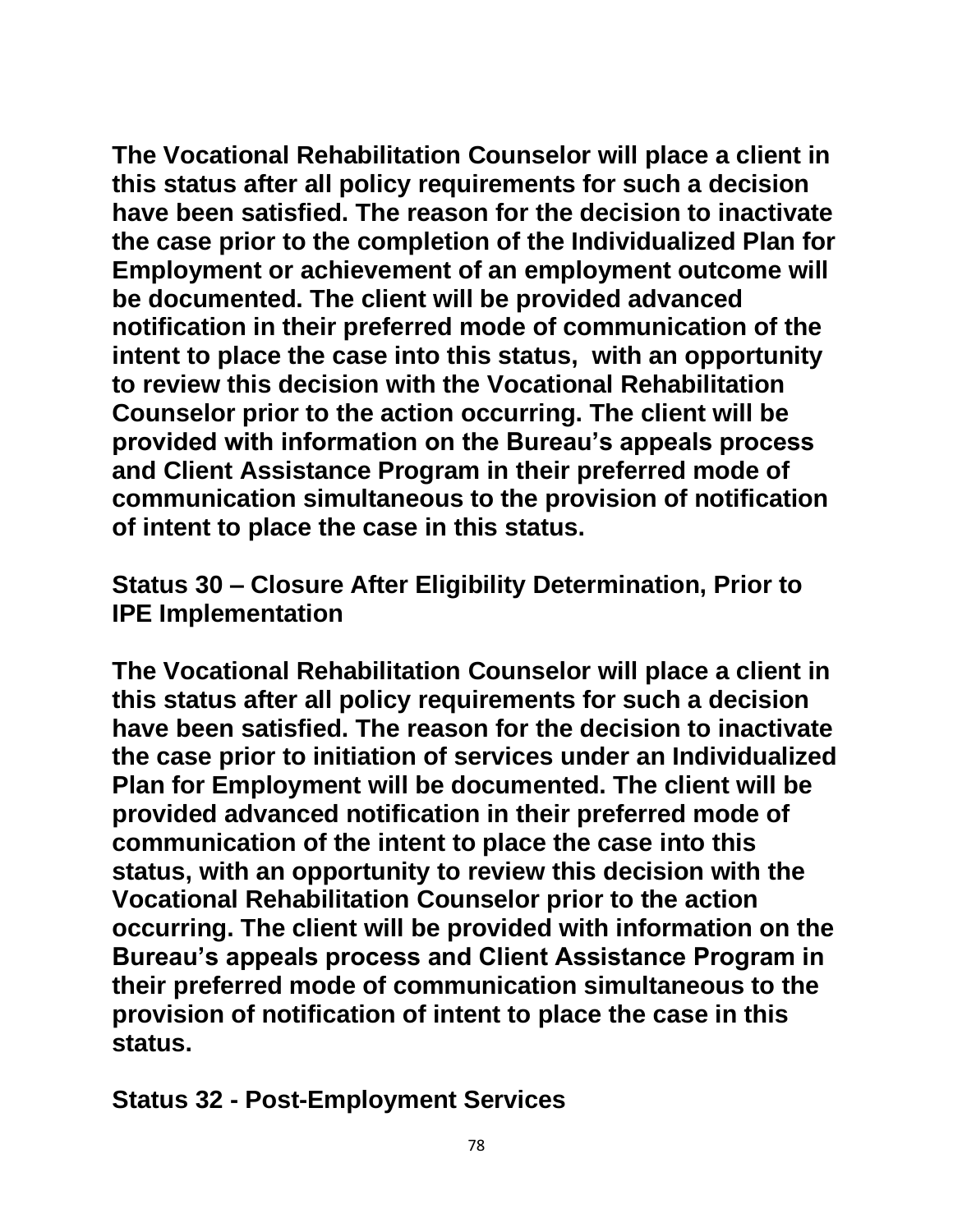**The Vocational Rehabilitation Counselor will place the case in Status 32 when the case was previously closed in Status 26, but where the client requires one or more vocational rehabilitation services subsequent to the achievement of an employment outcome that are necessary for the individual to maintain, regain, or advance in employment, consistent with the individual's unique strengths, resources, priorities, concerns, abilities, capabilities, interests, and informed choice. These services are available to meet rehabilitation needs that do not require a complex and comprehensive provision of services and are limited in scope and duration. If more comprehensive services are required, then a new rehabilitation effort should be considered.**

**Status 34- Closed in Post- employment, Case to be Reopened for New Eligibility Determination**

**The Vocational Rehabilitation Counselor will place the case in Status 34 when the case was previously closed in Status 26, but where, through an assessment while the client is in Post-Employment services, it is determined that the client requires a complex and comprehensive provision of services to maintain, regain, or advance in employment, consistent with the individual's unique strengths, resources, priorities, concerns, abilities, capabilities, interests, and informed choice. The client will be provided with information on the Bureau's appeals process and Client Assistance Program in their preferred mode of communication simultaneous to the provision of notification of intent to place the case in this status.**

**Status 36- Closed in Post-Employment when Post-Employment IPE Services Are Completed**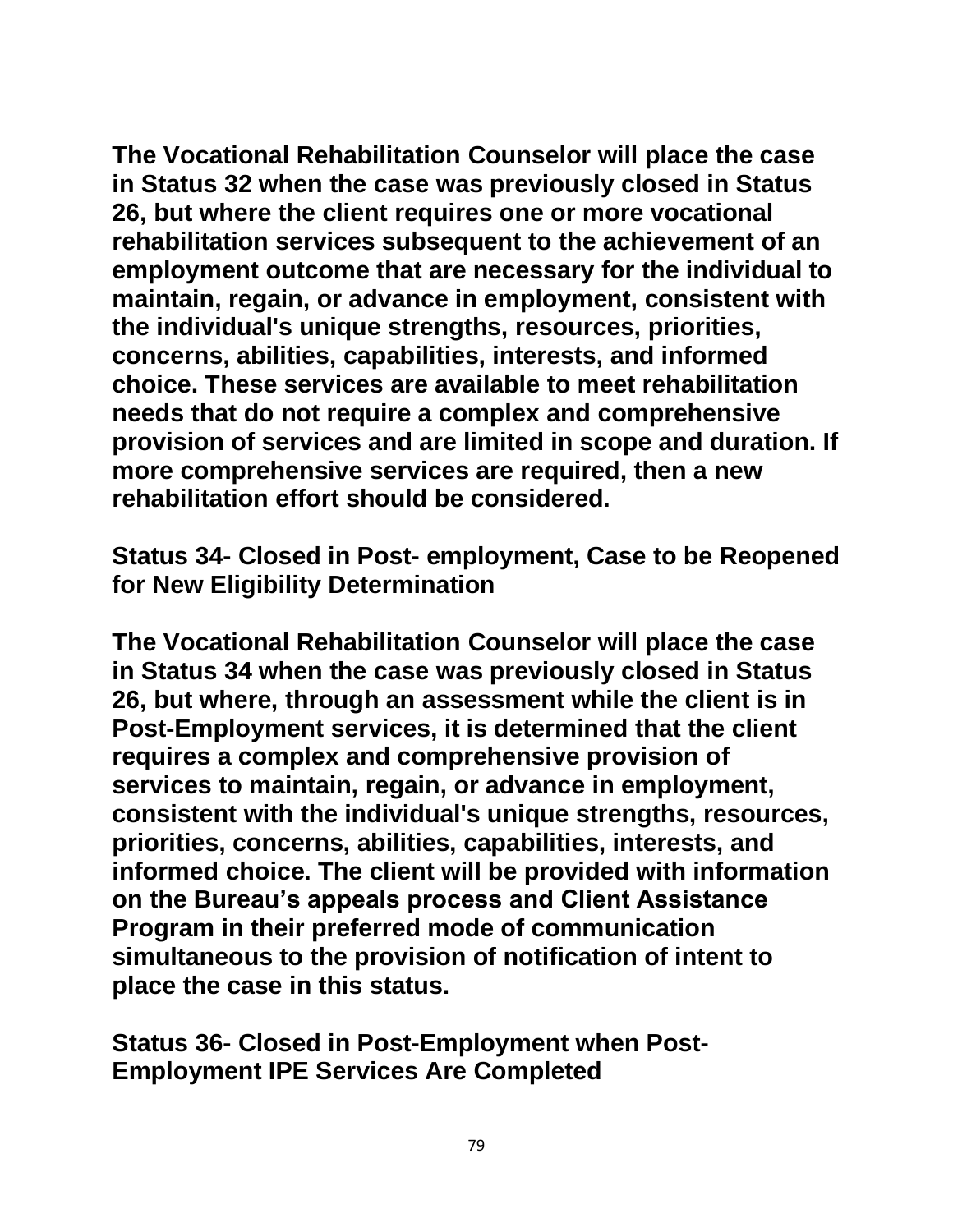**The Vocational Rehabilitation Counselor will place the case in Status 36 when the case was previously opened in Status 32, and where the client has completed Post-Employment services that were necessary for the client to maintain, regain, or advance in employment, consistent with the individual's unique strengths, resources, priorities, concerns, abilities, capabilities, interests, and informed choice. The client will be provided with information on the Bureau's appeals process and Client Assistance Program in their preferred mode of communication simultaneous to the provision of notification of intent to place the case in this status.**

**Status 40- Closed in Post-Employment, Not Able to Maintain Employment, No More Vocational Rehabilitation Services Needed.**

**The Vocational Rehabilitation Counselor will place the case in Status 40 when the case was previously opened in Status 32, but where the client is not available to complete Post-Employment services that were necessary for the client to maintain, regain, or advance in employment, consistent with the individual's unique strengths, resources, priorities, concerns, abilities, capabilities, interests, and informed choice, or where the provision of services was unsuccessful in helping the client to maintain, regain or advance in employment. The client will be provided with information on the Bureau's appeals process and Client Assistance Program in their preferred mode of communication simultaneous to the provision of notification of intent to place the case in this status.**

**b) Time in Status**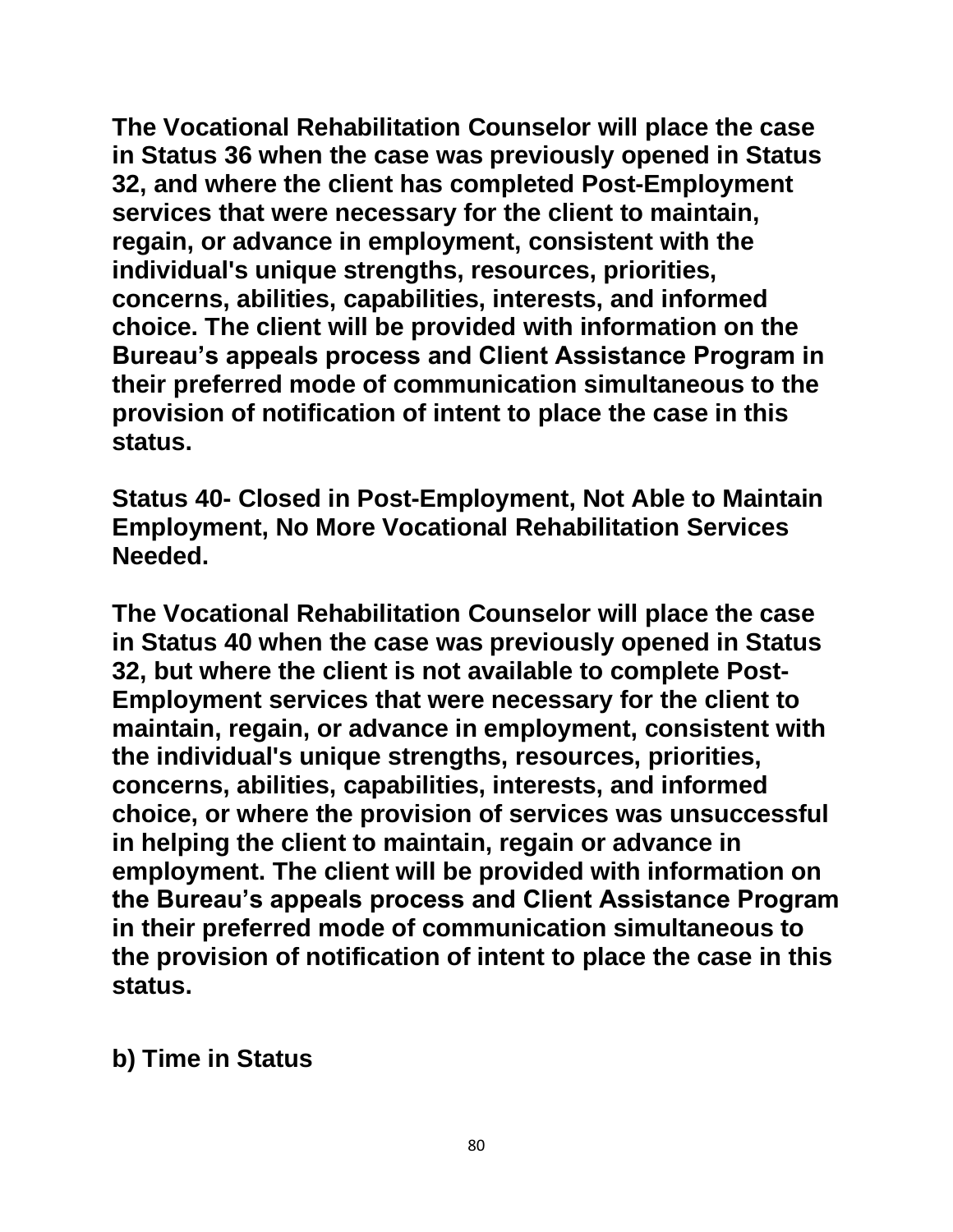**In order to assure proper case management practices and to comply with federal law and regulations governing the administration of vocational rehabilitation services, the following timelines shall apply:**

**(1) The length of time for a case to remain in Status 00 will not exceed 60 calendar days unless the client requests or agrees to an extension and the case record of services provides documentation of the client's current situation that prevents immediate participation in Vocational Rehabilitation Services.**

**(2) The length of time for a case to remain in Status 02 will not exceed 60 calendar days unless exceptional and unforeseen circumstances beyond the control of the Bureau preclude making an eligibility determination within 60 days and the Bureau and the individual agree to a specific extension of time.**

**(3) The length of time for a case to remain in Status 10 will not exceed 90 calendar days, unless the client and the Vocational Rehabilitation Counselor mutually agree to a specific extension of that deadline to a specific date by which the IPE must be completed, as supported by documentation in the case record of services.**

**(4) The length of time for implementation of the Individualized Plan for Employment (moving from Status 12 to a service implementation status), will not exceed 6 months, except in extenuating circumstances as supported by documentation in the case record of services.**

**Any deviation from this policy due to unusual or unforeseen circumstances will be documented in the**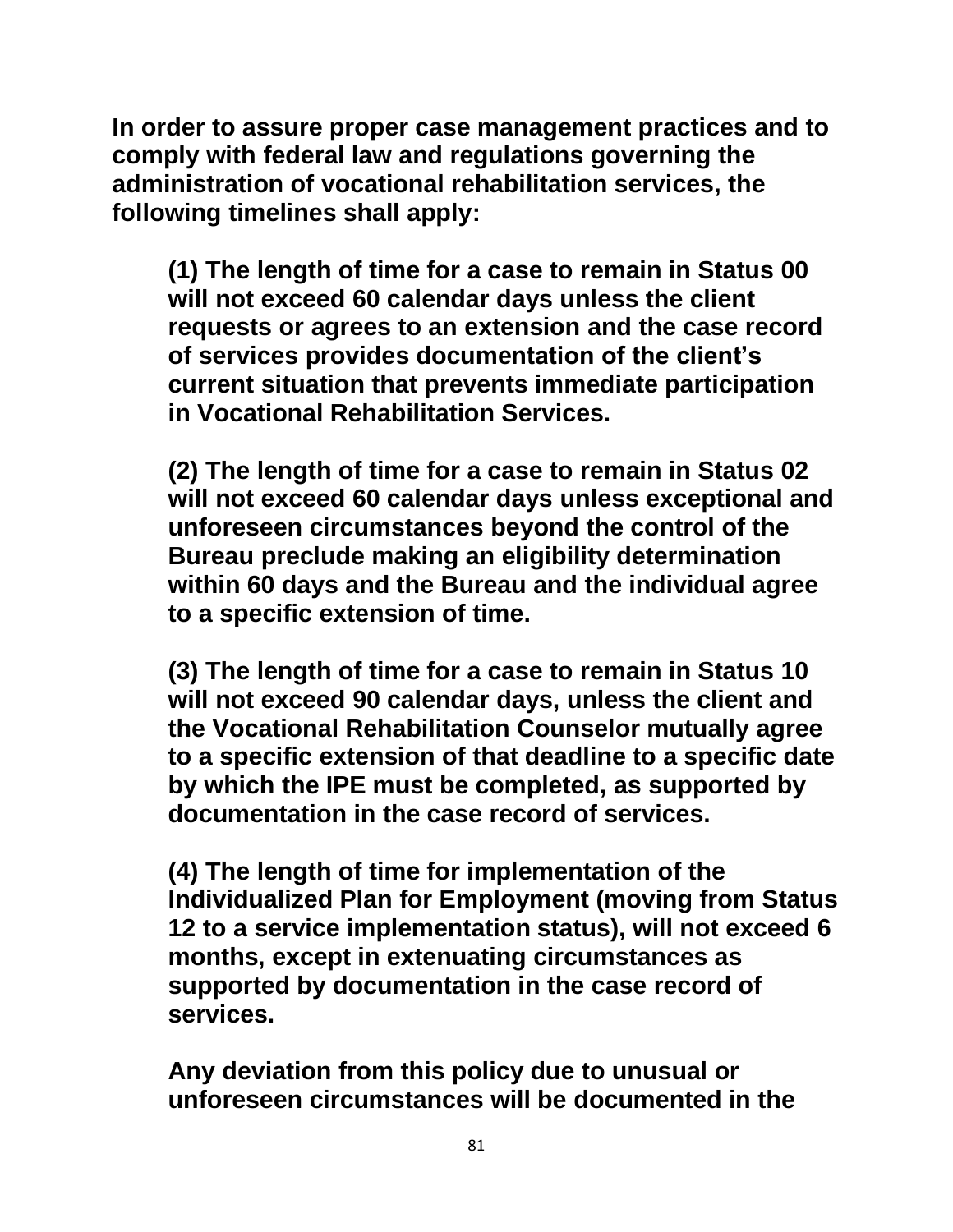**case file and brought to the attention of the Vocational Rehabilitation Supervisor for discussion and approval. The Vocational Rehabilitation Supervisor will be responsible for close monitoring of these requirements.**

#### **Section 2. - Authorization of and Payment for Services**

**Services and goods (including those necessary for the determination of eligibility and priority for services, vocational rehabilitation services which are part of the individual's IPE, Post-Employment services, and other goods and services required to achieve an employment outcome) must be purchased according to State purchasing procedures and requirements. All purchases must be authorized electronically or in writing prior to or at the time of purchase, unless unusual or unforeseen circumstances make this impractical. Justification of the need for the goods or services shall be documented in the client's case record of services. Verbal authorization promptly followed within ten (10) business days with electronic or written confirming authorization for goods and services may be done by the Vocational Rehabilitation Counselor in emergency or urgent situations. The State Director shalI review such situations where verbal authorization or preauthorization of services was not possible or practical and make a final determination regarding approval in such instances. Payment for such purchases will be based upon fee schedules or contract awards established by the State of Connecticut. The Vocational Rehabilitation Program may use existing fee schedules established by other agencies. In addition, the Commissioner of the Department of Aging and Disability Services may establish individual rates with providers of services.**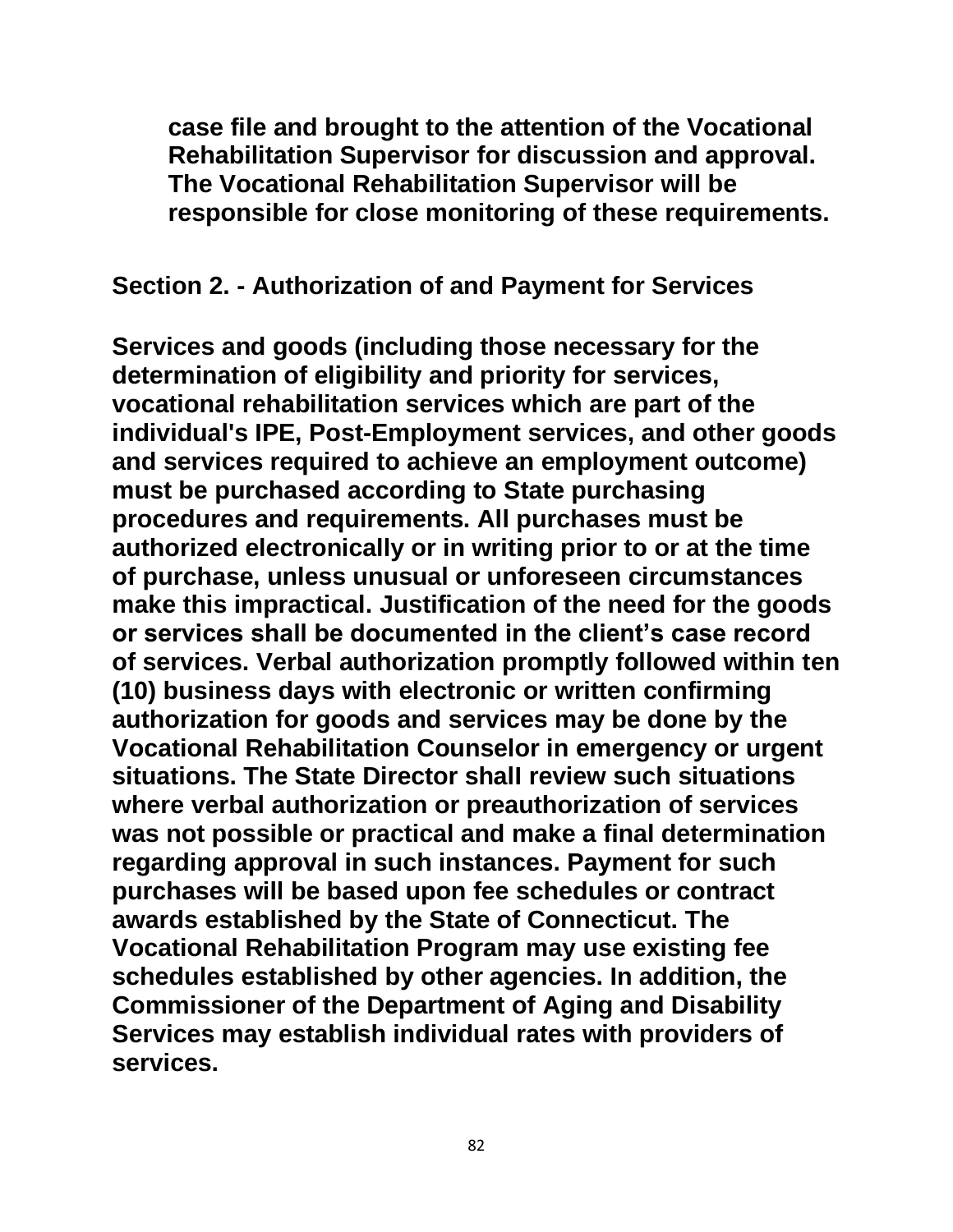**The Vocational Rehabilitation Program will directly receive all invoices to acknowledge the receipt of goods, services, and commodities on behalf of Vocational Rehabilitation Services clients. The Vocational Rehabilitation Counselor or authorized designee will review all reports that document the provision of goods and services. Vocational Rehabilitation Counselors or authorized designees may be required to contact vendors to gather any additional information necessary to verify the provision of goods and services associated with a billing invoice before approving payment. Priority should be given to the processing of these requests in order to avoid any undue delay in payment to the vendor.**

**Section 3. - Assignment of Clients**

**Upon receipt of all referrals to the Vocational Rehabilitation Program, the Vocational Rehabilitation Supervisor or other designee, as identified by the State Director, will assign each client to a designated Vocational Rehabilitation Counselor.**

**Section 4. - Referral and Application for Services**

**a) Referral (Status 00)**

**When any person, agency, or organization notifies the Vocational Rehabilitation Program, either in writing or orally, of any individual who may be interested in applying for vocational rehabilitation services provided by the Vocational Rehabilitation Program, that individual is considered as having been referred for vocational rehabilitation services. The purpose of referral is to provide individuals with disabilities entry into the rehabilitation system. Each referred**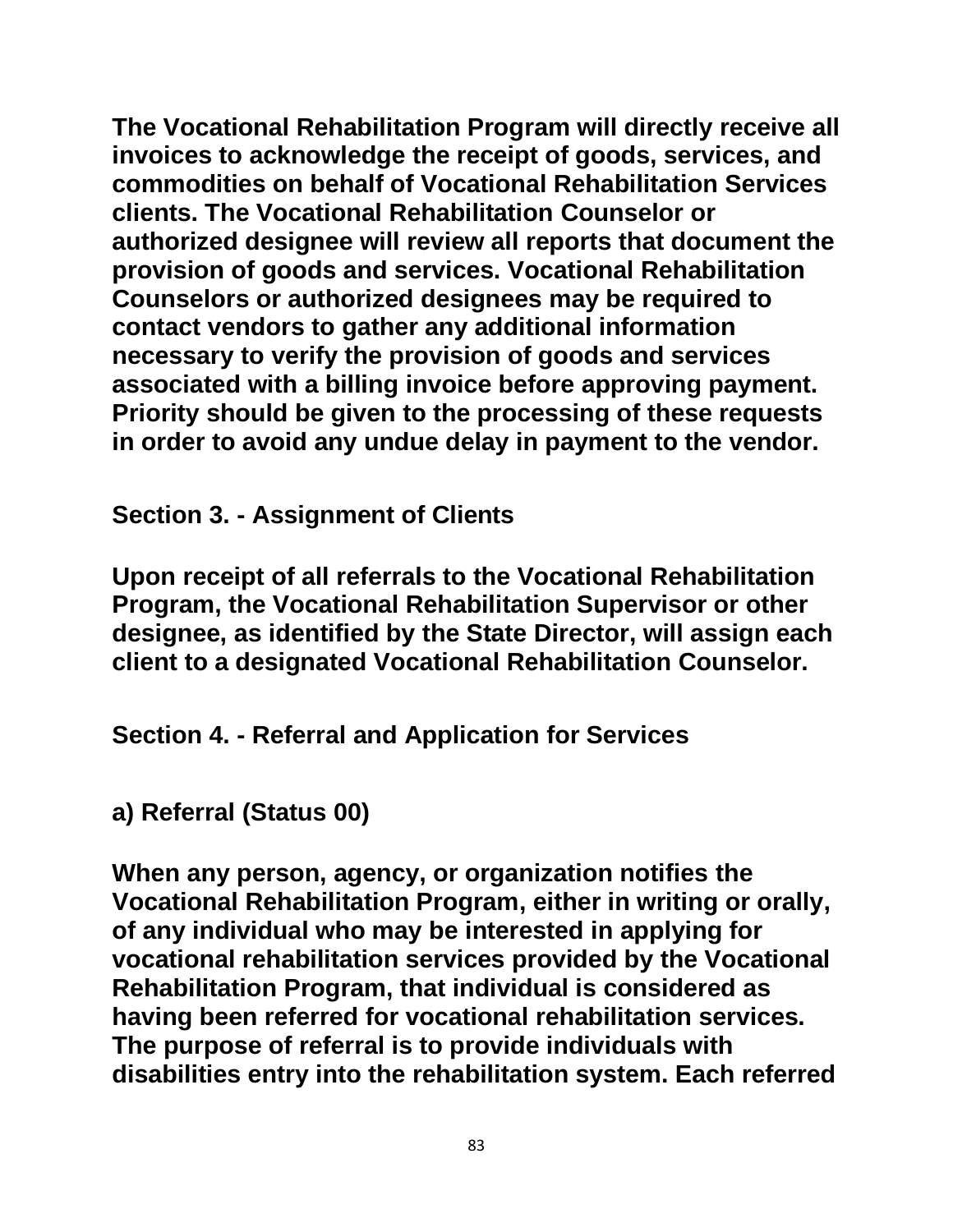**individual must be given the opportunity to apply and to learn about the scope of services and eligibility criteria.**

**Once a referral for Vocational Rehabilitation Services has been received, the Vocational Rehabilitation Supervisor or designee will assign the case to a Vocational Rehabilitation Counselor. The Vocational Rehabilitation Counselor will personally contact the prospective client to explain the vocational rehabilitation process and to invite the client to apply for services if desired. If the client desires to apply for services, a meeting date will be established to complete the application process within sixty (60) days of the date of the referral, unless the client requests or agrees to an extension.**

**Pre-Employment Transition Services may be provided to referred individuals without the need for an application or determination of eligibility for vocational rehabilitation services if the individual meets the definition of student with a disability.**

**b) Applicant (Status 02)**

**(1) An individual is considered to have submitted an application when the individual or the individual's authorized representative or parent/guardian if the individual is under the age of 18, as appropriate has---**

**(A) Completed and signed the Bureau's application form; or**

**(B) Completed a common intake application form in a one-stop center requesting vocational rehabilitation services; or** 

**(C) Has otherwise requested services from the Bureau; and ----**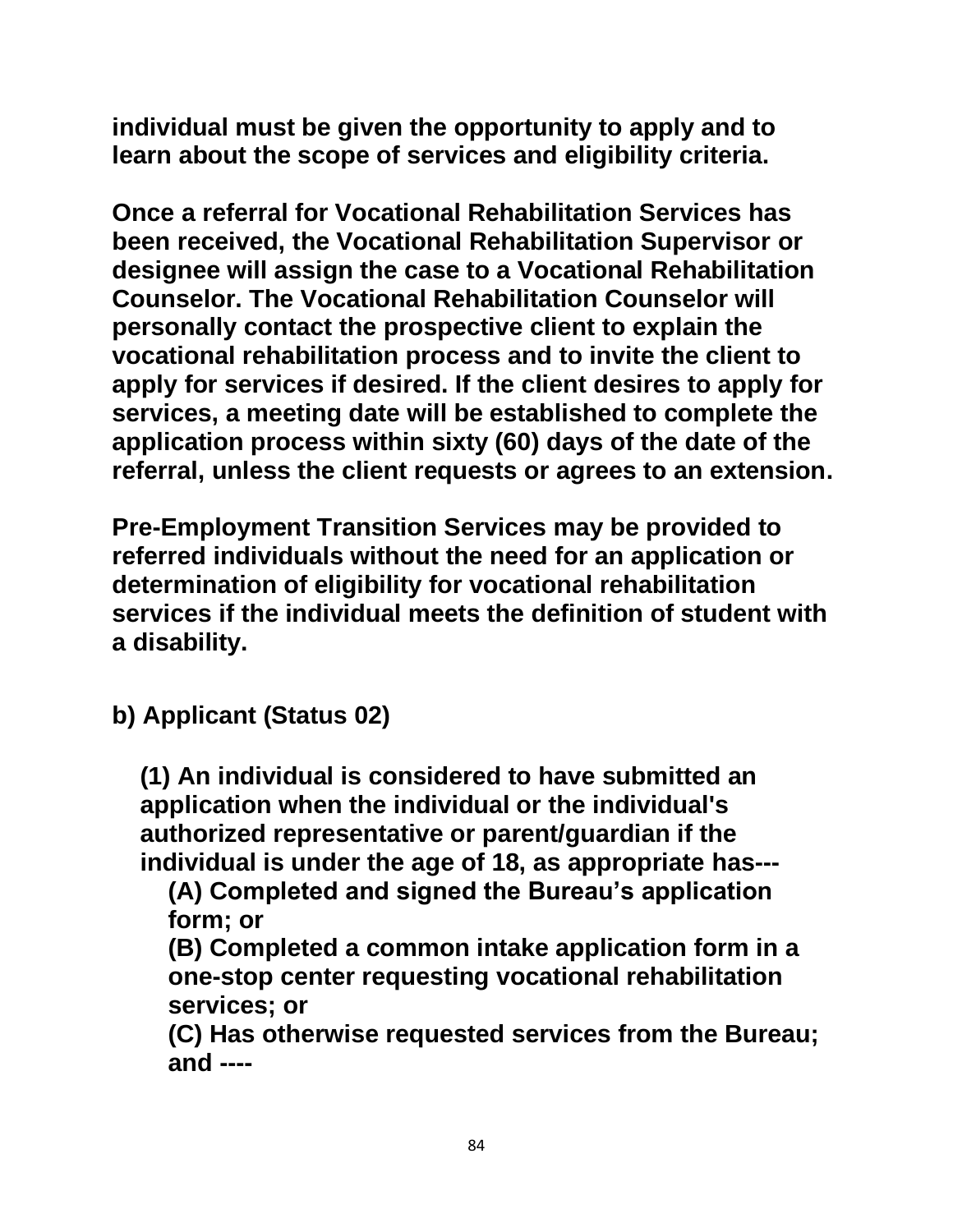**(2) Has provided to the Bureau information necessary to initiate an assessment to determine eligibility and priority for services; and** 

**(3) Is available to complete the assessment process.**

**Application is the beginning of the client/counselor relationship. The key activity in this process is the initial interview. Both the Vocational Rehabilitation Counselor and client discuss the rehabilitation process and general information concerning the individual's background is gathered for entry into the electronic case management system, including information that is required for federal reporting purposes. The Vocational Rehabilitation Counselor will explain the criteria for determining eligibility for vocational rehabilitation services, the process for exploring career options and provide a general overview of how services are to be provided and coordinated. The Vocational Rehabilitation Counselor will address the applicant's questions and concerns, as well as any questions or concerns raised by the applicant's authorized representative and the parent/ guardian if the applicant is under the age of 18. Additionally, the Vocational Rehabilitation Counselor will explain the appeals options and the Client Assistance Program and provide information in the preferred mode of communication of the client. The Vocational Rehabilitation Counselor will also inform the applicant that individuals who receive services from the Vocational Rehabilitation Program must intend to achieve an employment outcome. This step begins the preliminary assessment for the purpose of determining eligibility.** 

**Vocational Rehabilitation Counselors must insure that information is presented in the preferred mode of communication consistent with the informed choice of the**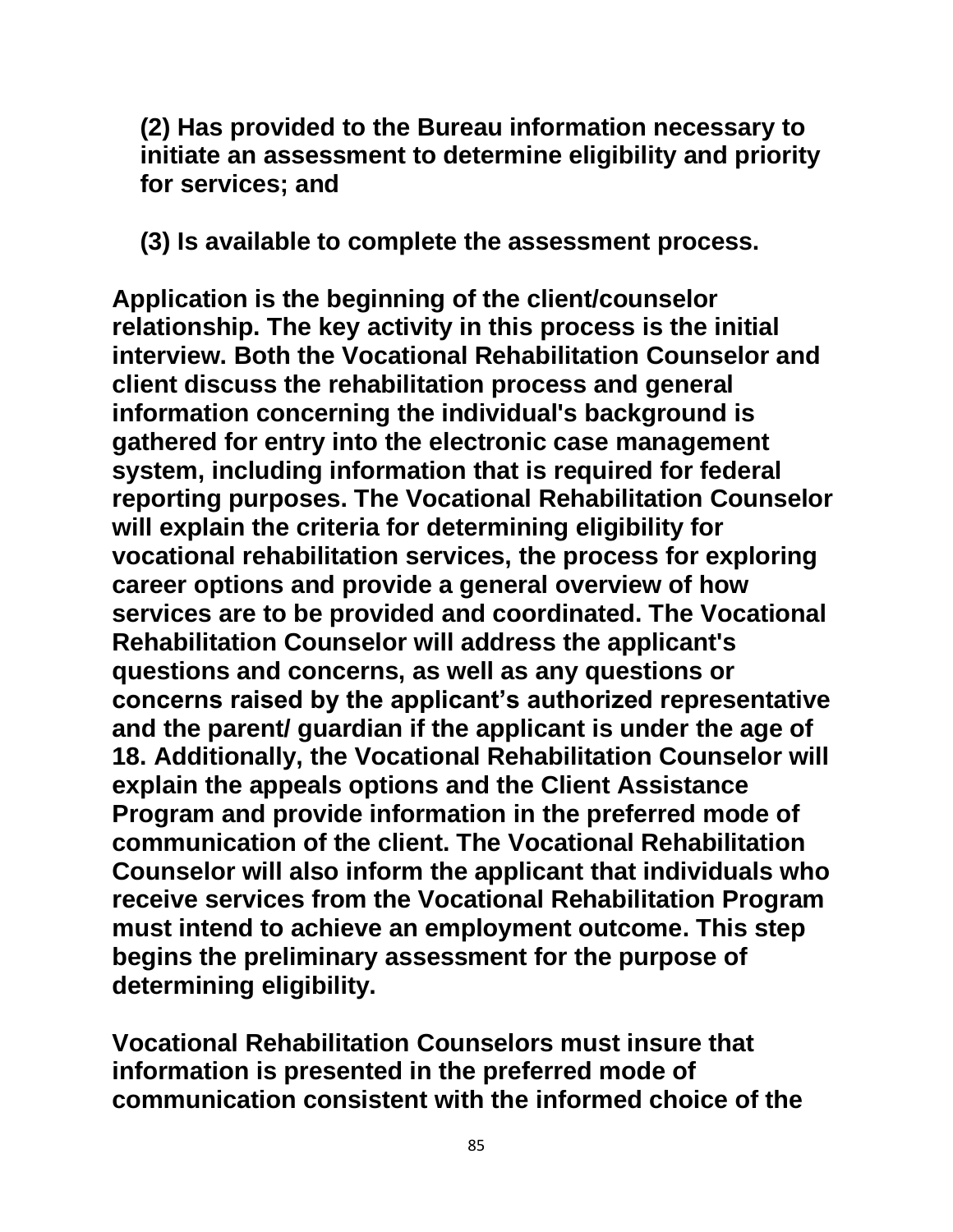**client. If the individual is under the age of eighteen, then all appropriate forms must be signed by the individual's parent or legal guardian.**

**Section 5. - Assessment for Determining Eligibility and Priority for Services (Status 02-10)**

**The Vocational Rehabilitation Program shall conduct an assessment to determine whether an individual is eligible for vocational rehabilitation services and the individual's priority under an order of selection for services (if the Vocational Rehabilitation Program is operating under an order of selection). The assessment must be conducted in the most integrated setting possible, consistent with the individual's needs and informed choice. The determination should be made within sixty (60) days of the date of application, unless it is determined that trial work experiences are necessary to reach a determination of eligibility, or unusual or unforeseen circumstances require a delay in reaching a determination, and the client agrees to a specific date beyond the 60 days by which time an eligibility determination will be reached.**

**a) Eligibility Requirements**

**The determination of an applicant's eligibility for vocational rehabilitation services will be based only on the following requirements:**

**(1) A determination by qualified personnel that the applicant has a physical or mental impairment, including a determination of legal blindness or a visual condition that is progressive and degenerative and likely to result in legal blindness, as determined by qualified personnel**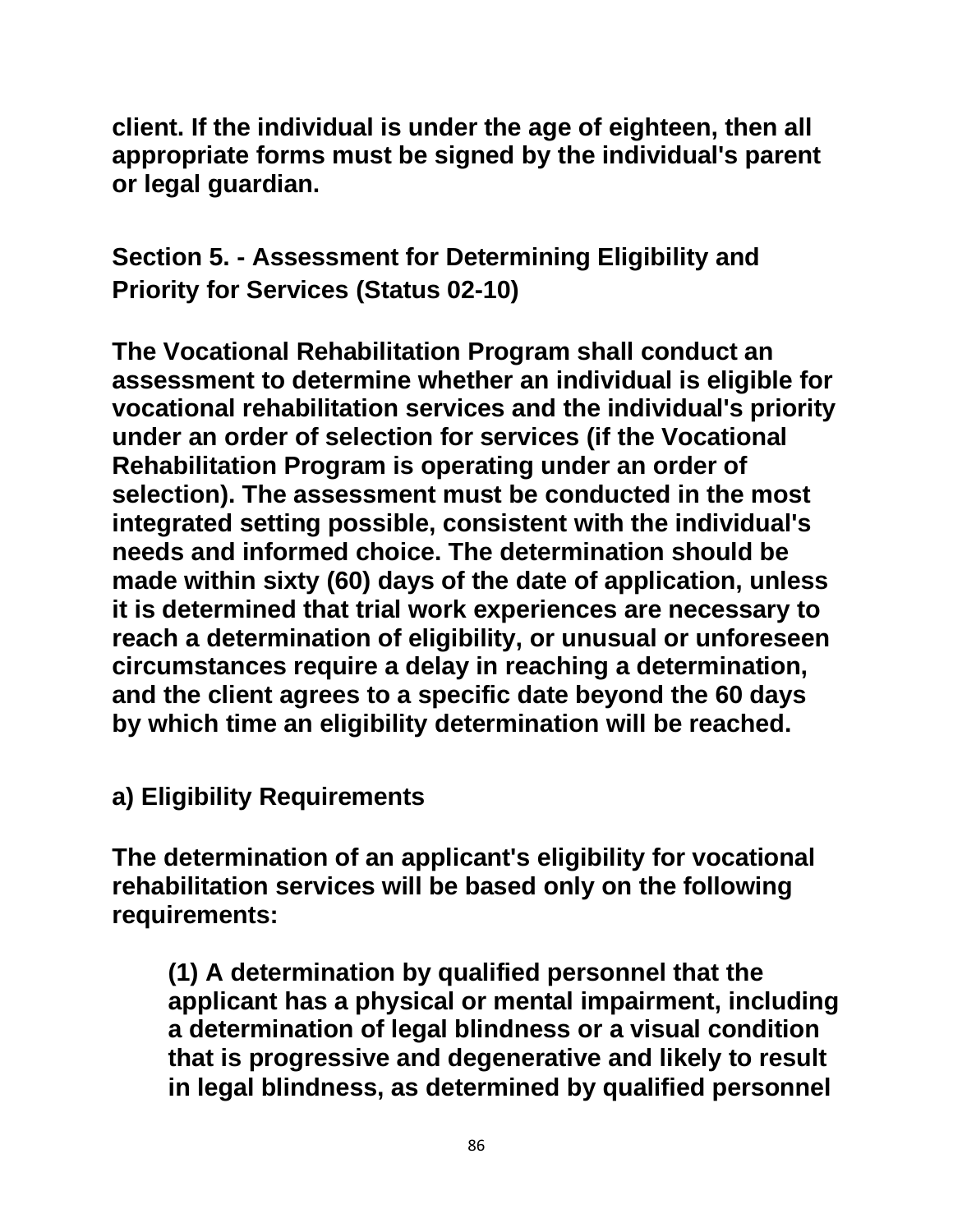**licensed or certified in accordance with state law or regulation. Individuals who are or were served by the Bureau's Children's Services Program on or after January 1, 2010 and who meet the statutory definition of visually impaired, with best corrected distance acuity of no better than 20/70 in the better eye as determined by qualified personnel licensed or certified in accordance with state law or regulation may be determined to have a physical impairment. A person who is recipient of SSDI or SSI benefits shall be considered to be an individual with a significant disability.**

**(2) A determination by qualified personnel that the applicant's physical or mental impairment constitutes or results in a substantial impediment to employment for the applicant.**

**(3) A determination by a qualified Vocational Rehabilitation Counselor employed by the Bureau that the applicant requires vocational rehabilitation services to prepare for, secure, retain, advance in, or regain employment consistent with the applicant's unique strengths, resources, priorities, concerns, abilities, capabilities, interest, and informed choice. For purposes of an assessment for determining eligibility and vocational rehabilitation needs, an individual is presumed to have a goal of an employment outcome.**

**In the determination of eligibility, the Vocational Rehabilitation Program shall assure that:**

**(A) No duration of residence requirement is imposed that excludes from services any applicant who is present in the state;**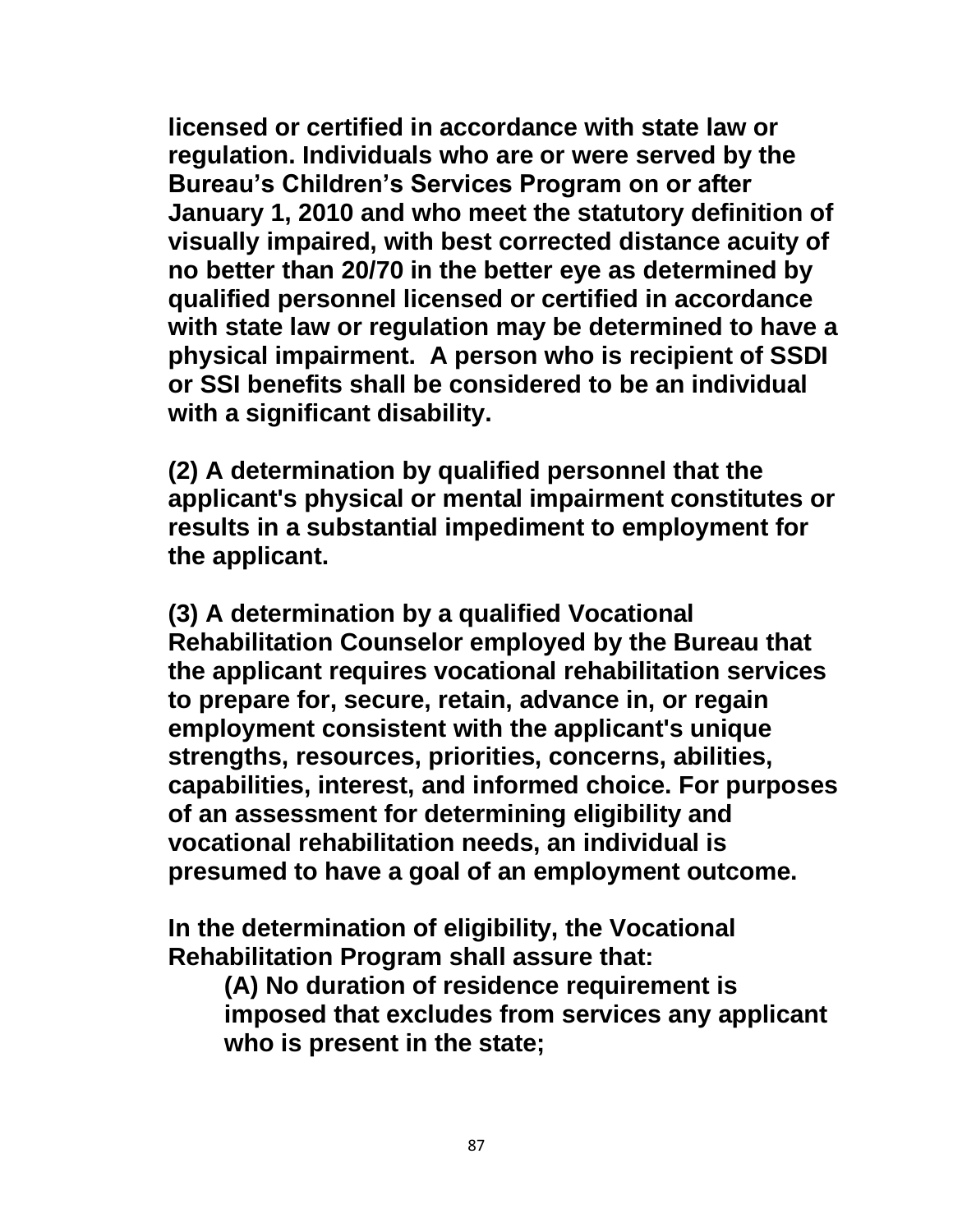**(B) No applicant or group of applicants is excluded or found ineligible solely on the basis of the type of disability;**

**(C) The eligibility requirements are applied without regard to the race, color, religious creed, age, sex, marital status, national origin, ancestry, intellectual disability, physical disability, past or present history of mental disability, learning disability, sexual orientation, gender identity or expression, civil union status, genetic information, or prior conviction of a crime of the applicant;**

**(D) The eligibility requirements are applied without regard to the type of expected employment outcome;**

**(E) The eligibility requirements are applied without regard for source of referral for vocational rehabilitation services;**

**(F) The eligibility requirements are applied without regard to the particular service needs or anticipated cost of services required by an applicant or the income level of an applicant or applicant's family; (G) The eligibility requirements are applied without regard to the applicants' employment history or current employment status; and;** 

**(H) The eligibility requirements are applied without regard to the applicants' educational status or current educational credential.**

**The Vocational Rehabilitation Counselor will base the determination of each of the basic eligibility requirements on:**

**(1) A review and assessment of existing data, including counselor observations, education records, information provided by the individual or the individual's family,**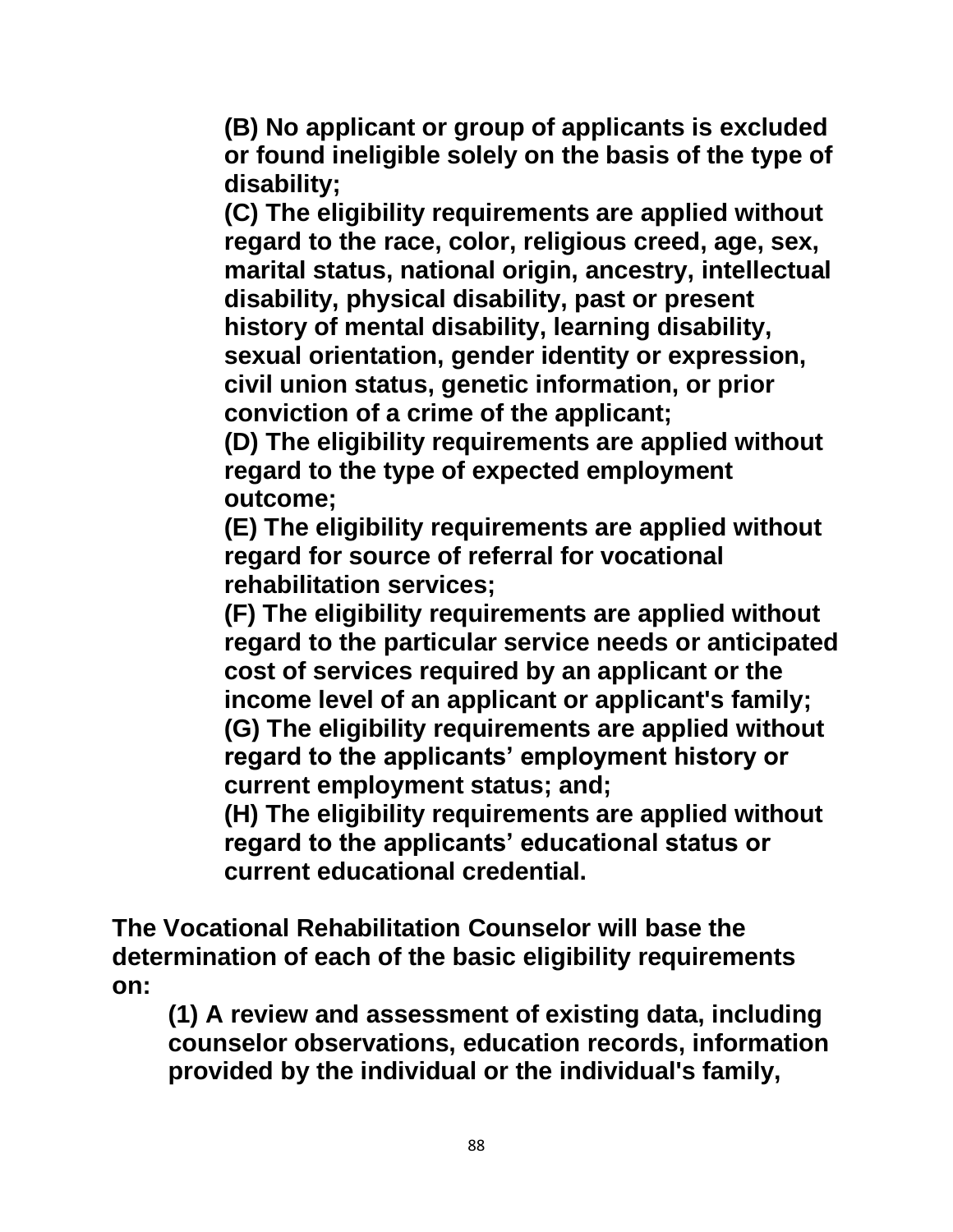**particularly information used by education officials, and determinations made by officials of other agencies; and**

**(2) To the extent existing data do not describe the current functioning of the individual or are unavailable, insufficient, or inappropriate to make an eligibility determination, an assessment of additional data resulting from the provision of vocational rehabilitation services, including trial work experiences, assistive technology devices and services, personal assistance services, and any other support services that are necessary to determine whether an individual is eligible.**

**Where a client presents multiple employment situations at the time of application and desires services in order to maintain employment, the Vocational Rehabilitation Counselor will base the eligibility determination on the primary employment of the individual. Primary employment is considered to be full time (at least 35 hours per week). If neither employment situation meets this standard, the Vocational Rehabilitation Counselor and client will mutually identify which of the part-time positions is considered to be the primary source of support, and base the eligibility determination on that position.** 

**b) Presumption of Benefit**

**The Vocational Rehabilitation Program shall presume that an applicant who meets the first two (2) eligibility requirements in paragraph a) (1) and (2) of this Section can benefit in terms of an employment outcome**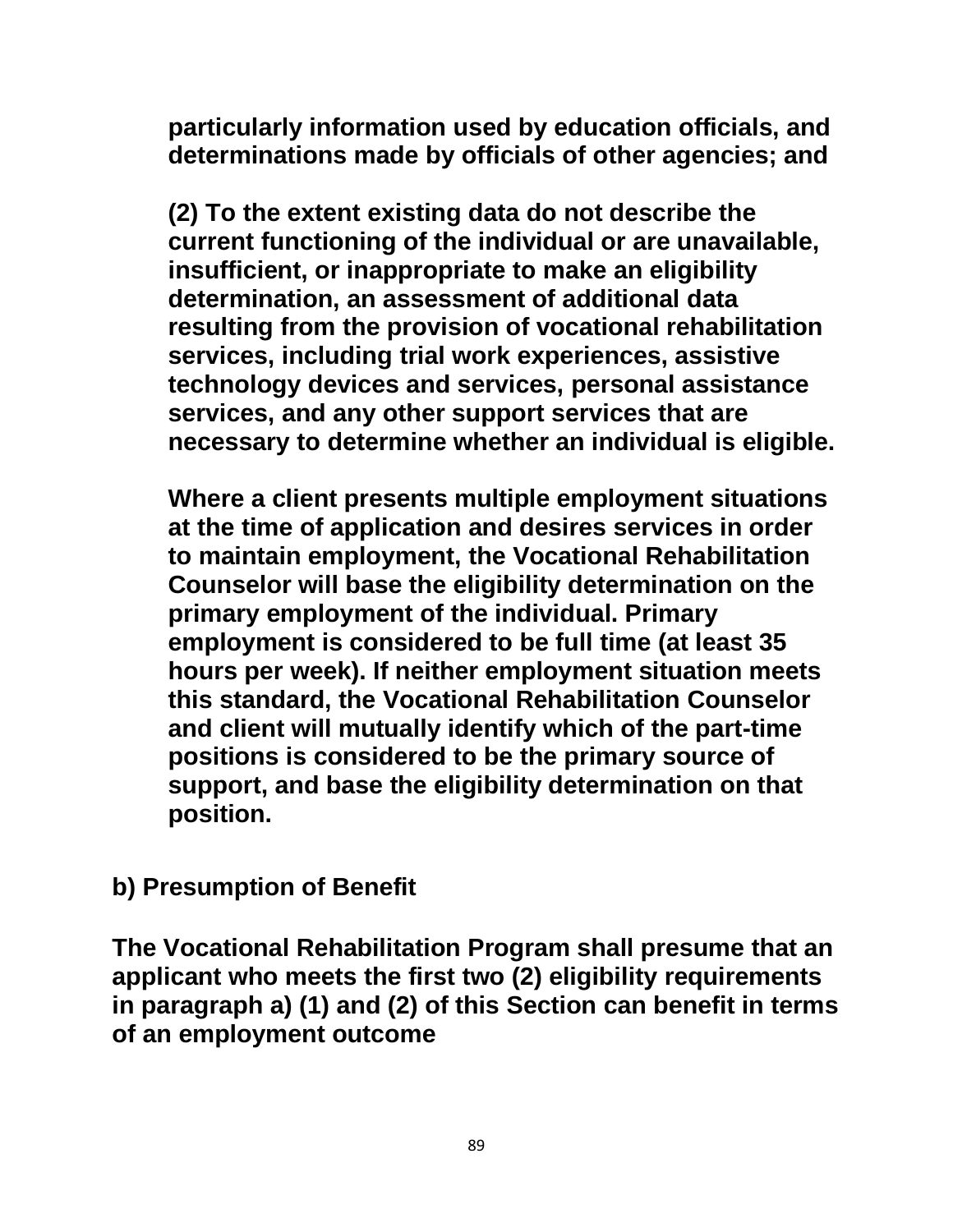**c) Presumption of Eligibility for Social Security Beneficiaries**

**If an applicant with legal blindness has appropriate evidence, such as an award letter, that establishes the applicant's eligibility for Social Security benefits under Title II or Title XVI of the Social Security Act, it will be presumed that the applicant:**

**(1) Is eligible for vocational rehabilitation services under paragraph a) (1) and (2) of this section; and**

**(2) Is considered to be an individual with a significant disability.**

**If an applicant for vocational rehabilitation services asserts that he or she is eligible for Social Security benefits under title II or title XVI of the Social Security Act (and, therefore, is presumed eligible for vocational rehabilitation services), but is unable to provide appropriate evidence, such as an award letter, to support that assertion, the Bureau must verify the applicant's eligibility under title II or title XVI of the Social Security Act by contacting the Social Security Administration. This verification must be made within a reasonable period of time that enables the Vocational Rehabilitation Counselor to determine the applicant's eligibility for vocational rehabilitation services within 60 days of the individual submitting an application for services.** 

**d) Achievement of an Employment Outcome** 

**Any eligible individual, including an individual whose eligibility for vocational rehabilitation services is based on the individual being eligible for Social Security benefits under title II or title XVI of the Social Security Act, must**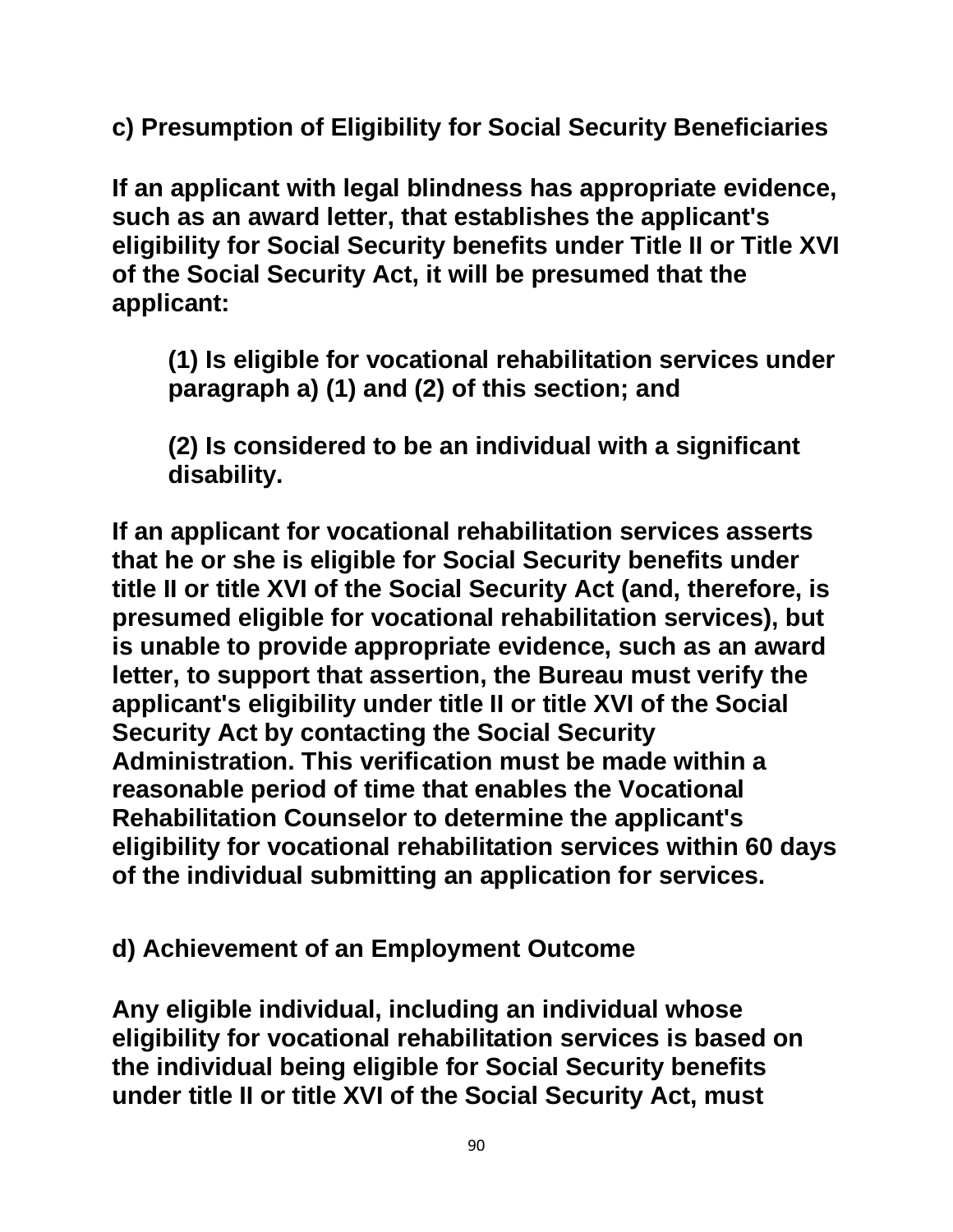**intend to achieve an employment outcome that is consistent with the applicant's unique strengths, resources, priorities, concerns, abilities, capabilities, interests, and informed choice.** 

**The Bureau is responsible for informing individuals, through its application process for vocational rehabilitation services that individuals who receive services under the program must intend to achieve an employment outcome.**

**The applicant's completion of the application process for vocational rehabilitation services is sufficient evidence of the individual's intent to achieve an employment outcome, and no additional demonstration on the part of the applicant is required.**

**Nothing in this section is to be construed to create an entitlement to any vocational rehabilitation service.** 

**e) Review and Assessment of Data for Eligibility Determination**

**Except as provided in Section 6 (Trial Work Experiences), the Vocational Rehabilitation Counselor must base the determination of each of the basic eligibility requirements in paragraph a) of this Section on ---**

**(1) A review and assessment of existing data, including counselor observations, education records, information provided by the individual or the individual's family, particularly information used by education officials, and determinations made by officials of other agencies; and**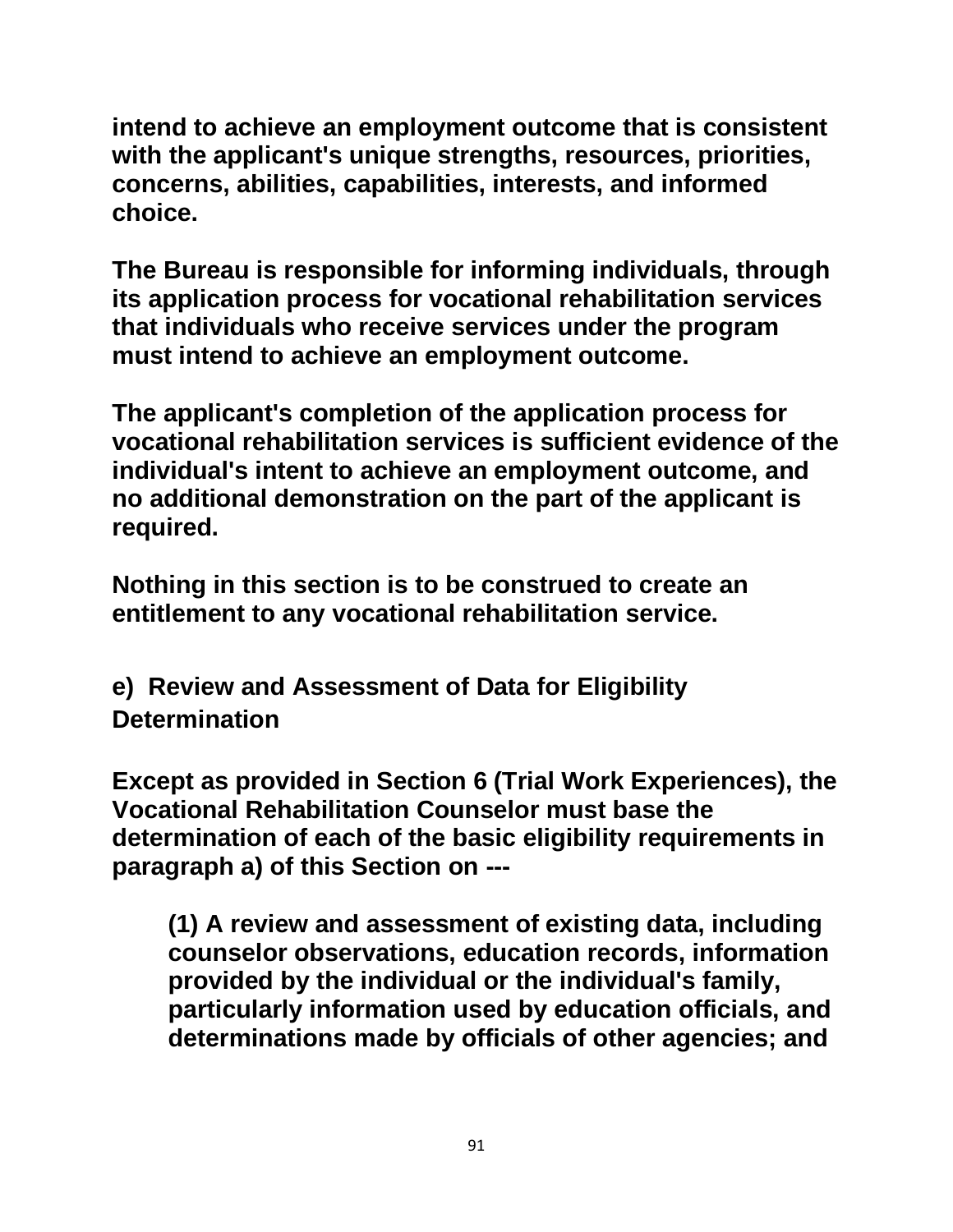**(2) To the extent existing data do not describe the current functioning of the individual or are unavailable, insufficient, or inappropriate to make an eligibility determination, an assessment of additional data resulting from the provision of vocational rehabilitation services, including trial work experiences, assistive technology devices and services, personal assistance services, and any other support services that are necessary to determine whether an individual is eligible; and**

**(3) Must presume that an applicant who has been determined eligible for Social Security benefits under title II or title XVI of the Social Security Act satisfies each of the basic eligibility requirements in paragraph a) of this Section on determinations made by the Social Security Administration.**

**f) Data for Determination of Priority for Services Under an Order of Selection**

**Upon reaching a determination that the individual is eligible for vocational rehabilitation services the Vocational Rehabilitation Counselor will complete a Functional Assessment for Priority for Services Client Form, utilizing to the greatest extent possible, data collected for purposes of making a determination of eligibility, including information obtained through trial work experiences, if applicable. If the Vocational Rehabilitation Program is operating under an order of selection, the Functional Assessment for Priority for Services Client Form will facilitate a determination of the client's priority for services category.**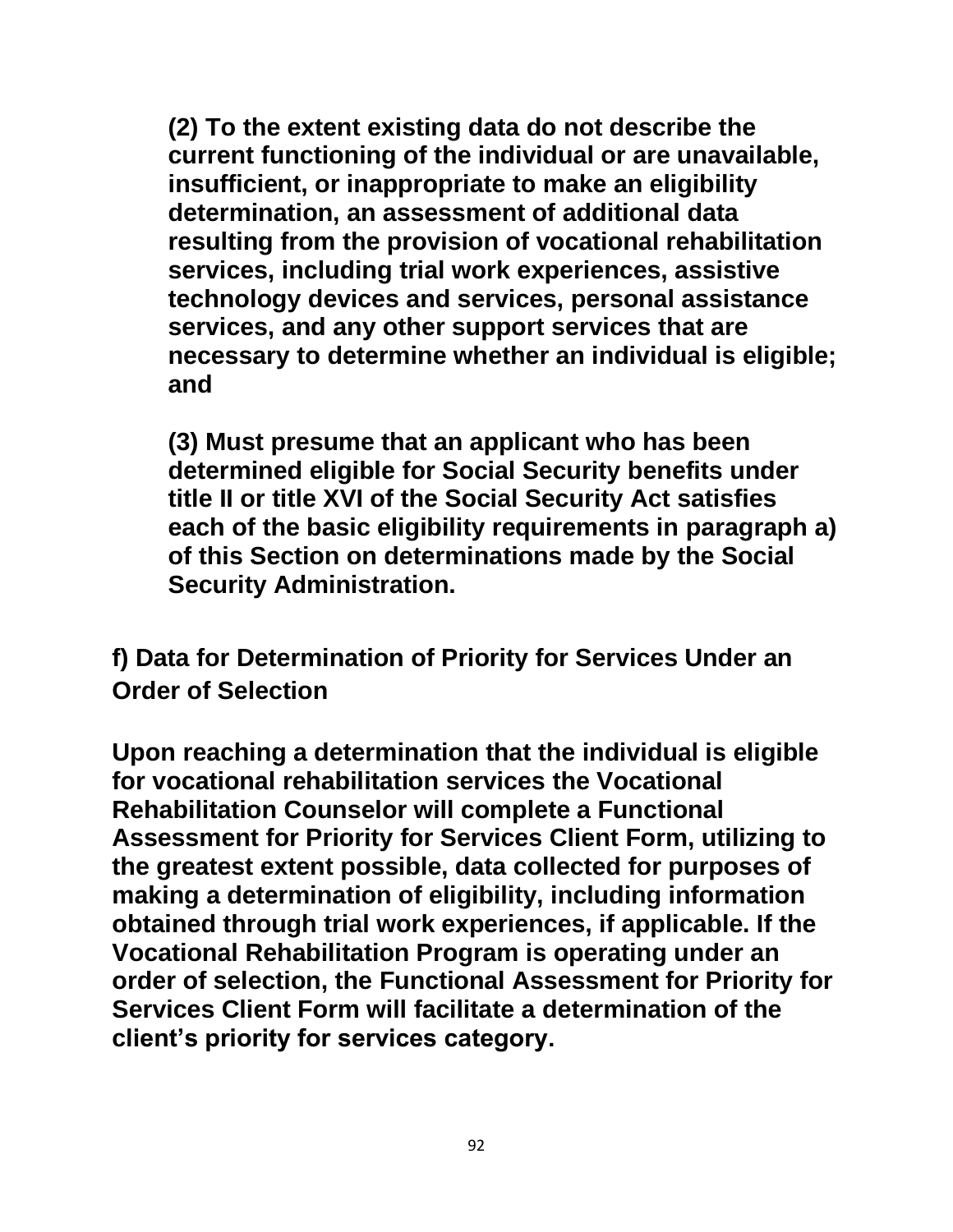**Section 6. - Trial Work Experiences for Individuals with Significant Disabilities (Status 06)**

**Prior to any determination that an individual with a disability is unable to benefit from vocational rehabilitation services in terms of an employment outcome because of the severity of that individual's disability or that the individual is ineligible for vocational rehabilitation services, the Bureau must conduct an exploration of the individual's abilities, capabilities, and capacity to perform in realistic work situations.**

**The Vocational Rehabilitation Counselor must develop a written plan to assess periodically, at intervals of ninety (90) days or less, the individual's abilities, capabilities, and capacity to perform in competitive integrated work situations through the use of trial work experiences, which must be provided in competitive integrated employment settings to the maximum extent possible, consistent with the informed choice and rehabilitation needs of the individual. The results of such periodic assessments will be documented in the client's record of services.**

**Trial work experiences include supported employment, onthe-job training, and other experiences using realistic integrated work settings. Trial work experiences must be of sufficient variety and over a sufficient period of time for the Vocational Rehabilitation Counselor to determine that there is sufficient evidence to conclude that the individual can benefit from the provision of vocational rehabilitation services in terms of an employment outcome, or that there is unequivocal, clear and convincing evidence that due to the severity of the individual's disability, the individual is**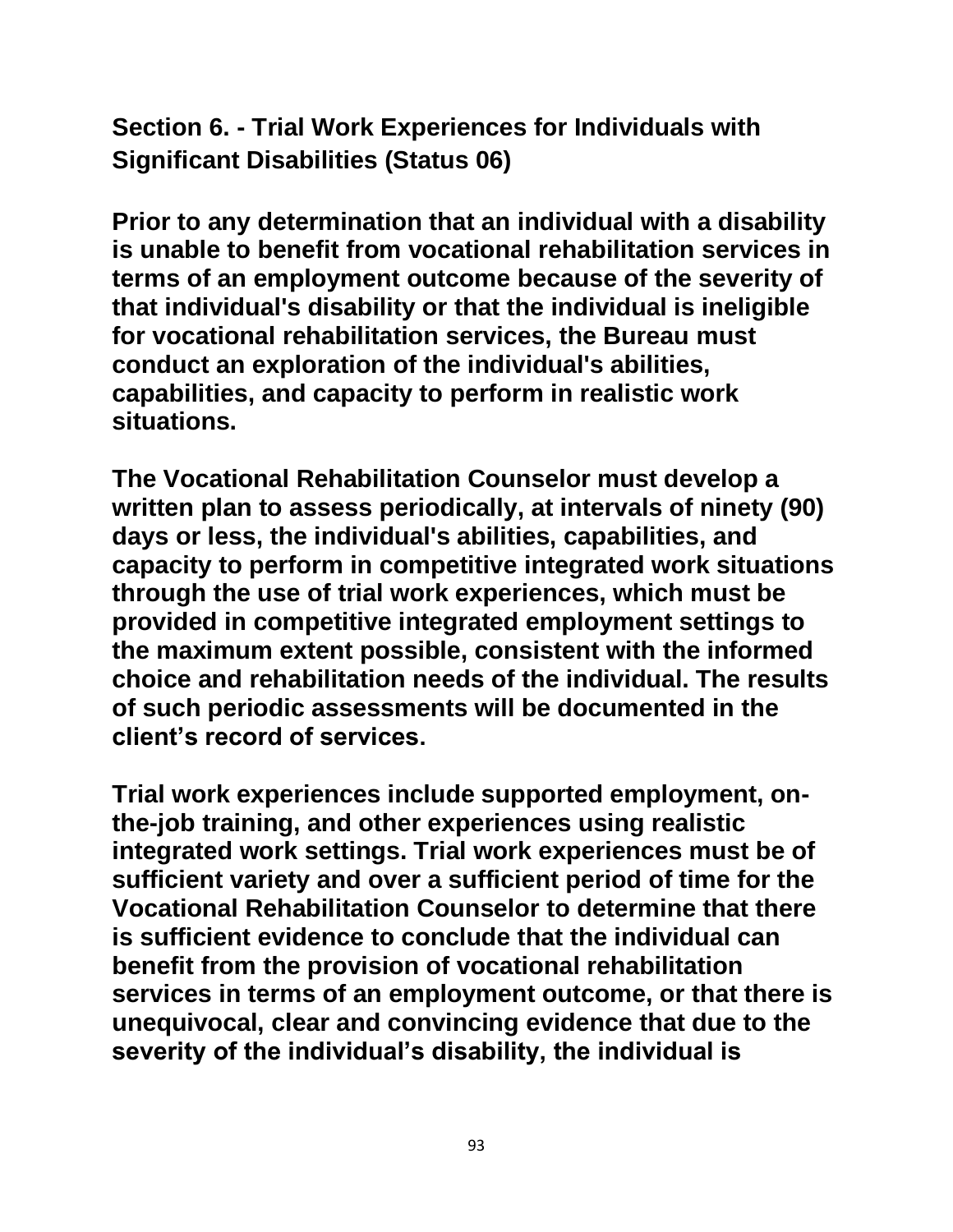**incapable of benefitting from the provision of vocational rehabilitation services in terms of an employment outcome.** 

**Appropriate supports must be provided, including, but not limited to assistive technology devices and services and personal assistance services, to accommodate the rehabilitation needs of the individual during the trial work experiences.**

**Section 7. - Case Closure Without an Eligibility Determination (Status 08)**

**a) Client Unavailable or Declines Participation**

**The Vocational Rehabilitation Program may not close an applicant's case prior to making an eligibility determination unless the applicant declines to participate in or is unavailable to complete an assessment for determining eligibility and priority for services, and the Vocational Rehabilitation Counselor has made a reasonable number of attempts to contact the applicant or, if appropriate, the applicant's representative to encourage the applicant's participation. At least one attempt should be in the preferred written mode of communication of the client, providing the client with ten (10) business days' notice that case inactivation will occur if there is no response requesting services within that time frame. Information on the appeals options and the Client Assistance Program will be included with the written notification.** 

**A case closed in Status 08 from referral or applicant status (00-02) for the following reasons does not constitute a**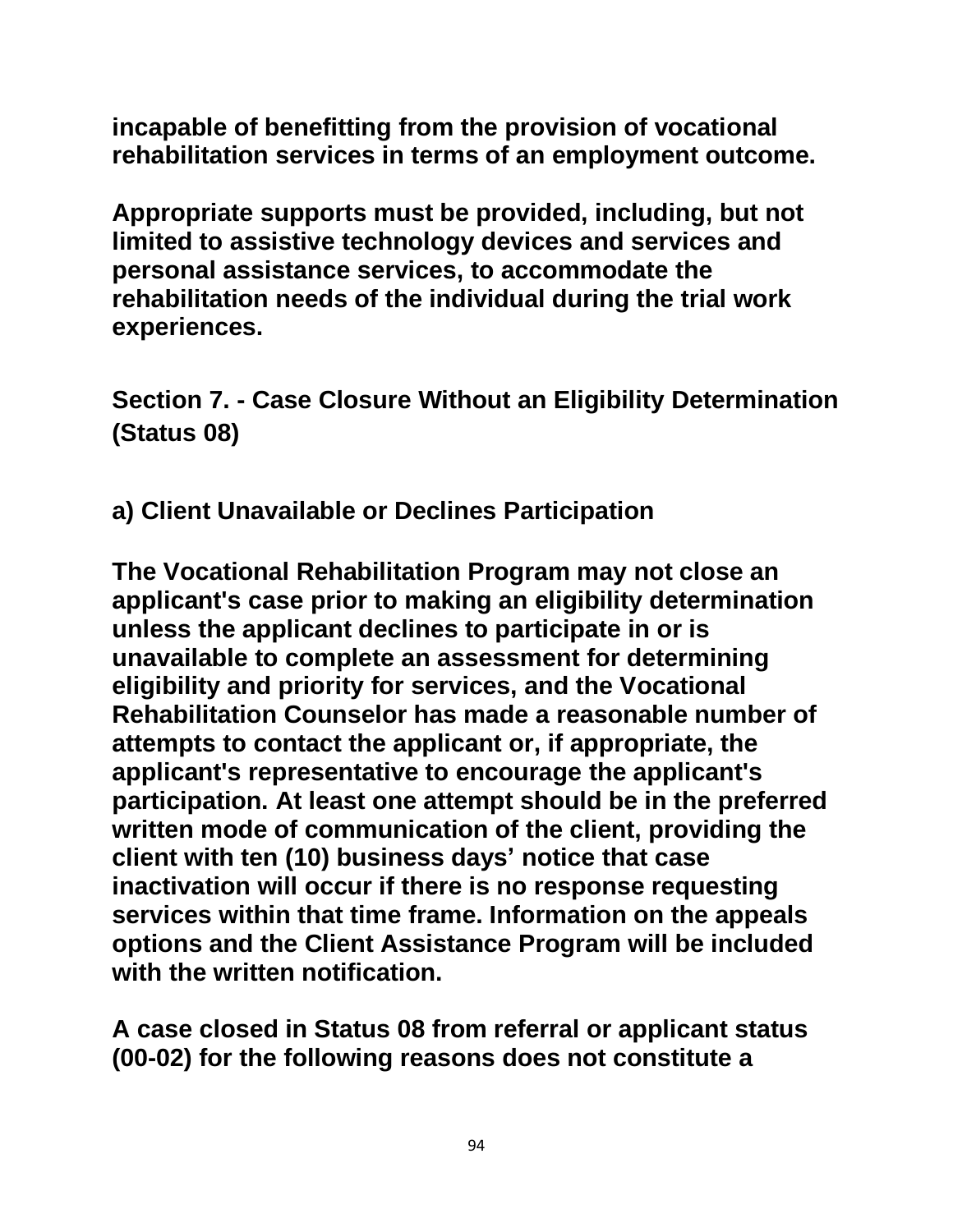**decision of ineligibility. A certificate of ineligibility is neither appropriate nor required if the individual has:**

**(1) Died;**

**(2) Moved out of State, or has been unreachable after reasonable efforts to do so;**

**(3) Been institutionalized under circumstances rendering the individual unavailable for an indefinite or considerable period of time and continuance of an active case would not benefit the individual;**

**(4) Declined to accept or use vocational rehabilitation services after reasonable effort has been expended to encourage participation; or**

**(5) Other comparable reasons as documented in the case record of services.**

**b) Ineligible for Services**

**The Vocational Rehabilitation Counselor can only make a determination that an applicant is ineligible for vocational rehabilitation services after reviewing the basis for the determination with the Vocational Rehabilitation Supervisor, and after providing an opportunity for full consultation with the individual or, as appropriate, with the individual's representative. The individual must be informed in writing, with ten (10) business days' notice, supplemented as necessary by other appropriate modes of communication consistent with the informed choice of the individual, of the ineligibility determination, including the reasons for that determination, and the means by which the individual may**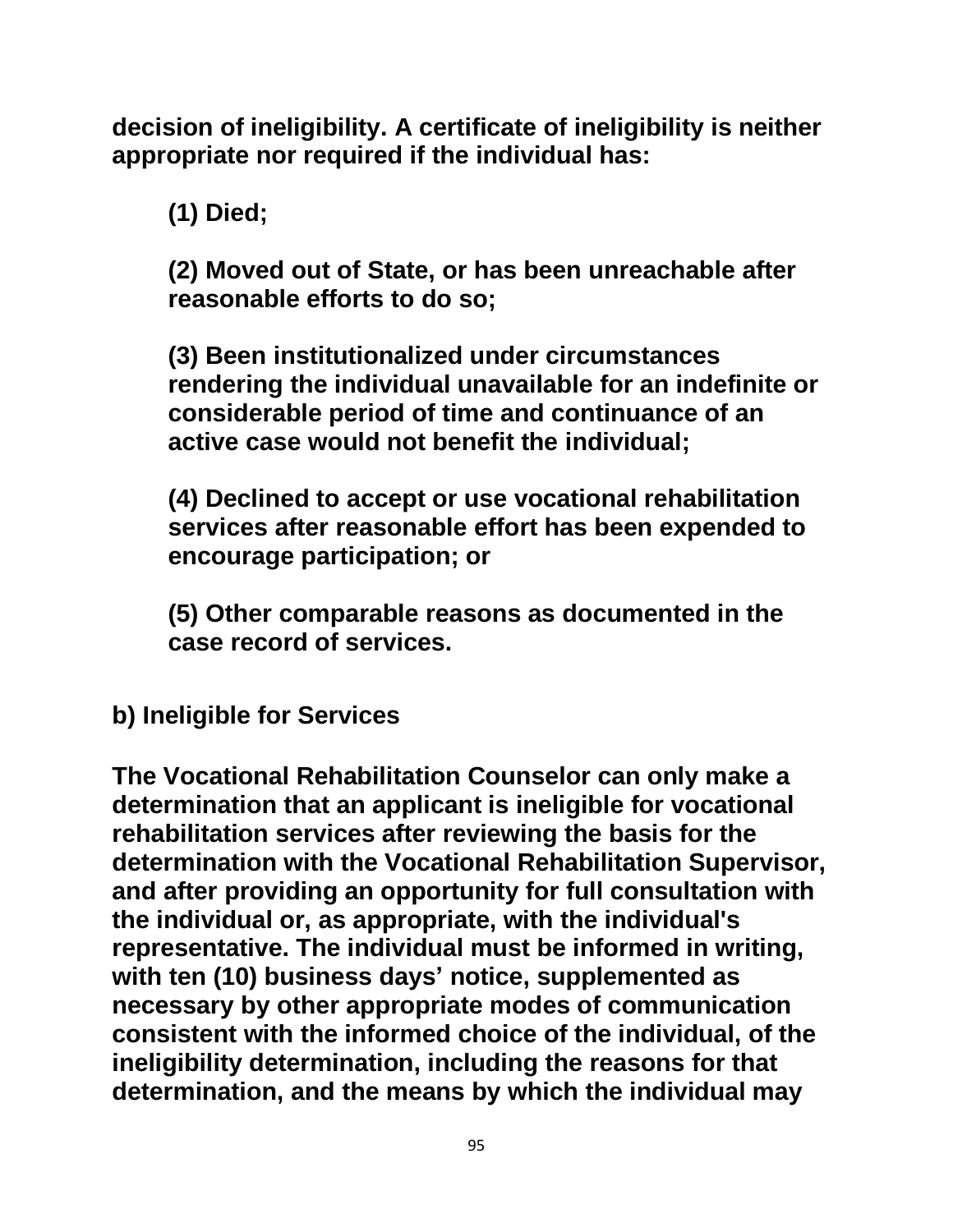**express and seek remedy for any dissatisfaction, including the procedures to request a review or appeal of the decision. The Vocational Rehabilitation Counselor must provide the individual with information on services available from the Client Assistance Program and how to contact that program.** 

**The Vocational Rehabilitation Counselor will offer to refer the individual to other programs that are part of the one-stop service delivery system under the Workforce Innovation and Opportunity Act that can address the individual's training or employment related needs; or to Federal, State, or local programs or service providers, including, as appropriate, independent living programs and extended employment providers, best suited to meet their rehabilitation needs, if the ineligibility determination is based on a finding that the individual has chosen not to pursue, or is incapable of achieving, an employment outcome.**

**The Vocational Rehabilitation Counselor shall review, within 12 months and annually thereafter if requested by the individual or, if appropriate, by the individual's representative any ineligibility determination that is based on a finding that the individual is incapable of achieving an employment outcome. This review need not be conducted in situations in which the individual has refused it, the individual is no longer present in the State, the individual's whereabouts are unknown, or the individual's medical condition is rapidly progressive or terminal.**

**In cases where the eligibility criteria are not met, the case recording should document with clear and convincing evidence such a decision. The Vocational Rehabilitation Counselor should complete the Certificate of Ineligibility and include a summary of the reasons for the decision of ineligibility. The case should then be closed in Status 08.**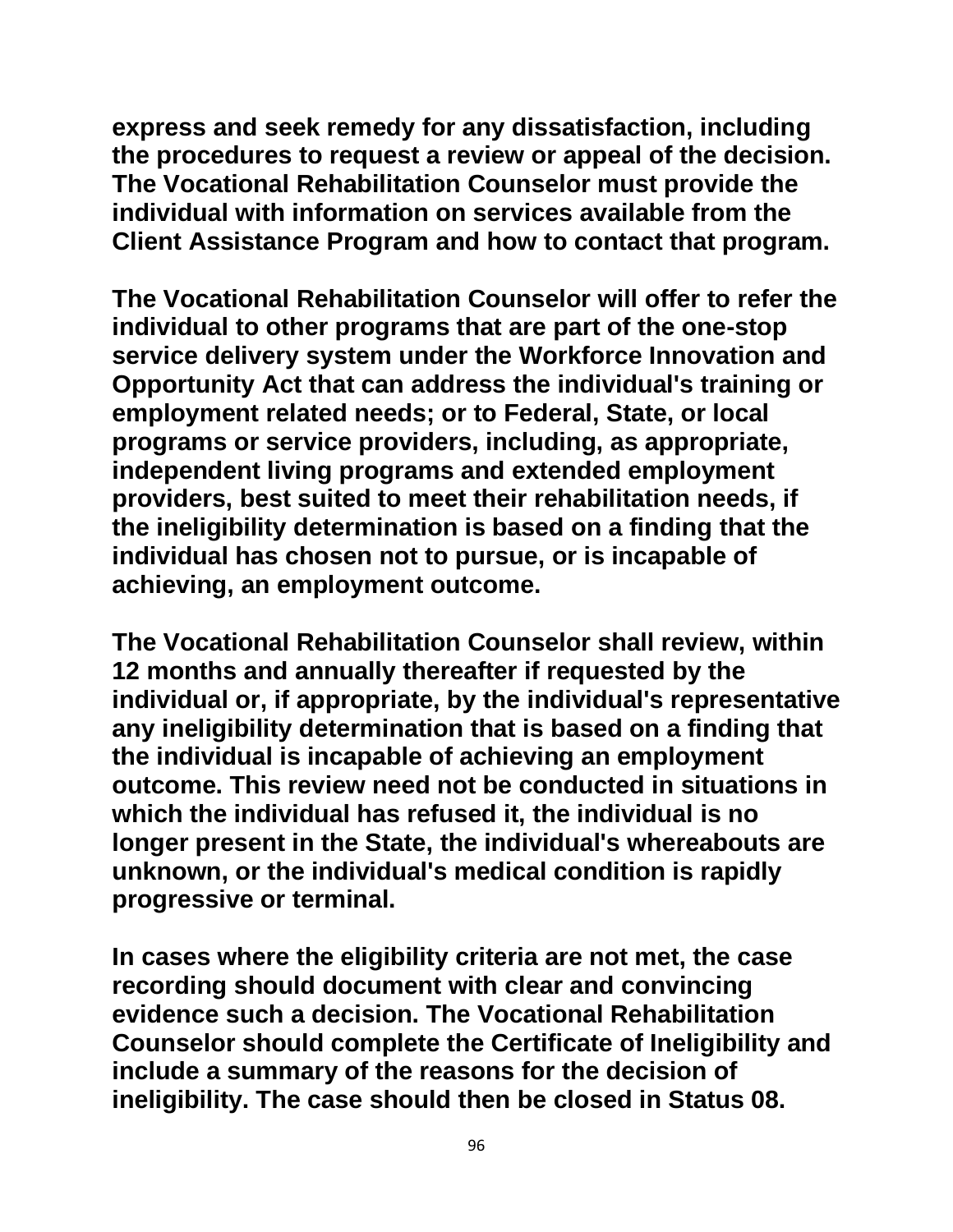**Section 8. - Eligibility (Status 10)**

**Eligibility, when used in relation to an individual's qualification for vocational rehabilitation services refers to a certification that:**

**a) The applicant has a physical or mental impairment, including a determination of legal blindness, a visual condition that is progressive and degenerative and likely to result in legal blindness, or is or was served by the Bureau's Children's Services Program on or after January 1, 2010 and meets the statutory definition of visually impaired as determined by qualified personnel licensed or certified in accordance with state law or regulation.**

**b) The applicant's physical or mental impairment constitutes or results in a substantial impediment to employment for the applicant.**

**c) The applicant can benefit in terms of an employment outcome from the provision of vocational rehabilitation services.**

**If an individual meets the eligibility criteria, the Vocational Rehabilitation Counselor will complete the Certificate of Eligibility, and the case will be changed to Status 10 (Acceptance/IPE Development) in the case record.**

**Section 9. - Planning and Individualized Plan for Employment (IPE) Development (Status 10 - 12)**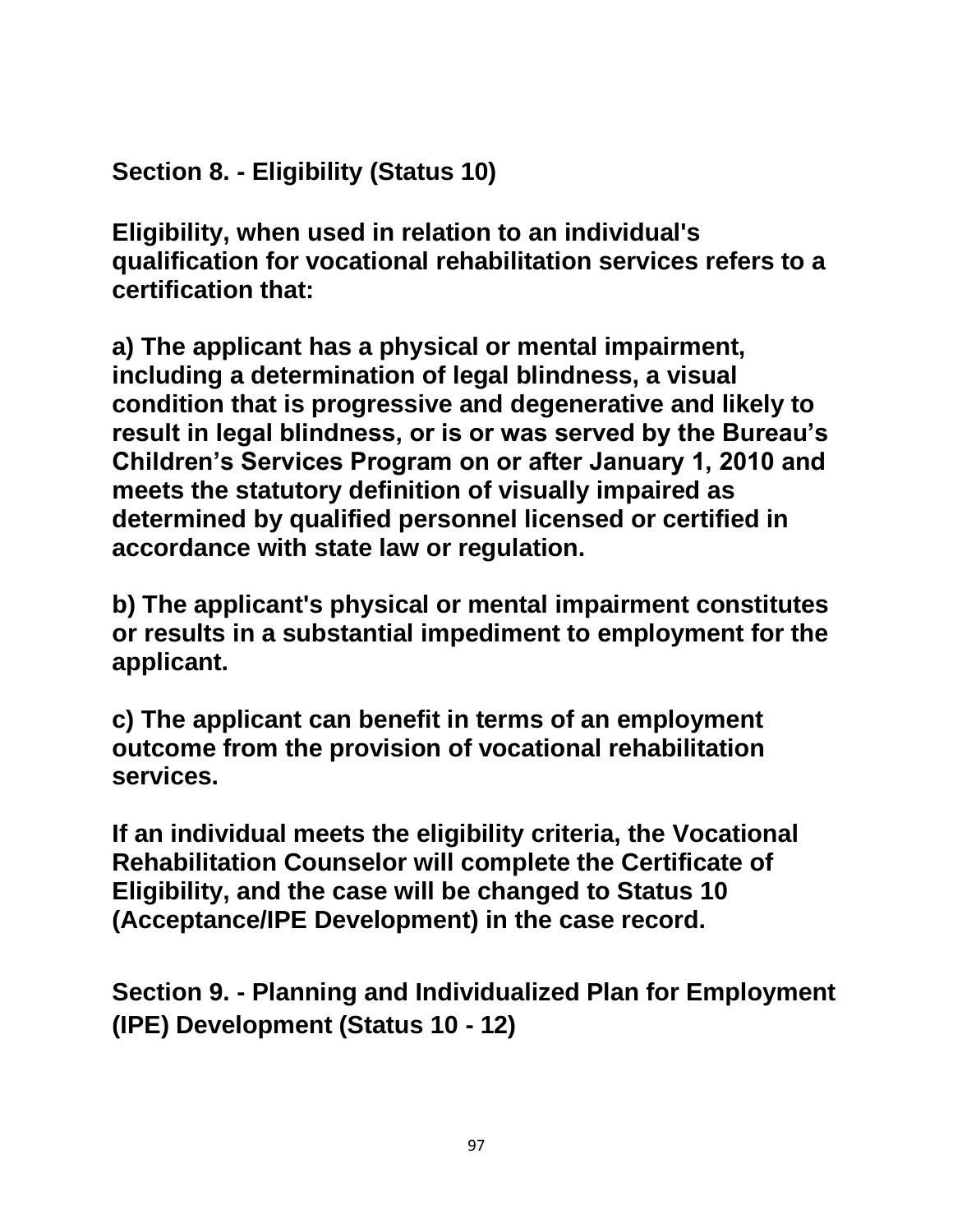**The Individualized Plan for Employment (IPE) is a written plan that identifies the employment outcome of the individual. The Individualized Plan for Employment will be developed and implemented in a timely manner for each individual determined to be eligible for vocational rehabilitation services or, if the Bureau is operating under an order of selection, for each eligible individual to whom the Vocational Rehabilitation Program is able to provide services to. Services will be provided in accordance with the provisions of the Individualized Plan for Employment.**

# **a) Assessment to Determine the Vocational Rehabilitation Needs for Eligible Individuals**

**The Vocational Rehabilitation Program shall conduct an assessment to determine the vocational rehabilitation needs for each eligible individual or, if the Bureau is operating under an order of selection, for each eligible individual to whom the Bureau is able to provide services. The purpose of this assessment is to determine the employment outcome, and the nature and scope of vocational rehabilitation services to be included in the IPE. The IPE must be designed to achieve a specific employment outcome that is selected by the individual consistent with the individual's unique strengths, resources, priorities, concerns, abilities, capabilities, interests, and informed choice.**

**b) Options for Developing an Individualized Plan for Employment**

**The Bureau of Education and Services for the Blind shall provide the eligible individual or the individual's representative, in writing and in an appropriate mode of**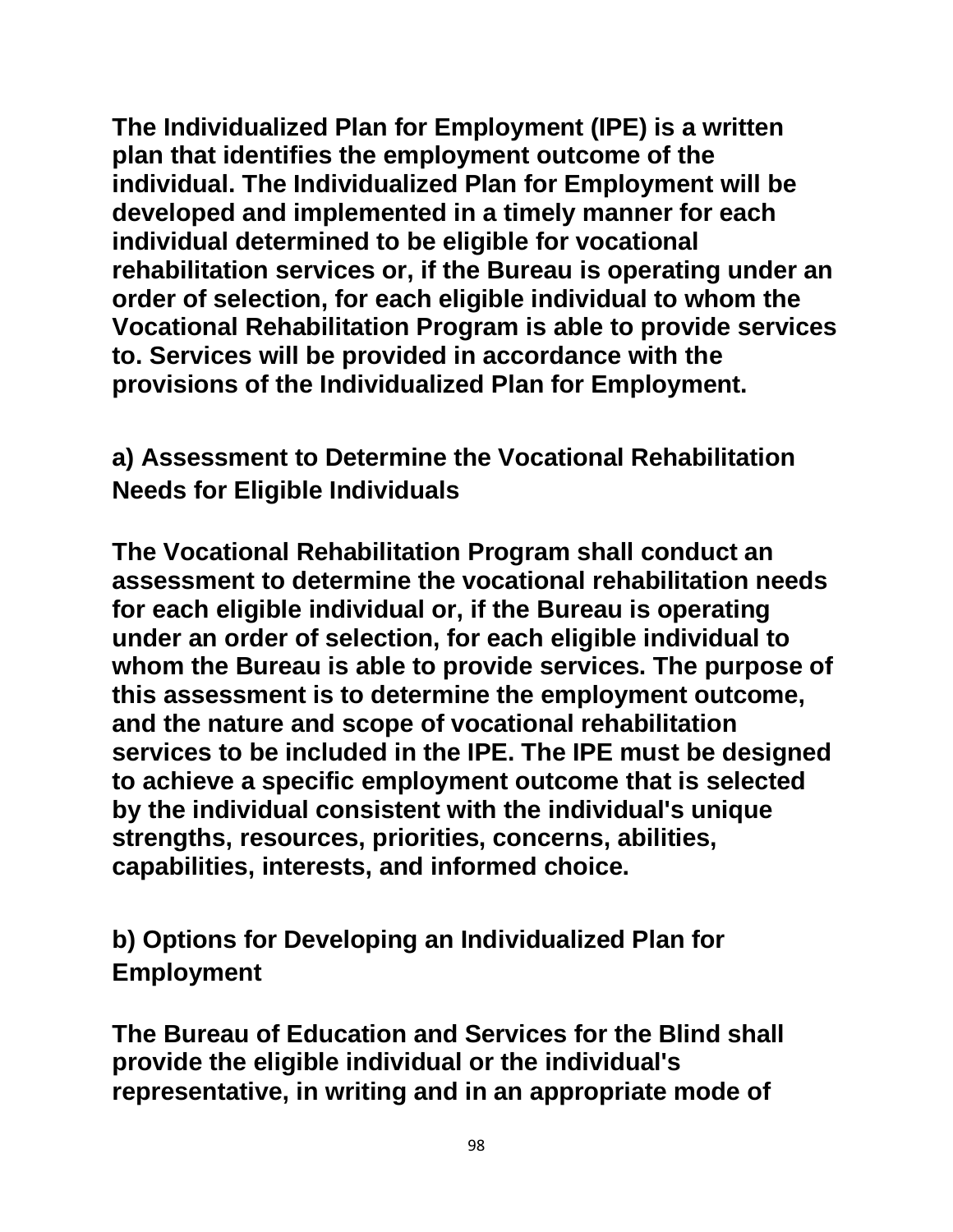**communication, with information on the individual's options for developing an Individualized Plan for Employment, including:**

**(1) The option for the individual, or as appropriate, the individual's representative to develop all or part of the IPE ---**

**(A) Without assistance from the Bureau or other entity; or** 

**(B) With assistance from ---**

**(i) A qualified Vocational Rehabilitation Counselor employed by the Bureau;**

**(ii) A qualified Vocational Rehabilitation Counselor who is not employed by the Bureau;**

- **(iii) A disability advocacy organization; or**
- **(iv) Other resources.**

**(2) Additional information to assist the eligible individual, or as appropriate, the individual's representative in developing the Individualized Plan for Employment including a description of the full range of components that shall be included in an Individualized Plan for Employment;**

**(3) As appropriate to each eligible individual:**

**(A) An explanation of Bureau guidelines and criteria for determining an eligible individual's financial commitments under an Individualized Plan for Employment;**

**(B) Additional information the eligible individual requests or the Bureau determines to be necessary to the development of the IPE; and**

**(C) Information on the availability of assistance in completing required forms for the development of an Individualized Plan for Employment; and**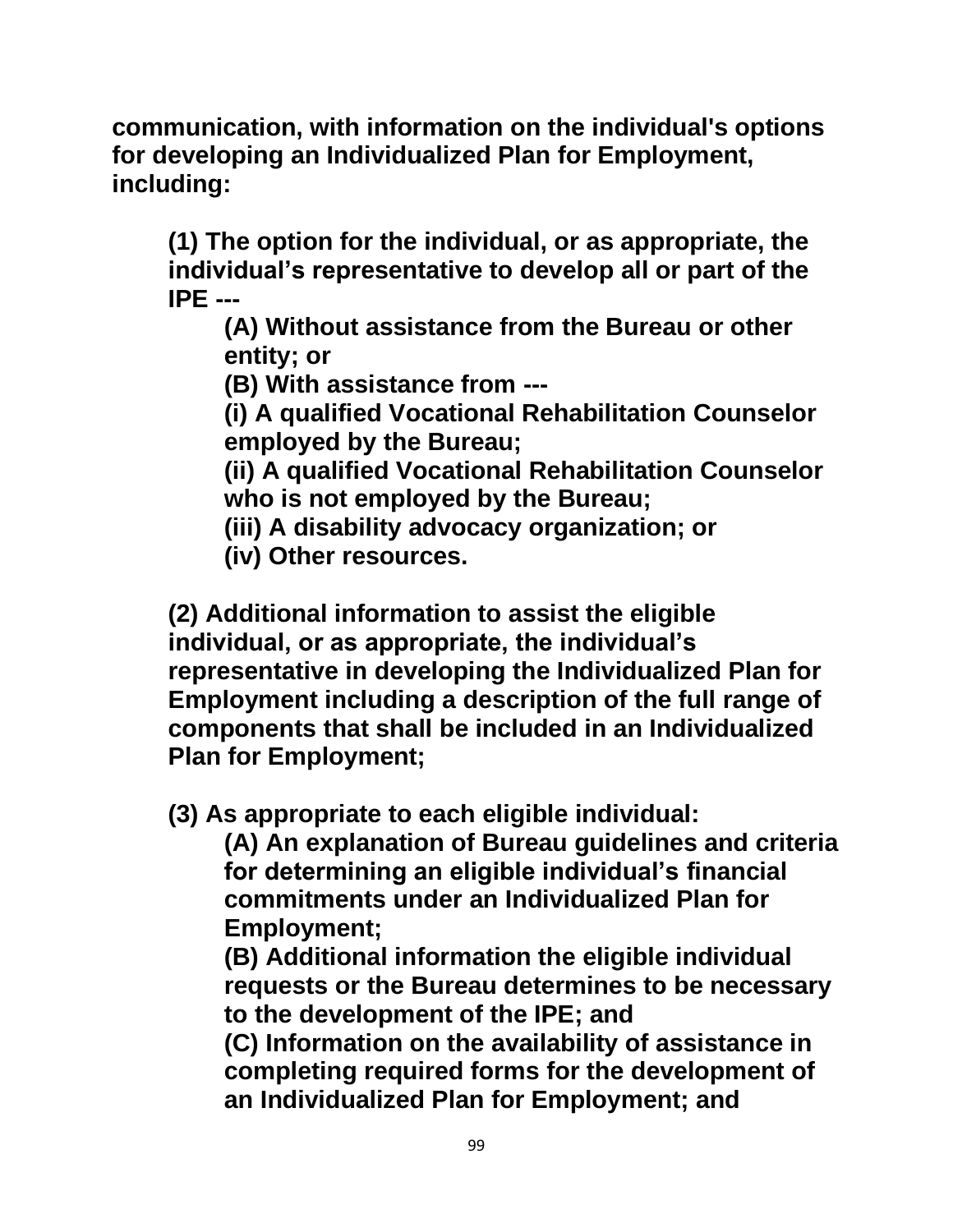**(D) A description of the rights and remedies available to such an individual including, if appropriate, recourse to the processes set forth; and**

**(E) A description of the availability of a Client Assistance Program and information about how to contact the Client Assistance Program.**

**(4) For individuals entitled to benefits under title II or XVI of the Social Security Act on the basis of disability or blindness, general information on additional supports and assistance for individuals with disabilities desiring to enter the workforce, including assistance with benefits planning must be provided.**

**c) Required Process** 

**The Individualized Plan for Employment is a written document prepared on forms provided by the Bureau. The IPE is developed and implemented in a manner that gives eligible individuals the opportunity to exercise informed choice in selecting:**

**(1) The employment outcome, including employment setting;**

**(2) The specific vocational rehabilitation services needed to achieve the employment outcome, including the setting in which services will be provided;**

**(3) The entity or entities that will provide the vocational rehabilitation services; and**

**(4) The methods available for procuring services.**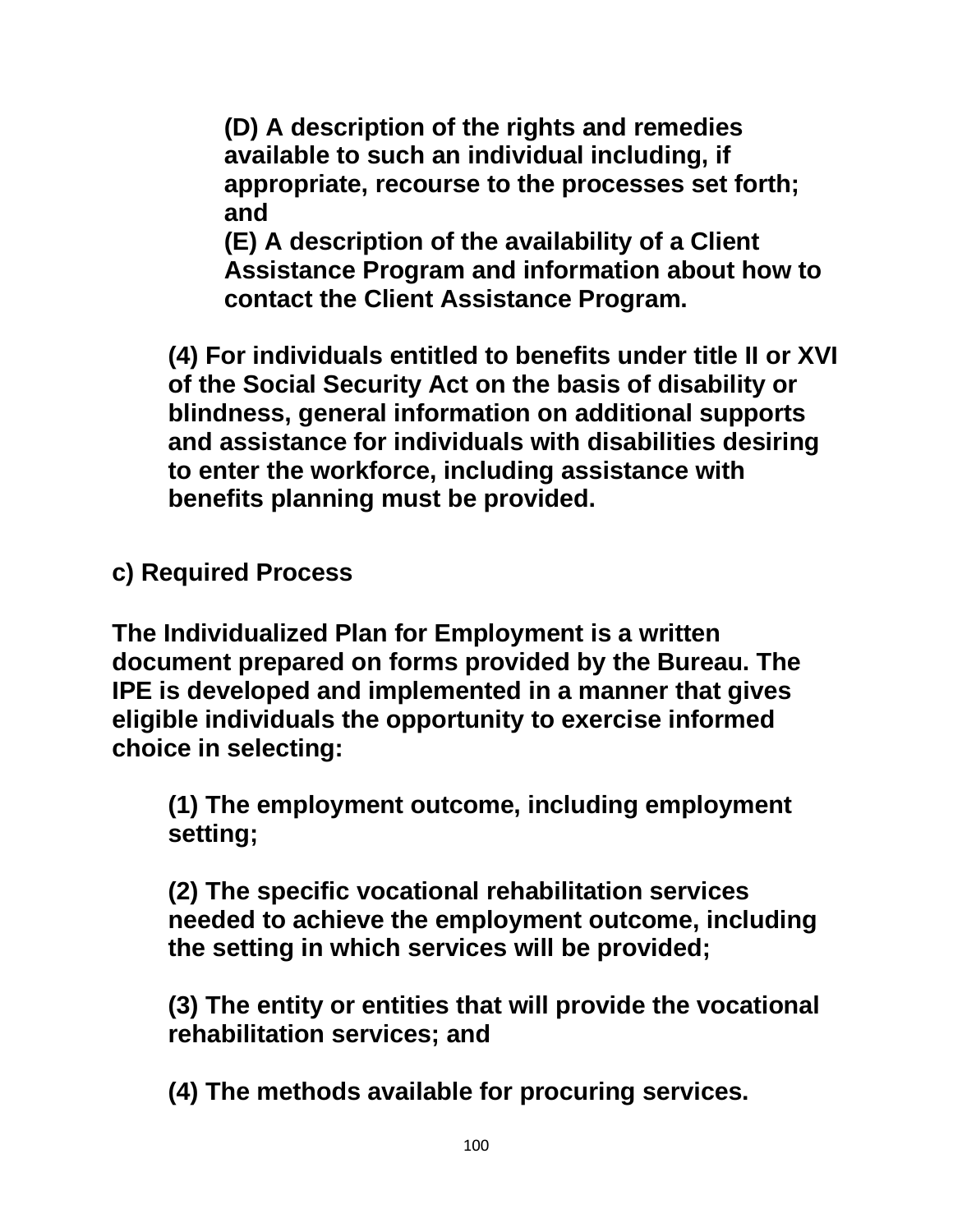**The Individualized Plan for Employment is agreed to and signed by the eligible individual or, as appropriate, the individual's representative; and is approved and signed by a qualified Vocational Rehabilitation Counselor employed by the Bureau, and by the Vocational Rehabilitation Supervisor in all situations where a Vocational Rehabilitation Assistant Counselor has developed the IPE with the client or their authorized representative; and in situations where higher education at the graduate school or higher level is included in the IPE.**

**A copy of the Individualized Plan for Employment and a copy of any amendments to the Individualized Plan for Employment are provided to the eligible individual or, as appropriate, to the individual's representative, in writing and, if appropriate, in the native language or mode of communication of the individual or, as appropriate, the individual's representative. The Individualized Plan for Employment is reviewed at least annually by a qualified Vocational Rehabilitation Counselor and the eligible individual or, as appropriate, the individual's representative to assess the eligible individual's progress in achieving the identified employment outcome.**

**The Individualized Plan for Employment is amended, as necessary, by the individual or, as appropriate, the individual's representative, in collaboration with a representative of the Bureau or a qualified Vocational Rehabilitation Counselor (to the extent determined to be appropriate by the individual), if there are substantive changes in the employment outcome, the vocational rehabilitation services to be provided, or the providers of the vocational rehabilitation services. Amendments to the Individualized Plan for Employment do not take effect until**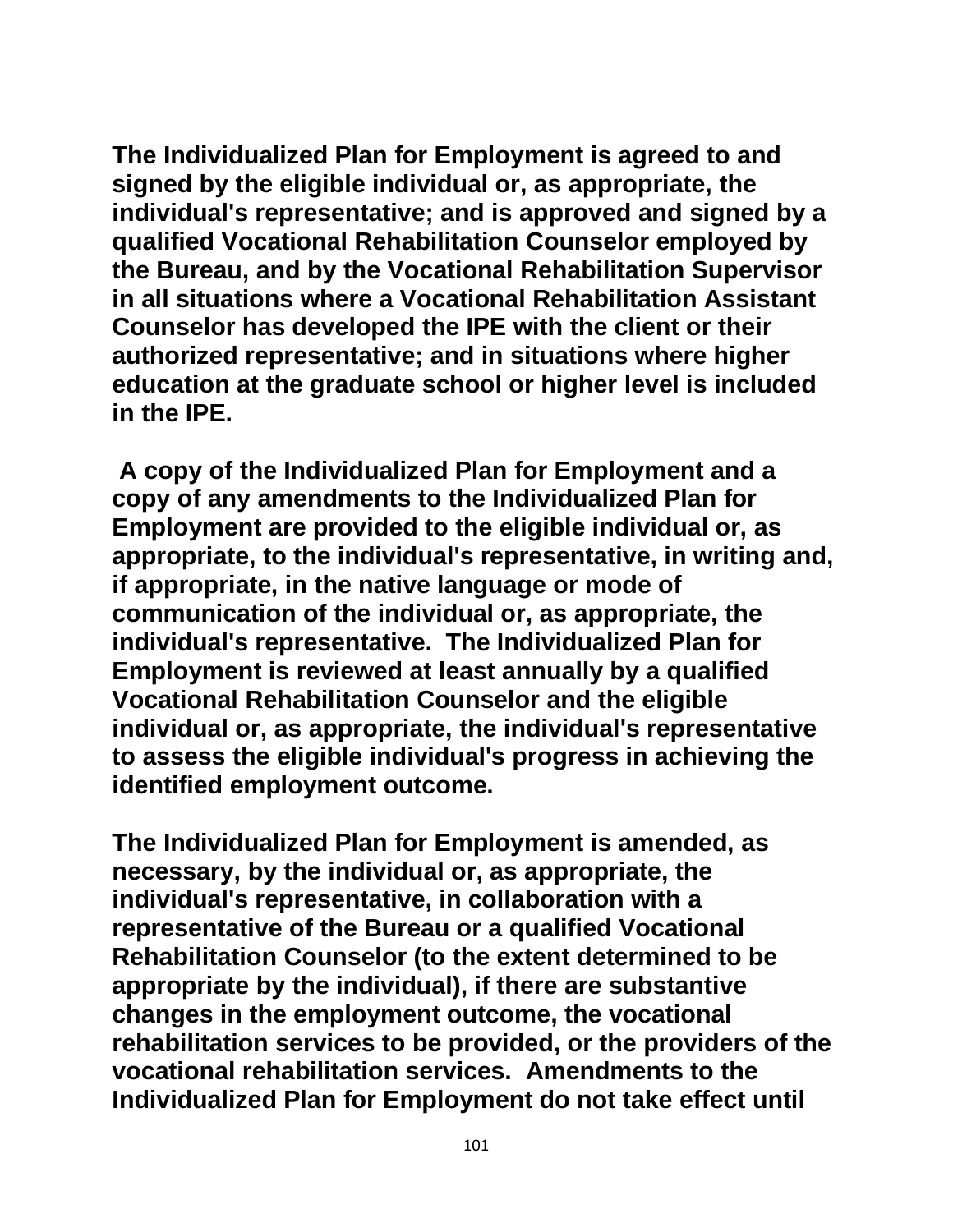**agreed to and signed by the eligible individual or, as appropriate, the individual's representative, and by a qualified Vocational Rehabilitation Counselor employed by the Bureau, or by the Vocational Rehabilitation Supervisor in all situations where a Vocational Rehabilitation Assistant Counselor has developed the IPE with the client or their authorized representative; and in situations where higher education at the graduate school or higher level is included in the IPE amendment.**

**The Individualized Plan for Employment is amended, as necessary, to include the Post-Employment services and service providers that are necessary for the individual to maintain, advance in or regain employment, consistent with the individual's unique strengths, resources, priorities, concerns, abilities, capabilities, interests, and informed choice.** 

**An Individualized Plan for Employment for a student with a disability is developed in consideration of the student's individualized education program or 504 services, as applicable; and, in accordance with the plans, policies, procedures, and terms of the interagency agreement between the Bureau and the State Department of Education.**

**d) Timeline for Developing the Individualized Plan for Employment**

**The Individualized Plan for Employment must be developed as soon as possible, but not later than 90 days after the date of determination of eligibility, unless the Bureau and the eligible individual agree to the extension of that deadline to a specific date by which the Individualized Plan for Employment must be completed.**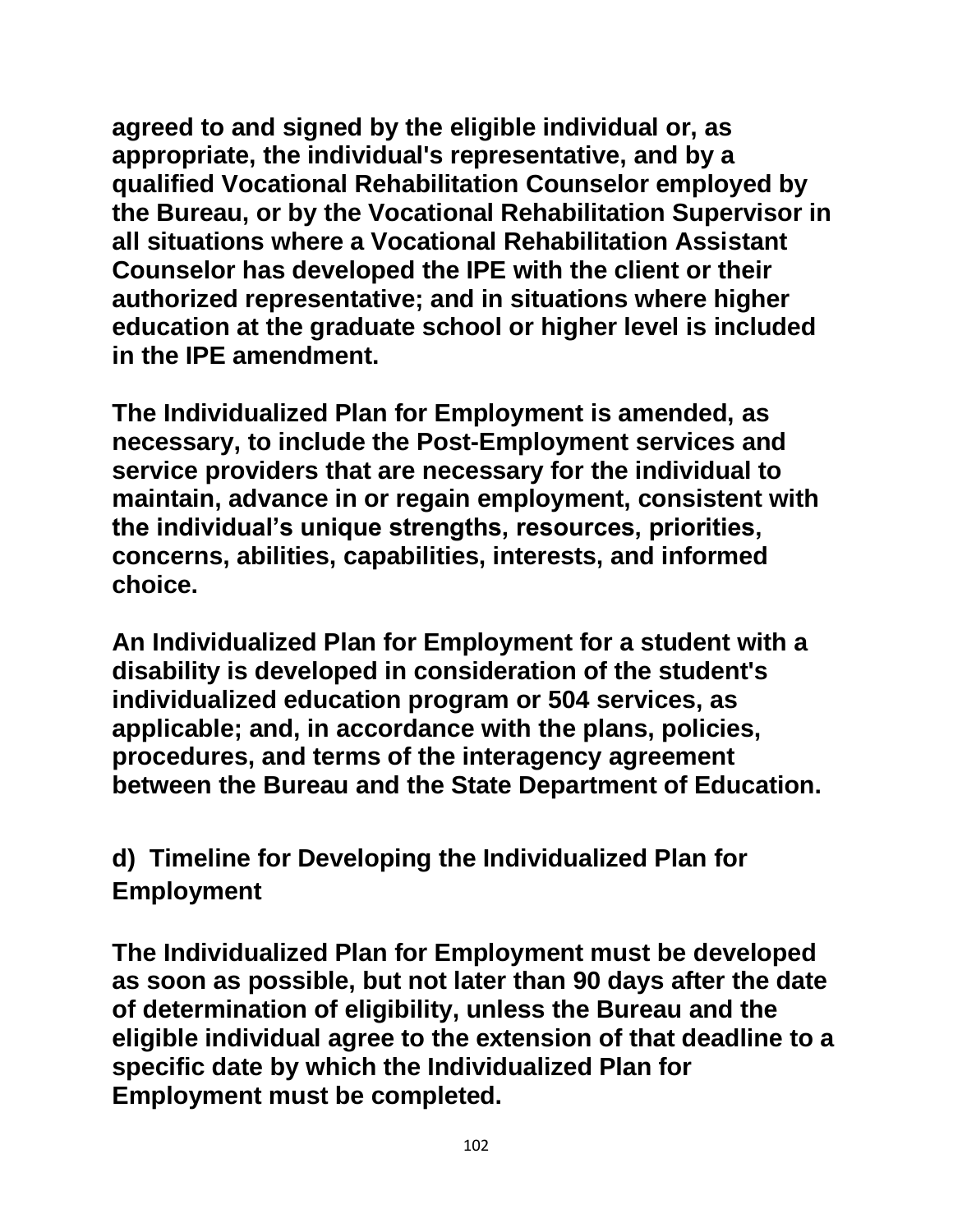# **e) Data for Preparing the Individualized Plan for Employment**

**(1) Preparation without a Comprehensive Assessment: To the extent possible, the employment outcome and nature and scope of rehabilitation services to be included in the individual's IPE shall be determined based on the data used for the assessment of eligibility and priority for services.**

**(2) Preparation Based on Comprehensive Assessment. (A) If additional data are necessary to determine the employment outcome and the nature and scope of services to be included in the Individualized Plan for Employment of an eligible individual, the Vocational Rehabilitation Program shall conduct a comprehensive assessment of the unique strengths, resources, priorities, concerns, abilities, capabilities, interests, and informed choice, including the need for supported employment services of an eligible individual, in the most integrated setting possible, consistent with the informed choice of the individual. (B) In preparing the comprehensive assessment, the Bureau must use, to the maximum extent possible and appropriate and in accordance with confidentiality requirements, existing information that is current as of the date of the development of the Individualized Plan for Employment, including information available from other programs and providers, particularly information used by education officials and the Social Security Administration. Information provided by the individual and the individual's family, as well as**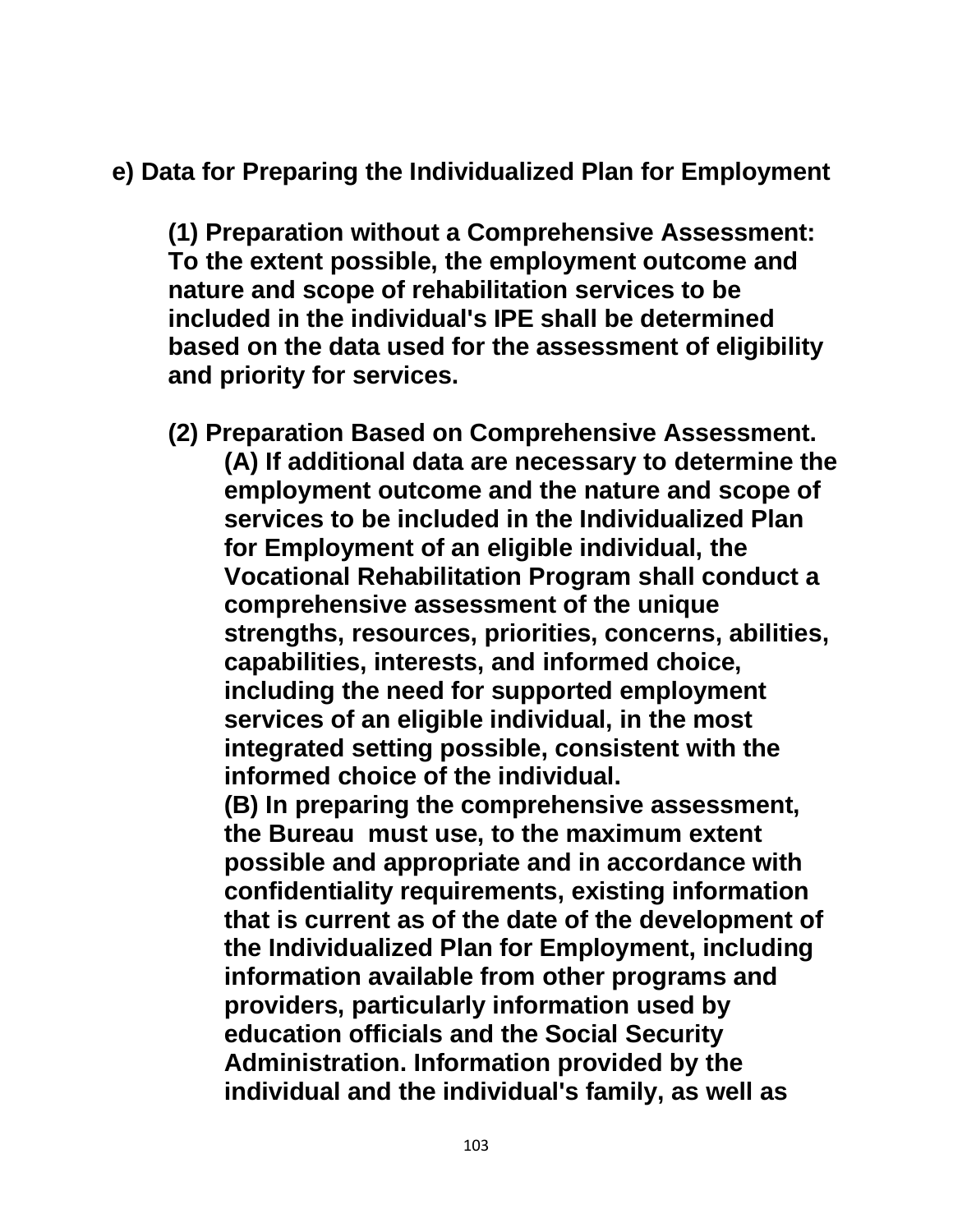**information obtained under the assessment for determining the individual's eligibility and vocational rehabilitation needs shall also be utilized.**

**f) Content of the Individualized Plan for Employment**

**Regardless of the approach that the eligible individual selects for the purposes of developing the Individualized Plan for Employment, each IPE must include:**

**(1) A description of the specific employment outcome that is chosen by the eligible individual, consistent with the unique strengths, resources, priorities, concerns, abilities, capabilities, career interests, and informed choice consistent with the general goal of competitive integrated employment (except that in the case of an eligible individual who is a student or youth with a disability, the description may be a description of the individual's projected post-school employment outcome);**

**(2) A description of the specific vocational rehabilitation services that are—**

**(A) Needed to achieve the employment outcome, including as appropriate, the provision of assistive technology devices and assistive technology services, and personal assistance services, including training in the management of such services; and**

**(B) In the case of a plan for an eligible individual that is a student or youth with a disability, the specific transition services and supports needed to**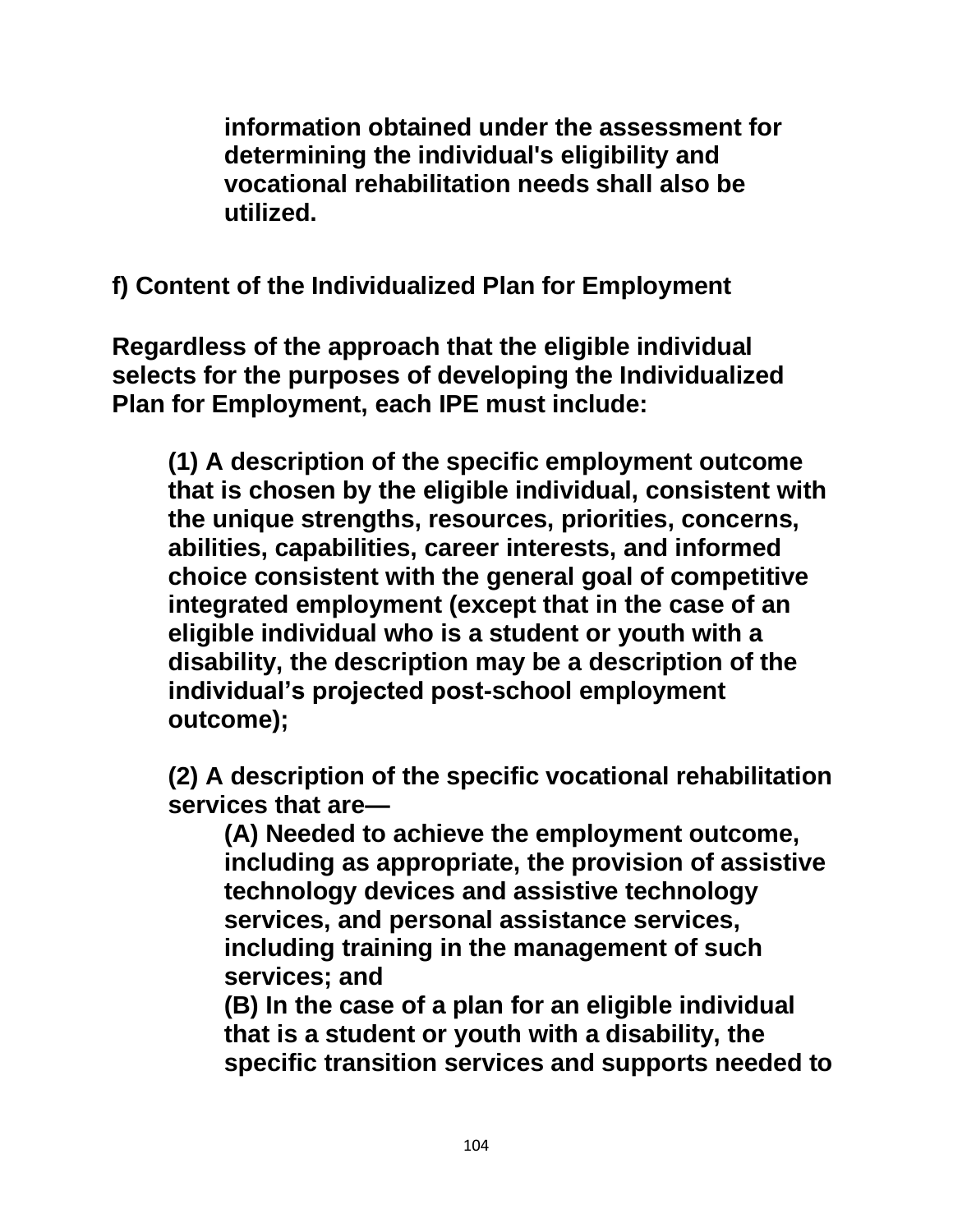**achieve the individual's employment outcome or projected post-school employment outcome. (C) Provided in the most integrated setting that is appropriate for the service involved and is consistent with the informed choice of the individual;**

**(3) The timelines for achievement of the employment outcome and for the initiation of services;**

**(4) A description of the entity or entities chosen by the eligible individual, or as appropriate, the individual's representative, that will provide the vocational rehabilitation services, and the methods used to procure such services;**

**(5) A description of criteria that will be used to evaluate progress toward achievement of the employment outcome;**

**(6) The terms and conditions of the Individualized Plan for Employment, including, as appropriate, information describing—**

**(A) The responsibilities of the Vocational Rehabilitation Program;**

**(B) The responsibilities the eligible individual will assume in relation to achieving the employment outcome of the individual;**

**(C) The responsibility of the eligible individual with regard to applying for and securing comparable services and benefits;** 

**(D) If applicable, the extent of the individual's participation in paying for the costs of services; and**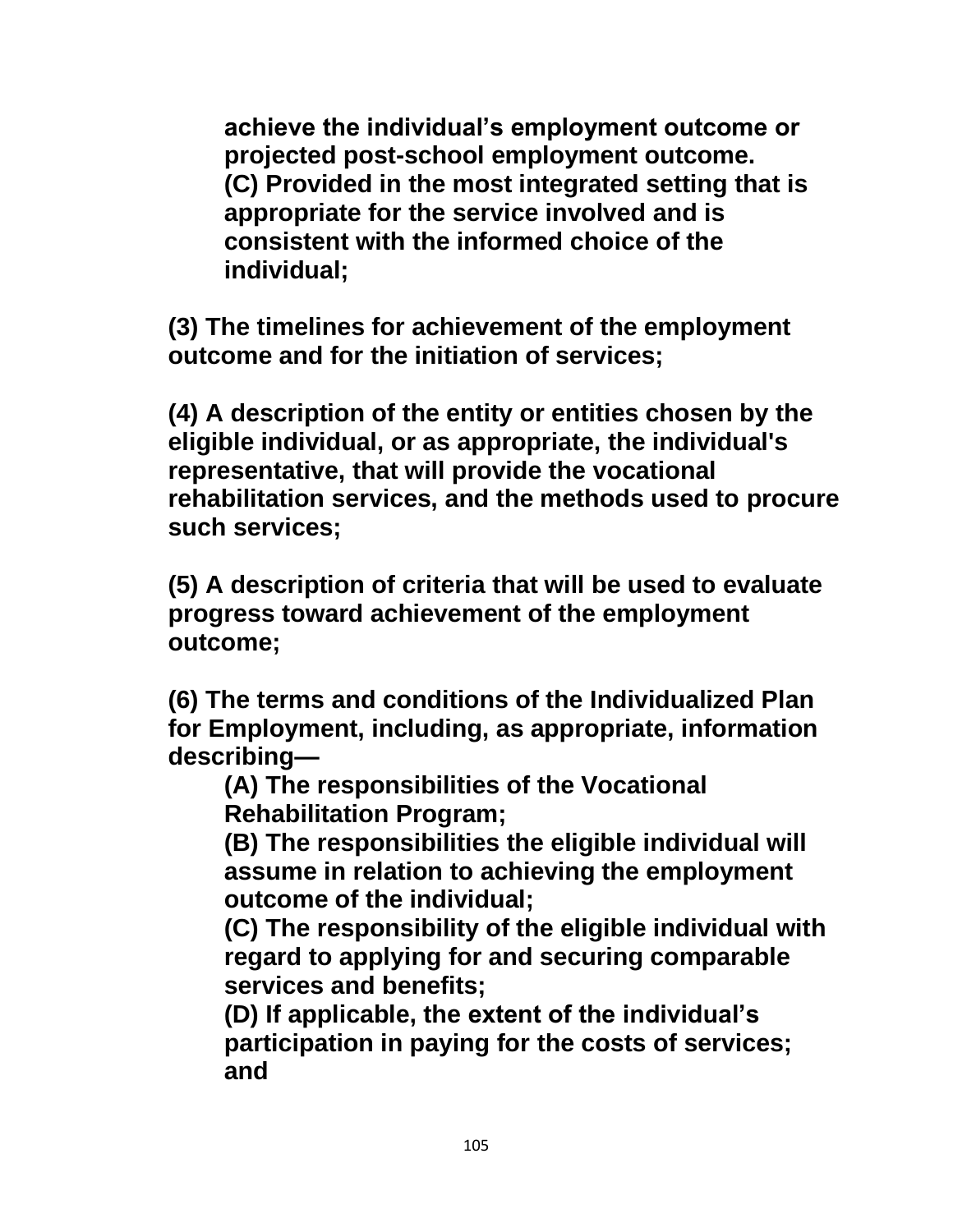**(E) The responsibilities of other entities as the result of arrangements made pursuant to the comparable services or benefits requirements.**

**g) Supported Employment Requirements**

**An Individualized Plan for Employment for an individual with a most significant disability for whom an employment outcome in a supported employment setting has been determined to be appropriate, must–**

**(1) Specify the supported employment services to be provided by the Bureau;**

**(2) Specify the expected extended services needed by the eligible individual, which may include natural supports;** 

**(3) Identify the source of extended services, or to the extent that the source of the extended services cannot be identified at the time of the development of the IPE, include a description of the basis for concluding that there is a reasonable expectation that such a source will become available;**

**(4) Provide for periodic monitoring to ensure that the individual is making satisfactory progress toward meeting the weekly work requirement established in the Individualized Plan for Employment by the time of transition to extended services;** 

**(5) Provide for the coordination of services provided under an Individualized Plan for Employment with**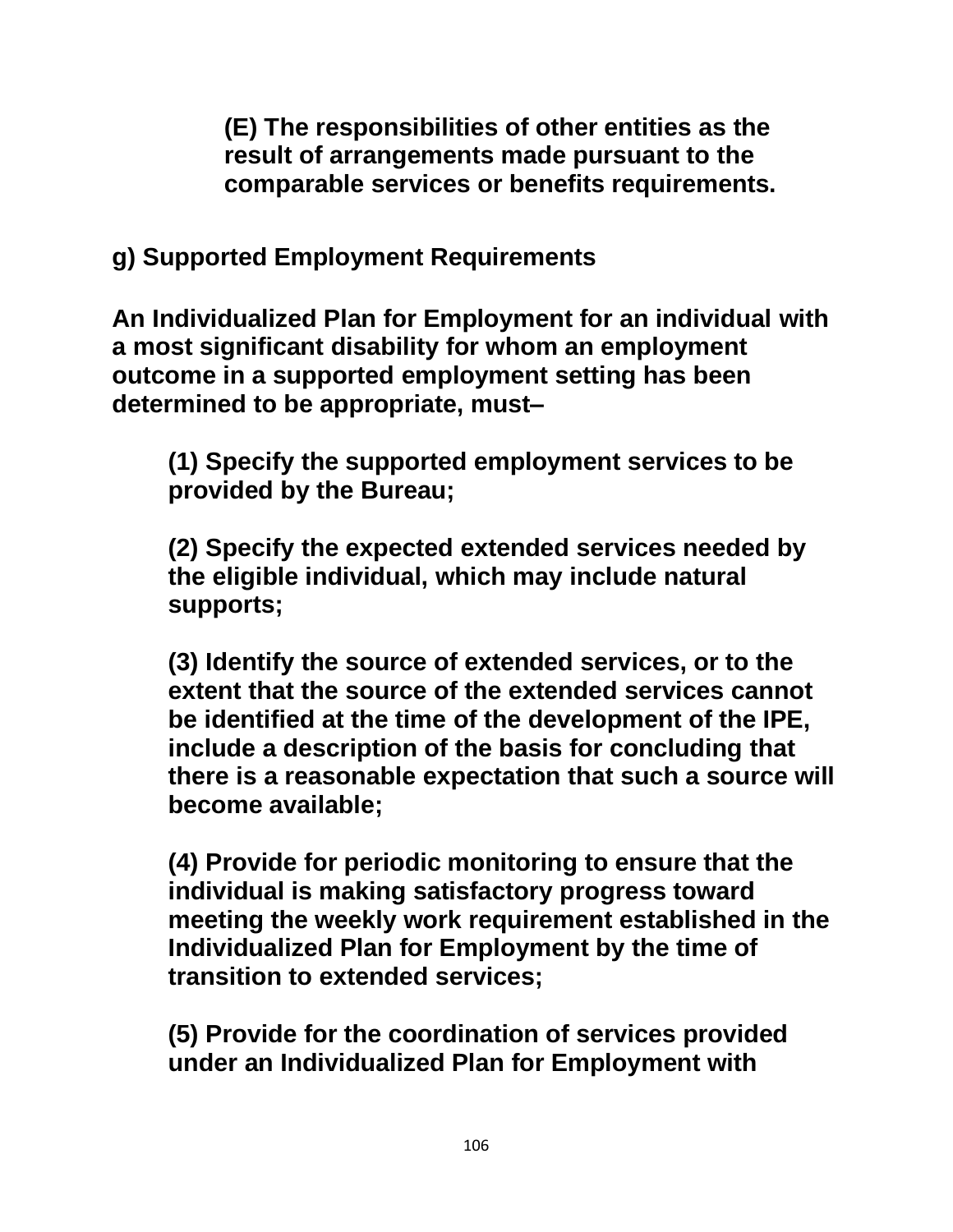**services provided under other individualized plans established under other Federal or State programs;**

**(6) To the extent that job skills training is provided, identify that the training will be provided on site; and** 

**(7) Include placement in an integrated setting for the maximum number of hours possible based on the unique strengths, resources, priorities, concerns, abilities, capabilities, interests, and informed choice of individuals with the most significant disabilities.**

**h) Post-Employment Services**

**The Individualized Plan for Employment for each individual must contain, as determined to be necessary, statements concerning:**

**(1) The expected need for Post-Employment services prior to closing the record of services of an individual who has achieved an employment outcome;** 

**(2) A description of the terms and conditions for the provision of any Post-Employment services; and** 

**(3) If appropriate, a statement of how Post-Employment services will be provided or arranged through other entities as the result of arrangements made pursuant to the comparable services or benefits requirements.**

**i) Coordination of Services for Students with Disabilities**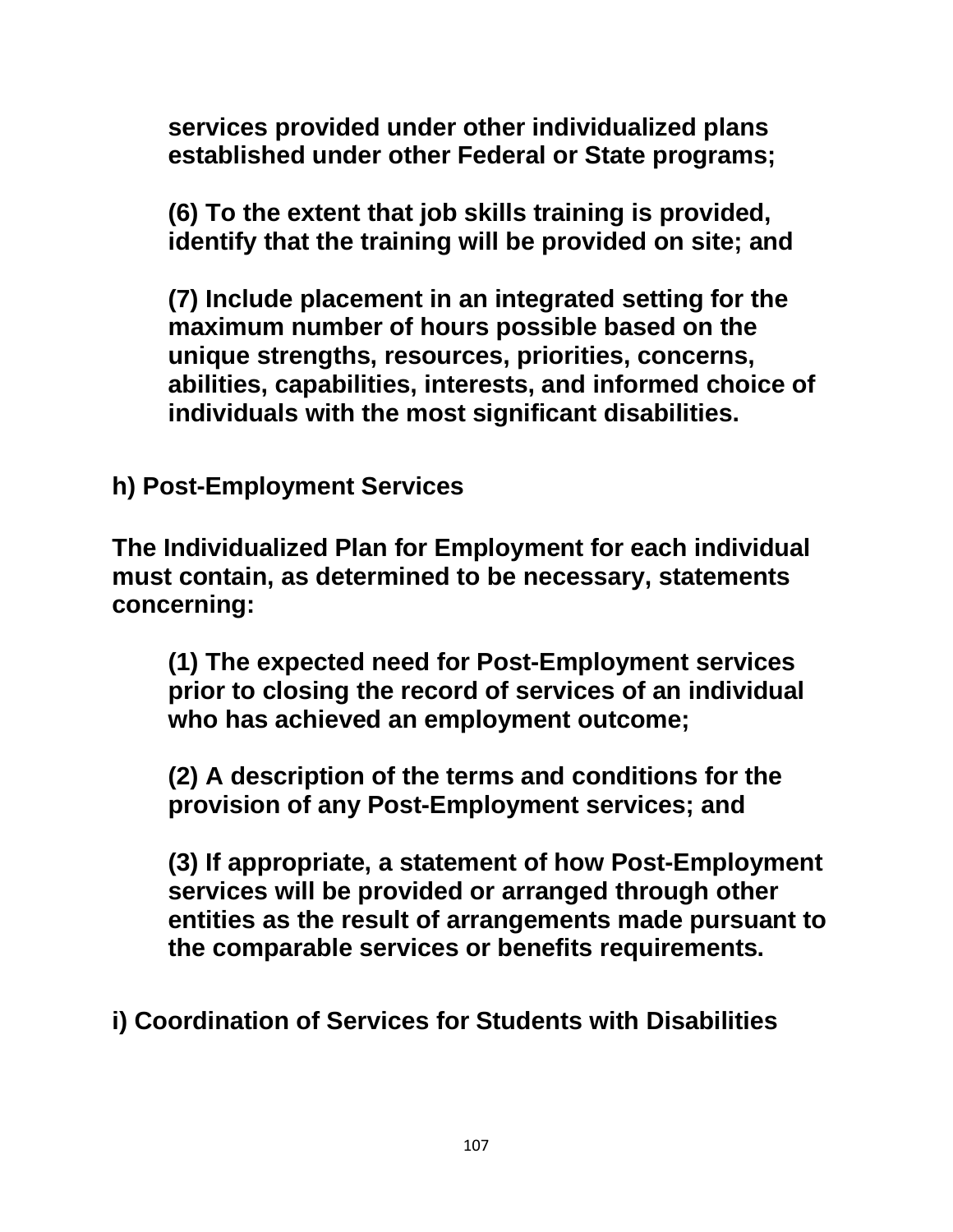**The Individualized Plan for Employment for a student with a disability must be coordinated with the individualized education program or 504 services, as applicable, for that individual in terms of the goals, objectives, and services identified in the education program.**

**j) Scope of Vocational Rehabilitation Services for Individuals with Disabilities:**

**(1) Pre-Employment Transition Services** 

**(A) The Bureau, in collaboration with the local educational agencies involved, will provide, or arrange for the provision of, Pre-Employment Transition Services for all students with disabilities that include visual impairment or legal blindness who are in need of such services, from Federal funds reserved in accordance with governing federal regulations, and any funds made available from State, local, or private funding sources. Funds reserved and made available may be used for the required, authorized, and pre-employment transition coordination activities. Pre-Employment Transition Services are available Statewide to all students with disabilities that include visual impairment or legal blindness, regardless of whether the student has applied or been determined eligible for vocational rehabilitation services.**

**(B) A student with a disability is an individual with a disability that includes visual impairment or legal blindness who is participating in a secondary, postsecondary, or other recognized education program: (i) Who is not younger than the age of 16 for the provision of transition services under section**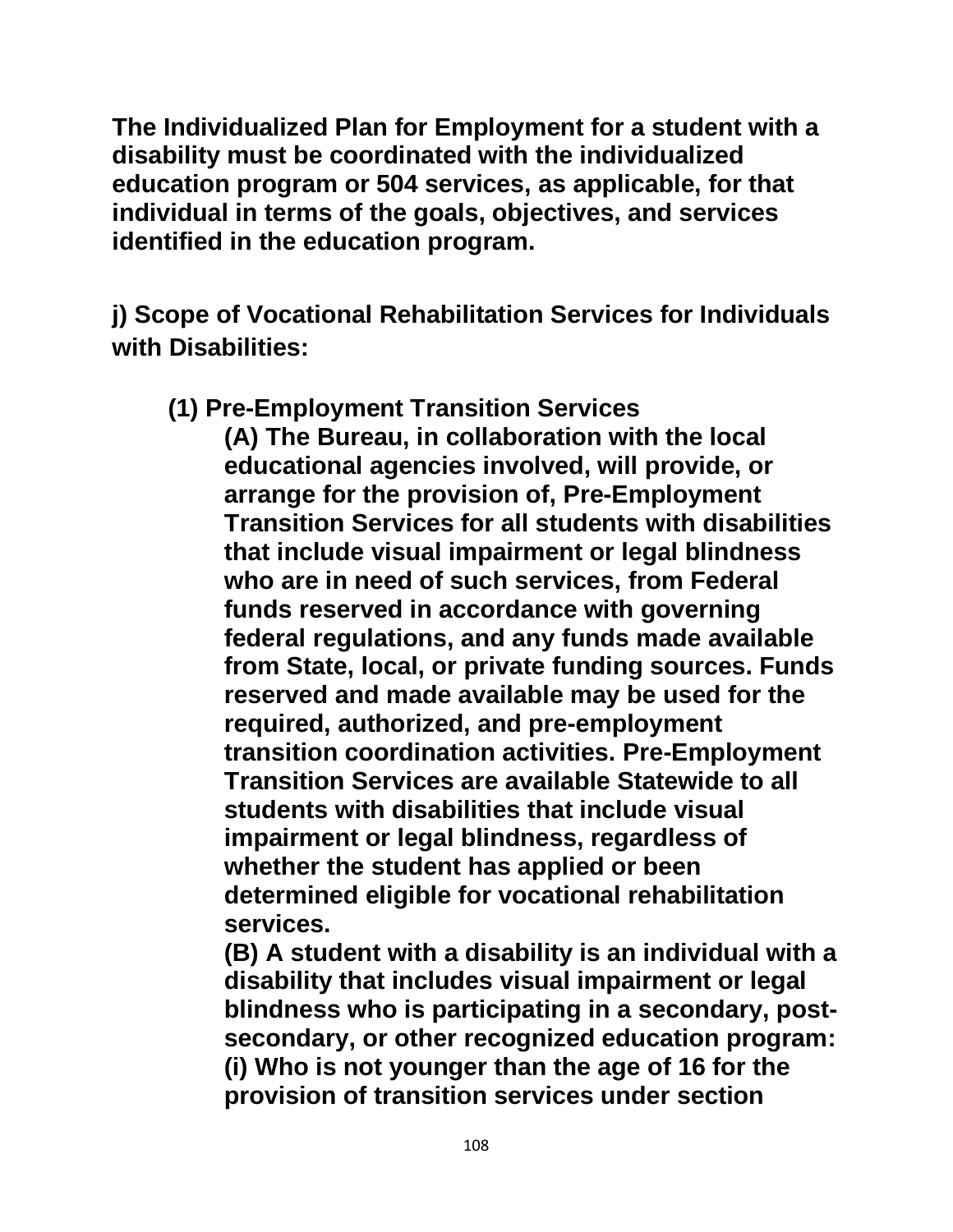**614(d)(1)(A)(i)(VIII) of the Individuals with Disabilities Education Act; and** 

**(iii) Who is not older than 21 years of age; and (iv) Is eligible for, and receiving, special education or related services under Part B of the Individuals with Disabilities Education Act; or**

**(v) Is a student who is an individual with a disability that includes visual impairment or legal blindness, for purposes of section 504.**

**(C) Required Activities.**

**The Bureau provides the following required Pre-Employment Transition Services:**

**(i) Job exploration counseling;**

**(ii) Work-based learning experiences, which may include in-school or after school opportunities, or experience outside the traditional school setting (including internships), that is provided in an integrated environment in the community to the maximum extent possible;**

**(iii) Counseling on opportunities for enrollment in comprehensive transition or post-secondary educational programs at institutions of higher education;**

**(iv) Workplace readiness training to develop social skills and independent living; and**

**(v) Instruction in self-advocacy (including instruction in person-centered planning), which may include peer mentoring (including peer mentoring from individuals with disabilities working in competitive integrated employment).**

**(D) Authorized activities.**

**Funds available and remaining after the provision of the required pre-employment transition activities may be used to improve the transition of students**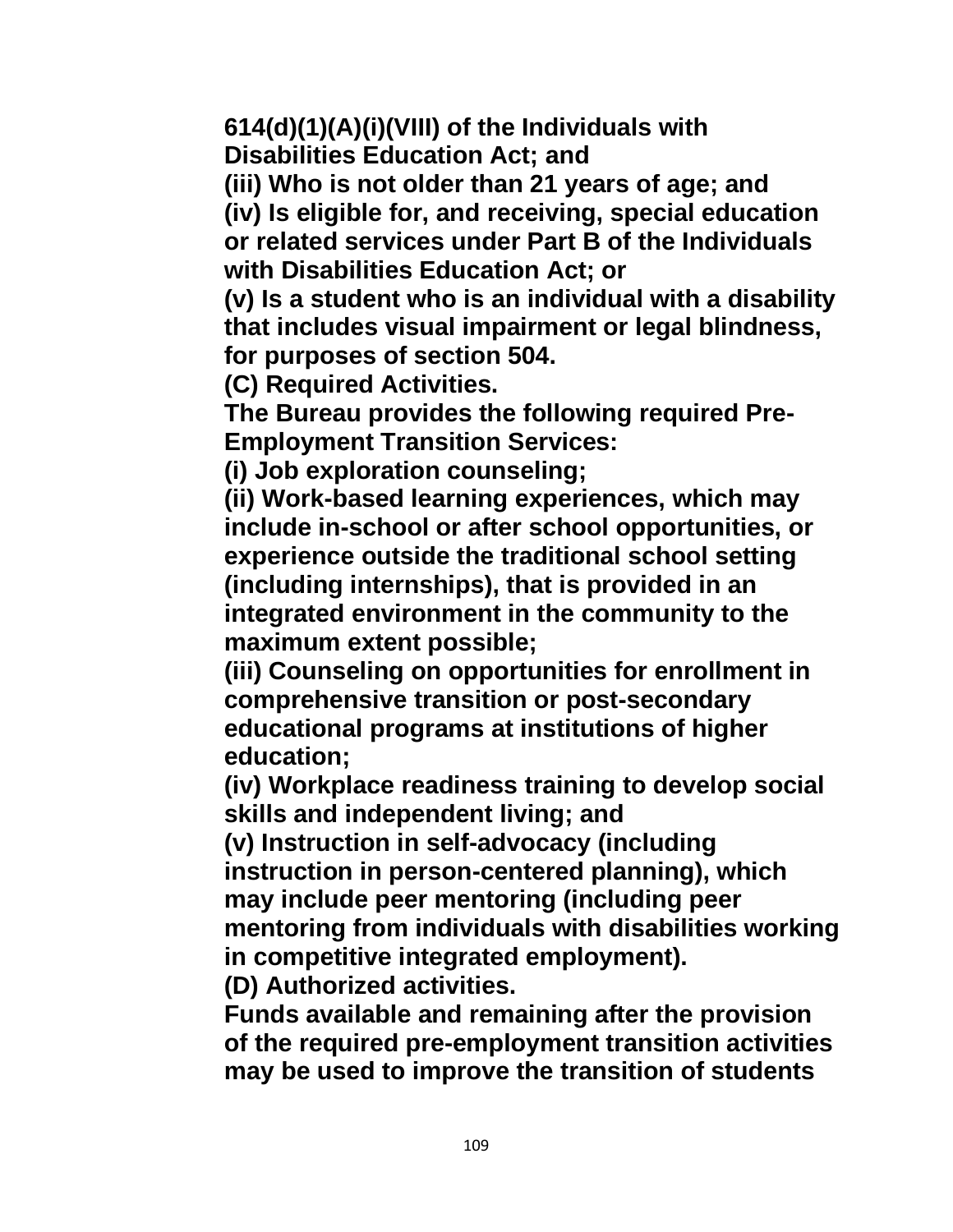**with disabilities from school to post-secondary education or an employment outcome by: (i) Implementing effective strategies to increase the likelihood of independent living and inclusion in communities and competitive integrated workplaces;**

**(ii) Developing and improving strategies for individuals with intellectual disabilities and individuals with significant disabilities to live independently; participate in post-secondary education experiences; and obtain, advance in and retain competitive integrated employment;**

**(iii) Providing instruction to vocational rehabilitation counselors, school transition personnel, and other persons supporting students with disabilities;**

**(iv) Disseminating information about innovative, effective, and efficient approaches to achieve the pre-employment transition goals;**

**(v) Coordinating activities with transition services provided by local educational agencies under the Individuals with Disabilities Education Act;**

**(vi) Applying evidence-based findings to improve policy, procedure, practice, and the preparation of personnel, in order to better achieve the preemployment transition goals;**

**(vii) Developing model transition demonstration projects;**

**(viii) Establishing or supporting multistate or regional partnerships involving States, local educational agencies, designated State units, developmental disability agencies, private businesses, or other participants to achieve the goals of this section; and**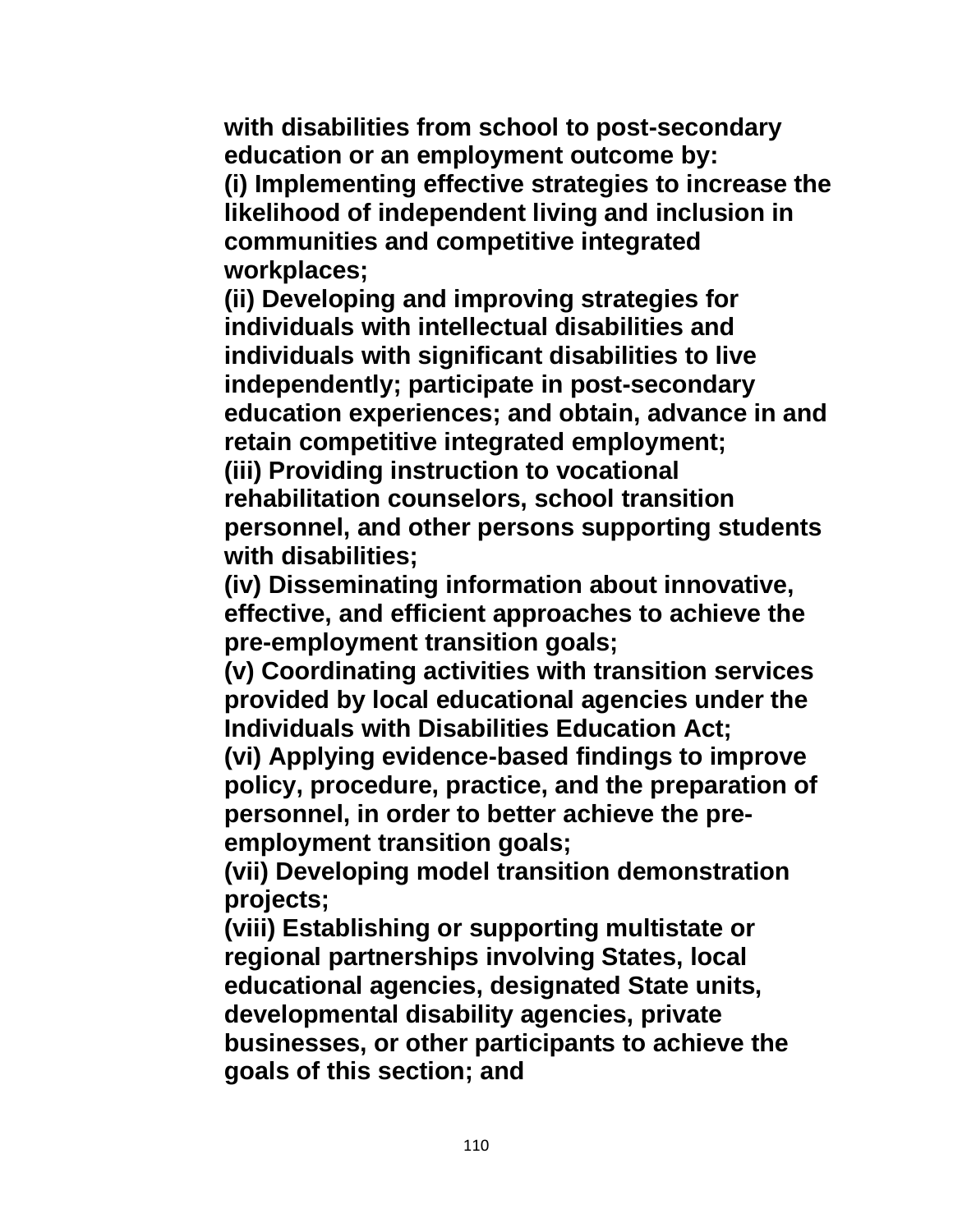**(ix) Disseminating information and strategies to improve the transition to post-secondary activities of individuals who are members of traditionally unserved and underserved populations.**

**(E) Pre-employment transition coordination. The Bureau will carry out responsibilities** 

**consisting of:**

**(i) Attending individualized education program meetings for students with disabilities, when invited;**

**(ii) Working with the local workforce development boards, one-stop centers, and employers to develop work opportunities for students with disabilities, including internships, summer employment and other employment opportunities available throughout the school year, and apprenticeships;**

**(iii) Working with schools, including those carrying out activities under section 614(d) of the IDEA, to coordinate and ensure the provision of Pre-Employment Transition Services under this section; and**

**(iv) When invited, attending person-centered planning meetings for individuals receiving services under title XIX of the Social Security Act.**

**k) Services for Individuals Who have Applied For or Been Determined Eligible for Vocational Rehabilitation Services**

**As appropriate to the vocational rehabilitation needs of each individual and consistent with each individual's Individualized Plan for Employment, the Bureau will ensure that the following vocational rehabilitation services are available to assist the individual in preparing for, securing,**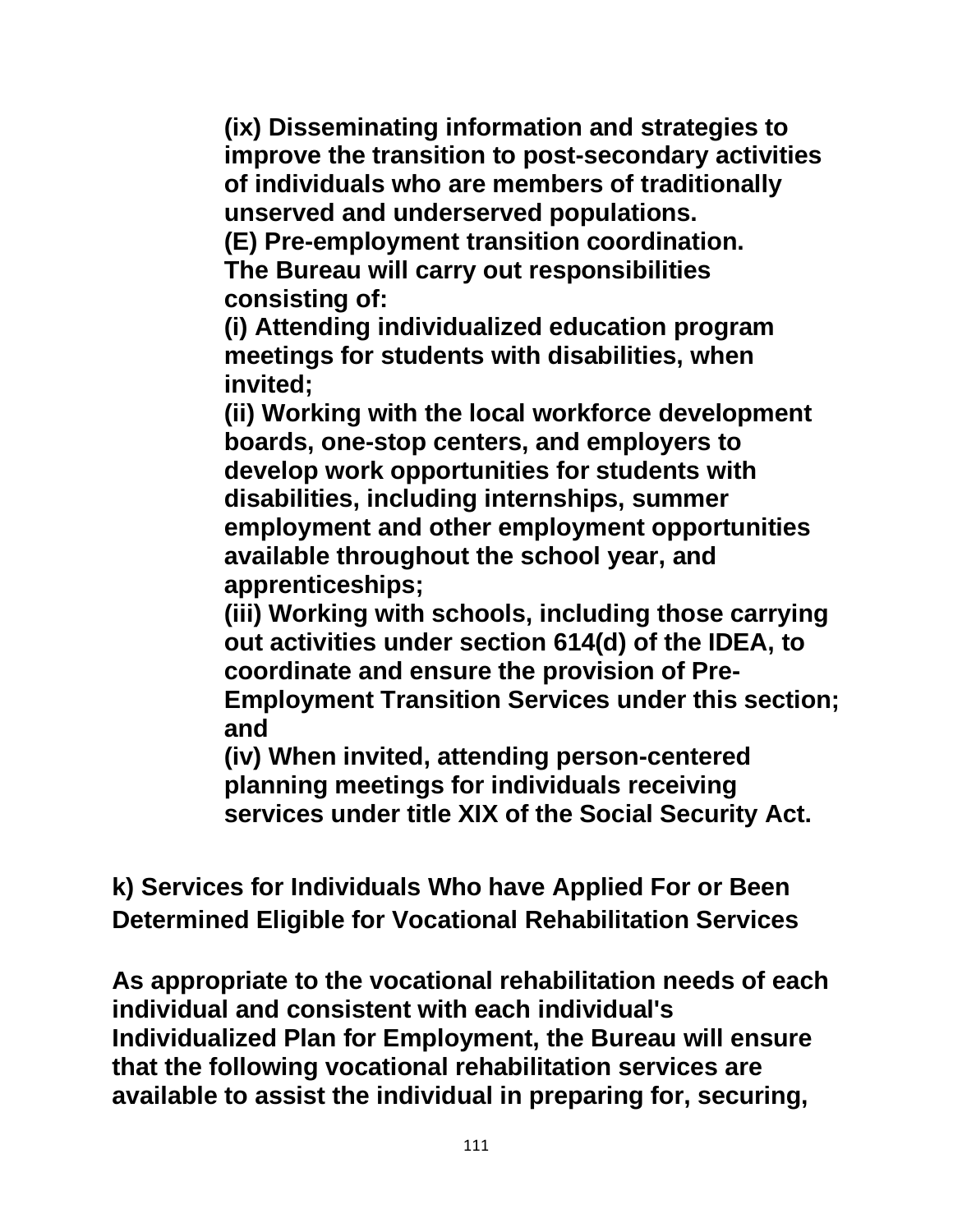**retaining, advancing in or regaining an employment outcome that is consistent with the individual's unique strengths, resources, priorities, concerns, abilities, capabilities, interests, and informed choice:**

**(1) Assessment for determining eligibility, priority for services, and vocational rehabilitation needs by qualified personnel, including if appropriate, an assessment by personnel skilled in rehabilitation technology.**

**(2) Vocational rehabilitation counseling and guidance, including information and support services to assist an individual in exercising informed choice.**

**(3) Referral and other services necessary to assist applicants and eligible individuals to secure needed services from other providers and agencies, including other components of the statewide workforce development system, and to advise those individuals about the client assistance program.**

**(4) Job related services including job search and placement assistance, job retention services, follow up services and follow-along services.**

**(5) Physical and mental restoration services including diagnosis and treatment, prosthetic and orthotic devices, eyeglasses and visual services as prescribed by qualified personnel who meet state licensure laws and who are selected by the individual, to the extent that financial support is not readily available from a source other than the Bureau (such as health insurance or comparable benefit).**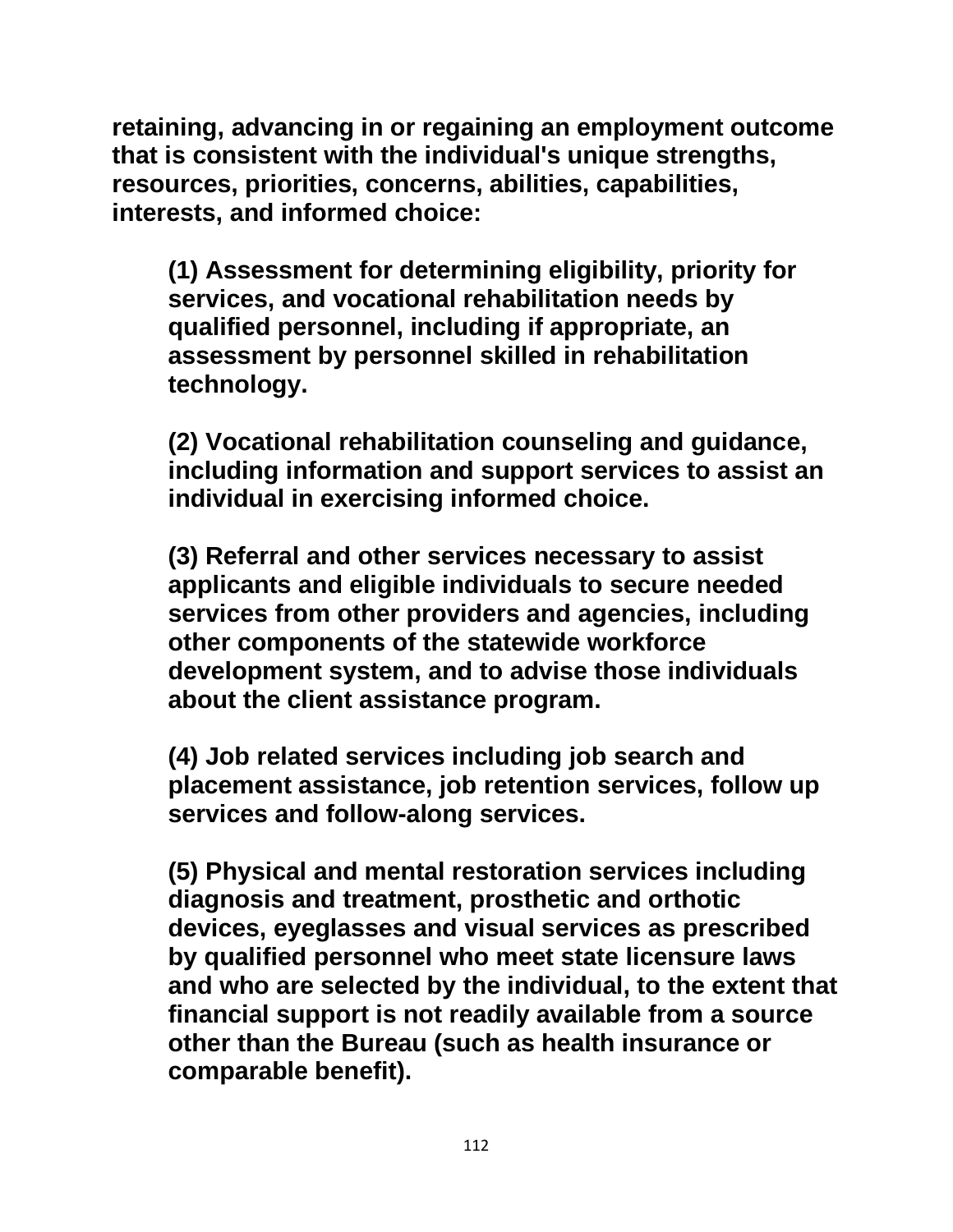**(6) Vocational and other training services, including personal and vocational adjustment training, advanced training in, but not limited to, a field of science, technology, engineering, mathematics (including computer science), medicine, law, or business); books, tools, and other training materials, except that no training or training services in an institution of higher education (universities, colleges, community or junior colleges, vocational schools, technical institutes, or hospital schools of nursing or any other post-secondary education institution) may be paid for with funds under this part unless maximum efforts have been made by the Vocational Rehabilitation Program to secure grant assistance in whole or in part from other sources to pay for that training.** 

**(7) Maintenance for additional costs incurred by an individual for expenses, such as food, shelter, and clothing, that are in excess of the normal expenses of the individual and that are necessitated by the individual's participation in an assessment for determining eligibility and vocational rehabilitation needs or the individual's receipt of vocational rehabilitation services under an Individualized Plan for Employment.**

**(8) Transportation in the form of travel and related expenses that are necessary to enable an applicant or eligible individual to participate in a vocational rehabilitation service, including expenses for training in the use of public transportation vehicles and systems.**

**(9) Vocational rehabilitation services to family members of an applicant or eligible individual if necessary to**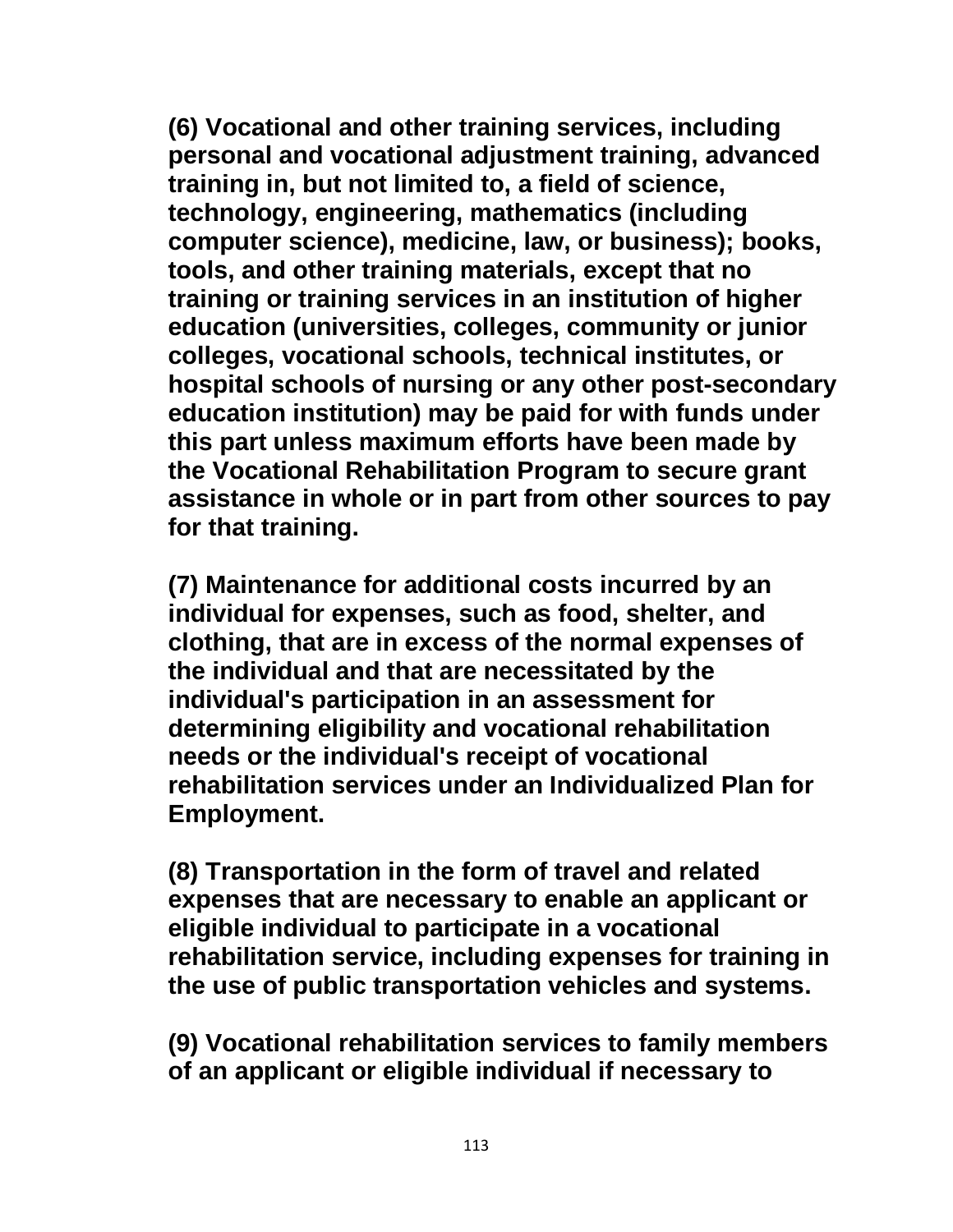**enable the applicant or eligible individual to achieve an employment outcome.**

**(10) Interpreter services including sign language and oral interpreter services, and tactile interpreting services for individuals who are deafblind provided by qualified personnel.**

**(11) Reader services, rehabilitation teaching services, and orientation and mobility services.**

**(12) Technical assistance and other consultation services to conduct market analyses, develop business plans, and otherwise provide resources, to the extent that such resources are authorized to be provided through the statewide workforce development system to eligible individuals who are pursuing self-employment or telecommuting or establishing a small business operation as an employment outcome.**

**(13) Supported employment services.**

**(14) Personal assistance services, while the individual is receiving other vocational rehabilitation services necessary to the achievement of an employment outcome.**

**(15) Post-Employment services necessary to assist the individual to maintain, regain or advance in employment consistent with the individual's unique strengths, resources, priorities, concerns, abilities, capabilities, interests, and informed choice.**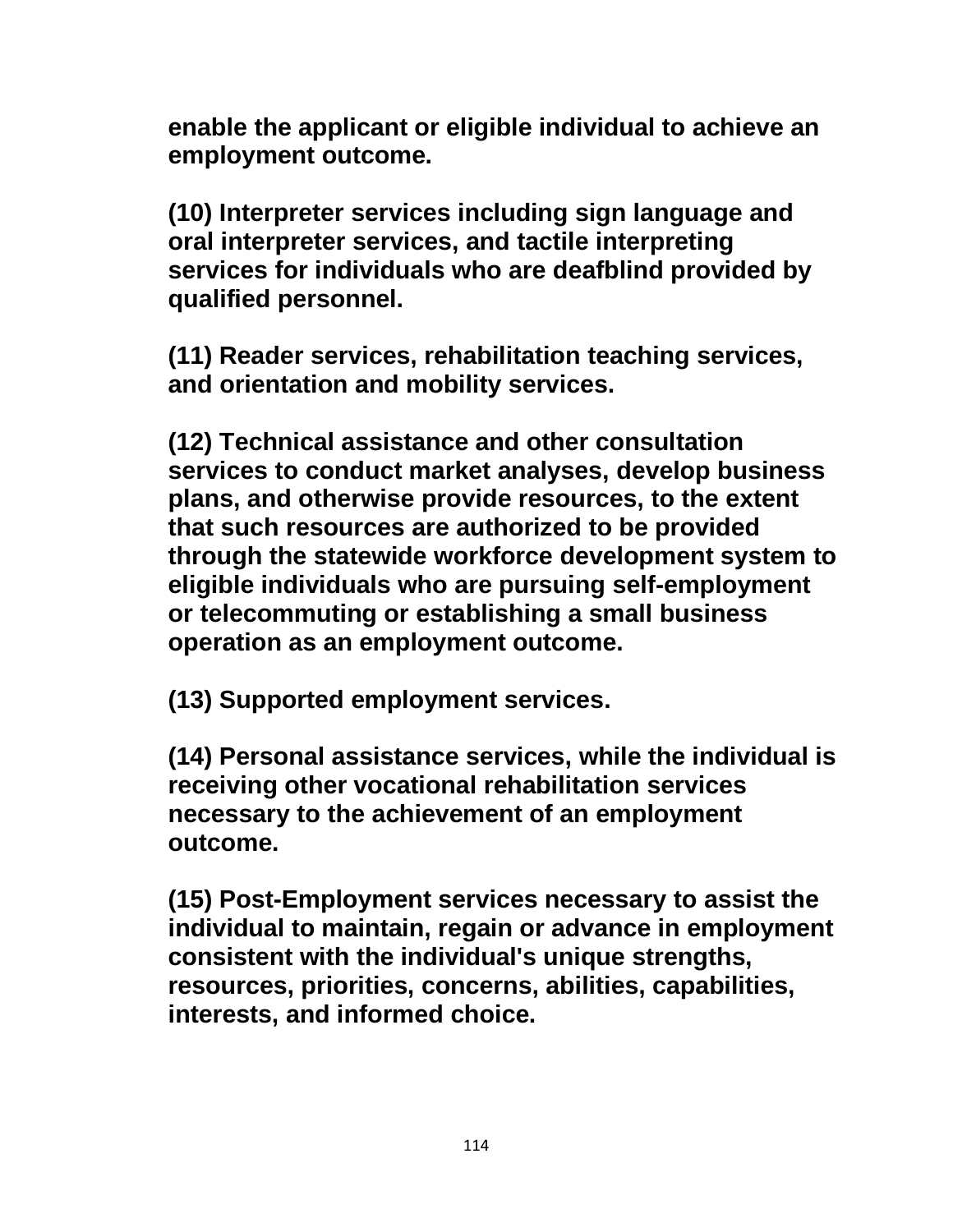**(16) Occupational licenses, tools, equipment, initial stocks, and supplies consistent with Vocational Rehabilitation Program policy.** 

**(17) Rehabilitation technology, including vehicular modifications, telecommunications, sensory, and other technological aids and devices consistent with Bureau policy.** 

**(18) Transition services for students and youth with disabilities, that facilitate the transition from school to post-secondary life, such as achievement of an employment outcome in competitive integrated employment or Pre-Employment Transition Services for students.**

**(19) Other goods and services determined necessary for the individual with a disability to achieve an employment outcome.**

**(20) Customized Employment, for an individual with a significant disability, that is in competitive integrated employment and that is:**

**(A) Based on an individualized determination of the unique strengths, needs, and interests of the individual with a significant disability; (B) Designed to meet the specific abilities of the individual with a significant disability and the business needs of the employer; and (C) Carried out through flexible strategies.**

**l) Availability of Comparable Services and Benefits**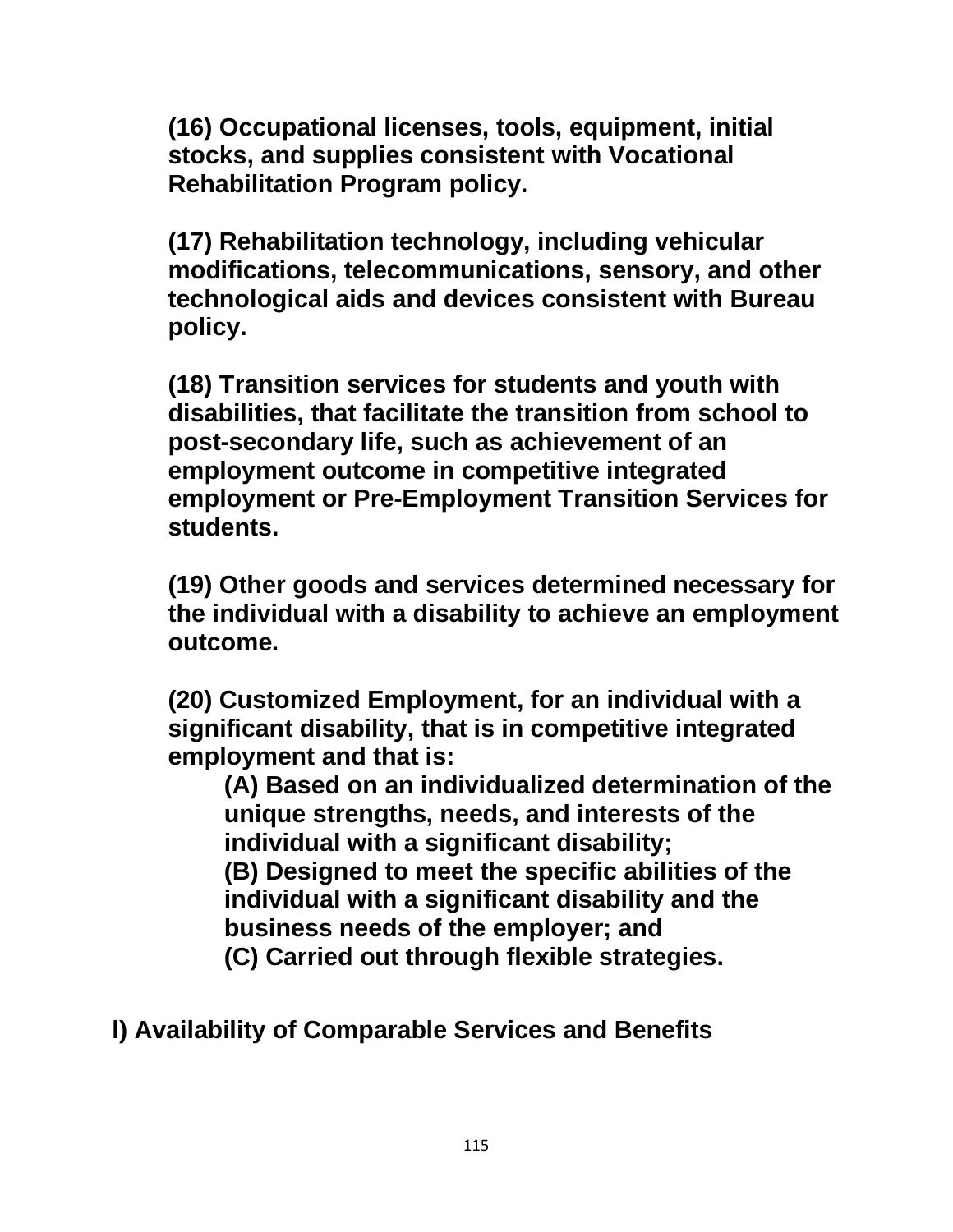**Prior to providing an accommodation or auxiliary aid or service or any vocational rehabilitation services to an eligible individual or to members of the individual's family, the Vocational Rehabilitation Counselor must determine whether comparable services and benefits exist under any other program and whether those services and benefits are available to the individual unless such a determination would interrupt or delay:**

**(1) The progress of the individual toward achieving the employment outcome identified in the individualized plan for employment;**

**(2) An immediate job placement; or**

**(3) The provision of vocational rehabilitation services to any individual who is determined to be at extreme medical risk, based on medical evidence provided by an appropriate qualified medical professional.**

**m) Exempt Services**

**The following vocational rehabilitation services are exempt from a determination of the availability of comparable services and benefits:**

**(1) Assessment for determining eligibility and vocational rehabilitation needs.**

**(2) Counseling and guidance, including information and support services to assist an individual in exercising informed choice.**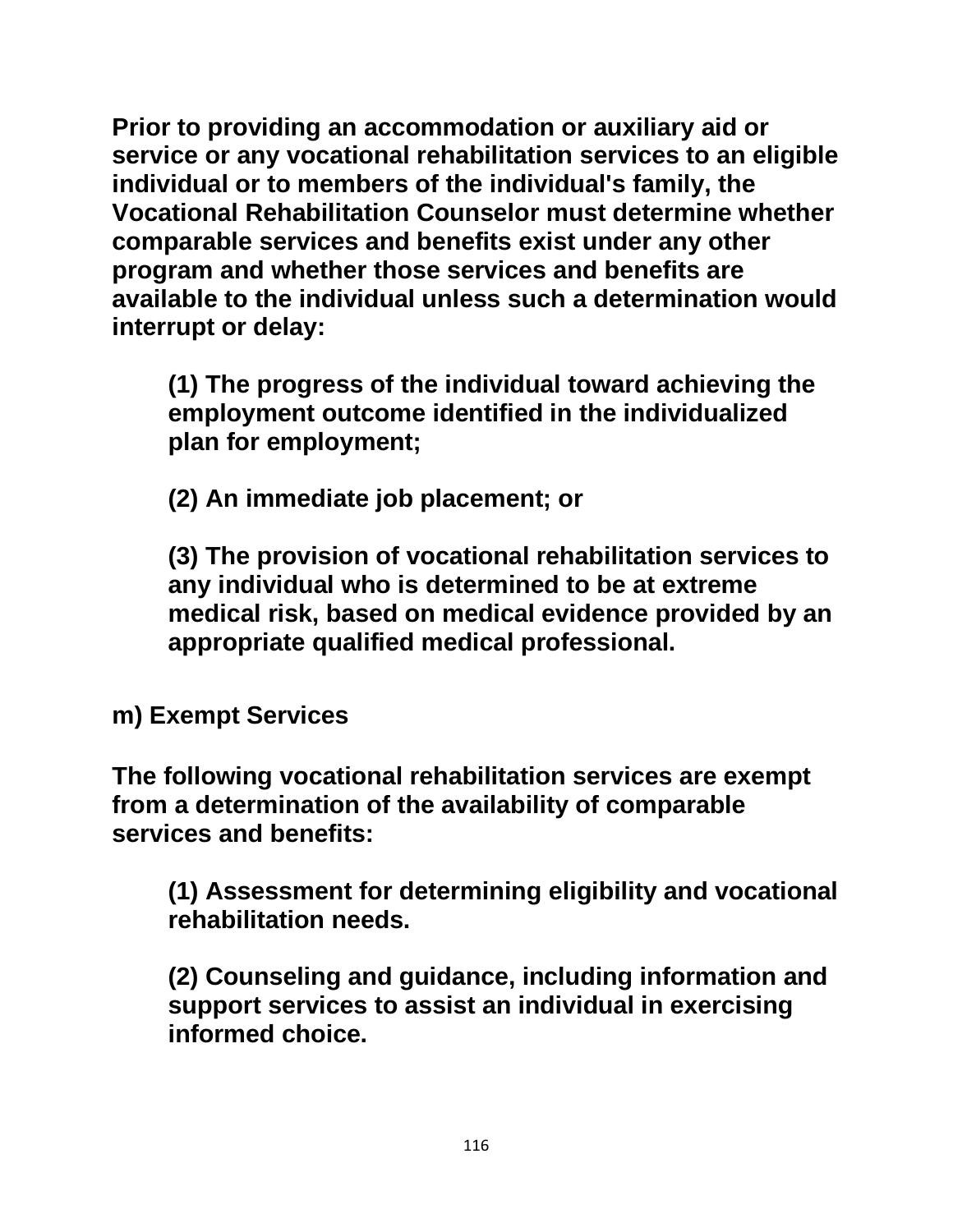**(3) Referral and other services to secure needed services from other agencies, including other components of the statewide workforce development system, if those services are not available from the Bureau.**

**(4) Job-related services, including job search and placement assistance, job retention services, follow-up services, and follow-along services.**

**(5) Rehabilitation technology, including telecommunications, sensory, and other technological aids and devices.**

**The provision of any of these 5 listed services, when provided as a Post-Employment service, are also exempt from a determination of the availability of comparable services and benefits.**

**n) Periodic Review of the Individualized Plan for Employment**

**Each Individualized Plan for Employment shall be reviewed at least annually, at which time the individual (or in appropriate cases, the parents or guardians of the individual) will be afforded an opportunity to review the program and jointly redevelop and agree to its terms. Any substantive revisions or amendments to the program resulting from such review shall be incorporated into an IPE Amendment and shall become effective when signed by the individual (or parent, family member, guardian, advocate, authorized representative), the Vocational Rehabilitation Counselor, and the designated supervisory staff of the vocational rehabilitation program (if the amendment was developed by a Vocational Rehabilitation Assistant Counselor or the**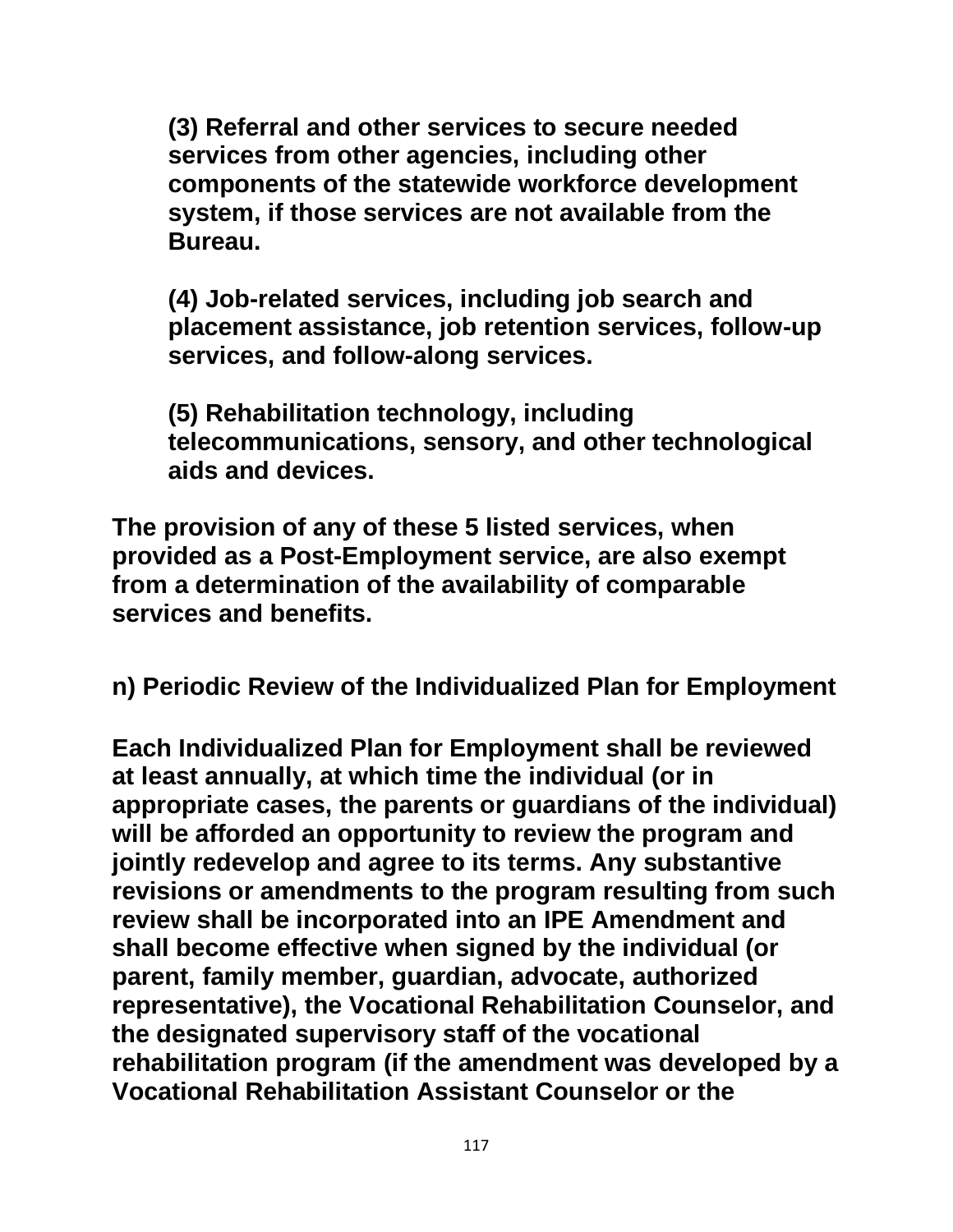**amendment includes graduate school as a service). Each IPE may also be revised as needed. It should be noted that minor changes to the IPE to include additional services to support the implementation of a previously agreed to career goal do not require a formal written amendment. In these circumstances, a verbal agreement between the Vocational Rehabilitation Counselor and the client to add the additional service(s), followed up with a letter from the Vocational Rehabilitation Counselor to the client summarizing the agreement will be sufficient.**

# **o) Subsequent Determinations of Ineligibility**

**In the event that after an individual has been found eligible for vocational rehabilitation services, any future and subsequent determination of ineligibility shall reflect the inability of the individual to benefit from vocational rehabilitation services in terms of an employment outcome. There must be documentation in the case folder as to how and why the individual can no longer be expected to obtain or achieve an employment goal.**

**The Vocational Rehabilitation Counselor can only make a determination that client is no longer eligible for vocational rehabilitation services after reviewing the basis for the determination with the Vocational Rehabilitation Supervisor, and after providing an opportunity for full consultation with the individual or, as appropriate, with the individual's representative. The individual must be informed in writing with ten (10) business days' notice, supplemented as necessary by other appropriate modes of communication consistent with the informed choice of the individual, of the ineligibility determination, including the reasons for that determination, and the means by which the individual may**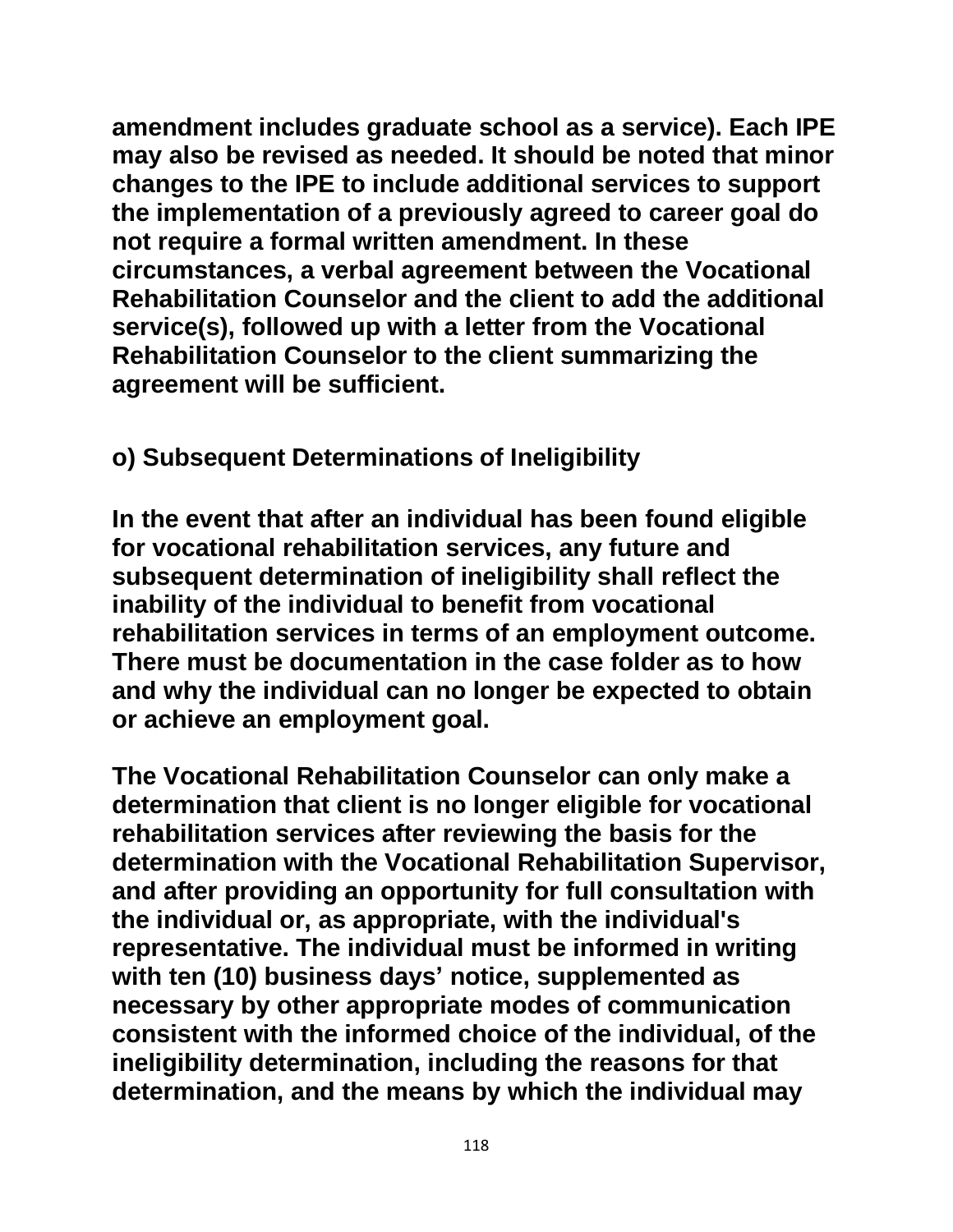**express and seek remedy for any dissatisfaction, including the procedures to request a review or appeal of the decision. The Vocational Rehabilitation Counselor must provide the individual with information on services available from the Client Assistance Program and how to contact that program.** 

**The Vocational Rehabilitation Counselor will offer to refer the individual to other programs that are part of the one-stop service delivery system under the Workforce Innovation and Opportunity Act that can address the individual's training or employment related needs; or to Federal, State, or local programs or service providers, including, as appropriate, independent living programs and extended employment providers, best suited to meet their rehabilitation needs, if the ineligibility determination is based on a finding that the individual has chosen not to pursue, or is incapable of achieving, an employment outcome.**

**The Vocational Rehabilitation Counselor shall review, within 12 months and annually thereafter if requested by the individual or, if appropriate, by the individual's representative any ineligibility determination that is based on a finding that the individual is incapable of achieving an employment outcome. This review need not be conducted in situations in which the individual has refused it, the individual is no longer present in the State, the individual's whereabouts are unknown, or the individual's medical condition is rapidly progressive or terminal.**

**Section 10. - Provision of Vocational Rehabilitation Services (Status 18)**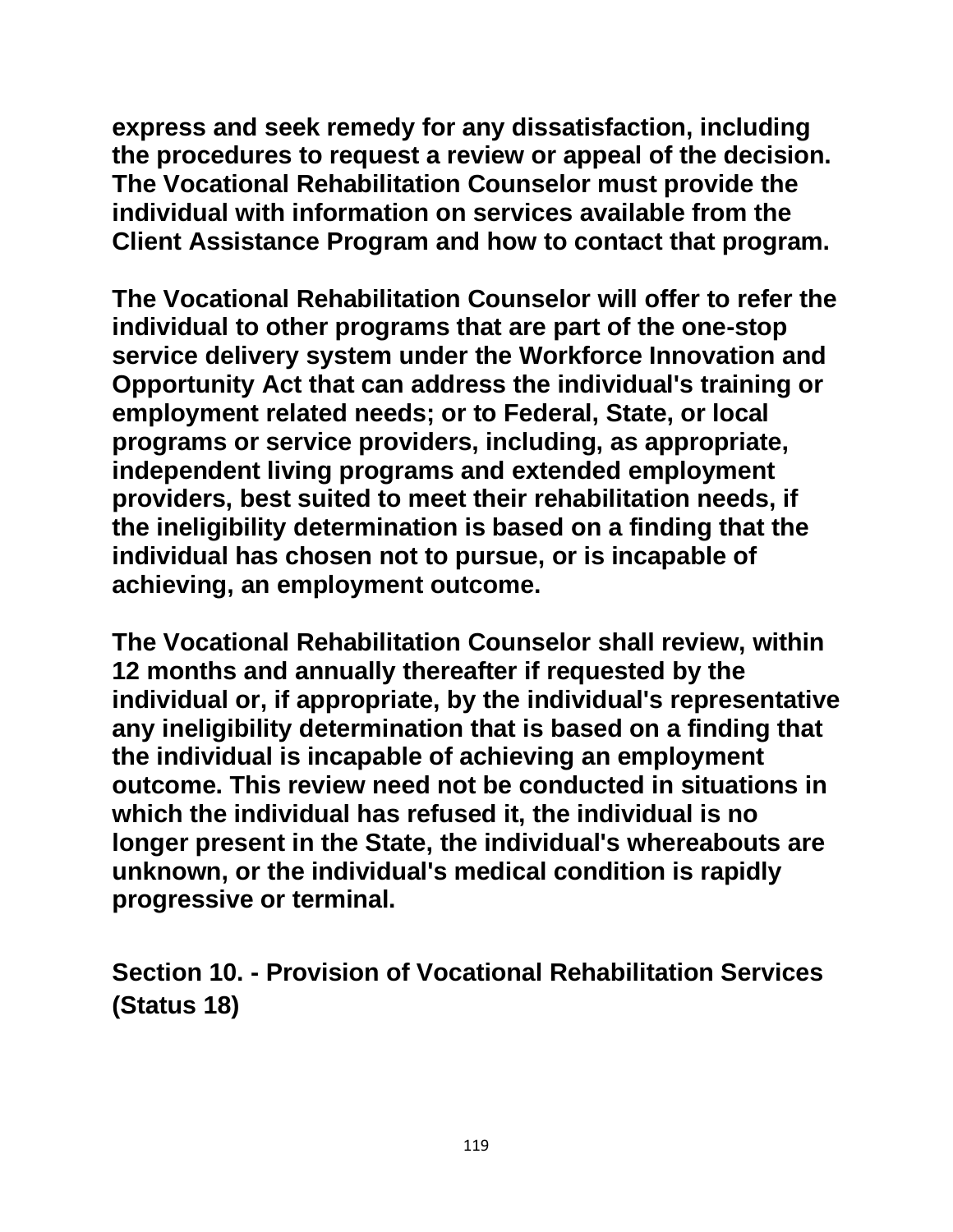## **a) Vocational Counseling and Guidance**

**Vocational counseling and guidance involves the provision of information to the client that facilitates their options for exercising informed choice throughout the vocational rehabilitation process. It includes services such as benefits planning services to assist clients to acquire a better understanding of the impact of participation in the Vocational Rehabilitation Program and employment on their public benefits. Vocational counseling and guidance also includes helping individuals pursue an employment outcome consistent with competitive integrated employment including information and support services to assist an individual in exercising informed choice in regards to the selection of a career goal and the services and vendors to be included in the process. Review and discussion of labor market information, occupational outlook projections and income potential for specific job titles are also examples of vocational counseling and guidance that the Vocational Rehabilitation Counselor can provide directly or coordinate through other sources. Vocational counseling and guidance is a key component throughout the entire vocational rehabilitation process and should remain an integral service to ensure every opportunity for the client to exercise informed choices.**

# **b) Referral Services**

**Referral and related services include assisting clients to secure needed services from other agencies, including other components of the statewide workforce development system, as well as the Client Assistance Program. Referral services are made only after providing the client with an explanation of the other services that are available and the**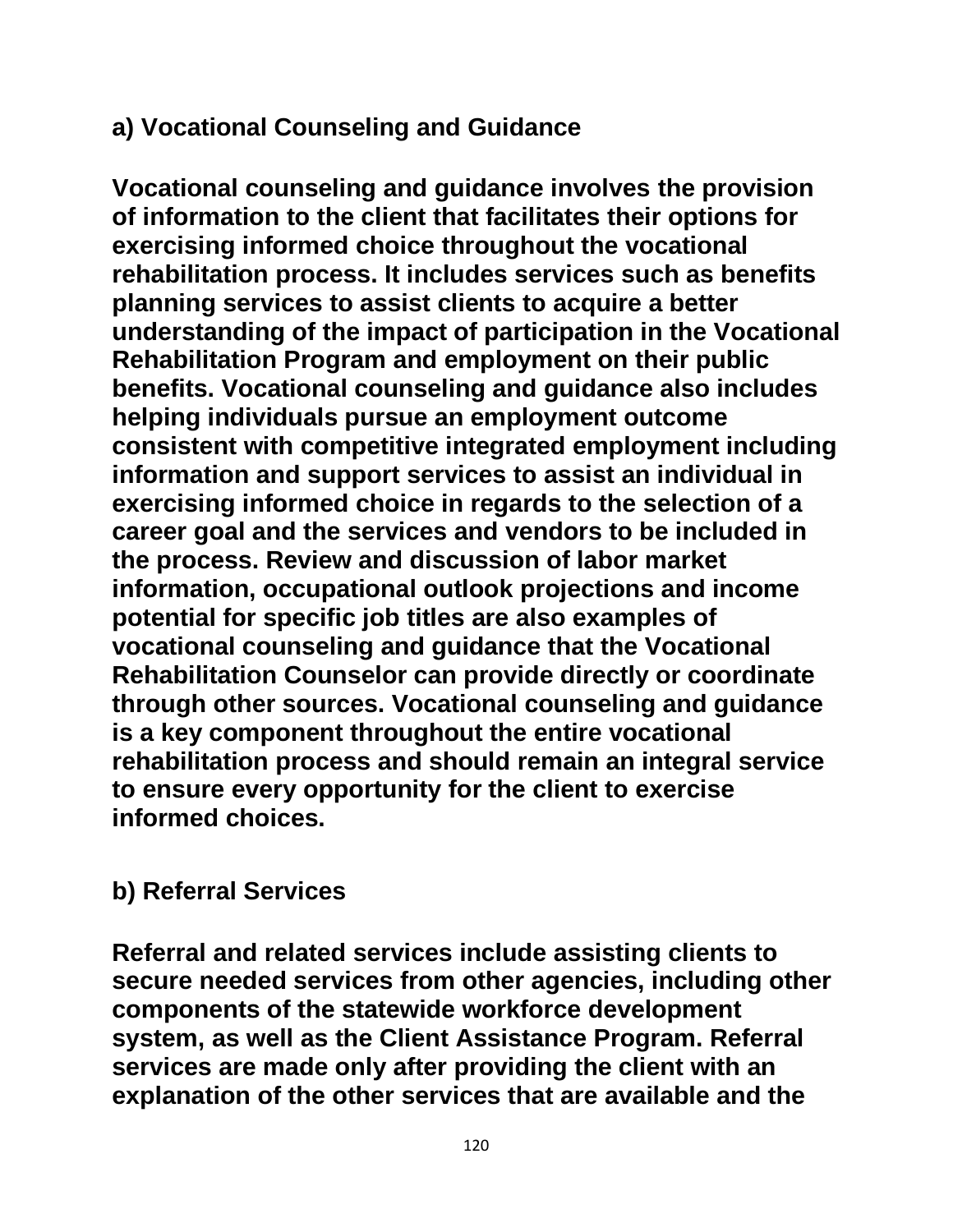**agency or agencies that provide such services. This will permit the client to make informed decisions as to whether the Vocational Rehabilitation Counselor should initiate the referral on behalf of the client, or whether the client desires to directly connect with the agency. All referrals to other agencies shall only occur after the client provides written authorization to the Vocational Rehabilitation Counselor to provide the necessary referral information to the other agency.**

## **c) Physical Restoration**

**Physical and mental restoration services mean those services which are likely to correct or substantially modify, within a reasonable period of time, a physical or mental impairment which is stable or slowly progressive, and which constitutes a substantial impediment to the employment of the individual. Physical restoration services are solely intended for the purpose of enabling an individual to participate in the vocational rehabilitation process leading toward a successful employment outcome. Physical restoration services are not intended for the purpose of providing routine medical care (such as yearly medical check-ups) or for attending to medical needs that do not constitute impediments to employment.**

**Examples of physical restoration services include:**

**(1) Corrective surgery or therapeutic treatment that is likely, within a reasonable period of time, to correct or modify substantially a stable or slowly progressive physical or mental impairment that constitutes a substantial impediment to employment;**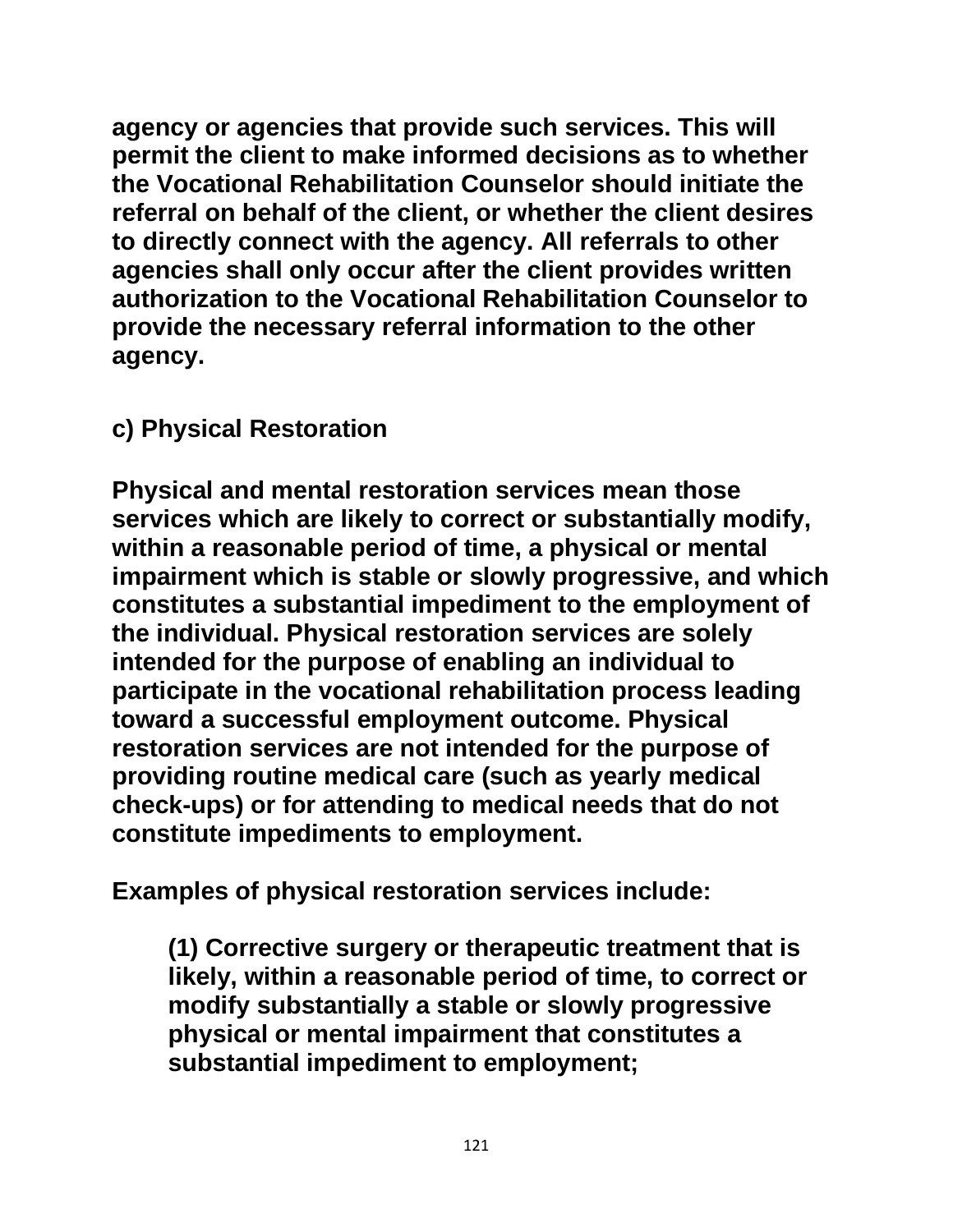**(2) Diagnosis of and treatment for mental or emotional disorders by qualified personnel in accordance with State licensure laws;**

**(3) Dentistry;**

**(4) Nursing services;**

**(5) Necessary hospitalization (either inpatient or outpatient care) in connection with surgery or treatment and clinic services;**

**(6) Drugs and supplies;**

**(7) Prosthetic and orthotic devices;**

**(8) Eyeglasses and visual services, including visual training, and the examination and services necessary for the prescription and provision of eyeglasses, contact lenses, microscopic lenses, telescopic lenses, and other special visual aids prescribed by qualified personnel in accordance with State licensure laws;**

**(9) Podiatry;**

**(10) Physical therapy;**

**(11) Occupational therapy;**

**(12) Speech or hearing therapy;**

**(13) Mental health services;**

**(14) Treatment of either acute or chronic medical complications and emergencies that are associated with**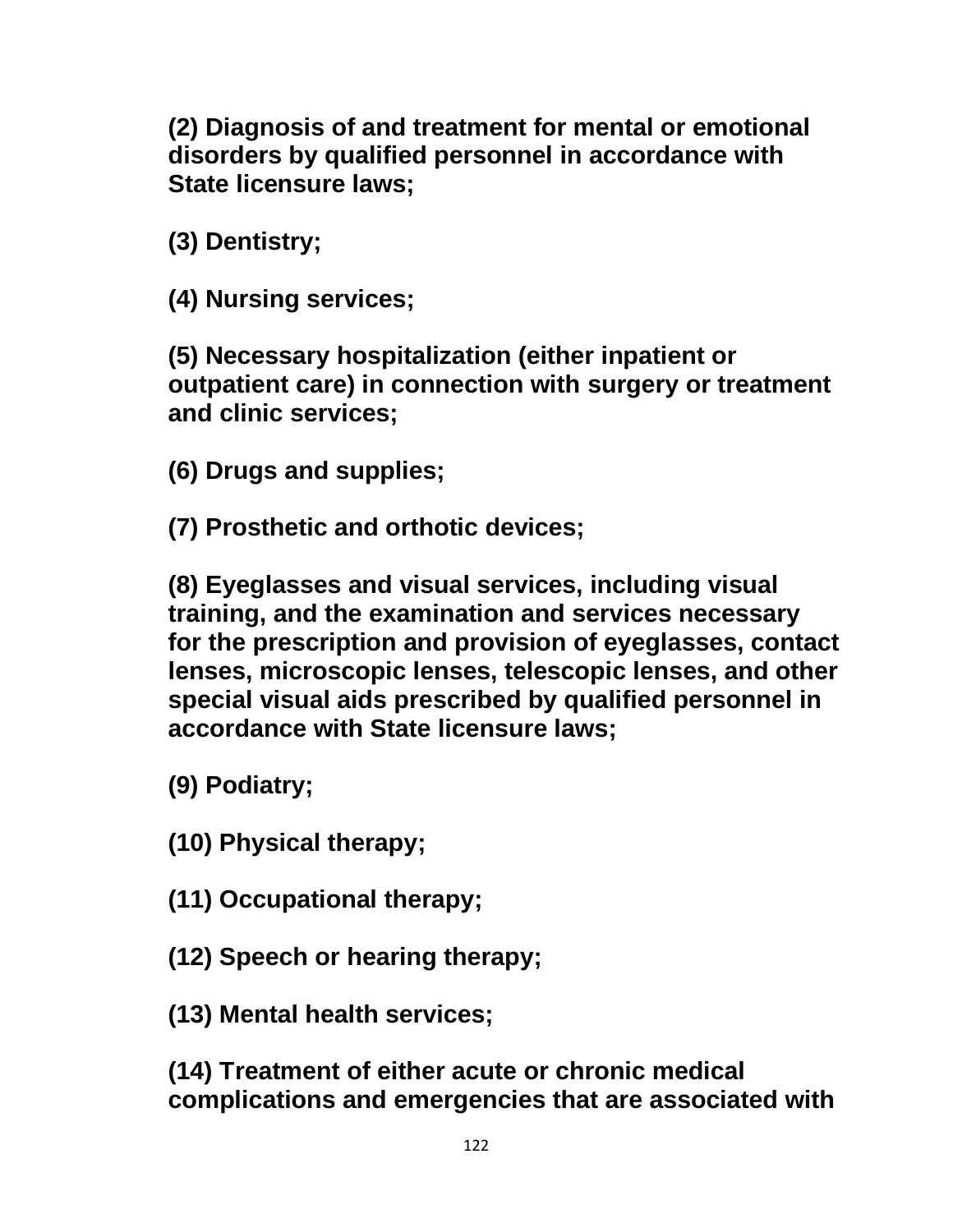**or arise out of the provision of physical and mental restoration services, or that are inherent in the condition under treatment;**

**(15) Special services for the treatment of individuals with end-stage renal disease, including transplantation, dialysis, artificial kidneys, and supplies; and**

**(16) Other medical or medically-related rehabilitation services.**

**d) Vocational and Other Training Services** 

**(1) General Information**

**Training is a major vocational rehabilitation service necessary to prepare the client for employment. Training may be academic, vocational, pre-vocational, personal adjustment, or independent living skills development. Training may be provided at schools, colleges, universities, vocational schools, technical institutes, community rehabilitation programs, by tutor or correspondence, apprenticeship, an organized onthe-job training situation, agency staff and consultants, or some other organized training program that is approved by the Department of Aging and Disability Services to provide such training. The Vocational Rehabilitation Program may use existing fee schedules established by other agencies. In addition, the Commissioner of the Department of Aging and Disability Services may negotiate individual rates with providers of services to purchase such training. No training or training services in an institution of higher education may be paid for with funds under this part unless**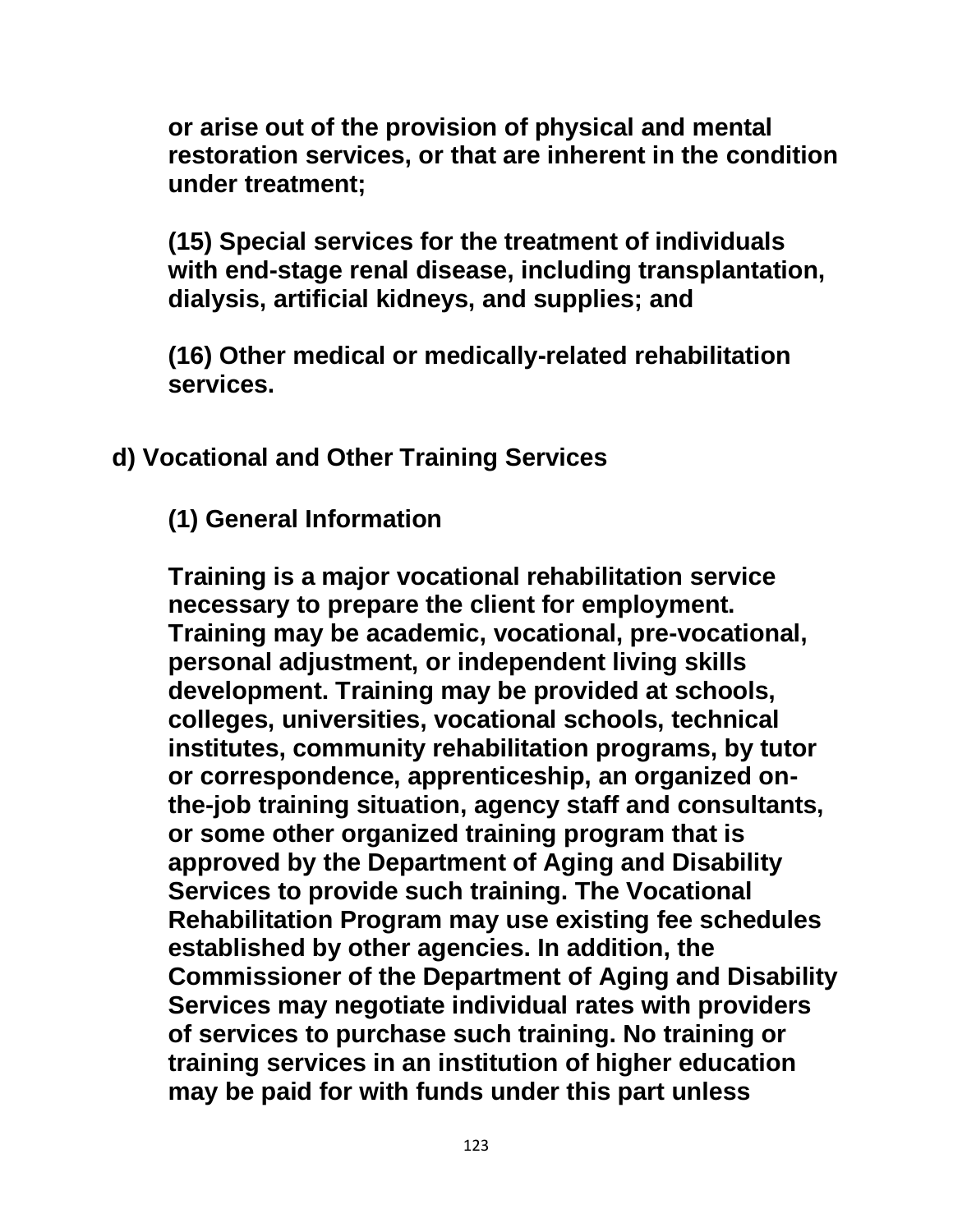**maximum efforts have been made by the Vocational Rehabilitation Program to secure grant assistance in whole or in part from other sources to pay for that training.**

# **(2) On-The-Job Training (OJT)**

**The purpose of on-the-job training (OJT) is to assist a client to acquire knowledge and skills necessary to perform the tasks in a specific occupation. On-the-job training experiences may also be used during a trial work experience for purposes of determining if an applicant with a significant disability is capable of benefiting from vocational rehabilitation services. An OJT is encouraged when training opportunities may not be available in a particular field. OJT's are to be considered where practical because it provides the client with paid employment during the training process, and can lead directly to employment for the individual.**

**(A) General Requirements**

**(i) The Vocational Rehabilitation Counselor and client must determine whether training is needed and if an OJT is the most appropriate method to gain the necessary skills.**

**(ii) The appropriate tasks, time frames, and processes that will be included in the training program must be determined by the Vocational Rehabilitation Counselor, client, and employer, and the service must be included in the trial work experience plan, IPE or subsequent amendments to the IPE.**

**(iii) The Vocational Rehabilitation Counselor must negotiate an hourly fee for training with the employer. The terms of the training must be specified in a contract form provided by the Bureau**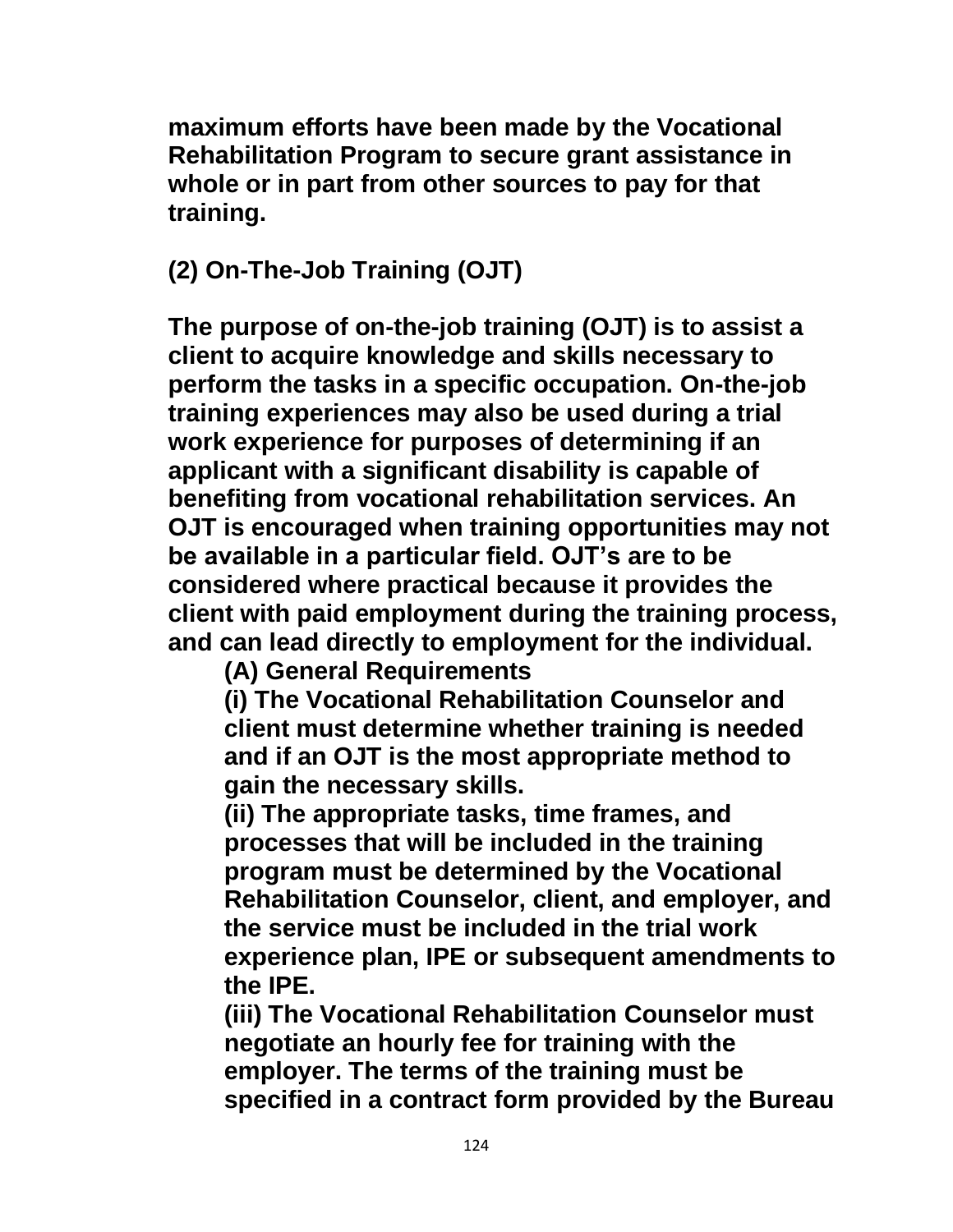**and agreed upon by all of the parties. The training contract will include the total number of hours of training at a specified hourly rate. Generally, the number of hours necessary per week diminishes over the length of the contract as the client's skills increase. This plan may be amended by mutual agreement or terminated by any of the parties involved.**

**(iv) The Vocational Rehabilitation Counselor must require the employer to submit a monthly progress report.**

**(v) The Vocational Rehabilitation Counselor should have regular contact with the employer and client during the training to assure that the client is acquiring the needed skills.**

**(vi) The employer will be responsible for providing the same wages, benefits and level of integration that are provided other employees without disabilities in similar positions and will adhere to all federal, state, and local labor laws and regulations. Wages will be paid in accordance with the Fair Labor Standards Act (FLSA).**

**(vii) The Vocational Rehabilitation Counselor should advise the client that he/she is responsible for maintaining regular attendance and adhering to the rules of the company. The client should perceive his or her role as an employee and maintain an awareness that the employment may be terminated for cause as with any other employee. (viii) The amount the employer is reimbursed for the training is equal to the wage of the employee who will be training the new hire. For example, if the employee providing the training makes \$11.00 an hour, then the employer will be reimbursed \$11.00 for each hour of training.**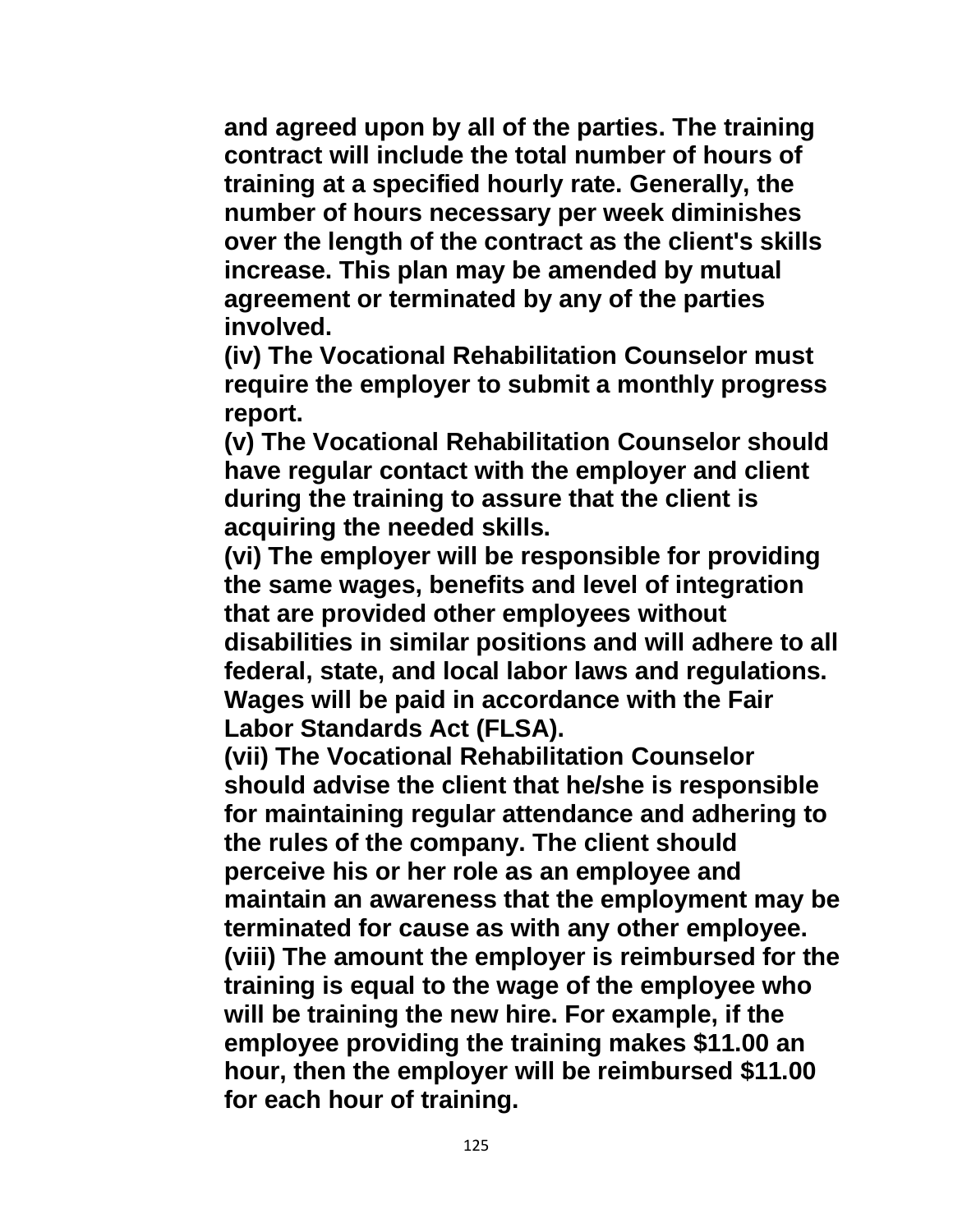**(ix) If there is more than one individual within the company who will be providing the training to the employee, the amount of reimbursement is 130% of the customary wage for the position the client is training for.**

**(3) Personal Adjustment Training**

**Personal Adjustment Training refers to any training given for one, or a combination, of the following reasons:**

**(A) To assist an individual to acquire personal habits, attitudes, and skills which will enable the individual to function effectively with a disability; (B) To develop or increase work tolerance prior to engaging in pre-employment or vocational training or in employment;**

**(C) To develop work habits and to orient the individual to employment; or**

**(D) To develop skills or techniques for the specific purpose of enabling the individual to compensate for the loss of a member of the body or the loss of a sensory function.**

**Prior to making a determination that out of state residential personal adjustment training programs are necessary for achievement of the employment outcome as identified in the Individualized Plan for Employment or subsequent amendment, the client will participate in an independent living evaluation with a Rehabilitation Teacher and a mobility evaluation with an Orientation and Mobility Instructor employed by the Bureau. Services available through an in-state option as documented in the rehabilitation teaching evaluation or mobility evaluation shall be provided by staff of the**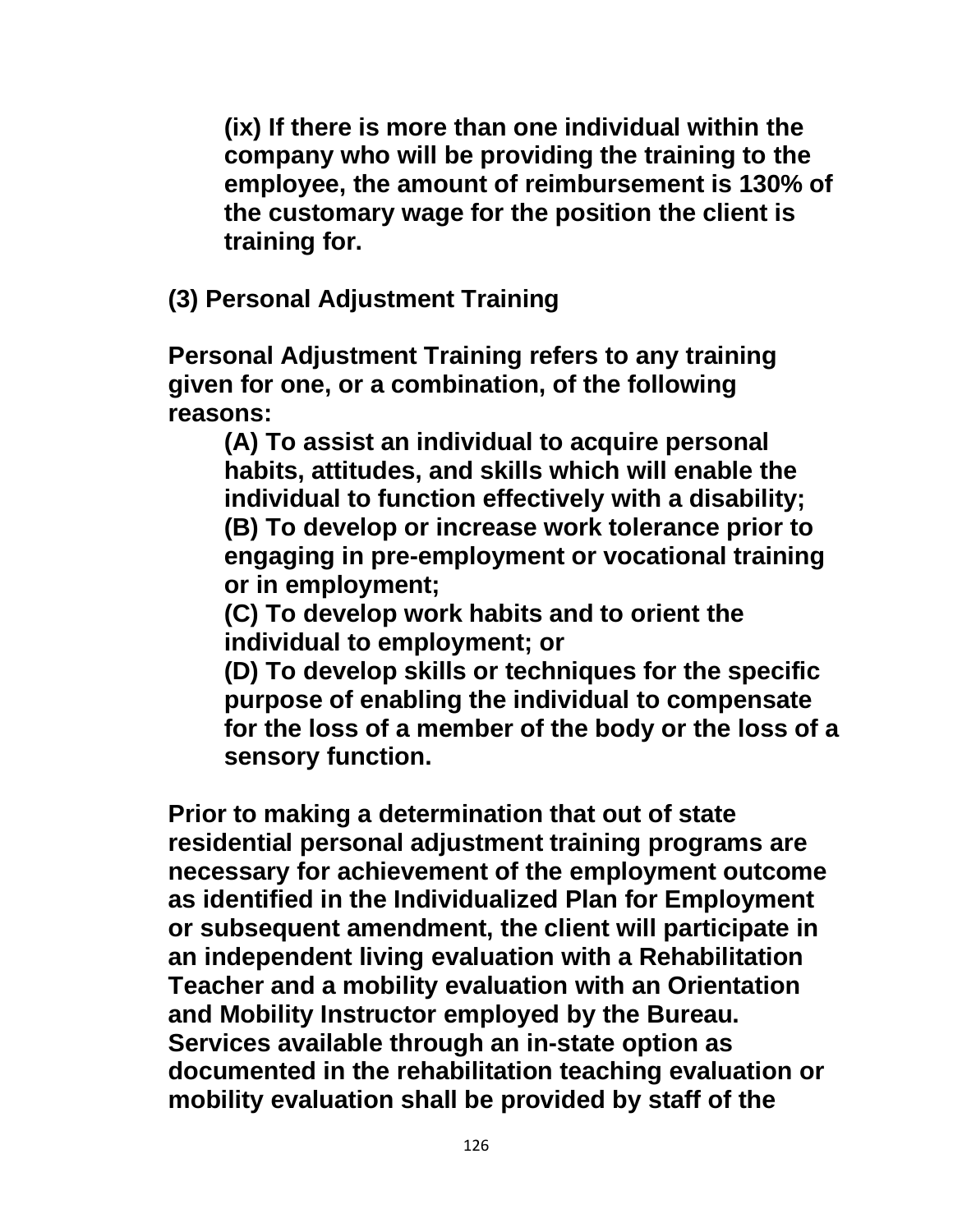**Bureau. In situations where no feasible in-state option exists to address the client's employment outcome, the Vocational Rehabilitation Counselor and client shall review the options available for residential personal adjustment programs in order for the client to make an informed decision.**

**For training at community rehabilitation programs, the Bureau may use the approved fee schedules from other agencies, including rates established by the public Vocational Rehabilitation Programs of the applicable state. In addition, the Commissioner of the Department of Aging and Disability Services may negotiate and establish rates.** 

**Progress reports are required in an accessible format at two-month intervals for the duration of the training program curriculum. Continued authorizations for training should be based on the demonstration of reasonable progress toward mastering the personal habits, attitudes, and skills identified in the training provider's curriculum, and the documented need for additional training.** 

#### **(4) Post-Secondary Training**

**Post-secondary training programs are those which are offered specifically to individuals who have completed a high school diploma, high school equivalency, or who are beyond the age of compulsory school attendance. They include programs at institutions of higher education (e.g., universities, colleges, community/ junior colleges, vocational schools, technical institutes, or hospital schools of nursing), whether on-site at a physical location, or through virtual training that uses**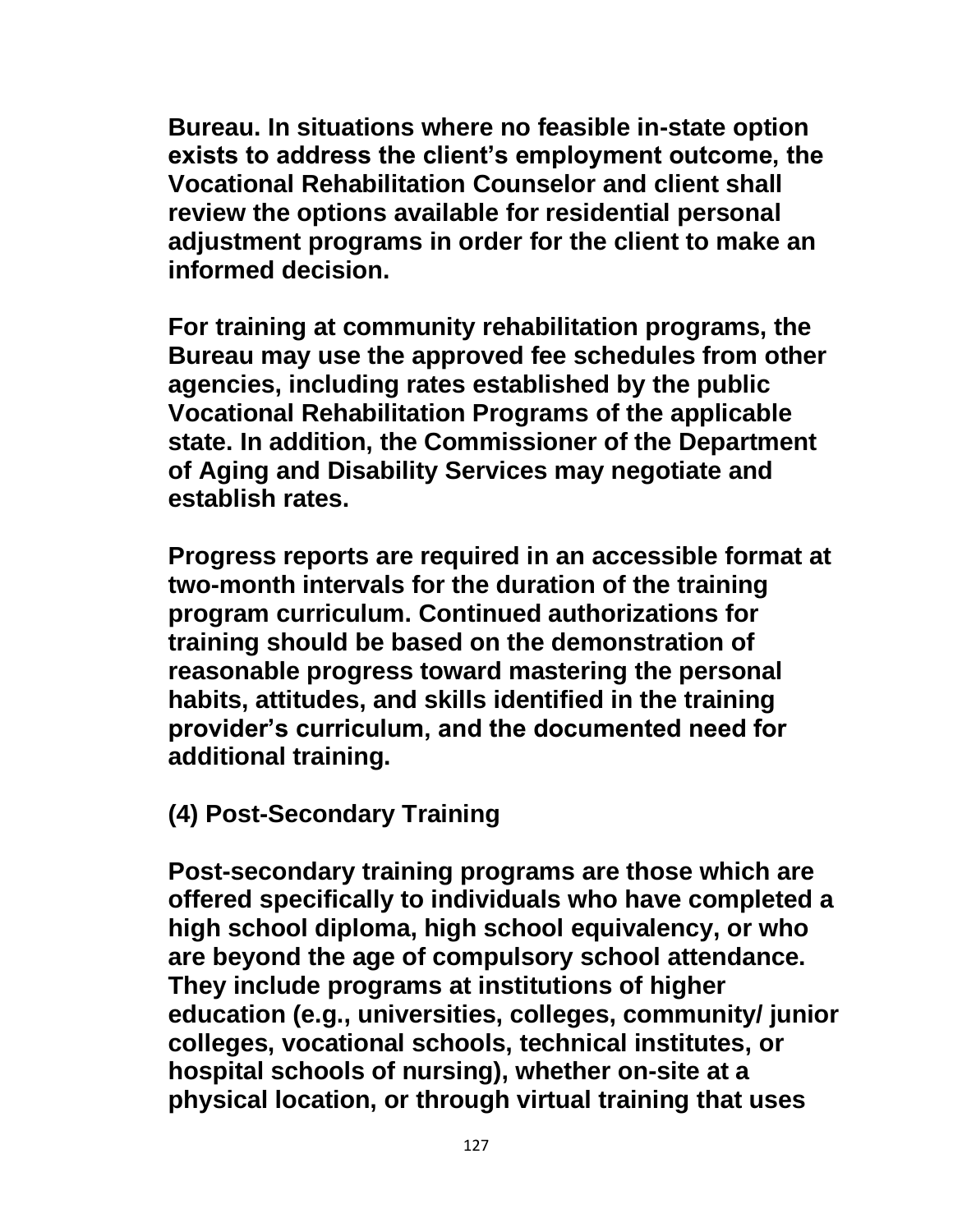**on-line, computer based technologies. Post-secondary institutions must be accredited for the Vocational Rehabilitation Program to use their services. Clients being considered for post-secondary training must have a high school diploma or GED. When possible, high school records, etc. will be obtained for the case record Financial participation by the Vocational Rehabilitation Program in providing training and training services in institutions of higher education shall be made in accordance with an appropriately completed Individualized Plan for Employment (IPE) and under the following conditions:**

**(A) No training in institutions of higher education shall be paid for by the Vocational Rehabilitation Program unless maximum efforts have been made to secure comparable benefits or grant assistance, in whole or in part, from other sources to pay for such training. Grant assistance, for purposes of this policy, refers to basic grant entitlement under student financial aid programs. Merit scholarships are not defined as grant assistance and shall not be included in any calculation of unmet need. Where such scholarships are designated to a specific category such as tuition and fees or room and board, Vocational Rehabilitation funding may cover the unpaid balance of that category, up to the remaining unmet need and the allowable fee schedule rate as defined in subsection (H) of this section.**

**(B) In pursuing a determination of available comparable benefits, the client shall be informed by the Counselor of the requirement to make application to the training institution's financial aid office (FAO) and shall cooperate in the provision of all information required by the FAO in its**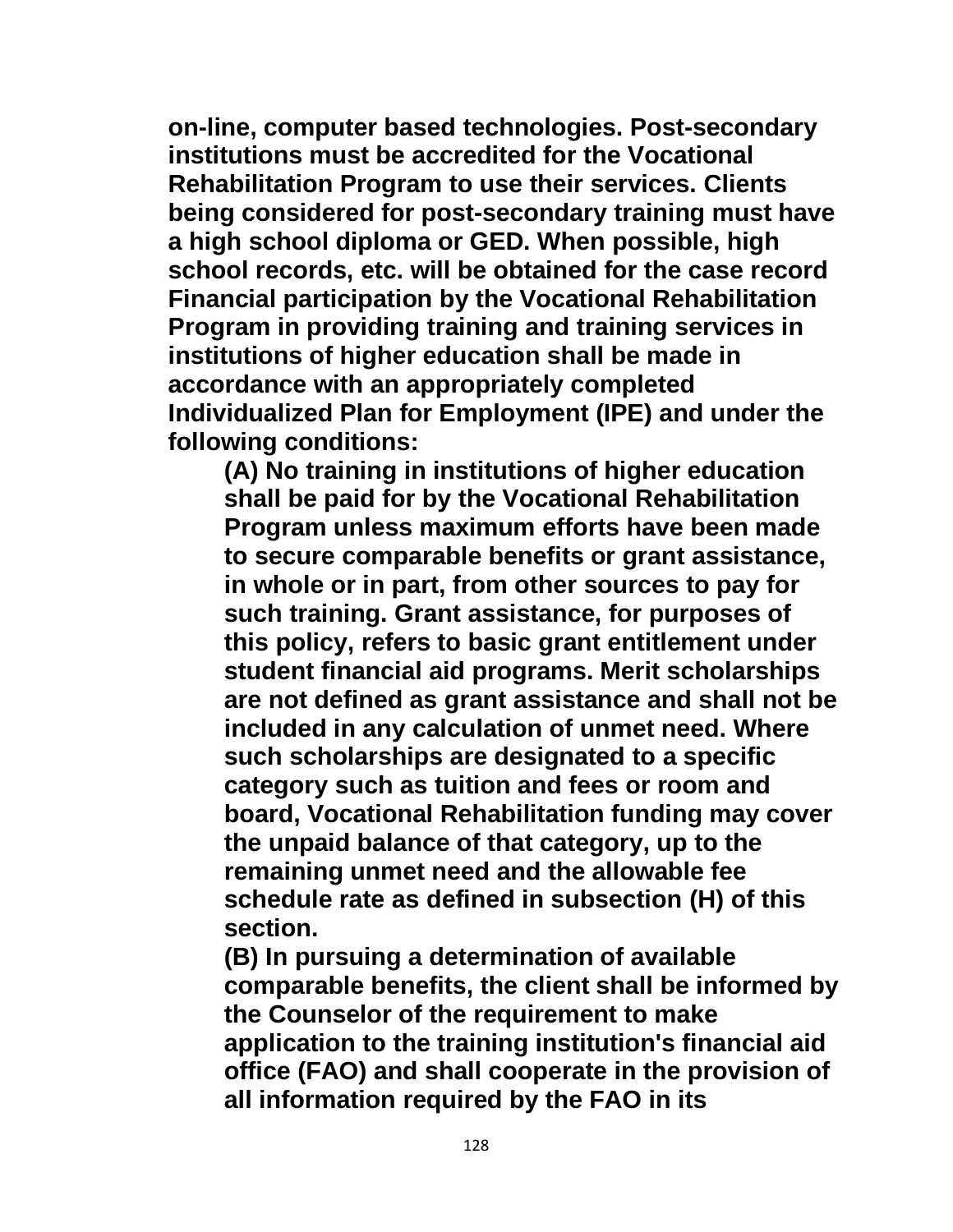**calculation of the client's eligibility for financial assistance.**

**(C) The client shall give written authorization to the Vocational Rehabilitation Program and the FAO to exchange information relevant to the determination of eligibility for financial assistance in accordance with the State Personal Data Act and regulations thereunder.**

**(D) Application by the client to the FAO will be made in sufficient time to permit a decision to be rendered by the FAO prior to the starting date of training.**

**(E) A client will not be required to apply for funds available to him/her through student loans to meet the costs of training nor will the value of the student loan be included in any calculation of unmet need. In cases where a student voluntarily applies a student loan to the cost of a specific category such as tuition and fees or room and board, Vocational Rehabilitation funding may cover the unpaid balance of that category, up to the remaining unmet need and the allowable fee schedule rate as defined in subsection (H) of this section. Clients will be counseled on this policy to ensure understanding that they are not obligated to expend any loan funds to cover costs that would otherwise be paid for by the Vocational Rehabilitation Program.**

**(F) Financial participation by the Vocational Rehabilitation Program in the provision of such training will be limited to the amount of the client's unmet need. Client work study or summer earnings shall be included as part of the calculation of client financial need only when the client is realistically**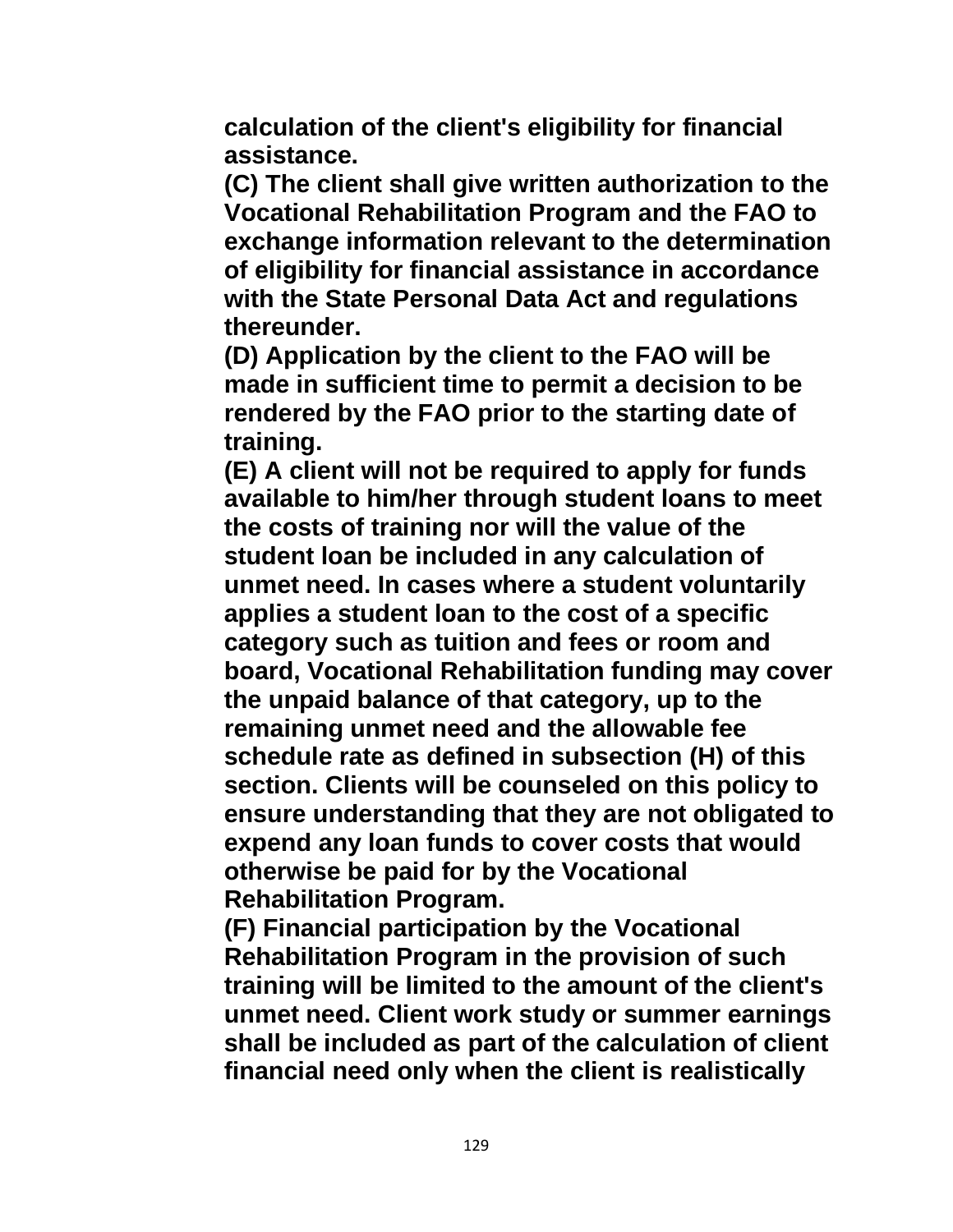**able to participate in a work study program or has summer earnings.**

**(G) The Vocational Rehabilitation Program shall not substitute its vocational rehabilitation funds for the family contribution portion as determined by the FAO. If the Vocational Rehabilitation Program determines that computation by the FAO is clearly erroneous and time or other circumstances make it impossible or impractical for the client to have the computation by the FAO corrected, the State Director may substitute funds from vocational rehabilitation for the family contribution in an amount not to exceed the amount by which the computation by the FAO is determined to be in error. This policy shall not apply to expenses that will be incurred by a client which result from his or her disability. A letter from the FAO which clearly states that neither financial aid nor a family contribution is available is an acceptable substitute for a completed financial aid award form. (H) For all clients with Individualized Plans for Employment or Amendments that are approved on or after July 1, 2018 and which initiate training** 

**services in institutions of higher education (such as colleges, universities, and post-secondary vocational or technical training programs), the following funding rules shall apply:** 

**(i) Financial support will not exceed the unmet need of the client and the cost of a commensurate program at the State of Connecticut Community College System for associate degrees or equivalent certificate programs.** 

**(ii) In the case of a baccalaureate program, financial support will not exceed the cost of a commensurate program at the State of Connecticut Community**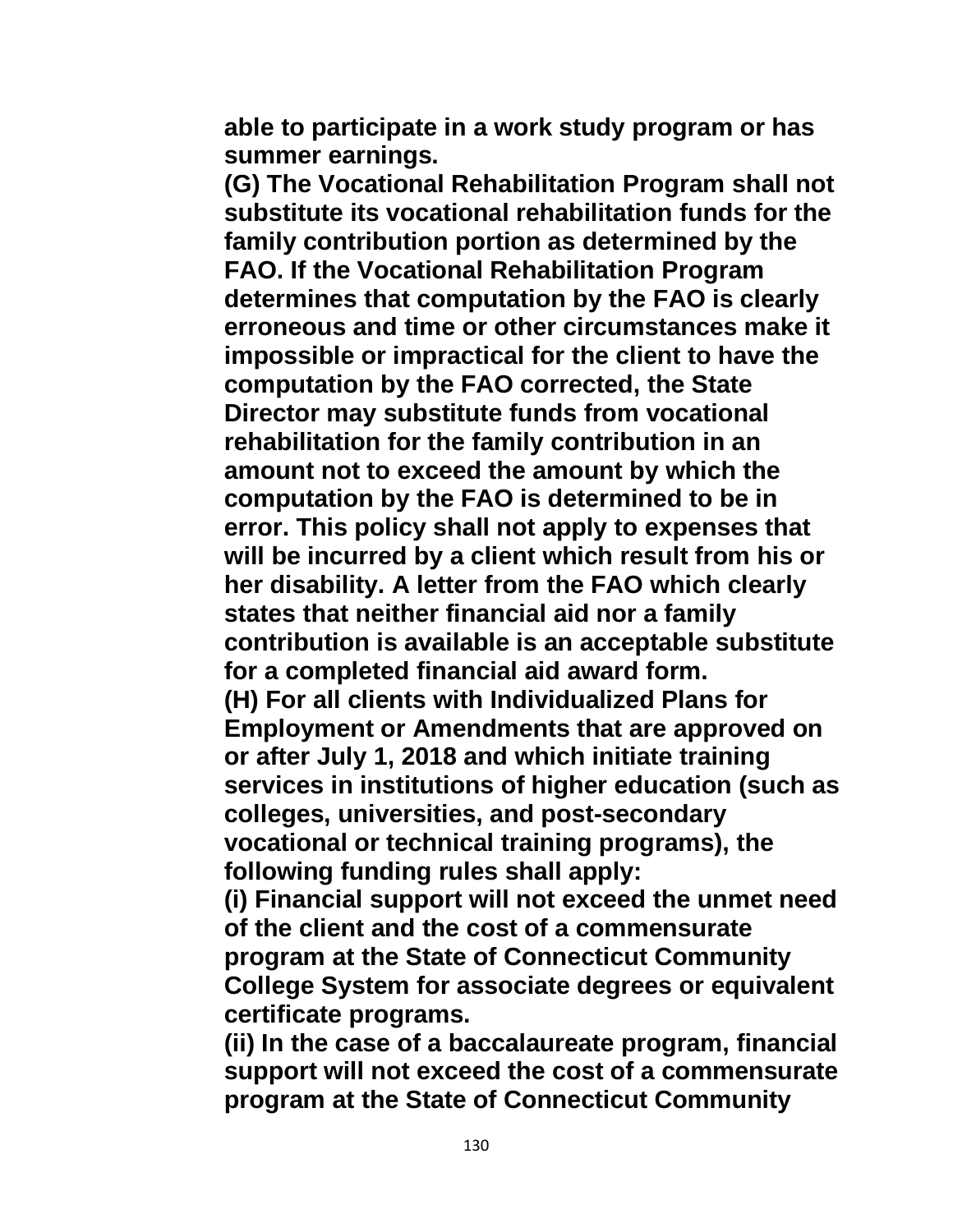**College System until completion of the equivalent two academic years, or until the credit requirements for the agreed upon employment outcome cannot be further achieved within the State of Connecticut Community College System. (iii) For programs of study that are not available or for credit requirements that cannot be achieved at the State of Connecticut Community College System, the Connecticut State University System rate shall apply.** 

**(iv) If the program of study is also not available within the Connecticut State University System, the University of Connecticut rate shall apply.** 

**(v) If the program of study is also not available at the University of Connecticut, then the Vocational Rehabilitation Program may pay such costs as are reasonable for the client to attend the program. (vi) Special support services, provided to enable a client to participate in training, will be paid above and beyond the cost of attending the college or university.**

**(vii) The maximum level of BESB Vocational Rehabilitation funding for room and board necessary for a client to live away from his or her primary residence to participate in post-secondary training will not exceed the unmet need of the client, or the costs associated with room and board within the Connecticut State University System. For clients where the University of Connecticut rate is applied for tuition and fees, the room and board rate at the University of Connecticut shall not be exceeded. In instances where the State of Connecticut Community College System, Connecticut State University System, and the University of Connecticut rate are not applied for**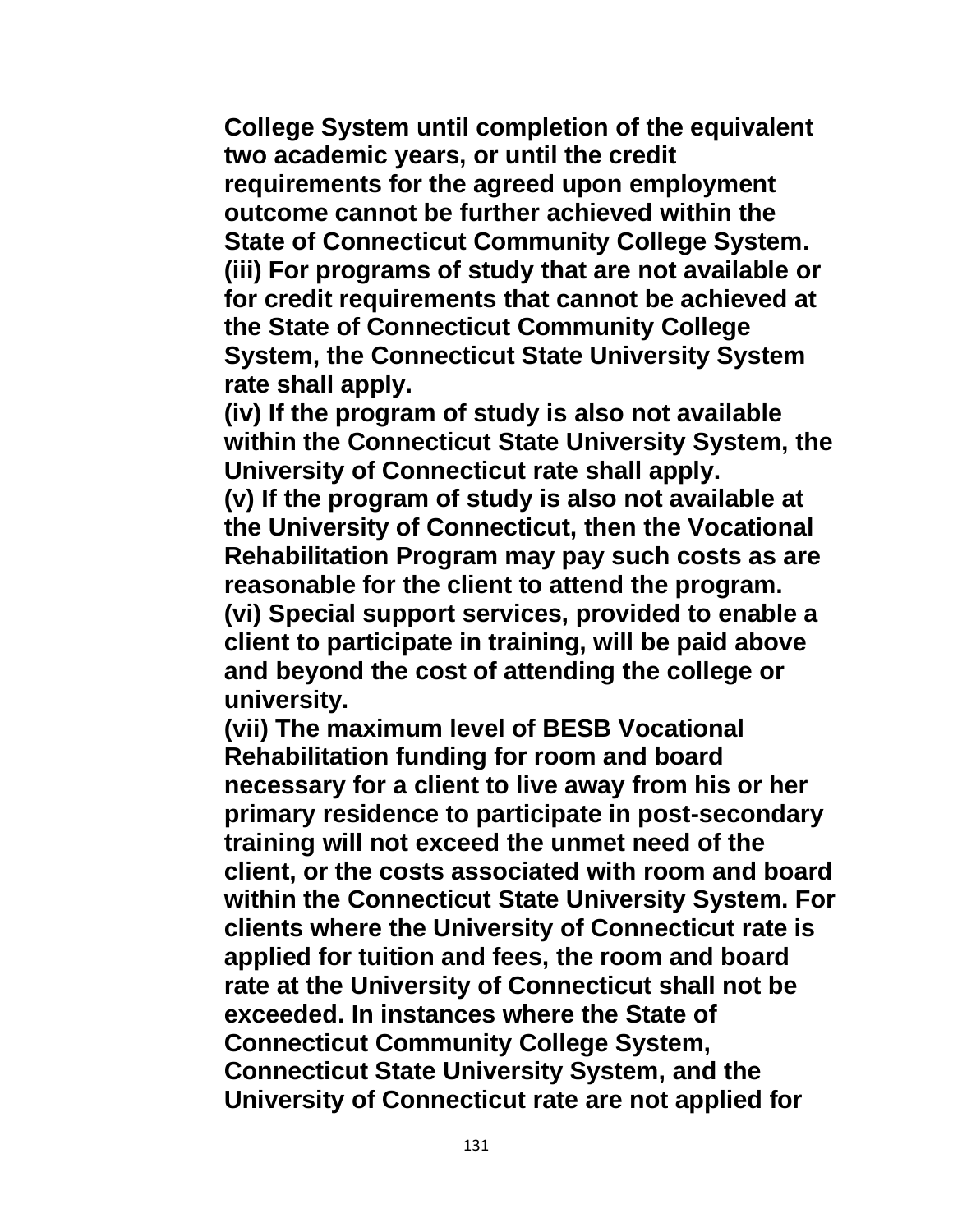**the calculation of tuition and fees, the room and board rate of the post-secondary program the client is attending shall be utilized as the basis for calculating the maximum level of funding in this category.**

**(viii) The costs of tuition and fees and room and board for clients who had an approved Individualized Plan for Employment or Amendment with these services included prior to July 1, 2018 shall be based on the Vocational Rehabilitation Program policies in effect at the time of that approval.**

**(I) All clients who participate in training at institutions of higher education will be required to maintain an overall grade point average (GPA) of 2.0 or higher. The Vocational Rehabilitation Counselor, by letter, must advise any student whose overall GPA falls below this level that the student will have one semester to raise the overall GPA to 2.0, or they will not receive Vocational Rehabilitation Program funding for subsequent semesters. When the student can verify to the Vocational Rehabilitation Counselor an overall 2.0 GPA, the Vocational Rehabilitation Counselor will be authorized to resume financial support. (J) All clients must submit grades to their Vocational Rehabilitation Counselors at the end of each semester. Funding for all subsequent semesters will be contingent upon submittal of satisfactory grades. To avoid unnecessary delays in the authorization of funding for spring semesters, it is understood that fall semester grades may not arrive in sufficient time to be used for review prior to school deadlines for funding commitments. In these instances, Vocational**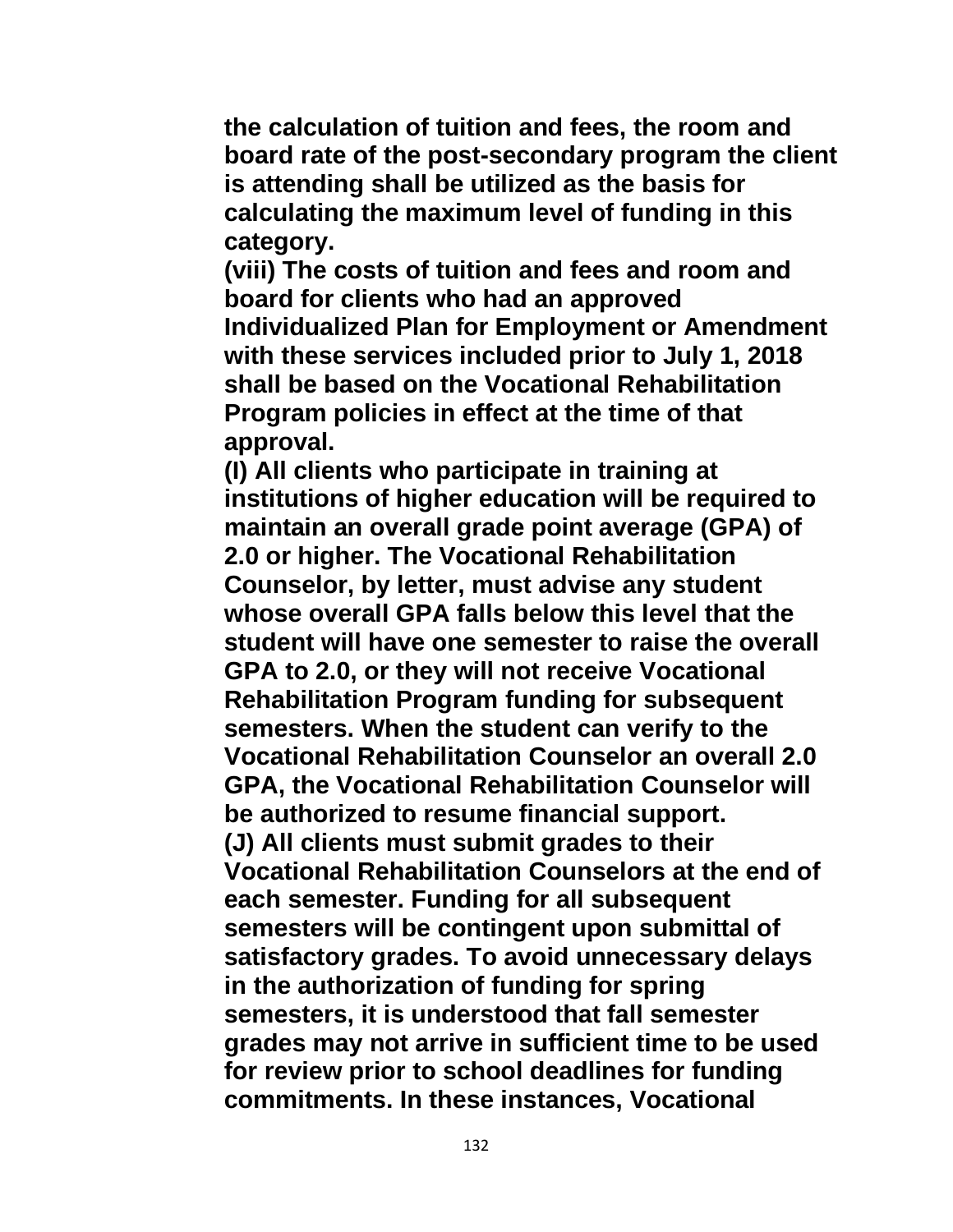**Rehabilitation Counselors may use grades obtained from the semester immediately preceding the fall semester (summer or prior spring term) to reach a determination that the student is in good standing with the training program. For students who have marginal grade point averages, the Vocational Rehabilitation Counselor can consider requesting a deferment of billing until grades are available.**

**(K) Students shall participate in full time training as defined by the institution, unless mitigating factors can be documented as to the reason(s) that make it unfeasible for this level of participation.**

**(L) Students who are ineligible to receive financial aid due to a prior history of default on a student loan must have a documented repayment plan in place with the educational institution or lending authority before Bureau funds may be considered for higher education training.**

**(M) Prior to the development of an IPE or amendment that includes graduate or doctorate level education, the Vocational Rehabilitation Supervisor shall review and approve the IPE or amendment prior to implementation. In determining whether to approve the IPE or amendment, the Vocational Rehabilitation Supervisor shall consider all of the following factors that are applicable to the client's unique circumstances:**

**(i) The client has completed an internship as a part of his or her undergraduate program which has provided the client with an understanding of the occupational requirements.** 

**(ii) The client has completed a thorough labor market analysis of the desired occupation that documents the necessity for an advanced degree**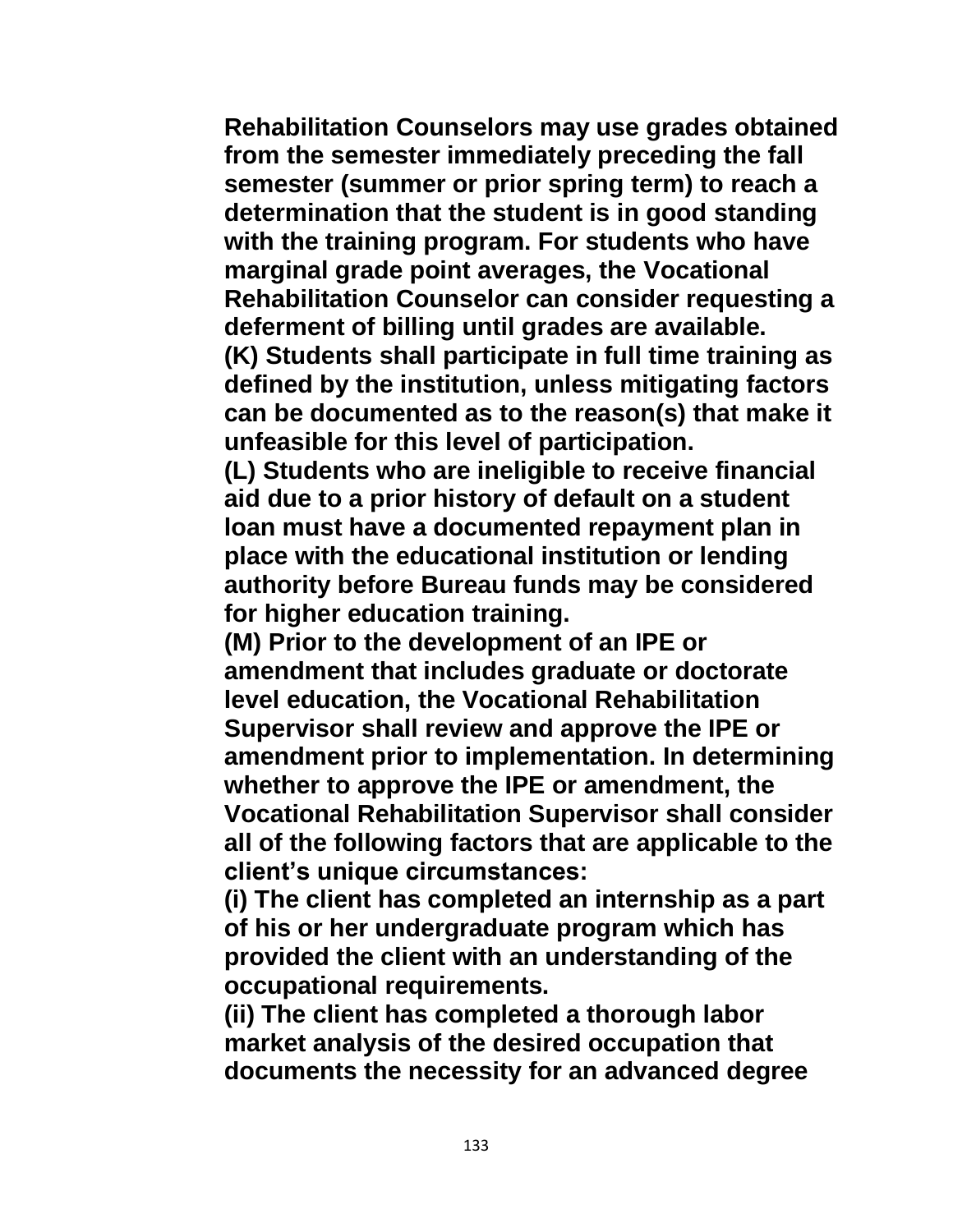**as a minimum requirement to obtain employment in the chosen field.** 

**(iii) The client has met with and interviewed individuals who are gainfully employed in the client's desired occupational field.** 

**(iv) The client has provided documentation that an advanced degree is required to obtain certification or licensure required to work in the desired occupation.**

**(v) The client has provided documentation that advancement into a higher level of employment after establishing a successful work history at entry or mid-level positions within an occupational category is necessary or strongly favored by employers.** 

**(vi) The client has obtained an overall grade point average of 3.0 or higher in undergraduate studies. (vii) Admission to graduate school in and of itself shall not constitute sufficient justification for the approval of an IPE or amendment that includes funding for this service and no representation of Vocational Rehabilitation Program funding shall be made until such time as an IPE or amendment has been approved by the Vocational Rehabilitation Supervisor.**

**(N) Summer school attendance will be considered if necessary due to course sequencing or if necessary because of disability-related needs. Sponsorship for summer school may also be considered when it can be demonstrated that it is cost-effective, by allowing the client to complete the program sooner.**

**(O) Students are to contact the Vocational Rehabilitation Counselor at the end of each semester or term to discuss progress, or sooner if**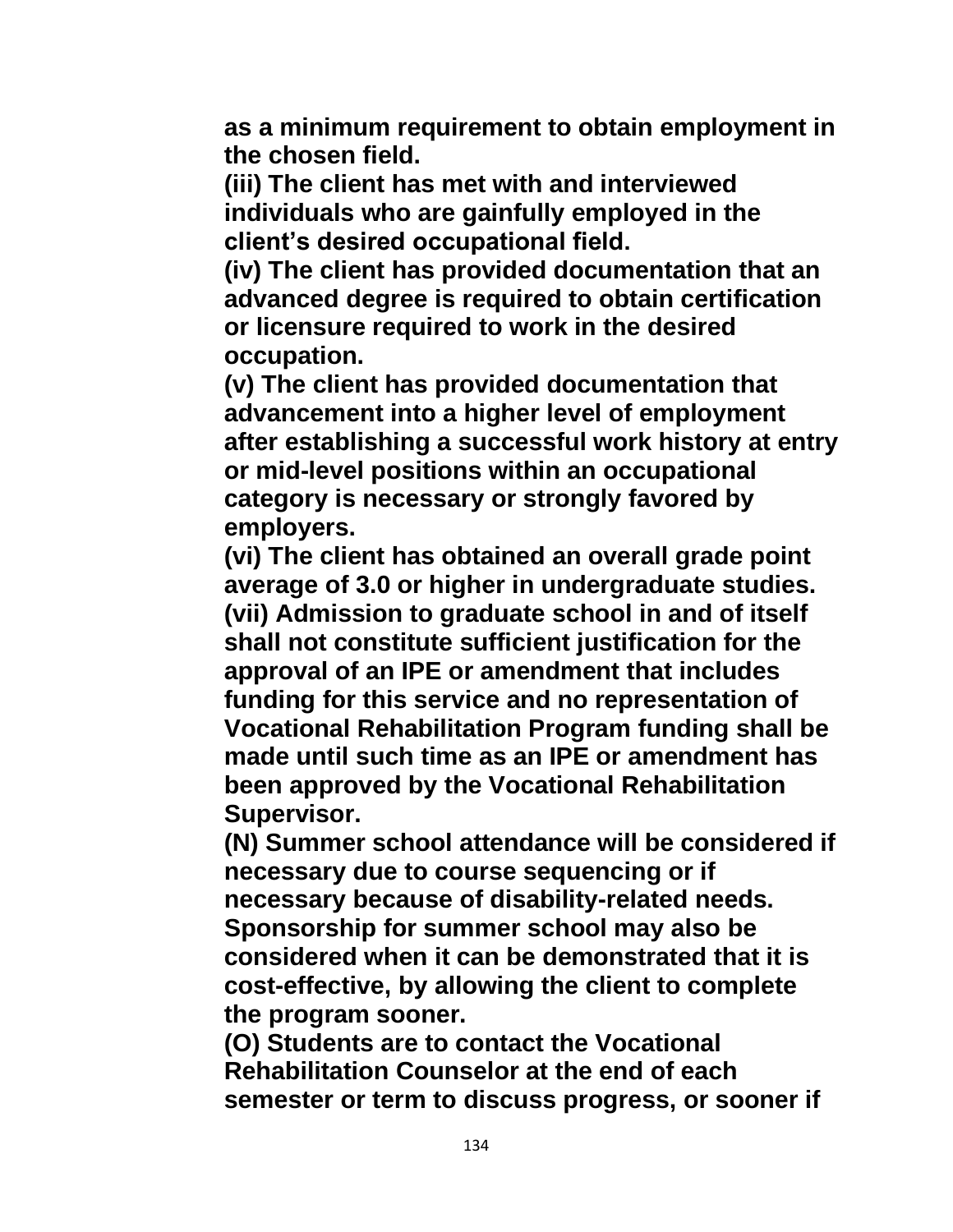**there are difficulties encountered which may affect their successful participation in the program. (P) Any deviation from the IPE must be discussed with the Vocational Rehabilitation Counselor and agreed to through an IPE Amendment prior to implementation.**

#### **(Q) Reader Service:**

**The Vocational Rehabilitation Program may provide reader services to support the participation of an individual in training. The service may also be provided to enable clients to participate in diagnostic evaluations, and for clients who have a temporary need for the service in an employment situation.**

**Since the Americans with Disabilities Act requires institutions of higher education to provide accommodations to permit persons with disabilities to have equal access to training programs, it is assumed that all institutions will comply with this law.**

**In order to facilitate a spirit of cooperative agreement with institutions of higher education, the Vocational Rehabilitation Program is prepared to match the number of hours of support services provided by the training program. Students with disabilities are responsible for working with the Disability Services Coordinator at the training program to identify the need for reader services and other support services necessary to fully participate in the program of study. The maximum level of Bureau sponsorship will be 250 hours per semester, unless the student can demonstrate**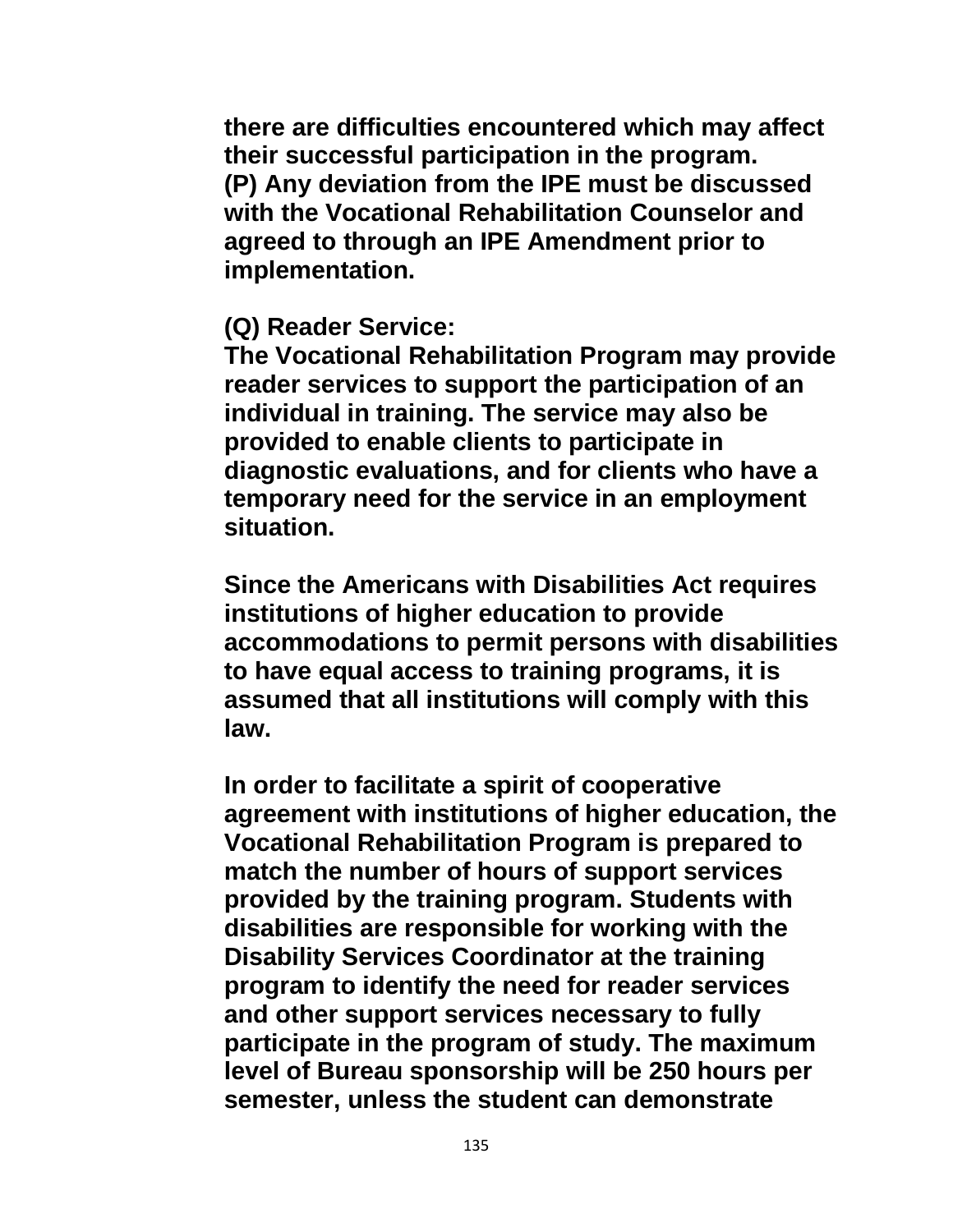**through clear documentation the need for additional hours. Any such request for additional hours must be sent to the State Director in writing. The State Director may allow for hours beyond 250 in situations where the student can provide written documentation that substantiates the need for additional reader service hours that the educational institution is not able to provide. Requests must be approved by the State Director, in writing, prior to the client incurring additional reader service hours beyond the authorized amount.**

**The fee schedule for payment of reader services shall be the prevailing wage as established by the fee schedule of the Institution of Higher Education that the client is attending, or the approved rate as established in the Department of Aging and Disability Services fee schedule, but shall not be less than the minimum wage established by the State in which the reader service is being provided to the client.**

**It is the responsibility of the client to obtain and hire a reader. The Vocational Rehabilitation Counselor will issue an authorization for reader services to the client, who will monitor the hours and ensure that authorized levels are not exceeded. If a client anticipates that the authorized amount of hours will not be sufficient due to unforeseen circumstances, the Vocational Rehabilitation Counselor must be notified in advance of exceeding the pre-authorized amount. Requests received after exceeding authorized levels of services will not be approved. Arrangements for additional reader service hours should be**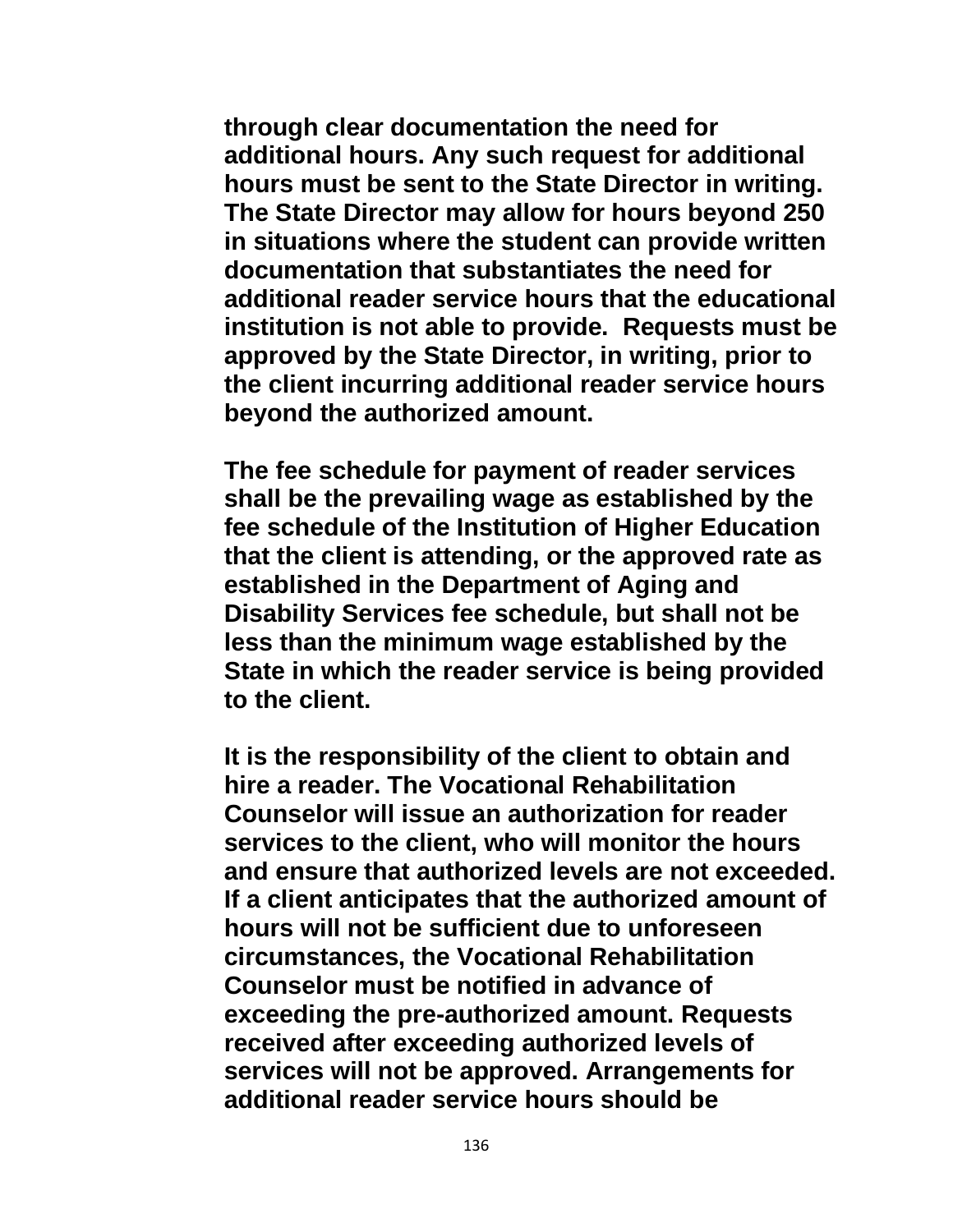**discussed with the Disability Coordinator at the school before additional Vocational Rehabilitation funding will be considered in these situations. Any client who anticipates a need in excess of 250 hours in a semester, must make a written request to the State Director, clearly detailing the need for the excess hours.**

**Clients are to be provided with Certificates of Reader Services, which must be filled out completely by the person(s) providing the reader services for payments to be processed.**

#### **(R) Books and Supplies:**

**Books and supplies, including notebooks, software necessary to participate in coursework, pens, etc. may be provided to enable a client to participate in training consistent with his or her Individualized Plan for Employment.** 

**The Vocational Rehabilitation Program will provide up to \$100 per course for a student enrolled in an approved institution of higher education to provide training. The State Director may allow costs beyond this amount in situations where the student can provide written documentation that substantiates higher costs for training materials that the student is not able to reasonably contribute toward. Requests for additional funding beyond the standard amount should be submitted to the State Director, in writing, prior to making purchases beyond the authorized amount.**

**Since a client may require two sets of books in order to have one set available for a reader to**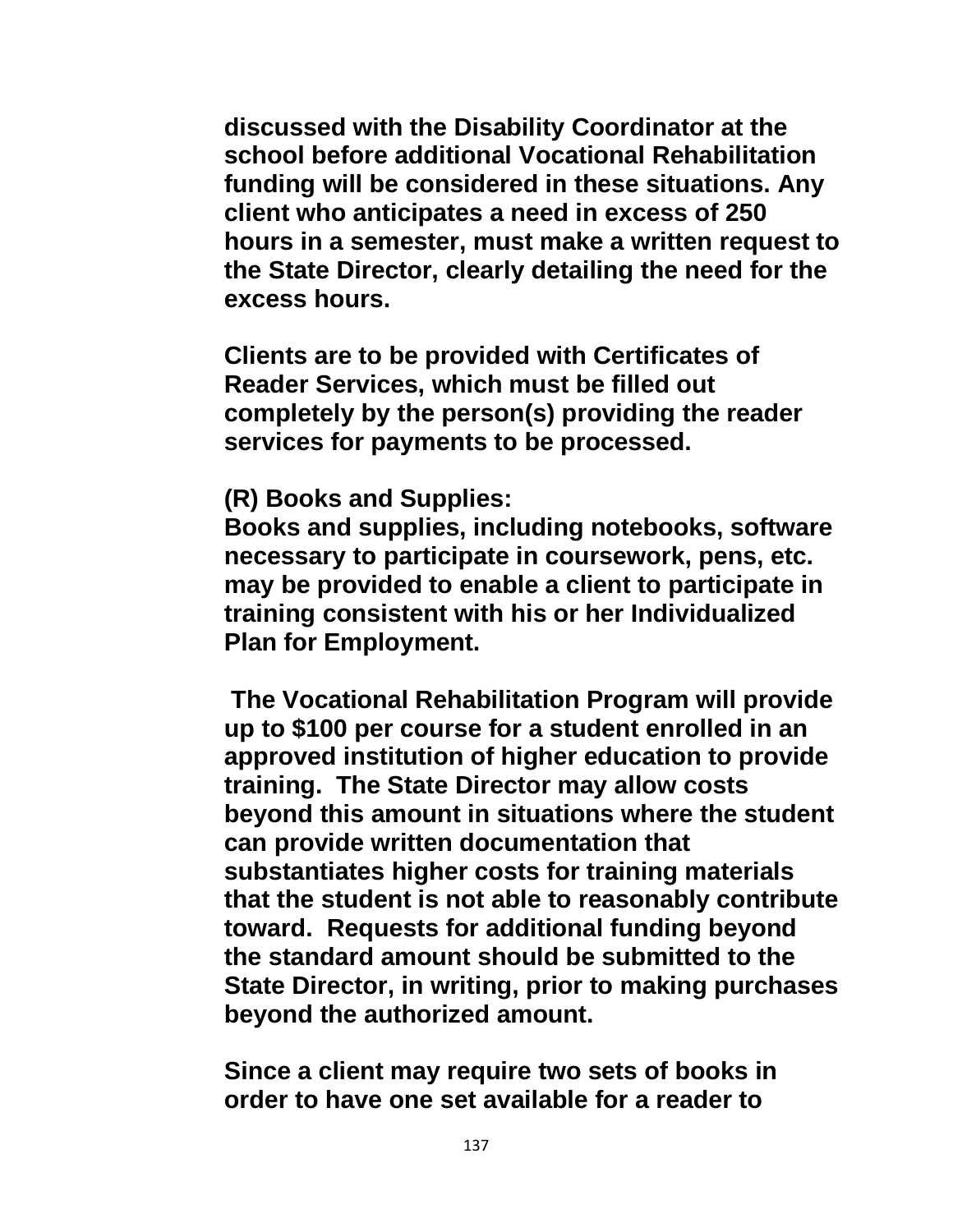**record audio tapes from, the Bureau will permit the purchase of one full set of books without consideration of available comparable benefits. However, where the cost of books and supplies was used by the financial aid officer to calculate the level of unmet need of a student, the total level of unmet need cannot be exceeded when calculating the funding level for books and supplies.**

**In situations where a textbook or other educational material(s) are required for participation in the classroom or educational experience, and the combined cost of the textbook or other educational material(s) and any required adaptations to make the textbook or other educational material(s) accessible is in excess of \$1,000, BESB shall enter in to a cost sharing partnership with the college, university or educational institution at which the textbook or other educational material(s) will be used. If a cost-sharing arrangement cannot be obtained, or a satisfactory response cannot be obtained within a timely manner, Vocational Rehabilitation will purchase the textbook or educational material(s), provided that documentation of such refusal to enter in to a costsharing partnership by the college, university or other institution of higher education is provided.**

**Any cost-sharing partnerships entered by Vocational Rehabilitation, or the receipt of documentation of a refusal of participation in such a partnership on the part of the college, university or other institution of higher education, will insure the student will be provided the textbook or educational material(s) in a timely manner so as to**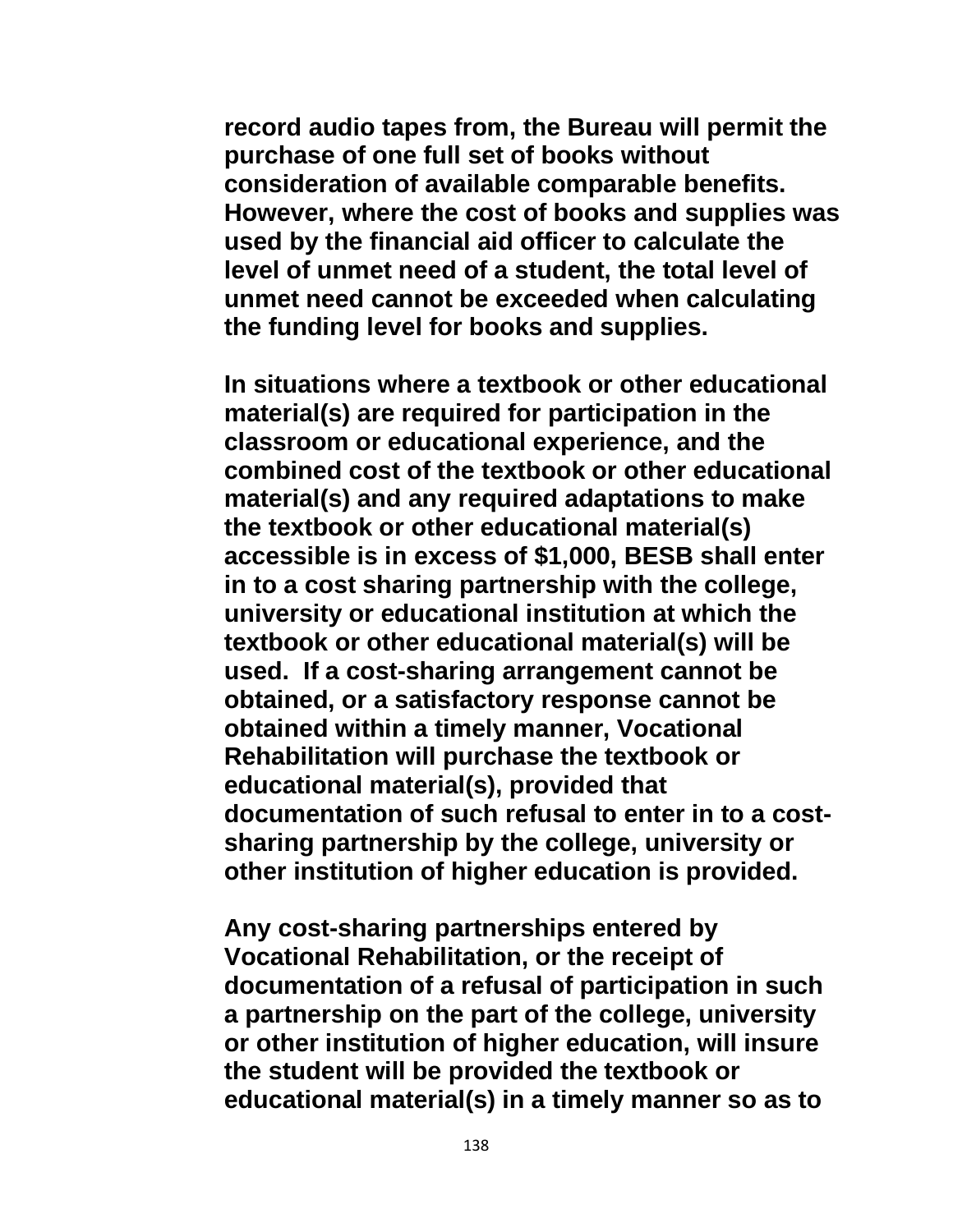**not adversely affect his/her progress in the program. The student shall not be responsible for negotiating the cost-sharing arrangement and his/her program will not be delayed due to these negotiations.**

**Receipts verifying the provision of books and supplies must be submitted with the billing invoice for payments to be processed. Clients who choose to have authorizations provided directly to them must be informed by the Vocational Rehabilitation Counselor of the need to provide receipts.**

**(5) Supported Employment**

**Supported employment services refer to competitive integrated employment, including customized employment in an integrated work setting in which an individual with a most significant disability that includes visual impairment or legal blindness, including a youth with a most significant disability, is working on a shortterm basis toward competitive integrated employment that is individualized, and customized, consistent with the unique strengths, abilities, interests, and informed choice of the individual, including with ongoing support services for individuals with the most significant disabilities.** 

**Supported employment services are available for individuals for whom competitive integrated employment has not historically occurred, or for whom competitive integrated employment has been interrupted or intermittent as a result of a significant disability, and who, because of the nature and severity of their disabilities, need intensive supported**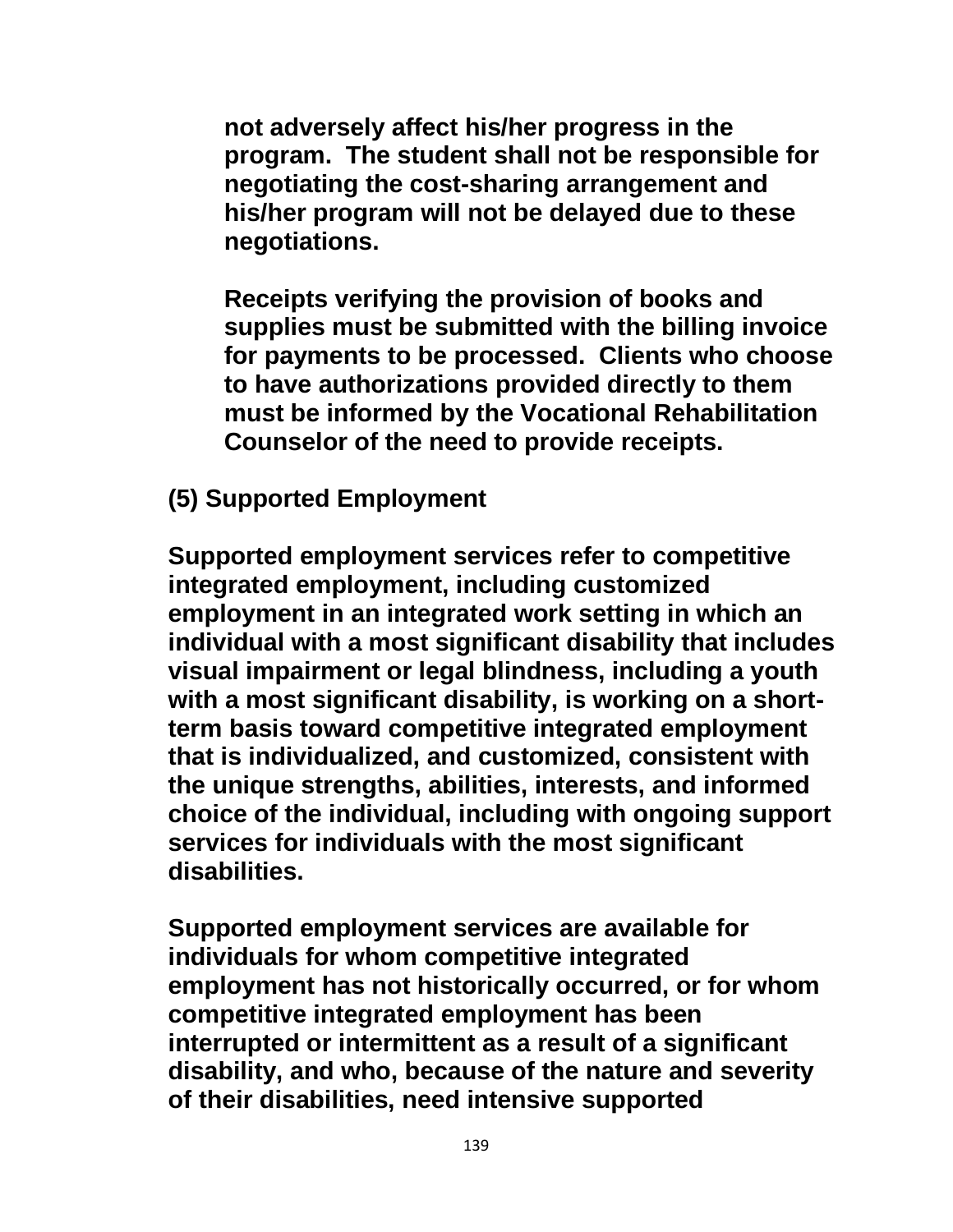**employment services and extended services after the transition from support provided by the Bureau, in order to perform this work.**

**An individual with a most significant disability, whose supported employment in an integrated setting does not satisfy the criteria of competitive integrated employment is considered to be working on a short-term basis toward competitive integrated employment so long as the individual can reasonably anticipate achieving competitive integrated employment within six months of achieving a supported employment outcome, or in limited circumstances, within a period not to exceed 12 months from the achievement of the supported employment outcome, if a longer period is necessary based on the needs of the individual, and the individual has demonstrated progress toward competitive earnings based on information contained in the service record. The six-month short-term basis period, and the additional six months that may be available in limited circumstances, begins after an individual has completed up to 24 months of supported employment services (unless a longer period of time is necessary based upon the individual's needs) and the individual has achieved a supported employment outcome, meaning that the individual is stable in the supported employment placement for a minimum period of 90 days following the transition to extended services. At this point, the individual has achieved a supported employment outcome.**

**Supported employment services refers to ongoing support services, including customized employment, and other appropriate services needed to support and maintain an individual with a most significant disability**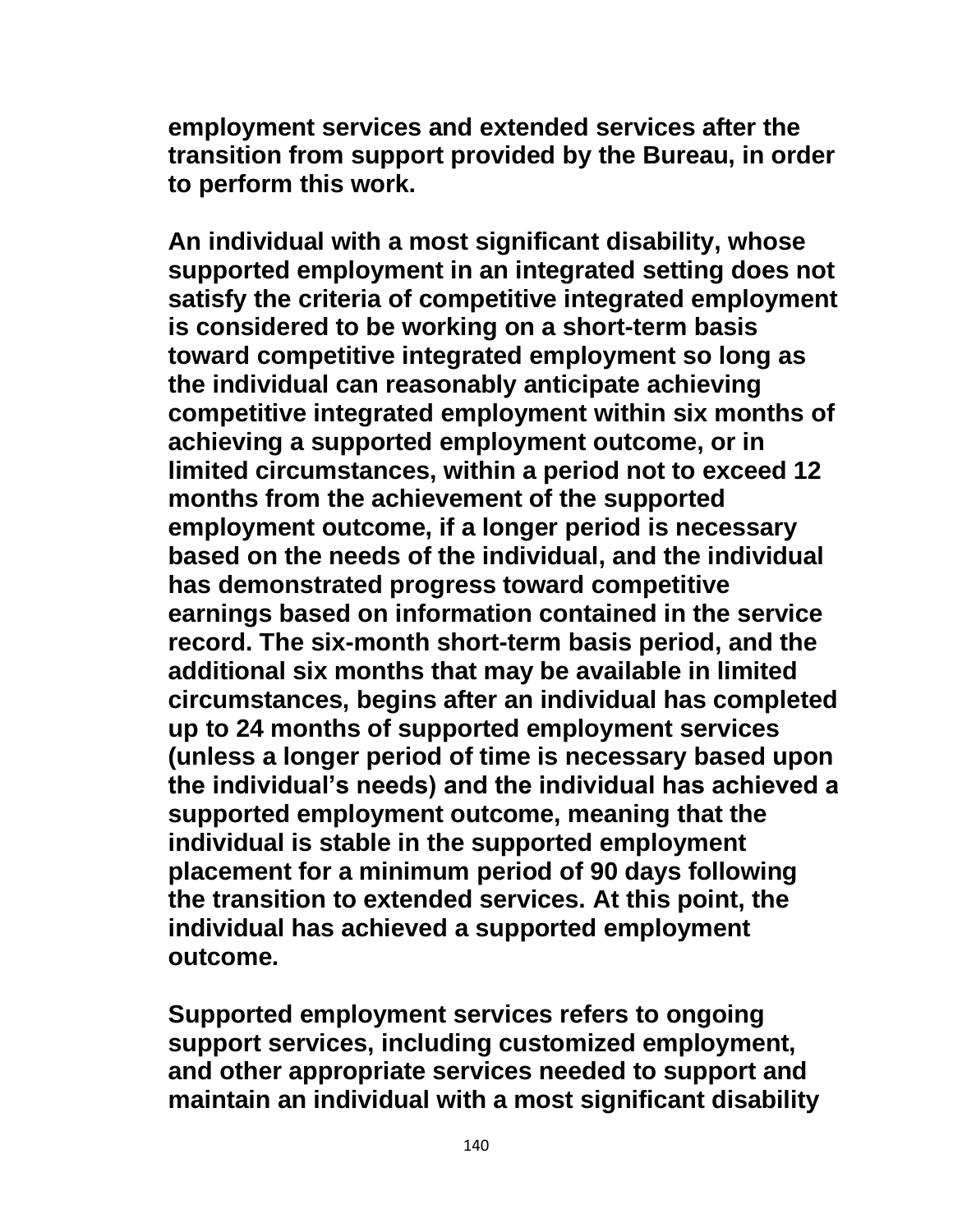**that includes visual impairment or legal blindness, including a youth with a most significant disability, in supported employment that are organized and made available, singly or in combination, in such a way as to assist an eligible individual to achieve competitive integrated employment, and:**

**(A) Are based on a determination of the needs of an eligible individual, as specified in an Individualized Plan for Employment;**

**(B) Are provided by the Bureau for a period of time not to exceed 24 months, unless under special circumstances the eligible individual and the Vocational Rehabilitation Counselor jointly agree to extend the time to achieve the employment outcome identified in the Individualized Plan for Employment; and**

**(C) Following transition, as Post-Employment services that are unavailable from an extended services provider and that are necessary to maintain or regain the job placement or advance in employment.**

**Supported employment services are initiated once the individual is hired and has started to work at the actual job site for the employer. Title 6B Supported Employment funds can only be utilized for this specific service or for extended services for youth with disabilities placed into supported employment. All other services as planned for and detailed in the IPE, including job placement services, can only be paid for using basic Vocational Rehabilitation Title I funds, state matching funds or program income funds. The most frequent type of supported employment service is job coaching, although on-site evaluators and similar services that provide direct support to the individual at**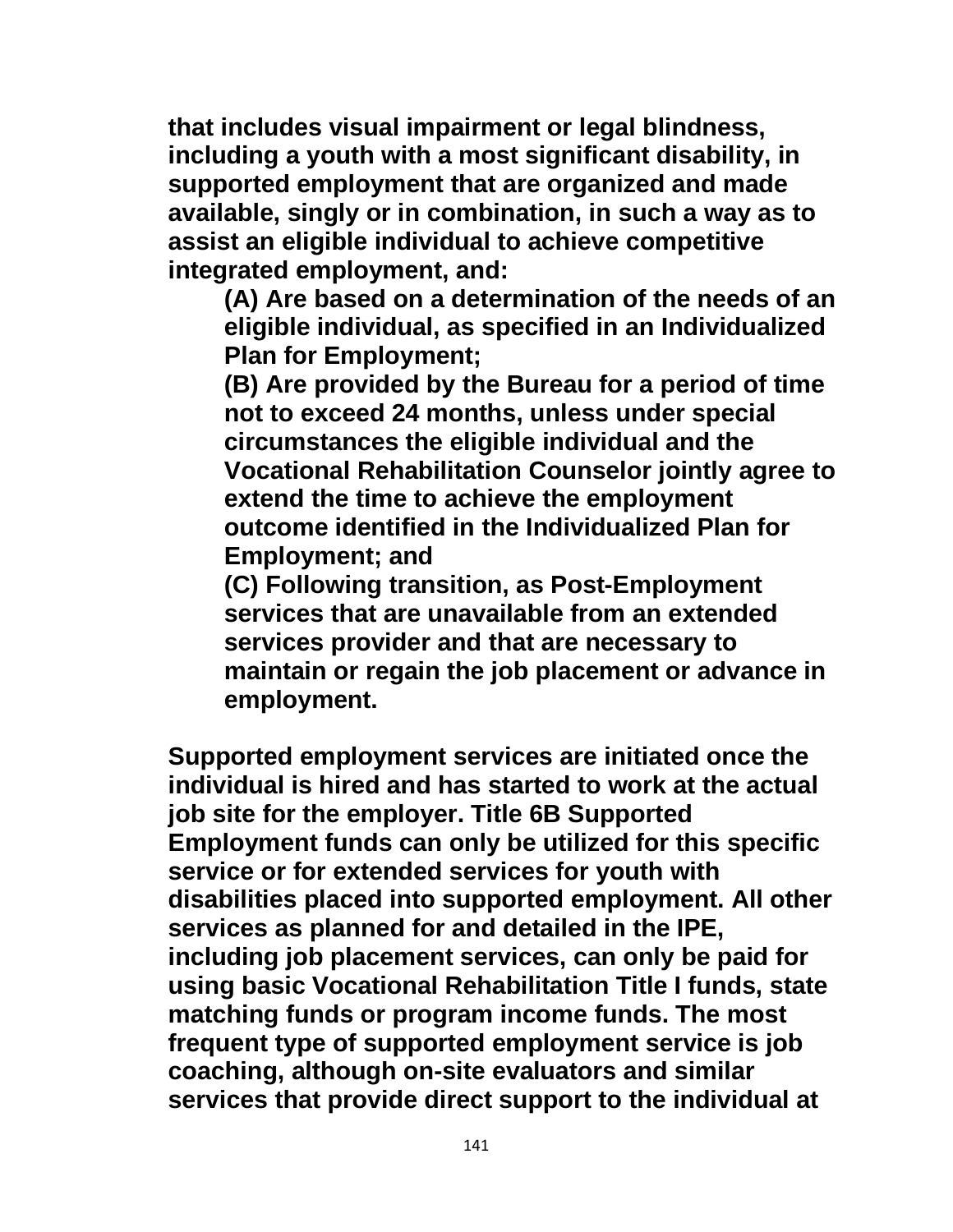**the job site may also be considered for funding through the Title 6B funds.**

**Extended services refers to ongoing support services and other appropriate services that are needed to support and maintain an individual with a most significant disability that includes visual impairment or legal blindness, including a youth with a most significant disability, in supported employment. Extended services can be made available singly or in combination, in such a way as to assist an eligible individual in maintaining supported employment. The services are customized and based on the needs of the eligible individual, as specified in their Individualized Plan for Employment. Extended services may be provided by a State agency, a private nonprofit organization, employer, or any other appropriate resource, after an individual has made the transition from supported employment provided by the Bureau.**

**For a youth with a most significant disability that includes visual impairment or legal blindness, the Bureau may directly provide or fund extended services for a period not to exceed four years or at such time that a youth reaches age 25, whichever occurs first.** 

**The Bureau cannot provide extended services to an individual with a most significant disability who is not a youth with a most significant disability.**

**(6) Transition Services** 

**Transition Services are a coordinated set of activities for students and youth with disabilities that facilitate the transition from school to post-secondary life, such as**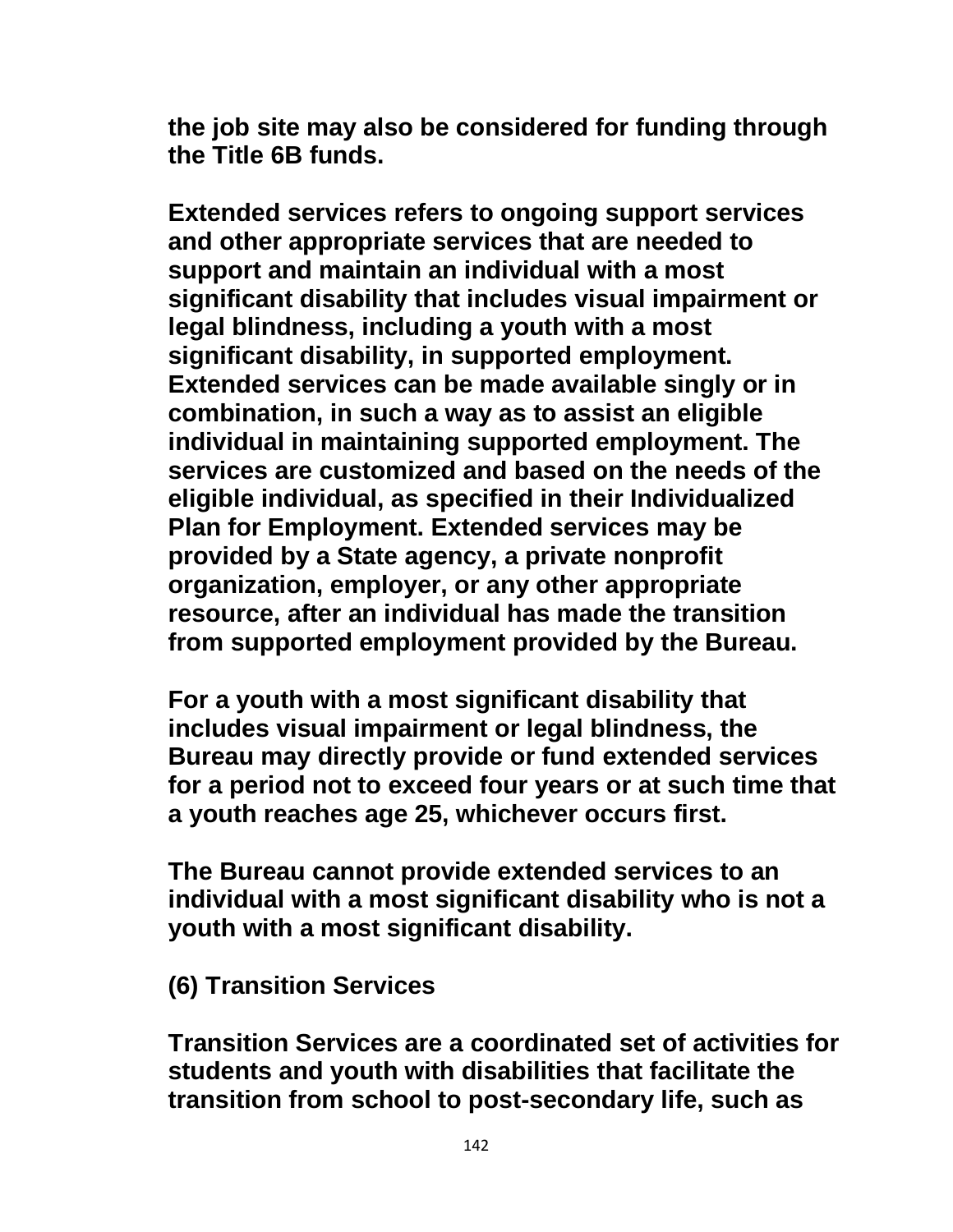**achievement of an employment outcome in competitive integrated employment, or Pre-Employment Transition Services for students. The coordinated set of activities must be based upon the individual's needs, taking into account the student's or youth's preferences and interests, and must include instruction, community experiences, the development of employment and other post-school adult living objectives, and if appropriate, acquisition of daily living skills and functional vocational skills. Transition services must promote or facilitate the accomplishment of the employment goal consistent with the student's Individualized Plan for Employment (IPE) and includes outreach to and engagement of the parents, or, as appropriate the representative of the student or youth with a disability.**

**For the purposes of this subsection:** 

**Youth with a disability means an individual with a disability that includes legal blindness or visual impairment, who is not younger than 14 years of age and not older than 24 years of age.**

**Student with a disability means, in general, an individual with a disability that includes legal blindness or visual impairment, in a secondary, post-secondary or other recognized education program who is not younger than age 16 and not older than 21 years of age and is eligible for, and receiving, special education or related services under IDEA or section 504.** 

**While transition services may include services that are similar to Pre-Employment Transition Services for students, transition services in general include a broader range of the full scope of vocational**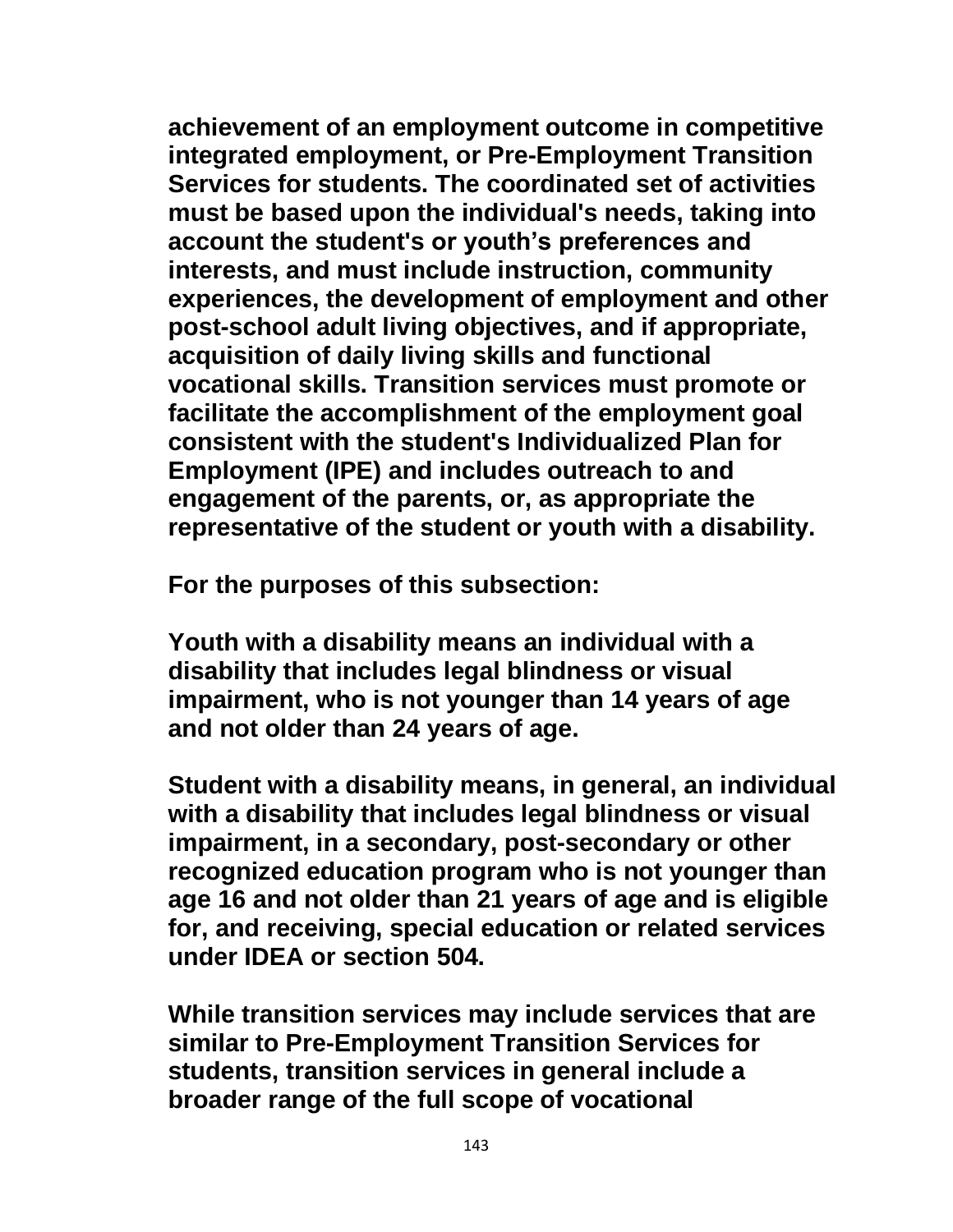**rehabilitation services under an IPE that contribute to the achievement of the employment outcome of the individual.** 

**Pre-Employment Transition Services may be included in the IPE for students and funded through the reserved federal funds for the delivery of these services.**

**When a student is eligible for vocational rehabilitation services, his or her Individualized Plan for Employment (IPE) will be prepared in coordination with the local education agency's (LEA) Individual Education Program (IEP). Every effort will be made to assure that the IPE and the IEP complement one another and work toward the same objectives for the student. Vocational Rehabilitation Program funds shall not be used in place of funding for services and equipment for the client that are the responsibility of the Local Education Agency to provide.** 

**The IPE for a student with a disability who is receiving special education services shall be coordinated with the individualized education program (IEP) for that individual.**

**Students and youth who have applied and been found eligible for vocational rehabilitation services will have an IPE developed within 90 days of the date of eligibility determination unless the Vocational Rehabilitation Counselor and the eligible individual agree to the extension of that deadline to a specific date by which the Individualized Plan for Employment must be completed.**

**(7) Work Adjustment**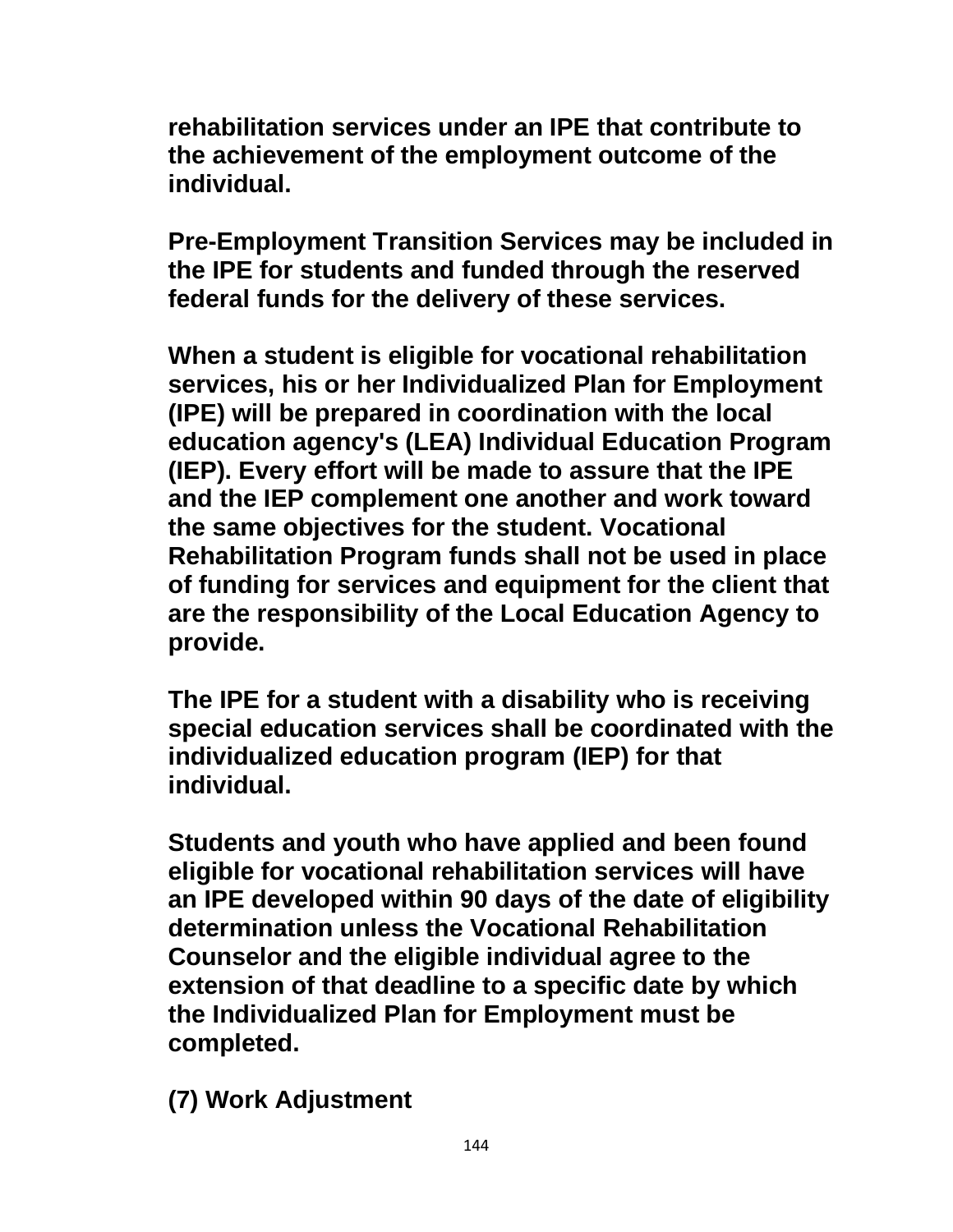**Work adjustment training may be provided to clients who need assistance in developing those skills which are generally required in any employment setting. This may include development of social skills, appropriate work behaviors, work speed, stamina, adherence to work rules, and other employer expectations (e.g., attendance, punctuality, proper hygiene, etc.). Work adjustment training should, to the greatest extent feasible, be provided in integrated community-based sites.**

**Prior to making a determination that an out of state Work Adjustment training program is necessary for the achievement of the employment outcome as identified in the Individualized Plan for Employment, the Vocational Rehabilitation Counselor and client shall review options available through in-state community rehabilitation providers. In situations where no feasible in-state training option exists to address the client's employment outcome, as supported by Vocational Rehabilitation Counselor documentation in the case record of services for the individual, preference shall be given to the most effective, least expensive out of state training program that is consistent with the individuals informed choice of comparable providers.**

**e) Other Goods and Services**

**(1) Adaptive Equipment, Telecommunications, Sensory and Technological Aids/Devices**

**Throughout the vocational rehabilitation process, the client may be in need, due to limitations from their**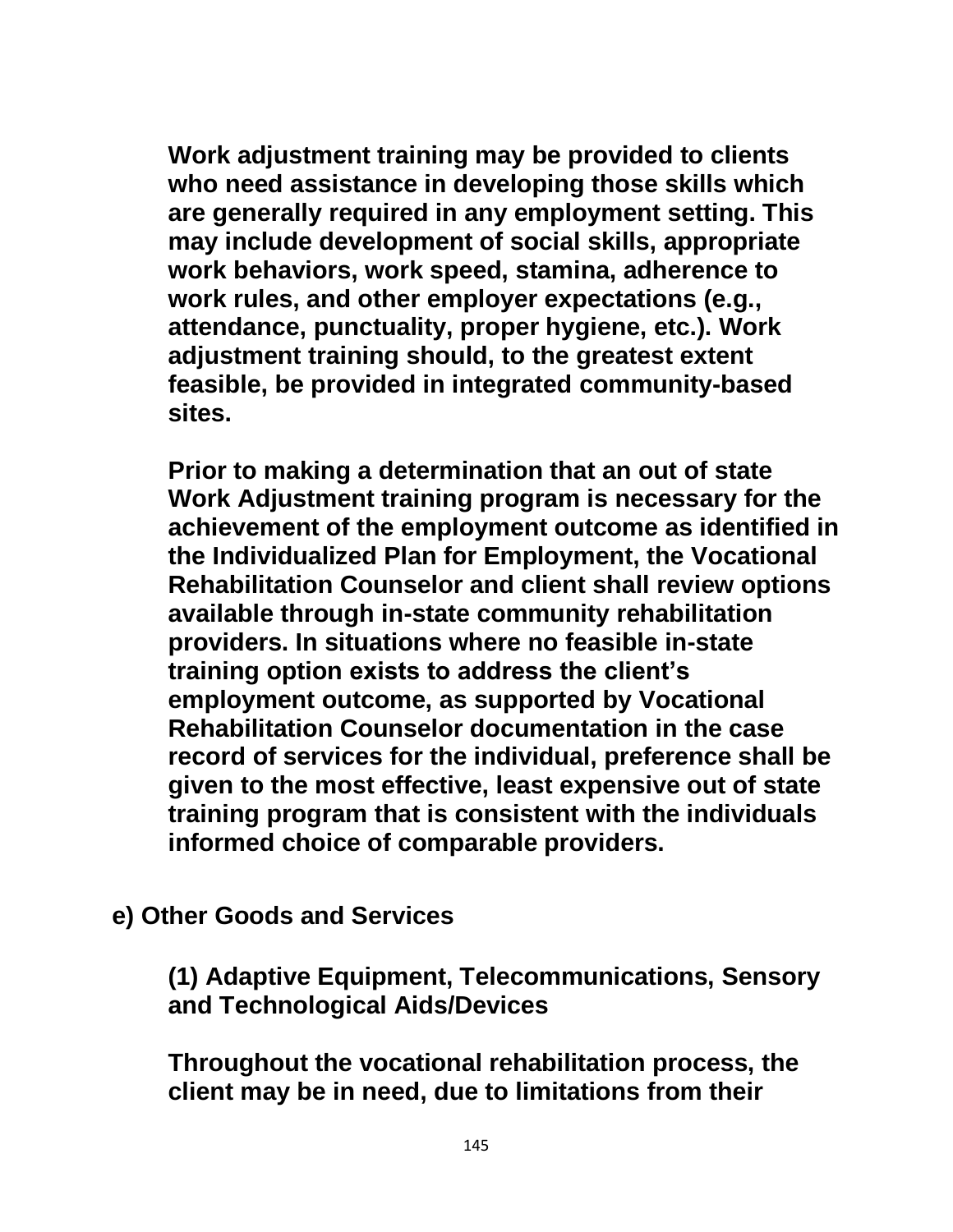**disability or disabilities of adaptive equipment, software, and/or daily living aids based on his or her Individualized Plan for Employment.**

**Daily living aids may be obtained based on the direct vocational needs assessment of the Vocational Rehabilitation Counselor. Adaptive Technology devices require the specific recommendation of a Rehabilitation Technologist, low vision specialist or qualified Vocational Rehabilitation Counselor (as designated by the Vocational Rehabilitation Supervisor). Clients will participate in an assessment in order to determine through informed choice the most effective, least expensive adaptive technology consistent with the IPE. The most effective, least expensive technology will be provided to the client as determined by this assessment documented by the Rehabilitation Technologist, Low Vision Specialist, or Vocational Rehabilitation Counselor. The more expensive adaptive technology will be provided to the client only if the assessment documents that less expensive adaptive technology is not suitable. The Vocational Rehabilitation Program will not pay for service plans or data plans required for the use of any adaptive technology device or mainstream device equipped with adaptive technology features.**

**In providing adaptive equipment in employment situations, the Bureau will first explore the responsibilities of the employer to provide reasonable accommodations, as outlined in the Americans with Disabilities Act (ADA), and the Rehabilitation Act of 1973. However, such considerations shall not serve as a basis for the Bureau to deny the purchase of necessary adaptive technology devices for a client to perform job functions in situations where the client has chosen to**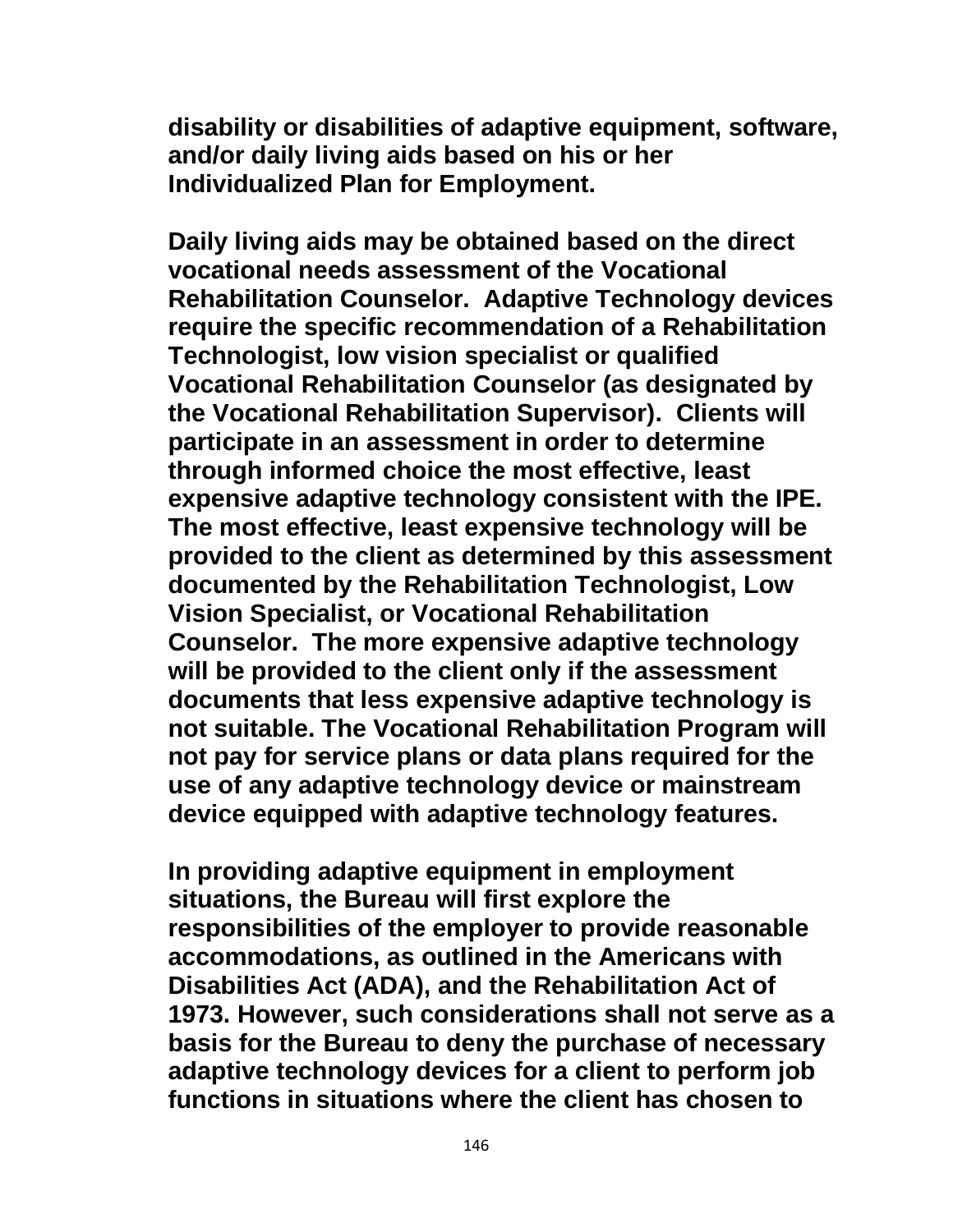**not disclose their disability to the employer, or in situations where the employer is unable to obtain the necessary devices in a timeframe sufficient to enable the client to obtain or retain an immediate employment opportunity. Employers are expected to provide computers, printers, and business equipment that is otherwise available to employees of the company who perform similar work tasks. The Vocational Rehabilitation Program will only consider providing computers and peripherals when it can be clearly documented that such devices are necessary due to the nature of the disability, and that persons who perform similar job functions within the company do not use computers for the performance of their job duties.**

**All equipment provided during the course of the rehabilitation process shall be owned and maintained by the client. The cost of maintenance or repair of the equipment shall rest with the client. In circumstances where a client requests, the Bureau shall reimburse the client for the documented cost of the repair and applicable shipping of said equipment to and from the repair location.** 

**Upgrades to adaptive technology after successful case inactivation shall only be done under the provisions of Post-Employment services or through a new eligibility determination with an Individualized Plan for Employment, or subsequent Amendment, when deemed essential for vocational rehabilitation purposes.**

**Adaptations to homes or motor vehicles will be done only when specific to the disability of the client and when the adaptation is essential for the client's participation in vocational rehabilitation services**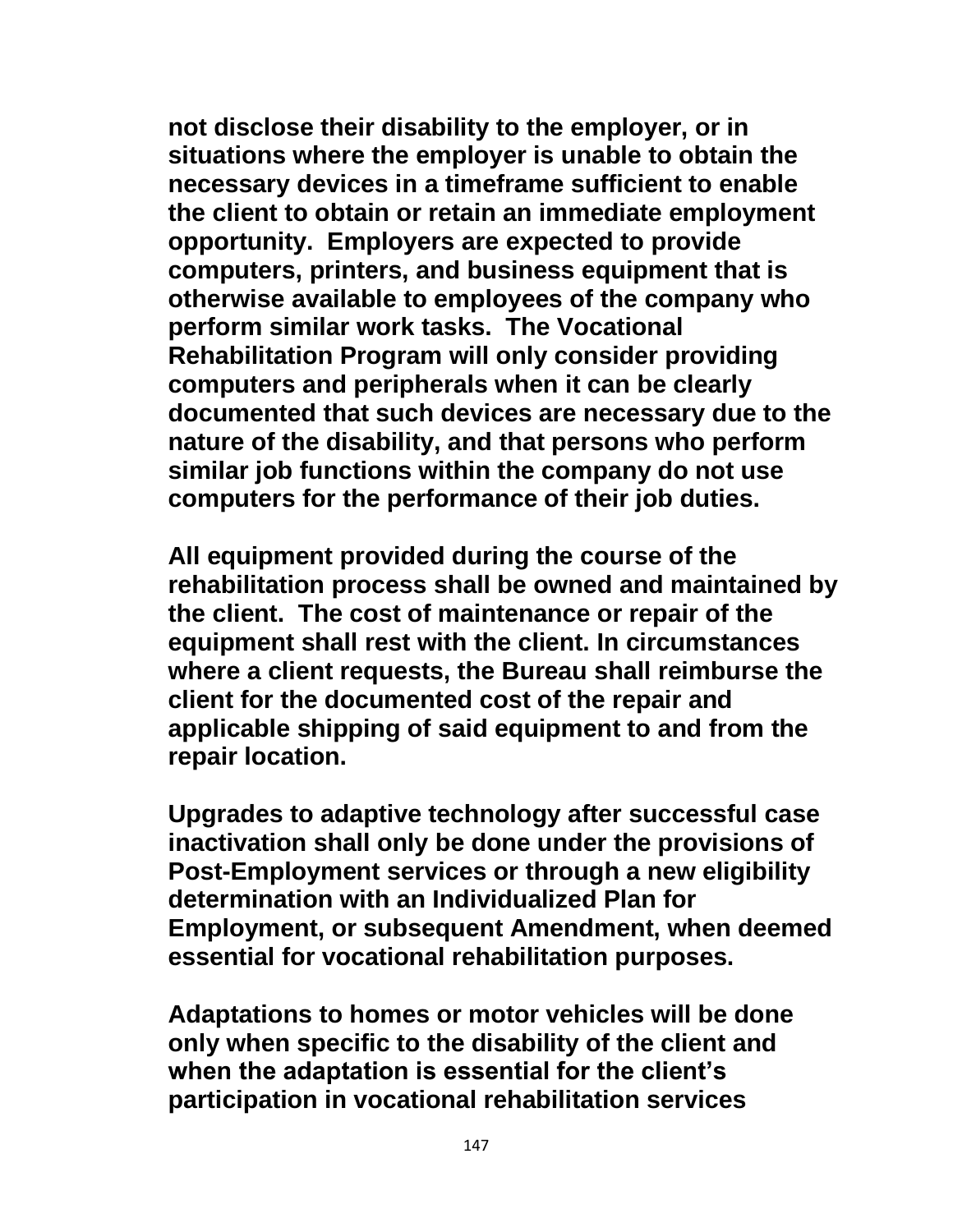**consistent with the IPE. Adaptive modifications shall only be made to residences or motor vehicles that are owned, co-owned, or are under a multiple year lease or rental contract by the client or a family member. Alternative arrangements shall first be explored, such as the use of livery services to provide transportation to short-term training. All comparable benefits and resources shall be used before Bureau funding will be considered.**

**All equipment purchases are to be made in accordance with existing State of Connecticut purchasing regulations, policies, and requirements.**

**(2) Rehabilitation Technology Services**

**Rehabilitation technology means the systematic application of technologies, engineering methodologies, or scientific principles to meet the needs of, and address the barriers confronted by clients of the Vocational Rehabilitation Program in the areas that include education, training, vocational rehabilitation, employment, transportation relative to vocational rehabilitation services, and independent living as related to vocational rehabilitation services. Rehabilitation technology services should be considered for clients participating in trial work experiences to facilitate access to job tasks, as well as during the process of career exploration and identification of the employment outcome for the IPE The term rehabilitation technology includes rehabilitation engineering, assistive technology devices, and assistive technology services.**

**Rehabilitation technology services may be obtained from Rehabilitation Teachers/Technologists and**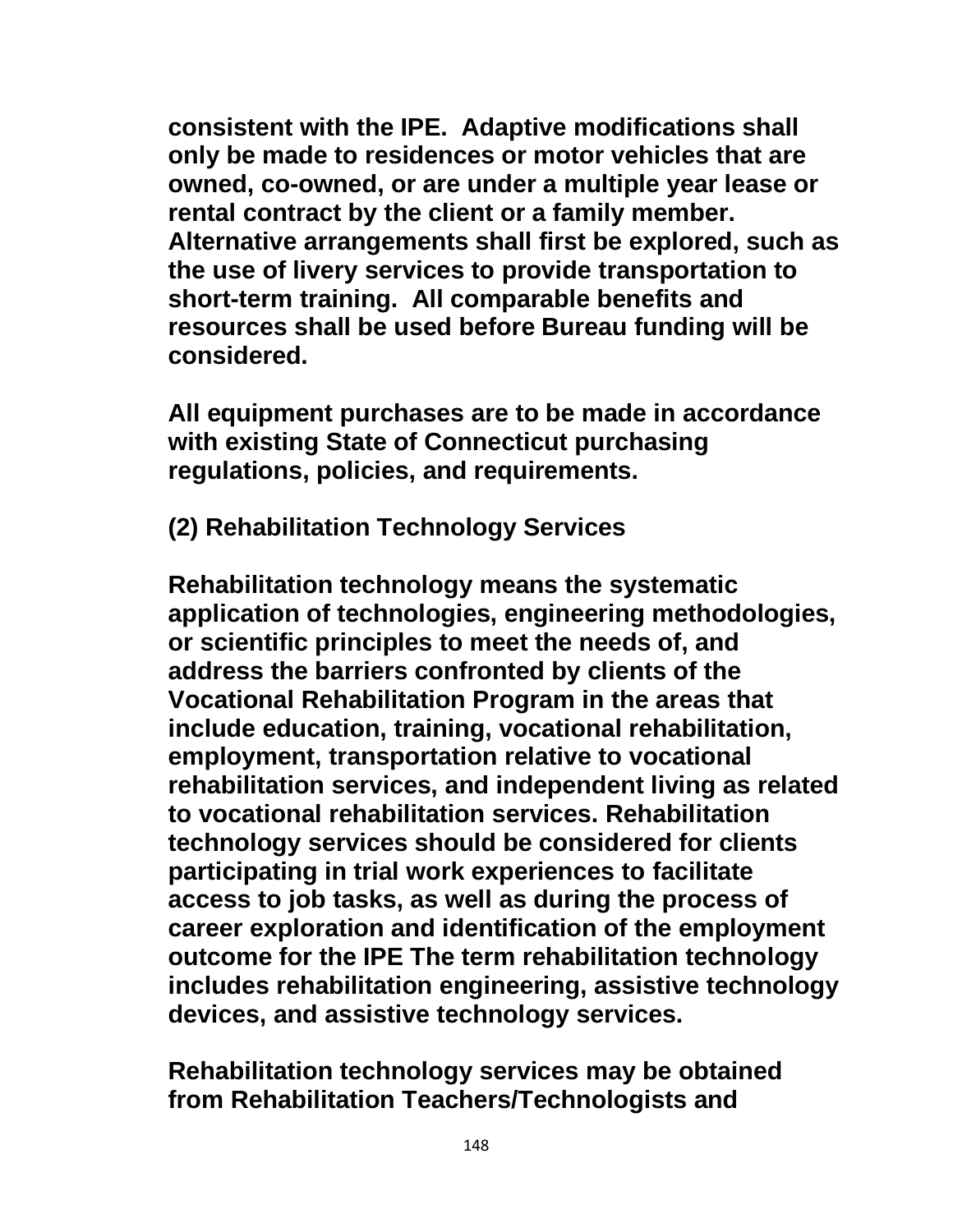**qualified Vocational Rehabilitation Counselors (as designated by the Vocational Rehabilitation Supervisor) employed by the Bureau or through fee for service low vision providers or adaptive technology specialists that are authorized through State contract or purchase of service authority to provide such services, either directly, or through a third party. Vendors of adaptive technology products cannot be utilized for purposes of performing client assessments to identify adaptive devices and services needed by the client.** 

**The informed choice of the client shall be included in the rehabilitation technology assessment report. In situations where the recommendations of the evaluator and the client are in disagreement, the evaluator shall indicate the reason(s) for making an alternative recommendation.**

**(3) Interpreter Services for Individuals who are Deafblind** 

**Interpreter services will be provided as needed to assist an individual who is deafblind or deaf and visually impaired with their vocational rehabilitation program. This may occur at the time of intake, establishing eligibility, and, in general, throughout the vocational rehabilitation process. Interpreter services are available on a fee for service basis through vendors contracted for the provision of such services.** 

**(4) Low Vision Services**

**Low vision services include specialized evaluations by trained professionals to determine the devices, both prescription and nonprescription, that will maximize the remaining functional vision of a person with significant**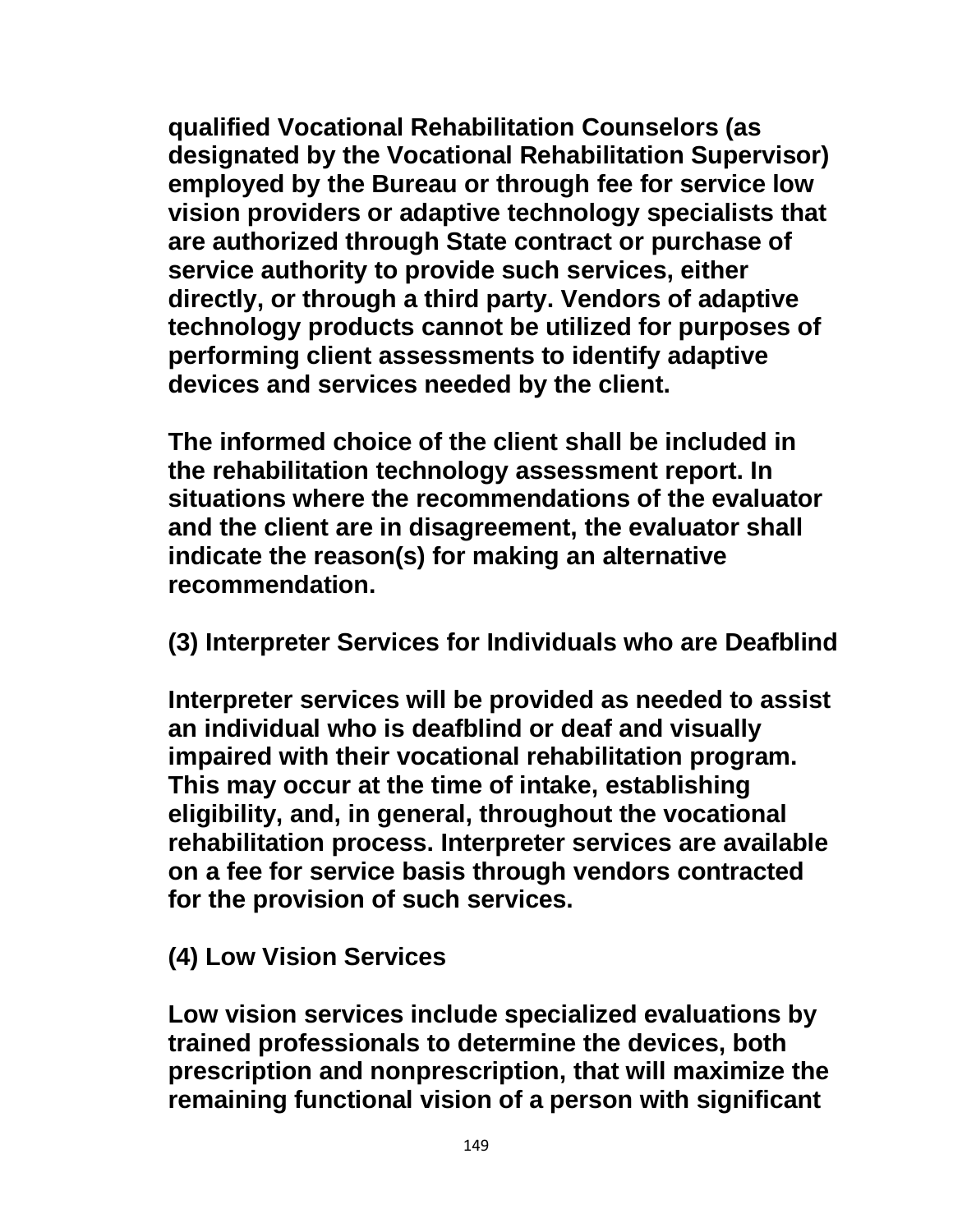**visual loss. Low vision services also include the provision of these aids and devices and training in how to use them. Low vision services can be provided by ophthalmologists and optometrists certified by the Bureau to provide these services. In addition, nonprescriptive devices can be provided by Rehabilitation Teachers employed by the Bureau.**

**Wherever practical, low vision services should be provided as the first option for maximizing functional vision before more extensive high technology solutions are considered.** 

**Clients shall be provided with a listing of approved low vision doctors in order to make an informed decision as to which provider to choose. In making the referral to a low vision doctor, the Vocational Rehabilitation Counselor should include information regarding any other medical insurance the client has, so that maximum utilization of comparable benefits can be considered prior to the use of Bureau funding.**

**All low vision services will be provided in accordance with approved fee schedules or actual catalog prices for items where no fee schedule price exists. The Bureau cannot reimburse clients or practitioners for aids that were dispensed without the prior authorization of the Bureau.**

**In situations where a client is experiencing deteriorating vision over a period of time, low vision services may be necessary at more than one point throughout the Vocational Rehabilitation process. In determining the need for additional low vision services, the Vocational Rehabilitation Counselor should consider the nature of**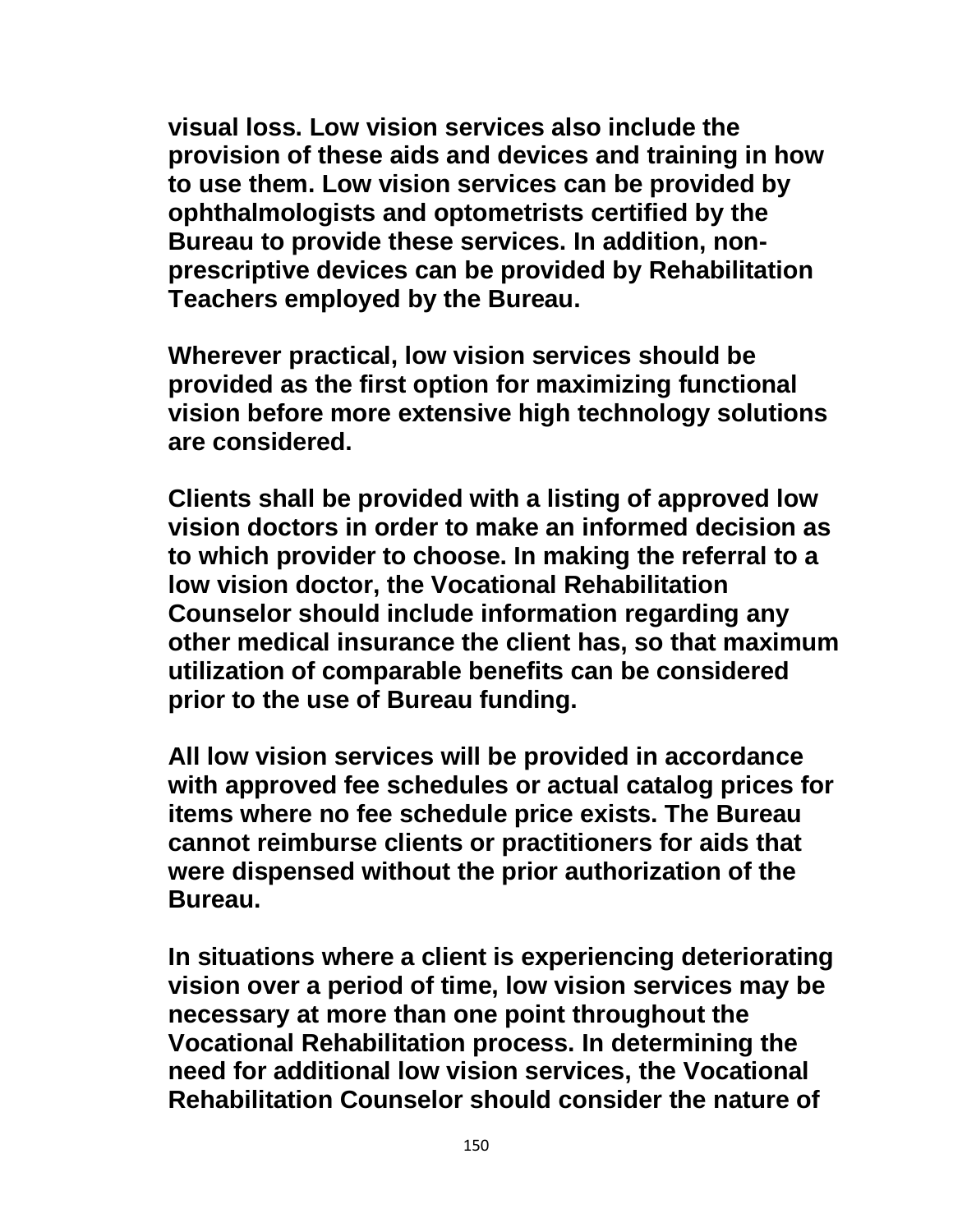**the eye condition and the time that has elapsed since the last evaluation. If a different low vision provider is selected for subsequent evaluations, information on the aids and magnifiers previously dispensed to the client through other practitioners should be included in the referral.**

**Should it be found through the low vision examination by a licensed ophthalmologist or optometrist that the client is no longer legally blind or has a significant visual impairment that constitutes an impediment to employment, the Vocational Rehabilitation Counselor will need to reassess if the client continues to meet the eligibility criteria to receive vocational rehabilitation services. Where it is determined that the client is no longer eligible for services as a result of regained vision, all policy requirements for making such a determination shall apply. The client will be provided with information on the Client Assistance Program and the appeals options.**

**The provision of low vision aids that enable a client's vision to be corrected to a point where legal blindness is no longer present shall be considered as a physical restoration service under the terms of the IPE.**

#### **(5) Maintenance**

**Maintenance means monetary support provided to an individual for expenses, such as food, shelter, and clothing, that are in excess of the normal expenses of the individual and that are necessitated by the individual's participation in an assessment for determining eligibility and vocational rehabilitation needs or the individual's receipt of vocational**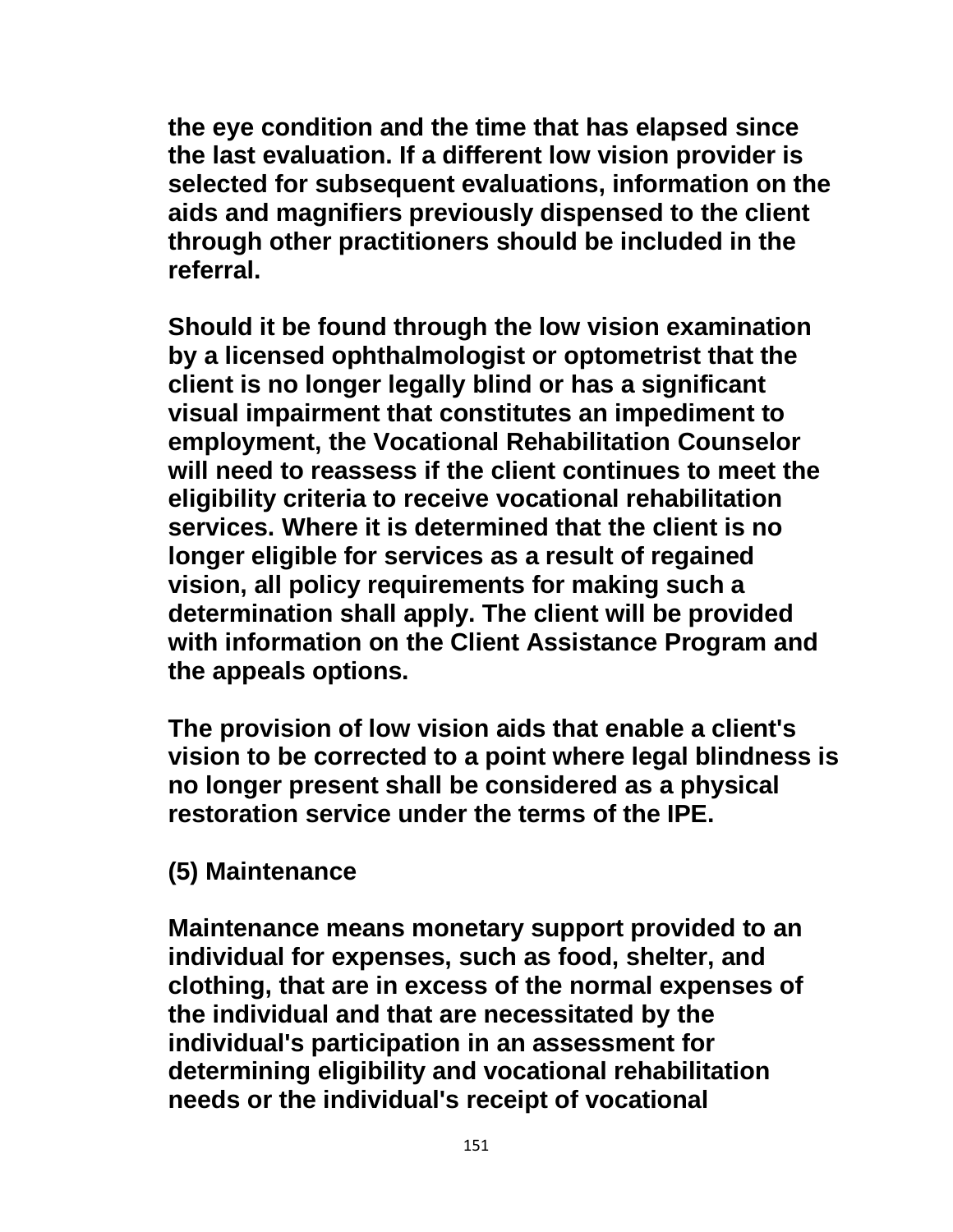**rehabilitation services under an Individualized Plan for Employment.**

**Maintenance includes, but is not limited to, services and items such as the cost of a uniform or other suitable clothing that is required for an individual's job placement or job-seeking activities, the cost of shortterm shelter that is required in order for an individual to participate in assessment activities or vocational training at a site that is not within commuting distance of an individual's home, or the initial one-time costs, such as a security deposit or charges for the initiation of utilities, that are required in order for an individual to relocate for a job placement.**

**Maintenance is not intended to cover the cost of a client's primary residence, which must be maintained regardless of whether the individual is participating in a vocational rehabilitation program.**

**When provided in relation to participation in a program of study at an institution of higher education, maintenance services such as room and board will be subject to the unmet need of the individual and the policies as stated in this manual under "Post-Secondary Training".** 

**Maintenance after employment has started may be paid to eligible clients who must relocate to a new residence in order to work, but not for a period beyond the date of receipt of the second paycheck or for more than one month after start of employment, whichever comes first. For clients placed in self-employment, a maintenance allowance may be paid for a period not exceeding thirty (30) days if it can be demonstrated that such costs are**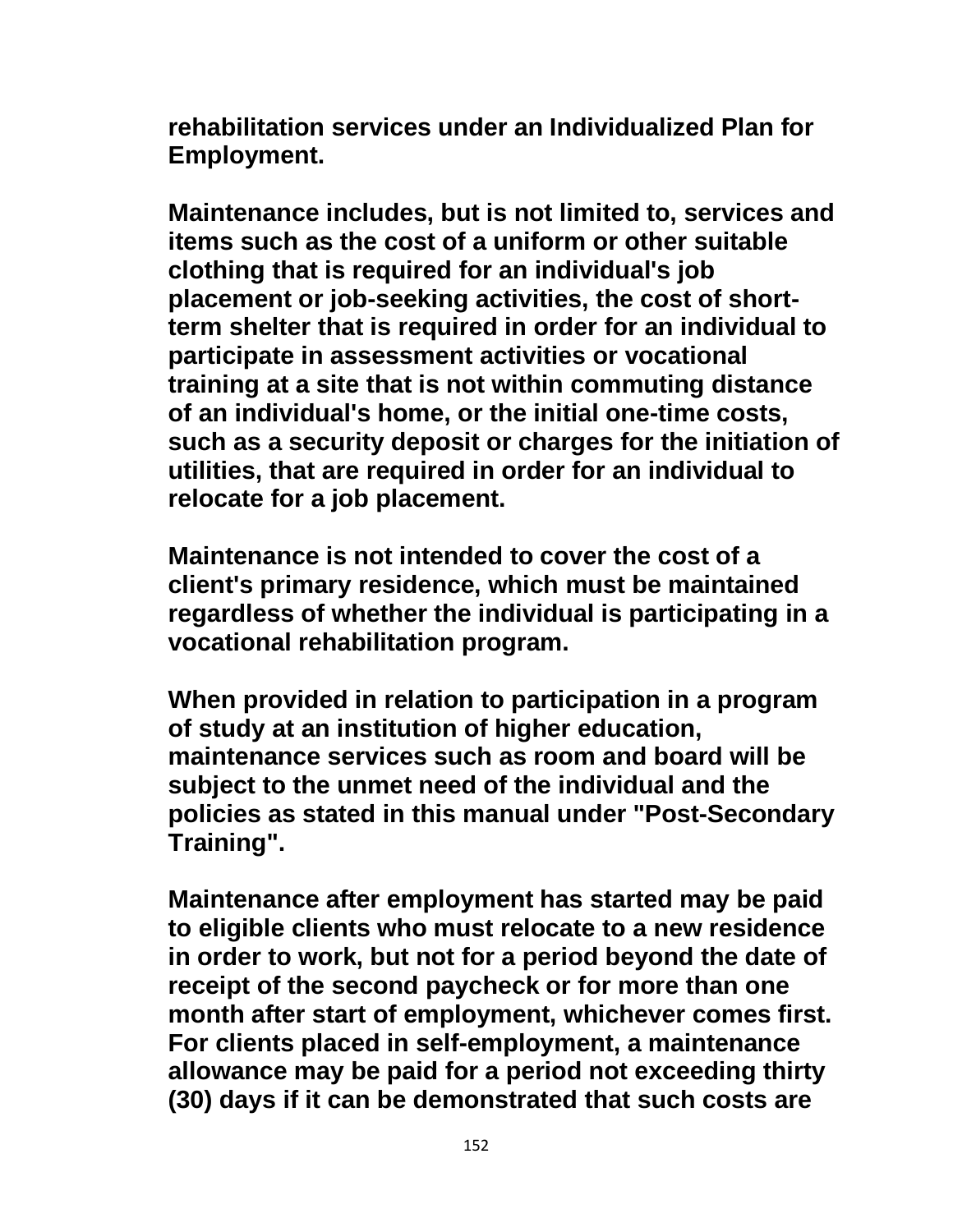**above and beyond the normal costs associated with maintaining the primary residence of the individual.**

**Maintenance will be provided during Post-Employment services only when needed to support other rehabilitation services being provided to maintain employment for the client.**

**Maintenance can be provided through direct payment to a service provider (e.g. room and board at a college) or through direct cash payments to the client. The mechanism used for cash payments for maintenance can also be employed in some cases for other services where authorization to a vendor is not practicable. Instances when this may be used include, but are not limited to, payments for rent to a client living in offcampus housing while attending a college or university. The Bureau will require receipts of rent payments for expenditure of funds provided directly to clients.**

**The availability of benefits or resources to a client through comparable benefits and financial aid awards must be taken into consideration prior to committing Vocational Rehabilitation Program funds for maintenance payments. Vocational Rehabilitation funds cannot be used to replace the family contribution portion of financial aid for students participating in higher education training.**

**Social Security Disability Income (S.S.D.I.) or Supplemental Security Income (S.S.I.) to which the applicant or client is entitled by law, shall not be used to meet the increased cost of subsistence created by his or her participation in a vocational rehabilitation program,**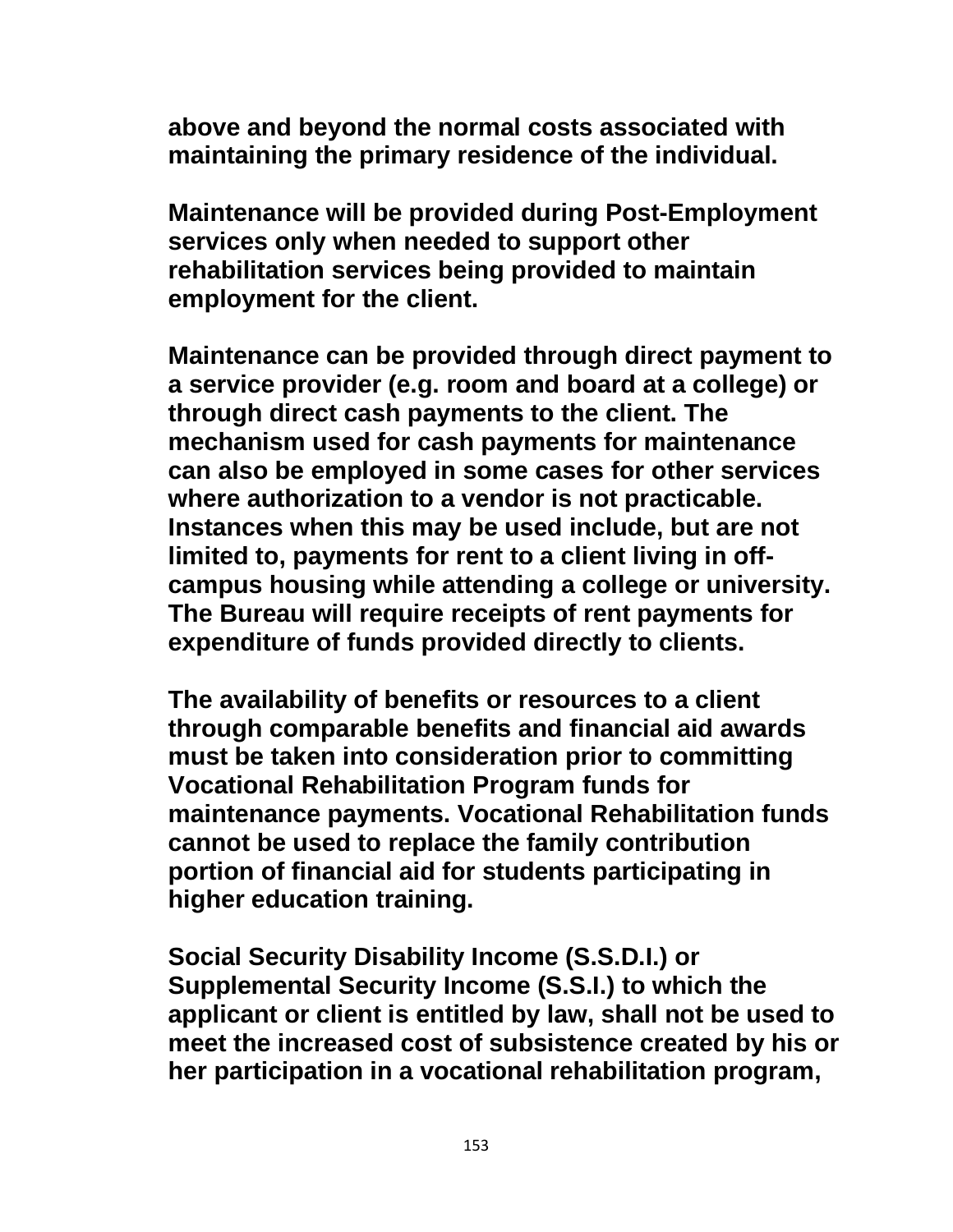**unless deemed to be required by the Social Security Administration.**

# **(6) Mobility Services**

**Mobility services are those services that enable a person who is legally blind to travel independently to evaluation, training, and employment locations. Mobility services, as provided through the Vocational Rehabilitation Program at BESB, include travel training with the use of a white cane, bus/transportation training, and sighted guide training to the client and significant others who interact with the client on a frequent basis. The Bureau does not provide evaluations and training in the use of guide dogs.**

**Since safe travel skills are essential for participation in evaluations, training and employment situations, mobility training may be provided prior to the implementation of an Individualized Plan for Employment if the service is necessary to permit participation in other vocational rehabilitation services. The Bureau provides trained staff for mobility assessments and training. If a client requires mobility services while participating in a vocational rehabilitation service out of state, the Department of Aging and Disability Services may establish a fee schedule for that service, based upon the existing fee structure of the public Vocational Rehabilitation Program of that state.**

**The length of a mobility program is contingent on the client's needs and ability at any given time. Mobility services may be provided at various times throughout the rehabilitation process to assist in orienting a client to a new evaluation, training, or employment situation.**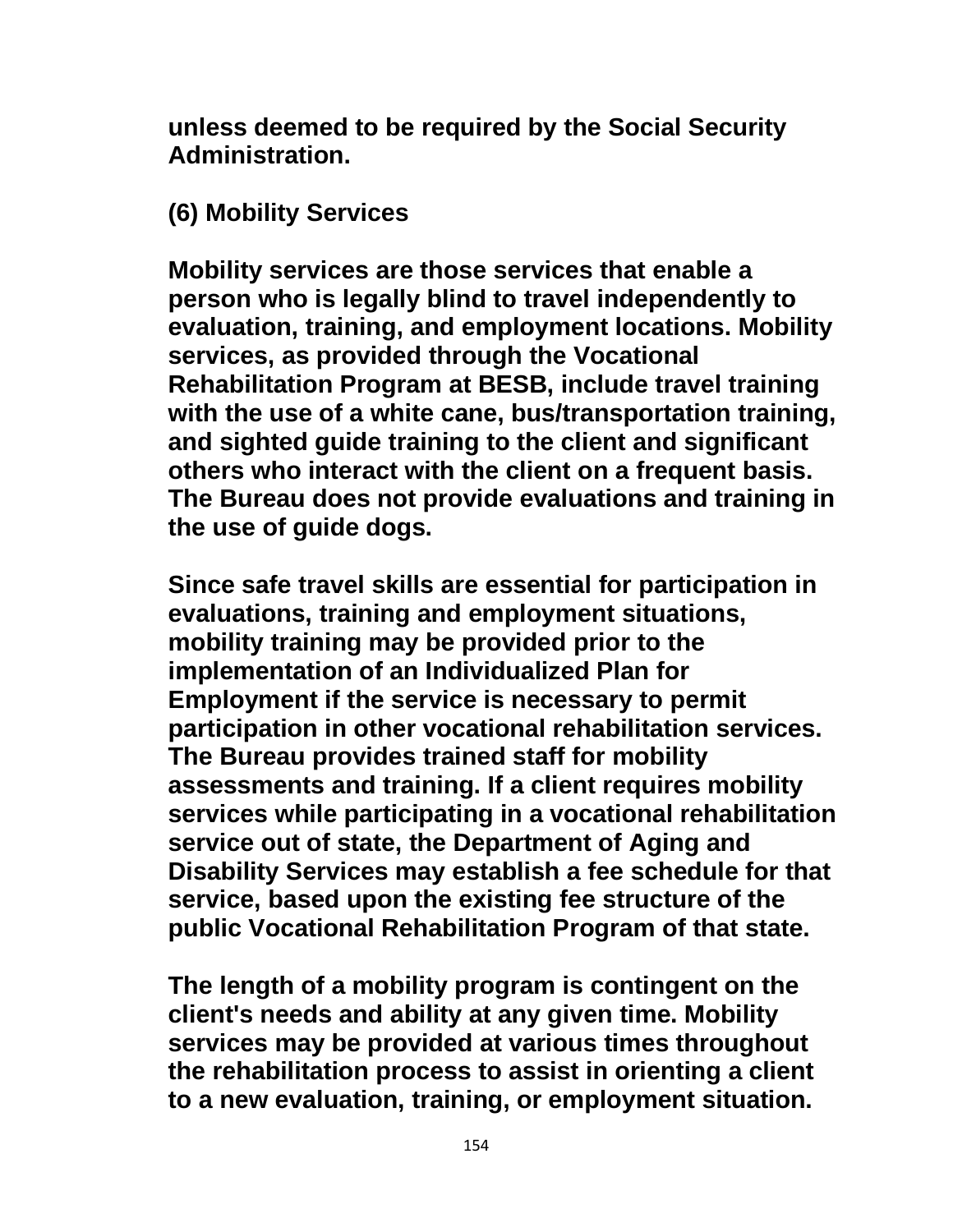**The Individualized Plan for Employment of the individual should include mobility services when it is determined that such services may be necessary during the vocational rehabilitation process.**

**(7) Occupational Licenses, Tools, Equipment, and Initial Stocks (including livestock), and Supplies**

**For persons who desire to establish a vocational goal of self-employment or business owner, the Vocational Rehabilitation Program may pay such costs as are reasonable for the client to enter self-employment. The client will be required to match BESB Vocational Rehabilitation funding as specified in this policy.**

**For an Individualized Plan for Employment or amendment that has a goal of self-employment or business ownership, a business plan shall be developed by the client in a format prescribed by the Bureau and submitted to a Connecticut Small Business Development Center, Chamber of Commerce, or SCORE for an assessment of the economic viability of the proposal. Upon completion of their review, the business plan and the accompanying economic viability assessment report shall be submitted to the Vocational Rehabilitation Program Business Advisory Committee for review and action. This committee shall consist of three current and/or former members of the State Rehabilitation Council who serve or have served in the appointment categories of business, industry, labor, or in the appointment category of recipient of services if the appointee currently owns and operates a business. The Business Advisory Committee will convene within thirty days of receipt of a business plan.**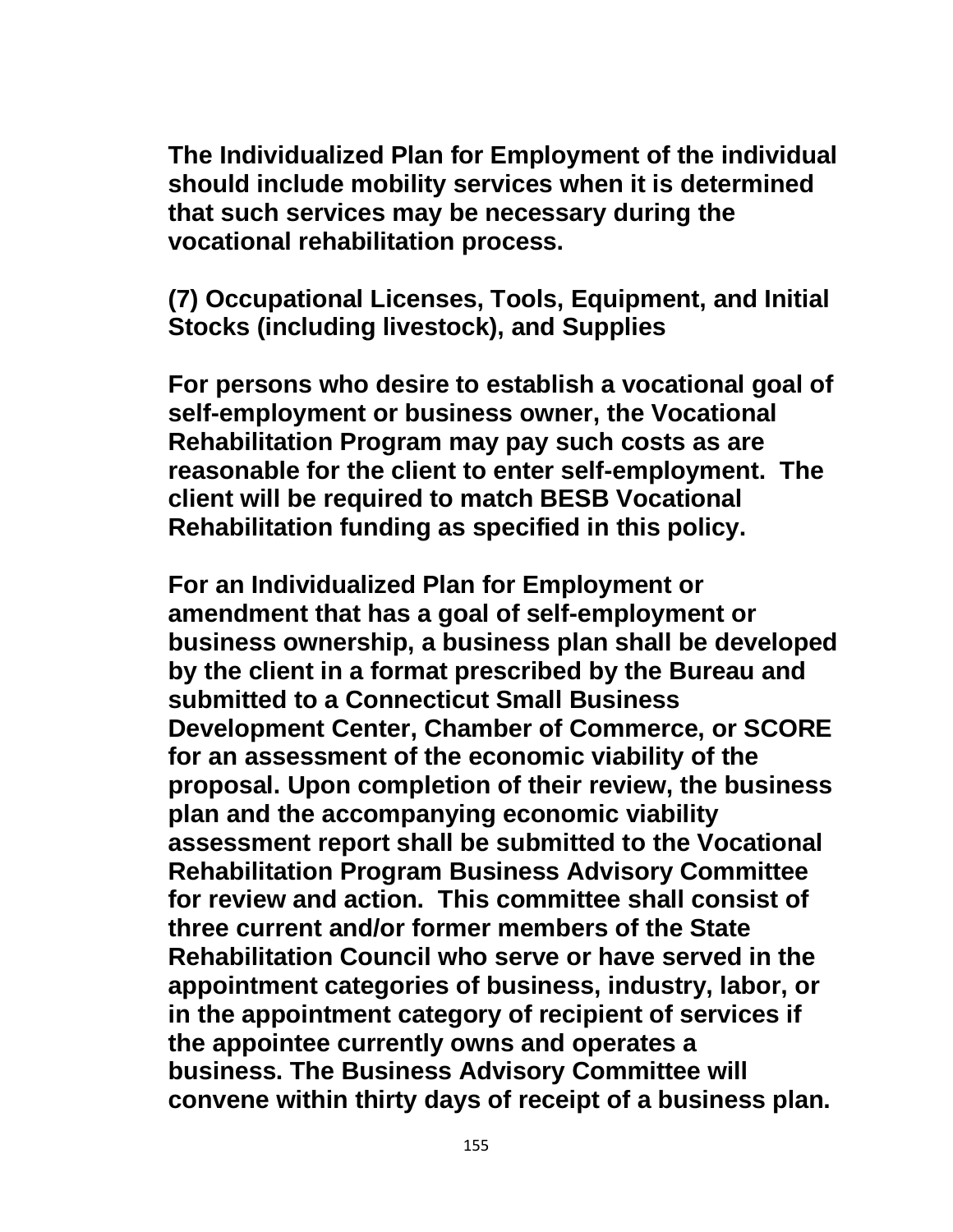**Minutes of all deliberations of the Committee shall be maintained and provided to the client. The client shall be provided with the opportunity to attend all Committee meetings where their business plan is discussed and offer responses to questions raised during deliberations.**

**In situations where a business plan does not receive unanimous approval from all three committee members, the client shall be given written instructions for action to be taken to make the plan acceptable, and it may be resubmitted for approval. A business plan submission shall be considered open for further review and resubmission for a period not to exceed six months from the date of the first meeting of the Business Advisory Committee to review the plan, or until such time as the Committee votes to approve or disapprove the plan, whichever comes first. Once a plan is no longer considered to be open due to the passing of six months from the first meeting of the Business Advisory Committee or a vote to reject the plan, any new or revised business plan submission shall be subject to the Vocational Rehabilitation policies in effect at the time of submission of the new or revised business plan. A vote of rejection by one Committee member shall be deemed sufficient to consider the plan unapproved. Any participating Committee member or the client may call for a vote on the plan after discussion of the plan's content has reached conclusion, or in the opinion of two of the three Committee members or the client, the plan review has reached a point where no further information can be expected to reasonably contribute to further discussions. At the request of the client, a Committee member may be replaced with another member from the list of eligible candidates to serve as Committee**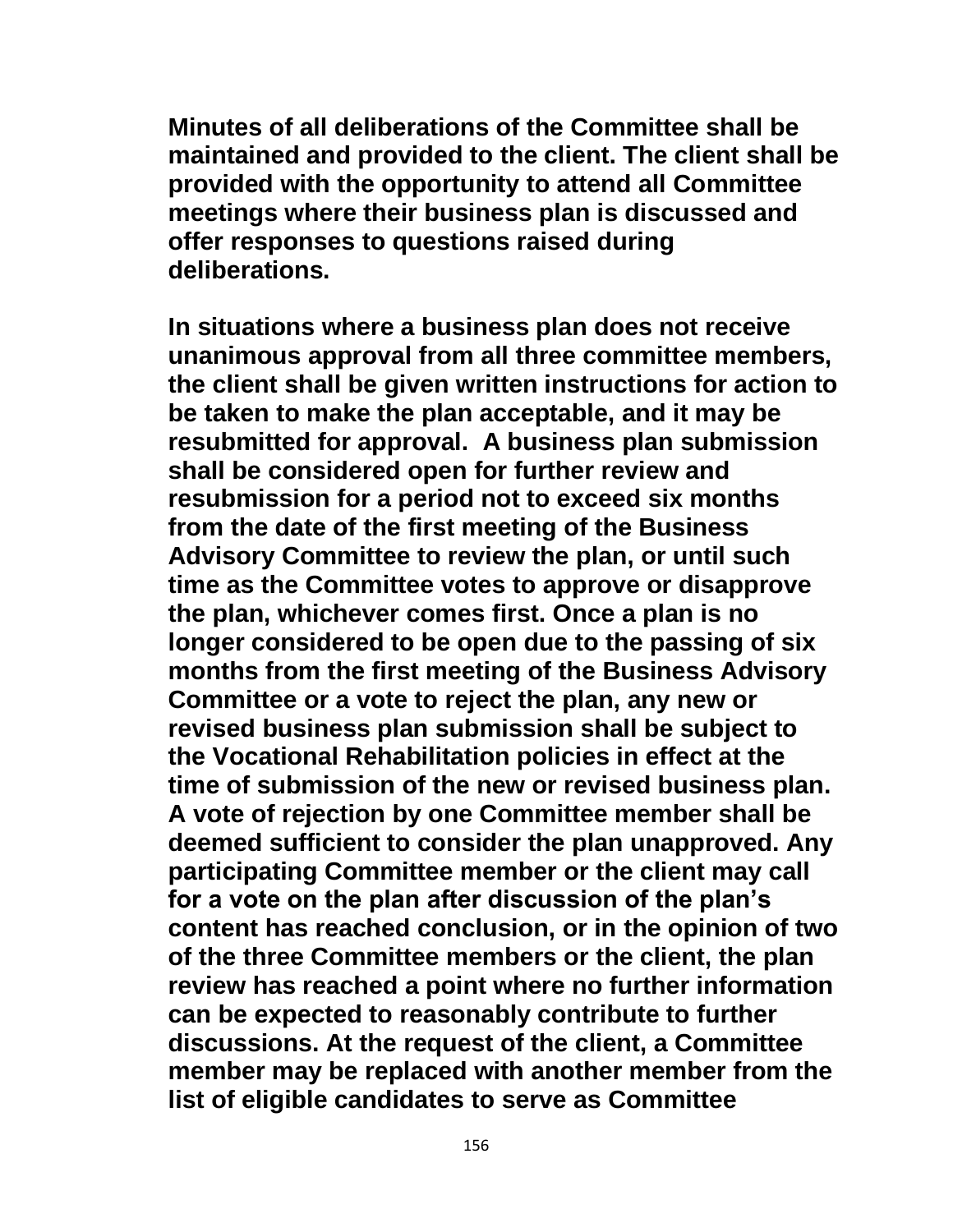**members prior to a vote if the client can substantiate that a bona fide conflict of interest exists that would prevent the Committee member from rendering an informed and impartial vote on the business plan. Committee members may not be removed from future meetings of the Committee based solely on their voting history in prior deliberations. A Committee of three new members shall be selected in situations where a client returns with a new or revised business plan subsequent to a vote to reject the prior business plan(s). All licenses, tools, equipment, stock, and supplies necessary to operate the business must be included in the business plan in order to receive Bureau funding in these categories.**

**Upon obtaining approval from the committee, the Vocational Rehabilitation Program shall purchase licenses, tools, equipment and stock on behalf of the client, consistent with the approved business plan and State of Connecticut purchasing requirements. Ownership of equipment, tools and stock shall be with the client after documentation is provided that substantiates the use of the equipment for the business as evidenced by financial statements and on-site inspection by the Vocational Rehabilitation Counselor. Subsequent to the transfer of equipment ownership to the client, at such time as the client no longer needs the equipment for the operation of the business, disposal will be at the client's discretion. The cost of maintenance or repair of the equipment shall rest with the client. In circumstances where a client requests, the Bureau may reimburse the client for the documented cost of the repair and applicable shipping of said equipment to and from the repair location.**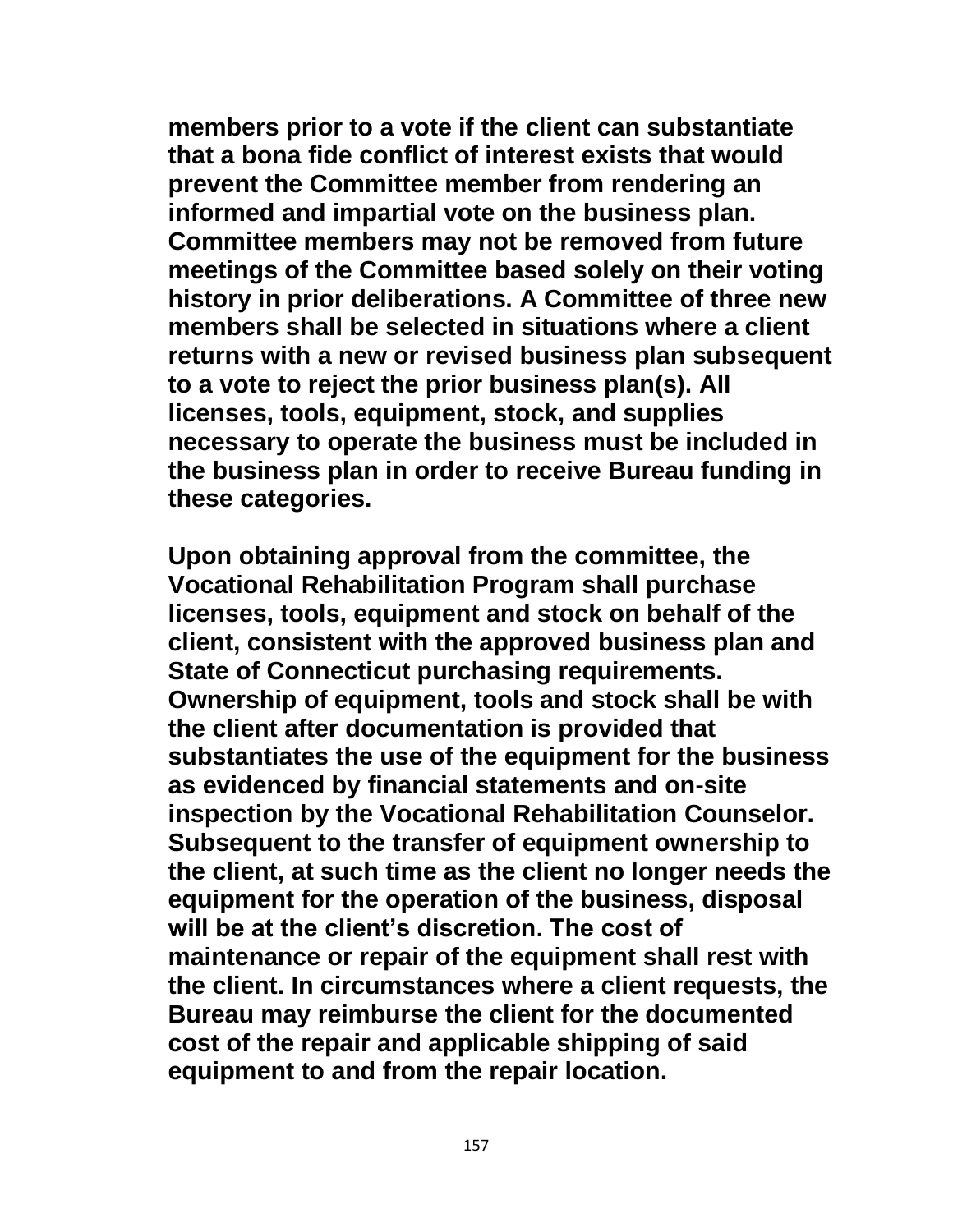**In considering a vocational goal of self-employment or business owner, the following requirements and restrictions shall apply:**

**(A) The Bureau will not purchase or lease a building or dwelling.**

**(B) The Bureau will not substantially alter the physical structure of an existing building or dwelling unless such alterations are directly related to the disability of the client.**

**(C) The Bureau will not purchase all or part of a franchise or business.**

**(D) The Bureau will not purchase motor vehicles, aircraft, or boats.**

**(E) All applicable State of Connecticut purchasing regulations, policies, and procedures must be adhered to.**

**(F) The Bureau will not provide funding for business ventures that do not meet the standards of the community, or that offer as their primary focus the provision of services or products that are controlled or regulated, such as but not limited to alcohol, tobacco, firearms, pornography, or drug paraphernalia.**

**(G) The Bureau requires the client to maintain a physical presence at the location of the business on an ongoing basis. Third party business ventures, with the client as a removed or pass through partner are not eligible for Vocational Rehabilitation funds.**

**(H) To increase the opportunity for success of the new business venture, the client shall permit access to business records and onsite follow up by Bureau staff during the first six months of operation of the business. (I) Salaries and/or fringe benefit costs of the client or employees of the client, as well as contractor fees and/or consultant fees are not eligible for funding and**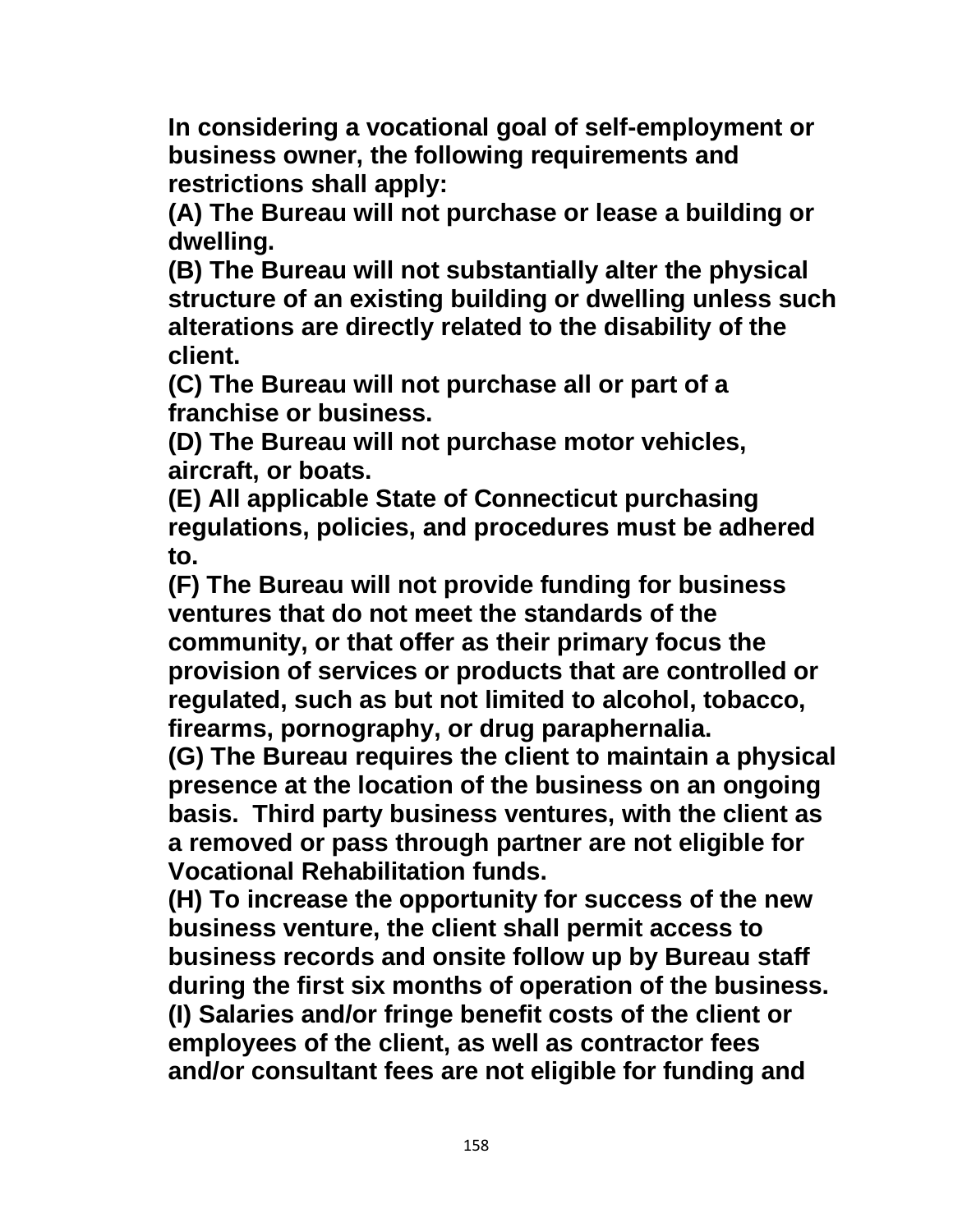**shall not be counted in the client equity match requirement.**

**(J) Expenses related to the primary residence of the client (including but not limited to rent, mortgage payments, utilities) shall not be eligible for Bureau funding or be counted towards the client equity match requirements.**

**(K)The business plan shall include a line item for liability insurance to protect the business.**

**The Bureau will provide necessary licenses, tools, equipment and initial stock for a person to successfully establish a new business or maintain an existing business, subject to approval of a business plan. The term "initial" refers to the establishment period for a new business, which shall not exceed 6 months from the first day of operation, or in the case of an existing business that has received business plan approval, 6 months from the date of plan implementation as noted by the first purchase authorization date of a service or item from the approved business plan.** 

**In situations where a client is seeking only adaptive technology devices to maintain or expand an existing business (existence of business substantiated by verified income reports such as tax filings) a business plan submission shall not be required. For new businesses, adaptive technology devices shall be listed in the business plan but shall not be subject to the equity matching requirements. Adaptive technology devices are items designed and marketed specifically for use by an individual with a disability.**

**Credentialing/Experience:**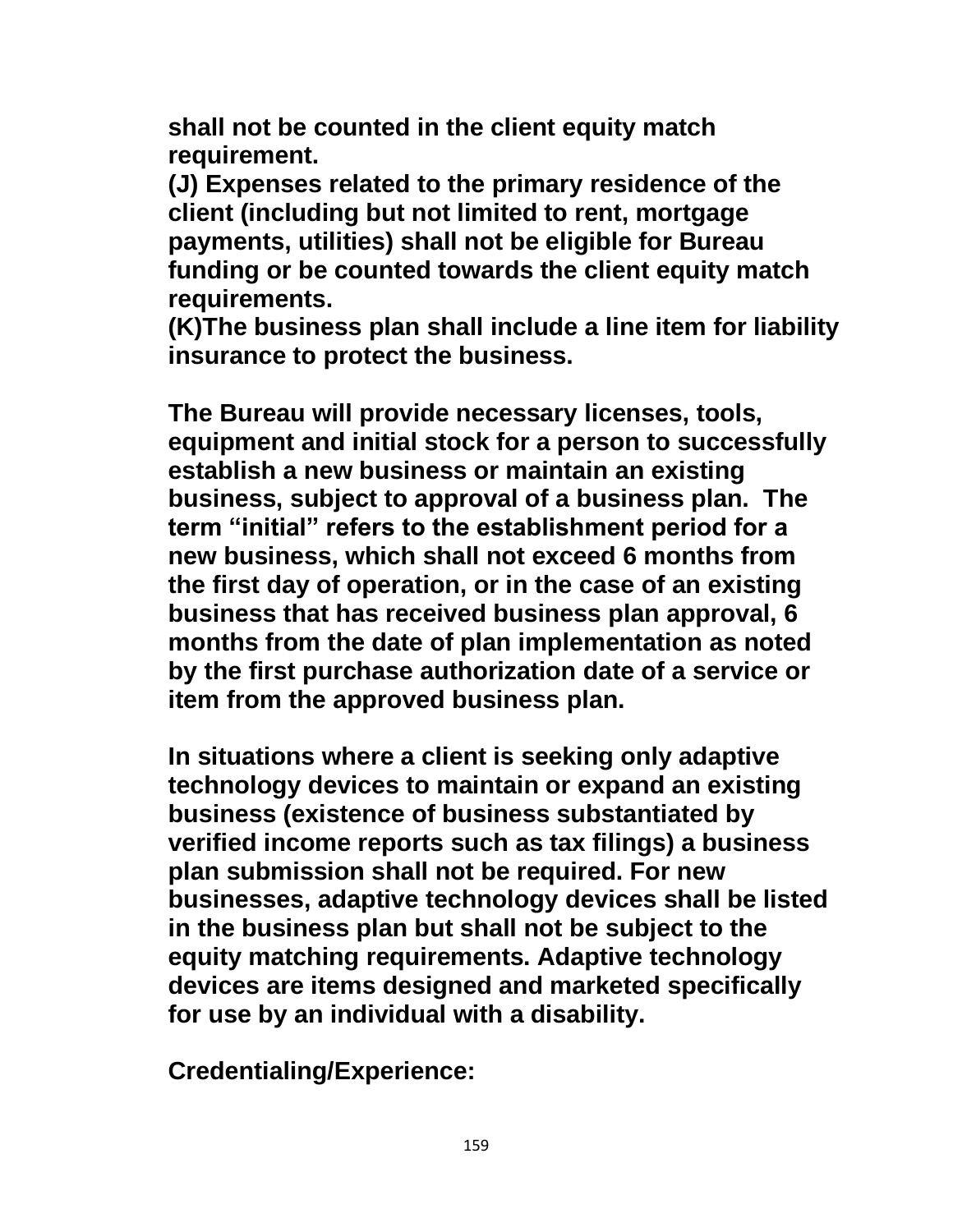**The business plan shall document and demonstrate to the Business Advisory Committee that the applicant has the required license, certification and educational degree that is customary for the occupation. For occupations that have no specific credentialing requirement, the applicant shall document that their competencies and experience are consistent with the industry standard, including membership in professional organizations of the industry.** 

**Co-Sharing of Business Plan expenses:**

**Clients submitting a Business Plan requesting funds for either a new or existing business are required to inject an equity contribution into that business before BESB funds will be committed. As detailed below, the size and composition of required equity contributions are based on the amount of funds requested.**

**Business Plan requests from \$1.00 to \$10,000.00 require a ten (10) percent client equity contribution, of which up to 100 percent of the client contribution can be in-kind match.**

**Business Plan requests from \$10,001.00 to \$20,000.00 require a fifteen (15) percent client equity contribution, of which up to 100 percent of the client contribution can be in-kind match. No more than fifty (50) percent of the total business plan funding request can be for business equipment.**

**Business Plan requests from \$20,001.00 to \$50,000.00 require a twenty-five (25) percent client equity contribution, of which a minimum of fifty (50) percent must be liquid match and the remaining fifty (50) percent**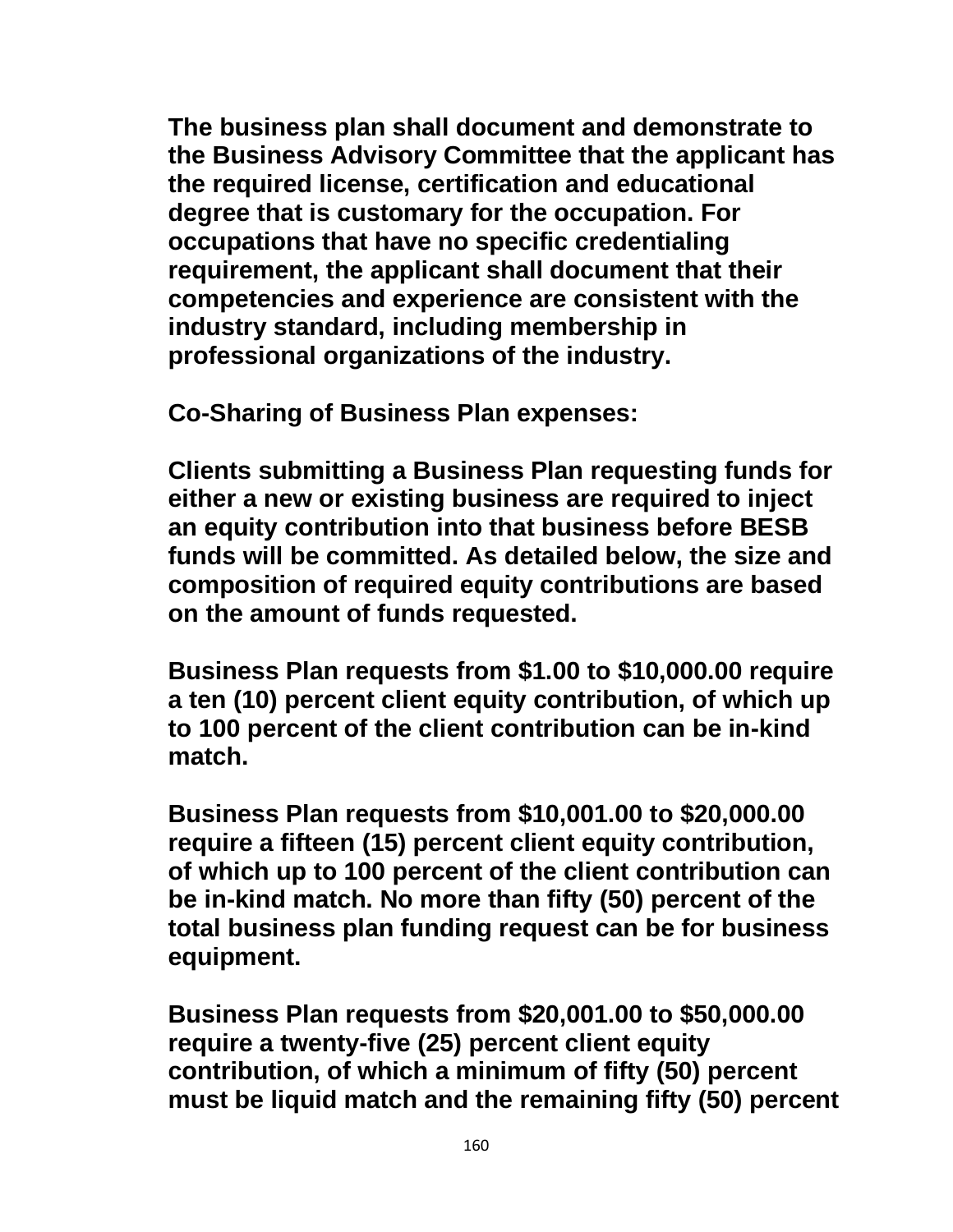**may be in-kind match. No more than thirty-five (35) percent of the total business plan funding request can be for business equipment and no more than twenty (20) percent can be for rent and/or utilities.**

**Business Plan requests over \$50,000.00 require a thirtyfive (35) percent client equity contribution, of which a minimum of fifty (50) percent must be liquid match and the remaining fifty (50) percent may be in-kind match. No more than twenty-five (25) percent of the total business plan funding request can be for business equipment and no more than fifteen (15) percent can be for rent and/or utilities.**

**Equity contributions are defined as follows:**

**(A) In Kind Contribution – This can take the form of cash, the current market value of tangible assets either used or to be used in the business, funds invested in the business, or any related contribution as approved by the Business Advisory Committee.** 

**(B) Liquid Contribution – Documented equity in the form of liquid assets such as cash, stocks, bonds, securities, and/or alternative financing.**

**Vocational Rehabilitation Counselors should inform clients of State of Connecticut purchasing regulations, policies, and procedures which may preclude the client from obtaining a specific make and model of a desired item. The competitive bidding process may result in the selection of identical or similar items to those specified in business plans. Clients should be advised to provide as much detail about specialized equipment as possible in order to have the bidding process address their specific needs.**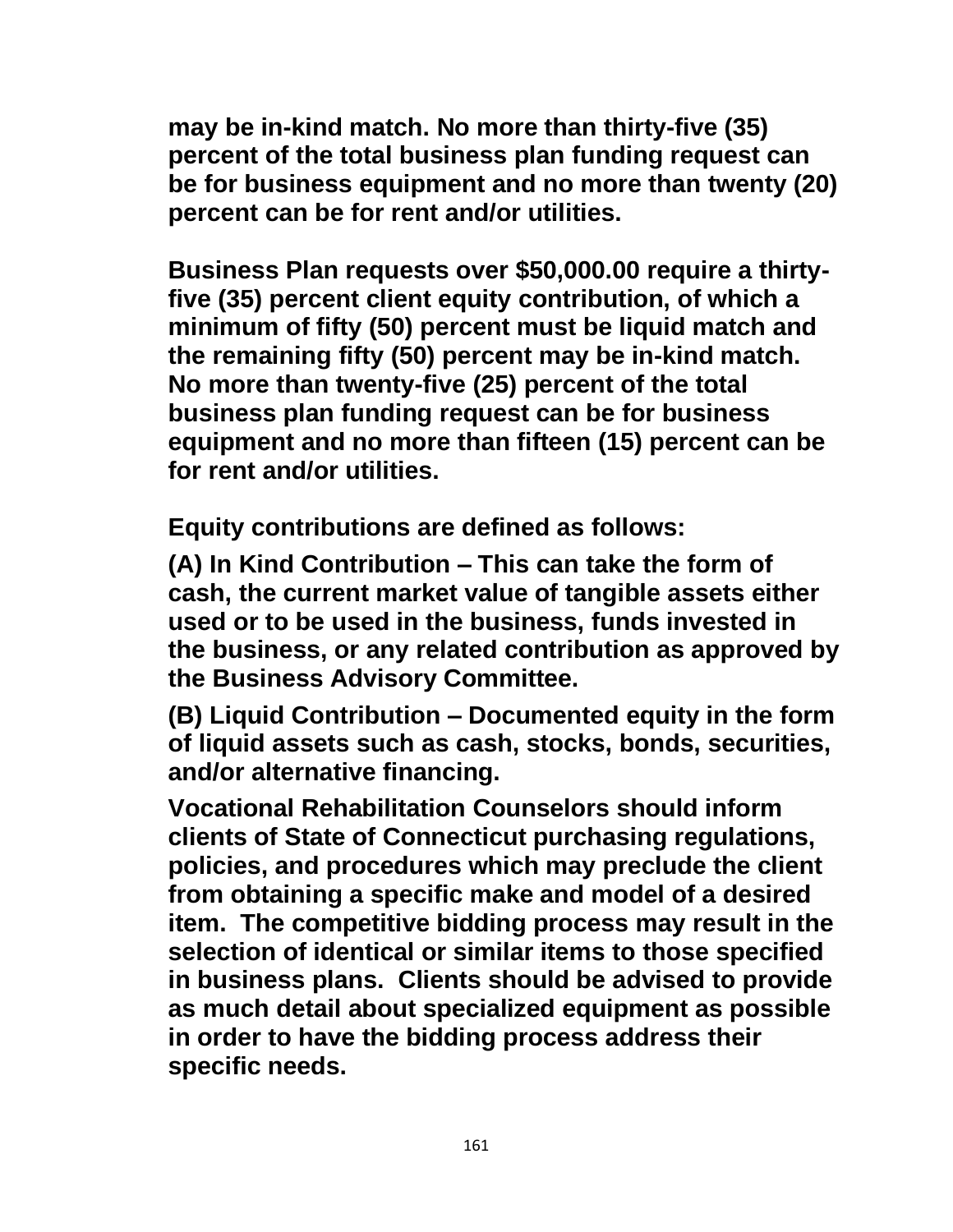#### **(8) Placement Services**

**Placement is the process of planning and providing services to assist clients in obtaining appropriate employment. The Vocational Rehabilitation Counselor and the client have primary responsibility for the client's placement in appropriate and satisfactory employment. Vocational Rehabilitation Counselors, clients, and other individuals (as needed) should work as a team in the placement process. Employment that is integrated and that provides for competitive and customary wages and benefits should be the focus throughout the vocational rehabilitation process and placement services may be provided at any point, as appropriate. When a client has obtained the vocational skills as identified in their rehabilitation program, every effort will be made to match the job to the client to insure suitable employment. Services accompanying placement services may include job coaching, situational assessments with site development, purchased placement services, interview preparation, assistance in preparing a resume, job development and use of the Connecticut's One Stop Centers, and other community resources as appropriate.**

## **(9) Personal Assistance Services**

**Personal assistance services refers to a range of services, including training in managing, supervising, and directing personal assistance services, provided by one or more persons, designed to assist an individual with significant disabilities that include legal blindness or visual impairment to perform daily living activities on or off the job that would typically be performed by the individual without assistance if they did not have a**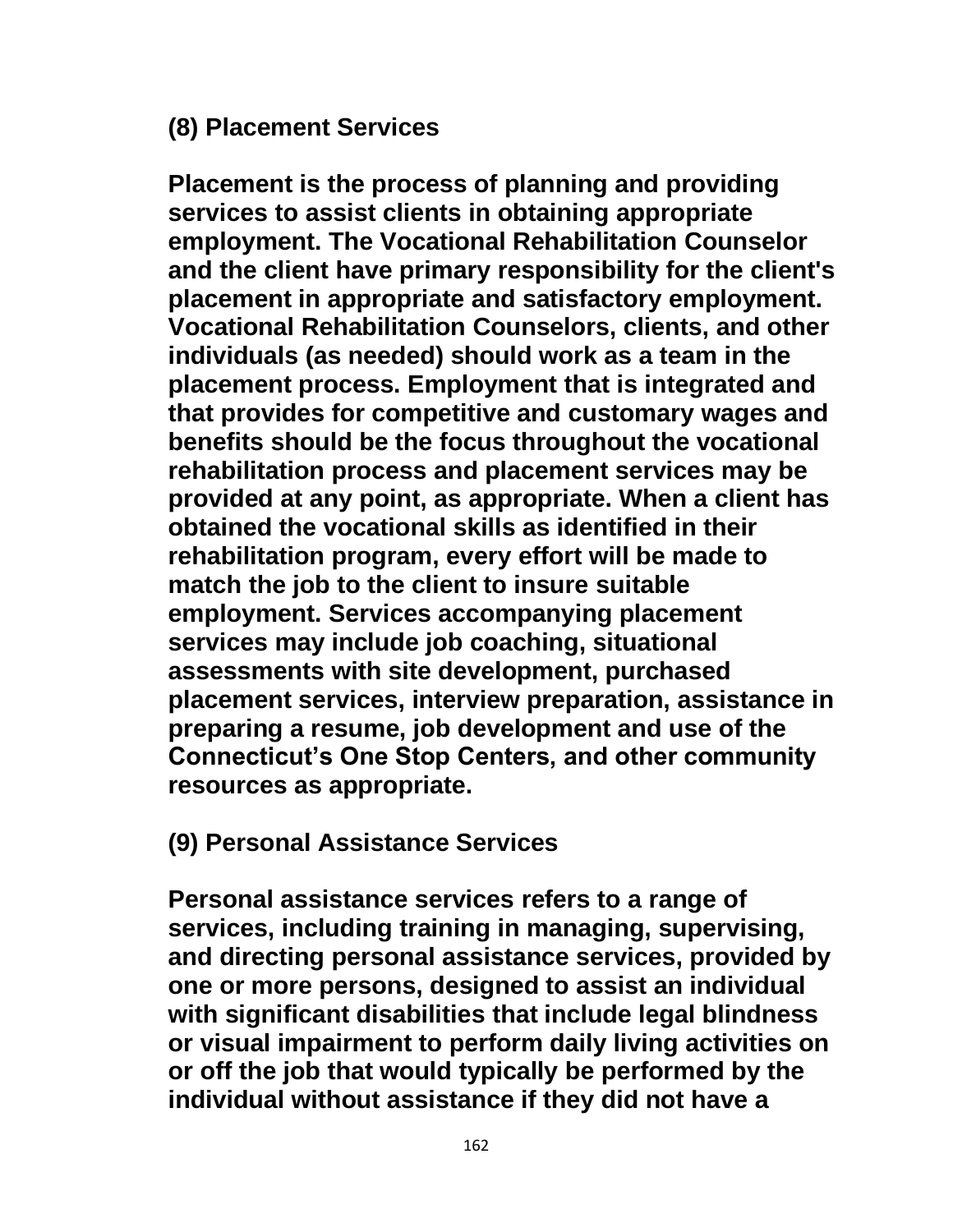**disability. The provision of services is intended to increase the individual's control in life and ability to perform everyday activities on and off the job. Personal assistance services can be provided to individuals to enable participation in trial work experiences, or to enable participation in vocational rehabilitation services identified in the Individualized Plan for Employment.**

**The provision of funding for personal assistance services is time limited and cannot extend past the period when an individual has been determined to have achieved the employment outcome identified and agreed to in the Individualized Plan for Employment.**

**Bureau funding will be based upon approved fee schedules or prevailing rates in situations where fee structures do not exist. Authorizations for services will be calculated based upon the number of hours that are required for the client to prepare for and participate in vocational rehabilitation services. It will be the responsibility of the client to hire the personal care attendant(s), and to provide documentation of hours rendered when submitting invoices to the Bureau for payment.**

**In determining the need for this service, the Vocational Rehabilitation Counselor and client should explore the availability of comparable services and benefits that may cover all or part of the costs of personal care attendants. A review of the time requirements to prepare for, travel to, participate in and return home from assessments, training or employment will be necessary. The Vocational Rehabilitation Counselor shall document the hours that will be required in the case record of services. Since personal assistance services will not be**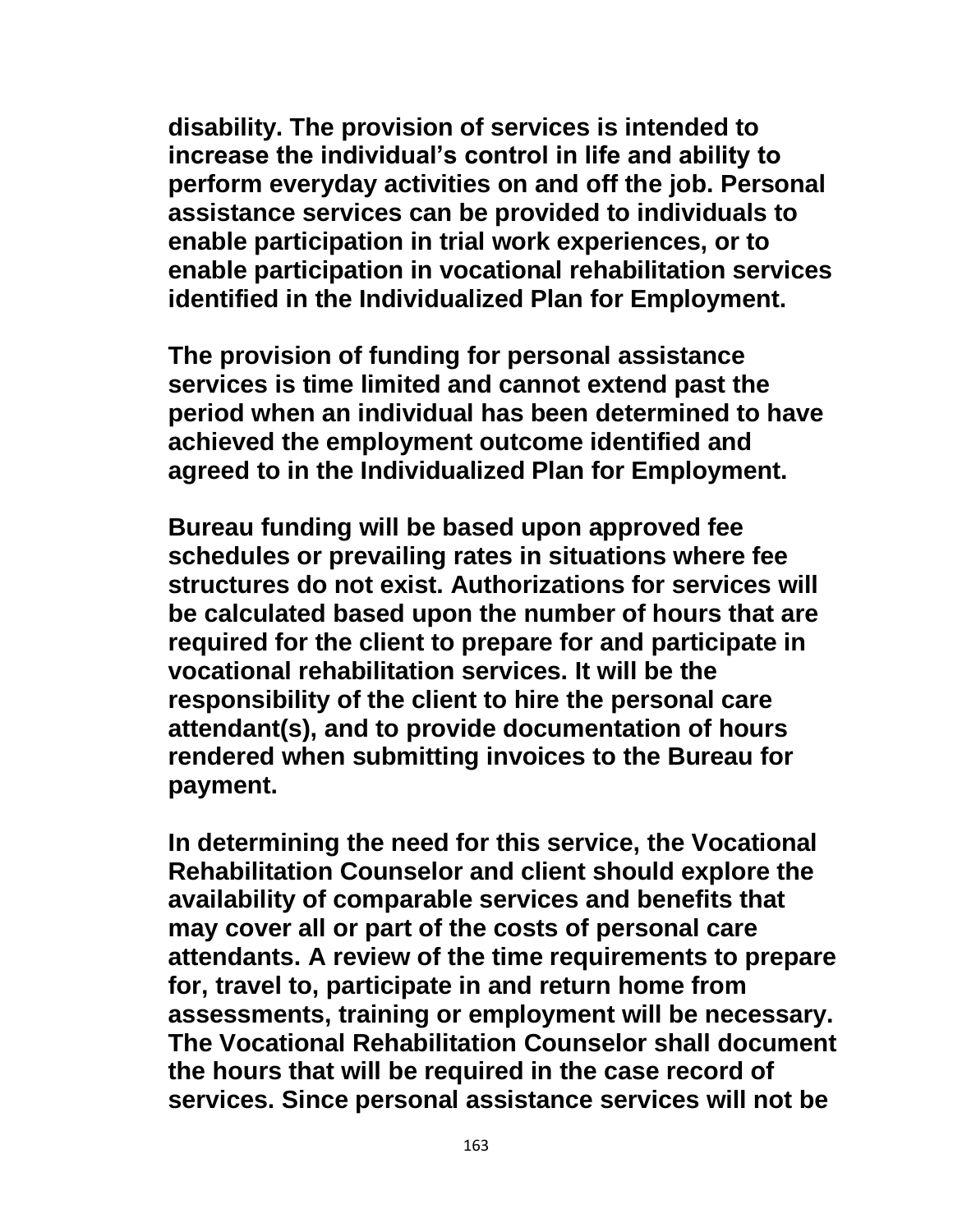**funded by the Vocational Rehabilitation Program after the achievement of an employment outcome, it is essential that the Vocational Rehabilitation Counselor and client explore alternative funding arrangements prior to case inactivation to ensure a stable job placement will remain in effect.**

**Existing fee schedules may be used to fund services on a fee for service basis. In situations where no fee structure exists, the Vocational Rehabilitation Counselor may use the prevailing hourly rate for the authorization of services within the particular region of the state where the service is to be provided.**

**Clients are to be provided with a form, which must be filled out completely by the person(s) providing the personal assistance services and signed by the client as verification that the services were provided for payments to be processed.**

**(10) Rehabilitation Teaching Services**

**In many instances, it is essential to provide the Vocational Rehabilitation client with specific instruction in the areas of communication, skills of daily living, and home management techniques as accompanying services that enable the client to prepare for, engage in, and retain employment. These services are primarily provided through the rehabilitation teaching staff at this Bureau.**

**These rehabilitation teaching services are to be identified as part of the IPE.**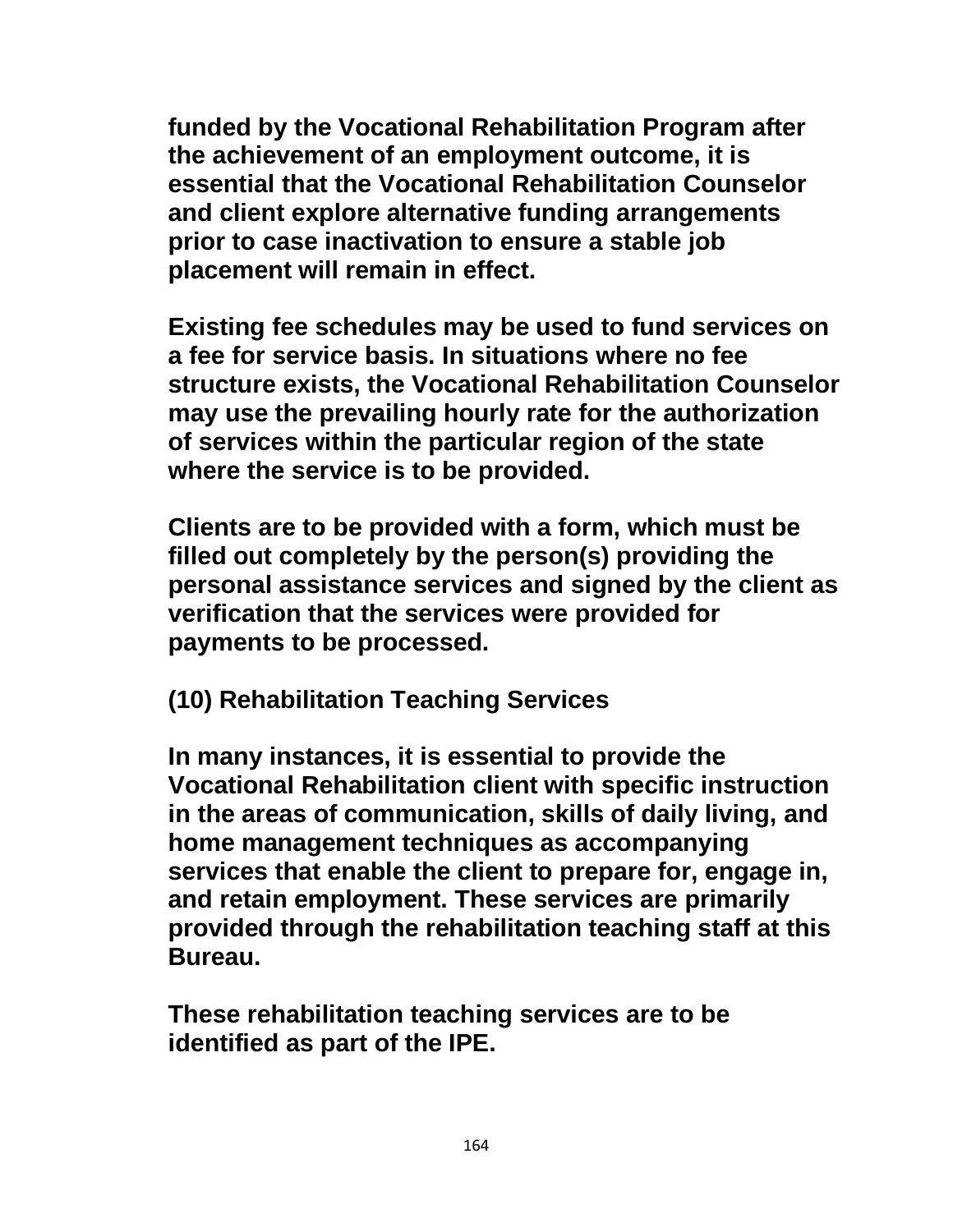**Daily living aids, as recommended by the Rehabilitation Teacher, may be provided through authorization if the service is planned for in an IPE.**

**(11) Services to Family Members**

**Family Member, for purposes of receiving vocational rehabilitation services, means an individual:**

**(A) Who either:**

**(i) Is a relative or guardian of an applicant or eligible individual; or**

**(ii) Lives in the same household as an applicant or eligible individual;**

**(B) Who has a substantial interest in the well-being of that individual; and**

**(C) Whose receipt of vocational rehabilitation services is necessary to enable the applicant or eligible individual to achieve an employment outcome.**

**(D) The basic criteria for the provision of services to family members are:**

**(i) The family member or members must reside in the same household with the client and is related by blood or marriage, or is an individual with whom the individual with a disability has a close interpersonal relationship. (ii) Such services may include only those services which may be expected to contribute substantially to the determination of the vocational rehabilitation potential or vocational rehabilitation of the client.**

**The scope of services to family members should be responsive to the needs of the client and be consistent with the provisions of the Rehabilitation Act and subsequent amendments governing the administration of the program. They may include any of the services delineated as vocational rehabilitation services.**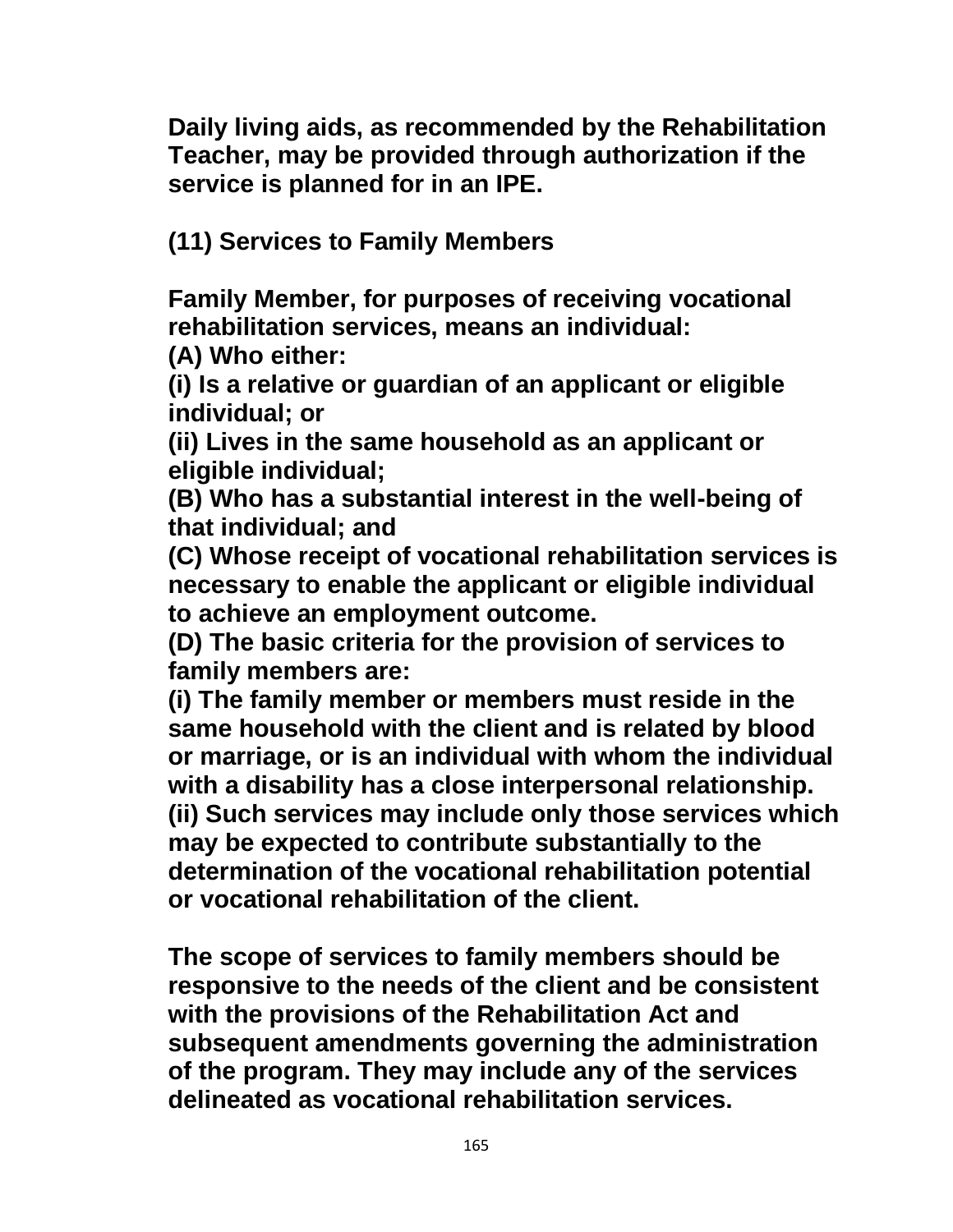**Illustrative of the types of services which may be provided are: counseling, both individual and group; child care or babysitting costs for young children of a client who is participating in an evaluation or training program; joint training of a spouse or other family member in operating a small business enterprise; transportation costs to enable a family member to accompany the client to various community resources, e.g. medical clinics, social agencies, etc.; and relocation costs to enable family members to accompany the client to a new place of employment.**

**Child care services may be provided to enable a client to participate in an evaluation or training program. This service may also be provided to support a client placed in new employment, consistent with the IPE, until they receive their second paycheck or complete the first month of employment, whichever comes first. All child care services will be based upon the prevailing rate for day care or babysitting services within the state. Only licensed day care facilities or homes may be used. Clients who choose to employ babysitting services within their home are fully responsible for any tax and social security liability that may be incurred. Vocational Rehabilitation Program funding will only be for expenses directly associated with the client's actual time spent in evaluation, training or employment, or traveling to and from the specific locations.**

**Where child care or babysitting expenses are necessary to enable a client to participate in higher education training, expenses will be subject to the unmet need of the individual as calculated by the financial aid officer of the educational institution. All policies pertaining to**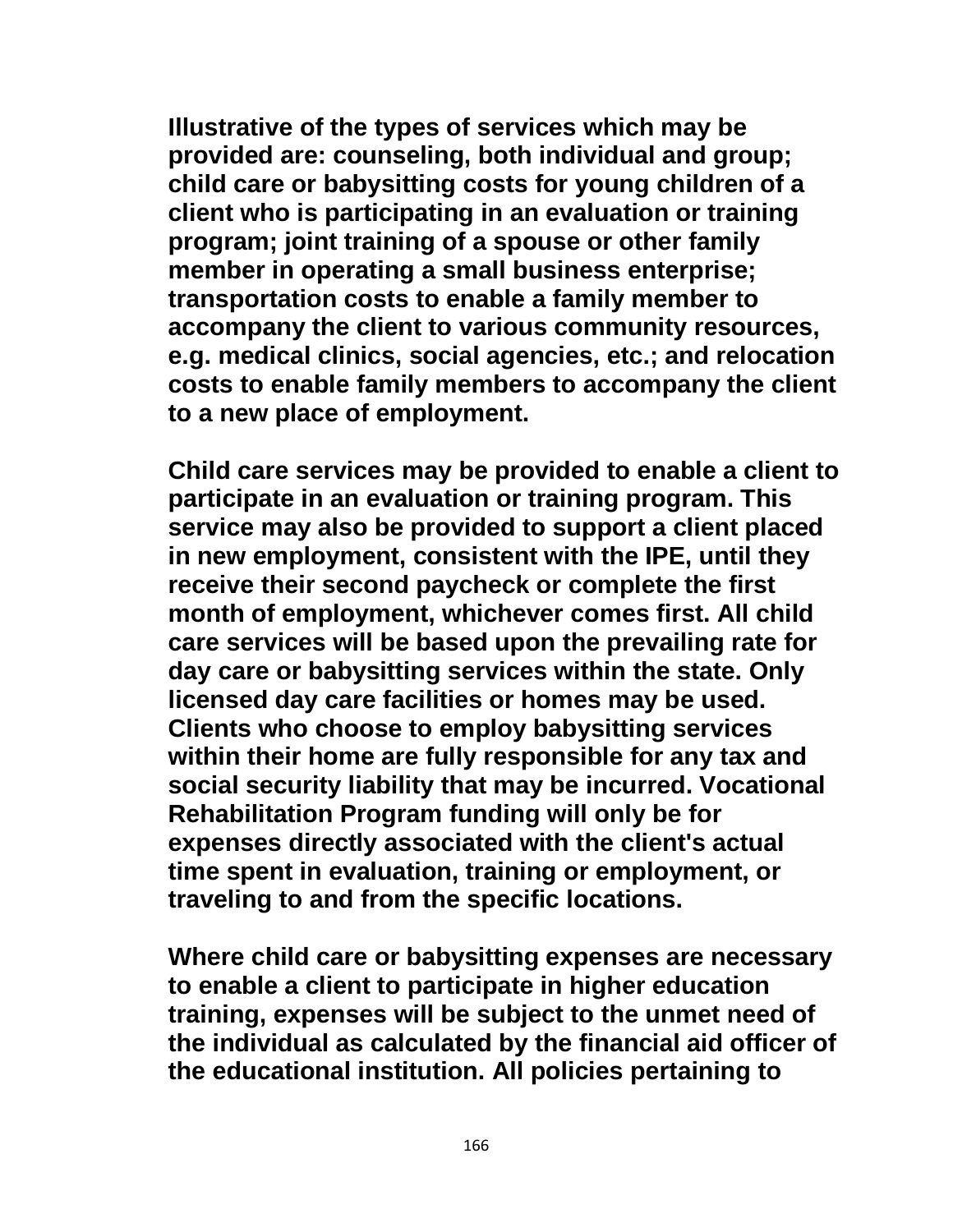**participation in institutions of higher education as detailed in.**

**It will be the responsibility of the client to obtain all necessary receipts that verify the provision of services in order to obtain payment for the services rendered.**

# **(12) Transportation**

**Transportation means travel and related expenses that are necessary to enable an applicant or eligible individual to participate in any vocational rehabilitation service including expenses for training in the use of public transportation vehicles and systems. Transportation services will be provided to clients as needed, either for diagnostic or physical restoration services, or when in a training program. Transportation may also be provided to a client recently placed into employment until the second paycheck is received, or the first month of employment has been completed, whichever comes first. Transportation services may also be provided for certain family members who accompany the client to appointments, when it is necessary to facilitate the rehabilitation of the client. Transportation services will be authorized at the current State Fee Schedule rates for mileage if bus, ADA Paratransit, train, or taxi transportation is not available.**

**In situations where a client's sole option for transportation requires the hiring of a driver, the Bureau will pay the state minimum wage rate for the state in which the transportation service is being provided (or initiated in the case of a trip that crosses state lines) in addition to the State of Connecticut Comptroller's approved reimbursement rate for mileage to permit**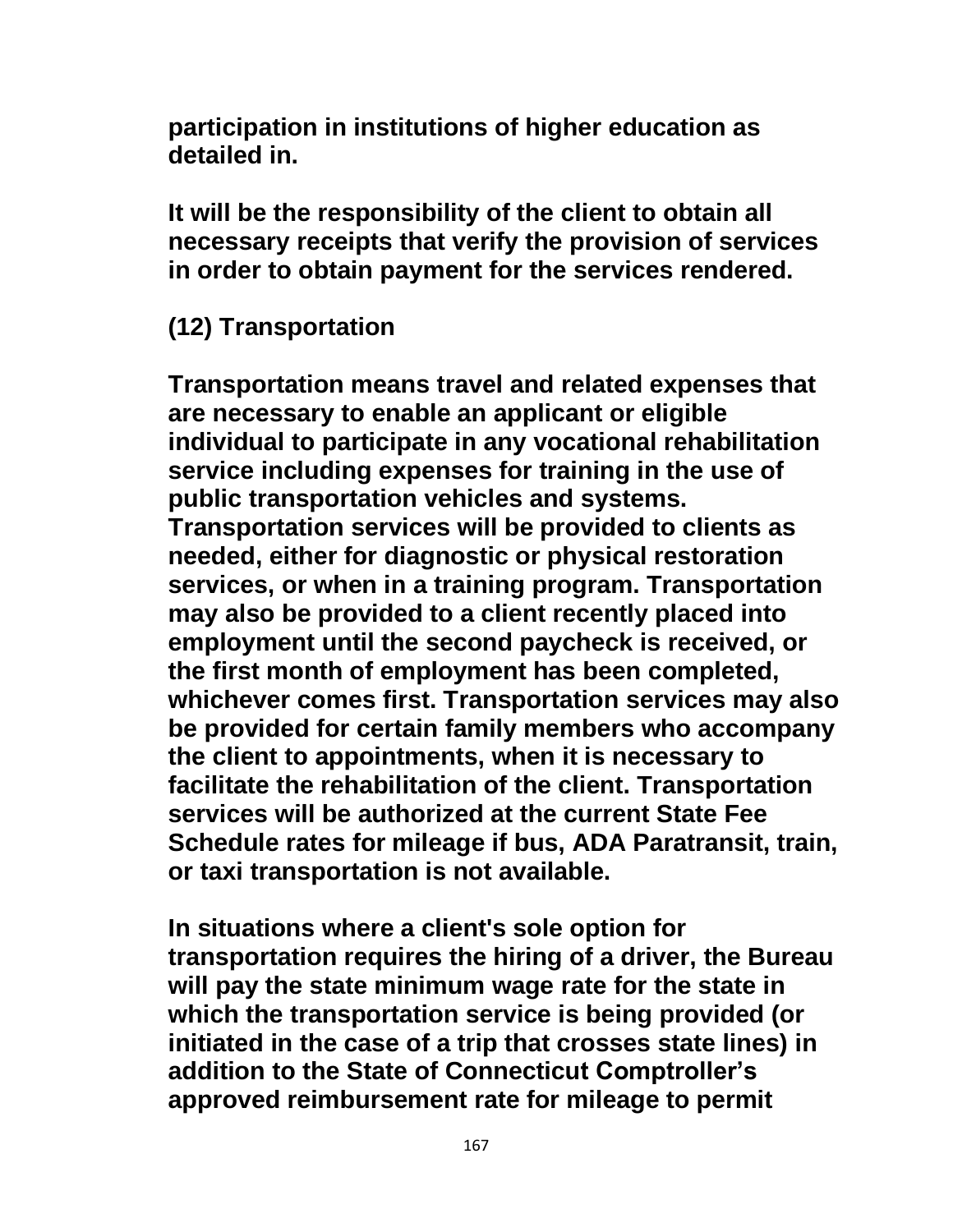**participation in evaluations, training, or until the client receives their second paycheck or completes the first month of new employment, whichever comes first.**

**If an attendant or escort is needed, the prevailing rate for that service will be used. Attendant or escort refers to a volunteer or paid individual who gives assistance to a client with a disability that includes impediments related to ambulating, and does not include persons who only serve as a driver for the client. It will be the responsibility of the client to hire a driver, attendant, or escort and provide all documentation to verify the provision of the service consistent with the IPE.**

**The Vocational Rehabilitation Program will provide funding for standard round trip travel fares for clients to participate in residential training at locations beyond practical commuting distances. In these instances, the Vocational Rehabilitation Program will cover the cost of one round trip ticket to and from the program. It will be the responsibility of the client to arrange transportation for any additional commuting trips home during the course of the program. The Vocational Rehabilitation Program will provide additional round trip funding in situations where a facility shutdown requires residents to leave the program on a temporary basis. Air, rail, livery and bus travel arrangements must be made in accordance with requirements of the Office of the State Comptroller, utilizing authorized vendors and service providers where available.**

**Relocation expenses to complete a move to a new residence, incurred by an eligible individual and family members in connection with a job placement that is a significant distance from the eligible individual's current**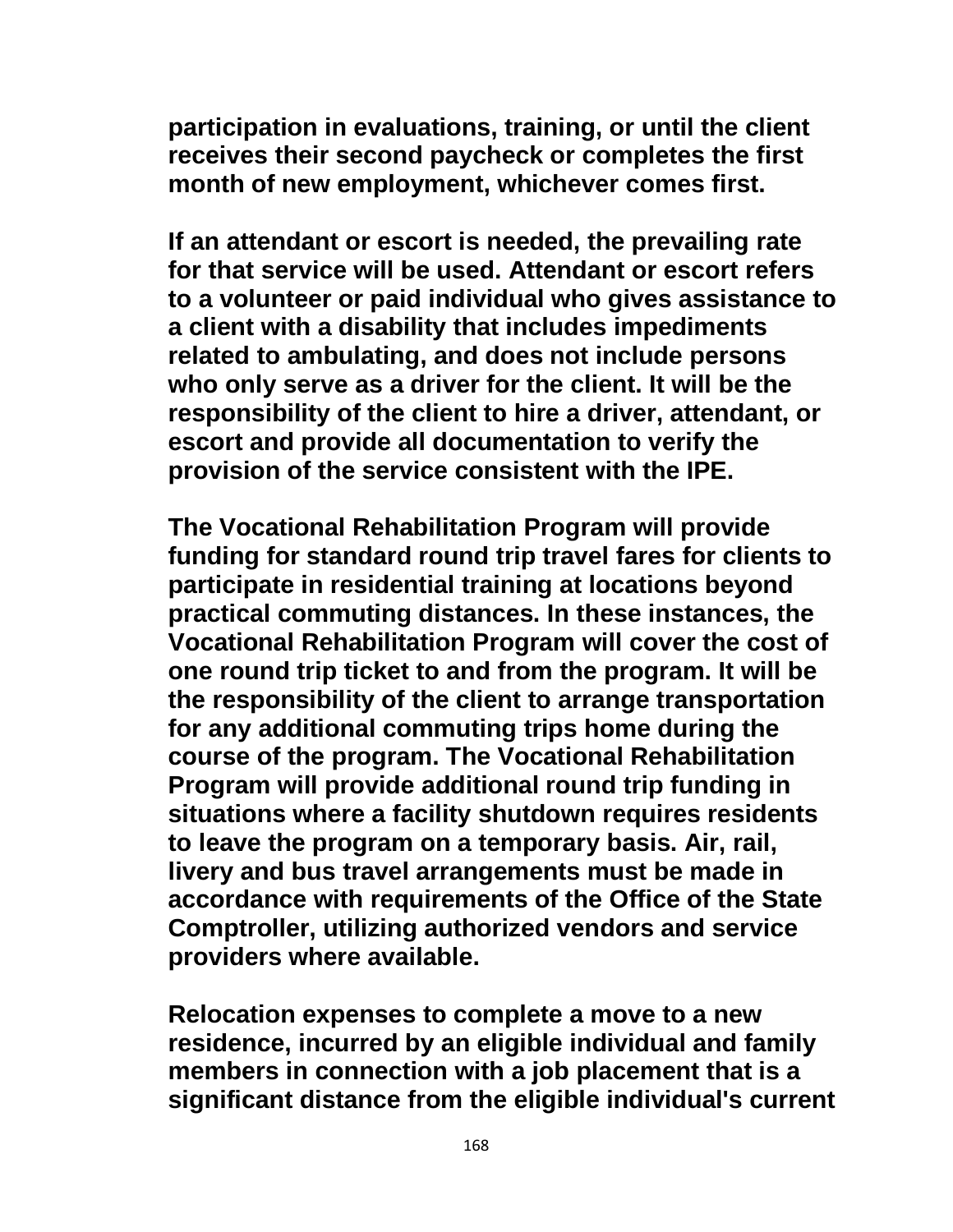**residence would also be included within this policy. Expenses within this category are subject to state travel and procurement policies.**

**All transportation services provided in relation to participation in training at institutions of higher education are subject to the unmet need of the individual. All policies as outlined in "Post-Secondary Training" will apply.**

**(13) Vending Facility Program**

**(A)Legal Authority:**

**Legal authority is granted under Connecticut General Statutes which governs the establishment of vending facilities in public buildings, and establishes the sales and service fund.**

**(B) Persons to be Served:** 

**The Bureau will select and license as operators of vending facilities under this program, only persons with significant disabilities who meet the following qualifications:** 

**(i) Are blind as defined in federal regulations issued pursuant to the Randolph-Sheppard Act; and (ii) Are qualified for the operation of a vending facility with such vocational rehabilitation services as may be necessary.**

**(C) Types of Business Enterprises:** 

**It shall be the policy of the Bureau to establish small businesses that may be operated successfully by individuals who are blind. Such businesses may include the broad categories of vending facilities as subject to the regulations under the Randolph-Sheppard Act for the sale of candy, tobacco products, and other feasible items; snack bars, cafeterias, and other food services.**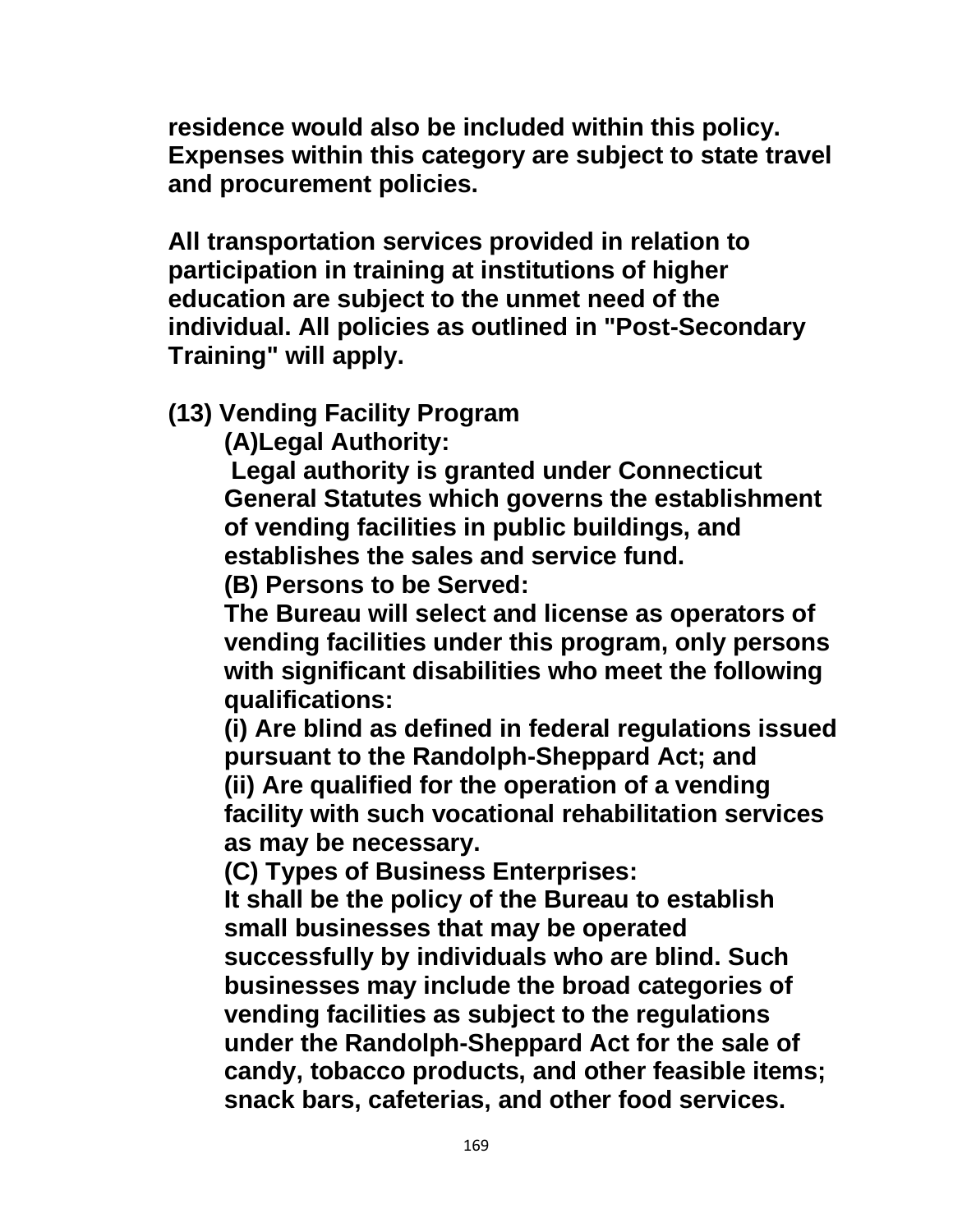**(D) Policies Governing the Acquisition of Equipment and Initial Stocks and Supplies: The Vocational Rehabilitation Program may purchase equipment and initial stock for each vending facility established.**

**The evaluation of locations for vending facilities will take into consideration such factors as population, traffic, competition, continued availability and type of premises, potential return upon investment, and other applicable items. (E) Policies Relating to Management Services and Supervision:**

**(i) Management services and supervision for small business enterprises includes inspection, quality control, consultation, accounting, regulating, in-service training, and other related services provided on a systematic basis to support and improve small business enterprises operated by individuals with legal blindness.** 

**(ii) Vending facilities established under the authority of Connecticut General Statute 10- 303 shall be operated as semi-controlled business enterprises. The management oversight and supervision of the vending facility will be vested solely in the Bureau.**

**(14) Customized Employment**

**Customized employment is a type of competitive integrated employment for an individual with a significant disability, that is based on an individualized determination of the unique strengths, needs, and interests of the individual. It is designed to meet the**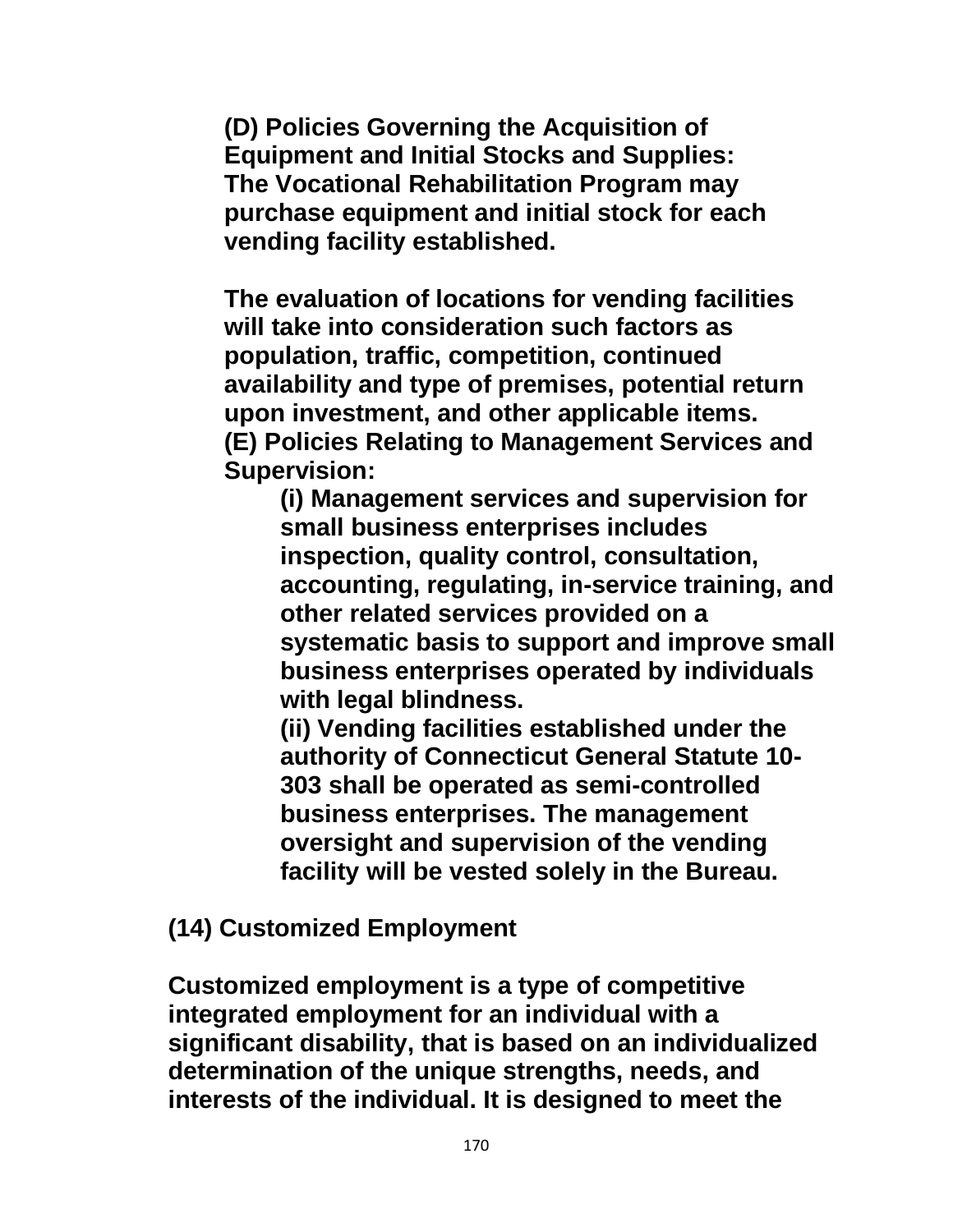**specific abilities of the individual with a significant disability and the business needs of the employer.** 

**Customized employment utilizes flexible strategies, such as job exploration by the individual and working with an employer to facilitate a job placement. This can involve identifying job tasks that may currently exist across multiple existing job titles within the company that are presently being unfulfilled or under-fulfilled by existing staff, or identifying a collection of tasks that are presently not assigned to any existing job description, but that the employer desires to fulfill.** 

**Developing a set of job duties, a work schedule and job arrangement to fulfill these duties, along with identification of the supervision of the employee (including performance evaluation and review), and determining a job location for the work to be accomplished are all factored into the discussion with the employer regarding the customization of an employment situation. Confirmation of the commensurate competitive wages that will be paid to the employee are an essential element of the discussion process.**

**Customized employment is an alternative that enables individuals with disabilities and employers the opportunity to negotiate job tasks and/or reassign basic job duties to improve overall production in the workplace. For employers, customized employment allows an employer to examine its specific workforce needs and fulfill those needs with a well-matched employee.**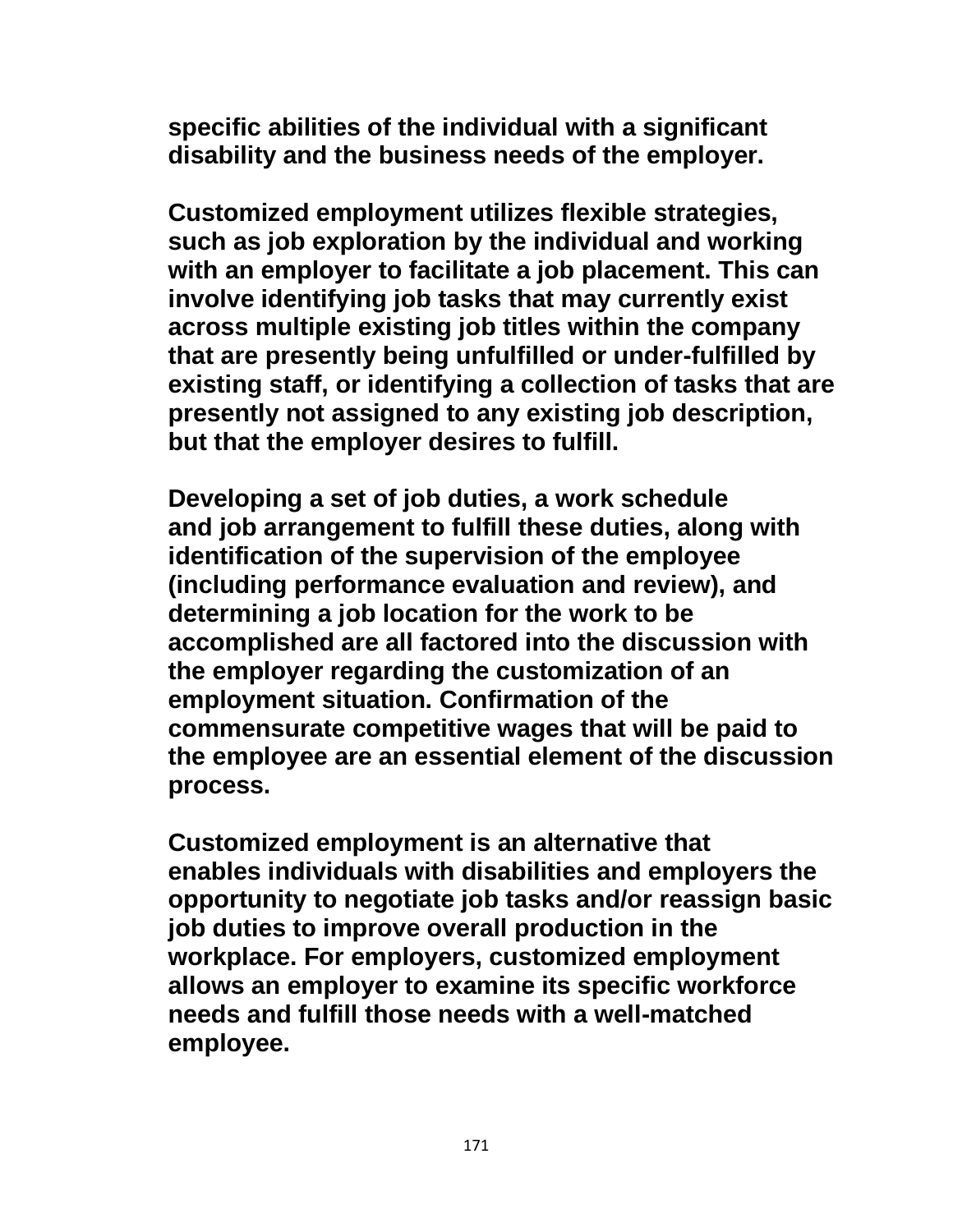**The Vocational Rehabilitation Counselor can directly provide, or purchase customized employment services from approved providers of such services. Additionally, the client may choose to directly negotiate for a customized employment arrangement with the employer, or use a professional representative to work with an employer to facilitate a job placement.** 

**The full scope of vocational rehabilitation services are available to support the individual in the customized employment situation, including on-the-job supports such as supported employment, adaptive technology and other services as identified in the IPE of the individual.** 

**(15) Pre-Employment Transition Services**

**Pre-Employment Transition Services (Pre-ETS) are services that offer an early start at job exploration. The services are intended to assist students with identifying career interests to be further explored through additional vocational rehabilitation services, including transition services. Pre-ETS are available to any individual or group of individuals who are visually impaired or legally blind, who meets the criteria for being a student with a disability, regardless of whether the student or students has applied for Vocational Rehabilitation Program services.**

**A student with a disability is an individual with a disability that includes legal blindness or visual impairment, in a secondary, post-secondary or other recognized education program, who is not younger than age 16 and is not older than 21 years of age and is**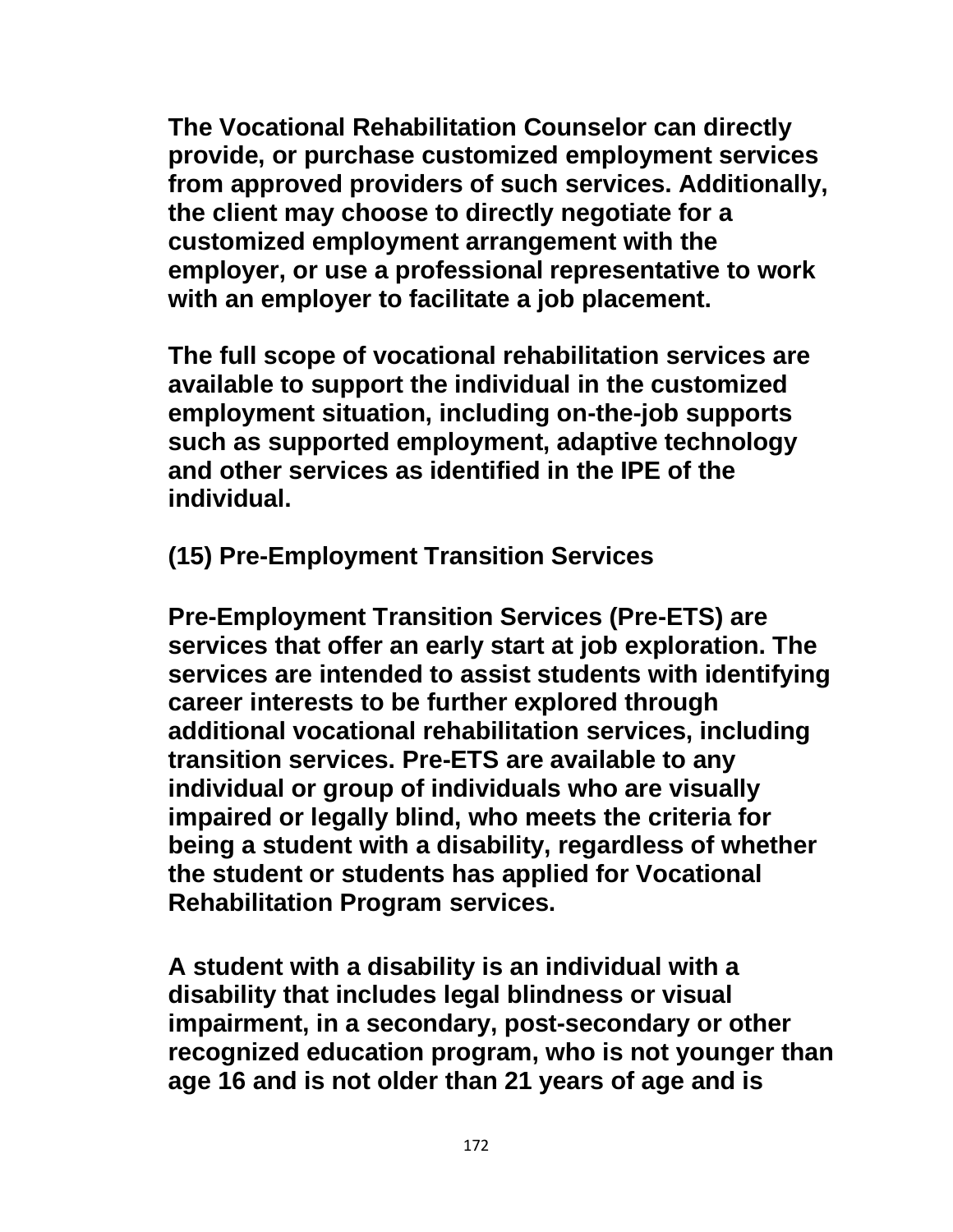**eligible for, and receiving, special education or related services under IDEA or section 504 of the Rehabilitation Act.** 

**Pre-Employment Transition Services may begin once a student requests or is recommended for one or more Pre-Employment Transition Services and documentation of a visual impairment or legal blindness is provided to the Bureau. Pre-ETS must be provided or arranged in collaboration with Local Education Agencies and are the only activities that can be paid for with the funds reserved under the Title I Vocational Rehabilitation federal grant award for this purpose.** 

**(A) The Bureau provides the following Required Pre-Employment Transition Services:** 

**(i) Job exploration counseling.**

**Within a group setting job exploration counseling includes activities such as general job exploration counseling in a classroom or community setting and could include providing information regarding in-demand industry sectors and occupations, as well as nontraditional employment, information about labor market composition, administration of vocational interest inventories; and identification of career pathways of interest to the students.** 

**On an individual basis, job exploration counseling might be provided in school, home, or the community setting and could include discussions pertinent to the particular student about vocational interest inventory results, in-demand occupations, career pathways, and local labor market**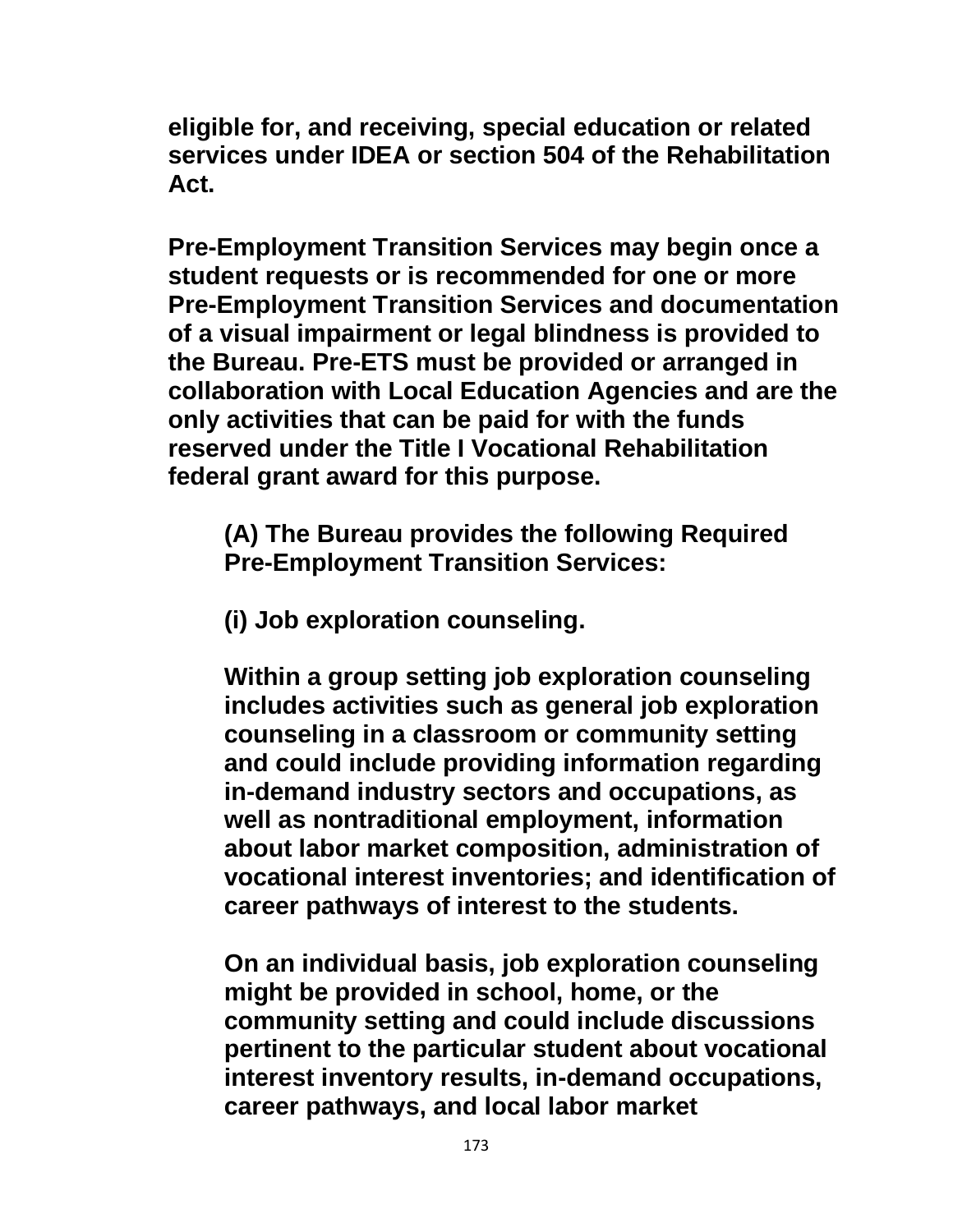**information that applies to the student's particular interests.** 

**(ii) Work-based learning experiences.**

**Work-based learning experiences may include opportunities that are in-school, after school, or outside of the traditional school setting (including internships). Work-based learning experiences must be provided in an integrated setting in the community to the maximum extent possible. All opportunities for work-based learning experiences in integrated settings should be explored and exhausted before placing students in nonintegrated settings.** 

**Examples of work-based learning experiences in group settings include coordinating a school-based program of job training and informational interviews to research employers, work-site tours to learn about necessary job skills, job shadowing, or mentoring opportunities in the community.** 

**Examples of work-based learning experiences provided individually include paid or unpaid internships, apprenticeships, short-term employment, fellowships, or on-the-job trainings located in the community. If work-based learning experiences are paid, students with disabilities must be paid competitive wages to the same extent competitive wages are paid to students without disabilities in similar experiences. Training stipends are permissible for students with disabilities participating in unpaid work-based learning experiences commensurate with and to the**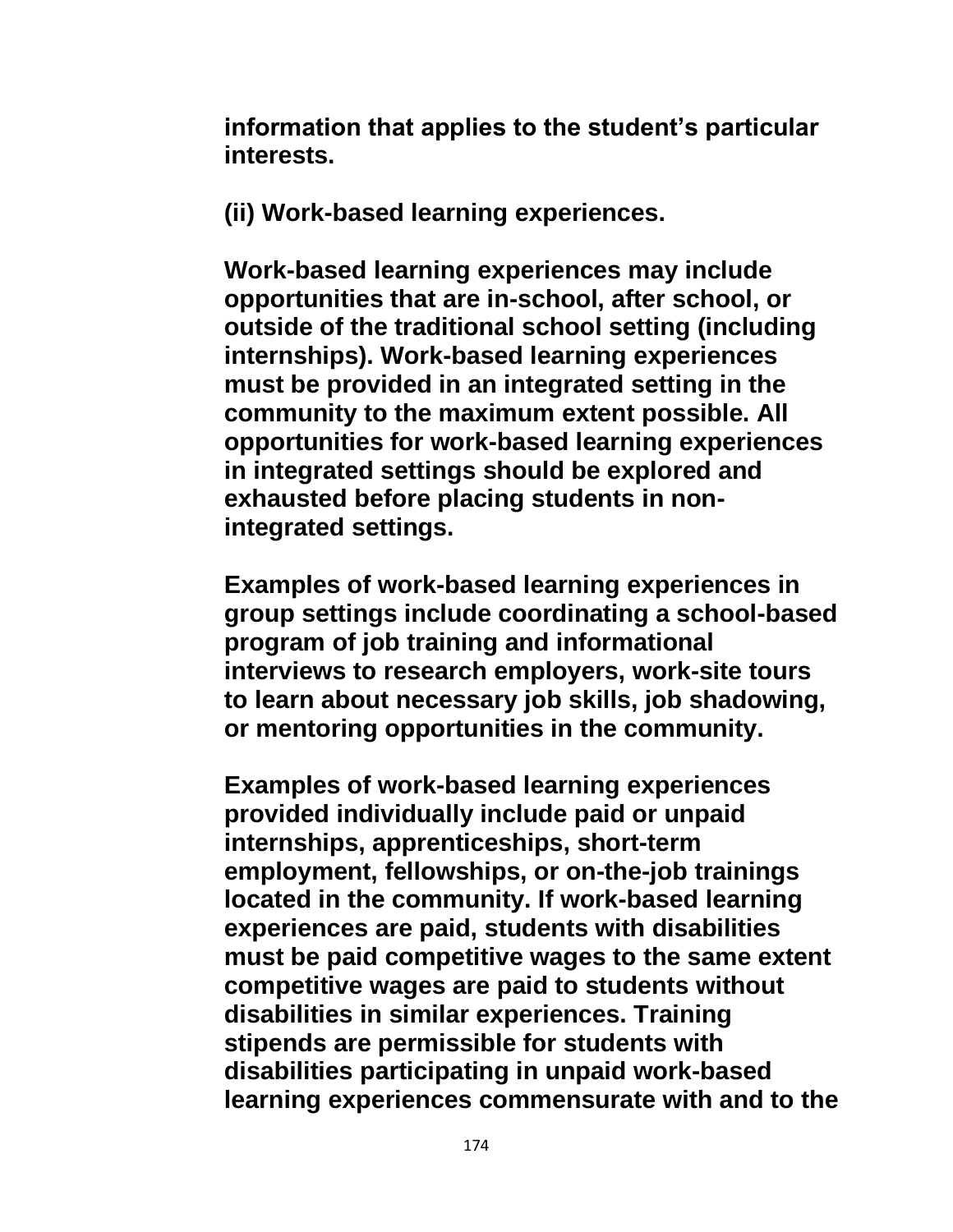**same extent that they are provided to students without disabilities participating in these experiences.** 

**Pre-Employment Transition Services reserved funds from the Title I federal award may be used to support the participation of the student or students in work-based learning experiences. Examples of support services may include interpreter or reader services, or accessible informational materials necessary to ensure equal access to the workbased learning experience, fees charged by the employer to provide the work-based learning experience (including the employer's costs incurred for printing of training materials, purchasing and installing adaptive technology for students to use at the location, the cost of employer-provided staff and trainers who are teaching the student, and other costs incurred by the employer in providing the work-based learning experience to the students, which are not individualized in nature).** 

**(iii) Counseling on opportunities for enrollment in comprehensive transition or post-secondary educational programs at institutions of higher education.** 

**Counseling on specific opportunities in a group setting may include, providing information on course offerings, career options, the types of academic and occupational training needed to succeed in the workplace, and post-secondary opportunities associated with career fields or pathways.**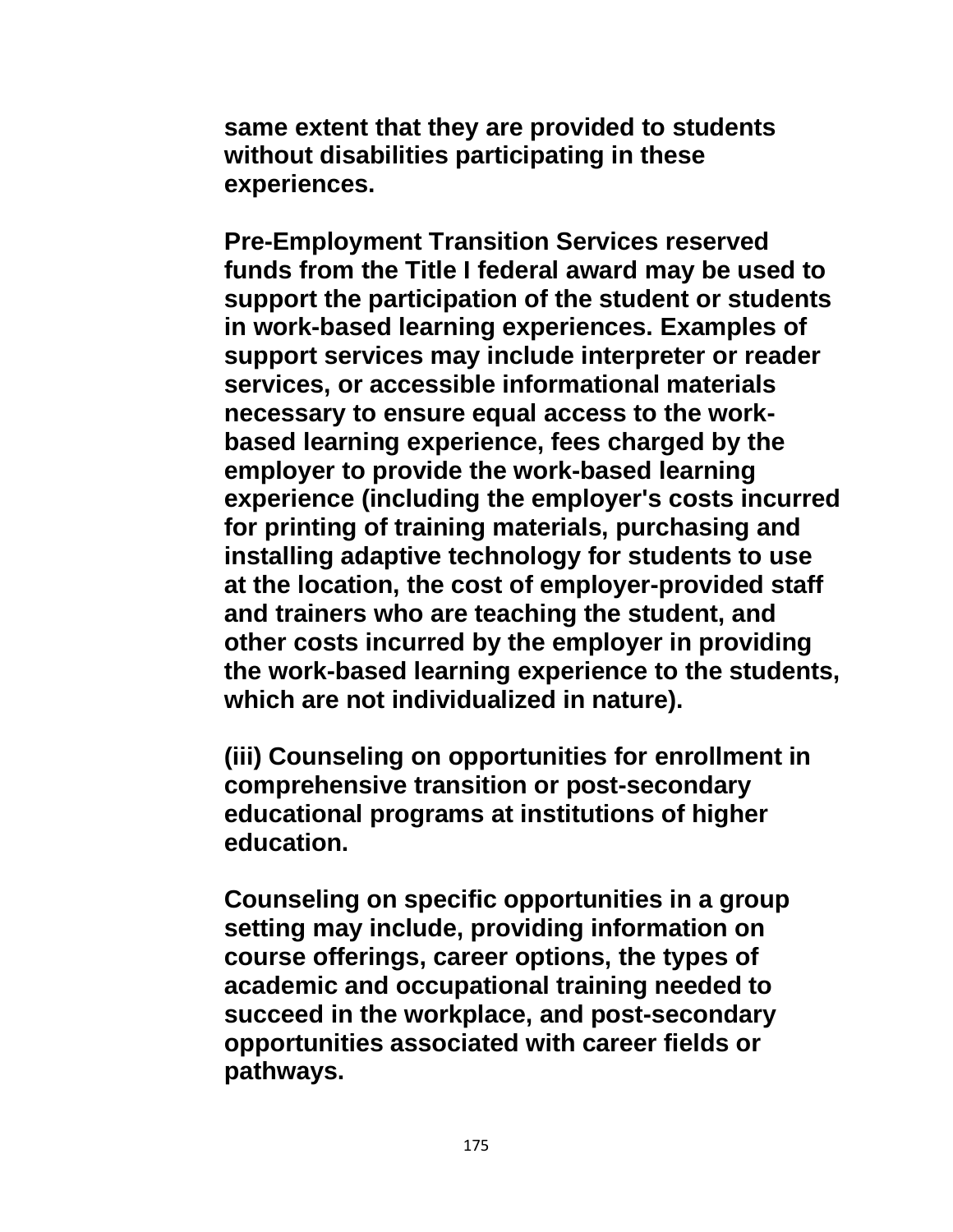**Counseling may also be provided on an individual basis and may include examples such as advising students and parents or representatives on academic curricula, providing information about college application and admissions processes, completing the Free Application for Federal Student Aid (FAFSA), and providing resources that may be used to support individual student success in education and training such as disability support services.** 

**(iv) Workplace readiness training to develop social skills and independent living workplace readiness training provided in a group setting may be offered in a generalized manner in a classroom or other such group settings to provide programming to assist students with disabilities to develop social skills and independent living skills necessary to prepare for eventual employment. These services could teach skills such as communication and interpersonal skills, financial literacy, group orientation and mobility skills, job-seeking skills, and understanding employer expectations for punctuality and performance, as well as other "soft" skills necessary for employment.** 

**These services may also be customized and provided on an individual basis to an individual's needs in a work readiness training program provided in an educational or community-based setting, including at an employment site, through instruction, as well as opportunities to acquire and apply knowledge.**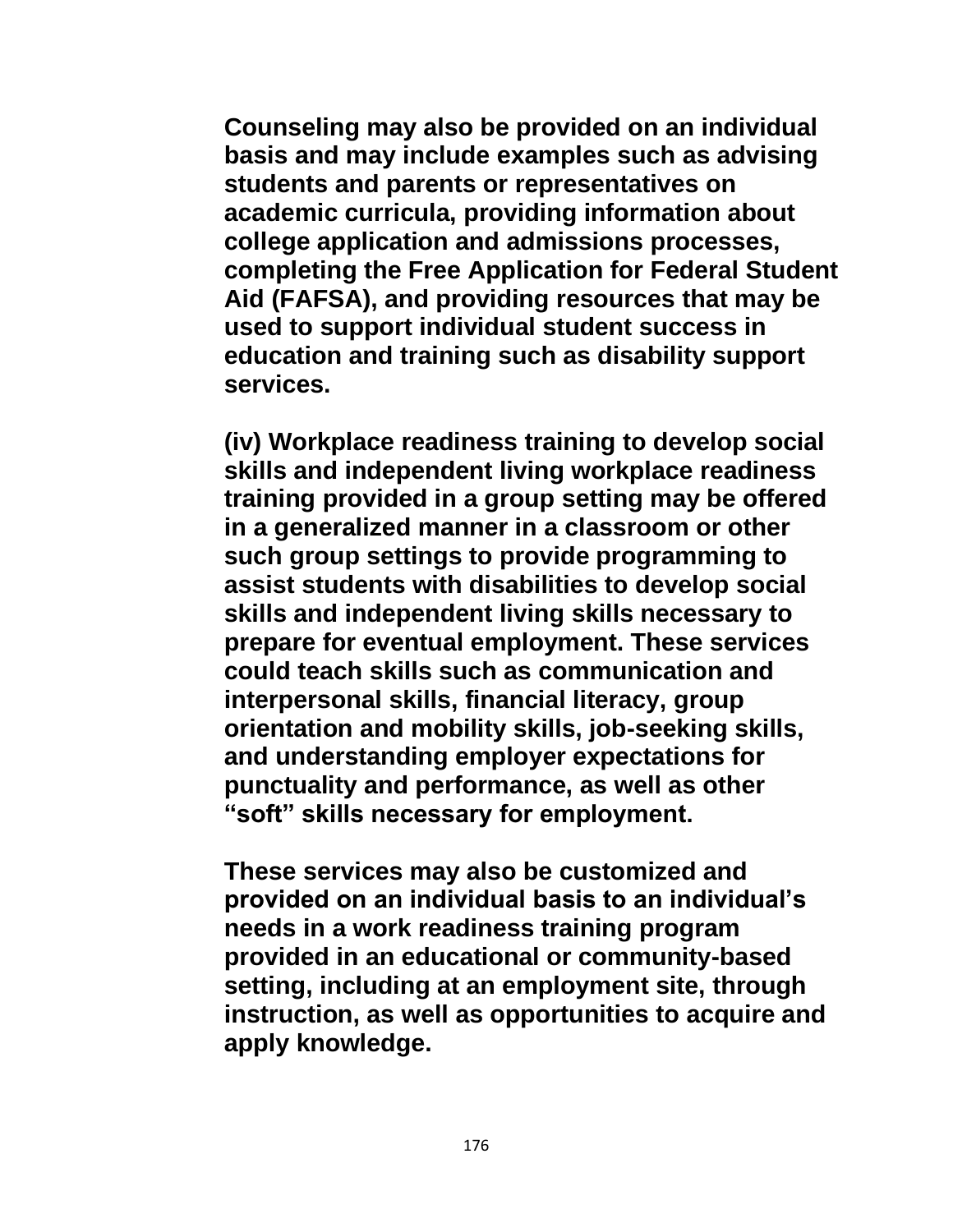**(v) Instruction in self-advocacy (including instruction in person-centered planning), which may include peer mentoring (including peer mentoring from individuals with disabilities working in competitive integrated employment).** 

**These services can be provided through group or individualized opportunities that include students conducting informational interviews, mentoring with educational staff such as principals, nurses, teachers, or office staff; or mentoring with individuals employed by or volunteering for employers, boards, associations, or organizations in integrated community settings. Additional examples of these services include participating in youth leadership activities offered in educational or community settings.** 

**(B) Individualized Plan for Employment.**

**When a student is eligible for vocational rehabilitation services, his or her Individualized Plan for Employment (IPE) will be prepared in coordination with the local education agency's (LEA) Individual Education Program (IEP). Every effort will be made to ensure that the IPE and the IEP complement one another and work toward the same objectives for the student.**

**Students who have applied and been found eligible for vocational rehabilitation services will have an IPE developed within 90 days of the date of eligibility determination unless the Vocational Rehabilitation Counselor and the client (if age 18 or order), their parent or legal guardian, or authorized**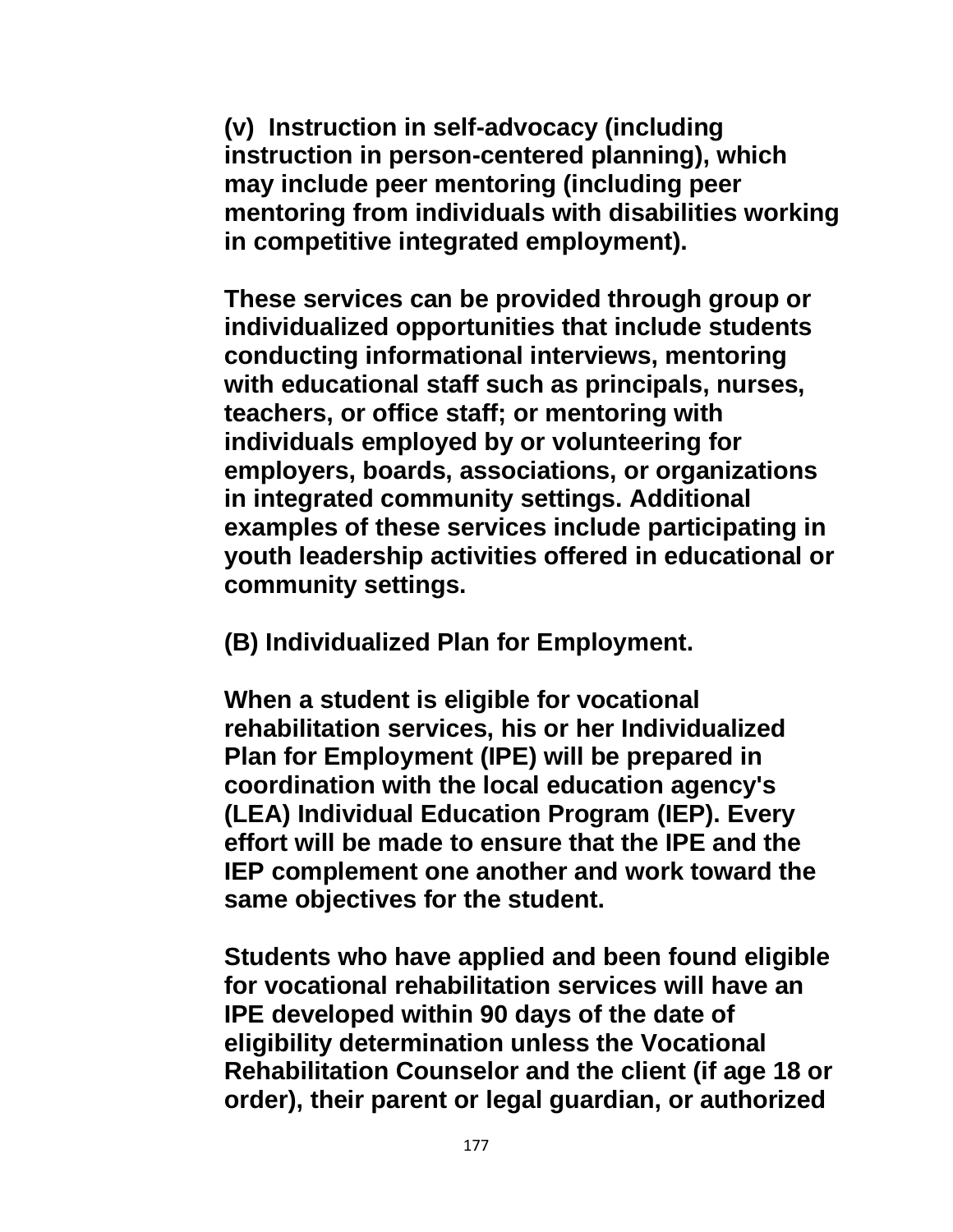**representative agree to the extension of that deadline to a specific date by which the Individualized Plan for Employment must be completed. It is understood that for a student in the early years of the transition process that a specific employment outcome may not be known or selected at the time of IPE development. Therefore, the anticipated employment outcome stated on the IPE may be identified as a description of the individual's projected post-school employment outcome.**

**The IPE for a student with a disability may include only Pre-Employment Transition Services as requested by the individual, their parent or legal guardian or authorized representative, or it may include a combination of Pre-Employment Transition Services and additional vocational rehabilitation services. Only services that are identified as Pre-Employment Transition Services, and the accompanying time spent by Bureau staff in planning, coordinating and delivering Pre-Employment Transition Services may be charged to the federal Title I funds reserved for this purpose.**

**(C) Continuation of Services Under an Order of Selection.**

**In the event that a student with a disability is found eligible for services while the Bureau is operating under and Order of Selection, so long as the student began receiving at least one Pre-Employment Transition Service prior to an eligibility determination and placement in a closed order of selection priority category, that same Pre-**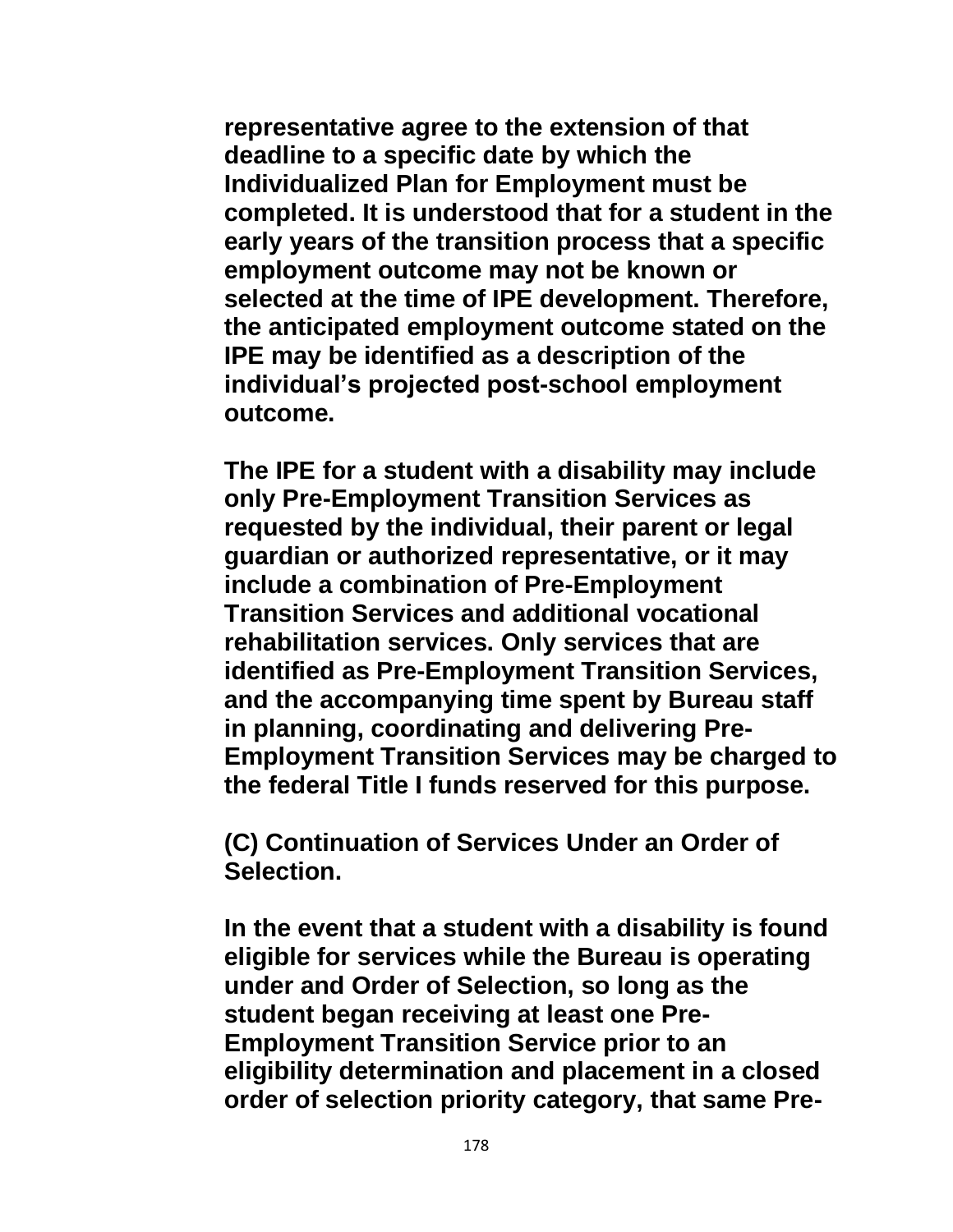**Employment Transition Service and any other Pre-Employment Transition Services may continue, even while the student is assigned to a closed order of selection priority category.** 

**For students who have not begun receiving Pre-Employment Transition Services and are determined eligible for vocational rehabilitation services and placed into a closed order of selection priority category, the Bureau may provide general transition services that benefit a group of students with disabilities to ensure the continuation of beneficial services, but may not begin Pre-Employment Transition Services.** 

**(D) Pre-Employment Transition Services Authorized Activities.**

**If funds reserved for the provision of Pre-Employment Transition Services remain after all necessary "required" activities have been provided, the Bureau may provide other "authorized" activities that improve the transition of students with disabilities from school to post-secondary education or an employment outcome, and that support the arrangement or provision of the "required" activities.** 

**The Bureau must first determine whether the funds reserved for the provision of "required" Pre-Employment Transition Services are sufficient to meet the Pre-Employment Transition needs for all students in need of such activities, prior to utilizing reserved funds for "authorized" activities.**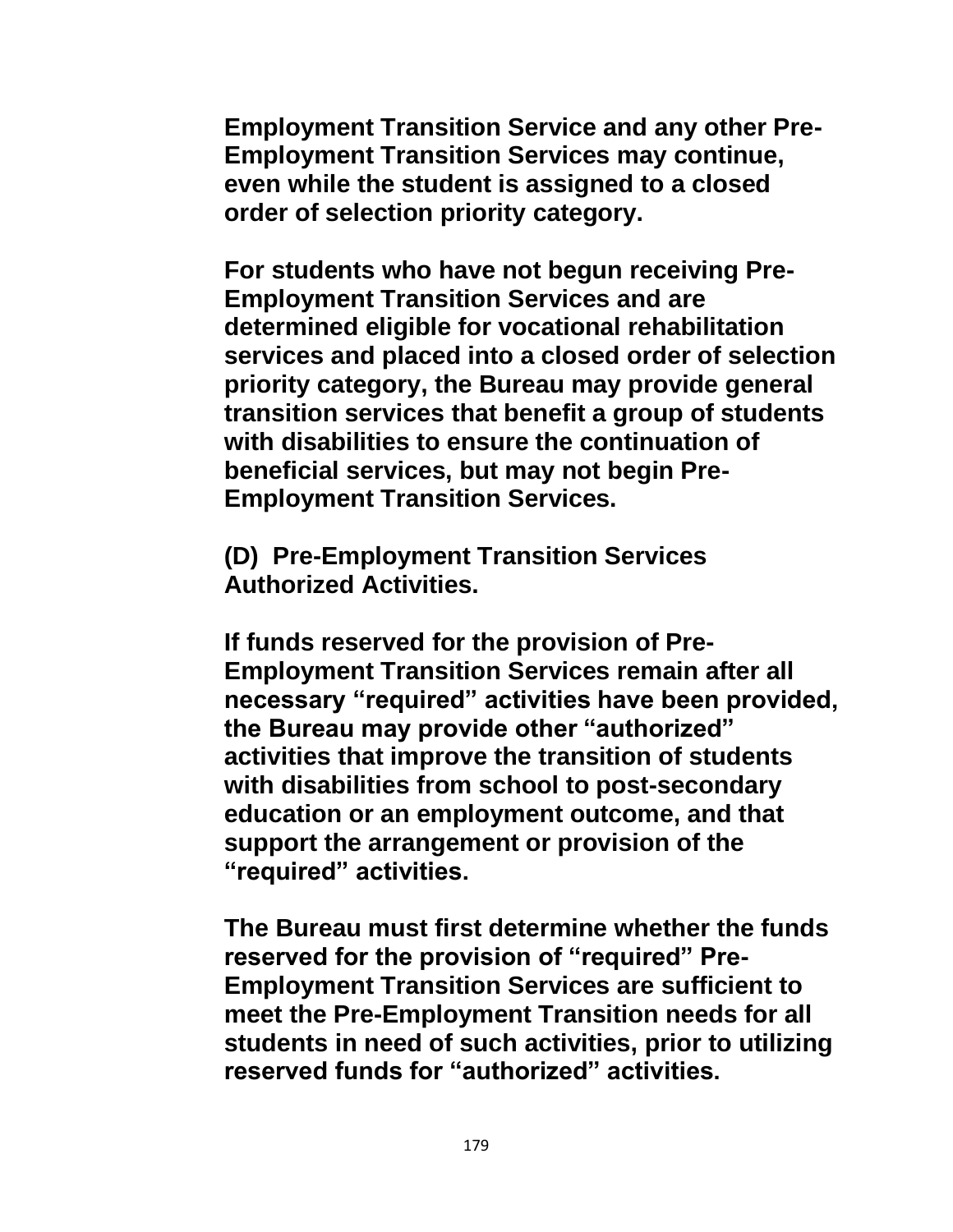**Authorized Pre-Employment Activities include: (i) Implementing effective strategies to increase the likelihood of independent living and inclusion in communities and competitive integrated employment.** 

**(ii) Developing and improving strategies for individuals with intellectual disabilities and individuals with significant disabilities to live independently, participate in post-secondary education experiences, and obtain, advance in and retain competitive integrated employment.** 

**(iii) Providing instruction to Vocational Rehabilitation Counselors, school transition personnel, and other persons supporting students with disabilities.** 

**(iv) Disseminating information about innovative, effective, and efficient approaches to achieve the goals of Pre-Employment Transition Services.** 

**(v) Coordinating activities with transition services provided by Local Education Agencies under the Individuals with Disabilities Education Act.** 

**(vi) Applying evidence-based findings to improve policy, procedure, practice, and the preparation of personnel, in order to better achieve the goals of Pre-Employment Transition Services.**

**(vii) Developing model transition demonstration projects.**

**(viii) Establishing or supporting multistate or regional partnerships involving States, Local Education Agencies, Vocational Rehabilitation Programs, developmental disability agencies, private businesses, or other participants to achieve Pre-Employment Transition Services goals. (ix) Disseminating information and strategies to** 

**improve the transition to post-secondary activities**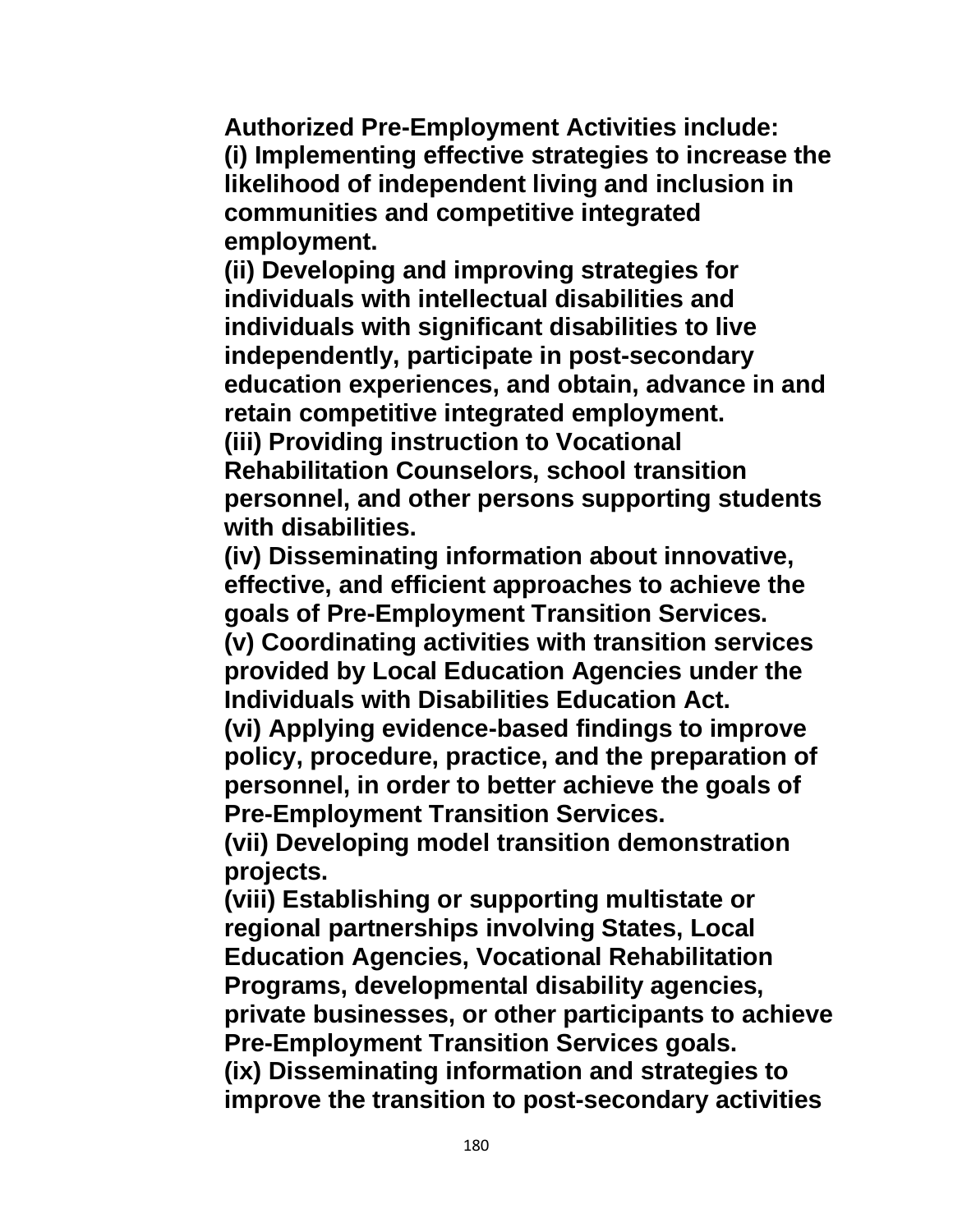**of individuals who are members or traditionally unserved and underserved populations.** 

**(E) Pre-Employment Transition Coordination** 

**Pre-Employment Transition Coordination activities include activities such as:** 

**(i) Attending IEP meetings, when invited.** 

**(ii) Working with the local workforce development boards, one-stop centers, and employers to develop work opportunities for students with disabilities.** 

**(iii) Working with schools to coordinate and ensure the provision of Pre-Employment Transition Services.** 

**(iv) Attending person-centered planning meetings for students with disabilities receiving services under title XIX of the Social Security Act, when invited.**

**(16) Other Goods and Services**

**Other goods and services may be provided which are necessary to enable a client to derive the full benefit of vocational rehabilitation services in order to obtain an employment outcome consistent with their IPE. The provision of these goods and services must be provided in accordance with all applicable state fee schedules, purchasing policies, and procedures. Equipment and services related to the operation of a business or selfemployment venture must be included as part of an approved business plan.**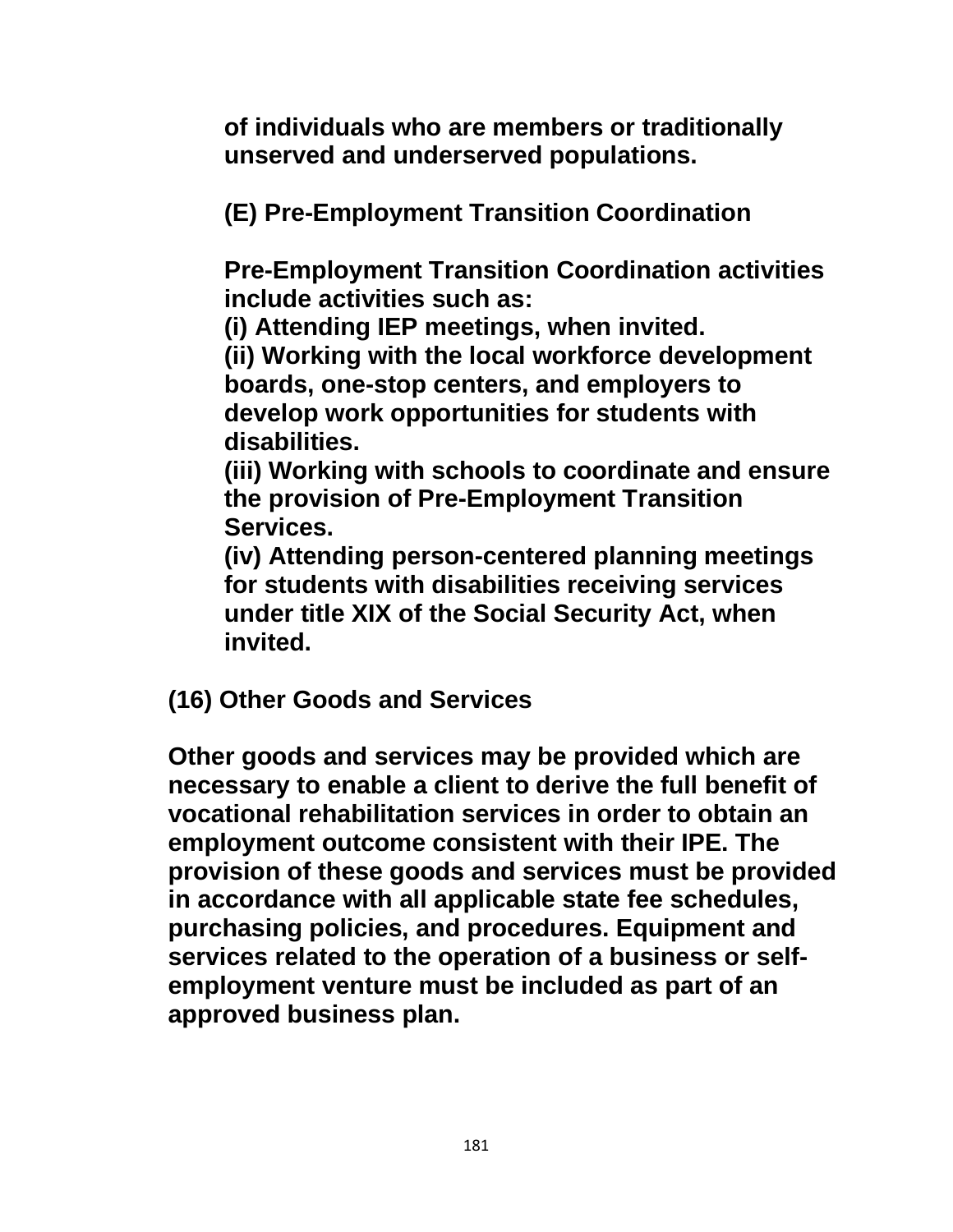## **Section 11. - Employed (Status 22)**

**Once the client has begun competitive and integrated employment with wages and benefits not less than the customary rate paid by the employer for the same or similar work performed by other employees who are not individuals with disabilities and who are similarly situated in similar occupations by the same employer and who have similar training, experience, and skills, the Vocational Rehabilitation Counselor will place the case in Status 22 preparing a case narrative identifying the type of employment, the wages the client is earning, along with any other pertinent information. The Vocational Rehabilitation Counselor will monitor the case for an appropriate period of time, but not less than a minimum of 90 days after the completion of substantial services necessary to ensure the stability of the employment outcome, and the individual no longer needs vocational rehabilitation services. The Vocational Rehabilitation Counselor will keep a running case record of all activities that transpire while the client is in Status 22.**

**For clients who are working at the time of application, but who require services to maintain employment, the case may be placed into Status 22 upon the completion of substantial services that enable the client to successfully maintain employment.**

**For clients in self-employment, the case may be placed in Status 22 after the completion of substantial services that enable the client to derive income from the business that is comparable to the income received by other individuals who are not individuals with disabilities and who are selfemployed in similar occupations or on similar tasks and who have similar training, experience and skills.**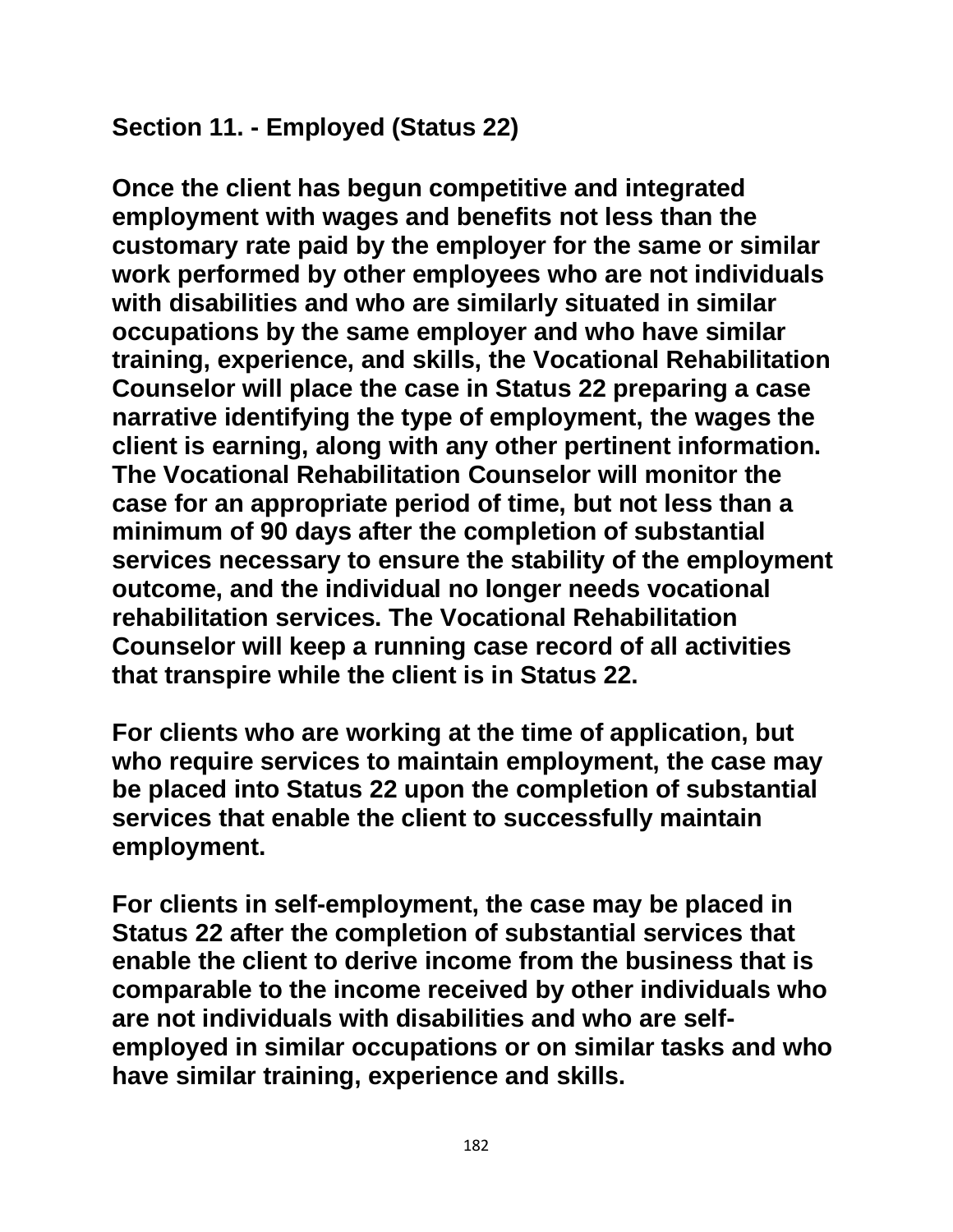**The client remains in this status until:**

**a) The employment is evaluated for an appropriate period of time, but not less than ninety (90) days after the completion of substantial services, and is determined to be successful based on the mutual decision of the Vocational Rehabilitation Counselor and the client that the job is stable and no additional services are needed, and the case is closed as employment outcome achieved (Status 26);**

**b) The individual's employment is terminated prior to the completion of the ninety (90) days and new or additional services are required to regain employment (Status 18);** 

**c) The employment is interrupted prior to the completion of the ninety (90) days (Status 24); or**

**d) The employment is terminated and the case is closed in Status 28 if the client no longer desires to receive vocational rehabilitation services.**

**Section 12. - Vocational Rehabilitation Services Interrupted (Status 24)**

**When a particular situation develops that interferes with the client's progress in the provision of services as outlined in the IPE, the Vocational Rehabilitation Counselor will place the case in Status 24 signifying that services are temporarily interrupted due to specific circumstances or conditions. The Vocational Rehabilitation Counselor will monitor the case and make appropriate case recordings indicating the client's progress. A case is placed in this status if services are interrupted while in either Status 18, 20, or 22. Clients remain**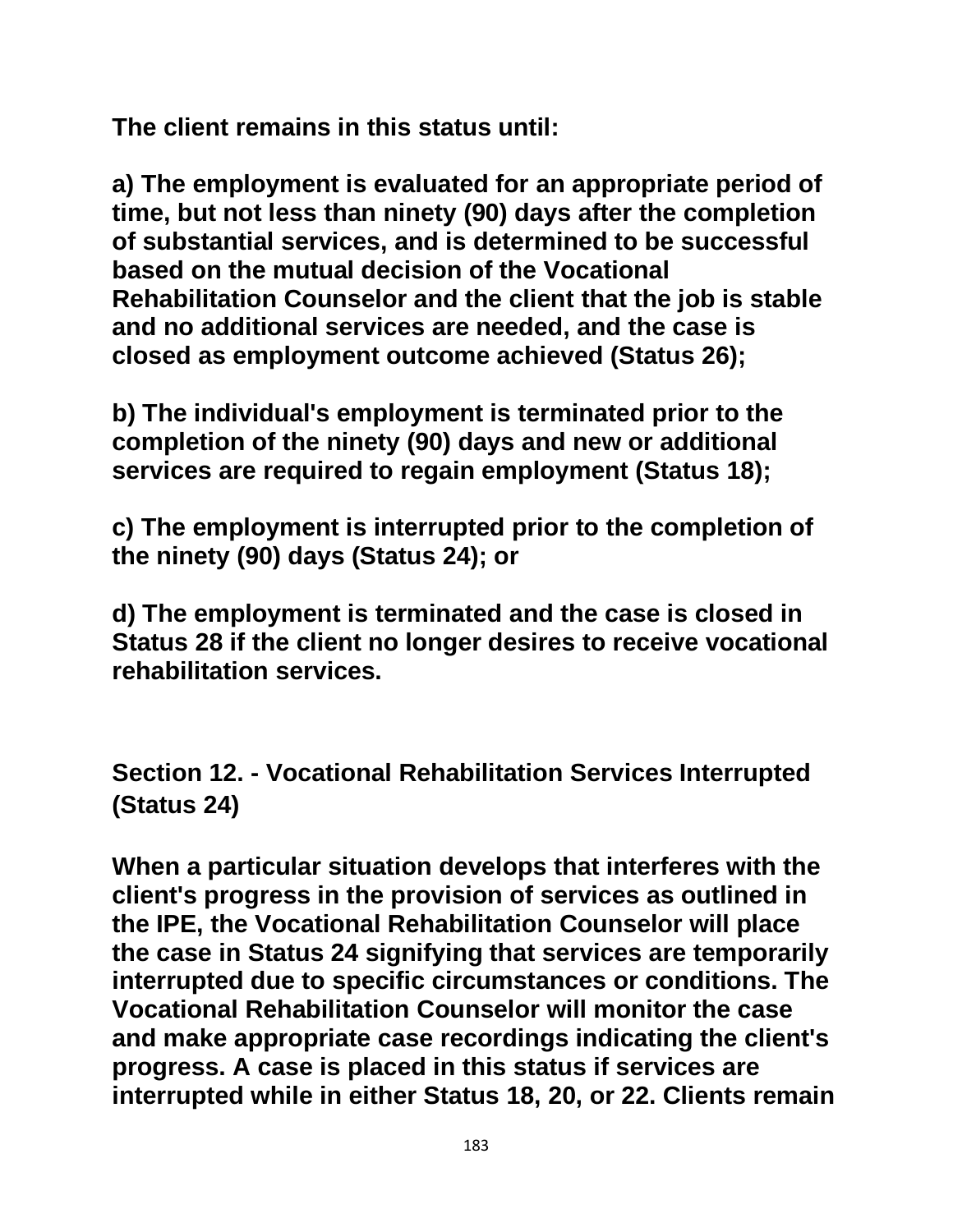**in this status until either returning to one of the aforementioned status or the case is closed with employment outcome not achieved (Status 28).**

**Section 13. - Case Inactivation (Status 08, 26, 28, 30, 36 and 40)**

**a) Closing Case Records**

**Criteria for closing case records are set forth in this section for ensuring that statutory and regulatory requirements are met.**

**Requirements for Closing Cases**

**All cases being closed from the vocational rehabilitation files in Status 26 (successful competitive integrated employment outcome) will be reviewed and approved by the rehabilitation supervisor or designee prior to making the status change.**

**Vocational Rehabilitation Counselors will send a letter prior to closure advising the client that his or her case will be closed as inactive at the end of 10 (ten) business days from the date of the letter. The letter must indicate the reason for closure as well as a statement informing the client that he or she may question or object to the closure decision within the specified time period. Materials on the appeals process and the Client Assistance Program will be provided and referenced in the closure letter.**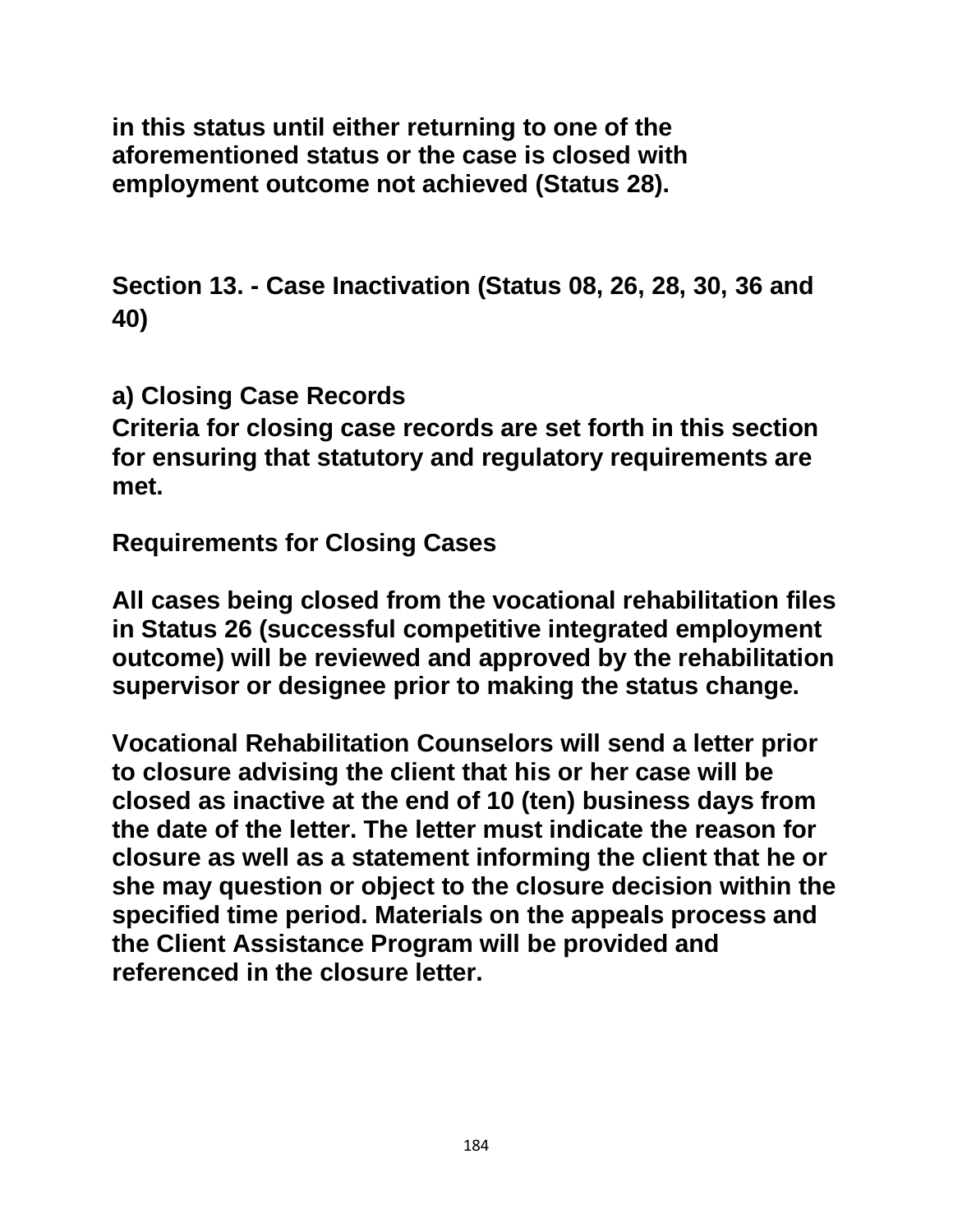**b) Case Inactivation for Reasons of Ineligibility (Status 08, 28, and 30)**

**(1) Ineligible for Services (Status 08)**

**The Vocational Rehabilitation Counselor can only close a case in Status 08 with a determination of ineligibility for vocational rehabilitation services after reviewing the basis for the determination with the Vocational Rehabilitation Supervisor, and after providing an opportunity for full consultation with the individual or, as appropriate, with the individual's representative. The individual must be informed in writing with a minimum of ten (10) business days' notice, supplemented as necessary by other appropriate modes of communication consistent with the informed choice of the individual, of the ineligibility determination, including the reasons for that determination, and the means by which the individual may express and seek remedy for any dissatisfaction, including the procedures to request a review or appeal of the decision. The Vocational Rehabilitation Counselor must provide the individual with information on services available from the Client Assistance Program and how to contact that program.** 

**The Vocational Rehabilitation Counselor will offer to refer the individual to other programs that are part of the one-stop service delivery system under the Workforce Innovation and Opportunity Act that can address the individual's training or employment related needs; or to Federal, State, or local programs or service providers, including, as appropriate, independent living programs and extended employment providers, best suited to**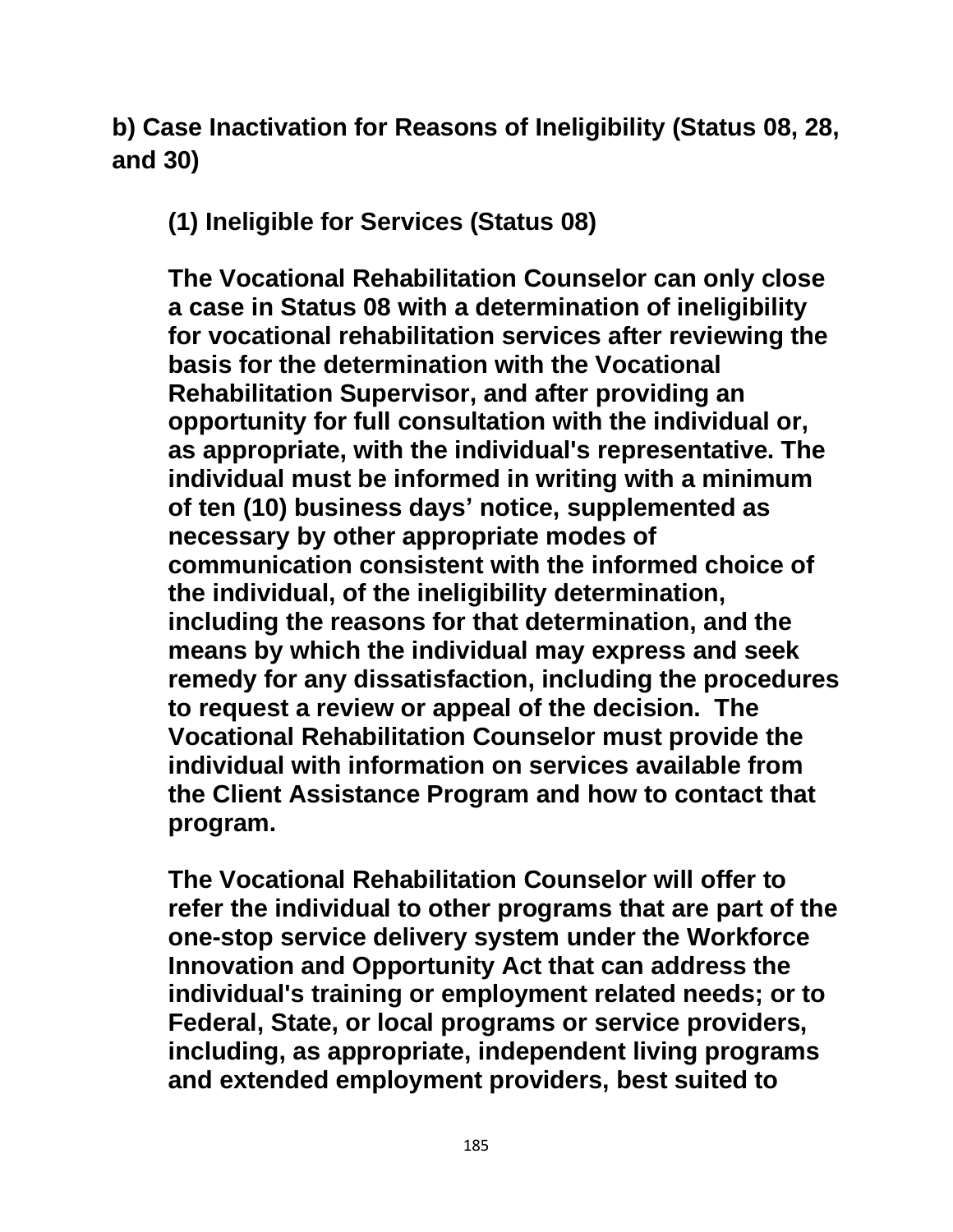**meet their rehabilitation needs, if the ineligibility determination is based on a finding that the individual has chosen not to pursue, or is incapable of achieving, an employment outcome.**

**The Vocational Rehabilitation Counselor shall review, within 12 months and annually thereafter if requested by the individual or, if appropriate, by the individual's representative any ineligibility determination that is based on a finding that the individual is incapable of achieving an employment outcome. This review need not be conducted in situations in which the individual has refused it, the individual is no longer present in the State, the individual's whereabouts are unknown, or the individual's medical condition is rapidly progressive or terminal.**

**(2) Subsequent Determinations of Ineligibility (Status 28 and 30)**

**The Vocational Rehabilitation Counselor can only close a case in Status 28 or 30 with a determination that client is no longer eligible for vocational rehabilitation services after reviewing the basis for the determination with the Vocational Rehabilitation Supervisor, and after providing an opportunity for full consultation with the individual or, as appropriate, with the individual's representative. The individual must be informed in writing, with a minimum of ten (10) business days' notice, supplemented as necessary by other appropriate modes of communication consistent with the informed choice of the individual, of the ineligibility determination, including the reasons for that determination, and the means by which the individual may express and seek remedy for any dissatisfaction,**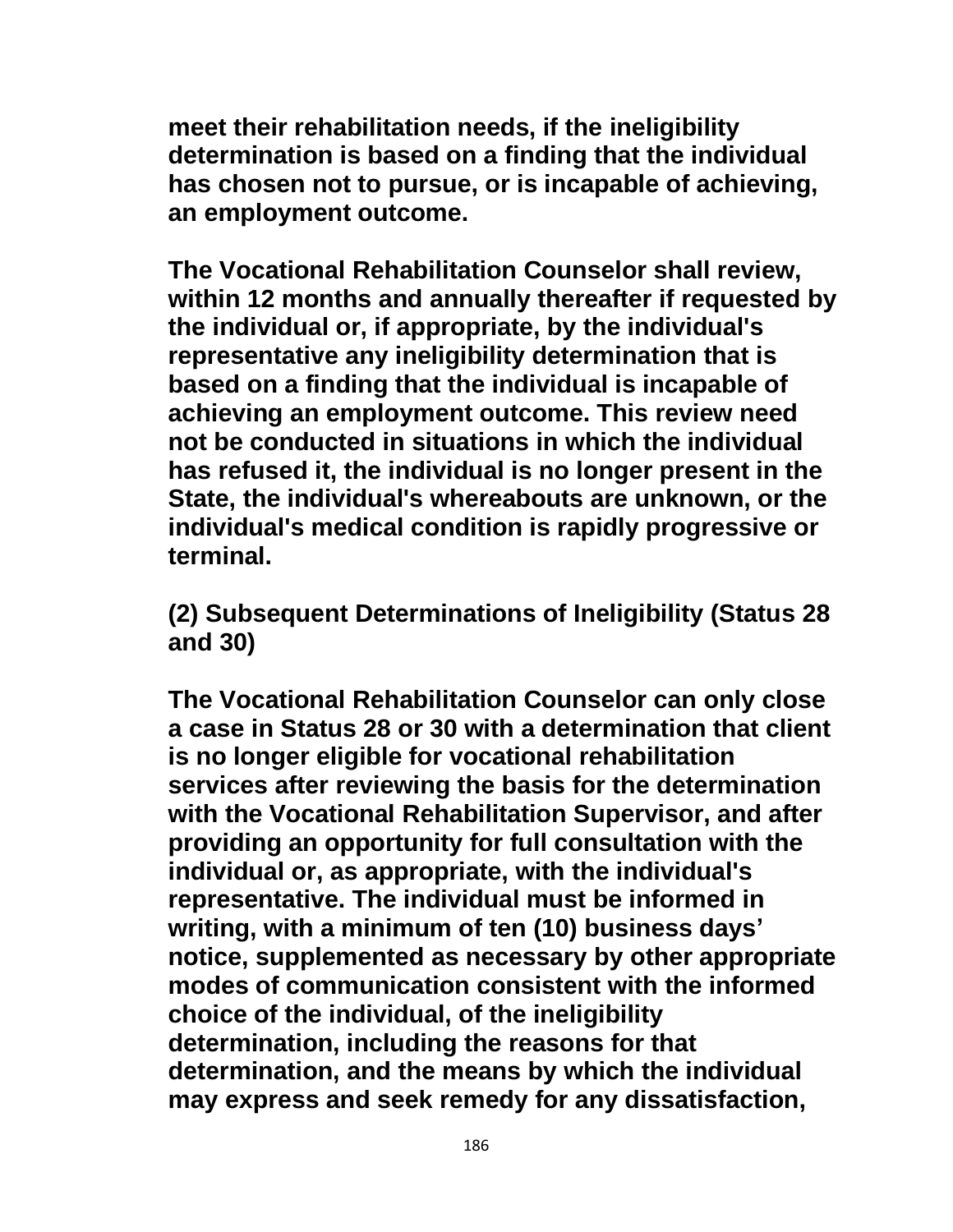**including the procedures to request a review or appeal of the decision. The Vocational Rehabilitation Counselor must provide the individual with information on services available from the Client Assistance Program and how to contact that program.** 

**The Vocational Rehabilitation Counselor will offer to refer the individual to other programs that are part of the one-stop service delivery system under the Workforce Innovation and Opportunity Act that can address the individual's training or employment related needs; or to Federal, State, or local programs or service providers, including, as appropriate, independent living programs and extended employment providers, best suited to meet their rehabilitation needs, if the ineligibility determination is based on a finding that the individual has chosen not to pursue, or is incapable of achieving, an employment outcome.**

**The Vocational Rehabilitation Counselor shall review, within 12 months and annually thereafter if requested by the individual or, if appropriate, by the individual's representative any ineligibility determination that is based on a finding that the individual is incapable of achieving an employment outcome. This review need not be conducted in situations in which the individual has refused it, the individual is no longer present in the State, the individual's whereabouts are unknown, or the individual's medical condition is rapidly progressive or terminal.**

**c) Other Reasons for Case Inactivation (Status 08, 28, and 30)**

**(1) Moving to Another State**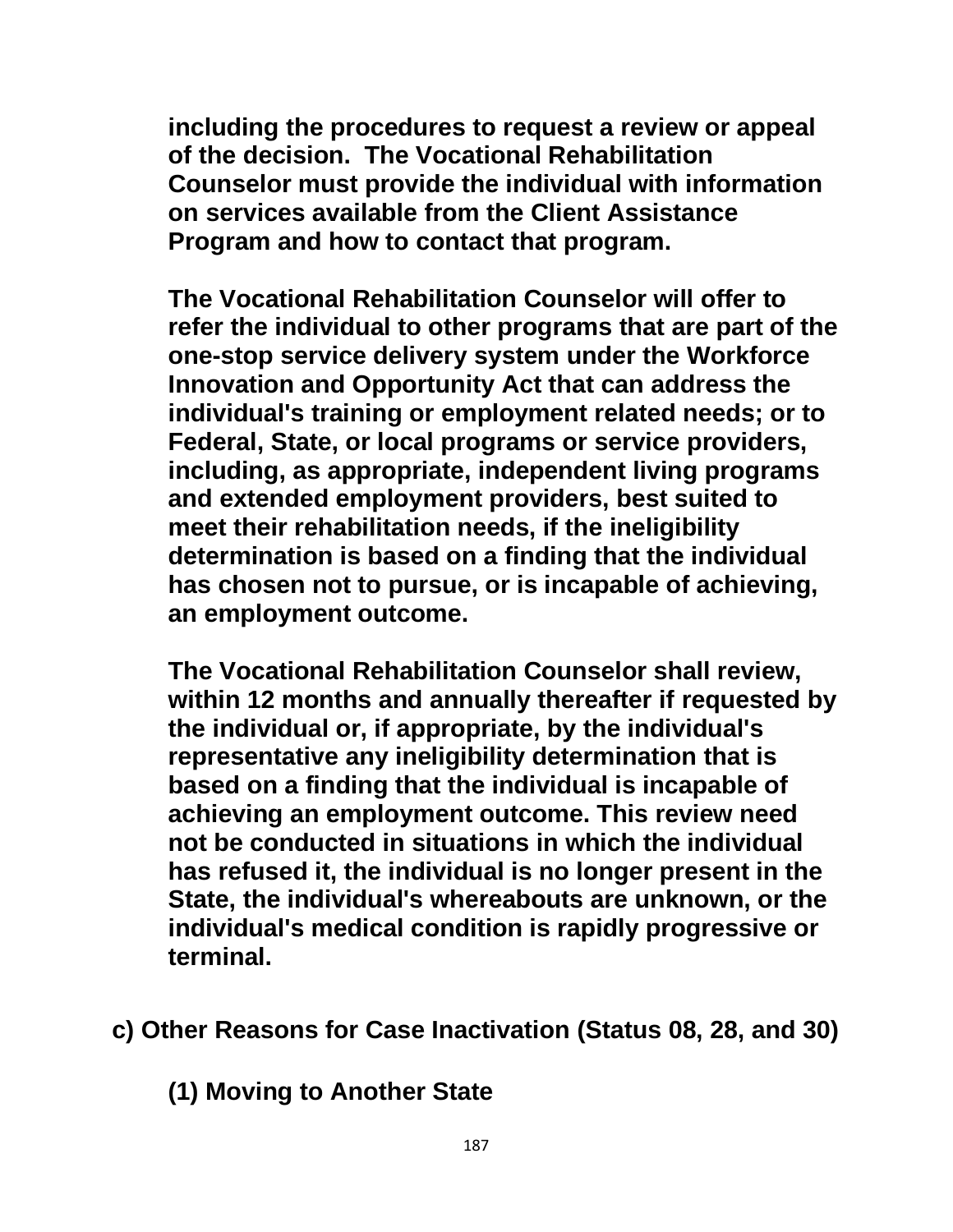**Case inactivation for the reason of moving to another state is applicable for clients who are not able to, or not interested in participating in vocational rehabilitation services through this Bureau because of moving to another state. Case inactivation would not be applicable if:**

**(A) The client desires to remain engaged in services with this Bureau for the period of time necessary to facilitate an orderly transition from this Bureau to another state's services;**

**(B) The client is participating in out-of-state services under a trial work experience or IPE through this Bureau; or**

**(C) The client has obtained employment through services provided under an IPE developed with this Bureau and there are additional IPE services remaining to be completed.**

**The Vocational Rehabilitation Counselor may assist the client to initiate services through other agencies in the state where the client now resides, obtaining a signed release of information from the client prior to exchanging information with the other agency.**

**Prior to case inactivation, the client must be informed of the decision in writing, with a minimum of ten (10) business days' notice, supplemented as necessary by other appropriate modes of communication consistent with the informed choice of the individual. The Vocational Rehabilitation Counselor must provide the individual with information on the appeals options and services available from the Client Assistance Program and how to contact that program.**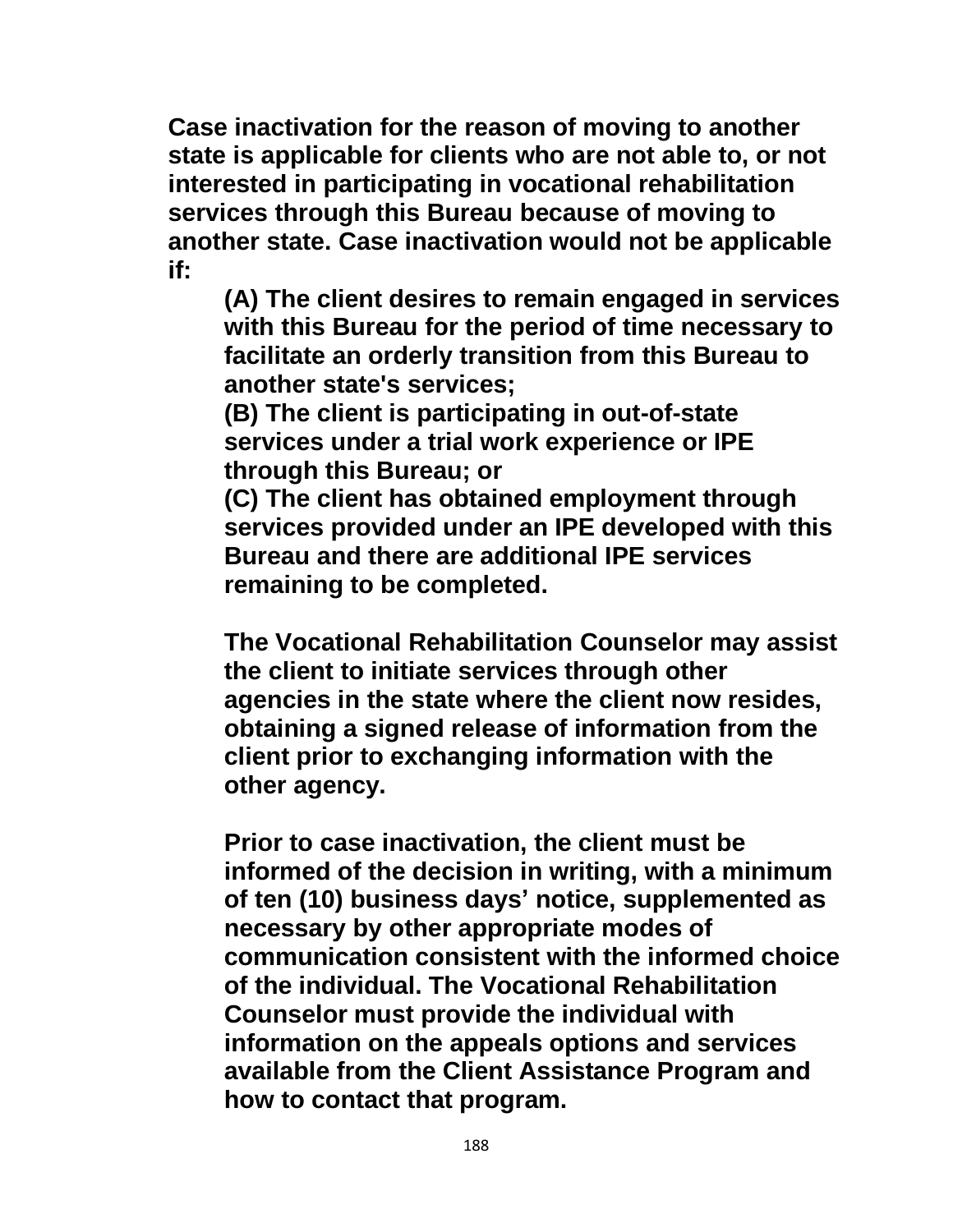**(2) Client Is No Longer Legally Blind or Visually Impaired**

**At any time during the rehabilitation process, if a client's vision has recovered for reasons other than through the provision of physical restoration services, to a level such that the client is no longer legally blind, visually impaired progressive, or visually impaired (if the client was served by the Children's Services Program of BESB on or after January 1, 2010), they shall be informed of this change in status and be notified that the Bureau of Rehabilitation Services (BRS) is the Vocational Rehabilitation Program in Connecticut that serves individuals with other disabilities.**

**Clients shall be afforded the opportunity to have their case transferred to BRS, upon receipt of a signed release. The Vocational Rehabilitation Counselor will make every effort to facilitate a smooth transition to BRS, and the case will be inactivated only after the Vocational Rehabilitation Counselor has completed the requested transfer of information to BRS.**

**Since these situations do not involve a determination of ineligibility, but rather a transfer to the agency within Connecticut that serves persons with other disabilities, the reason for case closure will be noted as "Transfer to another agency".**

**Prior to case inactivation, the client must be informed of the decision in writing, with a minimum of ten (10) business days' notice, supplemented as necessary by other appropriate modes of communication consistent with the informed choice of the individual. The Vocational Rehabilitation Counselor must provide the**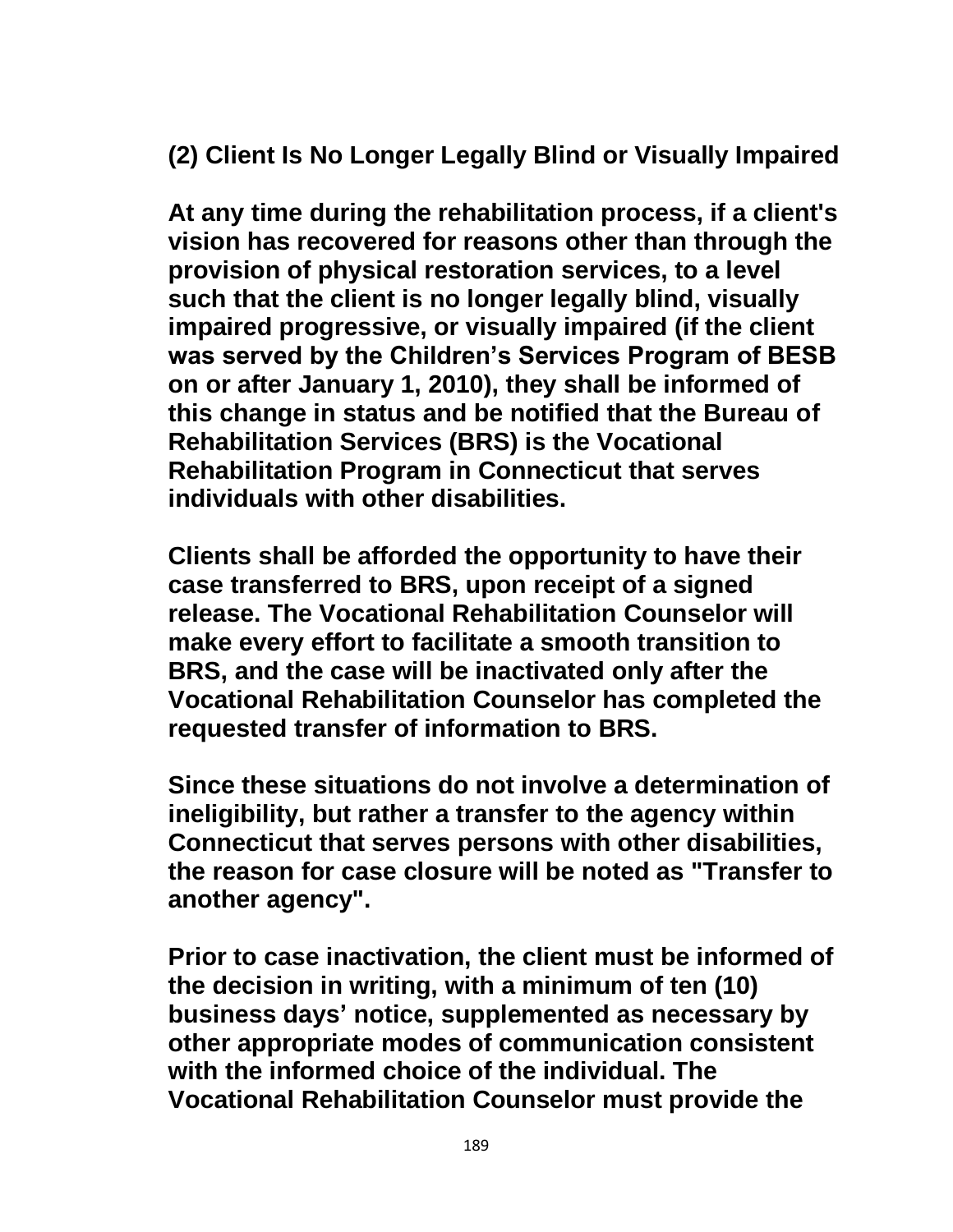**individual with information on the appeals options and services available from the Client Assistance Program and how to contact that program.**

**(3) Refusing Services and Not Cooperating**

**As an equal partner in the vocational rehabilitation process, clients have the right to make informed choices regarding the selection of an employment outcome, the services to be provided and the entities that will be providing the services necessary to achieve an employment outcome. It is the responsibility of the Vocational Rehabilitation Counselor to provide all relevant information available in order for the client to have the opportunity to make informed choices about services and vendors available. Clients have the right to decline services that are not essential to the achievement of an employment outcome. In circumstances where a client declines to participate in a service that the Vocational Rehabilitation Counselor views as essential to the achievement of an employment outcome, an opportunity shall be afforded to the client to meet with the supervisory staff of the Vocational Rehabilitation Program to review the circumstances and present information related to their decision.** 

**The individual shall be informed of the rights and remedies available to them prior to the meeting, including the right to have an advocate or representative of the Client Assistance Program present during the meeting, and the right to pursue mediation, administrative review or hearing before an impartial hearing officer in lieu of, or in addition to meeting with supervisory staff. If the preponderance of information presented at the meeting results in a clear and**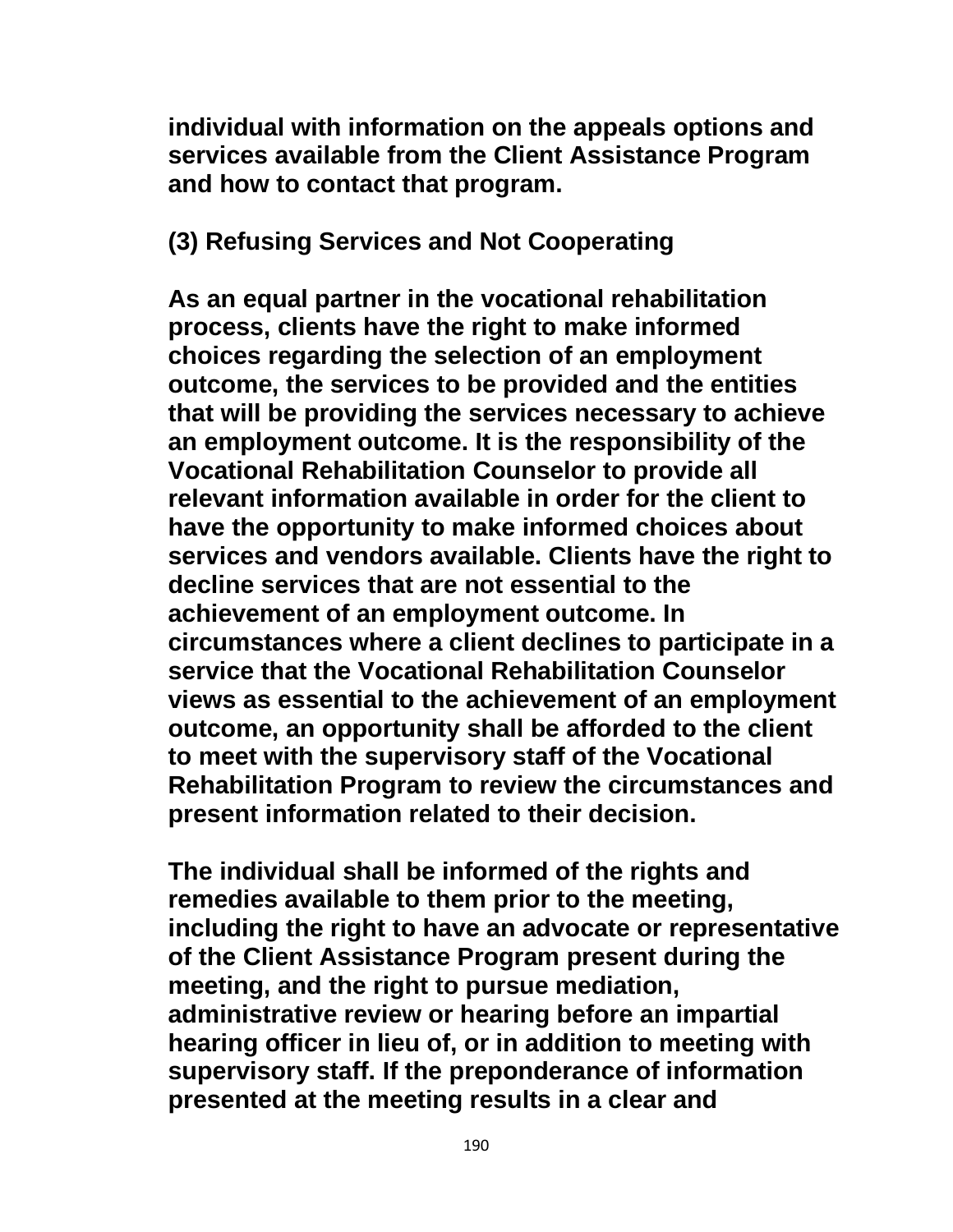**convincing conclusion by supervisory staff that declining the service will be detrimental to the client achieving an employment outcome and the client continues to decline the service after all available information is provided, then a written decision shall be issued to the client within ten (10) business days informing them of the intent to inactivate their case services based upon refusal of essential services. Such written notification shall be in the clients preferred format and language and include a summary of the findings of the meeting. The Vocational Rehabilitation Counselor must provide the individual with information on the appeals options and services available from the Client Assistance Program and how to contact that program.**

**Examples of situations where declining a service could result in a significant detriment to the vocational rehabilitation process include circumstances where a person is currently using illegal drugs or abusing alcohol and they decline to participate in a rehabilitative treatment program.**

**d) Case Inactivation After Achieving Employment Outcome (Status 26)**

**(1) Competitive Integrated Employment.**

**(A) Competitive integrated employment refers to work that:**

**(i) Is performed on a full-time or part-time basis (including self-employment) and for which an individual is compensated at a rate that is not less than the higher of the rate specified in section 6(a)(1) of the Fair Labor Standards Act of 1938 (29**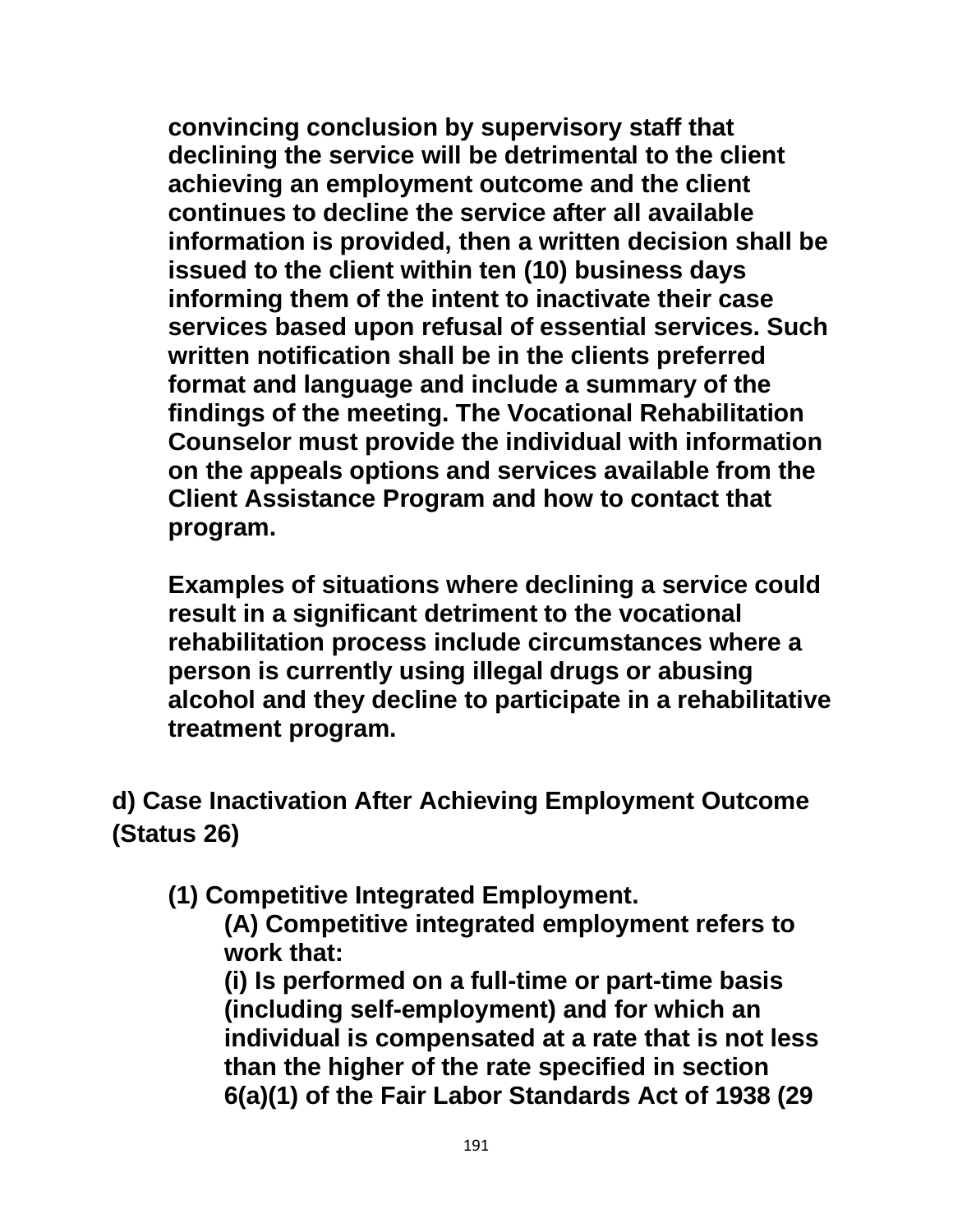**U.S.C. 206(a)(1)), or the rate required under the applicable State or local minimum wage law for the place of employment;**

**(ii) Is not less than the customary rate paid by the employer for the same or similar work performed by other employees who are not individuals with disabilities and who are similarly situated in similar occupations by the same employer and who have similar training, experience, and skills; and (iii) In the case of an individual who is selfemployed, yields an income that is comparable to the income received by other individuals who are not individuals with disabilities and who are selfemployed in similar occupations or on similar tasks and who have similar training, experience, and skills; and**

**(iv) Is eligible for the level of benefits provided to other employees; and**

**(v) Is at a location typically found in the community and where the employee with a disability interacts for the purpose of performing the duties of the position with other employees within the particular work unit and the entire work site, and, as appropriate to the work performed, other persons (e.g., customers and vendors), who are not individuals with disabilities (not including supervisory personnel or individuals who are providing services to such employee) to the same extent that employees who are not individuals with disabilities and who are in comparable positions interact with these persons; and (vi) Presents, as appropriate, opportunities for** 

**advancement that are similar to those for other employees who are not individuals with disabilities and who have similar positions.**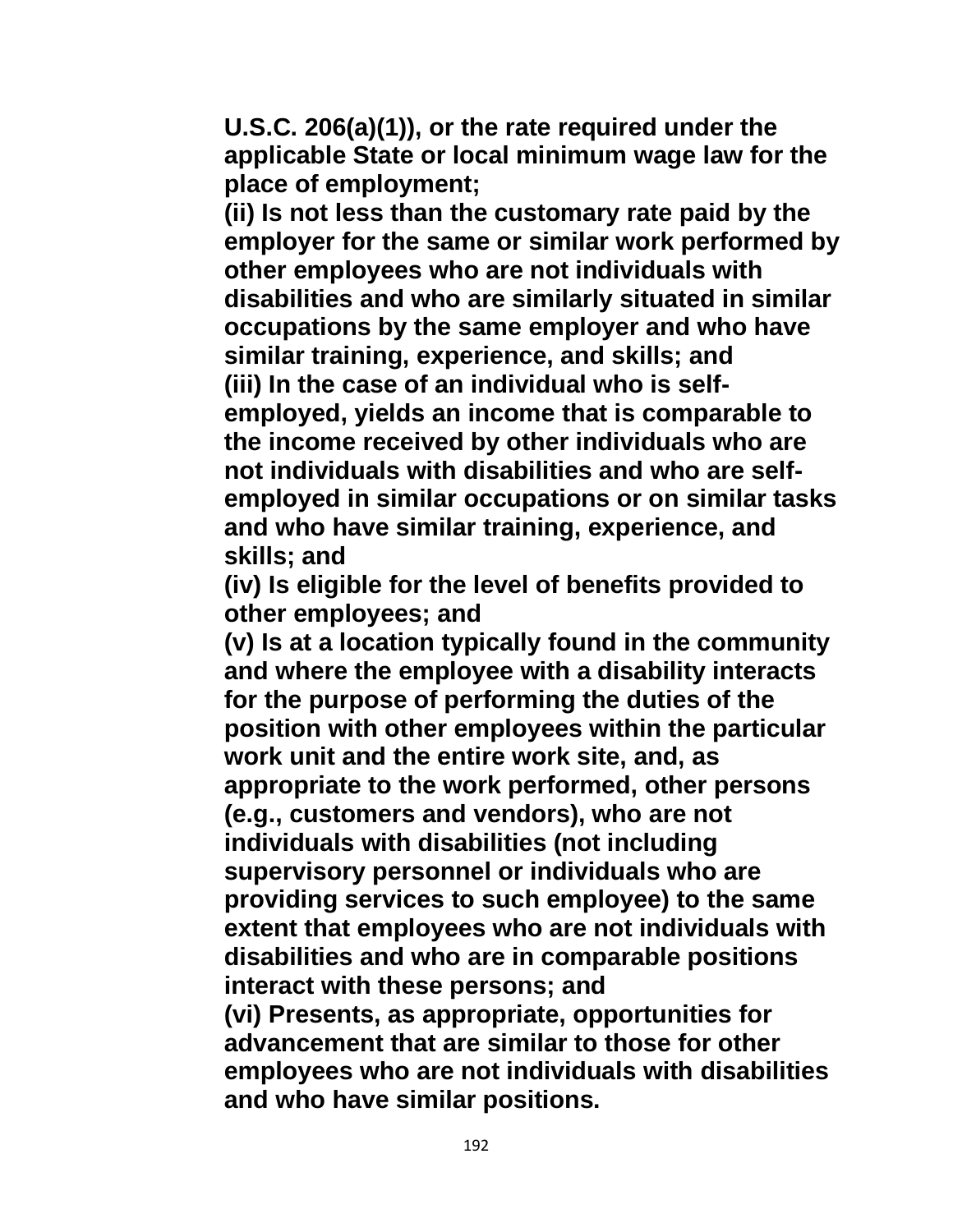**(B) The record of services of an individual who has achieved an employment outcome in competitive integrated employment may be closed only if all of the following requirements are met:** 

**(i) Employment outcome achieved. The individual has achieved the employment outcome that is described in the individual's Individualized Plan for Employment and is consistent with the individual's unique strengths, resources, priorities, concerns, abilities, capabilities, interests, and informed choice.** 

**(ii) Employment outcome maintained. The individual has maintained the employment outcome for an appropriate period of time, but not less than 90 days, necessary to ensure the stability of the employment outcome, and the individual no longer needs vocational rehabilitation services.** 

**(iii) Satisfactory outcome. At the end of the appropriate period under sub-paragraph (B)(ii), the individual and the qualified Vocational Rehabilitation Counselor employed by the Bureau consider the employment outcome to be** 

**satisfactory and agree that the individual is performing well in the employment.** 

**(iv) The individual is informed through appropriate modes of communication of the availability of Post-Employment services.**

**(v) Prior to case inactivation, the client has been informed in writing of the decision, with a minimum of ten (10) business days' notice, supplemented as necessary by other appropriate modes of communication consistent with the informed choice of the individual. The Vocational Rehabilitation Counselor must provide the individual with information on the appeals options and services**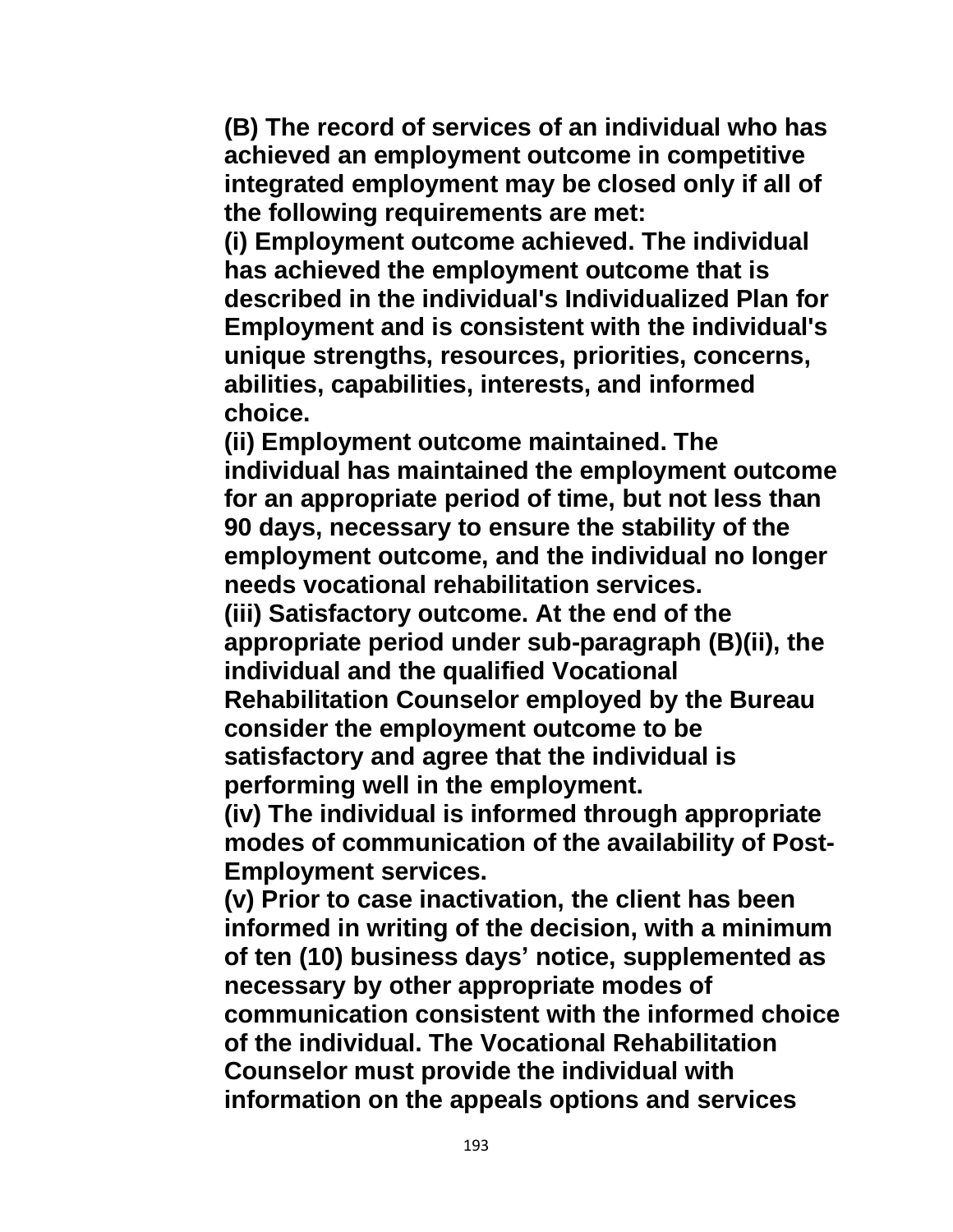**available from the Client Assistance Program and how to contact that program.**

## **(2) Supported Employment**

**(A) An individual with a most significant disability, including a youth with a most significant disability, who is employed in competitive integrated employment or who is employed in an integrated setting working on a short-term basis to achieve competitive integrated employment will be considered to have achieved an employment outcome, including customized employment, in supported employment when:**

**(i) The individual has completed supported employment services, except for any other vocational rehabilitation services listed on the Individualized Plan for Employment if the individual is working on a short-term basis toward the achievement of competitive integrated employment in supported employment; and** 

**(ii) The individual has received up to 24 months of supported employment services; or** 

**(iii) The Vocational Rehabilitation Counselor and the individual have determined that an extension of time to provide supported employment services beyond 24 months is necessary to support and maintain the individual in supported employment before the individual transitions to extended services and that extension of time has concluded; and** 

**(iv) The individual has transitioned to extended services provided by either the Vocational Rehabilitation Program for youth with the most**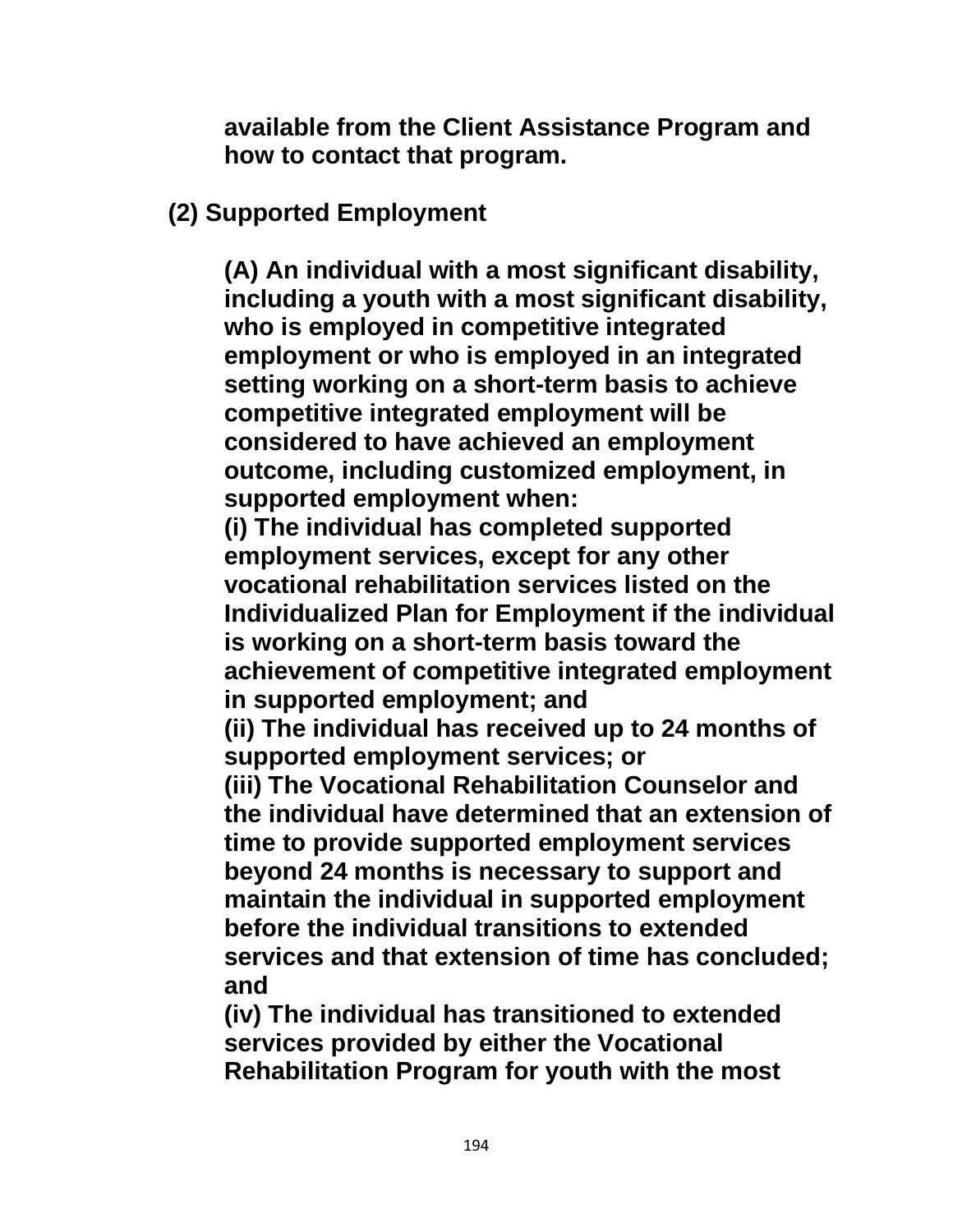**significant disabilities, or another provider for youth or adults; and** 

**(v) The individual has maintained employment and achieved stability in the work setting for at least 90 days after transitioning to extended services; and (vi) The employment is individualized and customized consistent with the strengths, abilities, interests, and informed choice of the individual; and** 

**(vii) Prior to case inactivation, the client has been informed of the decision in writing, with a minimum of ten (10) business days' notice, supplemented as necessary by other appropriate modes of communication consistent with the informed choice of the individual. The Vocational Rehabilitation Counselor must provide the individual with information on the appeals options and services available from the Client Assistance Program and how to contact that program.**

**(B) The service record of an individual with a most significant disability, including a youth with a most significant disability, who has achieved an employment outcome in supported employment in competitive integrated employment will be closed concurrently with the achievement of the employment outcome in supported employment when:** 

**(i) The individual has achieved the employment outcome that is described in the individual's Individualized Plan for Employment and is consistent with the individual's unique strengths, resources, priorities, concerns, abilities, capabilities, interests, and informed choice; (ii) The individual has maintained the employment outcome for an appropriate period of time, but not**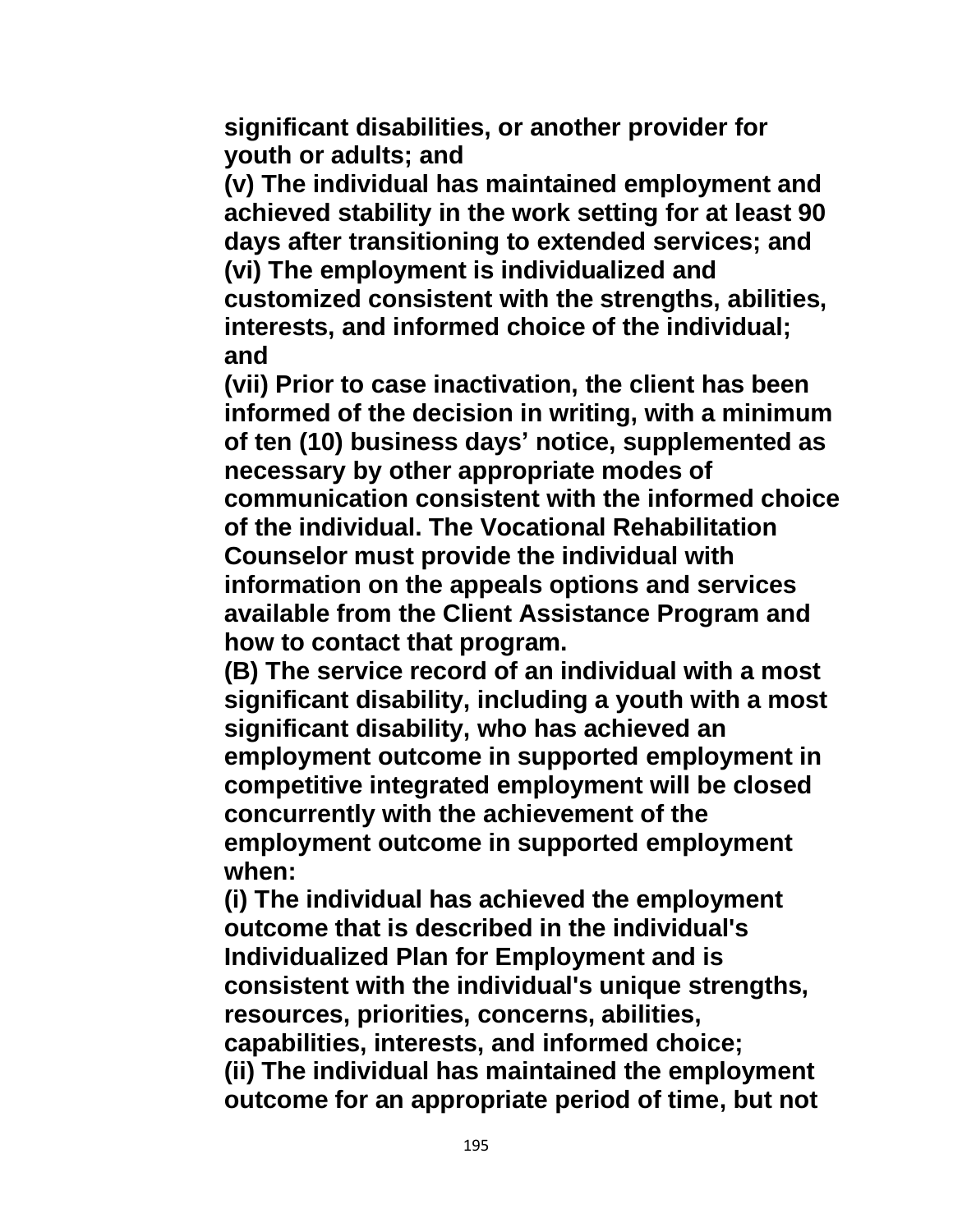**less than 90 days, necessary to ensure the stability of the employment outcome, and the individual no longer needs vocational rehabilitation services; (iii) The individual and the qualified Vocational Rehabilitation Counselor employed by the Bureau, at the end of the appropriate period, consider the employment outcome to be satisfactory and agree that the individual is performing well in the employment;** 

**(iv) The individual is informed through appropriate modes of communication of the availability of Post-Employment services;** 

**(v) The individual is not receiving extended services or any other vocational rehabilitation service provided by the Vocational Rehabilitation Program;** 

**(vi) The individual has transitioned to extended services provided with funds other than Vocational Rehabilitation Program funds; and**

**(vii) Prior to case inactivation, the client has been informed of the decision in writing, with a minimum of ten (10) business days' notice, supplemented as necessary by other appropriate modes of communication consistent with the informed choice of the individual. The Vocational Rehabilitation Counselor must provide the individual with information on the appeals options and services available from the Client Assistance Program and how to contact that program.**

**(C) The service record of an individual with a most significant disability, including a youth with a most significant disability who is working toward competitive integrated employment on a short-term basis and is receiving extended services from funds other than those provided through the**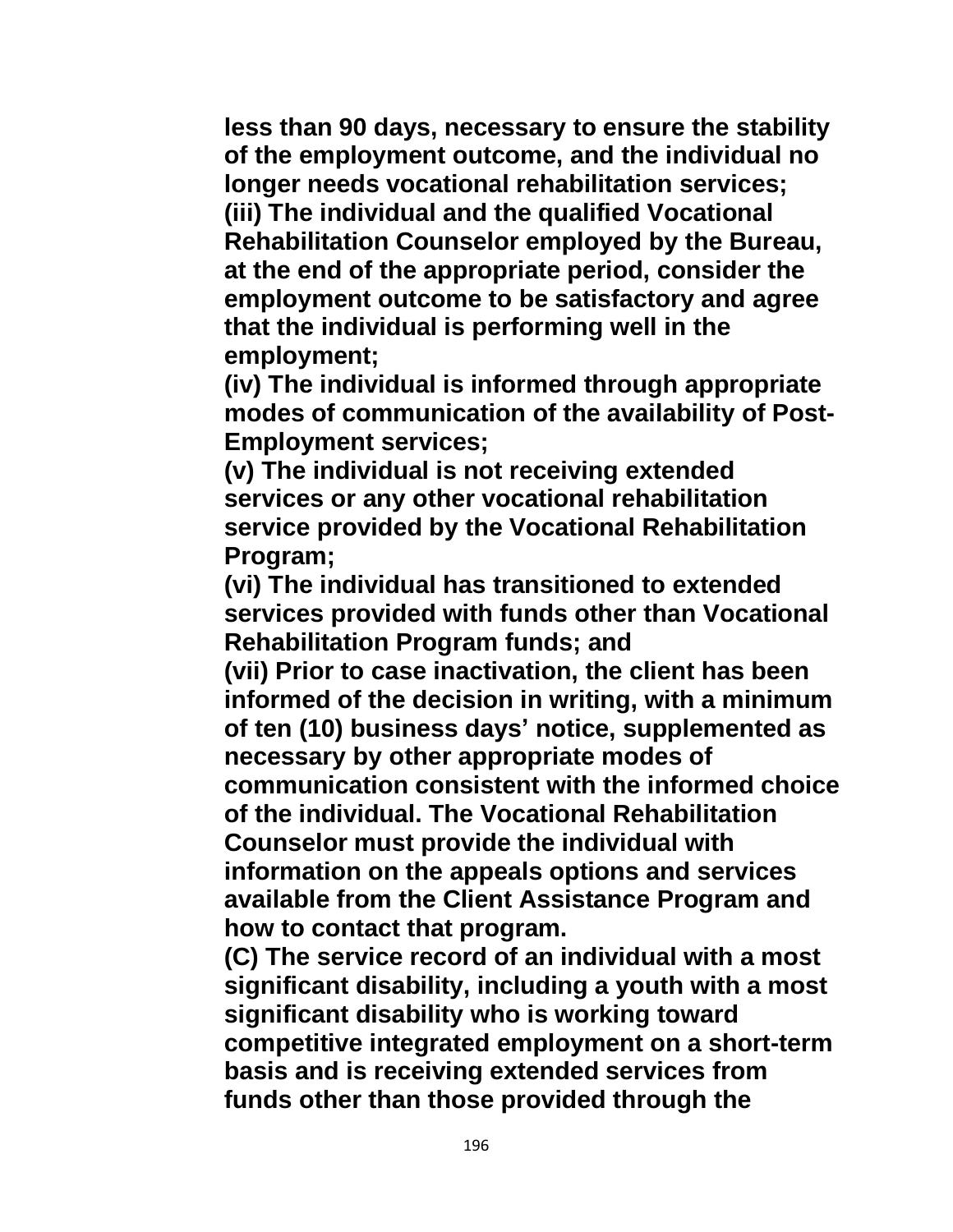**Vocational Rehabilitation Program of the Bureau will be closed when:** 

**(i) The individual achieves competitive integrated employment within the short-term basis period; (ii) The individual has achieved the employment outcome that is described in the individual's Individualized Plan for Employment and is consistent with the individual's unique strengths, resources, priorities, concerns, abilities, capabilities, interests, and informed choice; (iii) The individual has maintained the employment outcome for an appropriate period of time, but not less than 90 days, necessary to ensure the stability of the employment outcome, and the individual no longer needs vocational rehabilitation services; (iv) The individual and the qualified Vocational Rehabilitation Counselor employed by the Bureau, at the end of the appropriate period, consider the employment outcome to be satisfactory and agree that the individual is performing well in the employment;**

**(v) The individual is informed through appropriate modes of communication of the availability of Post-Employment services;**

**(vi) The individual is not receiving extended services or any other vocational rehabilitation service provided by the Vocational Rehabilitation Program of the Bureau;** 

**(vii) The individual has transitioned to extended services provided with funds other than Vocational Rehabilitation Program funds; and**

**(viii) Prior to case inactivation, the client has been informed of the decision in writing, with a minimum of ten (10) business days' notice, supplemented as necessary by other appropriate modes of**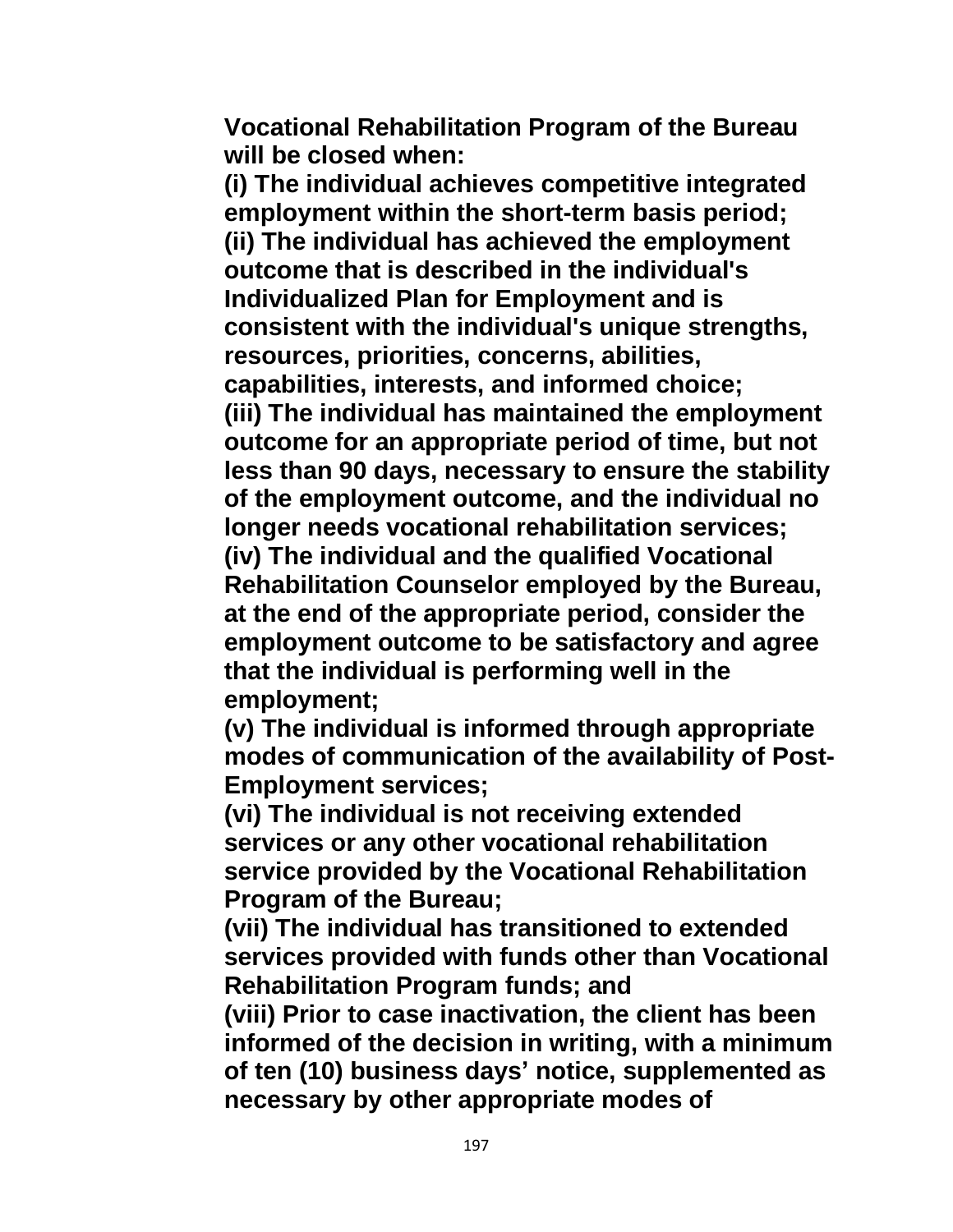**communication consistent with the informed choice of the individual. The Vocational Rehabilitation Counselor must provide the individual with information on the appeals options and services available from the Client Assistance Program and how to contact that program.**

**(D) The service record of a youth with a most significant disability who is receiving extended services provided by the Vocational Rehabilitation Program of the Bureau will be closed when: (i) The youth with a most significant disability achieves an employment outcome in supported employment in competitive integrated employment without entering the short-term basis period; (ii) The youth is no longer eligible to receive extended services provided by the Vocational Rehabilitation Program of the Bureau due to reaching the age of twenty-five (25), or having reached four (4) years of extended services funded by the Vocational Rehabilitation Program (whichever comes first), and another source of extended services has been identified to ensure there is no interruption of services; (iii) The individual has achieved the employment outcome that is described in the individual's Individualized Plan for Employment and is consistent with the individual's unique strengths, resources, priorities, concerns, abilities, capabilities, interests, and informed choice; (iv) The individual has maintained the employment outcome for an appropriate period of time, but not less than 90 days, necessary to ensure the stability of the employment outcome, and the individual no longer needs vocational rehabilitation services;**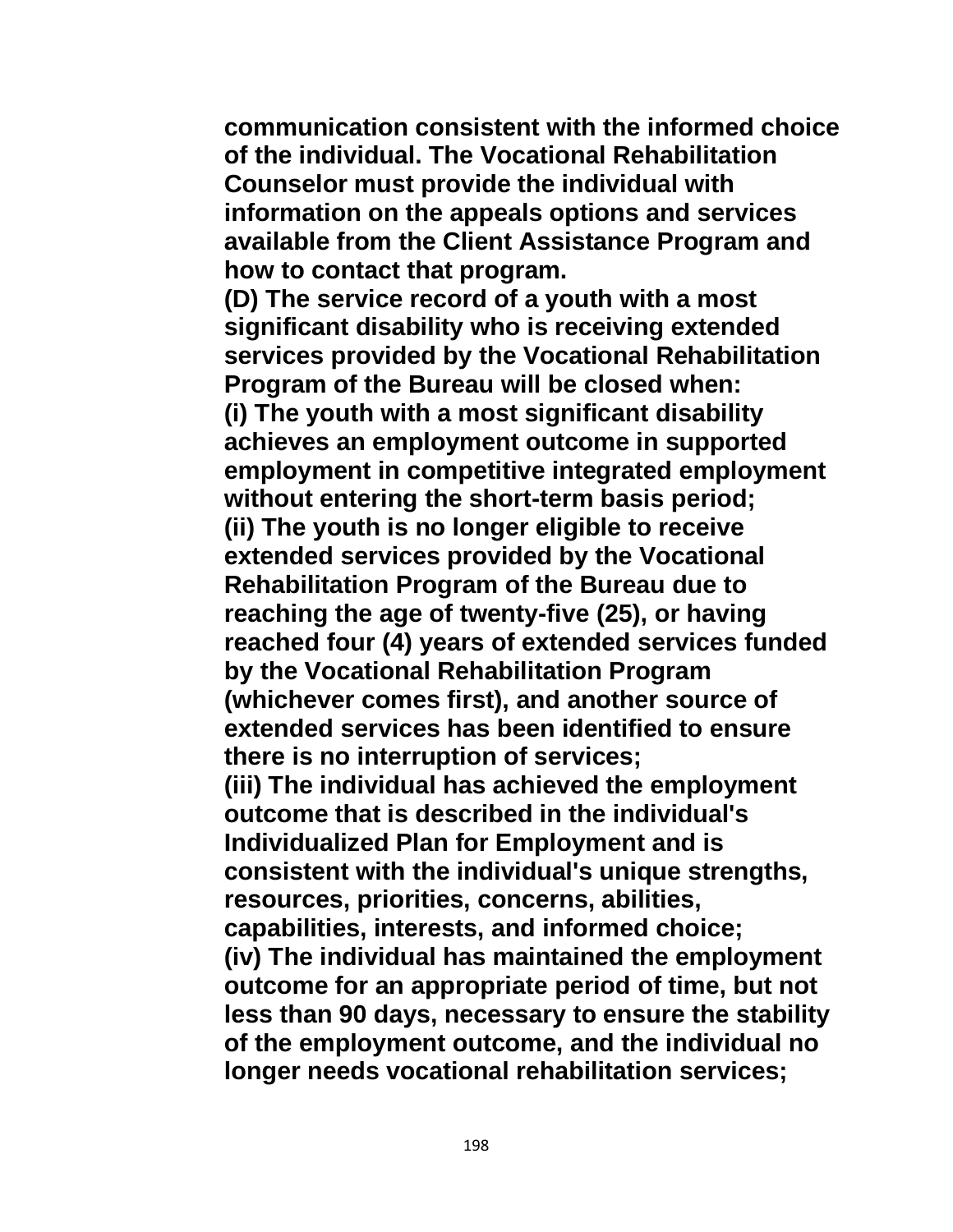**(v) The individual and the qualified Vocational Rehabilitation Counselor employed by the Bureau, at the end of the appropriate period, consider the employment outcome to be satisfactory and agree that the individual is performing well in the employment;** 

**(vi) The individual is informed through appropriate modes of communication of the availability of Post-Employment services; and**

**(vii) Prior to case inactivation, the client has been informed of the decision in writing, with a minimum of ten (10) business days' notice, supplemented as necessary by other appropriate modes of communication consistent with the informed choice of the individual. The Vocational Rehabilitation Counselor must provide the individual with information on the appeals options and services available from the Client Assistance Program and how to contact that program; or** 

**(viii) The youth has transitioned to extended services provided with funds other than those from the Vocational Rehabilitation Program of the Bureau; and** 

**(ix) The individual is no longer receiving any other vocational rehabilitation service from the Bureau.** 

**For purposes of this policy, the following definitions shall apply:**

**Extended Services means ongoing support services and other appropriate services that are: (i) Needed to support and maintain an individual with a most significant disability including a youth with a most significant disability, in supported employment;**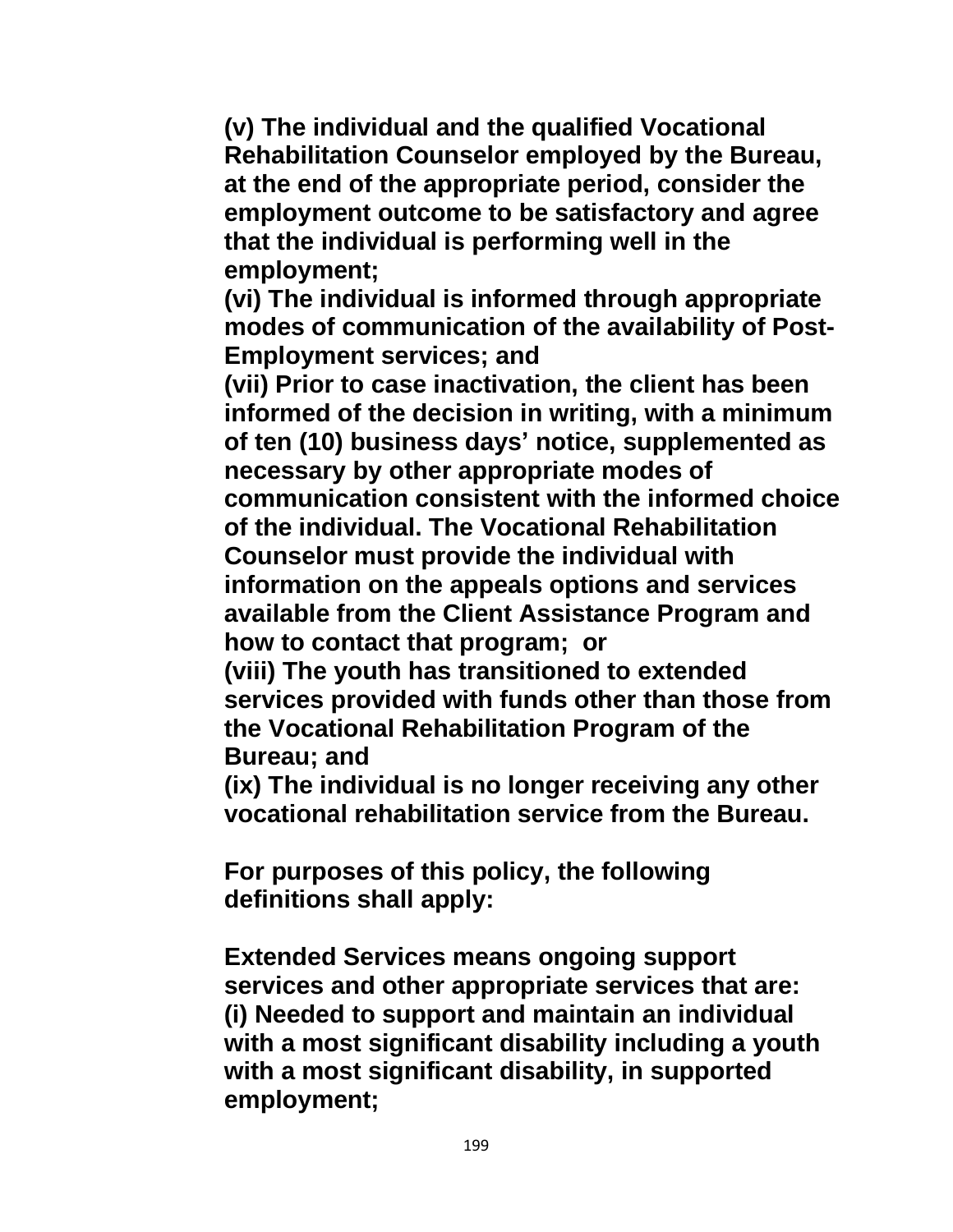**(ii) Organized or made available, singly or in combination, in such a way as to assist an eligible individual in maintaining supported employment; (iii) Based on the needs of an eligible individual, as specified in an Individualized Plan for Employment; (iv) Provided by a State agency, a private nonprofit organization, employer, or any other appropriate resource, after an individual has made the transition from support from Vocational Rehabilitation Program of the Bureau; and (v) Provided to a youth with a most significant disability by the Vocational Rehabilitation Program of the Bureau for a period not to exceed four years, or at such time that a youth reaches age 25, whichever comes first.**

**Short-Term Basis means, for purposes of supported employment, an individual with a most significant disability, whose supported employment in an integrated setting does not satisfy the criteria of competitive integrated employment, is considered to be working on a short-term basis toward competitive integrated employment so long as the individual can reasonably anticipate achieving competitive integrated employment: (i) Within six months of achieving a supported employment outcome; or** 

**(ii) In limited circumstances, within a period not to exceed 12 months from the achievement of the supported employment outcome, if a longer period is necessary based on the needs of the individual, and the individual has demonstrated progress toward competitive earnings based on information contained in the service record.**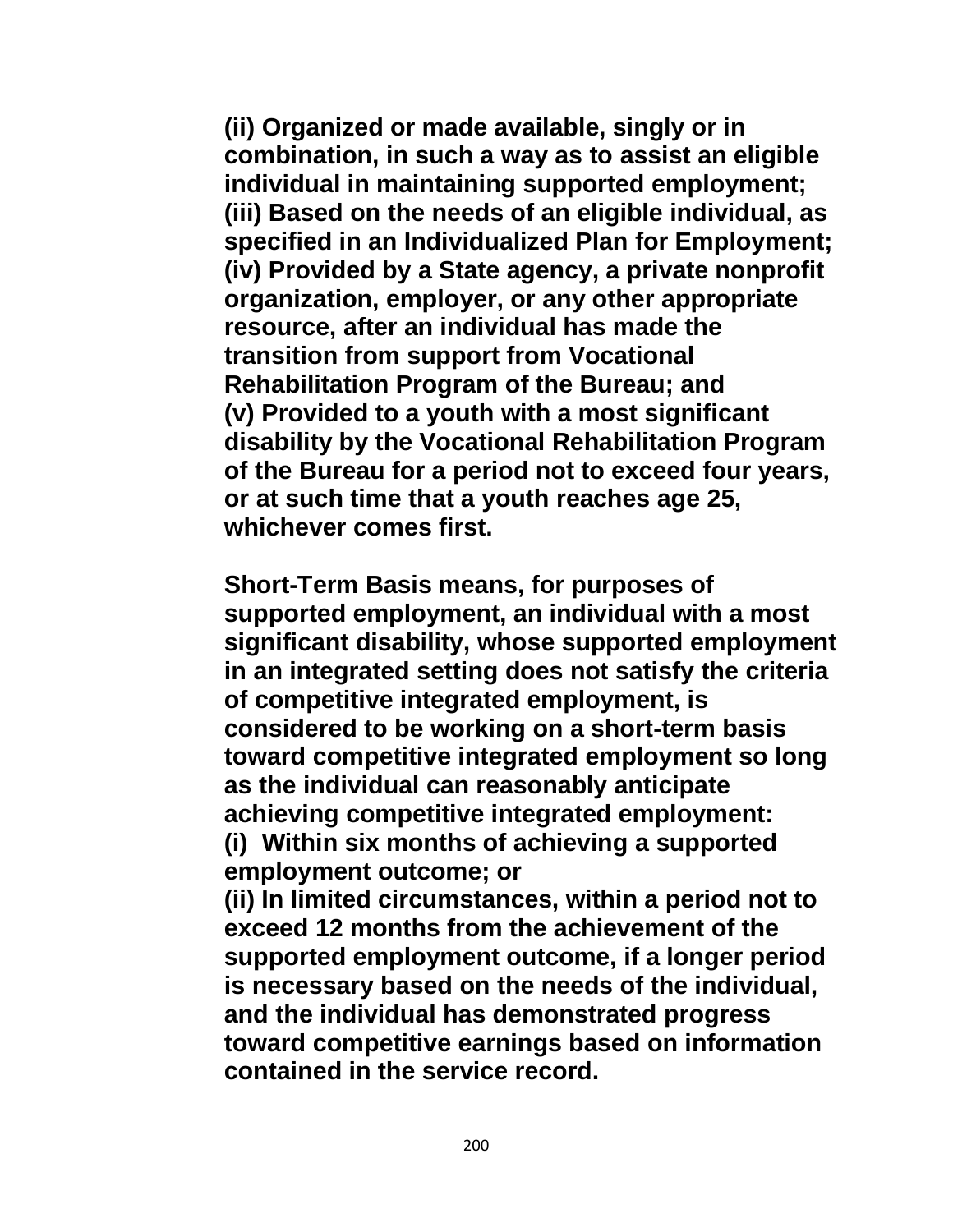**The six-month short-term basis period, and the additional six months that may be available in limited circumstances, begins after an individual has completed up to 24 months of supported employment services (unless a longer period of time is necessary based upon the individual's needs) and the individual has achieved a supported employment outcome, meaning that the individual is stable in the supported employment placement for a minimum period of 90 days following the transition to extended services. At this point, the individual has achieved a supported employment outcome.**

**e) Closing Cases from Post-Employment Services (Status 34, 36 or 40)**

**Cases closed in this category are those cases which, although closed subsequent to the achievement of an employment outcome, require additional services to maintain, regain or advance in employment consistent with the individual's unique strengths, resources, priorities, concerns, abilities, capabilities, interests and informed choice. Only clients closed rehabilitated (Status 26) are eligible for Post-Employment services.** 

**Status 34: A case is closed in this status from Post-Employment Status 32 when the Vocational Rehabilitation Counselor is not able to address all of the client's needs under a Post-Employment IPE and a new determination of eligibility and the provision of the full scope of vocational rehabilitation services would be beneficial.**

**Status 36: A case is closed from Post-Employment Status 32 when all services outlined in the Post-Employment IPE have**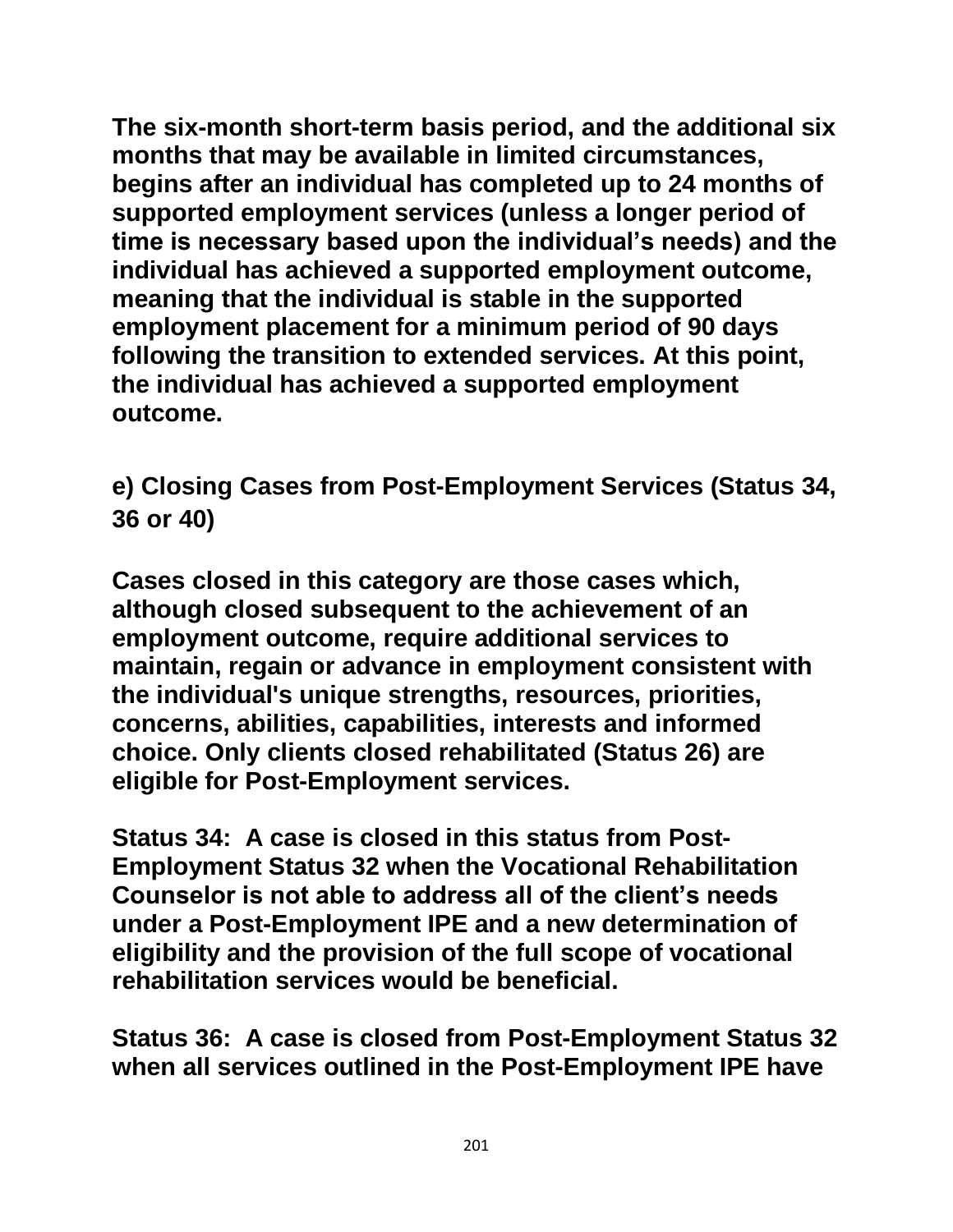**been completed and services have enabled client to remain successfully employed.**

**Status 40: A case is closed from Post-Employment Status 32 when, after the provision of Post-Employment services, it is determined that vocational rehabilitation services were not sufficient to assist the client in maintaining, regaining or advancing in employment, and the individual is not seeking to reapply for vocational rehabilitation services under a new eligibility determination.**

**f) Closing Cases for Individuals from Underserved Populations (Status 08, 28 and 30)**

**To ensure equal access to vocational rehabilitation services, in all situations where a person has identified themselves as Black or African American, American Indian or Alaska native, Asian, Native Hawaiian or other Pacific Islander, or Hispanic or Latino, the Vocational Rehabilitation Counselor shall meet with the Vocational Rehabilitation Supervisor to review the circumstances prior to a decision to inactivate case services. Such supervisory review shall confirm that all reasonable efforts were made by the Vocational Rehabilitation Counselor to offer full opportunity for participation in services. Examples of documented efforts include (but are not limited to) utilizing interpreter services to address language barriers or community based organizations to assist with outreach to the individual.**

**Section 14. - Post-Employment Services (Status 32)**

**a) Post-Employment services refers to the provision of one or more vocational rehabilitation services that are provided**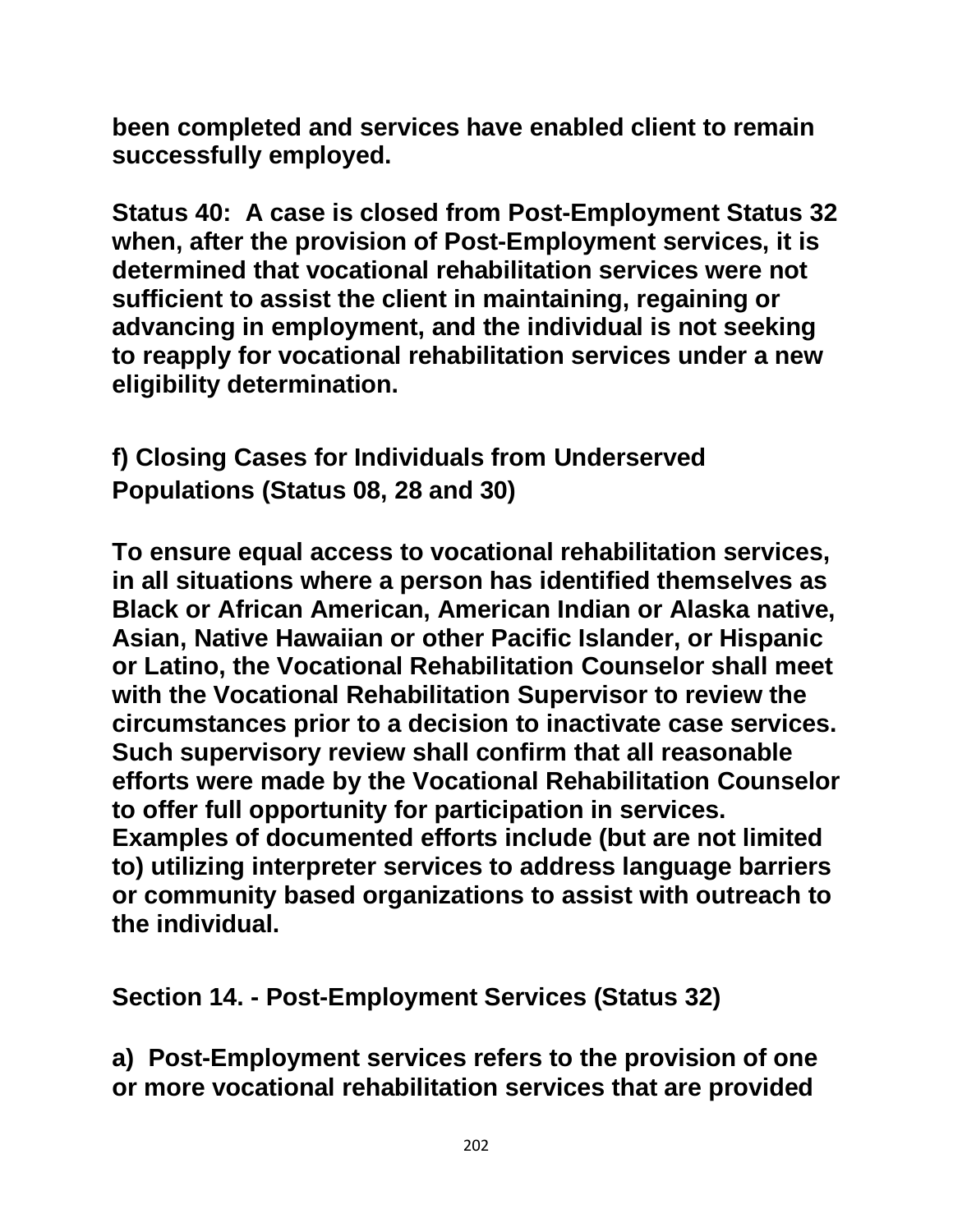**subsequent to the achievement of an employment outcome and that are necessary for an individual to maintain, regain, or advance in employment, consistent with the individual's unique strengths, resources, priorities, concerns, abilities, capabilities, interests, and informed choice. Post-Employment services are intended to ensure that the employment outcome remains consistent with the** 

**individual's unique strengths, resources, priorities, concerns, abilities, capabilities, interests, and informed choice. These services are available to meet rehabilitation needs that do not require a complex and comprehensive provision of services and, thus, should be limited in scope and duration. If more comprehensive services are required, then a new rehabilitation effort should be considered.** 

**Post-Employment services are to be provided under an amended Individualized Plan for Employment; thus, a redetermination of eligibility is not required. The provision of Post-Employment services is subject to the same requirements as the provision of any other vocational rehabilitation service, including an exploration and utilization of available comparable services and benefits for those vocational rehabilitation services that require such exploration.** 

**b) Post-Employment services are available:**

**(1) To assist an individual to maintain employment, such as, but not limited to situations where the individual's employment is jeopardized because the individual requires assistive technology to maintain the employment;** 

**(2) To regain employment, such as, but not limited to situations where the individual's job is eliminated**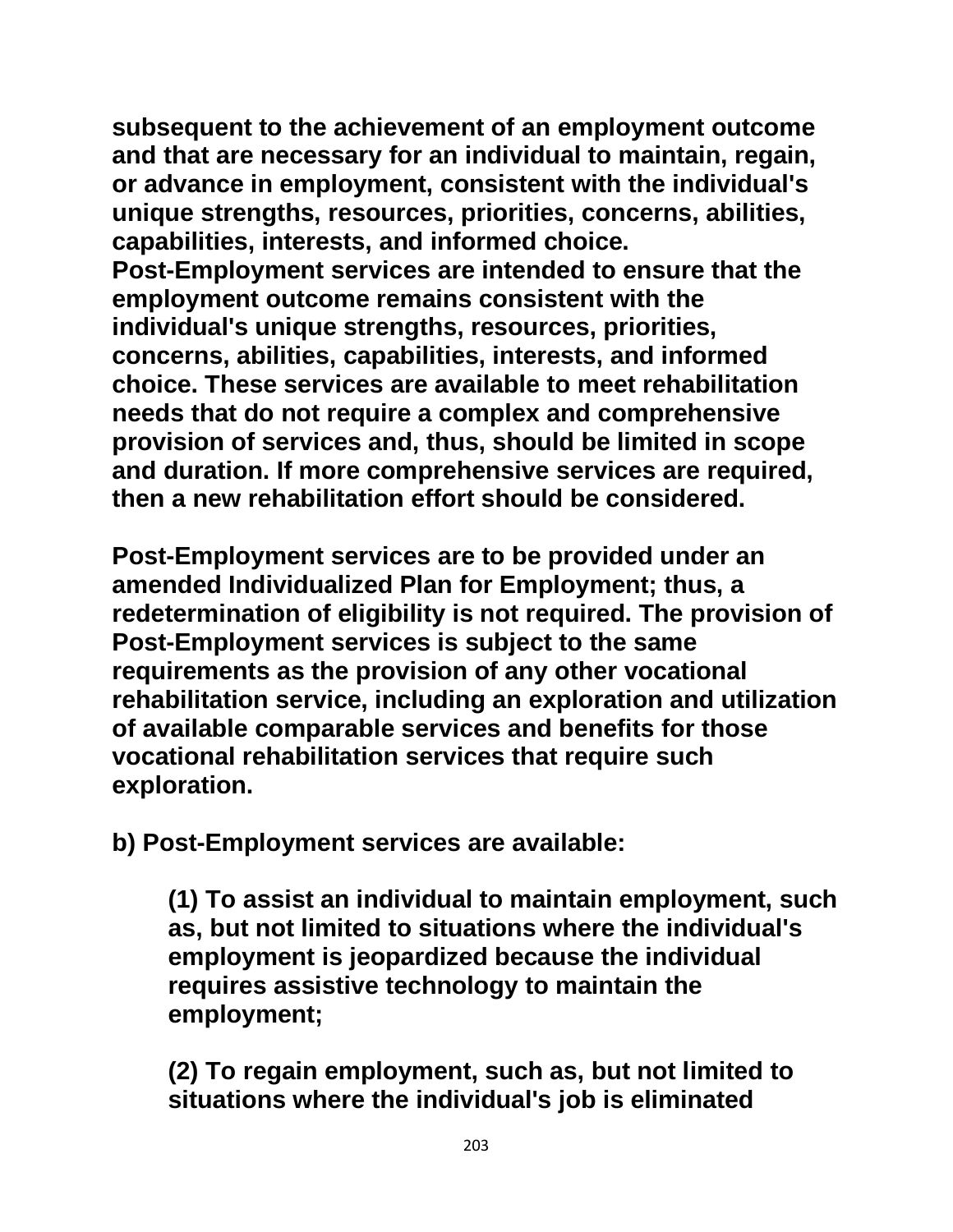**through reorganization and new placement services are needed; and**

**(3) To advance in employment, such as, but not limited to situations where the employment is no longer consistent with the individual's unique strengths, resources, priorities, concerns, abilities, capabilities, interests, and informed choice.**

**Section 15. - Semi-Annual and Annual Review of Individuals in Extended Employment and other Employment Under Special Certificate Provisions of the Fair Labor Standards Act.** 

**a) The Vocational Rehabilitation Program will conduct a semi-annual review and reevaluation for the first two years of such employment and annually thereafter for an individual with a disability that includes legal blindness or visual impairment:**

**(1) Who has a record of service, as either an applicant or eligible individual under the Vocational Rehabilitation Program; and**

**(2) Who has achieved employment in which the individual is compensated in accordance with section 14(c) of the Fair Labor Standards Act; or**

**(3) Who is in extended employment, including those individuals whose record of service is closed while the individual is in extended employment on the basis that the individual is unable to achieve an employment outcome, or that the individual made an informed choice to remain in extended employment.**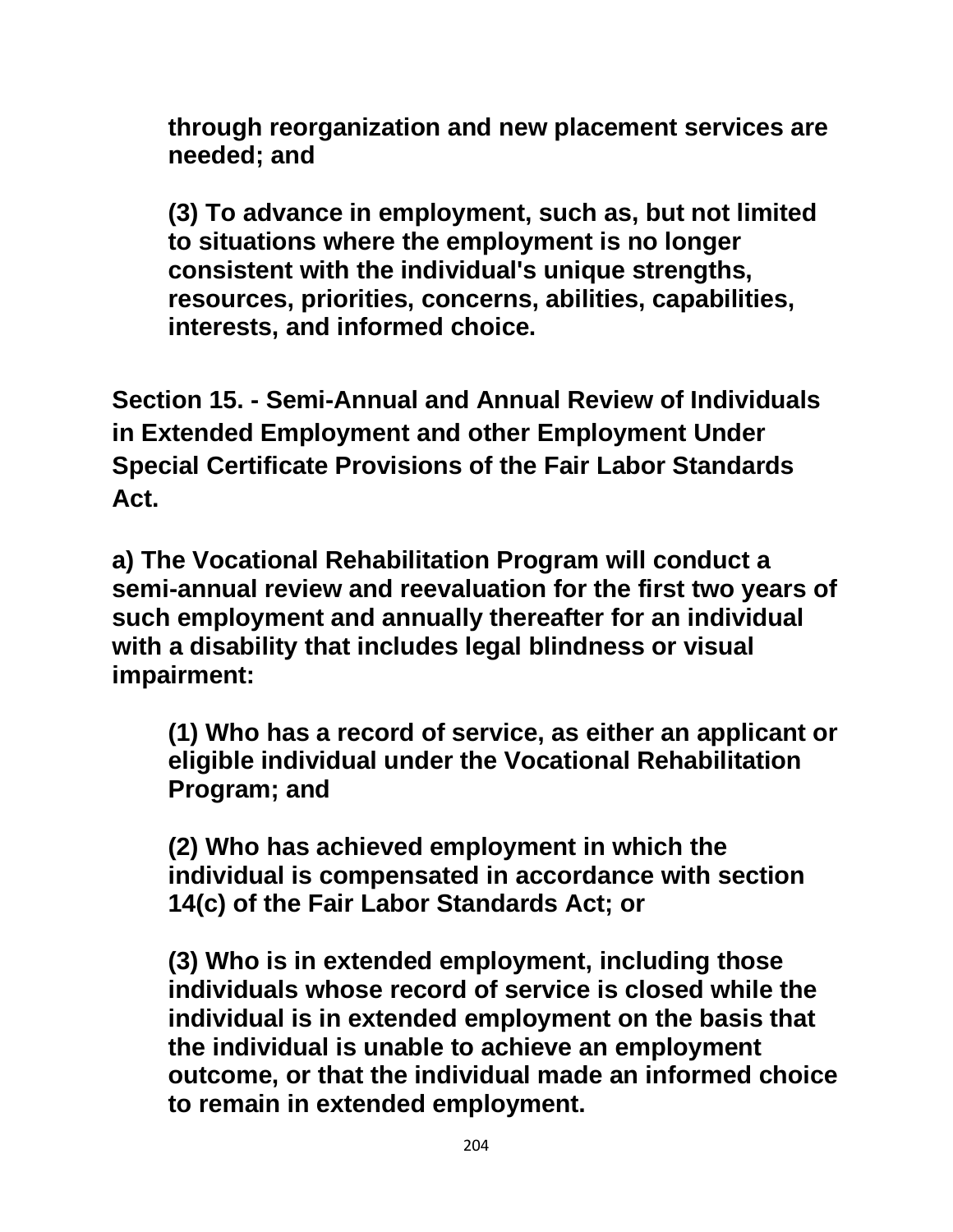**b) For each individual with a disability who meets these criteria, the Vocational Rehabilitation Program must:**

**(1) Semi-annually review and reevaluate the status of each individual for two years after the individual's record of services is closed (and annually thereafter) to determine the interests, priorities, and needs of the individual with respect to competitive integrated employment or training for competitive integrated employment;**

**(2) Enable the individual or, if appropriate, the individual's representative to provide input into the review and reevaluation and must document that input in the record of services, with the individual's or, as appropriate, the individual's representative's signed acknowledgment that the review and reevaluation have been conducted; and**

**(3) Make maximum efforts, including identifying and providing vocational rehabilitation services, reasonable accommodations, and other necessary support services, to assist the individual in engaging in competitive integrated employment.**

## **Section 16. - Subminimum Wage Requirements**

## **a) Documentation Requirements**

**(1) The Bureau, in consultation with the State educational agency, has established a process to document the completion of the required actions**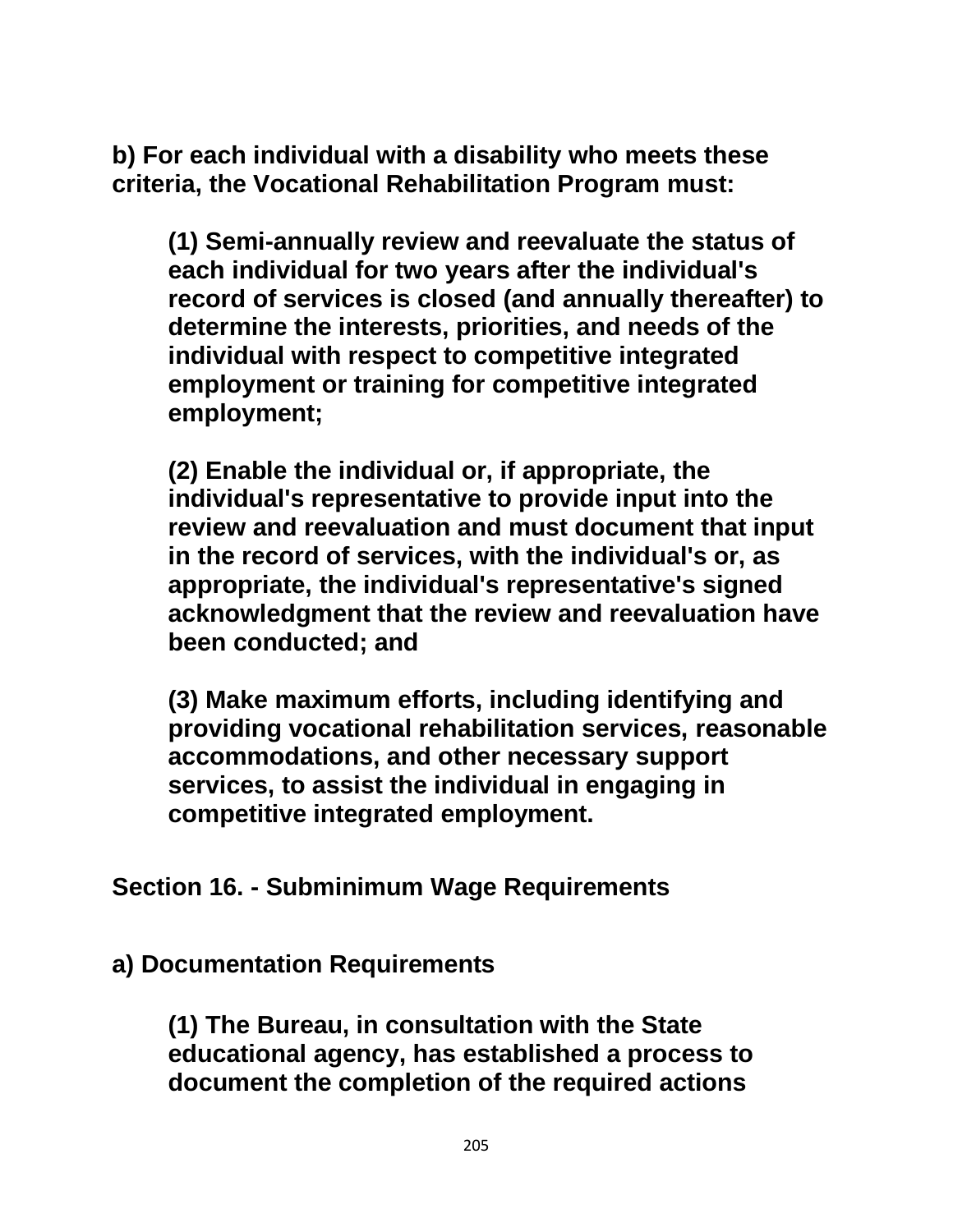**regarding youth with a disabilities that includes legal blindness or visual impairment, as well as a process for the transmittal of that documentation from the educational agency to the Bureau, consistent with confidentiality requirements of the Family Education Rights and Privacy Act and the Individuals with Disabilities Education Act.**

**(A) Such documentation must, at a minimum, contain the:**

**(i) Youth's name;**

**(ii) Determination made, including a summary of the reason for the determination, or description of the service or activity completed;**

**(iii) Name of the individual making the determination or the provider of the required service or activity;**

**(iv) Date determination was made or required service or activity was completed;**

**(v) Signature of the Bureau or educational personnel making the determination or documenting completion of the required services or activity;**

**(vi) Date of signature;**

**(vii) Signature of Bureau's personnel transmitting documentation to the youth with a disability; and (viii) Date and method (e.g., hand-delivered, faxed, mailed, e-mailed, etc.) by which the document was transmitted to the youth.**

**(2) In the event a youth with a disability or, as applicable, the youth's parent or guardian, refuses, through informed choice, to participate in the required activities ---**

**(A) Such documentation must, at a minimum, contain the:**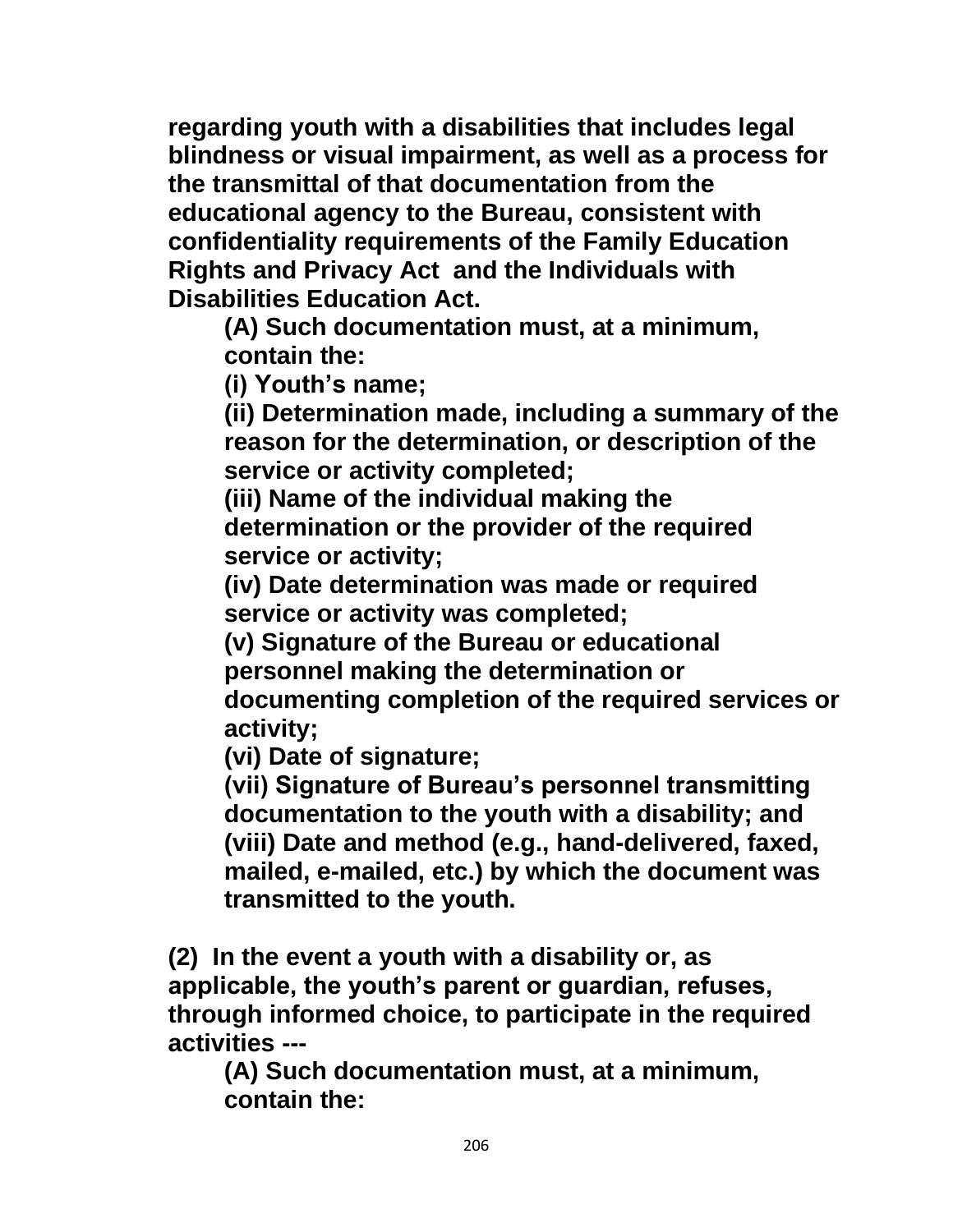**(i) Youth's name;**

**(ii) Description of the refusal and the reason for such refusal;**

**(iii) Signature of the youth or, as applicable, the youth's parent or guardian;**

**(iv) Signature of the Bureau or educational personnel documenting the youth's refusal;**

**(v) Date of signatures; and**

**(vi) Date and method (e.g., hand-delivered, faxed, mailed, e-mailed, etc.) by which documentation was transmitted to the youth.**

**(3) The Bureau will retain a copy of documentation with the record of services of the individual in the case management system. Additionally, the Bureau will provide documentation of completion of the transition services, as documented and provided to the Bureau by the appropriate school official, to the youth with a disability within 45 calendar days after the determination or completion of the required activity or service by the local education agency, or 90 calendar days, if additional time is necessary due to extenuating circumstances, such as extended illness, family emergency or natural disaster. When transmitting documentation of the final determination or activity completed, the Bureau must provide a cover sheet that itemizes each of the documents that have been provided to the youth. If the youth or their guardian has refused to participate in the required action or service, then the documentation must be provided within 10 calendar days of the youth's refusal to participate.**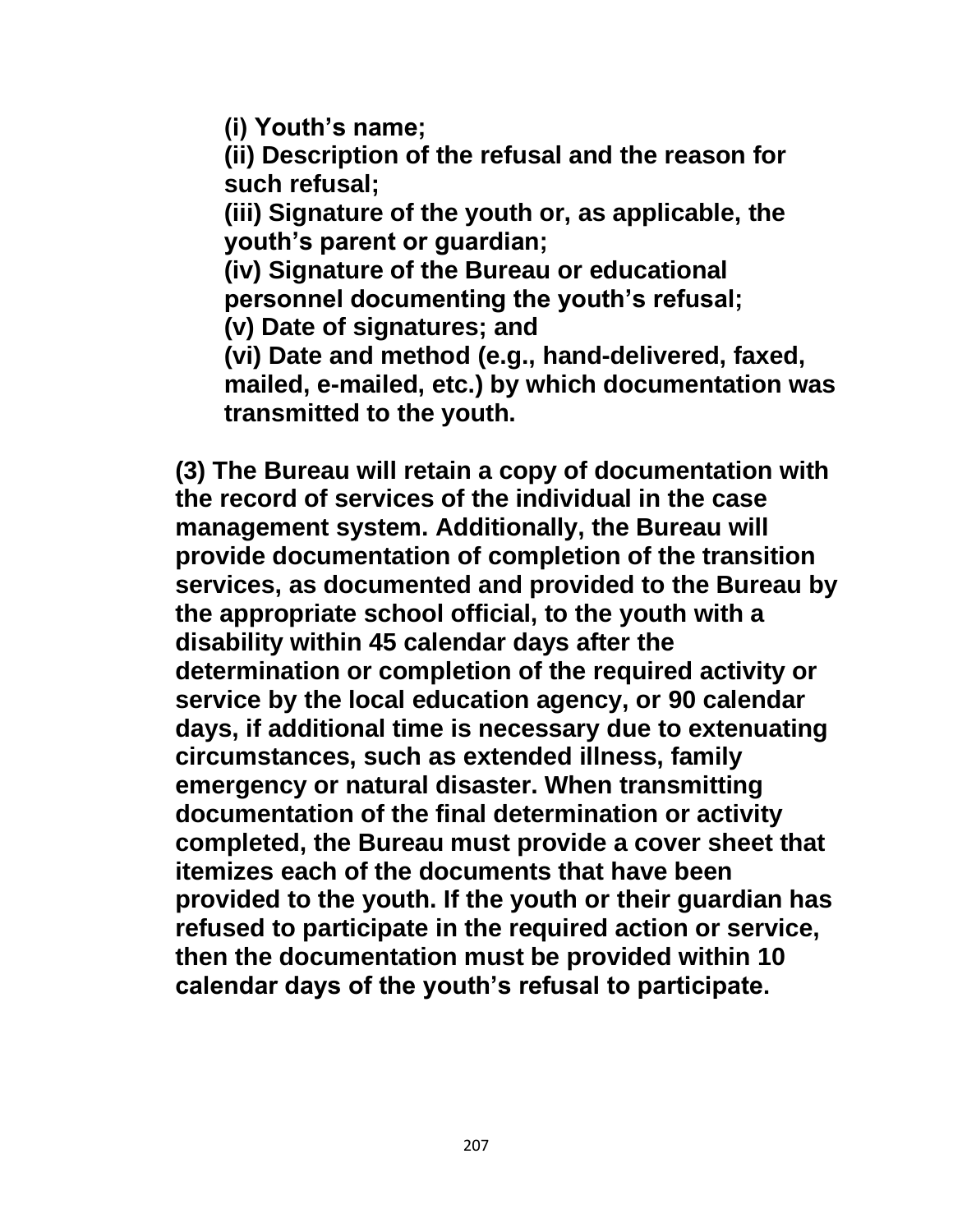**b) Vocational Rehabilitation Program Responsibilities Prior to Youth with Disabilities Starting Subminimum Wage Employment**

**(1) Prior to a youth with a disability that includes legal blindness or visual impairment entering into subminimum wage employment, the Vocational Rehabilitation Program must provide youth with documentation upon the completion of the following actions:**

**(A) Pre-Employment Transition Services, or Transition services under the Individuals with Disabilities Education Act;**

**(B) Application for vocational rehabilitation services;**

**(C) Eligibility or Ineligibility determination;**

**(D) If the youth was found eligible for vocational rehabilitation services, an approved Individualized Plan for Employment that must include a specific employment goal consistent with competitive integrated employment, including supported or customized employment;**

**(E) Subsequent determination of ineligibility if the youth with a disability was unable to achieve the employment outcome specified in the Individualized Plan for Employment, despite working toward the employment outcome with reasonable accommodations and appropriate supports and services, including supported employment services and customized employment services, for a reasonable period of time; and (F) Closure of the record of services.**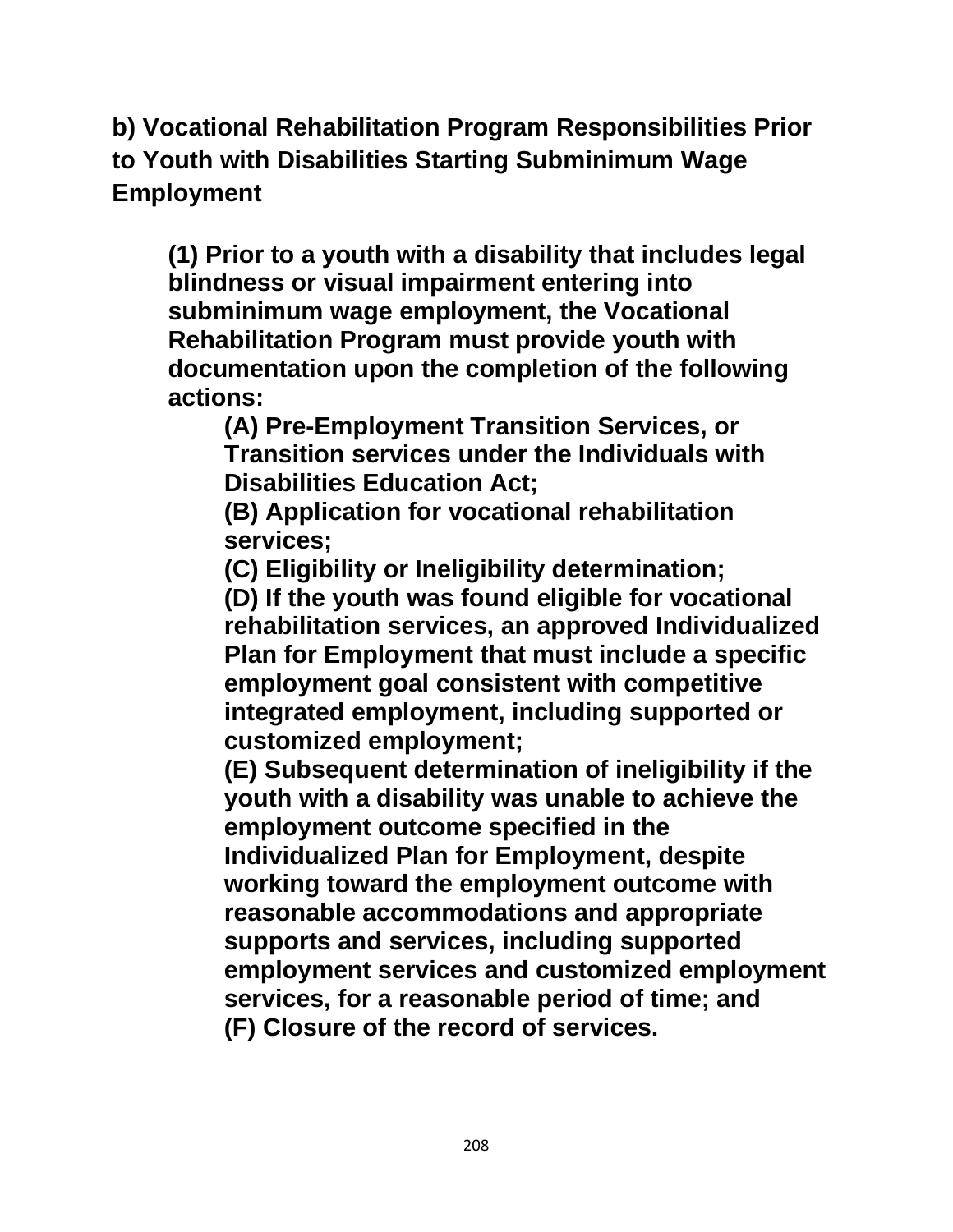**(2) The youth must receive career counseling, and information and referrals from the Vocational Rehabilitation Program to Federal and State programs and other resources in the individual's geographic area that offer employment-related services and supports designed to enable the individual to explore, discover, experience, and attain competitive integrated employment. The career counseling and information and referral services must:**

**(A) Be provided by the Vocational Rehabilitation Program in a manner that facilitates informed choice and decision-making by the youth, or the youth's representative as appropriate;**

**(B) Not be provided by an entity that offers subminimum wage employment, and such employment-related services are not compensated at a subminimum wage and do not directly result in employment compensated at a subminimum wage provided by such an entity; and**

**(C) Be provided within 30 calendar days of a determination for a youth known by the Vocational Rehabilitation Program to be seeking employment at subminimum wage. Transmittal of such documentation must include:**

**(i) Youth's name;**

**(ii) Summary of the service or activity completed;**

**(iii) Name of the individual or the provider of the required service or activity;**

**(iv) Date the required service or activity was completed;**

**(v) Signature of the Bureau personnel documenting completion of the required services or activity; (vi) Date of signature;**

**(vii) Signature of Bureau's personnel transmitting documentation to the youth with a disability;**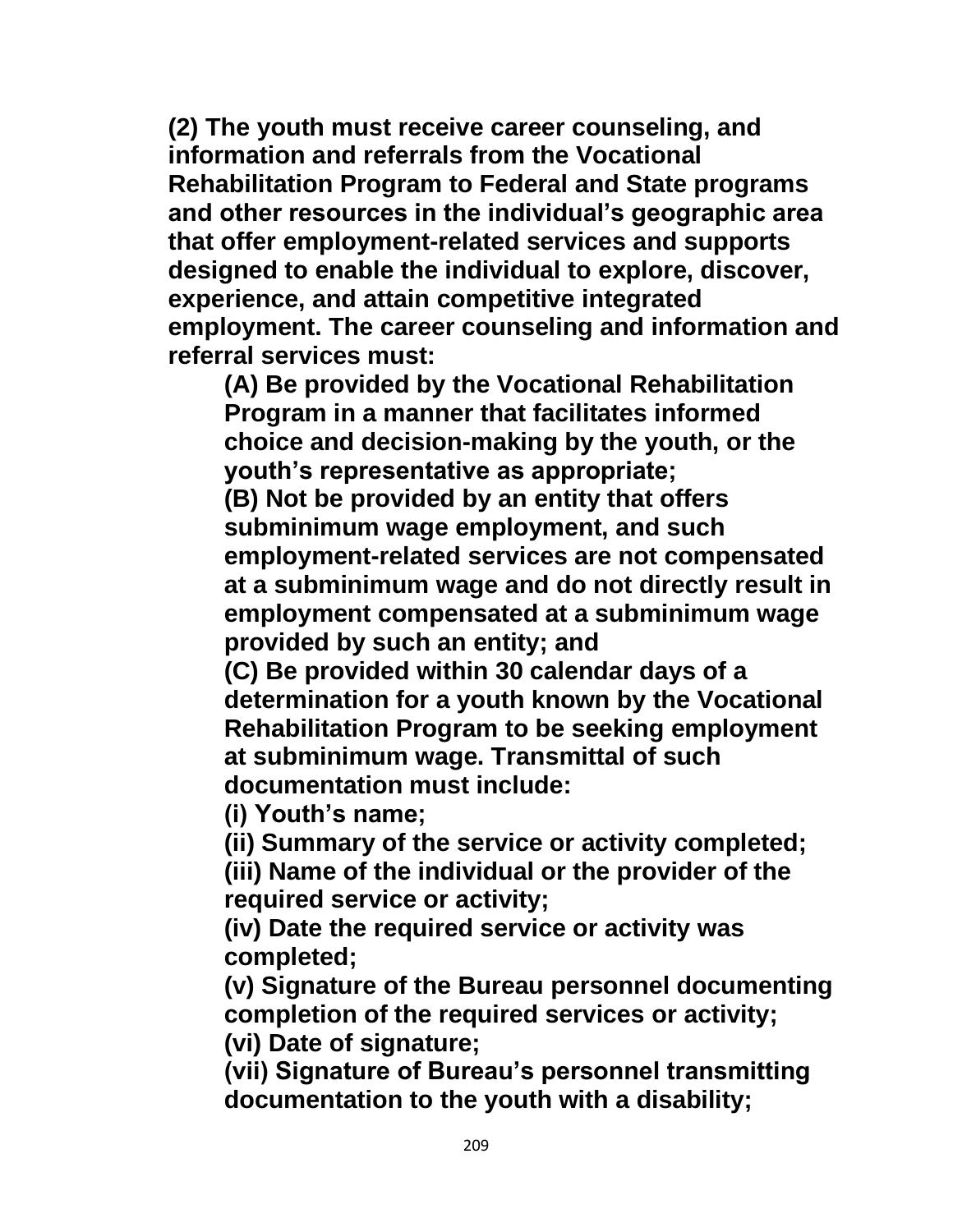**and**

**(viii) Date and method (e.g., hand-delivered, faxed, mailed, e-mailed, etc.) by which document was transmitted to the youth.**

**(3) For purposes of this policy, a reasonable period of time must be consistent with the disability-related and vocational needs of the individual, as well as the anticipated length of time required to complete the services identified in the Individualized Plan for Employment. For an individual whose specified employment goal is in supported employment, such reasonable period of time is up to 24 months, unless under special circumstances the individual and the Vocational Rehabilitation Counselor jointly agree to extend the time to achieve the employment outcome identified in the Individualized Plan for Employment.**

**c) Local Educational Agency Responsibilities Prior to Youth with Disabilities Starting Subminimum Wage Employment**

**(1) When a Local Educational Agency becomes aware of a youth with disabilities that includes legal blindness or visual impairment within their school district who is known to be seeking subminimum wage employment, the local educational agency must provide the Bureau with documentation that the youth has received transition services under the Individuals with Disabilities Education Act. The documentation must be provided to the Bureau in a manner that complies with confidentiality requirements of the Family Education Rights and Privacy Act and the Individuals with Disabilities Education Act.**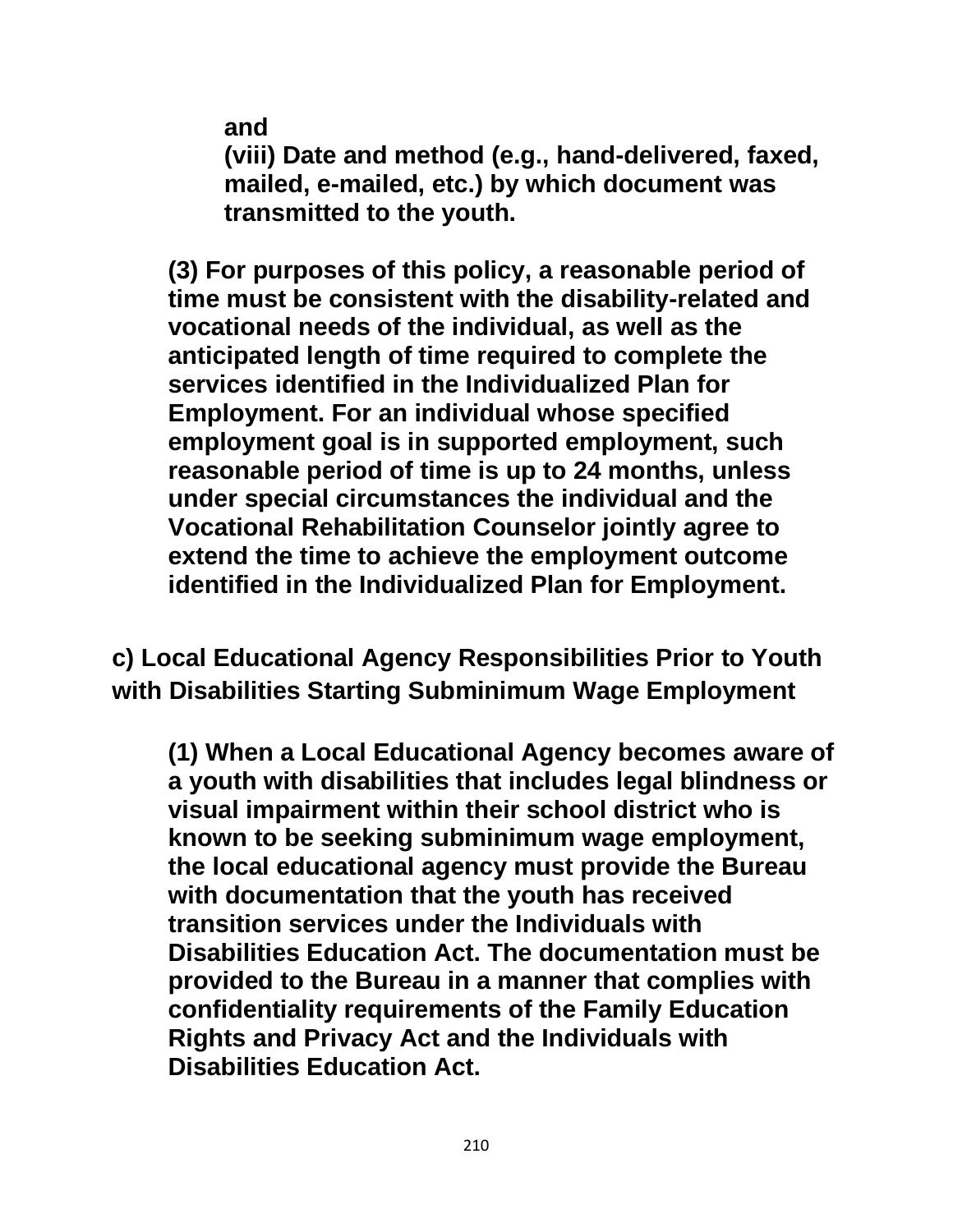**The documentation of completed services or activities must, at a minimum, contain the:**

**(A) Youth's name;**

**(B) Description of the service or activity completed;**

**(C) Name of the provider of the required service or activity;**

**(D) Date the required service or activity was completed;**

**(E) Signature of the educational personnel documenting completion of the required service or activity;**

**(F) Date of signature;**

**(G) Signature of the educational personnel transmitting documentation to the Bureau; and (H) Date and method (e.g., hand-delivered, faxed, mailed, e-mailed, etc.) by which the document was transmitted to the Bureau.**

**(2) In the event a youth with a disability or, as applicable, the youth's parent or guardian, refuses, through informed choice, to participate in the required transition activities, such documentation must, at a minimum, contain the:**

**(A) Youth's name;**

**(B) Description of the refusal and the reason for such refusal;**

**(C) Signature of the youth or, as applicable, the youth's parent or guardian;**

**(D) Signature of the educational personnel documenting the youth's refusal;**

**(E) Date of signatures;**

**(F) Signature of the educational personnel transmitting the documentation of the refusal to the Bureau; and**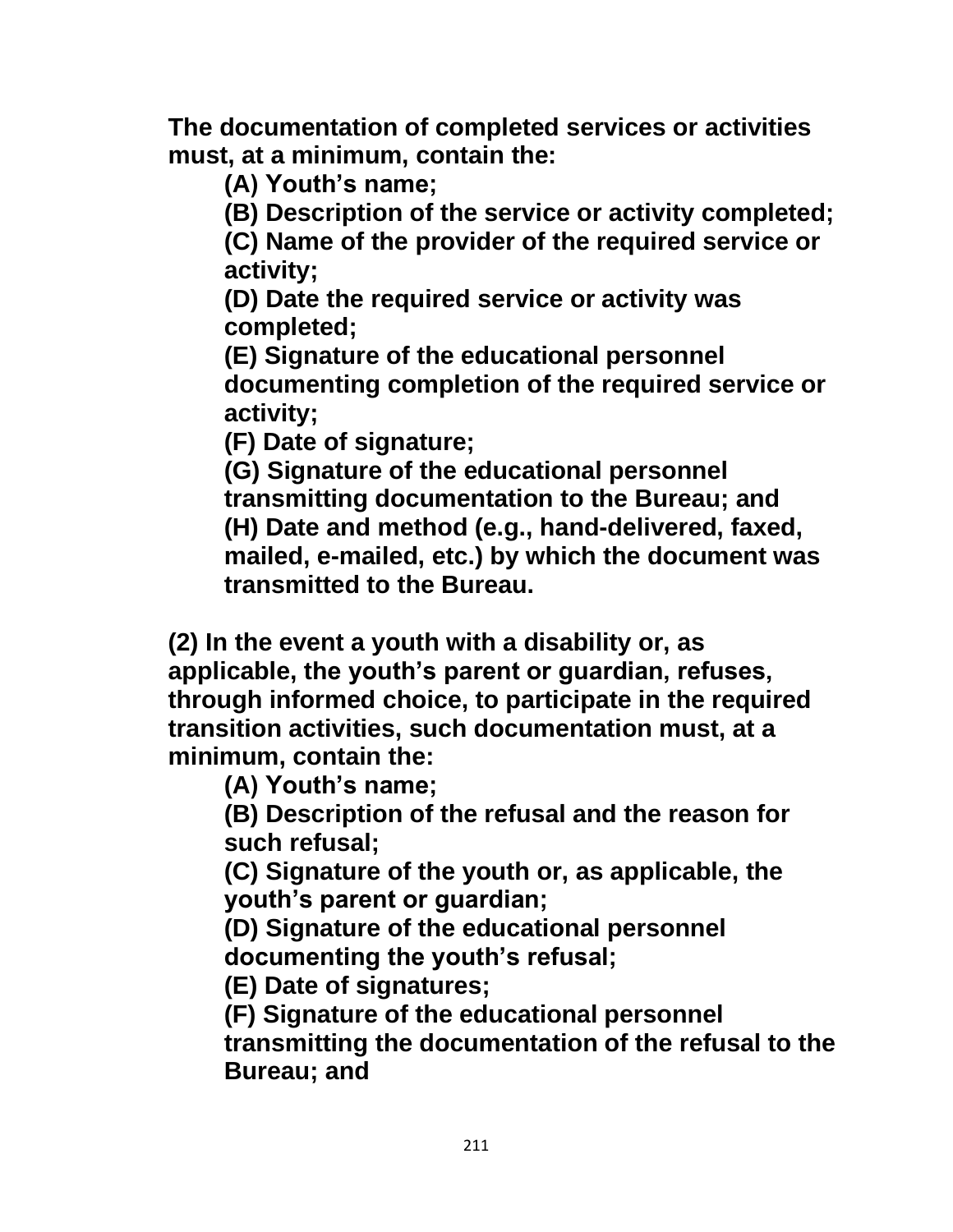**(G) Date and method (e.g., hand-delivered, faxed, mailed, e-mailed, etc.) by which documentation was transmitted to the Bureau.**

**(3) The educational personnel must transmit this documentation to the Bureau as soon as possible upon the completion of each of the required actions, but no later than:**

**(A) 30 calendar days after the completion of the required activity or service; or**

**(B) 60 calendar days, if additional time is necessary due to extenuating circumstances, such as extended illness, family emergency or natural disaster, after the completion of each of the required actions, or**

**(C) Within 5 calendar days if the youth, or their parent or guardian has refused to participate in a required action.**

**(4) When the educational personnel transmits the last documentation to the Bureau regarding the required services provided to the youth, the educational personnel must provide a cover sheet that itemizes the documentation that has been provided to the Bureau regarding that youth. The educational agency must retain a copy of all documentation provided to the Bureau.**

**d) Vocational Rehabilitation Program Responsibilities to Individuals with Disabilities During Subminimum Wage Employment**

**(1) Regardless of age, individuals with legal blindness, (or visual impairment if served by the Bureau's**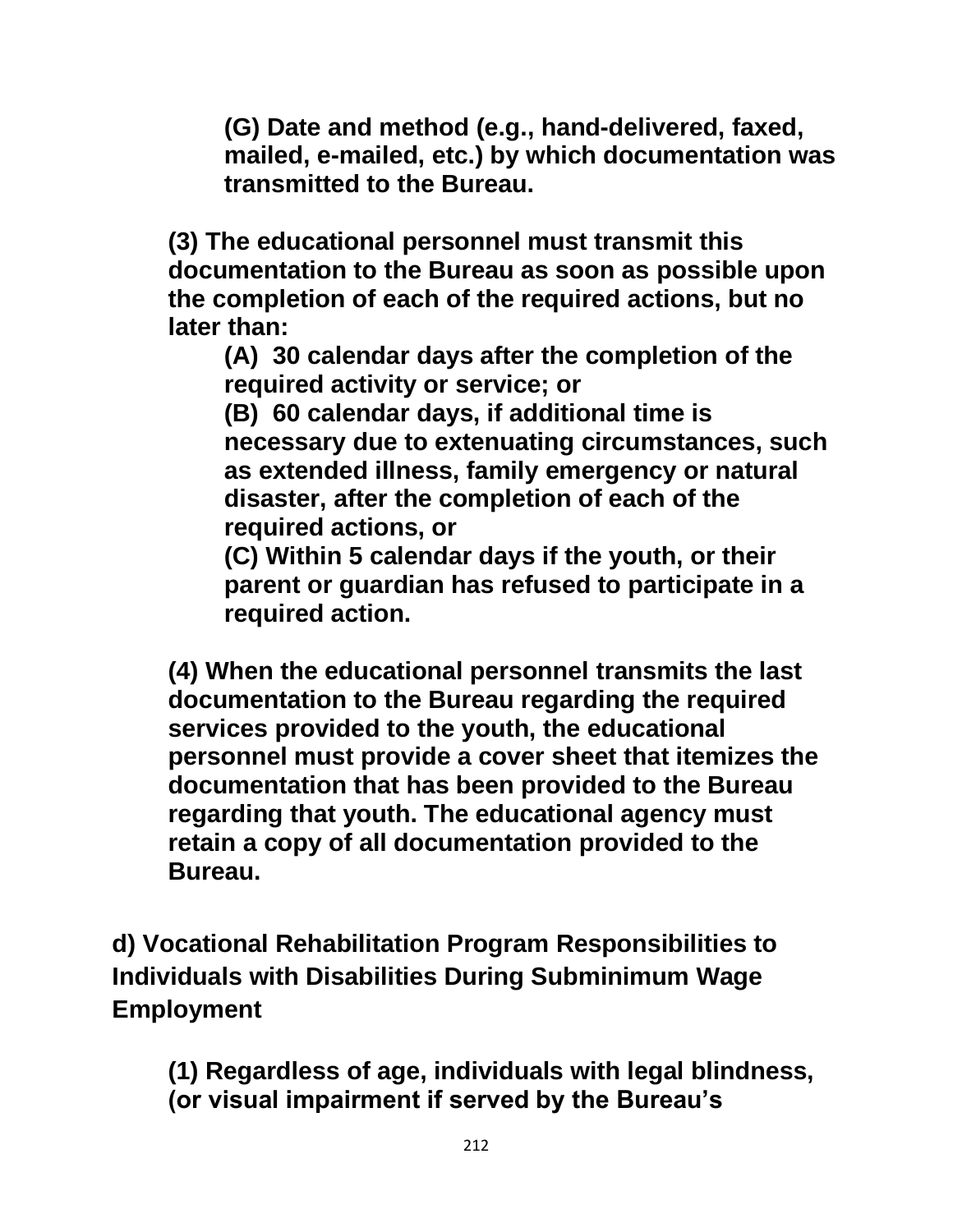**Children's Services Program on or after January 1, 2010), who are known by the Bureau to be employed at a subminimum wage must be provided career counseling and information and referral services, or these services must be provided to the individual's representative as appropriate.** 

**The career counseling and information and referral services must be provided in a manner that is understandable to the individual with a disability, and that facilitates independent decision-making and informed choice as the individual makes decisions regarding opportunities for competitive integrated employment and career advancement, particularly with respect to supported employment, including customized employment. The career counseling and information and referral services may include benefits counseling, particularly with regard to the interplay between earned income and income-based financial, medical, and other benefits.**

**Upon a referral of an individual with legal blindness or visual impairment to the Bureau by an entity that is paying subminimum wages and that has fewer than 15 employees, the Vocational Rehabilitation Program must also inform the individual within 30 calendar days of the referral by the entity, of self-advocacy, selfdetermination, and peer mentoring training opportunities available in the community. These services must not be provided by an entity that provides subminimum wages to employees.** 

**(2) For individuals hired at subminimum wage on or after July 22, 2016, these required services must be carried out once every six months for the first year of**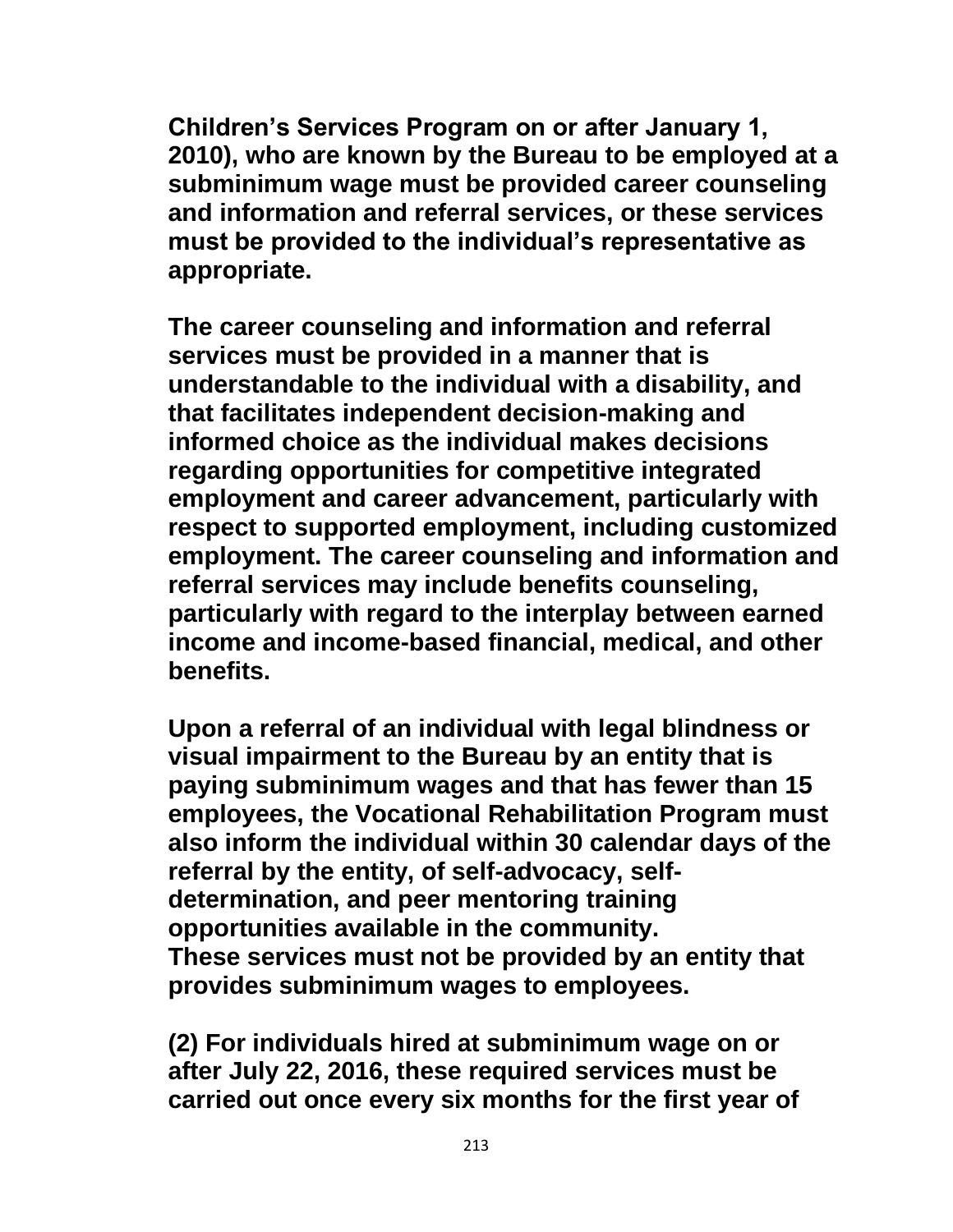**the individual's subminimum wage employment and annually thereafter for the duration of such employment. For individuals already employed at subminimum wage prior to July 22, 2016, the required services must be carried out once by July 22, 2017, and annually thereafter for the duration of such employment. The applicable intervals will be calculated based upon the date the individual becomes known to the Bureau.**

**The Vocational Rehabilitation Program must provide documentation to the individual as soon as possible, but no later than:**

**(A) 45 calendar days after completion of the required activities; or**

**(B) 90 calendar days, if additional time is necessary due to extenuating circumstances, such as extended illness, family emergency or natural disaster, after the completion of the required actions. Such documentation must, at a minimum, contain the:**

**(i) Name of the individual;**

**(ii) Description of the service or activity completed;**

**(iii) Name of the provider of the required service or activity;**

**(iv) Date required service or activity was completed;**

**(v) Signature of individual documenting completion of the required service or activity;**

**(vi) Date of signature;**

**(vii) Signature of the Bureau personnel transmitting the documentation to the individual with a disability; and**

**(viii) Date and method (e.g., hand-delivered, faxed, mailed, e-mailed, etc.) by which the document was transmitted to the individual.**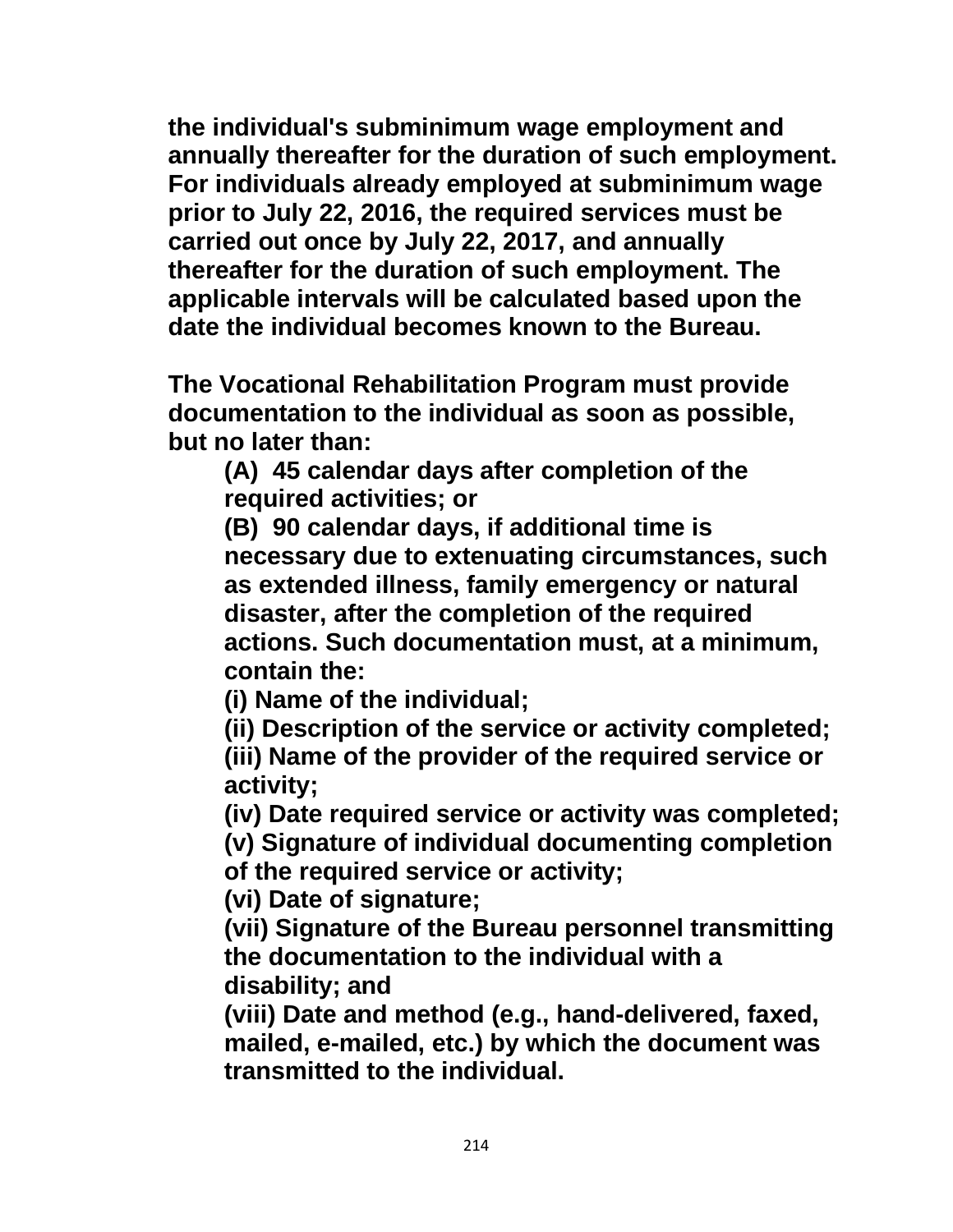**(3) In the event an individual with a disability or, as applicable, the individual's representative, refuses, through informed choice, to participate in the required activities, such documentation must, at a minimum, contain the:**

**(A) Name of the individual;**

**(B) Description of the refusal and the reason for such refusal;**

**(C) Signature of the individual or, as applicable, the individual's representative;**

**(D) Signature of the Bureau personnel documenting the individual's refusal;**

**(E) Date of signatures; and**

**(F) Date and method (e.g., hand-delivered, faxed, mailed, e-mailed, etc.) by which documentation was transmitted to the individual.**

**The Bureau must retain a copy of all documentation in the record of services of the individual in the case management system.**

**The Bureau may contract with other entities, such as other public and private service providers, as appropriate, to fulfill these requirements. The contractor providing the services on behalf of the Bureau may not be an entity holding a special wage certificate under section 14(c) of the Fair Labor Standards Act.**

**e) Review of Documentation**

**The Bureau, or a contractor working directly for the Bureau, is authorized through federal regulations to engage in the review of individual documentation that is maintained by an entity that pays subminimum wage to an individual who is**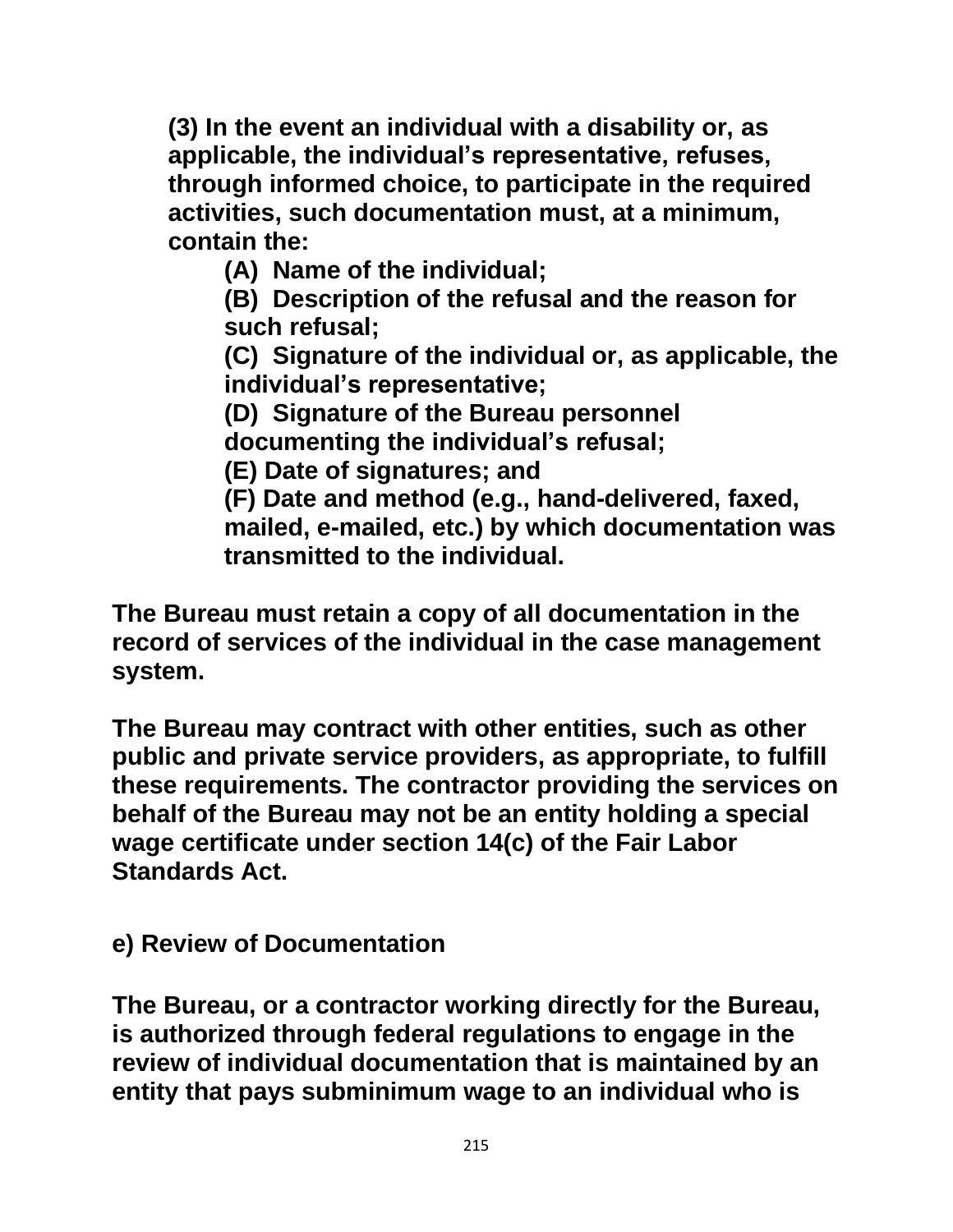**legally blind or visually impaired. The contractor may not be an entity holding a special wage certificate under section 14(c) of the Fair Labor Standards Act.**

**If deficiencies are noted during a documentation review, the Bureau should report the deficiency to the U.S. Department of Labor's Wage and Hour Division.**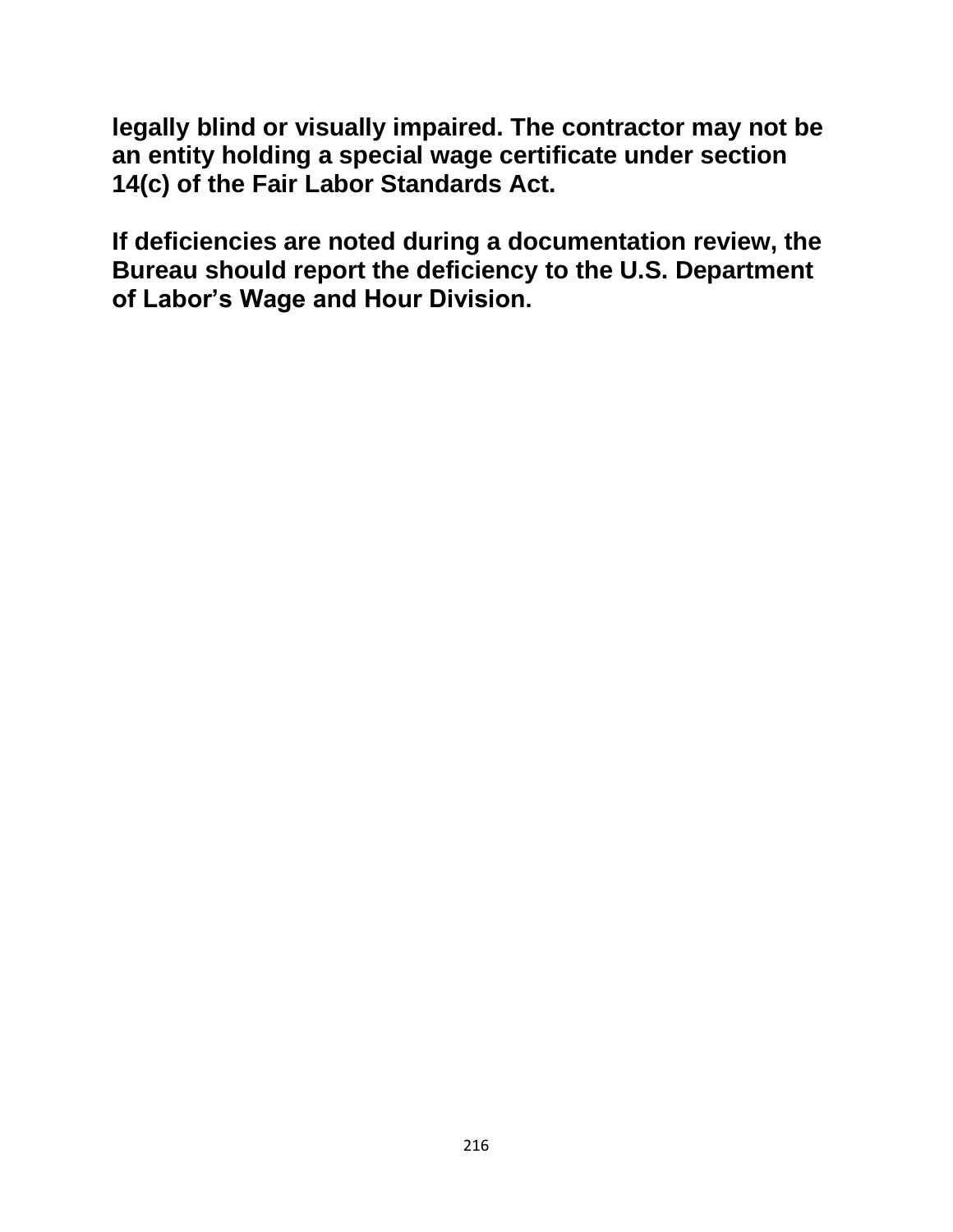## **CHAPTER 4 - ADMINISTRATIVE AND EMPLOYEE RESPONSIBILITIES**

**Section 1. - General Information**

**The Vocational Rehabilitation Program, as a program administered through the Bureau of Education and Services for the Blind, is subject to all policies established by the State of Connecticut and by the Department of Aging and Disability Services.** 

**In addition to the policies established by the State of Connecticut for all employees and those policies established by the Department of Aging and Disability Services, the Bureau of Education and Services for the Blind, the Vocational Rehabilitation Program, as a federal grant recipient, is required to maintain specific policies as outlined in the following sections of this chapter.**

**Section 2. - Lobbying**

**No federal appropriated funds may be used by any member of the Vocational Rehabilitation Program (including funding for salaries) for influencing or attempting to influence an officer or employee of Congress, or an employee of a Member of Congress in connection with the making of any Federal Grant, the entering into of any cooperative agreement, and the extension, continuation, renewal, amendment, or modification of any Federal grant or cooperative agreement.**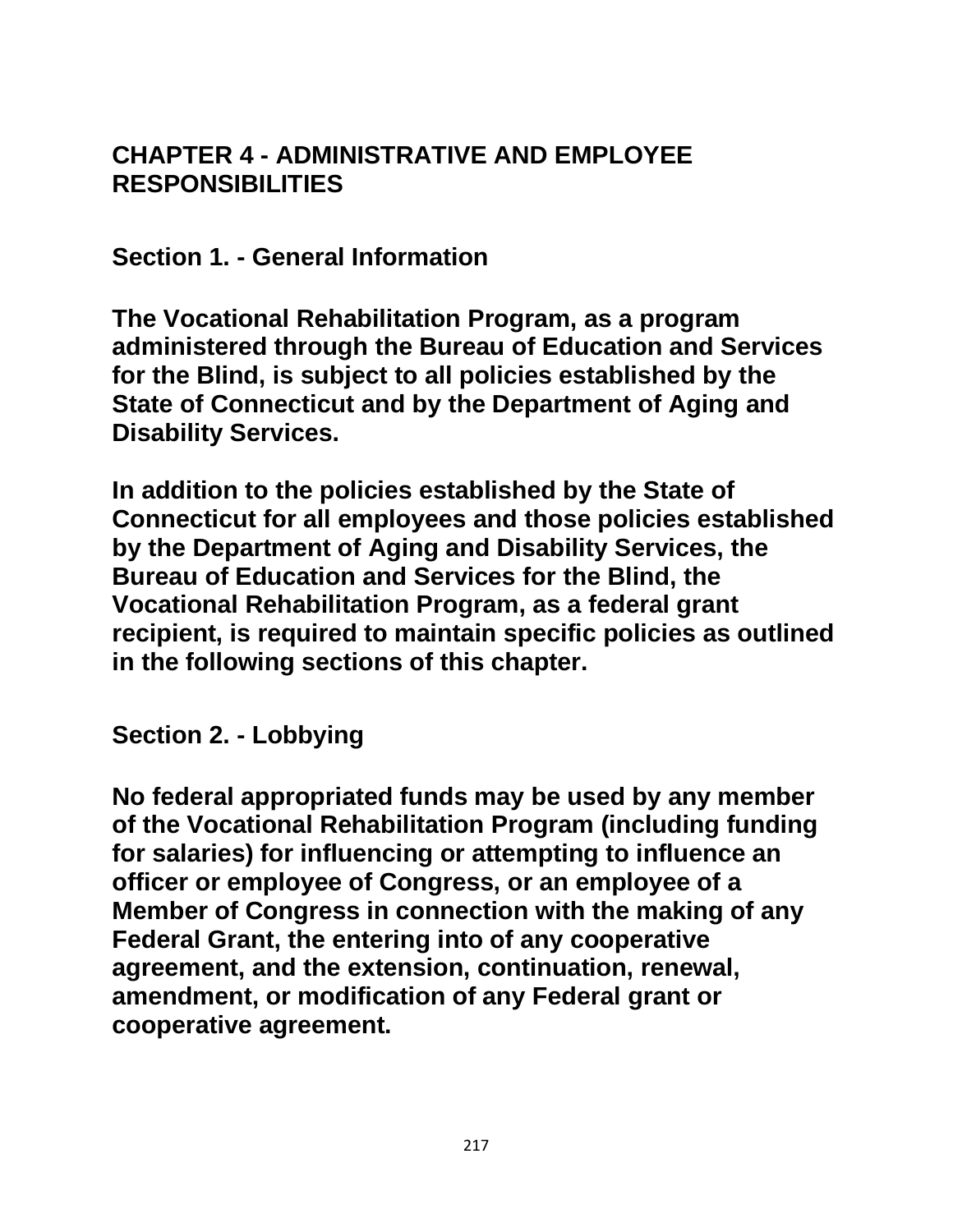**If funds, other than federal funds, are used by any employee of the Program to participate in lobbying activities, full disclosure of this activity must be made to the State Director. The State Director will inform the Federal Government Rehabilitation Services Administration of lobbying activity that occurs by employees of the Program related to any federal grants. No employee should engage in lobbying activities related to federal grants, as described in this section, before consulting with the State Director.**

**Section 3. - Debarment, Suspension, and Other Matters**

**The Vocational Rehabilitation Program is required to inform the Federal Government Rehabilitation Services Administration of any principal administrator of the Program who is debarred, suspended, proposed for debarment, declared ineligible, or voluntarily excluded from participation in this Program. Principal staff members of the Program are also required to report if they have been convicted of or had a civil judgment rendered against them for commission of fraud or a criminal offense in connection with obtaining, attempting to obtain, or performing a public (Federal, State, or local) transaction or contract under a public transaction; violation of Federal or State antitrust statutes or commission of embezzlement, theft, forgery, bribery, falsification or destruction of records, making false statements, or receiving stolen property.**

**Any employee of the Vocational Rehabilitation Program who has engaged in activities as described in the preceding paragraph must report such activities to the State Director. Employees are further required to report to the State Director if they are under any indictment for, or are otherwise criminally or civilly charged with, the commission of any of**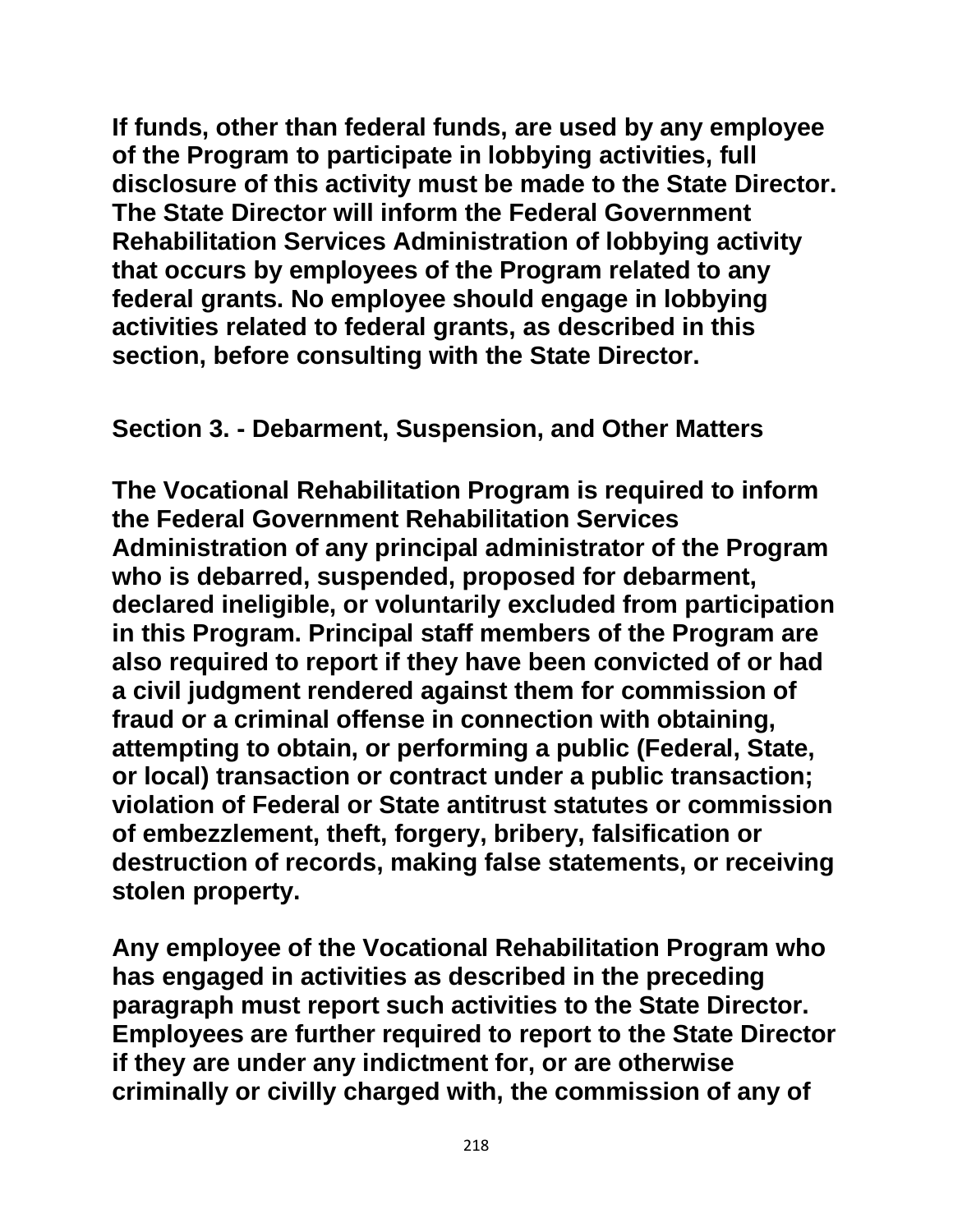**the offenses detailed in the preceding paragraphs, or whether they have been subject to a public (Federal, State, or local) transaction that has been terminated for cause of default.**

**Section 4. - Drug-Free Workplace**

**Each employee has the right to come to work and perform his or her job in an environment that is free from the illegal use of drugs. It is in the best interest of the State and the public that employees be able to perform their duties safely and efficiently. Safety, health, and efficiency are adversely affected by the illegal use of controlled substances.**

**Employees of the Vocational Rehabilitation Program are prohibited from the unlawful manufacture, distribution, dispensing, possession, or use of controlled substances while on the job or in the workplace. Employees are further prohibited from being under the influence of a controlled substance, not prescribed directly to the employee by a physician, while on the job or in the workplace. Employees found engaging in any of these activities will be subject to disciplinary action, up to and including termination.**

**Employees must give written notification to the State Director and to the Personnel Administrator of the Agency within five (5) calendar days of any drug conviction for violation of a criminal drug statute if the violation occurred in the workplace. A conviction means a finding of guilt, including a plea of nolo contendere, or the imposition of a sentence by a judge or jury in any federal or state court.**

**Within ten (10) calendar days of receiving notice that an employee funded through the Vocational Rehabilitation**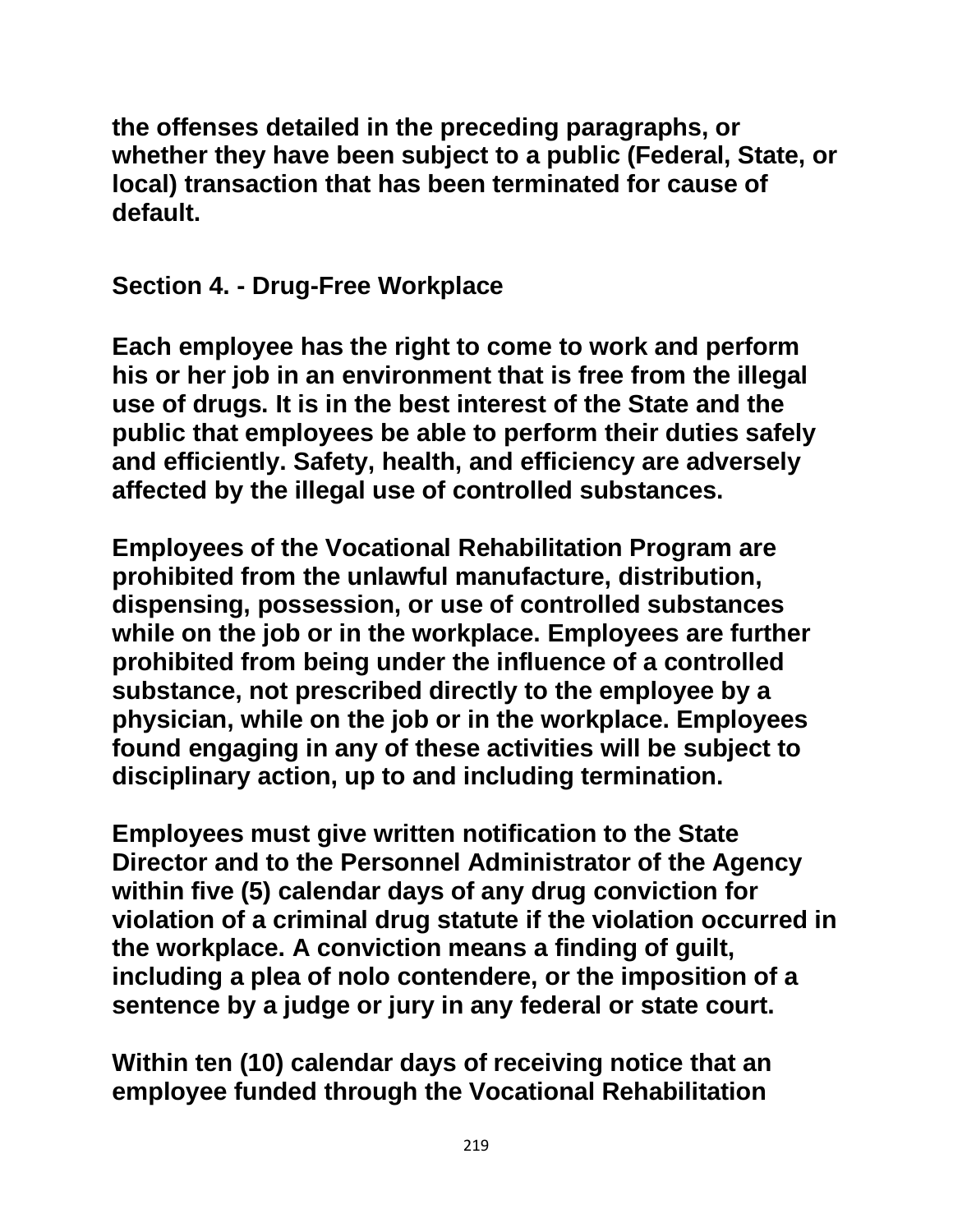**Program has been convicted of a violation of a state or federal drug statute occurring in the workplace, the State Director shall make written notification to the Director of Grants and Contracts Services, U.S. Department of Education, GSA Regional Office.**

**Employees who have substance abuse problems are encouraged to participate in the Employee Assistance Program or a rehabilitation program administered by an approved Federal, State, local health, law enforcement, or other appropriate agency, prior to any disciplinary action. This can be initiated by contacting the Personnel Administrator at the Agency. If an employee chooses not to participate in rehabilitation within a thirty (30) day period after the Agency has received written notification of a conviction, disciplinary action will be taken consistent with collective bargaining agreements and applicable State laws and regulations.**

**A copy of the State policy related to a drug-free work place can be found on the Bureau's Shared Drive, and is also available through the Personnel Administrator.**

**Section 5. - Cooperative Agreements and Memoranda of Understanding**

**The Vocational Rehabilitation Program seeks to enter into cooperative agreements and memoranda of understanding (MOU) with public and private providers in an effort to increase and improve the services and vocational options for clients of the program. The State Director, in consultation with the Commissioner of the Department of Aging and Disability Services will be responsible for the development, negotiation and finalization of all Cooperative Agreements**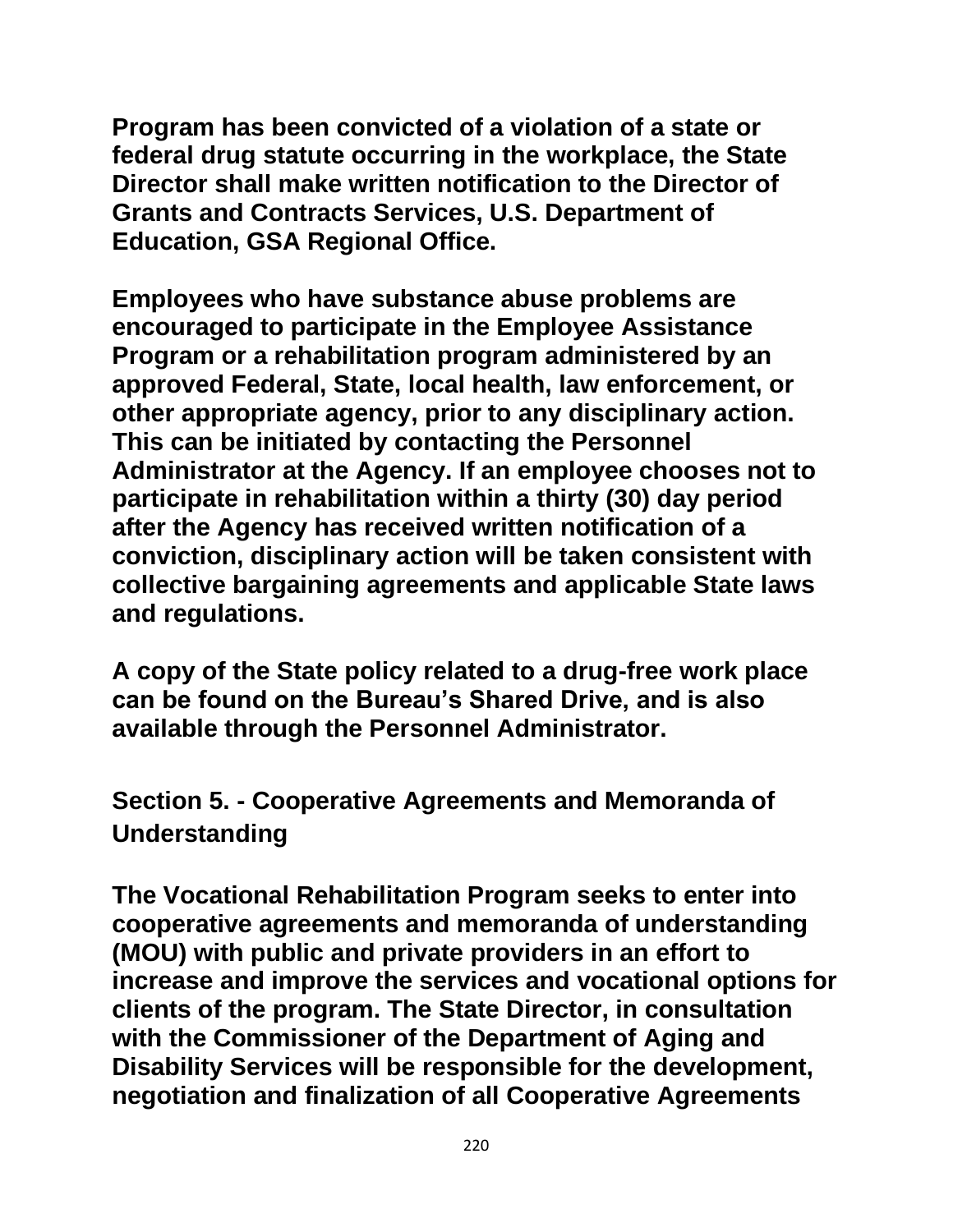**and Memoranda of Understanding with other providers of services that could be of benefit to clients of the Vocational Rehabilitation Program.**

**Section 6. - Comprehensive System of Personnel Development**

**The Vocational Rehabilitation Program seeks to hire and employ the most qualified individuals to provide and coordinate services to clients of the Program. Per Section 361.18 of the federal regulations, all professional and paraprofessional personnel shall be appropriately and adequately prepared and trained, including the provision of training to ensure that the personnel have a 21st-century understanding of the evolving labor force and the needs of individuals with disabilities. The Department of Administrative Services for the State of Connecticut establishes and maintains the job specifications for all job titles utilized by the Bureau. The educational and work experience requirements are included within each job specification. Staff members hired into or working in the position of Vocational Rehabilitation Counselor or Vocational Rehabilitation Counselor Coordinator must meet the "highest standard in the state" for credentialing. In order to meet this standard, the employee needs to have a Master's degree in rehabilitation counseling or a closely related field and at least one year of professional work experience in rehabilitation counseling, vocational adjustment counseling or job placement for persons with disabilities. The Vocational Rehabilitation Program further supports and strongly encourages employees who perform vocational rehabilitation caseload activities at the Vocational Rehabilitation Assistant Counselor level to work toward achievement of credentialing**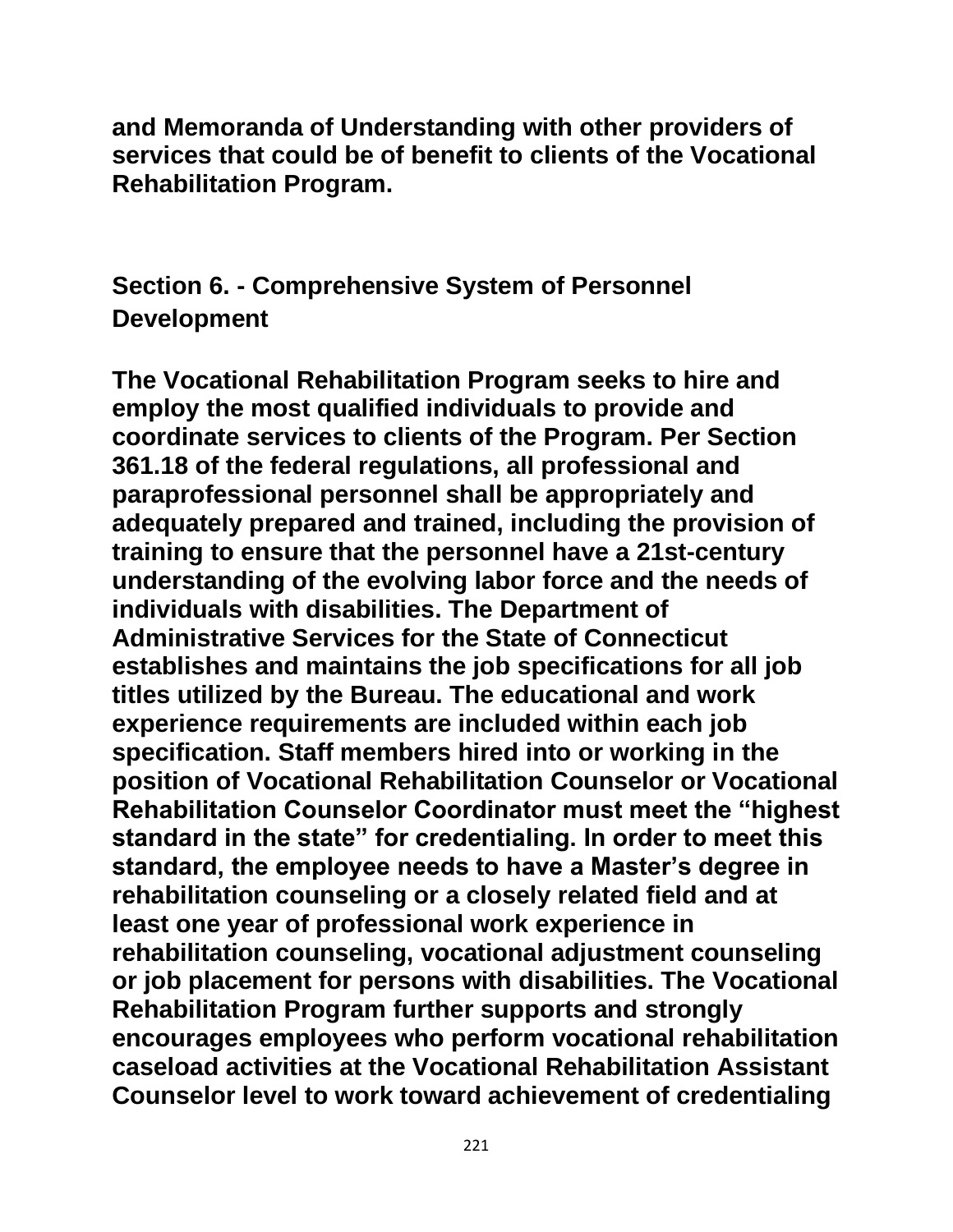**that meets the highest standard of a Master's degree in rehabilitation or a closely related field. No employee shall be granted the authority to make a determination of eligibility for Vocational Rehabilitation Services, approval of an Individualized Plan for Employment, or a determination of case inactivation unless they meet the criteria for the "highest standard in the state".** 

**Professional development opportunities shall also be provided to staff members of the Vocational Rehabilitation Program when such opportunities will have a direct benefit to the mission of the Bureau. Training and conference opportunities will be offered to staff within available funding, and consistent with state personnel regulations and policies and collective bargaining agreements. Employees may also apply to utilize workshop and conference funds, and tuition reimbursement funds available through collective bargaining agreements to cover the cost of training and related travel expenses when such funds are available.**

**The vocational rehabilitation services portion of the Unified State Plan for Connecticut describes the procedures and activities the Bureau undertakes to establish and maintain a comprehensive system of personnel development designed to ensure an adequate supply of qualified rehabilitation personnel, including professionals and paraprofessionals, for the Bureau.**

**The State Rehabilitation Council participates in the development of plans and policies necessary to meet the requirements of the vocational rehabilitation section of the Unified State Plan.**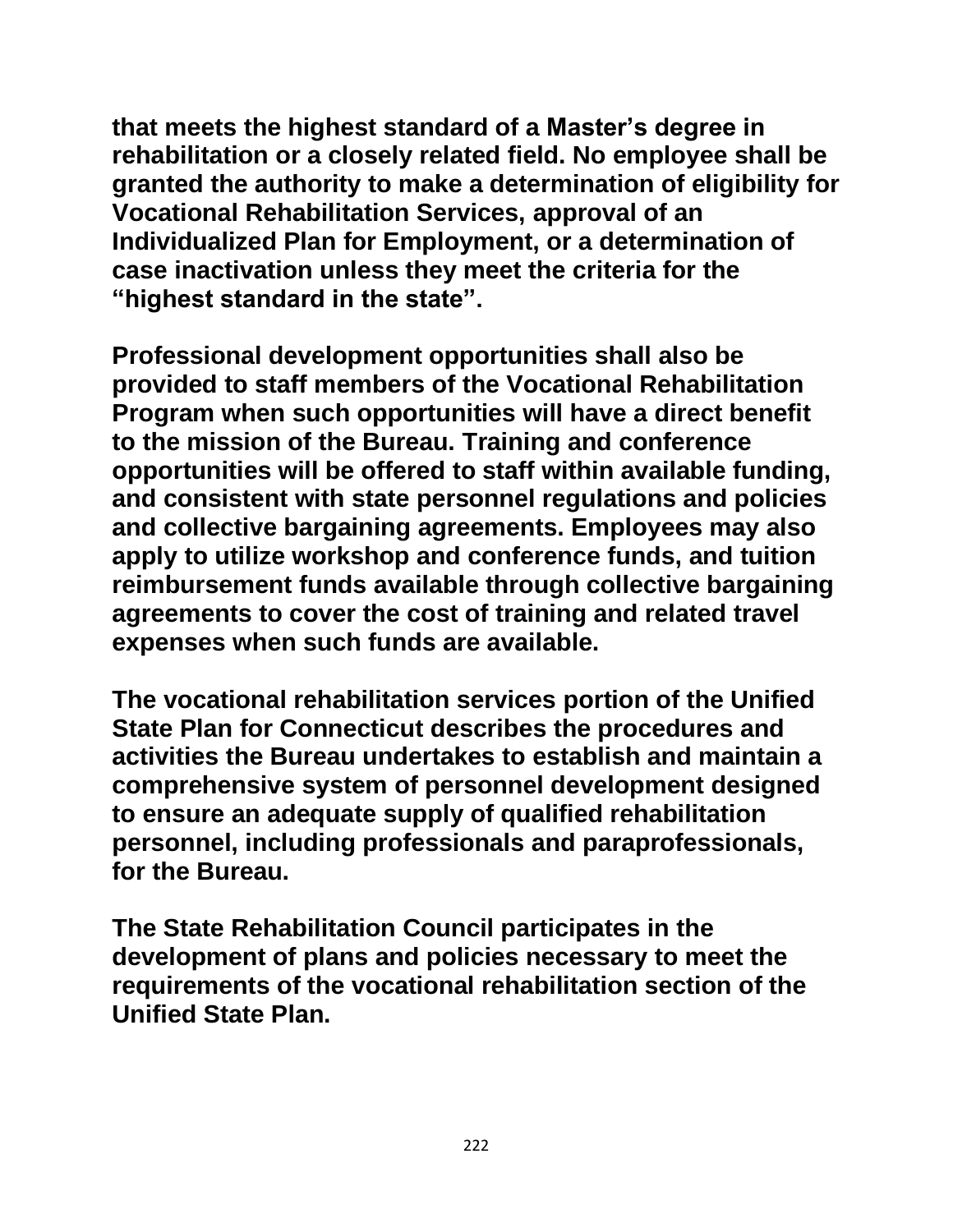**Section 7. - Reversion to Donor**

**The Vocational Rehabilitation Program shall not accept donations that set forth as a condition, the reversion of the donation back to the donor in any form.**

**A reversion to donor situation exists when it can be established that the donor of a private donation placed conditions or restrictions, expressed or implied, on the expenditure of the donation, requiring that the funds be used in a manner that would benefit the donor, an individual with whom the donor has a close personal relationship, or shares a financial interest.**

**The purpose of this policy is to prevent funds from being channeled back to the original donor with the added benefit of federal or state matching funds.**

**In order for a reversion to donor problem to exist, the Vocational Rehabilitation Program must be in receipt of evidence that such a return of the donation was intended by the donor.**

**Accordingly, if a donor is subsequently awarded a contract or sub grant by the Vocational Rehabilitation Program under a fair and competitive process, with no evidence that the award was influenced by the donor's donation, a reversion to donor problem will not be found to exist.**

**Section 8. – Services to Individuals from Underserved Populations**

**The Vocational Rehabilitation Program is committed to providing an equal opportunity for individuals from**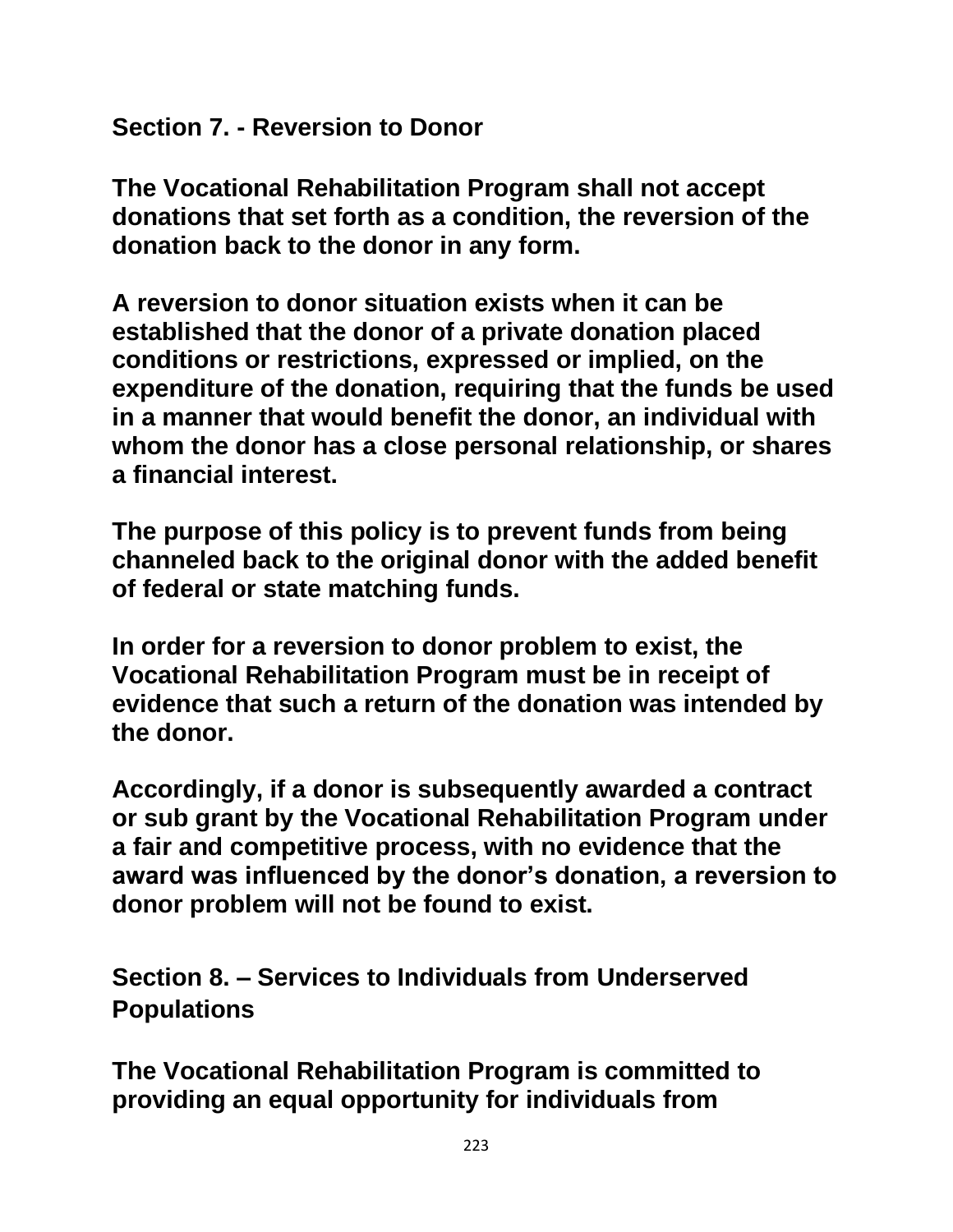**underserved populations to access the full scope of services that are available. To ensure equal access to all aspects of the Vocational Rehabilitation process, the Program will take the following actions:**

- **Direct service staff of the Program will receive training in cultural diversity on an annual basis.**
- **Information and literature regarding community based resources for specific underserved populations will be distributed to Program staff to facilitate access.**
- **The Program will enter into Memoranda of Understanding with community based organizations that serve individuals from underserved populations to encourage information exchange, referrals to access each other's services and outreach on topics related to vision loss.**
- **Written materials provided to clients shall be made available to them in their preferred mode of communication and preferred language.**
- **To the extent possible, and consistent with Affirmative Action hiring goals, the Program shall employ staff members who possess bilingual speaking and writing skills at sufficient levels necessary to address daily service delivery requests for clients who do not communicate in English.**
- **Where staffing levels are not sufficient to ensure the immediate capacity to respond to inquiries from individuals who do not communicate in English, the Program shall contract with agencies and organizations that provide interpreter services in the preferred language of the individuals.**

**In all situations where a person has identified himself or herself as Black or African American, American Indian or Alaska native, Asian, Native Hawaiian or other Pacific**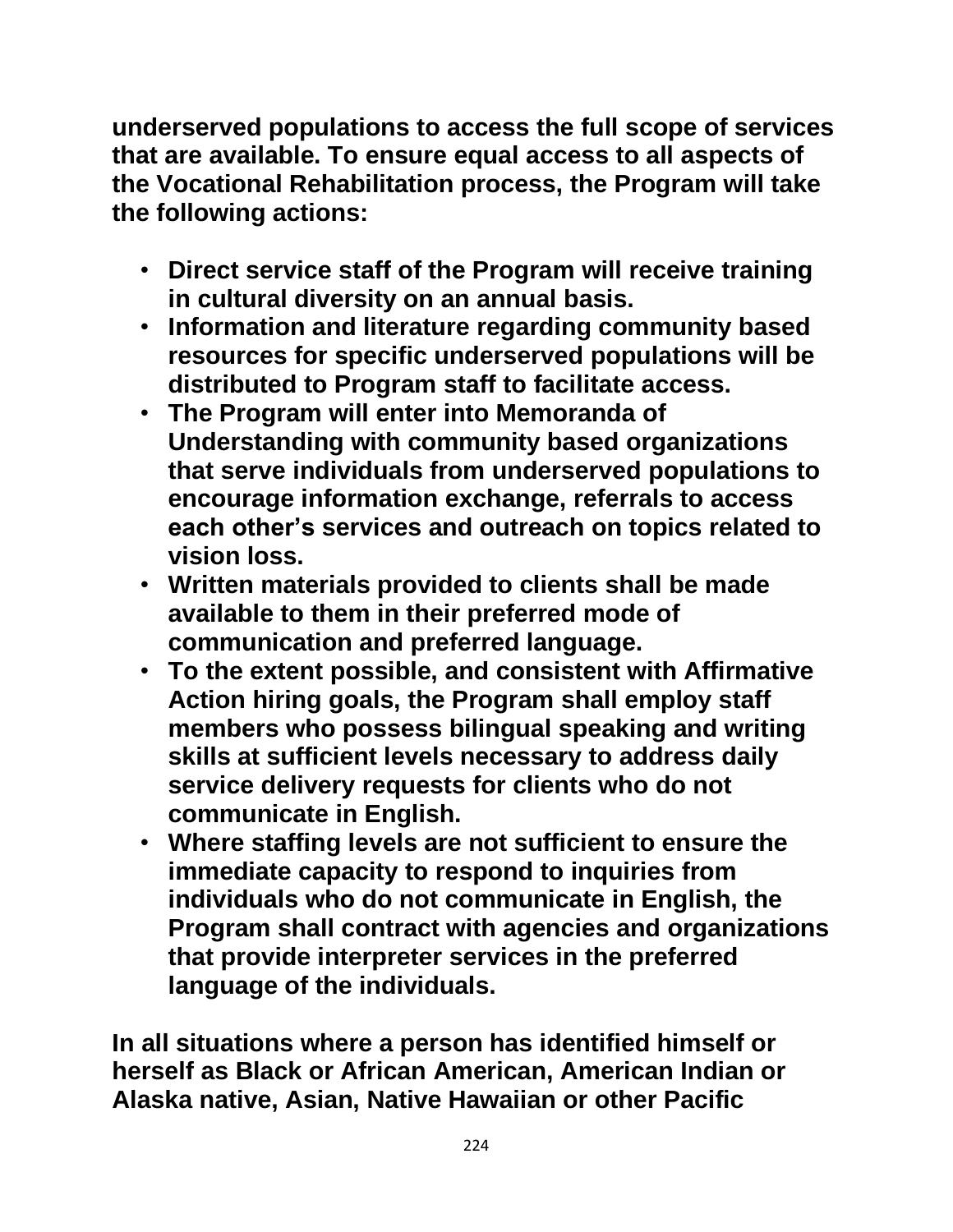**Islander, or Hispanic or Latino, the Vocational Rehabilitation Counselor shall meet with the Vocational Rehabilitation Supervisor to review the circumstances prior to a decision to inactivate case services where an employment outcome has not been achieved. Such supervisory review shall confirm that all reasonable efforts were made by the Vocational Rehabilitation Counselor to offer full opportunity for participation in services. Examples of documented efforts include (but are not limited to) utilizing interpreter services to address language barriers or community based organizations to assist with outreach to the individual.**

**Section 9. – Electronic Communications and Use of Social Media with Clients of the Bureau**

**Clients of the Bureau may choose to use or not to use electronic communications to interact with staff to supplement in-person meetings. Examples of electronic communications include email, fax, and text messaging. Staff of the Bureau shall inform clients of the potential risks to confidentiality that is inherent in these technologies so that clients can make the best possible informed decisions as to whether or not to use electronic media for communications with staff of the Bureau.** 

**While the Bureau has a secure data system that has firewall protections, there is no assurance that once communications leave the email server of the State of Connecticut that the information contained within the email is being received by a secured computer. Therefore, permission should be obtained by the client in advance of initiating the transmission of confidential information through email. Encryption and password protection of transmitted information will add a heightened level of security protection to the**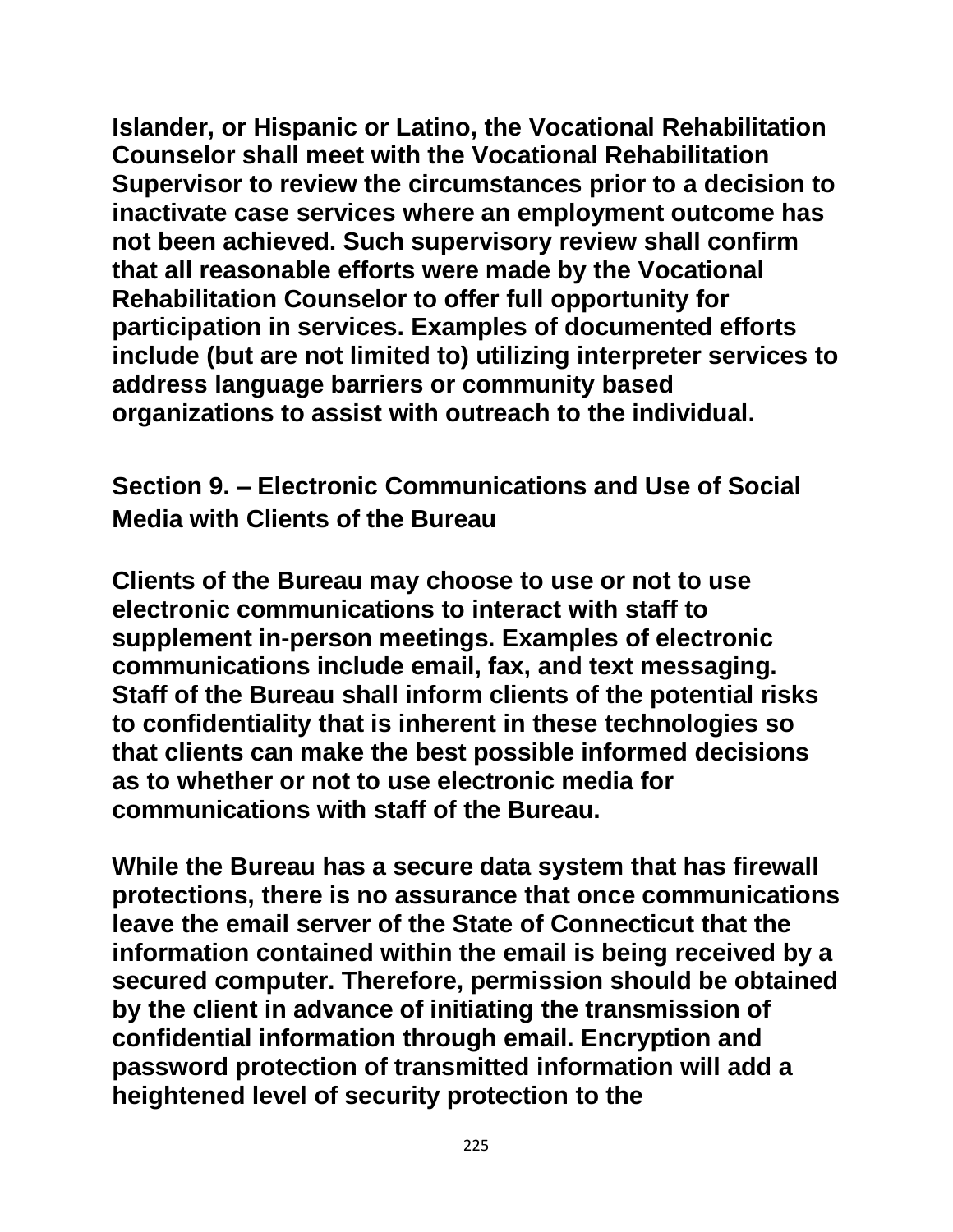**communications. Transmittal of passwords should be in a separate email from the communication that contains the password protected document(s). Text messaging should only be used for brief and basic communication such as confirming an appointment date and time, or to notify a client of a change in an appointment time while in the field. Text messaging should not be utilized as a substitute for telephone or in person discussions.** 

**It is important that Bureau staff obtain verification of the client's identify when communicating through email or text messaging. Advanced discussions with the client prior to engaging in the use of electronic communications will enable the staff person to establish whether other individuals have access to the computer, cell phone or tablet device the client uses for electronic communications. Where such scenarios are possible, the Bureau staff person must first establish with the client a methodology for confirming that the communications are not being inappropriately accessed by any other individual not authorized by the client to receive confidential information. Use of code words is one such example of a method for confirming that an email or text message received from a client is truly from the client and not another individual who has access to the device.**

**Where the Bureau staff person is transmitting a confidential email to a client in a situation where other individuals can gain unauthorized access to the information, providing the password directly to the client over a secured telephone line rather than through a follow up email is recommended.** 

**Clients should be advised prior to agreeing or offering to use electronic communications that such communications are subject to inclusion in the client's case record of services.**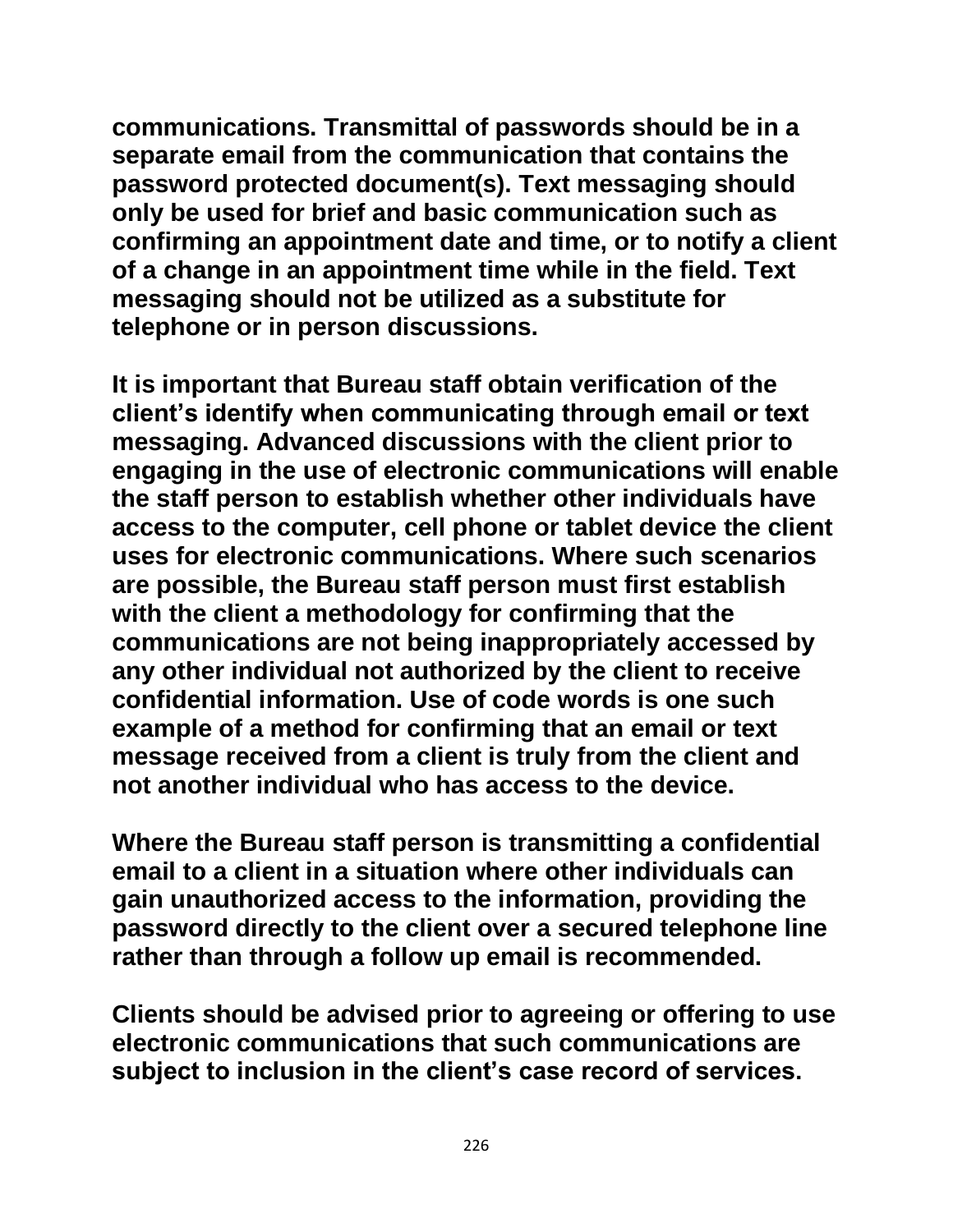**Bureau staff must only use assigned state equipment for such electronic communications. Use of personal devices such as cell phones, tablets, smart phones and computers is not authorized for electronic communications with clients except in emergency situations where no other alternative is immediately available to alert the client of an imminent danger.**

**Clients should receive counseling on the types of available web-based media that can assist with job seeking and professional networking efforts. In providing such counseling, Bureau staff should educate the client to the risks in using such websites, and the ease in which others who frequent the web sites can gain access to posted information. Clients should further be advised to be aware of their social presence on websites that allow for sharing of personal information, photos and the posting of personal opinions. In particular, clients should be alerted that such postings are frequently accessible to a wide range of individuals who utilize the internet and could potentially expose the client to a risk of harm, as well as serving as a potential reflection of the client's opinions and perspectives on controversial issues, that a prospective employer could gain ready access to.**

**All web-based, chat-room or related communications between staff of the Bureau and clients whom the staff are providing or coordinating services for must be for professional purposes only that are directly connected with the work assignment. Communications should be exclusively on state issued equipment only. Social interactions such as "friending" assigned clients from personal accounts is not allowable. Additionally, staff of the Bureau shall respect the privacy and rights of clients to have a presence on social media and will not seek out information on clients through**